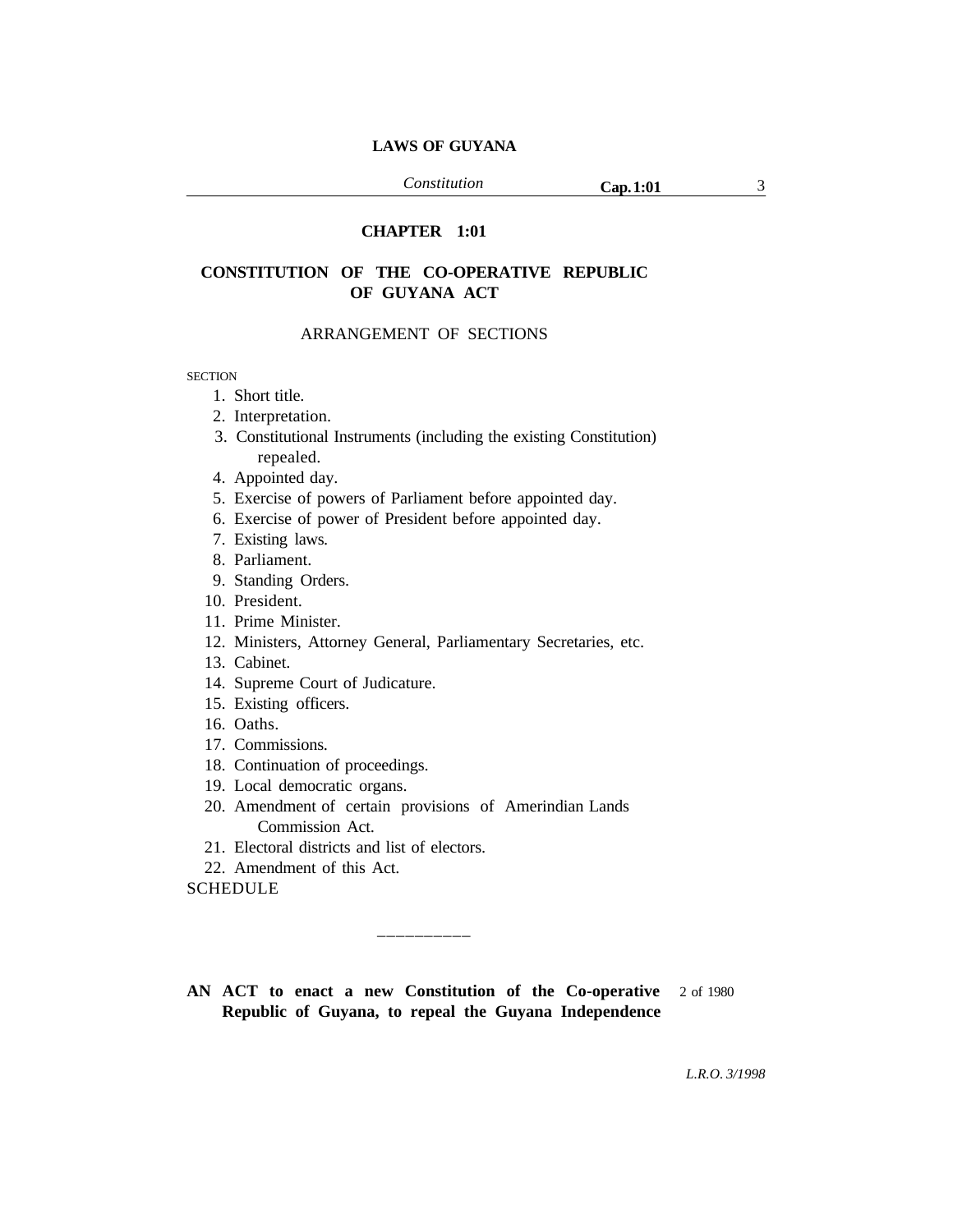| 4 | Cap. 1:01 | Constitution                                                 |
|---|-----------|--------------------------------------------------------------|
|   |           | Act 1966, the Guyana Independence Order 1966, and the        |
|   |           | existing Constitution, and to provide for matters incidental |
|   |           | thereto or connected therewith.                              |

[20th February, 1980.]

| Short title.    | 1. This Act may be cited as the Constitution of the Co-operative<br>Republic of Guyana Act.                                                                                                                                           |  |
|-----------------|---------------------------------------------------------------------------------------------------------------------------------------------------------------------------------------------------------------------------------------|--|
| Interpretation. | <b>2.</b> (1) In this Act—                                                                                                                                                                                                            |  |
|                 | "appointed day" means the day fixed for the coming into operation of the<br>Constitution by a proclamation issued under section 4;                                                                                                    |  |
|                 | "the Constitution" means the Constitution set out in the Schedule;                                                                                                                                                                    |  |
|                 | "the existing Assembly" means the National Assembly constituted<br>under the existing Constitution;                                                                                                                                   |  |
|                 | "the existing Constitution" means the Constitution in force immediately<br>before the appointed day;                                                                                                                                  |  |
|                 | "existing laws" means all laws which had effect as part of the law of<br>Guyana immediately before the appointed day and includes any<br>Act or other written law made before that day and coming into<br>force on or after that day; |  |
|                 | "the existing Parliament" means the Parliament which enacted this Act;                                                                                                                                                                |  |
|                 | "service commission" means the Public Service Commission, the Police<br>Service Commission, the Judicial Service Commission or the<br>Teaching Service Commission in existence immediately before the<br>appointed day;               |  |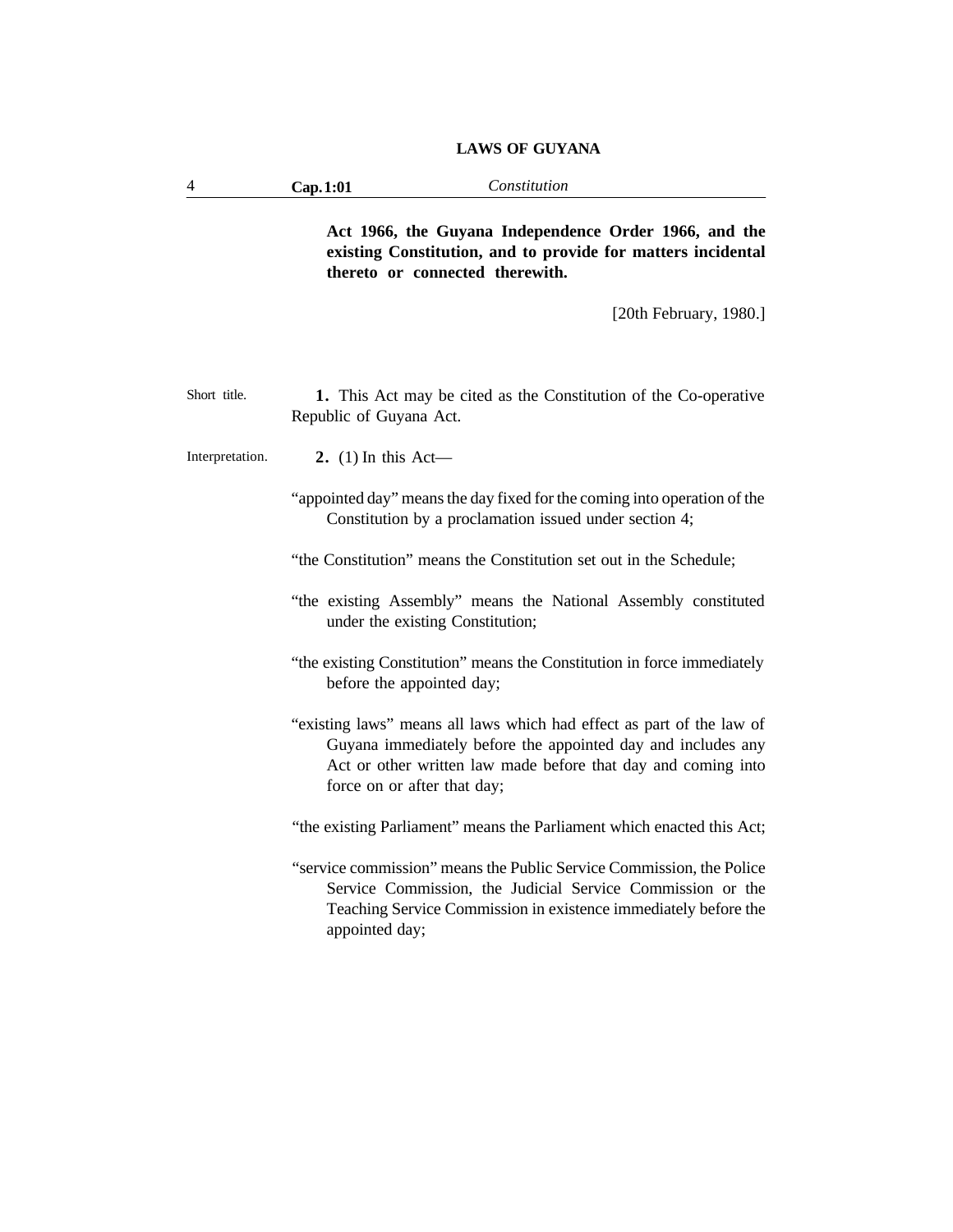| Constitution |  |
|--------------|--|
|              |  |

and, save where the context otherwise requires, expressions used in sections 1 to 22 (inclusive) have the same meaning as in the Constitution and the provisions of article 232 thereof shall apply for the purpose of interpreting those sections as they apply for the purpose of interpreting the Constitution.

(2) References in article 133 of the Constitution to any question as to the interpretation of the Constitution shall be construed as including references to any question as to the interpretation of any provision of this Act.

**3.** Subject to the provisions of this Act, on the appointed day all the provisions of the Guyana Independence Act 1966, the Guyana Independence Order 1966 (in so far as they form part of the law of Guyana) and the existing Constitution are repealed and thereupon the Constitution shall have effect as the supreme law of Guyana in place of the existing Constitution. existing repealed.

**4.** The President shall by proclamation fix a day, being a day not later than 6th October, 1980, for the coming into operation of the Constitution. day.

**5.** At any time after the enactment of this Act, the existing Parliament may for the purpose of enabling the Constitution to function on and after the appointed day exercise any of the powers conferred on the Parliament established by the Constitution.

**6.** The power conferred by section 7(2) to make orders may be exercised by the President under the existing Constitution at any time after the enactment of this Act to such extent as may, in his opinion, be necessary or expedient to enable the Constitution to function on and after the appointed day.

**7.** (1) Subject to the provisions of this Act, the existing laws shall continue in force on and after the appointed day as if they had been made in pursuance of the Constitution but shall be construed with such modifications, adaptations, qualifications and exceptions as may be necessary to bring them into conformity with this Act.

Constitutional Instruments (including the Constitution)

Appointed

Exercise of powers of Parliament before appointed day.

Exercise of power of President before appointed day.

Existing laws.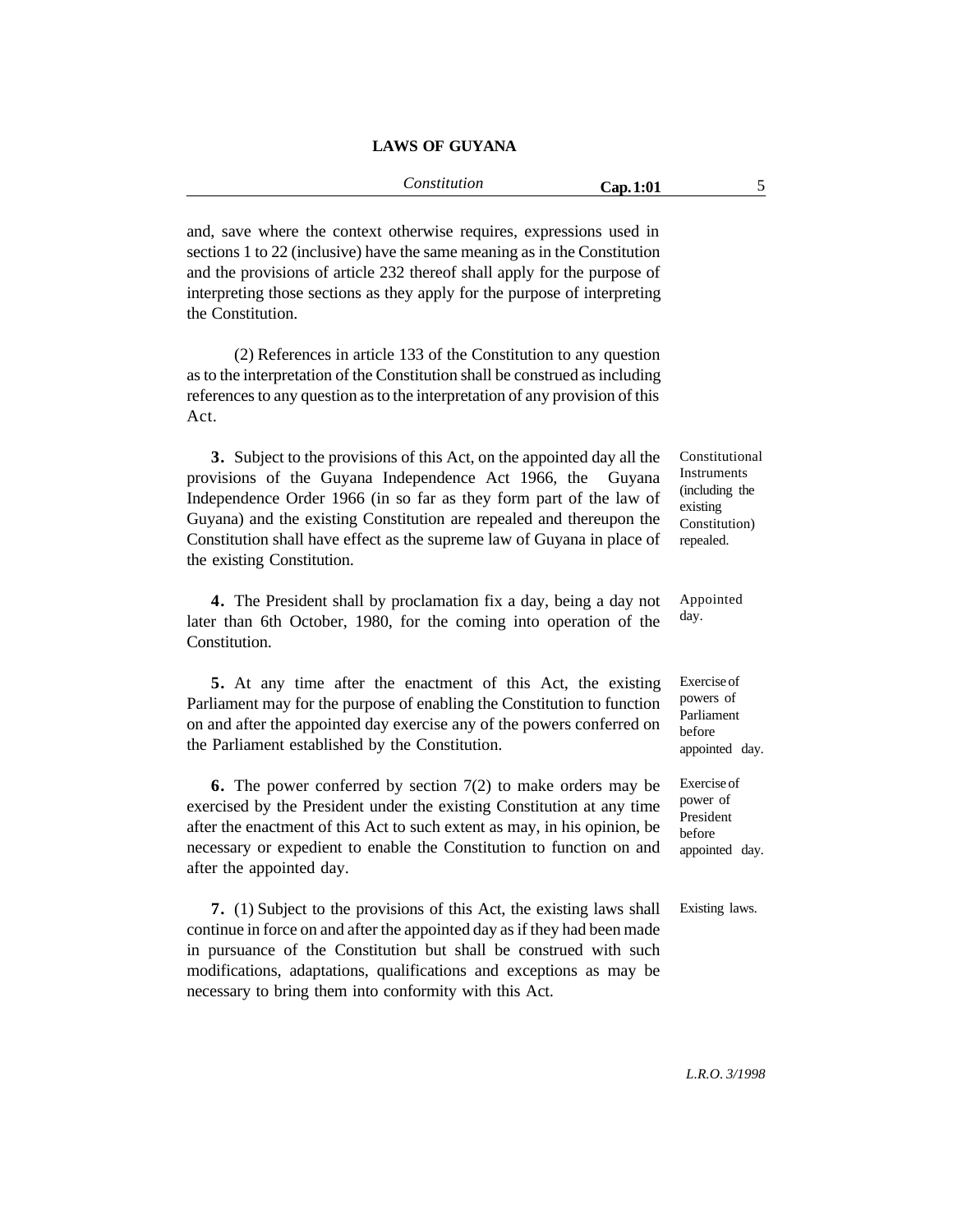(2) The President may by order made at any time within the period of three years next after the commencement of the Constitution make such modifications to any existing law as may appear to him to be necessary or expedient for bringing that law into conformity with the provisions of this Act or otherwise for giving effect or enabling effect to be given to those provisions.

(3) Anything done under any existing law before its modification by or under this section which would, but for this subsection, cease by virtue of that modification to have effect, shall continue to have effect as if done under that law as so modified.

(4) Where any matter that falls to be prescribed or otherwise provided for under the Constitution by Parliament or by any other authority or person is prescribed or provided for by or under any existing law (including any amendment to any such law made under this section) or is otherwise prescribed or provided for immediately before the appointed day by or under the laws repealed by section 3, that prescription or provision shall, on and after that day, have effect (with such modifications, adaptations, qualifications and exceptions as may be necessary to bring it into conformity with this Act) as if it had been made under the Constitution by Parliament or, as the case may require, by the other authority or person.

(5) All enactments passed or made by any Parliament or person or authority under or by virtue of the Guyana Independence Order 1966 and the existing Constitution and not before the appointed day declared by a competent court to be void by reason of any inconsistency with any provision of the existing constitution and that are not repealed, lapsed or spent or that had not otherwise had their effect, shall be deemed to have been validly passed or made and to have had full force and effect as part of the law of Guyana immediately before the appointed day even if any such enactments were inconsistent with any provision of the existing Constitution.

(6) Without prejudice to the generality of the foregoing provisions of this section, if a proclamation of emergency is in force under article 16 of the existing Constitution immediately before the appointed day by virtue of a resolution of the existing Assembly, the proclamation shall on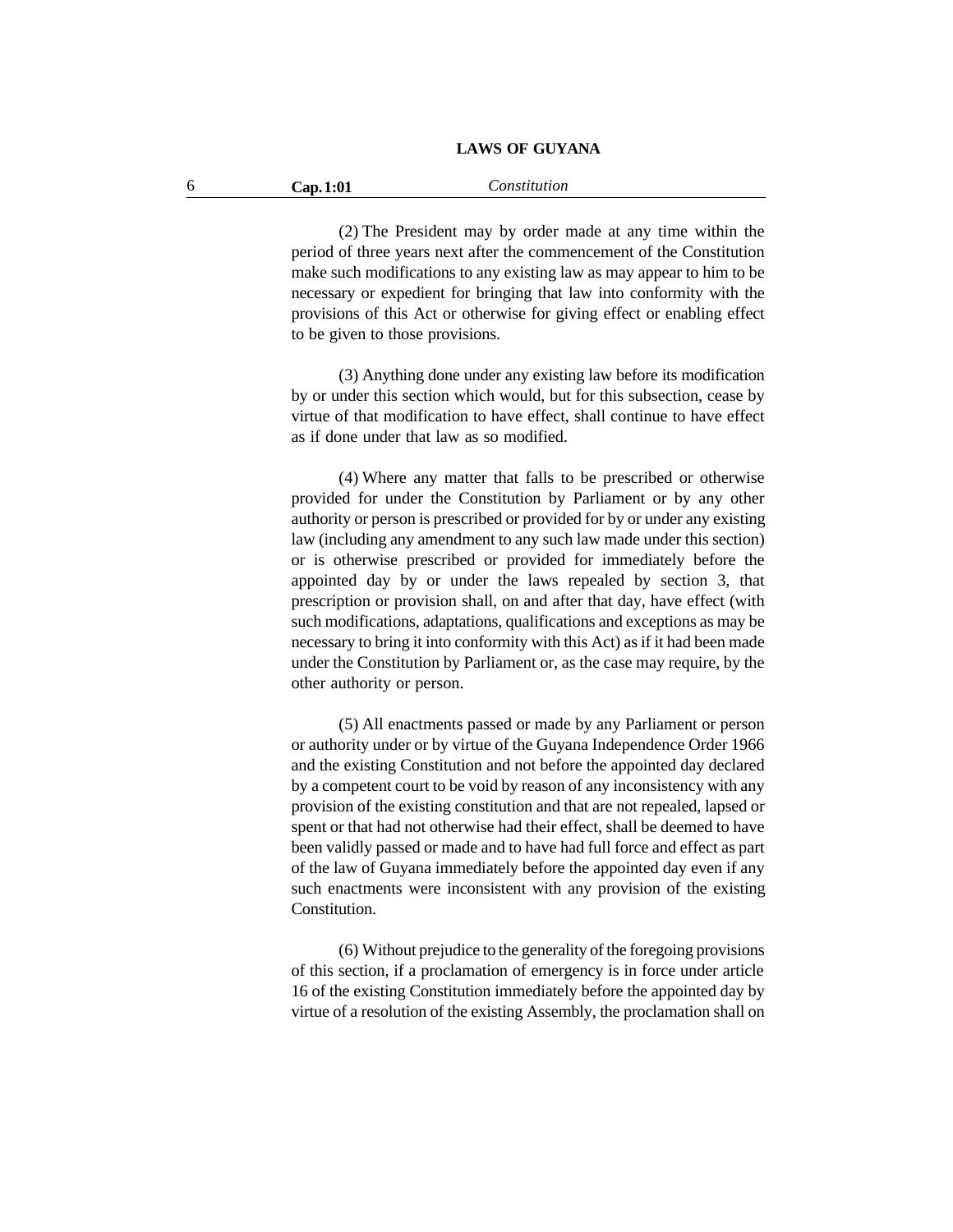*Constitution* **Cap. 1:01** 7

and after that day have effect as if it had been made under article 150 of the Constitution and (without prejudice to its continuance in force for further periods by virtue of the provisions of paragraph  $(3)(c)$  of the said article 150) as if its continuance in force to the date referred to in that resolution had been approved by a resolution passed by the National Assembly under the provisions of paragraph (3)(c) of the said article 150; and if any person is on the appointed day detained or restricted in the manner referred to in article 151 of the Constitution the provisions of that article requiring his case to be reviewed by a tribunal established for the purpose of that article not later than three months from the commencement of the detention or restriction shall, in relation to that person, have effect as if the detention or restriction had commenced on the appointed day.

(7) The provisions of this section shall be without prejudice to any powers conferred by any law upon any person or authority to make provision for any matter, including the making of modifications to any existing law.

(8) In this section "modification" includes amendment, adaptation or other alteration authorised by subsection (1).

(9) For so long as the legal profession in Guyana continues to be divided into barristers and solicitors, any reference in the Constitution to a lawyer, however described, shall be deemed to be a reference to an advocate or a legal adviser or a barrister or a solicitor, as the case may be, in the corresponding provision of the existing Constitution.

**8.** (1) Notwithstanding any difference between the composition of the existing Assembly and that of the National Assembly established by the Constitution, with effect from the appointed day and until the National Assembly sits for the first time after the first election held pursuant to the provisions of article 60(2) of the Constitution, but subject to subsection (5), the existing Assembly shall be deemed to be the National Assembly established by the Constitution (referred to in this section in respect of that period as "the transitional National Assembly").

Parliament.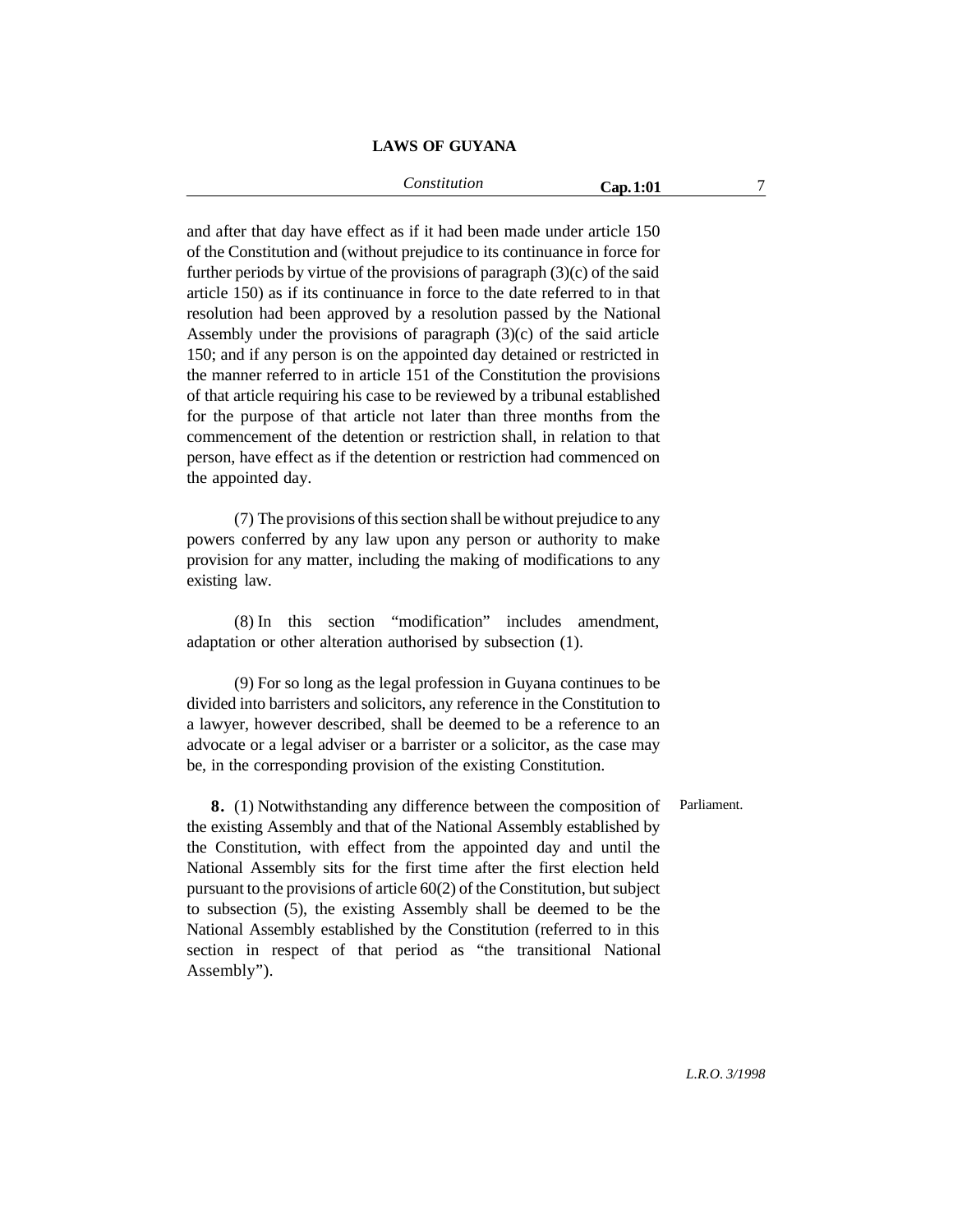(2) Without prejudice to the generality of subsection (1), the persons who immediately before the appointed day were members of the existing Assembly shall with effect from that day be members of the transitional National Assembly, and all questions concerning membership and functioning of the transitional National Assembly shall be regulated as nearly as may be practicable by the existing law applicable in the like case to the existing Assembly.

(3) All matters pending before the existing Assembly immediately before the appointed day may be continued and completed by the transitional National Assembly.

(4) Unless and until the transitional National Assembly otherwise resolves, any person who is a member of that Assembly by virtue of subsection (2) shall be deemed to have made and subscribed before the Assembly the oath referred to in article 167 of the Constitution.

(5) Unless sooner dissolved by the President pursuant to the provisions of article 70 (2) of the Constitution, the Parliament constituted by the President and the transitional National Assembly shall stand dissolved on 26th October, 1980.

(6) The first election of members of the National Assembly pursuant to the provisions of paragraphs (3) and (4) of article 60 of the Constitution shall be held on such day as the President may by proclamation appoint, being a day which he considers to be as early as practicable after the holding of the first election of members of the regional democratic council or of the National Congress of Local Democratic Organs, as the case may be.

(7) All moneys granted, voted or appropriated by the existing Assembly in respect of the services of Guyana for the current financial year shall be deemed to have been granted, voted or appropriated by the National Assembly established by the Constitution and in accordance with the Constitution.

**9.** The rules and orders of the existing Assembly as in force immediately before the appointed day shall, until it is otherwise provided for under article 165 and article 173 of the Constitution, as the case may

**Standing** Orders.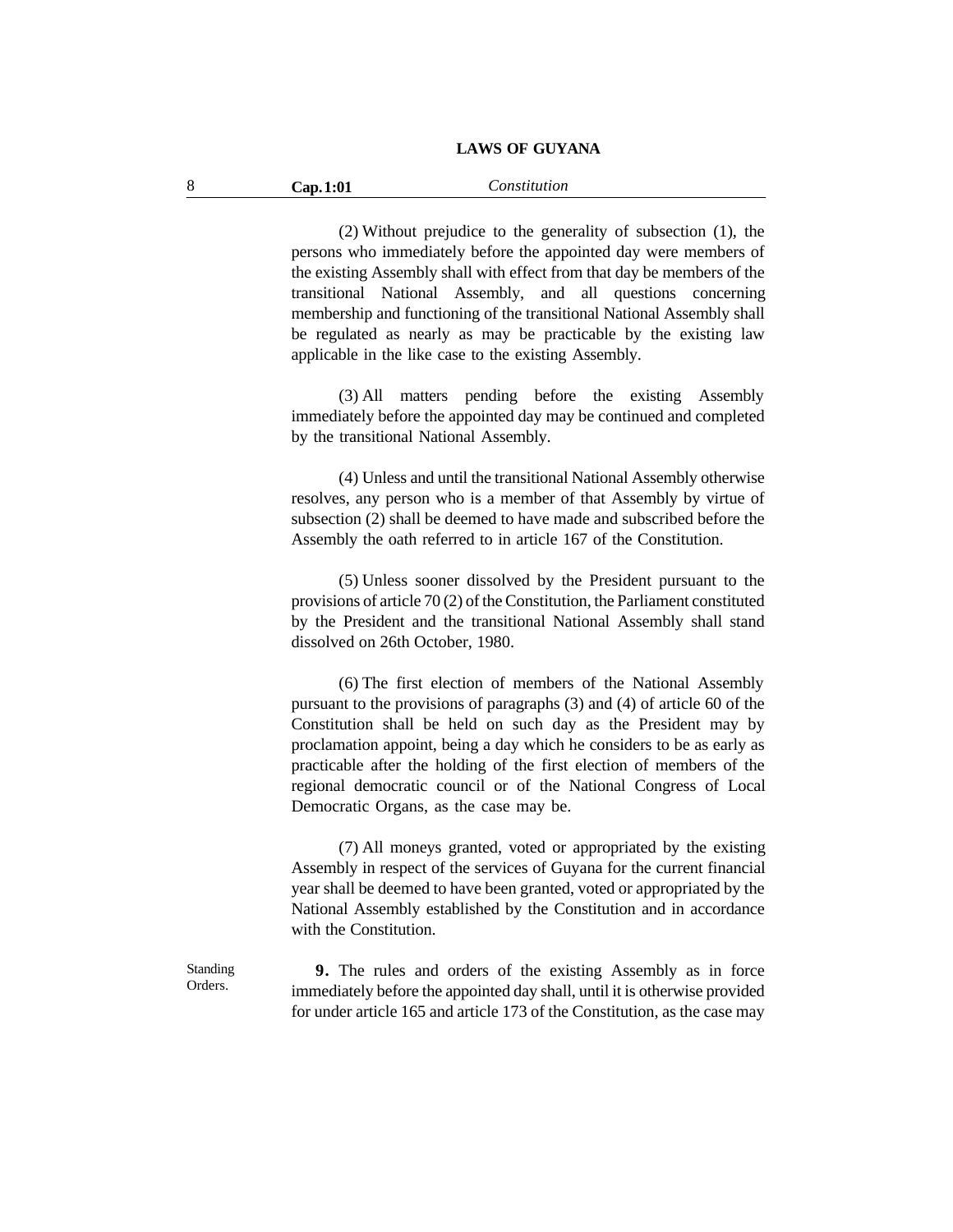be, be the rules of procedure of the National Assembly and of the Supreme Congress of the People established under the Constitution, but shall be construed with such modifications, adaptations, qualifications and exceptions as may be necessary to bring them into conformity with the Constitution.

**10.** (1) The person who immediately before the appointed day holds the office of Prime Minister under the existing Constitution shall, subject to the provisions of article 97 of the Constitution (relating to the taking of an oath by the President), assume office as President of the Cooperative Republic of Guyana that day as if he had been elected thereto in pursuance of the provisions of the Constitution and shall, unless he sooner dies or resigns or unless he ceases to hold office by virtue of articles 93 and 94 of the Constitution, continue in office until the person elected President in the next following Presidential election held for the purposes of article 91 of the Constitution assumes office. President.

(2) On the assumption of his office pursuant to subsection (1) the first President of Guyana shall cease to be a member of the National Assembly and his seat shall thereby become vacant and may be filled as nearly as practicable in accordance with the provisions of article 70 of the existing Constitution.

**11.** Until a Prime Minister is appointed under article 101 of the Constitution, the person who immediately before the appointed day holds the office of Minister under the existing Constitution which, however styled, ranks next in seniority after the office of Prime Minister and who is an elected member of the existing Assembly shall, on and after that day, hold the office of Prime Minister as if he had been appointed thereto under that article.

**12.** (1) Subject to the provisions of sections 10 and 11, the persons who immediately before the appointed day held office as Minister (other than as Prime Minister), Attorney General, Parliamentary Secretary, Speaker, Deputy Speaker or Leader of the Opposition shall, on and after that day, hold the corresponding office established by the Constitution as if they had been appointed or elected thereto, as the case may be, in accordance with the provisions of the Constitution.

Ministers, Attorney General, Parliamentary Secretaries, etc.

*Constitution* **Cap. 1:01** 9

Prime Minister.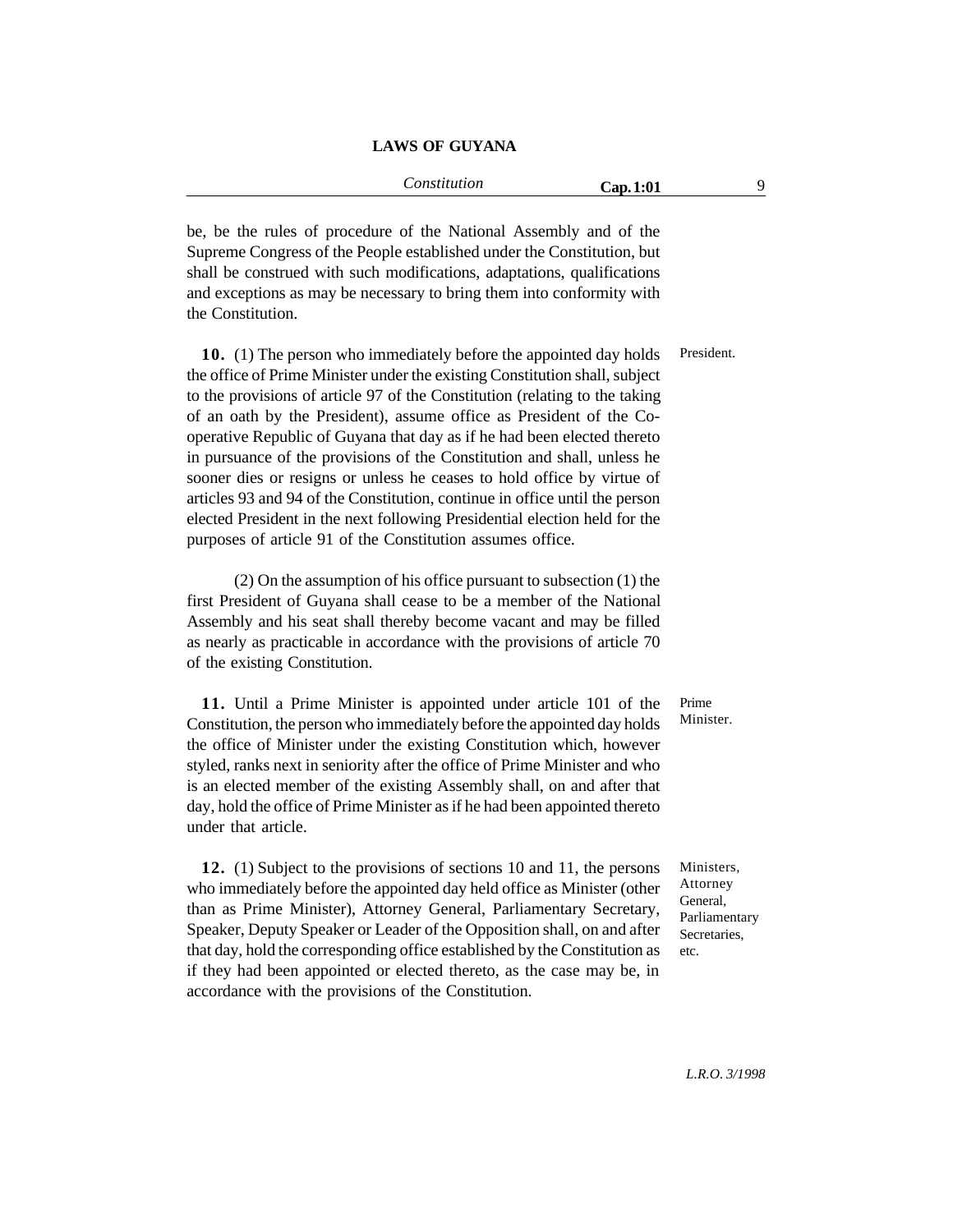| 10 | Cap. 1:01 | Constitution |
|----|-----------|--------------|
|    |           |              |

(2) Any person holding the office of Prime Minister or of Minister by virtue of the provisions of section 11 or of subsection (1) of this section respectively who, immediately before the appointed day, was assigned responsibility under the existing Constitution for any business of the Government of Guyana, including the administration of any department of Government, shall, on and after that day, be deemed to have been assigned responsibility therefor under article 107 of the Constitution.

**13.** Subject to paragraph (1) of article 106 of the Constitution, every person who does not otherwise become a member of the Cabinet established by the Constitution but who immediately before the appointed day is a member of the Cabinet under the existing Constitution shall on and after that day be a member of the Cabinet established by the Constitution as if he had been appointed thereto under that paragraph. Cabinet.

**14.** (1) The Supreme Court of Judicature in existence immediately before the appointed day shall on and after that day be the Supreme Court of Judicature for the purposes of the Constitution as if it were established thereunder. Supreme Court of Judicature.

> (2) Any decision given before the appointed day by any court forming part of the Supreme Court of Judicature in existence immediately before that day shall, for the purpose of its enforcement or for the purpose of any appeal therefrom, have effect on and after that day as if it were a decision of the corresponding court established by the Constitution.

**15.** (1) Subject to the provisions of this Act, every person who immediately before the appointed day holds or is acting in a public office shall, on and after that day, hold or act in that office or the corresponding office established by the Constitution, as the case may be, as if he had been appointed to do so in accordance with the provisions of the Constitution:

Provided that any person who, under the laws repealed by section 3 or any other existing law, would have been required to vacate his office at the expiration of any period shall vacate his office at the expiration of that period.

Existing Officers.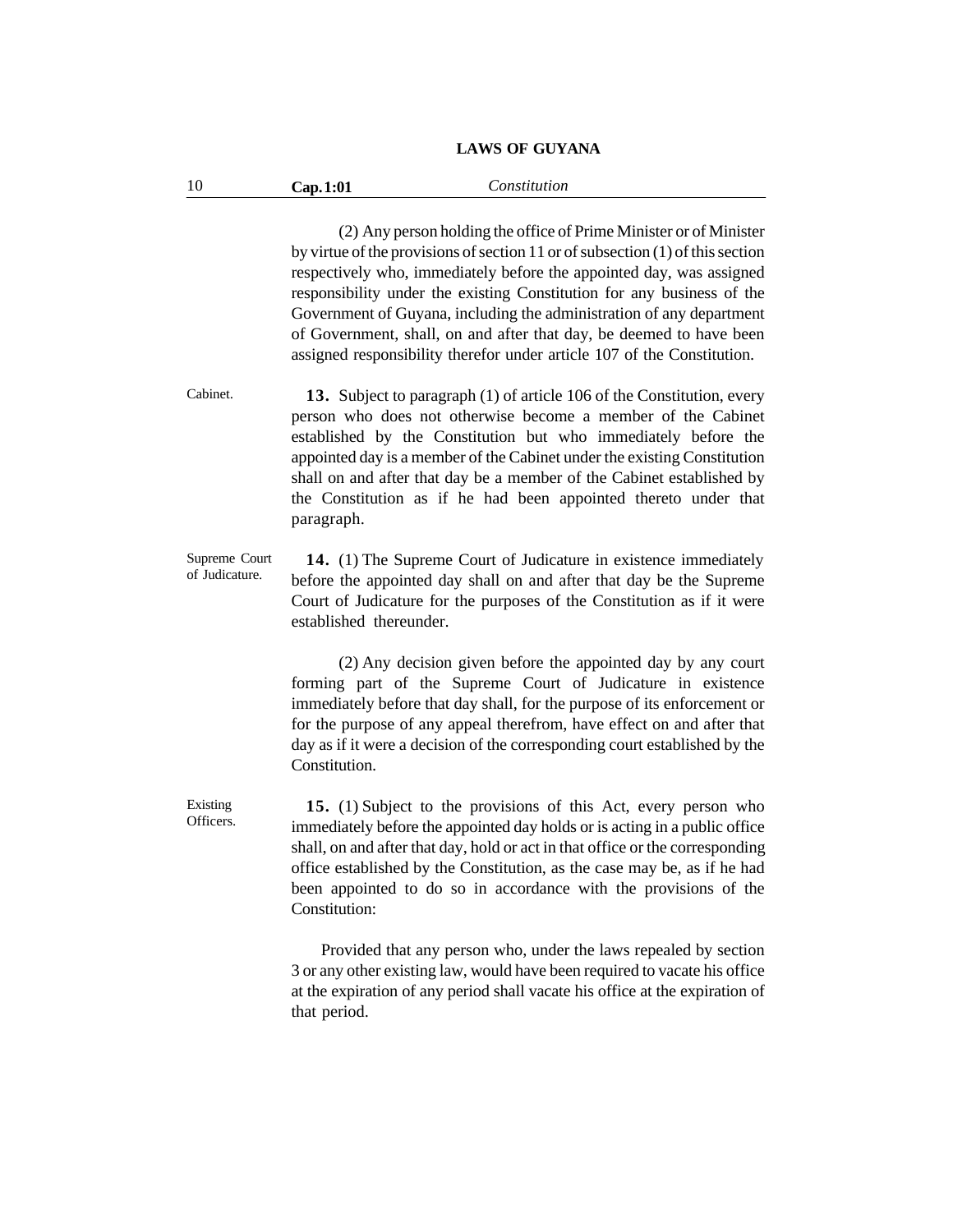| Constitution |  |
|--------------|--|
|              |  |
|              |  |

*Constitution* **Cap. 1:01** 11

(2) Subsection (1) shall apply in relation to the offices of Chancellor, Chief Justice, Justice of Appeal, Puisne Judge, Ombudsman, Clerk and Deputy Clerk of the National Assembly and, subject to section 17, to the offices of Chairman, Deputy Chairman (if any) and member of the Judicial Service Commission, the Public Service Commission, the Police Service Commission, the Teaching Service Commission and the Elections Commission as if those offices were public offices. **16.** Any person who holds or acts in any office on the appointed day by virtue of the provisions of section 11, 12 or 15 shall be deemed to have taken any necessary oath under the Constitution or any other law: Provided that the President may, at any time on or after the appointed day, require any such person to take any oath required as aforesaid. **17.** (1) Until the expiration of the period of three months next after the day on which the first election after the appointed day has been held pursuant to the provisions of article 61 of the Constitution or until dissolved by a proclamation issued by the President, whichever shall the sooner occur, the service commissions and the Elections Commission as constituted immediately before the appointed day shall on and after that day be deemed to be the corresponding commissions under the Constitution notwithstanding any difference in composition under the existing law and under the Constitution, and any appointments to vacancies in membership and other matters relating thereto shall be made and regulated as nearly as may be practicable in accordance with the existing law. (2) Any power of a service commission which immediately before the appointed day is validly delegated to any person or authority shall. to the extent that that power could be delegated under the Constitution to such person or authority, be deemed, on and after that day, to have been delegated to that person or authority in accordance Oaths. Commissions.

with the provisions of the Constitution.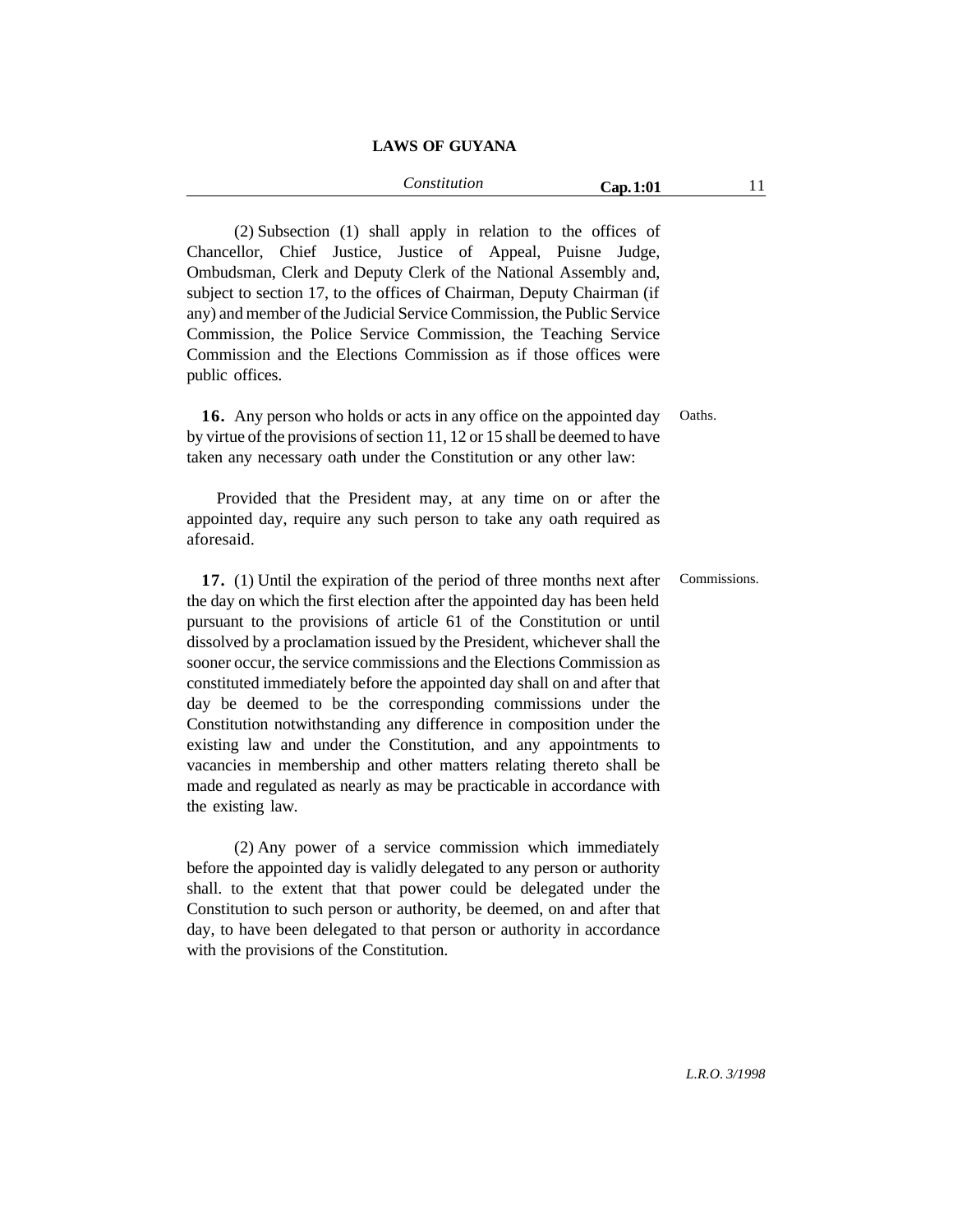| 12 | Cap.1:01 | Constitution |
|----|----------|--------------|
|----|----------|--------------|

**18.** Where any proceedings are pending immediately before the appointed day before any court, body or authority in respect of which a corresponding court, body or authority is established by or under the Constitution, those proceedings may on and after that day be continued and completed by or before such corresponding court, body or authority as if they had been commenced in or before such corresponding court, body or authority: Continuation of proceedings.

> Provided that in the case of any proceedings before any court, tribunal or the Ombudsman (including any disciplinary proceedings) where the hearing was partly completed immediately before the appointed day (in this section referred to as "the original hearing"), no person shall take part in the continued hearing, either as the sole or other member, as the case may be, of the corresponding court, body or authority established by or under the Constitution unless he has also taken part in the original hearing, and where the original hearing cannot be so continued the hearing shall be recommenced.

**19.** Any local government authority in existence immediately before the appointed day shall be deemed to be a local democratic organ for the purposes of the Constitution as if it were constituted thereunder.

Amendment of certain provisions of Amerindian Lands Commission Act.

Local democratic organs.

Electoral districts and list of electors.

**20.** Notwithstanding anything contained in the Constitution, sections 2 and 3 of the Amerindian Lands Commission Act as in force immediately before the appointed day may be amended by Parliament only in the same manner as the provisions specified in article 164(2)(b) of the Constitution.

**21.** (1) The polling districts and divisions constituted under any existing law in relation to elections of members of the existing Assembly shall be deemed to be the polling districts and divisions for the purposes of elections to be held under article 60 (2) of the Constitution subject to any amendments duly made thereto under such law.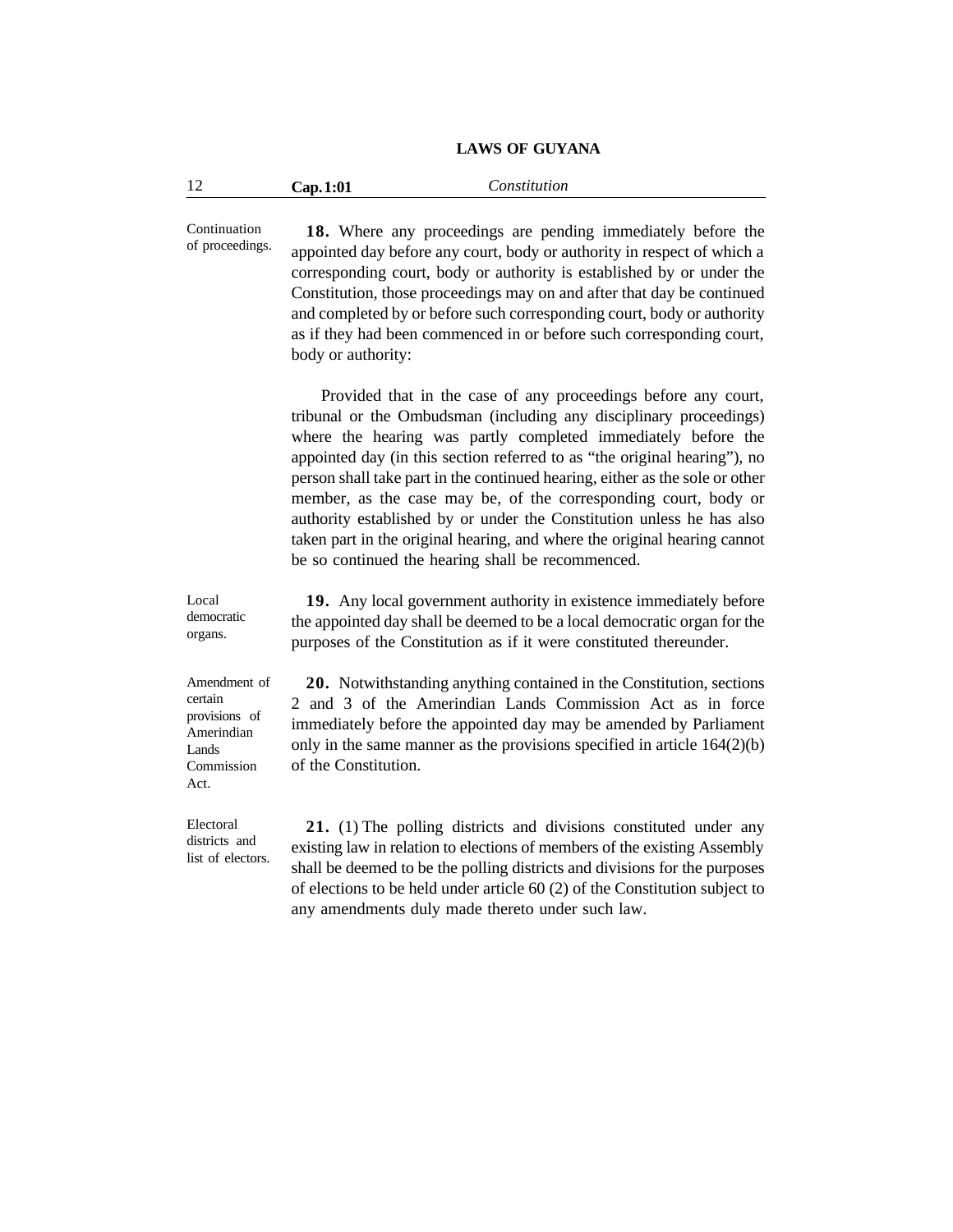|                                                                                                                                                                                                                                                                                                                                                                                   | Constitution                                                        | Cap. 1:01 | 13           |
|-----------------------------------------------------------------------------------------------------------------------------------------------------------------------------------------------------------------------------------------------------------------------------------------------------------------------------------------------------------------------------------|---------------------------------------------------------------------|-----------|--------------|
| the purposes of holding elections of members of the existing Assembly<br>shall, subject to any further revision in accordance with law, be deemed<br>to be the list of electors prepared by the Elections Commission under<br>article 162 of the Constitution for the purposes of article $60(2)$ thereof.<br>22. (1) Parliament may amend section 3 and this section in the same | (2) The list of electors last prepared before the appointed day for |           | Amendment of |
| manner as it may alter any of the provisions specified in article 164(2)<br>(a) of the Constitution.                                                                                                                                                                                                                                                                              |                                                                     |           | this Act.    |
| the exception of the Schedule thereto, in the same manner as it may alter<br>any of the provisions specified in article $164(2)(b)$ of the Constitution.                                                                                                                                                                                                                          | (2) Parliament may amend any other provision of this Act, with      |           |              |

(3) Article 164(3) of the Constitution shall apply for the purpose of construing references in this section to any provision of this Act and to the alteration of any such provision as it applies for the purpose of construing references in the said article 164 to any provision of the Constitution and to the alteration of any such provision.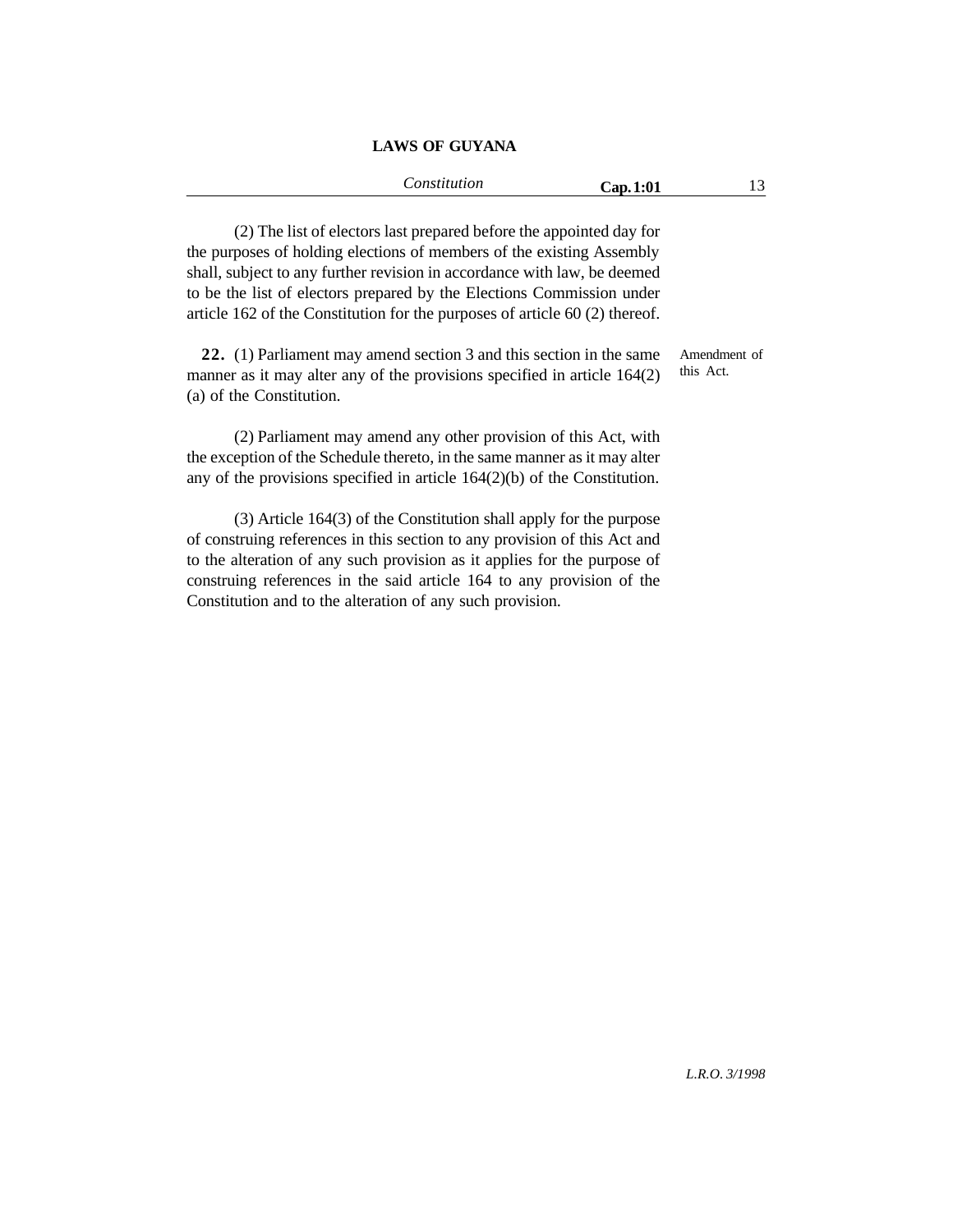14 **Cap. 1:01** *Constitution*

## **SCHEDULE**

## **CONSTITUTION OF THE CO-OPERATIVE REPUBLIC OF GUYANA**

## PREAMBLE

## ARRANGEMENT OF ARTICLES

## PART 1

GENERAL PRINCIPLES

## CHAPTER I

## THE STATE AND THE CONSTITUTION

#### **ARTICLE**

- 1. The State in transition to socialism.
- 2. The territory.
- 3. The capital.
- 4. The flag.
- 5. The coat of arms.
- 6. The anthem.
- 7. Duty to respect national symbols.
- 8. Supremacy of Constitution.

## CHAPTER II

PRINCIPLES AND BASES OF THE POLITICAL, ECONOMIC AND SOCIAL SYSTEM

- 9. Sovereignty belongs to the people.
- 10. Political parties.
- 11. Trade unions and co-operatives.
- 12. Local government.
- 13. Objective of political system.
- 14. Goal of economic development.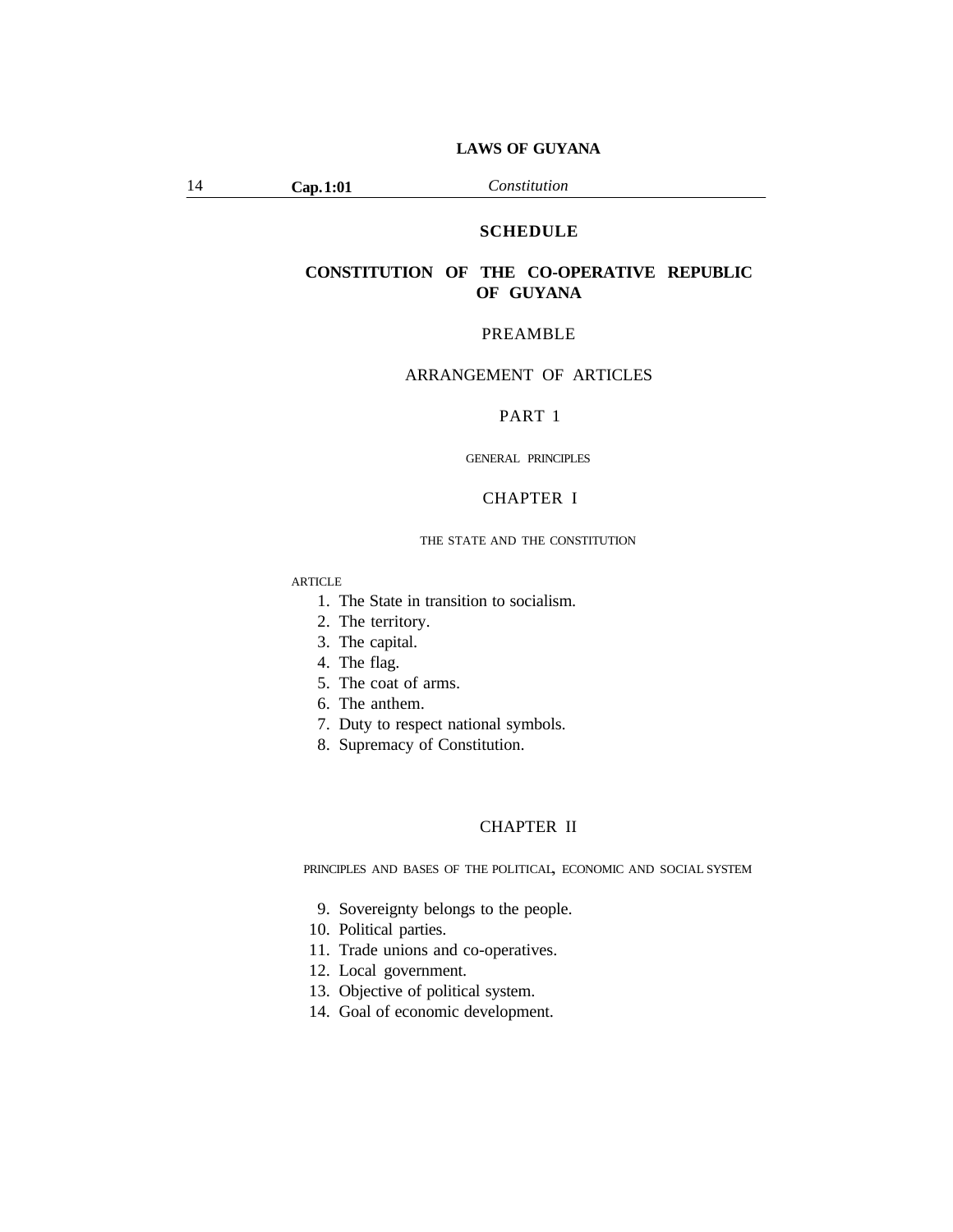## ARTICLE

- 15. Economic revolution.
- 16. Economic role of co-operativism.
- 17. Private enterprise.
- 18. Land to the tiller.
- 19. Personal property.
- 20. Right of inheritance.
- 21. Role of labour.
- 22. The right and the duty to work.
- 23. Right to leisure.
- 24. Right to medical attention and social care in case of old age and disability.
- 25. Duty to improve environment.
- 26. Right to housing.
- 27. Right to education.
- 28. Youth.
- 29. Equality for women.
- 30. Equality for children born out of wedlock.
- 31. Protection of citizens resident abroad.
- 32. Duty to prevent crime and protect public property.
- 33. Duty to defend State.
- 34. Abolition of discriminatory distinctions.
- 35. National culture.
- 36. The environment.
- 37. External relations.
- 38. National co-operation for development of economy.
- 39. This Chapter not enforceable unless legislation enacted for that purpose.

## CHAPTER III

FUNDAMENTAL RIGHTS AND FREEDOMS OF THE INDIVIDUAL

40. Fundamental rights and freedoms of the individual.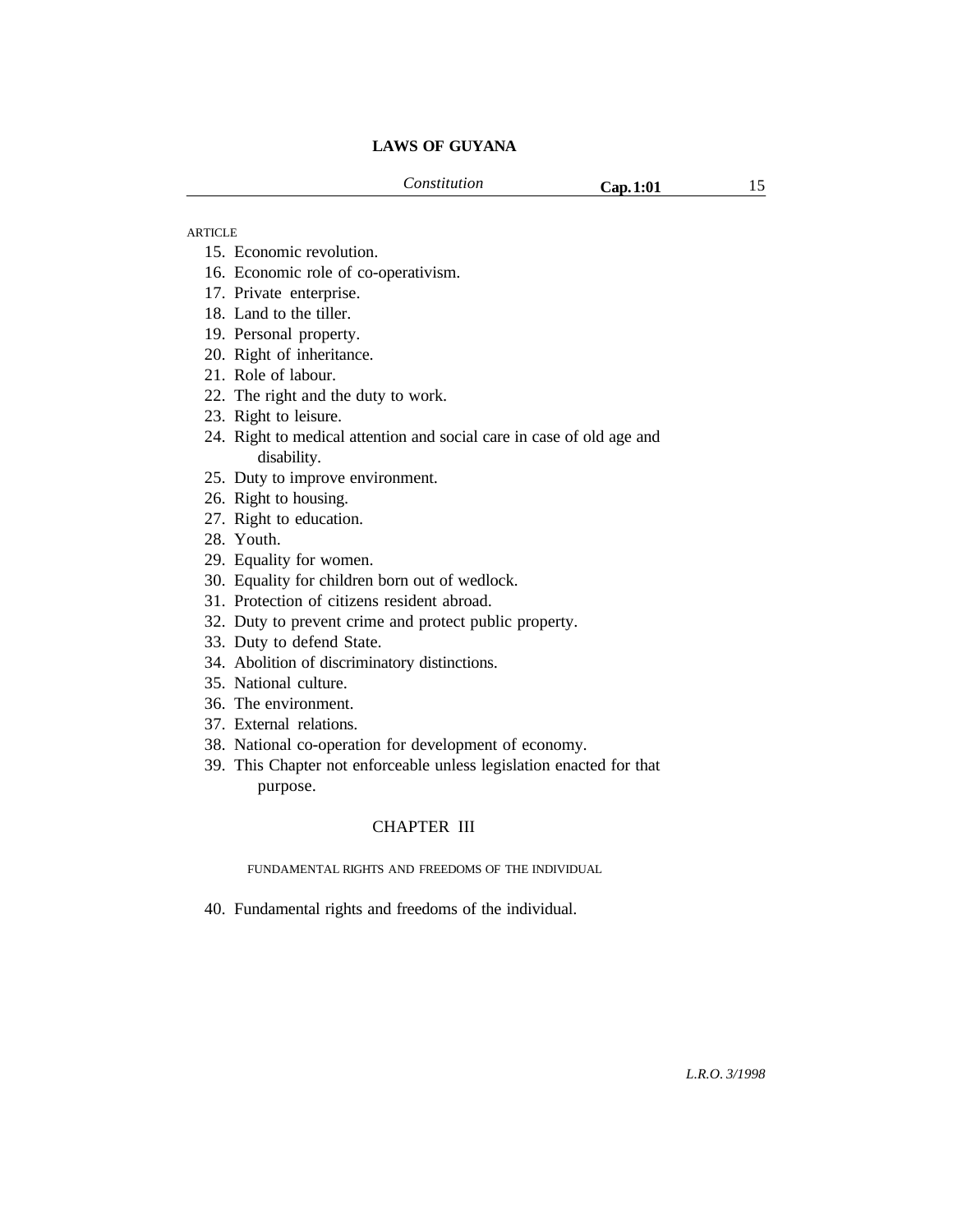## CHAPTER IV

### **CITIZENSHIP**

### ARTICLE

- 41. Persons who continue to be citizens on commencement of Constitution.
- 42. Persons entitled to be registered as citizens.
- 43. Persons born in Guyana after commencement of Constitution.
- 44. Persons born outside Guyana after commencement of Constitution.
- 45. Marriage to citizen of Guyana.
- 46. Deprivation of citizenship on acquisition of, or exercise of rights of, another citizenship.
- 47. Commonwealth citizens.
- 48. Powers of Parliament.
- 49. Interpretation.

## CHAPTER V

### sUPREME ORGANS OF DEMOCRATIC POWER

50. Supreme organs of democratic power.

## CHAPTER VI

#### PARLIAMENT

### *Composition of Parliament*

- 51. Establishment of Parliament.
- 52. Composition of the National Assembly.
- 53. Qualifications for election as members.
- 54. Tenure of seats of members of the National Assembly.
- 55. First meeting of the National Assembly.
- 56. Speaker and Deputy Speaker.
- 57. Clerk and Deputy Clerk.
- 58. Unqualified persons sitting or voting.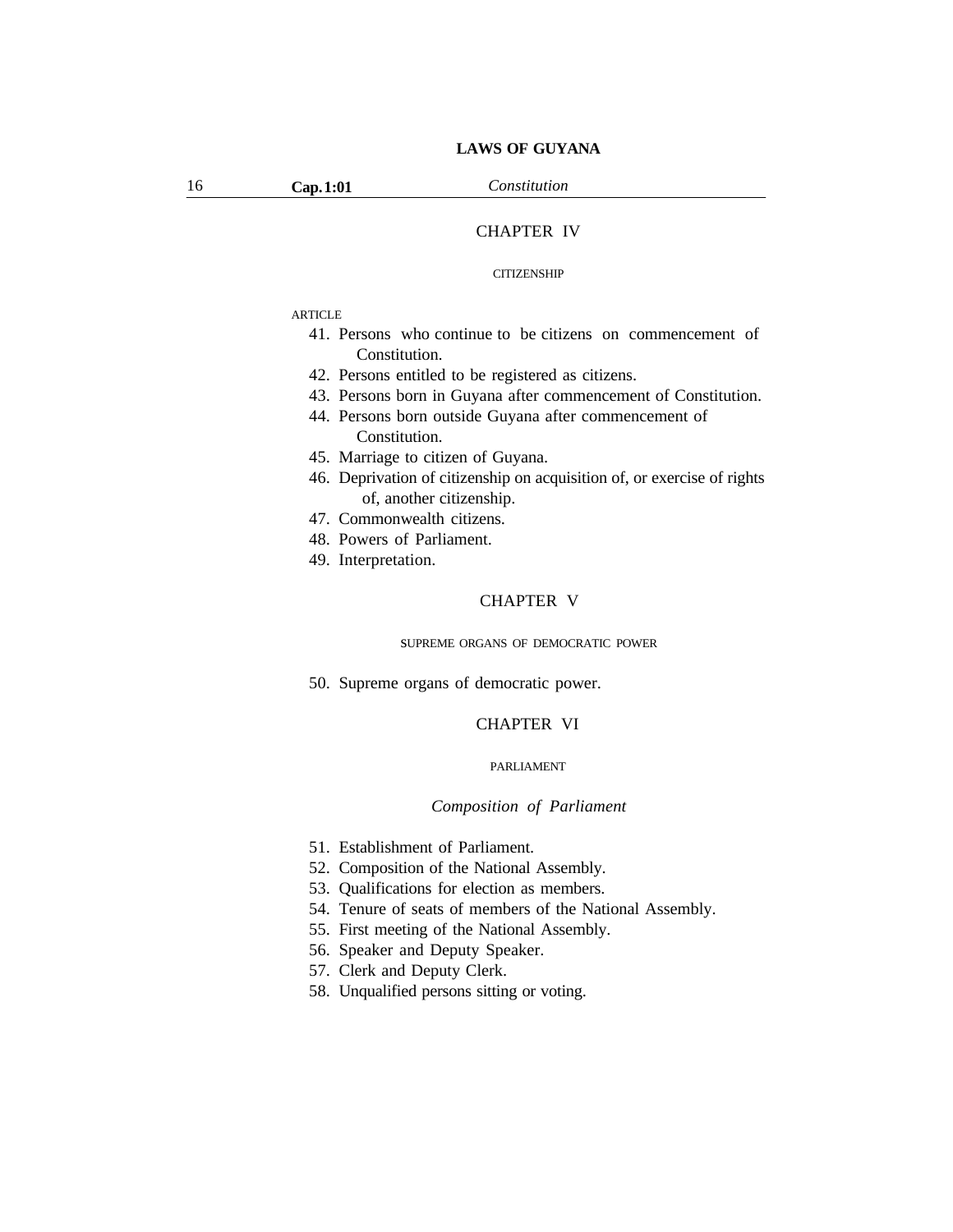## *Elections*

## **ARTICLE**

- 59. Qualifications and disqualifications for electors.
- 60. Electoral system.
- 61. Times for elections under article 60(2).
- 62. Elections Commission.
- 63. Filling of casual vacancies.
- 64. Determination of questions as to membership and elections.

## *Powers and Procedure of Parliament*

- 65. Legislative power.
- 66. Alteration of this Constitution.
- 67. Attendance of the President in the National Assembly.
- 68. Regulation of procedure, etc.

### *Summoning, Prorogation and Dissolution*

- 69. Sessions of Parliament.
- 70. Prorogation and dissolution of Parliament.

## CHAPTER VII

## LOCAL DEMOCRACY

#### *Local Democratic Organs*

- 71. Local government.
- 72. Local government areas.
- 73. Election of members of regional councils.
- 74. Duties of local democratic organs.
- 75. Power to take decisions.
- 76. Power to raise revenue.
- 77. Regional development programme to be integrated into the national development plans.
- 78. Local government elections.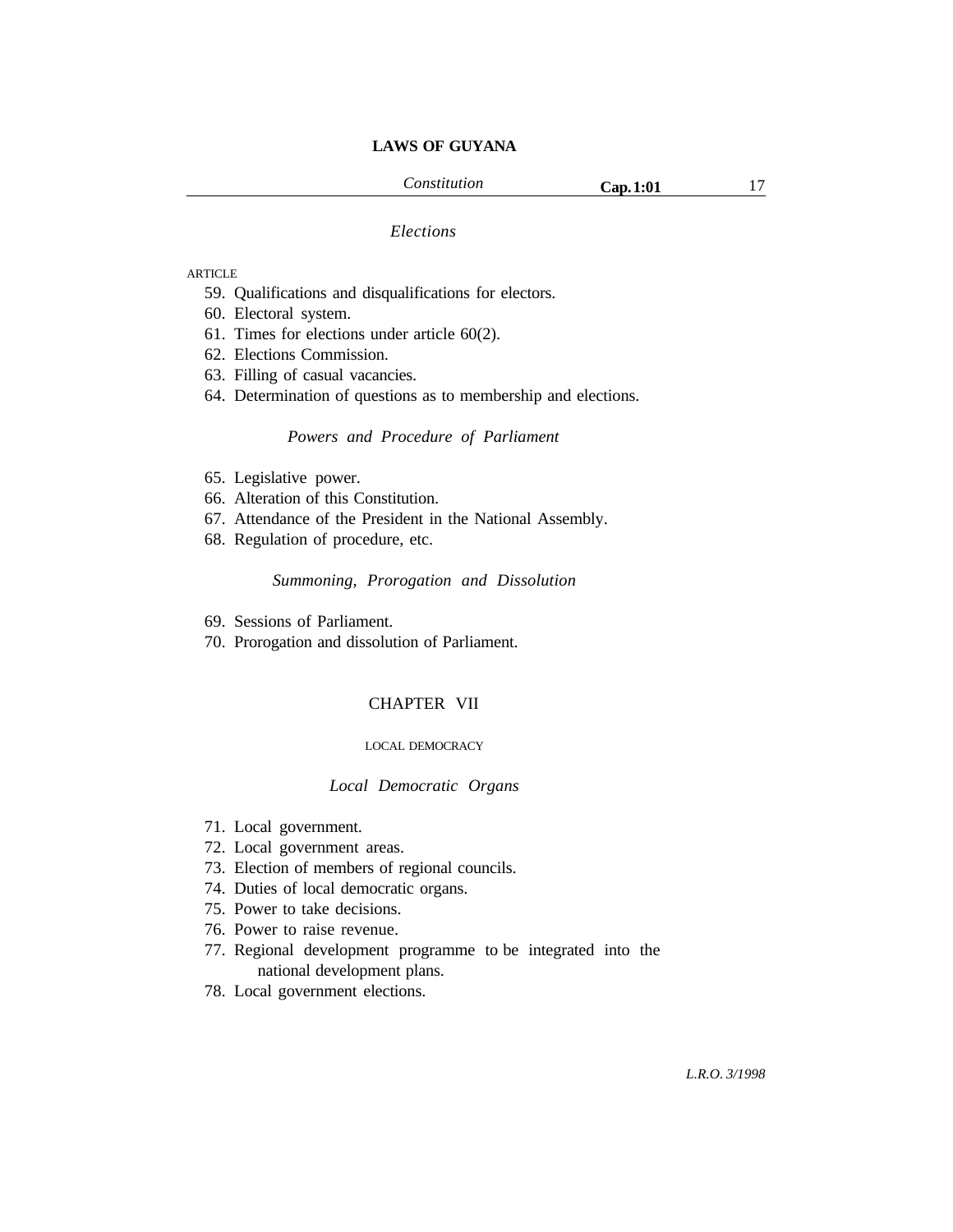18 **Cap. 1:01** *Constitution*

### *The National Congress of Local Democratic Organs*

### **ARTICLE**

- 79. The National Congress of Local Democratic Organs.
- 80. Election of members of the Congress.
- 81. Participation in national decision-making processes.

### CHAPTER VIII

#### THE SUPREME CONGRESS OF THE PEOPLE

- 82. Establishment of Supreme Congress of the People.
- 83. Functions of Supreme Congress of the People.
- 84. Sessions of Supreme Congress of the People.
- 85. Summoning, prorogation and dissolution of Supreme Congress of the People.
- 86. Chairman of Supreme Congress of the People.
- 87. Clerk and Deputy Clerk.
- 88. Regulation of procedure.

## CHAPTER IX

### THE PRESIDENT

- 89. Establishment of office of President.
- 90. Qualifications for election.
- 91. Election of President.
- 92. Tenure of office of President.
- 93. Removal of President on grounds of incapacity.
- 94. Removal of President for violation of Constitution or gross misconduct.
- 95. Vacancy in office of President.
- 96. Discharge of functions of President during absence, illness, etc.
- 97. Oath to be taken by President.
- 98. Remuneration, etc., of President.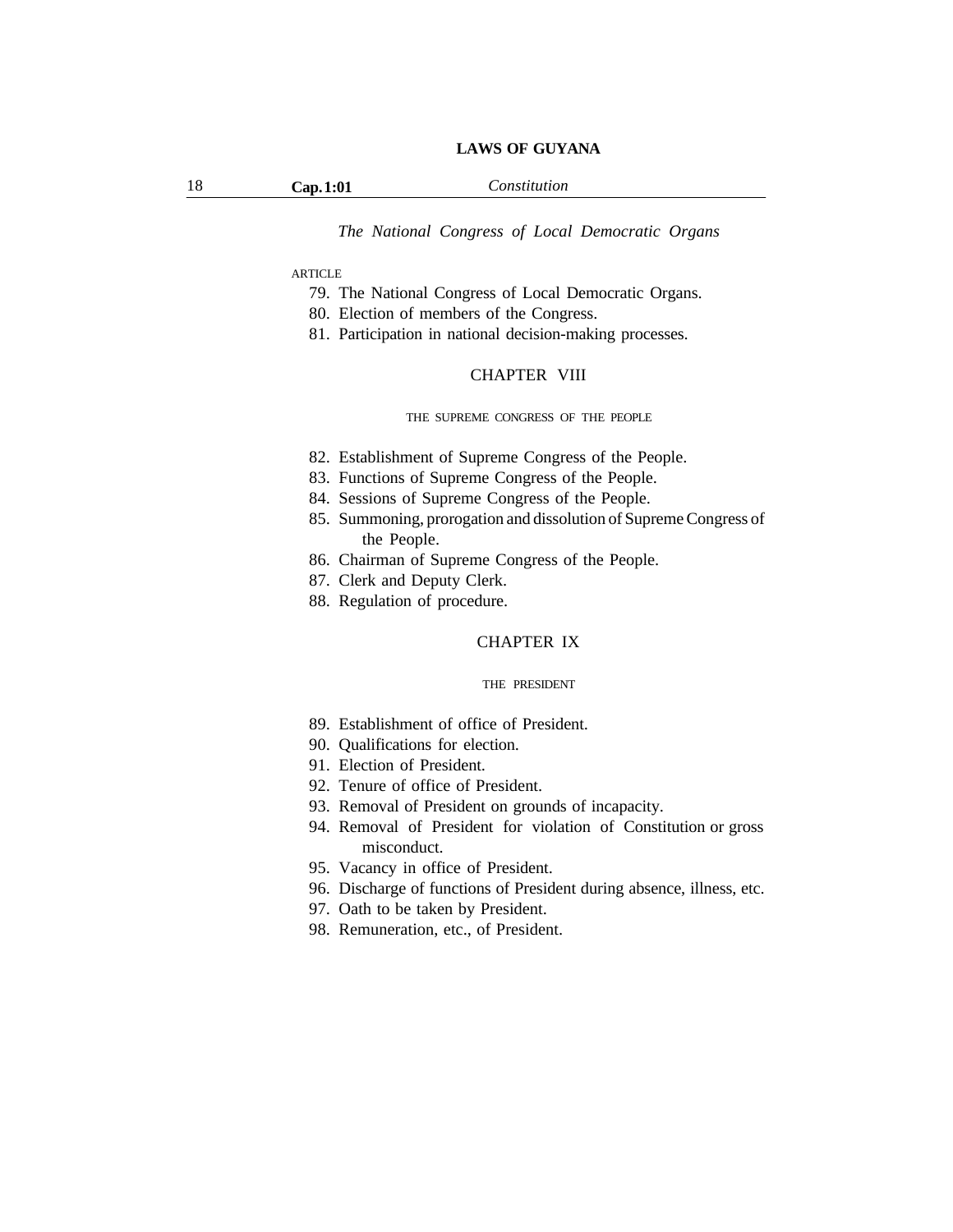## CHAPTER X

### THE EXECUTIVE

ARTICLE

- 99. Executive authority of Guyana.
- 100. Establishment of office of Prime Minister and other Ministerial offices.
- 101. The Prime Minister.
- 102. Vice-Presidents.
- 103. Ministers.
- 104. Ministerial appointments during dissolution.
- 105. Non-elected Ministers to sit in Assembly.
- 106. The Cabinet.
- 107. Allocation of portfolios.
- 108. Tenure of office of Ministers.
- 109. Minister's absence or illness.
- 110. Minority Leader.
- 111. Exercise of President's powers.
- 112. Attorney General.
- 113. Parliamentary Secretaries.
- 114. Oaths of Ministers, etc.
- 115. Permanent Secretaries.
- 116. Director of Public Prosecutions.
- 117. Secretary to the Cabinet.
- 118. Sub-committees of Cabinet.
- 119. Standing committees.
- 120. Constitution of offices.
- 121. Prerogative of Mercy.
- 122. Ombudsman.

### CHAPTER XI

#### THE JUDICATURE

## *The Supreme Court of Judicature*

123. Establishment of Supreme Court of Judicature.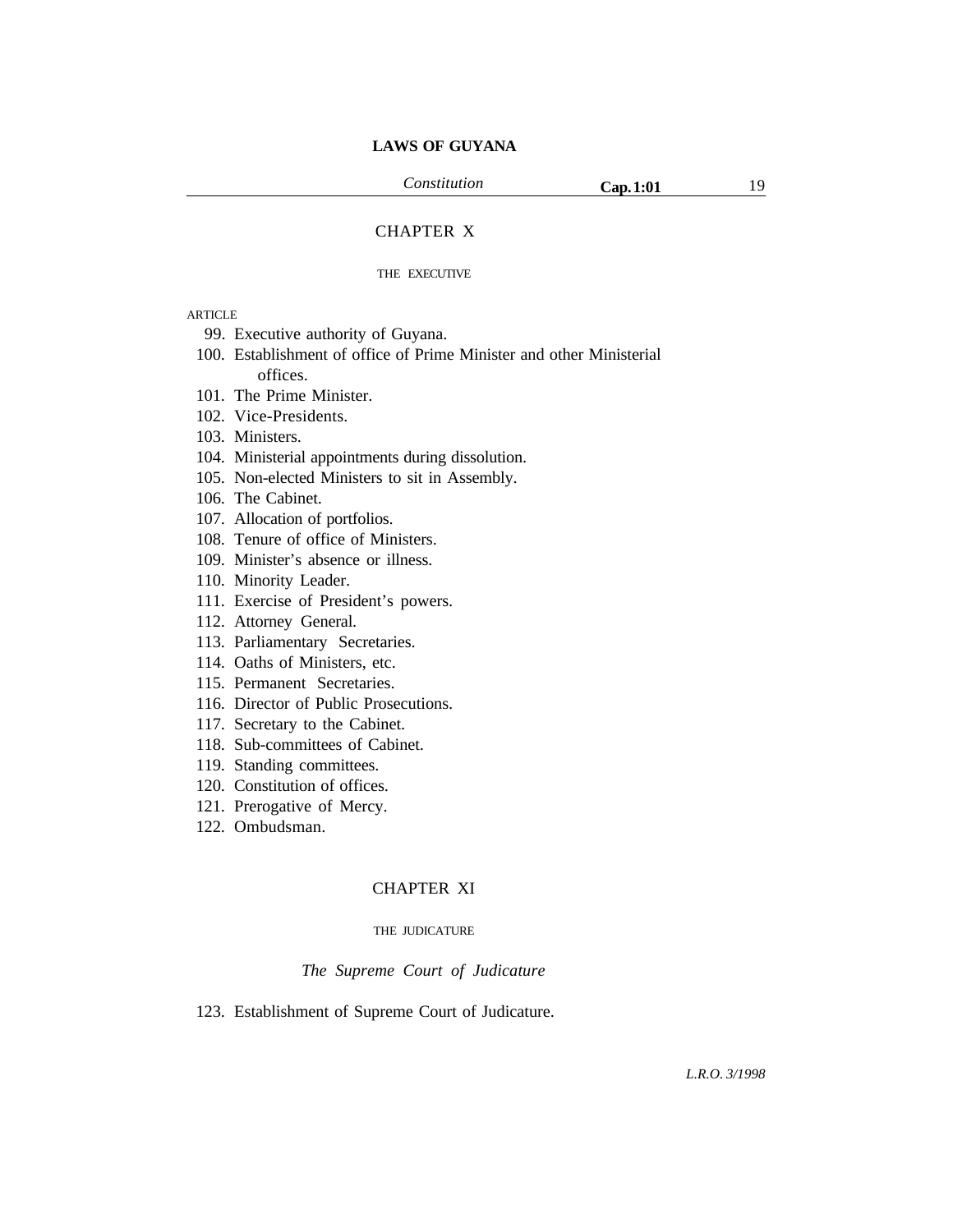| 20 | Cap.1:01 | Constitution |  |
|----|----------|--------------|--|
|----|----------|--------------|--|

## ARTICLE

- 124. Constitution of Court of Appeal.
- 125. Constitution of High Court.

### *Judges of the Supreme Court of Judicature*

- 126. Interpretation.
- 127. Appointment of Chancellor and Chief Justice.
- 128. Appointment of Justices of Appeal and Puisne Judges.
- 129. Qualifications of Judges.
- 130. Attendance of additional Judge in Court of Appeal and High Court.
- 131. Tenure of office of Judges.
- 132. Oaths of Judges.

## *Appeals*

133. Appeals on constitutional questions and fundamental rights.

### CHAPTER XII

#### THE SERVICE COMMISSIONS

- 134. The Judicial Service Commission.
- 135. The Public Service Commission.
- 136. The Teaching Service Commission.
- 137. The Police Service Commission.

## PART 2

### SPECIFIC RULES

### TITLE 1

### PROTECTION OF FUNDAMENTAL RIGHTS AND FREEDOMS OF THE INDIVIDUAL

- 138. Protection of right to life.
- 139. Protection of right to personal liberty.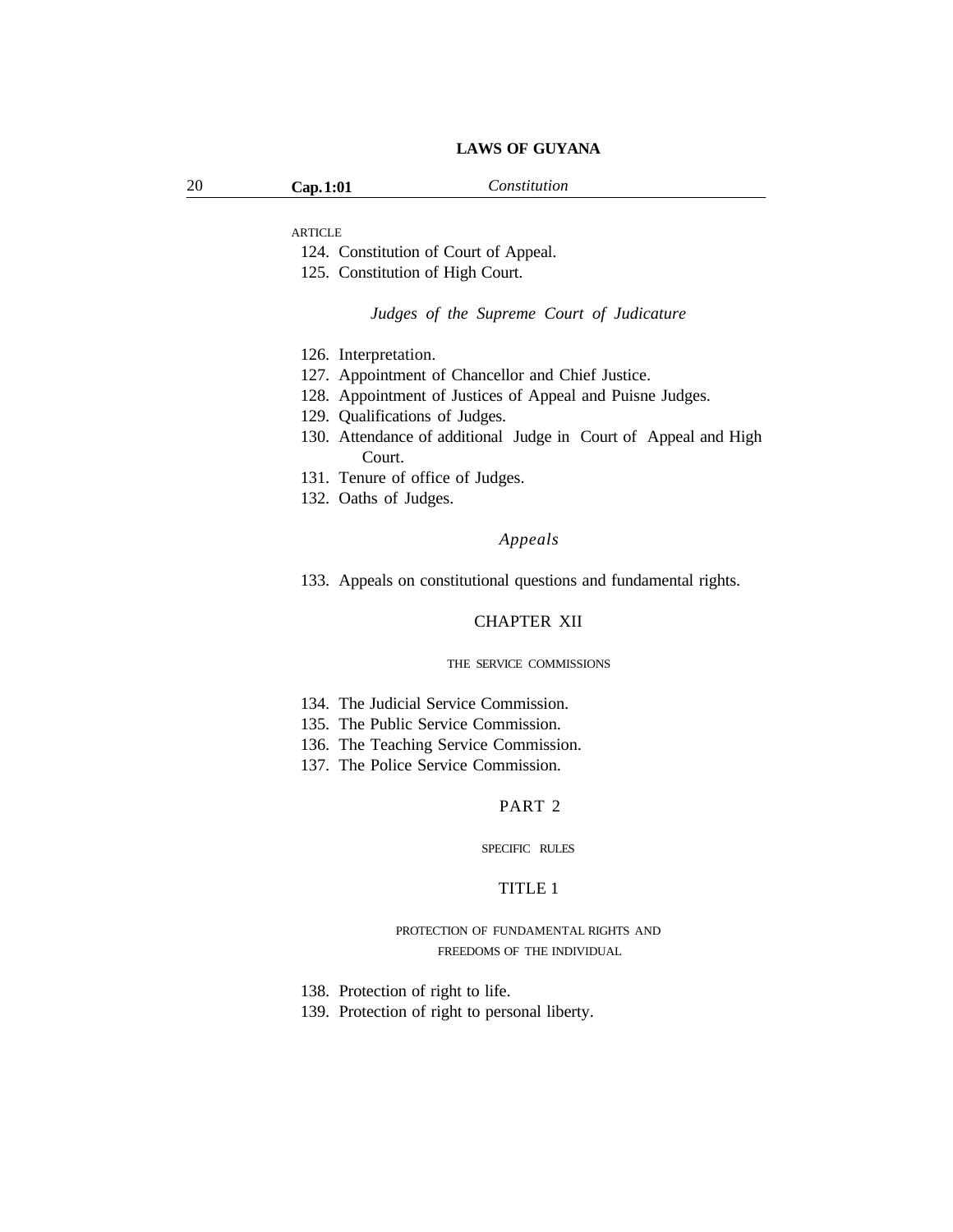```
Constitution Cap. 1:01 21
```
### ARTICLE

- 140. Protection from slavery and forced labour.
- 141. Protection from inhuman treatment.
- 142. Protection from deprivation of property.
- 143. Protection against arbitrary search or entry.
- 144 Provisions to secure protection of law.
- 145. Protection of freedom of conscience.
- 146. Protection of freedom of expression.
- 147. Protection of freedom of assembly and association.
- 148. Protection of freedom of movement.
- 149. Protection from discrimination on the grounds of race, etc.
- 150. Provisions for time of war or emergency.
- 151. Reference to tribunal in certain cases.
- 152. Saving of existing laws and disciplinary laws.
- 153. Enforcement of protective provisions.
- 154. Interpretation.

### TITLE 2

#### PARLIAMENT

- 155. Disqualifications for election as members.
- 156. Tenure of seats of members of the National Assembly.
- 157. Speaker and Deputy Speaker.
- 158. Clerk and Deputy Clerk.
- 159. Qualifications and disqualifications for electors.
- 160. Electoral system.
- 161. Elections Commission.
- 162. Functions of Elections Commission.
- 163. Determination of questions as to membership and elections.
- 164. Procedure for altering this Constitution.
- 165. Regulation of procedure.
- 166. Presiding in the Assembly.
- 167. Oaths of members.
- 168. Voting.
- 169. Quorum.
- 170. Mode of legislation.
- 171. Introduction of Bills, etc.
- 172. Privileges, etc., of members of the National Assembly.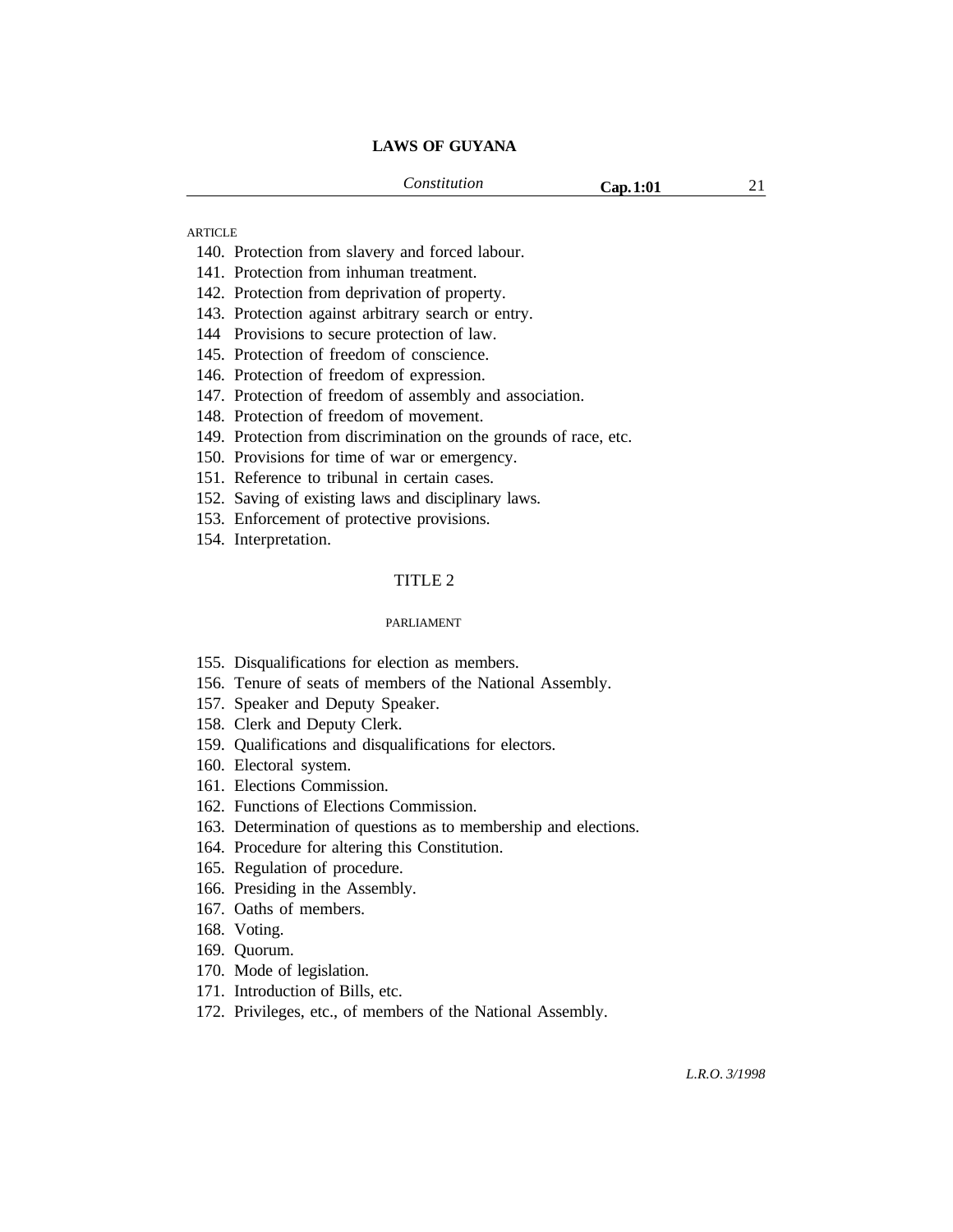22 **Cap. 1:01** *Constitution*

# TITLE 3

### THE SUPREME CONGRESS OF THE PEOPLE

ARTICLE

- 173. Regulation of procedure.
- 174. Voting.
- 175. Quorum.
- 176. Privileges of the Supreme Congress of the People.

## TITLE 4

#### THE PRESIDENT

- 177. Election of President.
- 178. Tenure of office of President.
- 179. Removal of President on grounds of incapacity.
- 180. Removal of President for violation of Constitution or gross misconduct.
- 181. Salary and allowances of President.
- 182. Immunities of President.

### TITLE 5

### THE EXECUTIVE

## SUBTITLE 1

### *Ministers, etc.*

- 183. Tenure of office of Ministers.
- 184. Minority Leader.
- 185. Attorney General.
- 186. Parliamentary Secretaries.
- 187. Functions of Director of Public Prosecutions.
- 188. Prerogative of Mercy.
- 189. Advisory Council on Prerogative of Mercy.
- 190. Functions of Advisory Council.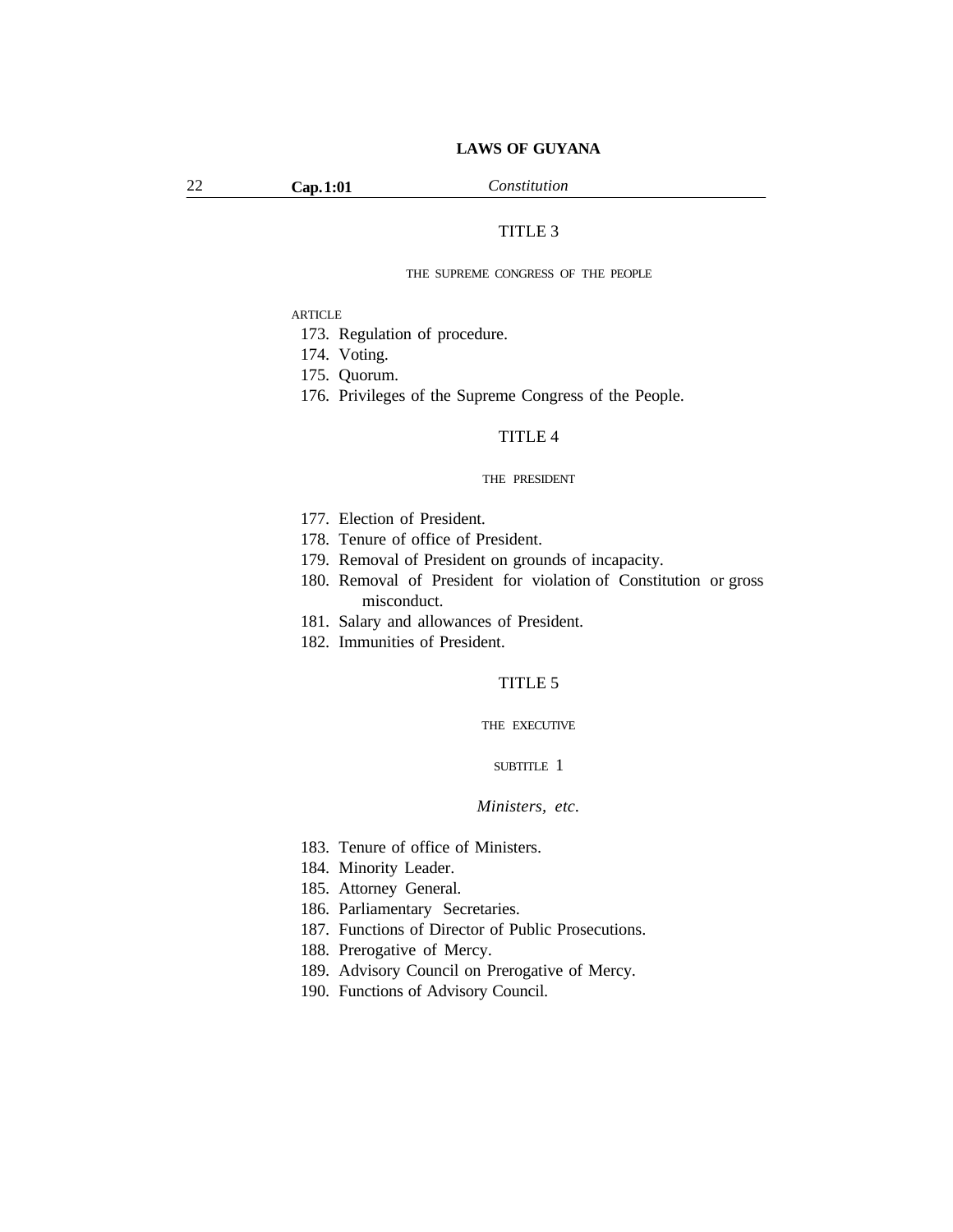## sUBTITLE 2

### *The Ombudsman*

ARTICLE

191. Appointment, etc., of Ombudsman.

192. Matters subject to investigation by the Ombudsman.

193. Excluded matters.

- 194. Ombudsman's functions on concluding an investigation, and reports to the Assembly.
- 195. Power of Parliament to make supplementary provision.
- 196. Interpretation.

## TITLE 6

### THE JUDICATURE

197. Tenure of office of Judges.

### TITLE 7

#### THE SERVICE COMMISSIONS

## *The Judicial Service Commission*

- 198. Composition of Commission.
- 199. Appointment, etc., of judicial and legal officers.

## *The Public Service Commission*

- 200. Composition of Commission.
- 201. Appointment, etc., of public officers.
- 202. Appeals to Public Service Commission.
- 203. Appointment, etc., of Director of Public Prosecutions.
- 204. Appointment, etc., of Auditor General.
- 205. Appointments of Solicitor General and others.
- 206. Appointments on transfer to certain offices.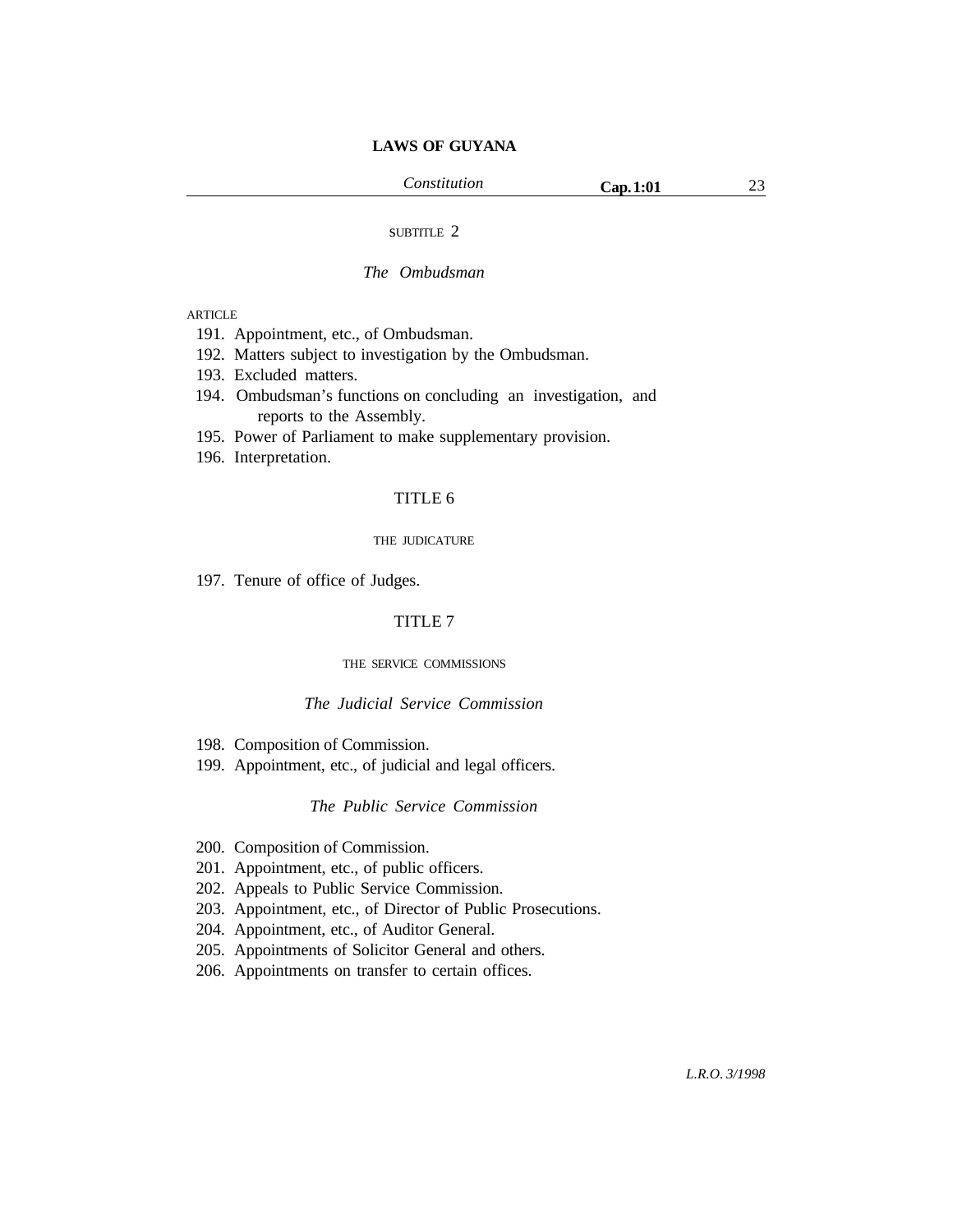24 **Cap. 1:01** *Constitution*

## *The Teaching Service Commission*

### **ARTICLE**

- 207. Composition of Commission.
- 208. Vacation of office of appointed member of the Commission.
- 209. Appointment of teachers.

### *The Police Service Commission*

- 210. Composition of Commission.
- 211. Appointment, etc., of Commissioner of Police and Deputy Commissioners.
- 212. Appointment, etc., of other members of Police Force.

### *Pensions*

- 213. Protection of pension rights.
- 214. Power of Commissions in relation to pensions, etc.
- 215. Interpretation.

### *Public Service Appellate Tribunal*

216. Establishment and functions of the Public Service Appellate Tribunal.

## TITLE 8

## FINANCE

- 217. Establishment of Consolidated Fund.
- 218. Withdrawals from Consolidated Fund or other public funds.
- 219. Authorisation of expenditure from Consolidated Fund by appropriation.
- 220. Authorisation of expenditure in advance of appropriation.
- 221. Contingencies Fund.
- 222. Public debt.
- 223. Remuneration of holders of certain offices.
- 224. Office and functions of Auditor General.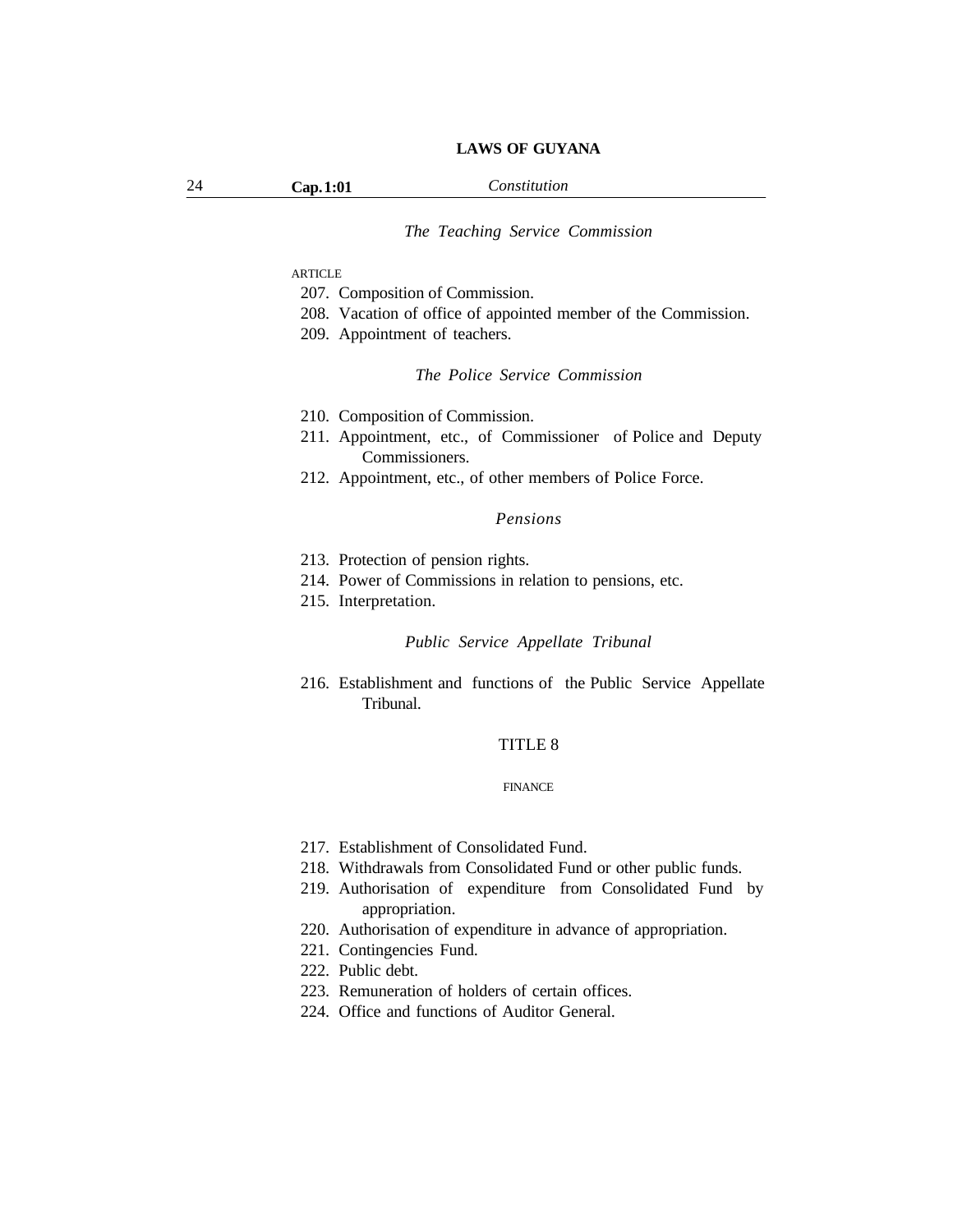*Constitution* **Cap. 1:01** 25

## TITLE 9

#### MISCELLANEOUS

### **ARTICLE**

225. Rules of court.

226. Removal from office of certain persons.

227. Powers and procedure of Commissions.

228. Disqualification for office of persons exciting racial hostility.

### TITLE 10

#### INTERPRETATION

229. Appointments.

230. Resignations.

231. Vacation of office on attaining a prescribed age.

232. Certain questions not to be enquired into in any court.

233. Interpretation.

SCHEDULE—Form of Oath.

## **CONSTITUTION OF THE CO-OPERATIVE REPUBLIC OF GUYANA**

\_\_\_\_\_\_\_\_\_\_

### **PREAMBLE**

WE THE GUYANESE PEOPLE,

Proud heirs of the indomitable will of our forebears, in a spirit of recounciliation and cooperstion, proclaim this Constitution in order to:

> Safeguard and build on the rich heritage, won through tireless struggle, bequeathed us by our forebears;

Affirm our sovereignty, our independence and our indissilubility;

Forge a system of governance that promotes concerted effort and broad-based participation in national decision-making in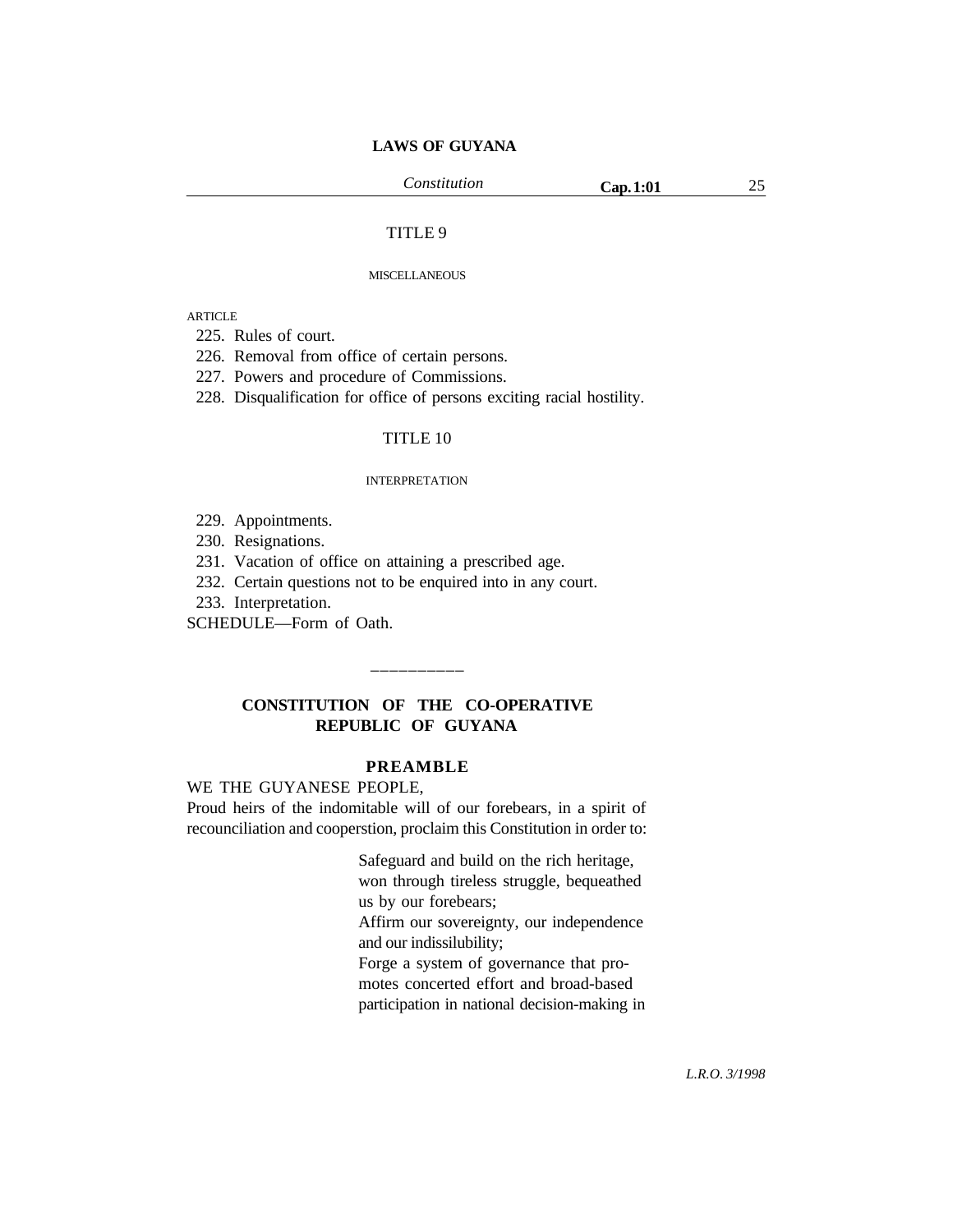|    |           | <b>LAWS OF GUYANA</b>                                                                                                                                                                                                                                                                                                                                                                                                                                                                                                                                                         |
|----|-----------|-------------------------------------------------------------------------------------------------------------------------------------------------------------------------------------------------------------------------------------------------------------------------------------------------------------------------------------------------------------------------------------------------------------------------------------------------------------------------------------------------------------------------------------------------------------------------------|
| 26 | Cap. 1:01 | Constitution                                                                                                                                                                                                                                                                                                                                                                                                                                                                                                                                                                  |
|    |           | order to develop a viable economy and a<br>harmonious community based on democratic<br>values, social justice, fundamental human<br>rights, and the rule of law;                                                                                                                                                                                                                                                                                                                                                                                                              |
|    |           | Celebrate our cultural and racial diversity and<br>strengthen our unity by eliminating any and<br>every form of discrimination;                                                                                                                                                                                                                                                                                                                                                                                                                                               |
|    |           | Value the special place in our nation of the<br>Indigenous Peoples and recognise their right<br>as citizens to land and security and to their<br>promulgation of policies for their communi-<br>ties;                                                                                                                                                                                                                                                                                                                                                                         |
|    |           | Acknowledge the aspirations of our young<br>people who, in their own words, have<br>declared that the future of Guyana belongs<br>to its young people, who aspire to live in a<br>safe society which respects their dignity,<br>protects their rights, recognise their poten-<br>tial, listens to their voices, provides opportu-<br>nities, ensures a healthy environment and<br>encourage people of all races to live in<br>harmony and peace and affirm that their<br>declaration will be binding on our institutions<br>and be a part of the context of our basic<br>law; |
|    |           | Demonstrate our commitment to protect our<br>natural environment and endowment;                                                                                                                                                                                                                                                                                                                                                                                                                                                                                               |
|    |           | Create a republican community practically<br>aware that the finances industry, communi-<br>cation, education, business and technology<br>of the world are global factors affecting all<br>in which all must engage and from which all<br>must benefit                                                                                                                                                                                                                                                                                                                         |
|    |           |                                                                                                                                                                                                                                                                                                                                                                                                                                                                                                                                                                               |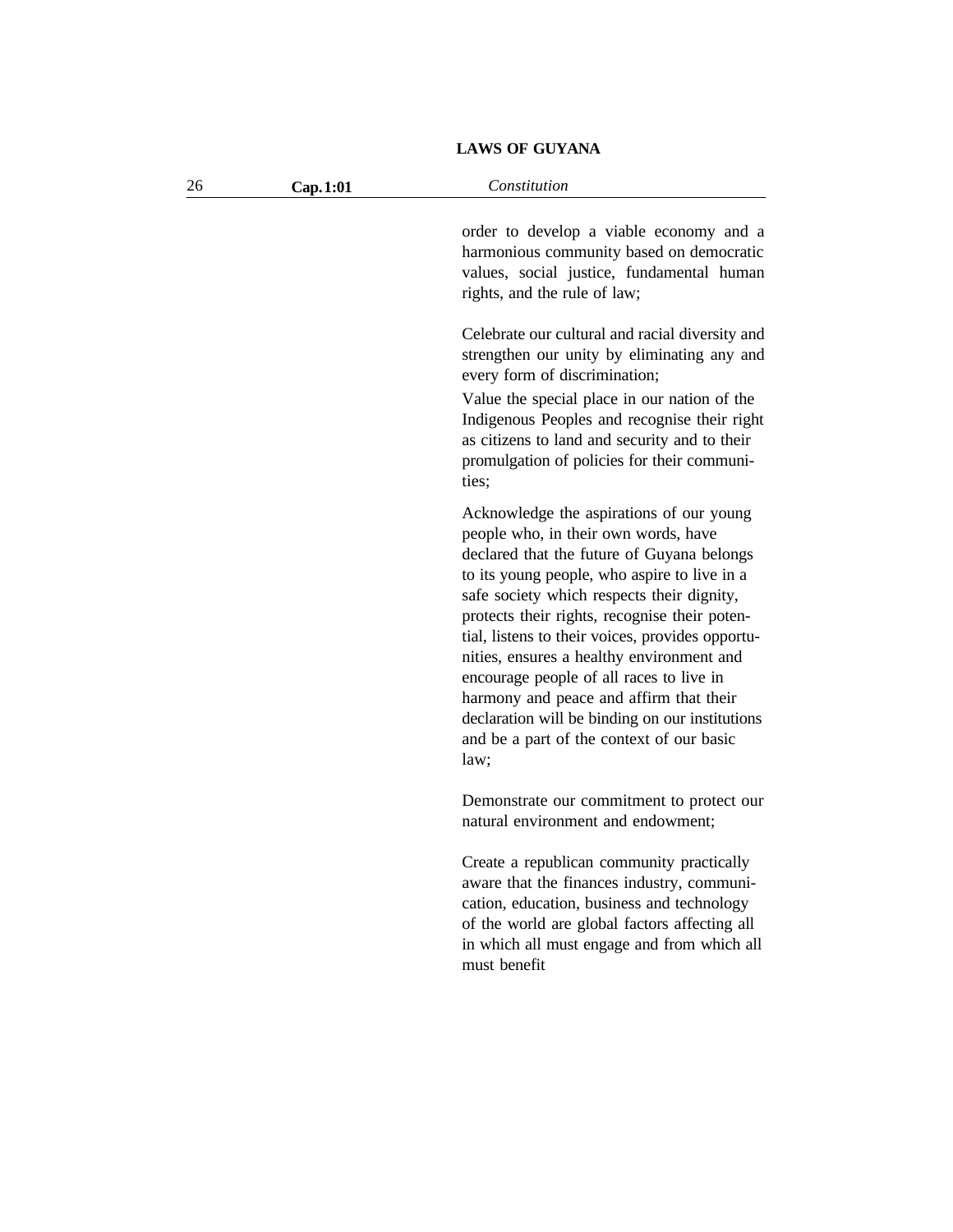# *Constitution* **Cap. 1:01** 27

As citizens of Guyana, we adopt these fundamental laws and make provision for their amendment to reflect future changes in our society, inspired by our collective quest for a perfect nation, whose characteristics include the commitments, concepts and other principles proclaimed in this preamble.

May God protect our people."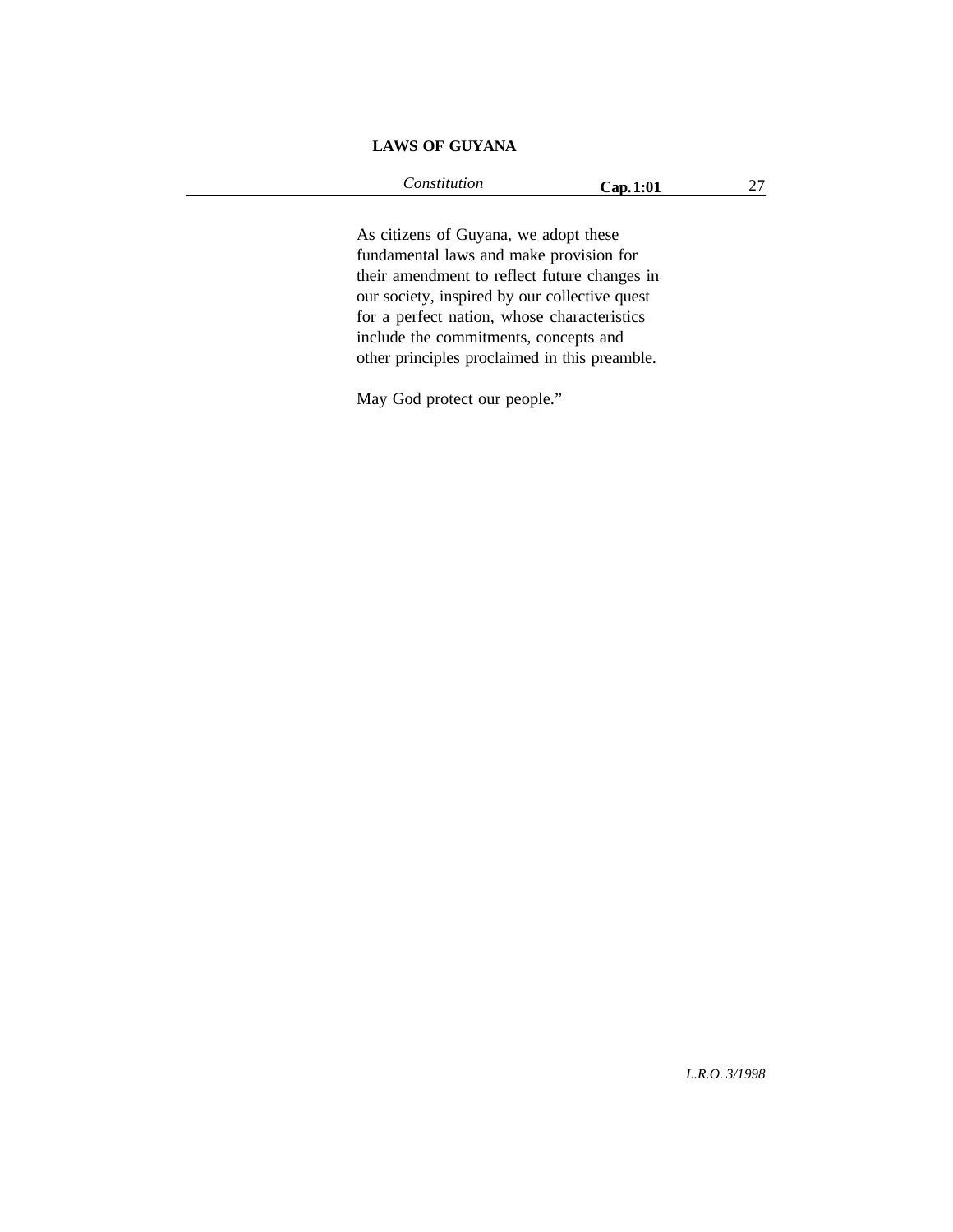28 **Cap. 1:01** *Constitution*

# **CONSTITUTION OF THE CO-OPERATIVE REPUBLIC OF GUYANA**

## PART 1

## GENERAL PRINCIPLES

## CHAPTER I

### THE STATE AND THE CONSTITUTION

| The State in<br>transition to<br>socialism.                          | 1. Guyana is an indivisible, secular, democratic sovereign state in<br>the course of transition from capitalism to socialism and shall be known<br>as the Co-operative Republic of Guyana.                                                                                                       |
|----------------------------------------------------------------------|--------------------------------------------------------------------------------------------------------------------------------------------------------------------------------------------------------------------------------------------------------------------------------------------------|
| The territory.                                                       | 2. The territory of the State comprises the areas that immediately<br>before the commencement of this Constitution were comprised in the<br>area of Guyana together with such other areas as may be declared by<br>Act of Parliament to form part of the territory of the State.                 |
| The capital.                                                         | 3. The capital of the State is the city of Georgetown.                                                                                                                                                                                                                                           |
| The flag.<br>$[6 \text{ of } 2001]$                                  | <b>4.</b> The national flag of the State is the flag known as "The Golden"<br>Arrow Head" as set out in the Second Schedule                                                                                                                                                                      |
| The coat of<br>arms.<br>$[6 \text{ of } 2001]$                       | 5. The coat of arms of the State is that in use at the commencement<br>of this Constitution. as set out in the Second Schedule                                                                                                                                                                   |
| The anthem.<br>$[6 \text{ of } 2001]$                                | <b>6.</b> The national anthem of the State is the anthem known as "Green"<br>Land of Guyana". as set out in the Second Schedule                                                                                                                                                                  |
| Duty to<br>respect<br>national<br>symbols.<br>$[6 \text{ of } 2001]$ | 7. It is the duty of every citizen of Guyana wherever he may be and<br>of every person in Guyana to respect the national flag, the coat of arms,<br>the national anthem the national pledge and the Constitution of Guyana,<br>and to treat them with due and proper solemnity on all occasions. |
| Supremacy of<br>Constitution.                                        | 8. This Constitution is the supreme law of Guyana and, if any other<br>law is inconsistent with it, that other law shall, to the extent of the<br>inconsistency, be void.                                                                                                                        |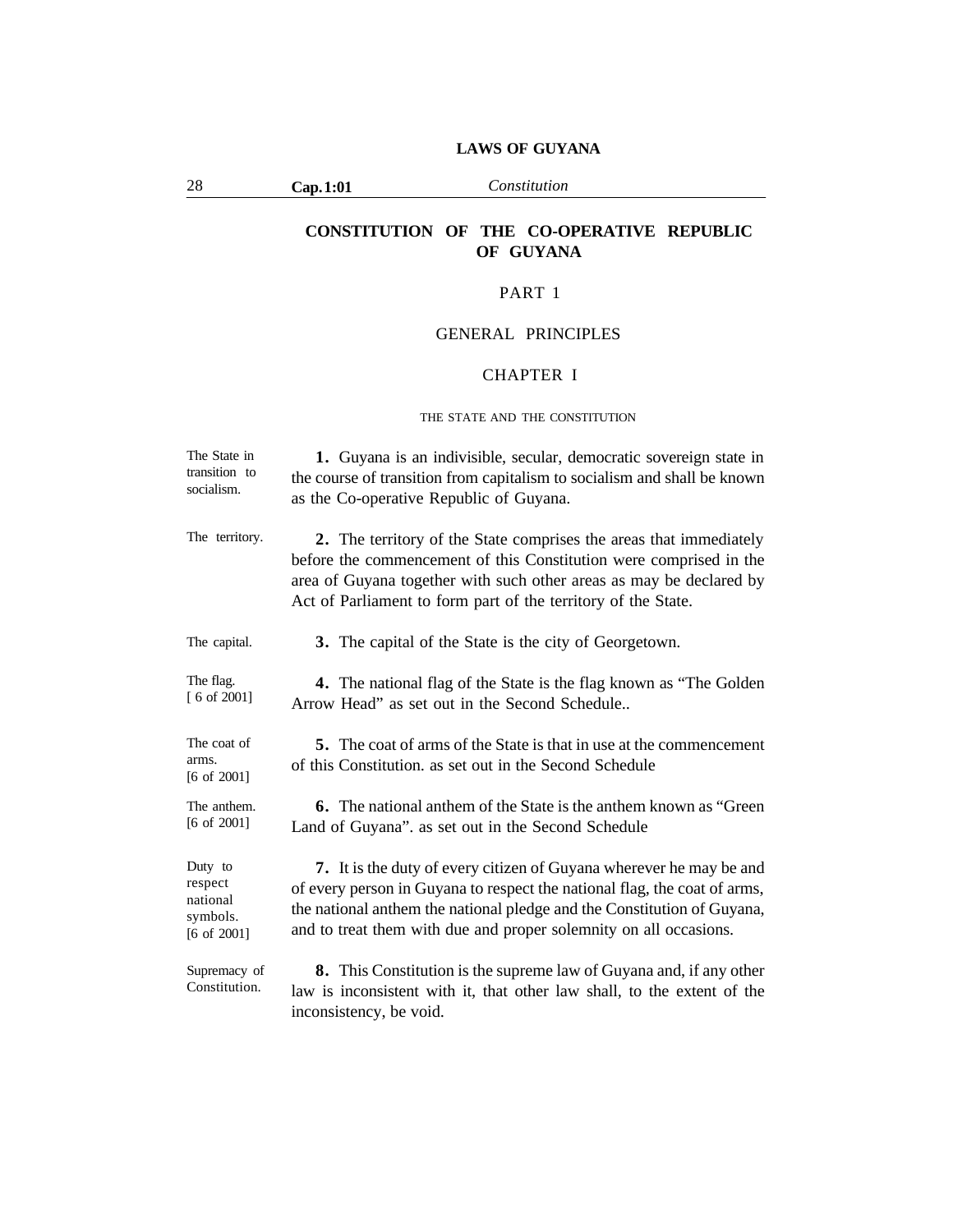## CHAPTER II

## PRINCIPLES AND BASES OF THE POLITICAL, ECONOMIC AND SOCIAL SYSTEM

**9.** Sovereignty belongs to the people, who exercise it through their representatives and the democratic organs established by or under this Constitution.

**10.** The right to form political parties and their freedom of action are guaranteed. Political parties must respect the principles of national sovereignty and of democracy.

**11.** Co-operatives, trade unions and all socio-economic organizations of a national character are entitled to participate in the various management and decision-making processes of the State and particularly in the political, economic, social and cultural sectors of national life.

**12.** Local government by freely elected representatives of the people is an integral part of the democratic organisation of the State.

**13.** The principal objective of the political system of the State is to establish an inclusionary democracy by providing increasing opportunities for the participation of citizens, and their organisations in the management and decision making processes of the State, wit particular emphasis on those areas of decision-making that directly affect their well-being."

**14.** The goal of economic development includes the objective of creating, promoting and encouraging an economic system capable of achieving and maintaining sustainable competive advantage in the context of a gobal competitive environment, by fostering entrepreneurship, individual and group initiative and creativity, and strategic alliances with domestic and gobal business partners in the private sector."

Sovereignty belongs to the people.

Political parties.

Trade unions and cooperatives.

Local government.

Objective of political system.

Goal of economic development.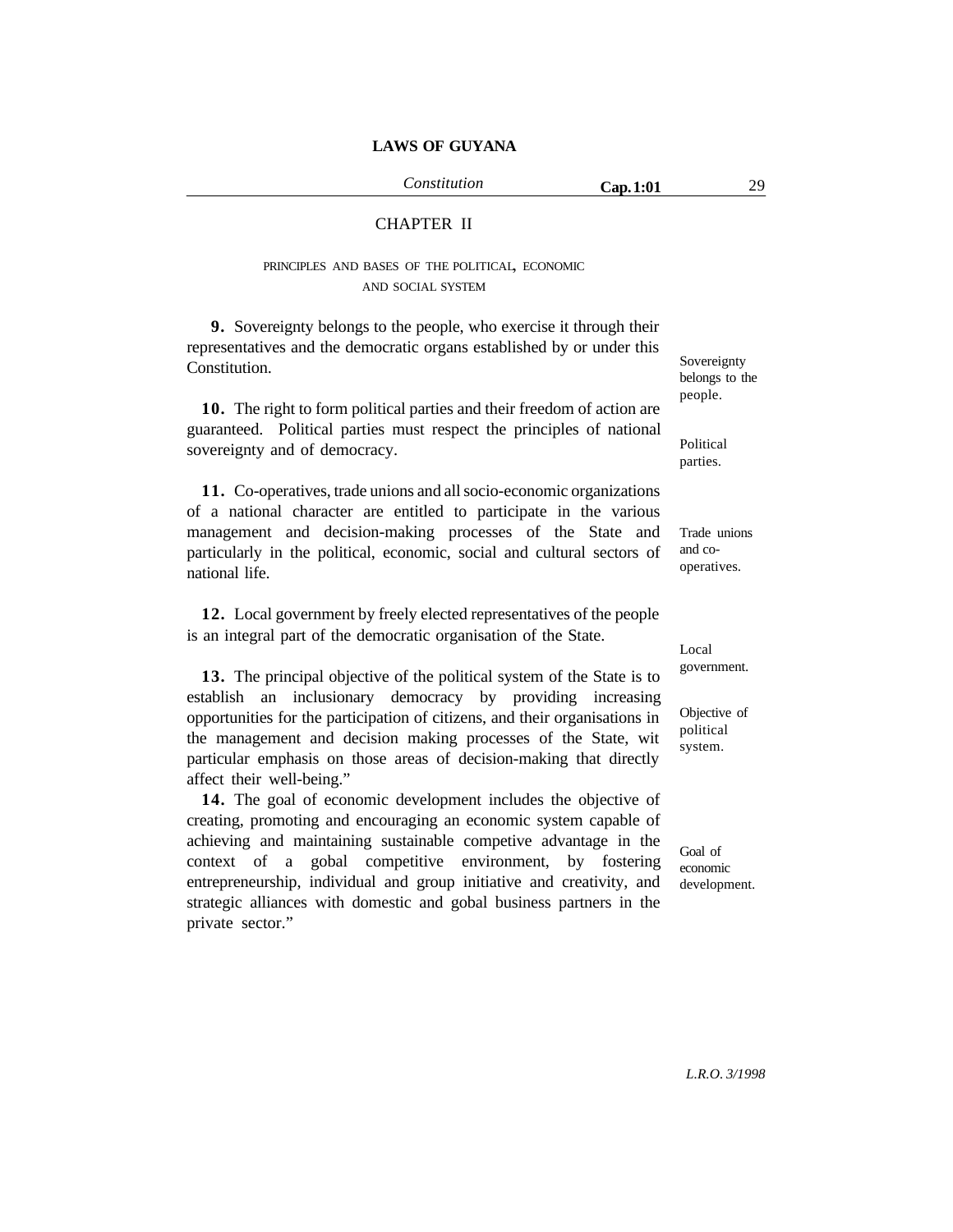| 30                       | Constitution<br>Cap. 1:01                                                                                                                                                                                            |
|--------------------------|----------------------------------------------------------------------------------------------------------------------------------------------------------------------------------------------------------------------|
| Economic                 | 15. The goal of economic development includes the objective of laying                                                                                                                                                |
| revolution.              | the material for the greatest possible satisfaction of the people's growing                                                                                                                                          |
| $[6 \text{ of } 2001]$   | material, cultural and intellectual requirements, as well as the                                                                                                                                                     |
| Further goal of          | dynamically stable development of their personality, creativity,                                                                                                                                                     |
| economic                 | entrepreneurial skills, and cooperative relations in a plural society. The                                                                                                                                           |
| development              | State shall intervene to mitigate any deleterious effects of competition                                                                                                                                             |
| $[6 \text{ of } 2001]$   | on individuals or groups of individuals."                                                                                                                                                                            |
| State to foster          | 16. The state shall foster the development of such relevant forms of                                                                                                                                                 |
| forms of                 | cooperation and of business entities as are seen to be supportive of                                                                                                                                                 |
| development              | goals of economic development as stated in articles 14 and 15."                                                                                                                                                      |
| Private                  | 17. Privately owned economic enterprises are reconginsed, and shall                                                                                                                                                  |
| enterprise.              | be facilitated in accord with their conformity with the aims and                                                                                                                                                     |
| $[6 \text{ of } 2001]$   | objectives stated or implied in articles 13, 14, 15 and 16.                                                                                                                                                          |
| Land to the<br>tiller.   | <b>18.</b> Land is for social use and must go to the tiller.                                                                                                                                                         |
| Personal<br>property.    | 19. Every citizen has the right to own personal property which<br>includes such assets as dwelling houses and the land on which they<br>stand, farmsteads, tools and equipment, motor vehicles and bank<br>accounts. |
| Right of<br>inheritance. | 20. The right of inheritance is guaranteed.                                                                                                                                                                          |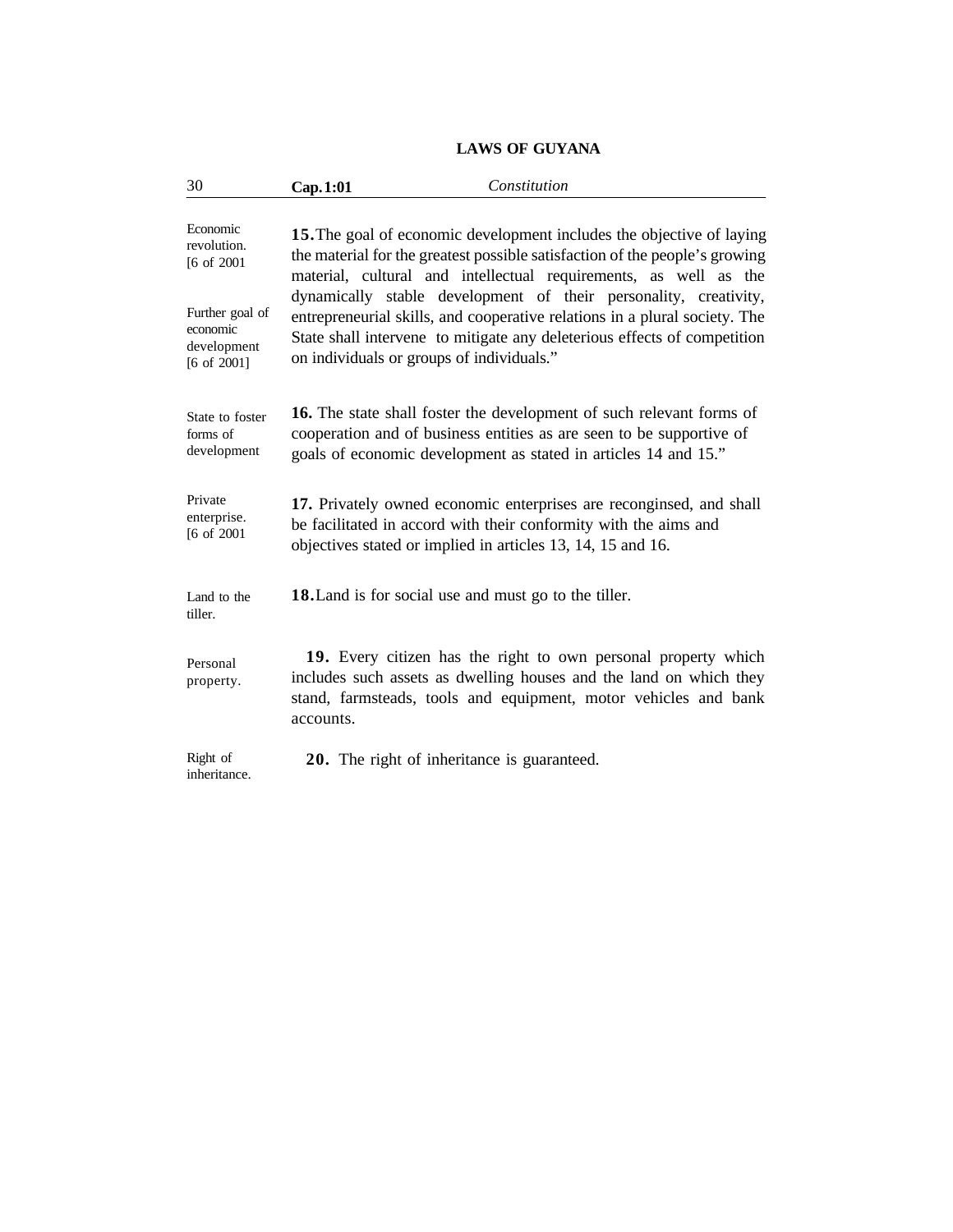| Constitution | <b>Cap. 1:01</b> |  |
|--------------|------------------|--|
|              |                  |  |

Role of labour. **21.**The source of the growth of social wealth and of the well-being of the people, and of each individual, is the labour of the people.

The right and the duty to work. **22.** (1) Every citizen has the right to work and its free selection in accordance with social requirements and personal qualifications. He has the right to be rewarded according to the nature, quality and quantity of his work. Women and men have the right to equal pay for equal work.

(2) Socially useful activity is an honourable duty of every citizen able to work. The right to work implies a corresponding duty to work.

(3) The right to work is guaranteed—

(i) by social ownership of the means of production, distribution and exchange;

(ii) by socialist planning, development and management of the economy;

(iii) by planned and progressive growth of the socialist productive forces and labour productivity;

(iv) by consistent implementation of scientific principles and new and appropriate techniques;

(v) by continuous education and training of citizens;

(vi) by socialist labour laws; and

(vii) by sustained efforts on the part of the State, cooperatives, trade unions and other socio-economic organisations and the people working together to develop the economy in accordance with the foregoing principles in order to increase continuously the country's material wealth, expand employment opportunities, improve working conditions and progressively increase amenities and benefits.

> Right to leisure.

**23.** Every citizen has the right to rest, recreation and leisure. The State in co-operation with co-operatives, trade unions and other socioeconomic organizations will guarantee this right by prescribing hours and conditions of work and by establishing holiday arrangements for workers, including a complex of cultural, educational and health institutions.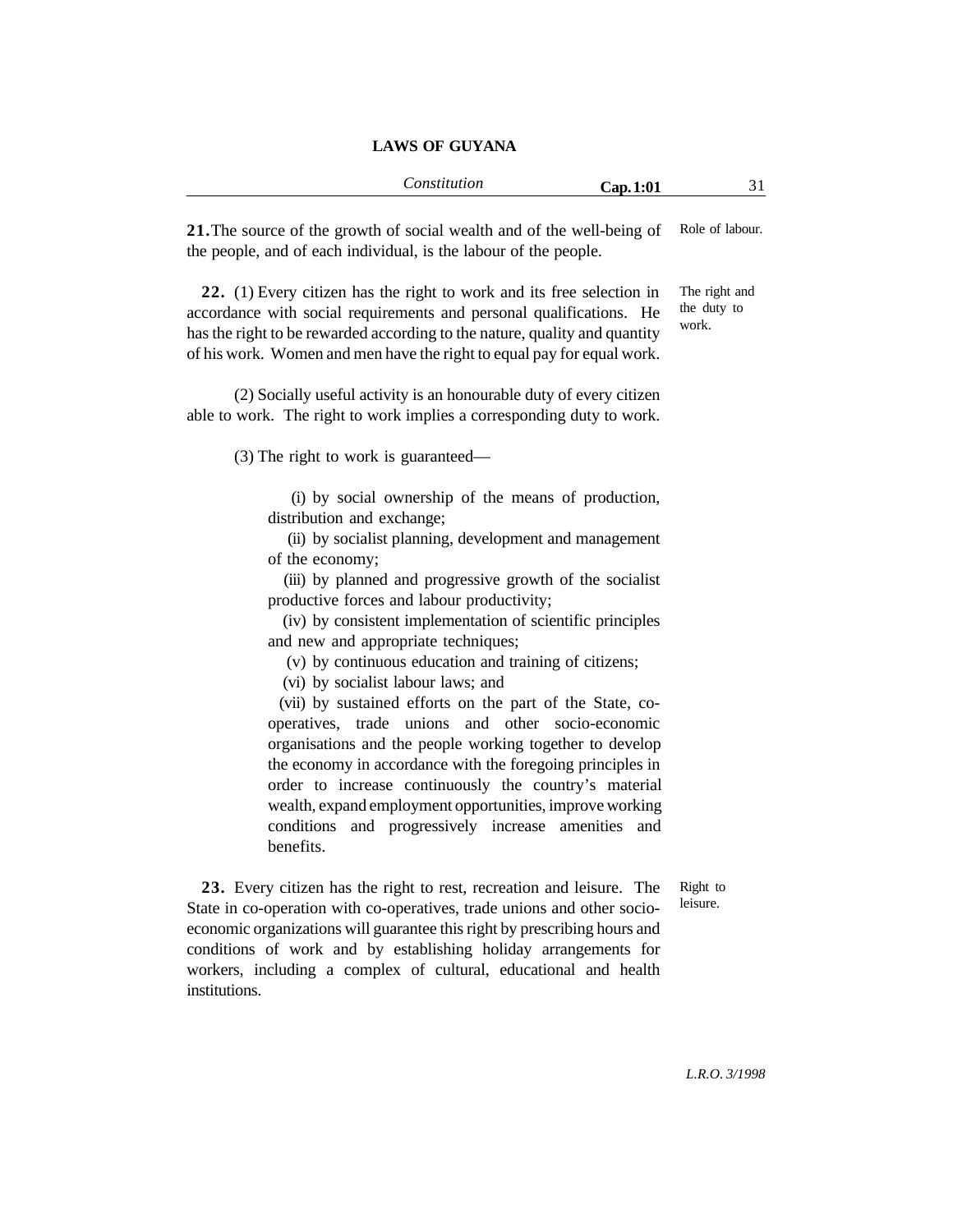| 32                                                                                           | Cap. 1:01                               | Constitution                                                                                                                                                                                                                                                                                                                                                                                                                                                                                                      |
|----------------------------------------------------------------------------------------------|-----------------------------------------|-------------------------------------------------------------------------------------------------------------------------------------------------------------------------------------------------------------------------------------------------------------------------------------------------------------------------------------------------------------------------------------------------------------------------------------------------------------------------------------------------------------------|
| Right to<br>medical<br>attention and<br>social care in<br>case of old age<br>and disability. | care in case of old age and disability. | 24. Every citizen has the right to free medical attention and also to social                                                                                                                                                                                                                                                                                                                                                                                                                                      |
| Duty to<br>improve<br>environment.                                                           |                                         | 25. Every citizen has a duty to participate in activities designed to<br>improve the environment and protect the health of the nation.                                                                                                                                                                                                                                                                                                                                                                            |
| Right to<br>housing.                                                                         |                                         | 26. Every citizen has the right to proper housing accommodation.                                                                                                                                                                                                                                                                                                                                                                                                                                                  |
| Right to<br>education.                                                                       | provided for education and training.    | 27. Every citizen has the right to free education from nursery to<br>university as well as at non-formal places where opportunities are                                                                                                                                                                                                                                                                                                                                                                           |
| Youth.                                                                                       |                                         | 28. Every young person has the right to ideological, social, cultural<br>and vocational development and to the opportunity for responsible<br>participation in the development of the socialist order of society.                                                                                                                                                                                                                                                                                                 |
| Equality.                                                                                    |                                         | 29. (1) Women and men have equal rights and the same legal status<br>in all spheres of political, economic and social life. All forms of<br>discrimination against women on the basis of their sex are illegal.                                                                                                                                                                                                                                                                                                   |
|                                                                                              | for mothers and expectant mothers.      | (2) The exercise of women's rights is ensured by according<br>women equal access with men to academic, vocational and professional<br>training, equal opportunities in employment, remuneration and<br>promotion, and in social, political and cultural activity, by special labour<br>and health protection measures for women, by providing conditions<br>enabling mothers to work, and by legal protection and material and moral<br>support for mothers and children, including paid leave and other benefits |
| Equality for<br>children born<br>out of<br>wedlock.                                          | wedlock are illegal.                    | 30. Children born out of wedlock are entitled to the same legal rights<br>and legal status as are enjoyed by children born in wedlock. All forms<br>of discrimination against children on the basis of their being born out of                                                                                                                                                                                                                                                                                    |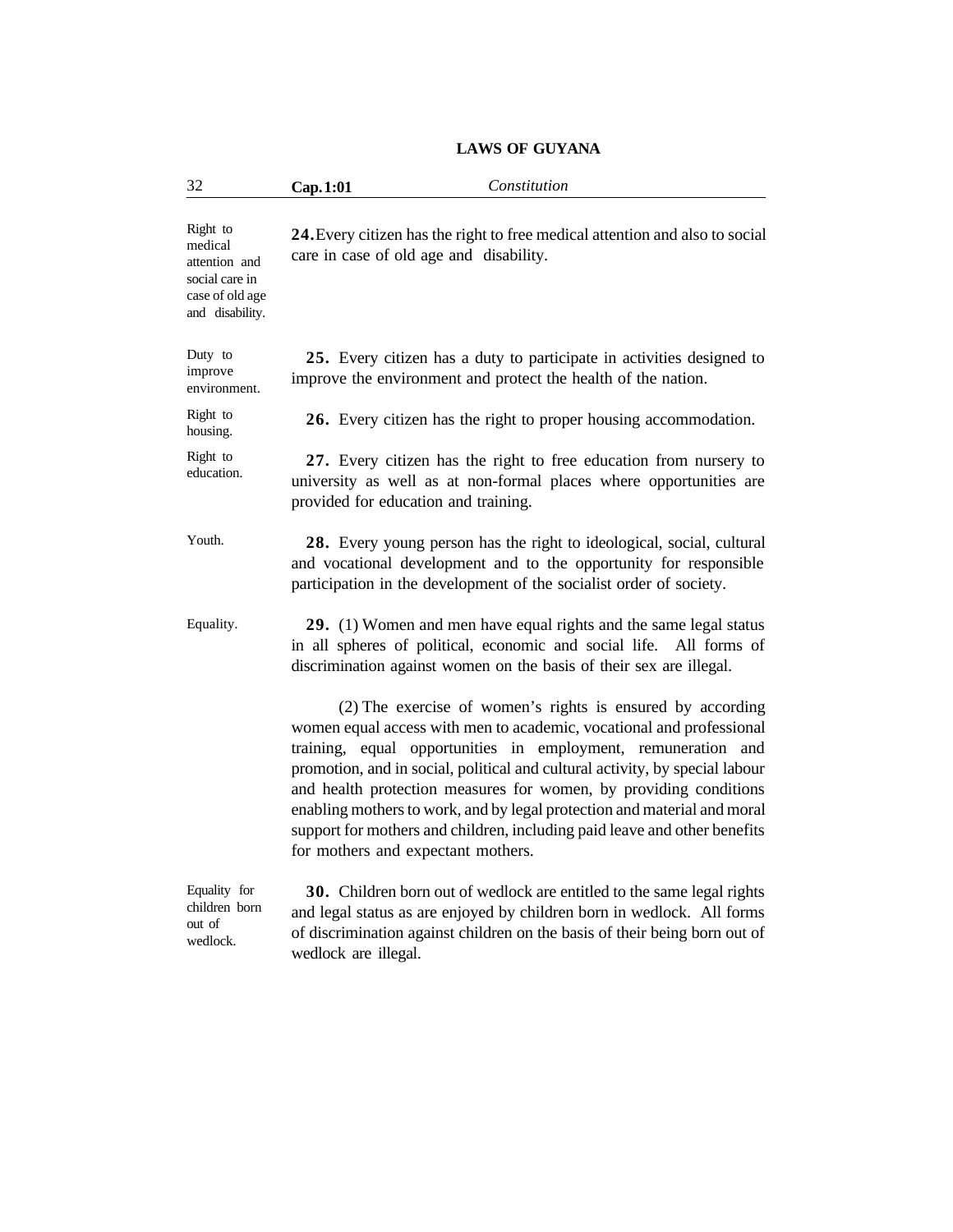|                                                                                                                                                                                                                                                                                                                                                                                                                                        | Constitution | Cap. 1:01 | 33                                                             |
|----------------------------------------------------------------------------------------------------------------------------------------------------------------------------------------------------------------------------------------------------------------------------------------------------------------------------------------------------------------------------------------------------------------------------------------|--------------|-----------|----------------------------------------------------------------|
| 31. It is the duty of the State to protect the just rights and interests of<br>citizens resident abroad.                                                                                                                                                                                                                                                                                                                               |              |           | Protection of<br>citizens<br>resident<br>abroad.               |
| 32. It is the joint duty of the State, the society and every citizen to<br>combat and prevent crime and other violations of the law and to take<br>care of and protect public property.                                                                                                                                                                                                                                                |              |           | Duty to<br>prevent crime<br>and protect<br>public<br>property. |
| 33. It is the duty of every citizen to defend the State.                                                                                                                                                                                                                                                                                                                                                                               |              |           | Duty to<br>defend State.                                       |
| 34. It is the duty of the State to enhance the cohesiveness of the<br>society by eliminating discriminatory distinctions between classes,<br>between town and country, and between mental and physical labour.                                                                                                                                                                                                                         |              |           | Abolition of<br>discriminatory<br>distinctions.                |
| 35. The State honours and respects the diverse cultural strains which<br>enrich the society and will seek constantly to promote national<br>appreciation of them at all levels and to develop out of them a socialist<br>national culture for Guyana.                                                                                                                                                                                  |              |           | National<br>culture.                                           |
| 36. In the interests of the present and future generations, the State<br>will protect and make rational use of its land, mineral and water<br>resources, as well as its fauna and flora, and will take all appropriate<br>measures to conserve and improve the environment.                                                                                                                                                            |              |           | The environ-<br>ment.                                          |
| 37. The State supports the legitimate aspirations of other peoples for<br>freedom and independence and will establish relations with all states on<br>the basis of sovereign equality, mutual respect, inviolability of frontiers,<br>territorial integrity of states, peaceful settlement of disputes, non-<br>intervention in internal affairs, respect for human rights and fundamental<br>freedoms, and co-operation among States. |              |           | External<br>relations.                                         |
| 38. It is the duty of the State, co-operatives, trade unions, other socio-<br>economic organisations and the people through sustained and disciplined<br>endeavours to achieve the highest possible levels of production and<br>productivity and to develop the economy in order to ensure the<br>realisation of the rights set out in this Chapter.                                                                                   |              |           | National co-<br>operation for<br>development<br>of economy.    |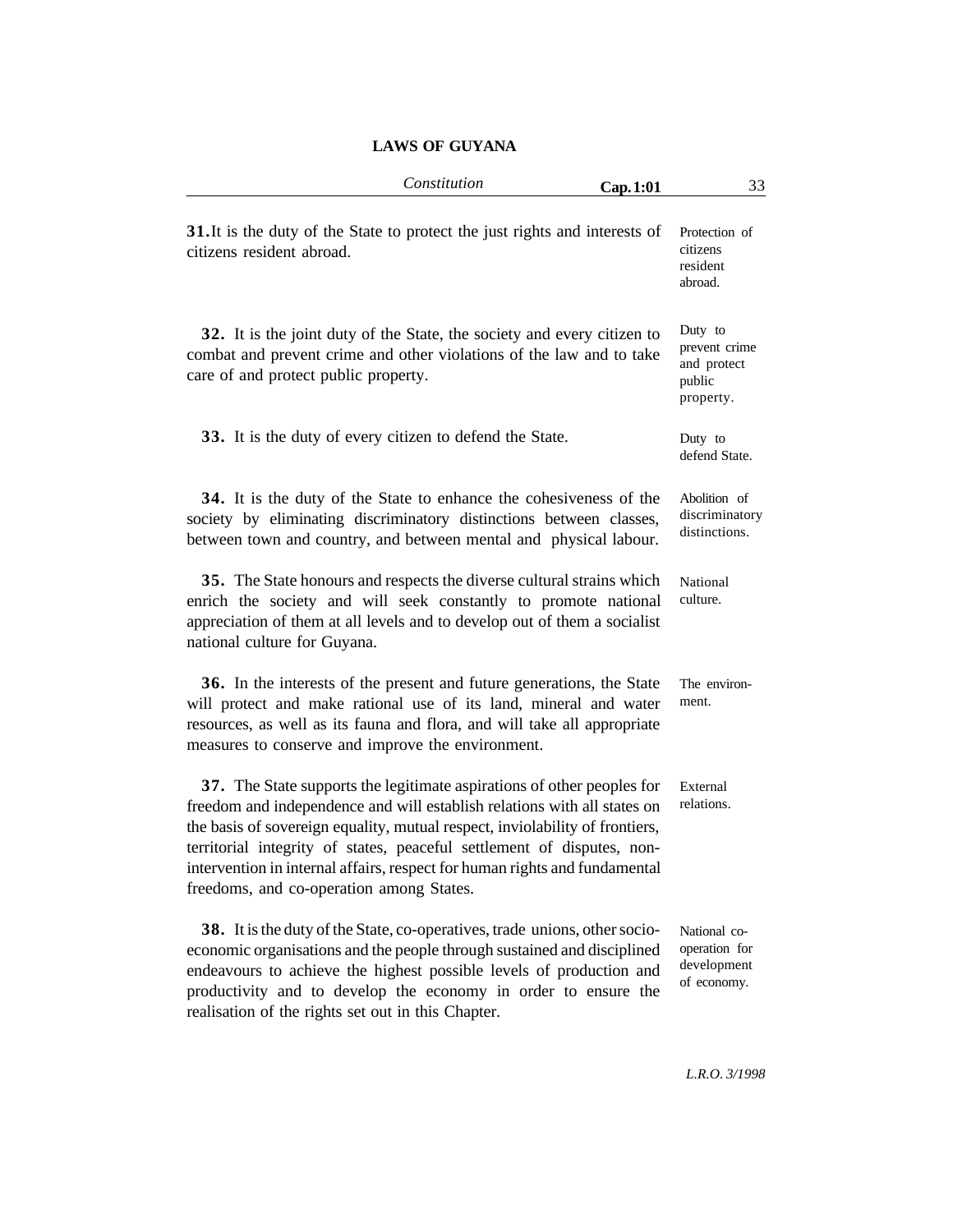34 **Cap. 1:01** *Constitution*

This Chapter not enforceable unless legislation enacted for that purpose. [1 of 1988]

**39.**Parliament may by law provide that any provision of this Chapter shall be enforceable in any court or tribunal and only where, and to the extent to which, such law provides for the enforcement of any such provision, and not otherwise, shall that provision be enforceable in any court or tribunal.

### CHAPTER III

## FUNDAMENTAL RIGHTS AND FREEDOMS OF THE INDIVIDUAL

Fundamental rights and freedoms of the individual.

**40.** (1) Every person in Guyana is entitled to the basic right to a happy, creative and productive life, free from hunger, disease, ignorance and want. That right includes the fundamental rights and freedoms of the individual, that is to say, the right, whatever his race, place of origin, political opinions, colour, creed or sex, but subject to respect for the rights and freedoms of others and for the public interest, to each and all of the following, namely—

> (a) life, liberty, security of the person and the protection of the law;

> (b) freedom of conscience, of expression and of assembly and association; and

> (c) protection for the privacy of his home and other property and from deprivation of property without compensation.

(2) The provisions of Title 1 of Part 2 shall have effect for the purpose of affording protection to the aforesaid fundamental rights and freedoms of the individual subject to such limitations of that protection as are contained in those provisions, being limitations designed to ensure that the enjoyment of the said rights and freedoms by any individual does not prejudice the rights and freedoms of others or the public interest.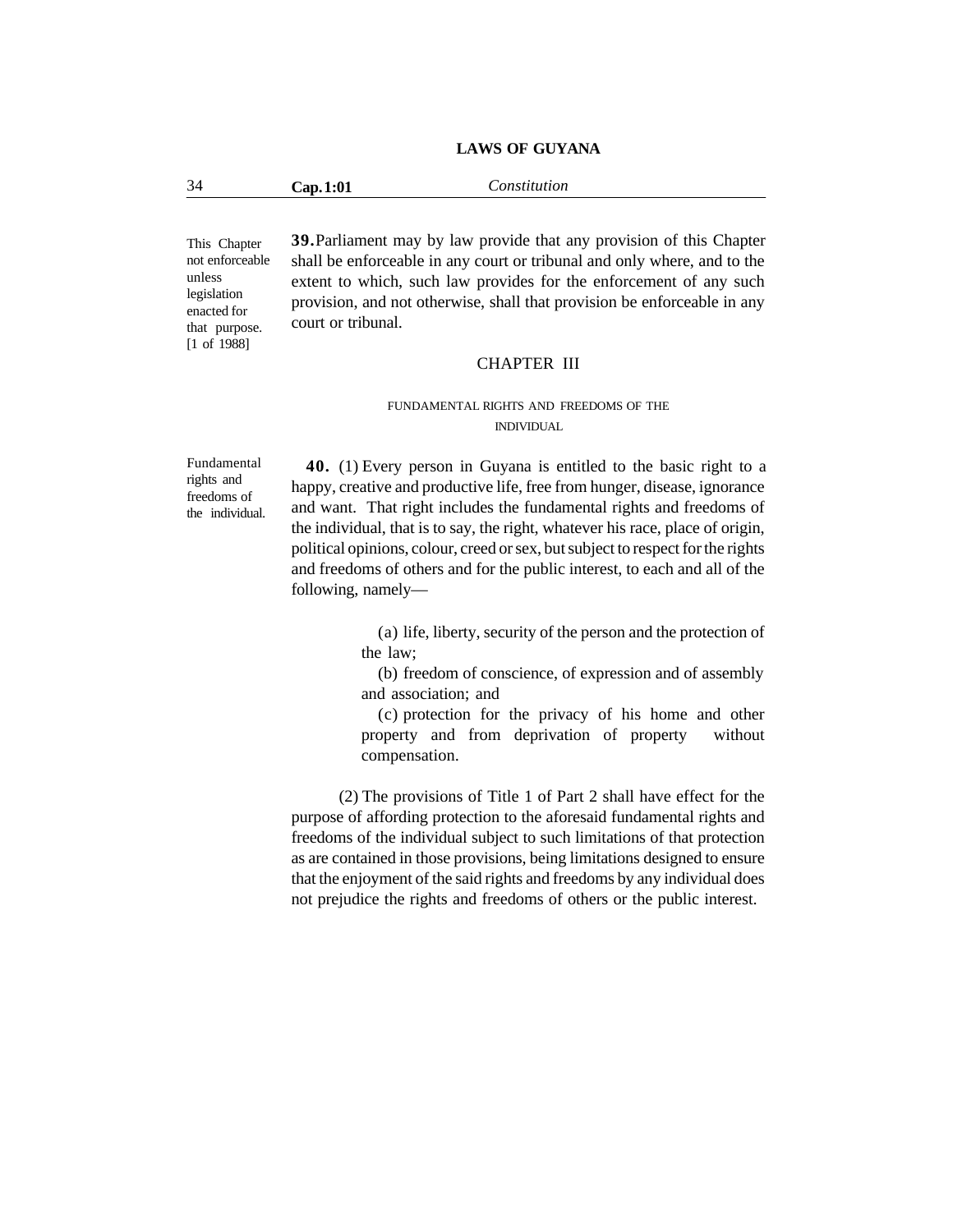## CHAPTER IV

### **CITIZENSHIP**

Persons who **41.** Every person who immediately before the commencement of this Constitution is a citizen of Guyana shall continue to be a citizen of Guyana.

**42.** (1) Every person who immediately before the commencement of this Constitution is or has been married to a person—

> (a) who continues to be a citizen of Guyana by virtue of the preceding article; or

> (b) who having died before the commencement of this Constitution would, but for his or her death, have continued to be a citizen of Guyana on that date by virtue of that article,

shall, if not otherwise a citizen, be entitled, upon making application and upon taking the oath of allegiance, to be registered as a citizen of Guyana:

Provided that the right to be registered as a citizen under this paragraph shall be subject to such exceptions or qualifications as may be prescribed in the interests of national security or public policy.

(2) Any application for registration under this article shall be made in such manner as may be prescribed.

**43.** Every person born in Guyana after the commencement of this Constitution shall become a citizen of Guyana at the date of his birth:

Provided that a person shall not become a citizen of Guyana by virtue of this article if at the time of his birth—

> (a) his father or his mother possesses such immunity from suit and legal process as is accorded to an envoy of a foreign

continue to be citizens on commencement of Constitution.

Persons entitled to be registered as citizens.

Persons born in Guyana after commencement of Constitution.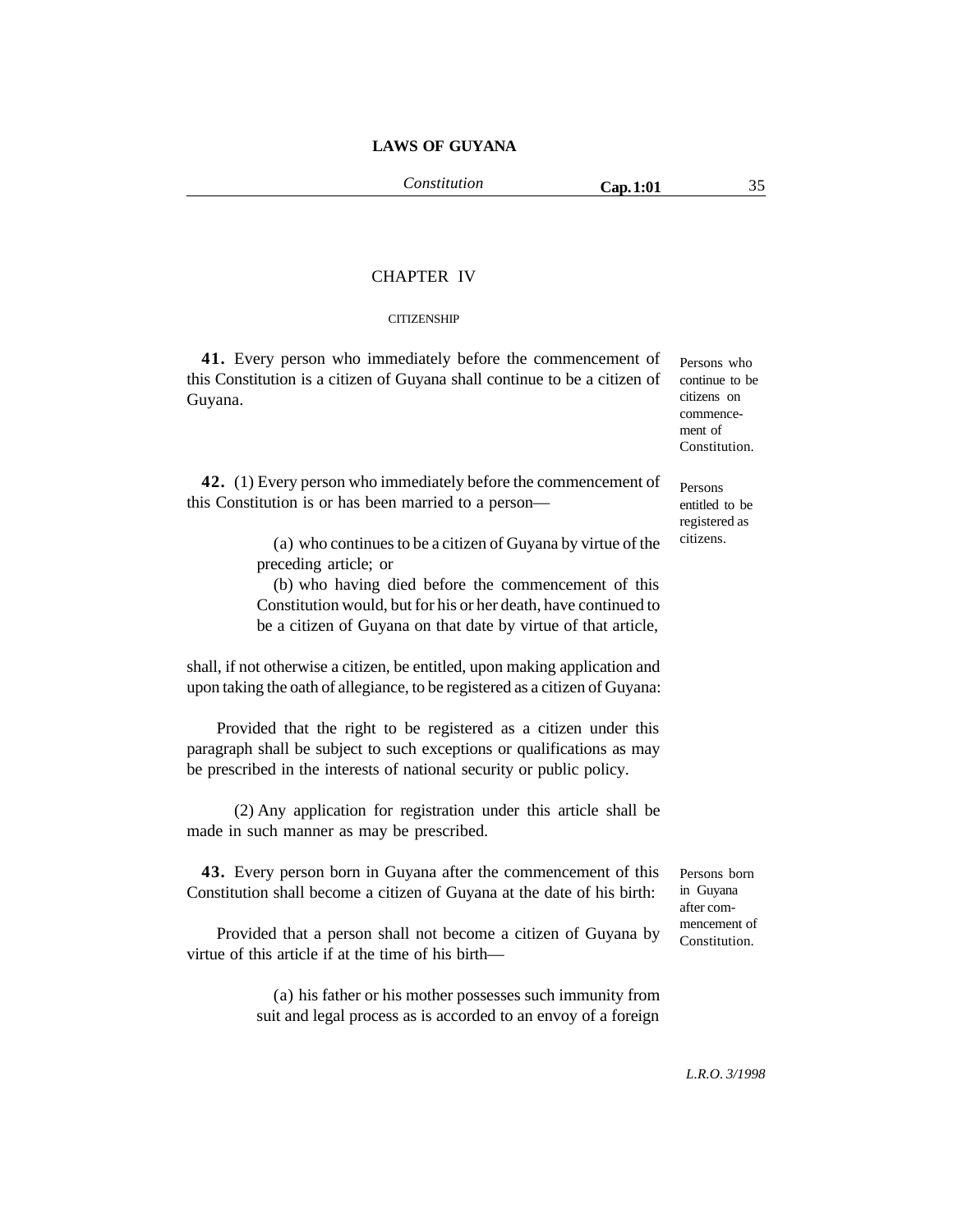(b) his father or his mother is an enemy alien and the birth occurs in a place then under occupation by the enemy.

**44.** A person born outside Guyana after the commencement of this Constitution shall become a citizen of Guyana at the date of his birth if at that date his father or his mother is a citizen of Guyana otherwise than by virtue of this article.

**45.** Any person who, after the commencement of this Constitution, marries a person who is or becomes a citizen of Guyana shall be entitled, upon making application in such manner and taking such oath of allegiance as may be prescribed, to be registered as a citizen of Guyana:

Provided that the right to be registered as a citizen of Guyana under this article shall be subject to such exceptions or qualifications as may be prescribed in the interests of national security or public policy.

**46.** (1) If the President is satisfied that any citizen of Guyana has at any time after 26th May, 1966, acquired by registration, naturalization or other voluntary and formal act (other than marriage) the citizenship of any country other than Guyana, the President may by order deprive that person of his citizenship.

(2) If the President is satisfied that any citizen of Guyana has at any time after 26th May, 1966, voluntarily claimed and exercised in a country other than Guyana any rights available to him under the law of that country, being rights accorded exclusively to its citizens, the President may by order deprive that person of his citizenship.

Commonwealth citizens. [O.38 of 1987]

**47.** (1) Every person who under this Constitution or any Act of Parliament is a citizen of Guyana or under any enactment for the time being in force in any country to which this article applies is a citizen of that country shall, by virtue of that citizenship, have the status of a Commonwealth citizen.

Marriage to citizen of Guyana.

Deprivation of citizenship on acquisition of, or exercise of rights of, another citizenship.

Persons born outside Guyana after commencement of Constitution.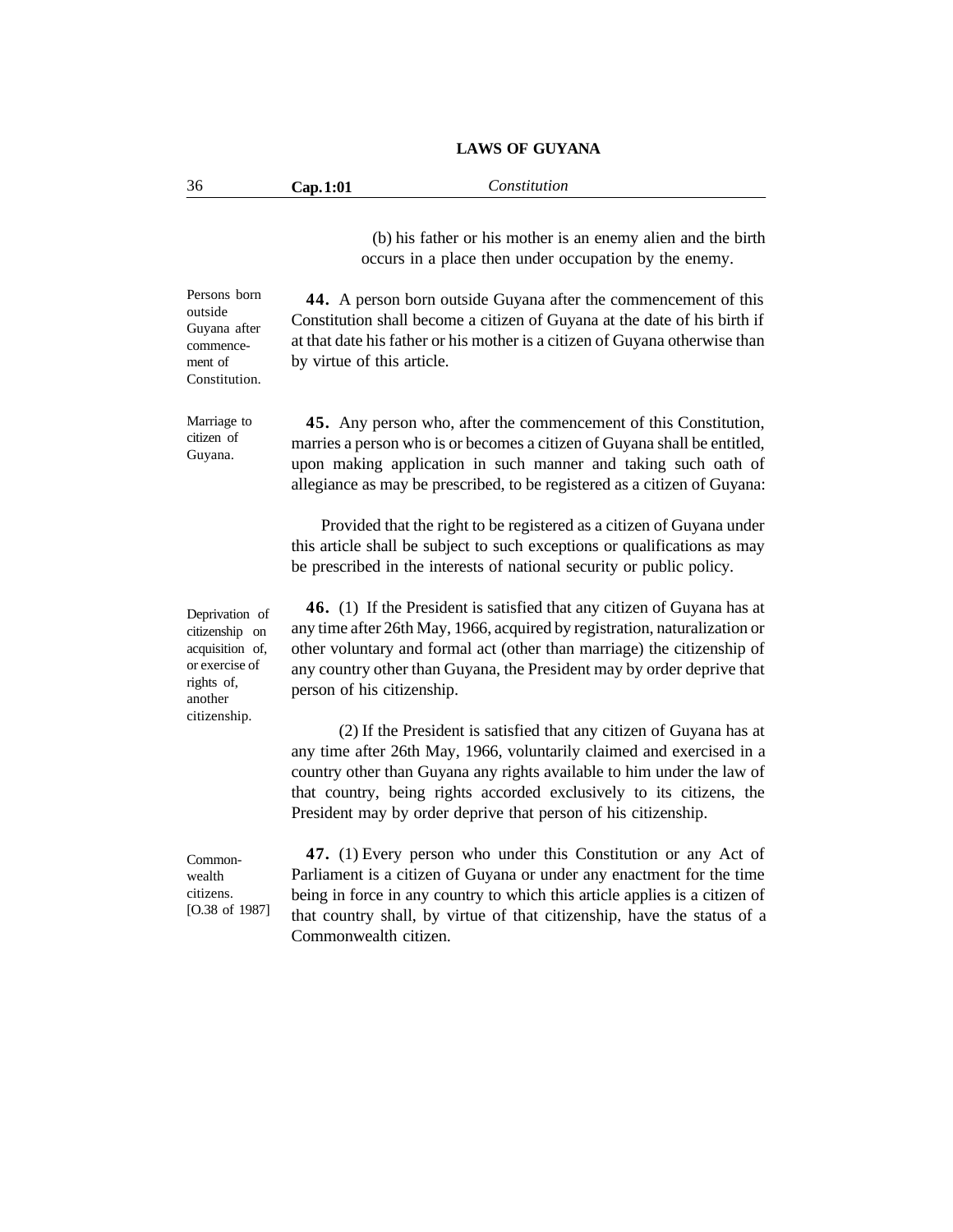(2)Every person who is a British subject without citizenship under the British Nationality Act 1948, continues to be a British subject under section 2 of that Act or is a British subject under the British Nationality Act 1965 shall, by virtue of that status, have the status of a Commonwealth citizen.

(3) The countries to which this article applies are Antigua and Barbuda, Australia, the Bahamas, Bangladesh, Barbados, Belize, Botswana, Brunei, Canada, Cyprus, Dominica, Fiji, The Gambia, Ghana, Grenada, India. Jamaica, Kenya, Kiribati, Lesotho, Malawi, Malaysia, Maldives, Malta, Mauritius, Nauru, New Zealand and Island Territories and Self-Governing Countries in free Association with New Zealand, Nigeria, Papua New Guinea, Seychelles, Sierra Leone, Singapore, Solomon Islands, Sri Lanka, Saint Christopher and Nevis, Saint Lucia, Saint Vincent and the Grenadines, Swaziland, Tanzania, Tonga, Trinidad and Tobago, Tuvalu, Uganda, United Kingdom and Colonies, Vanuatu, Western Samoa, Zambia and Zimbabwe.

(4) The President may from time to time by order subject to affirmative resolution of the National Assembly amend paragraph (3) by adding any country thereto or by deleting any country therefrom.

| 48. Parliament may make provision-                             | Powers of<br>Parliament. |
|----------------------------------------------------------------|--------------------------|
| (a) for the acquisition of citizenship of Guyana by persons    |                          |
| who do not become citizens of Guyana by virtue of the          |                          |
| provisions of this Chapter;                                    |                          |
| (b) for depriving of his citizenship of Guyana any person      |                          |
| who is a citizen of Guyana otherwise than by virtue of article |                          |
| 41 (in so far as it relates to persons who became citizens of  |                          |
| Guyana by virtue of articles 21, 23 and 24 of the Constitution |                          |
| of Guyana annexed to the Guyana Independence Order             |                          |
| 1966), 43 or 44; or                                            |                          |
| $(c)$ for the repunctation by any person of his citizenship of |                          |

(c) for the renunciation by any person of his citizenship of Guyana.

Interpretation. **49.** (1) In this Chapter "prescribed" means prescribed by or under any Act of Parliament.

*L.R.O. 3/1998*

Powers of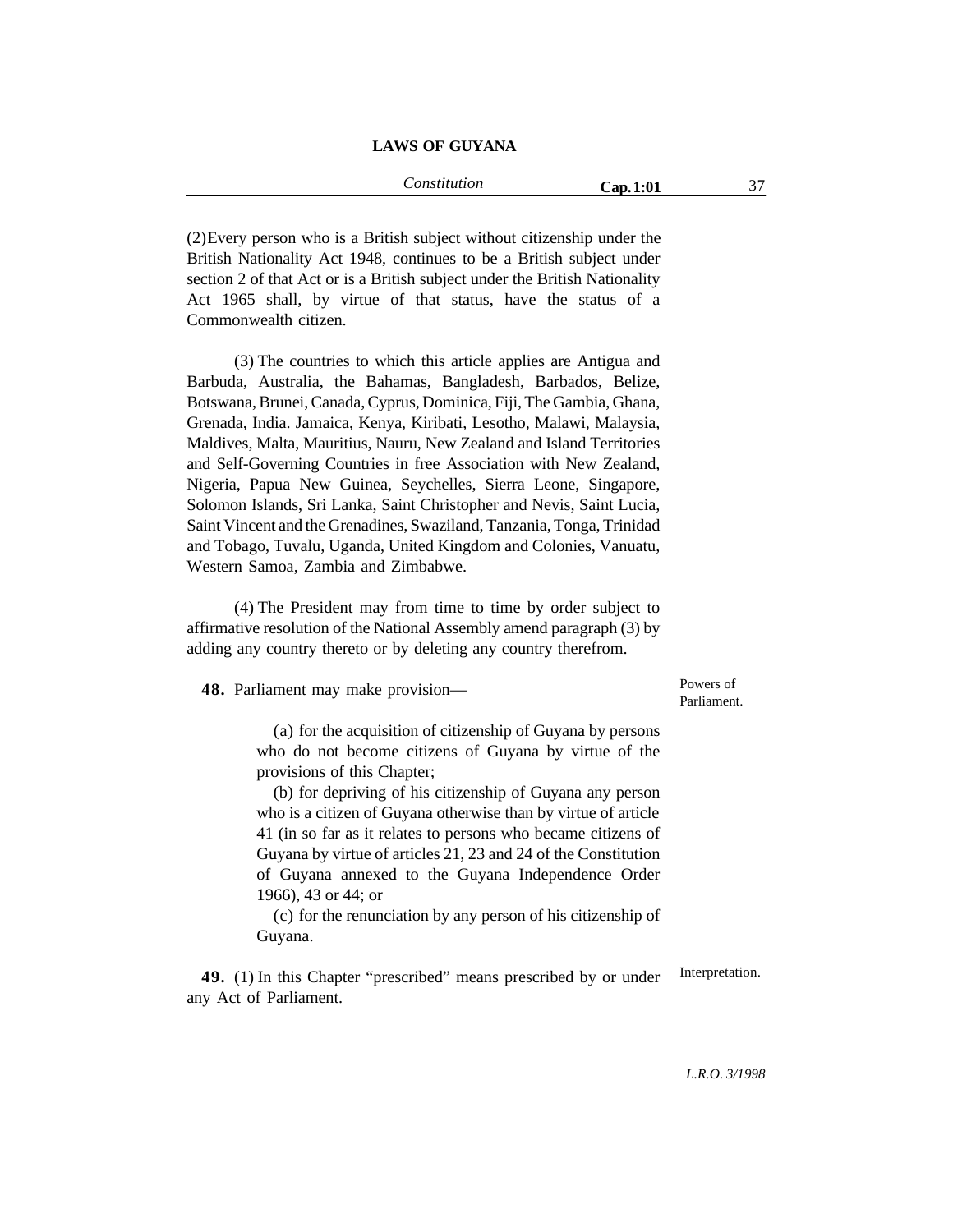(2)For the purposes of this Chapter, a person born aboard a registered ship or aircraft or aboard an unregistered ship or aircraft of the government of any country shall be deemed to have been born in the place in which the ship or aircraft was registered or, as the case may be, in that country.

(3) Any reference in this Chapter to the national status of the father or mother of a person at the time of that person's birth shall, in relation to a person born after the death of either parent, be construed as a reference to the national status of the deceased parent at the time of that parent's death; and where that death occurred before the date of commencement of this Constitution, and the birth occurred on or after that date, the national status which that parent would have had if he or she had died on that date, shall be deemed to be his or her national status at the time of death.

## CHAPTER V

#### SUPREME ORGANS OF DEMOCRATIC POWER

**50.** The supreme organs of democratic power in Guyana shall be—

Supreme organs of democratic power. [14 of 2000]

(i) the Parliament;

(ii) the President; and

(iii) the Cabinet.

## CHAPTER VI

#### PARLIAMENT

### *Composition of Parliament*

Establishment of Parliament.

**51.** There shall be a Parliament of Guyana, which shall consist of the President and the National Assembly.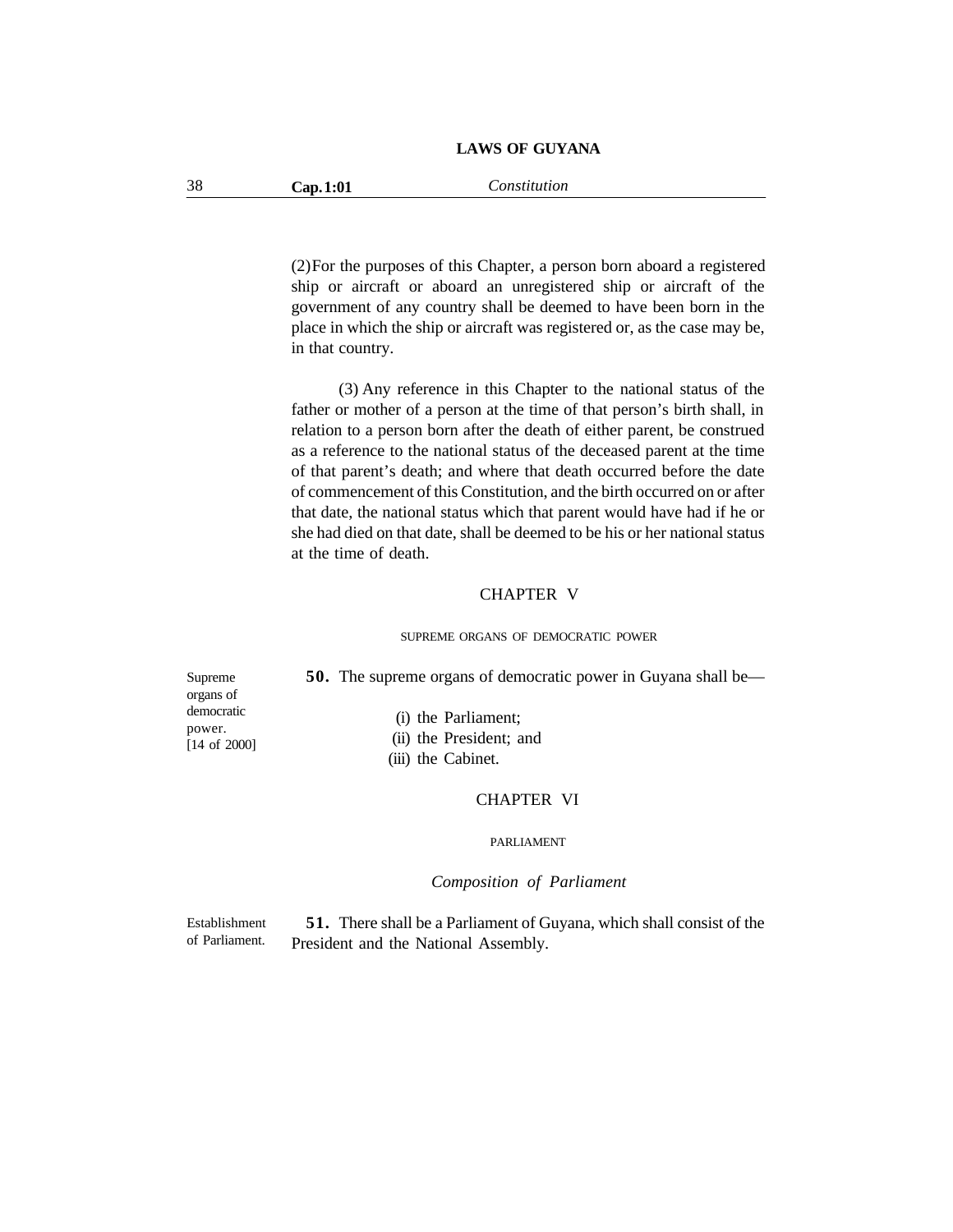|                                                                                                                                                                                                                                                                                                                                                                                 | Constitution                                                                                                                                                                                                                                                                                              | Cap. 1:01 | 39                                                               |
|---------------------------------------------------------------------------------------------------------------------------------------------------------------------------------------------------------------------------------------------------------------------------------------------------------------------------------------------------------------------------------|-----------------------------------------------------------------------------------------------------------------------------------------------------------------------------------------------------------------------------------------------------------------------------------------------------------|-----------|------------------------------------------------------------------|
| $52(1)$ Subject to paragraph (2) and to articles 105, 185 and 186, the<br>National Assembly shall consist of such number of members as shall be<br>determined by the Assembly." who shall be elected in accordance with<br>the provisions of this Constitution and, subject thereto, in accordance<br>with any law made by Parliament in that behalf.                           |                                                                                                                                                                                                                                                                                                           |           | Composition<br>of the National<br>Assembly.<br>[4 of 2001]       |
| is elected to be Speaker of the Assembly, he shall, by virtue of holding<br>the office of Speaker, be a member of the Assembly in addition to the<br>members aforesaid.                                                                                                                                                                                                         | (2) If any person who is not a member of the National Assembly                                                                                                                                                                                                                                            |           |                                                                  |
| 53. Subject to article 155 (which relates to allegiance, insanity, and<br>other matters) a person shall be qualified for election as a member of the<br>National Assembly if, and shall not be so qualified unless, he-                                                                                                                                                         |                                                                                                                                                                                                                                                                                                           |           | Qualifications<br>for election as<br>members.                    |
| upwards; and                                                                                                                                                                                                                                                                                                                                                                    | (a) is a citizen of Guyana of the age of eighteen years or<br>(b) is able to speak and, unless incapacitated by blindness<br>or other physical cause, to read the English language with a<br>degree of proficiency sufficient to enable him to take an<br>active part in the proceedings of the Assembly. |           |                                                                  |
| 54. Members of the National Assembly shall vacate their seats in the<br>Assembly in the circumstances set out in article 156.                                                                                                                                                                                                                                                   |                                                                                                                                                                                                                                                                                                           |           | Tenure of<br>seats of<br>members of<br>the national<br>Assembly. |
| <b>55.</b> Whenever elections have been held pursuant to be provisions of<br>article 61, the National Assembly shall hold its first meeting at the time<br>appointed under article 69(1), and any reference in this Constitution to<br>the National Assembly meeting for the first time after any election shall<br>be read and construed as a reference to such first meeting. |                                                                                                                                                                                                                                                                                                           |           | First meeting<br>of the National<br>Assembly.                    |
| <b>56.</b> (1) When the National Assembly first meets after any election<br>and before it proceeds to the despatch of any other business, it shall elect<br>a person to be the Speaker of the Assembly; and if the office of Speaker                                                                                                                                            |                                                                                                                                                                                                                                                                                                           |           | Speaker and<br>Deputy<br>Speaker.                                |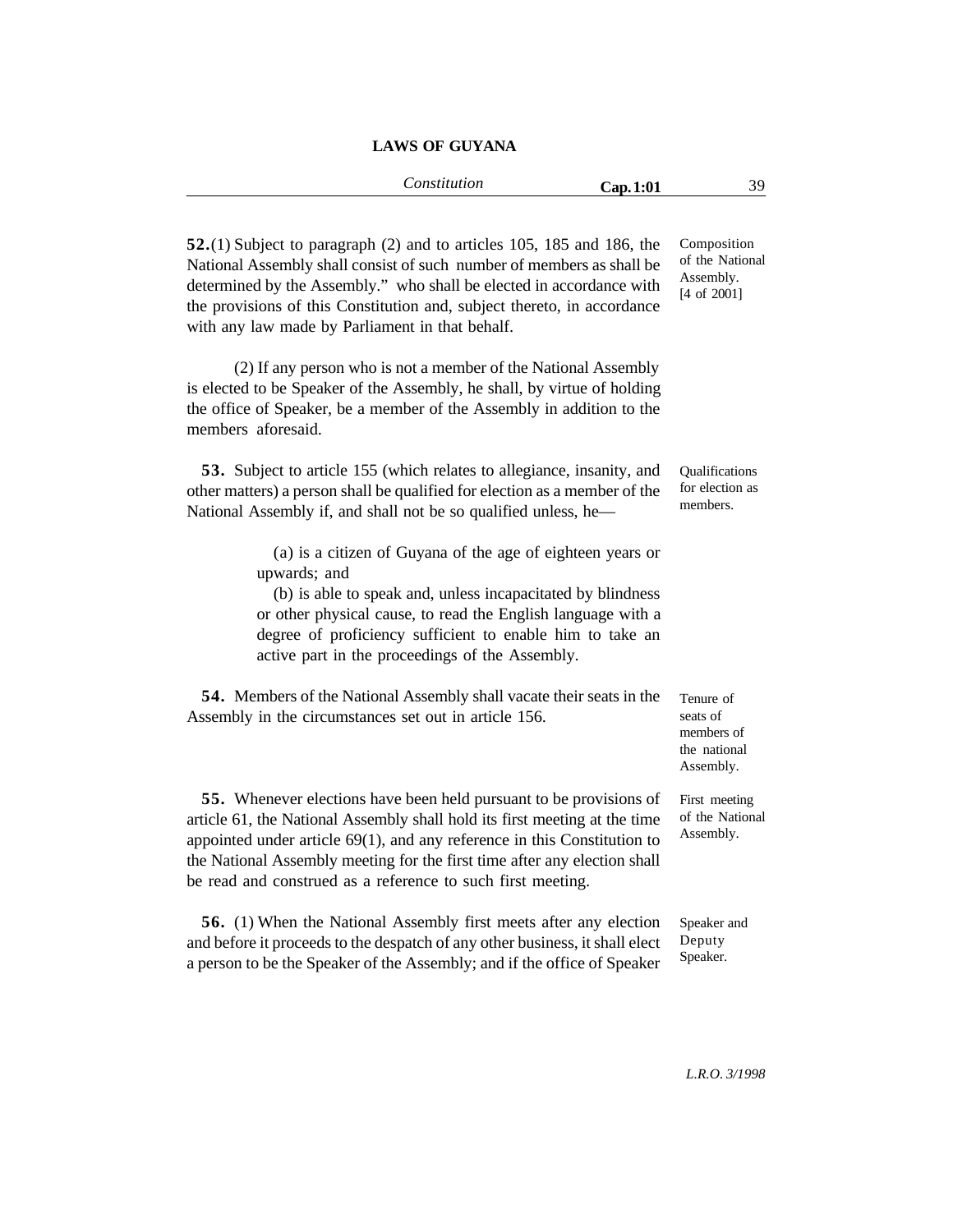| 40 | Cap.1:01 | Constitution |
|----|----------|--------------|
|----|----------|--------------|

(2)The Speaker may be elected either from among the members of the Assembly who are not Ministers or Parliamentary Secretaries or from among persons who are not members of the Assembly but are qualified for election as members.

(3) When the National Assembly first meets after any election and before it proceeds to the despatch of any other business except the election of the Speaker, the Assembly shall elect a member of the Assembly who is not a Minister or a Parliamentary Secretary to be Deputy Speaker of the Assembly; and if the office of Deputy Speaker falls vacant at any time before the next dissolution of Parliament, the Assembly shall, as soon as convenient, elect another such member to that office.

(4) A person shall vacate the office of Speaker or Deputy Speaker if required to do so by article 157 (which relates to loss of qualification for election as a member of the National Assembly and other matters).

Clerk and Deputy Clerk. **57.** (1) There shall be a Clerk and a Deputy Clerk of the National Assembly, and appointments to those offices shall be made by the President acting in accordance with the advice of the Speaker.

> (2) The tenure of office and terms of service of the Clerk and Deputy Clerk and other matters relating thereto shall be regulated by article 158.

Unqualified persons sitting or voting. [6 of 1997]

**58.** (1) Any person who sits or votes in the National Assembly, knowing or having reasonable ground for knowing that he is not entitled to do so, shall be liable to a penalty of two thousand seven hundred and fifty dollars for each day upon which he so sits or votes.

(2) Any such penalty shall be recoverable by civil action in the High Court at the suit of the Attorney General.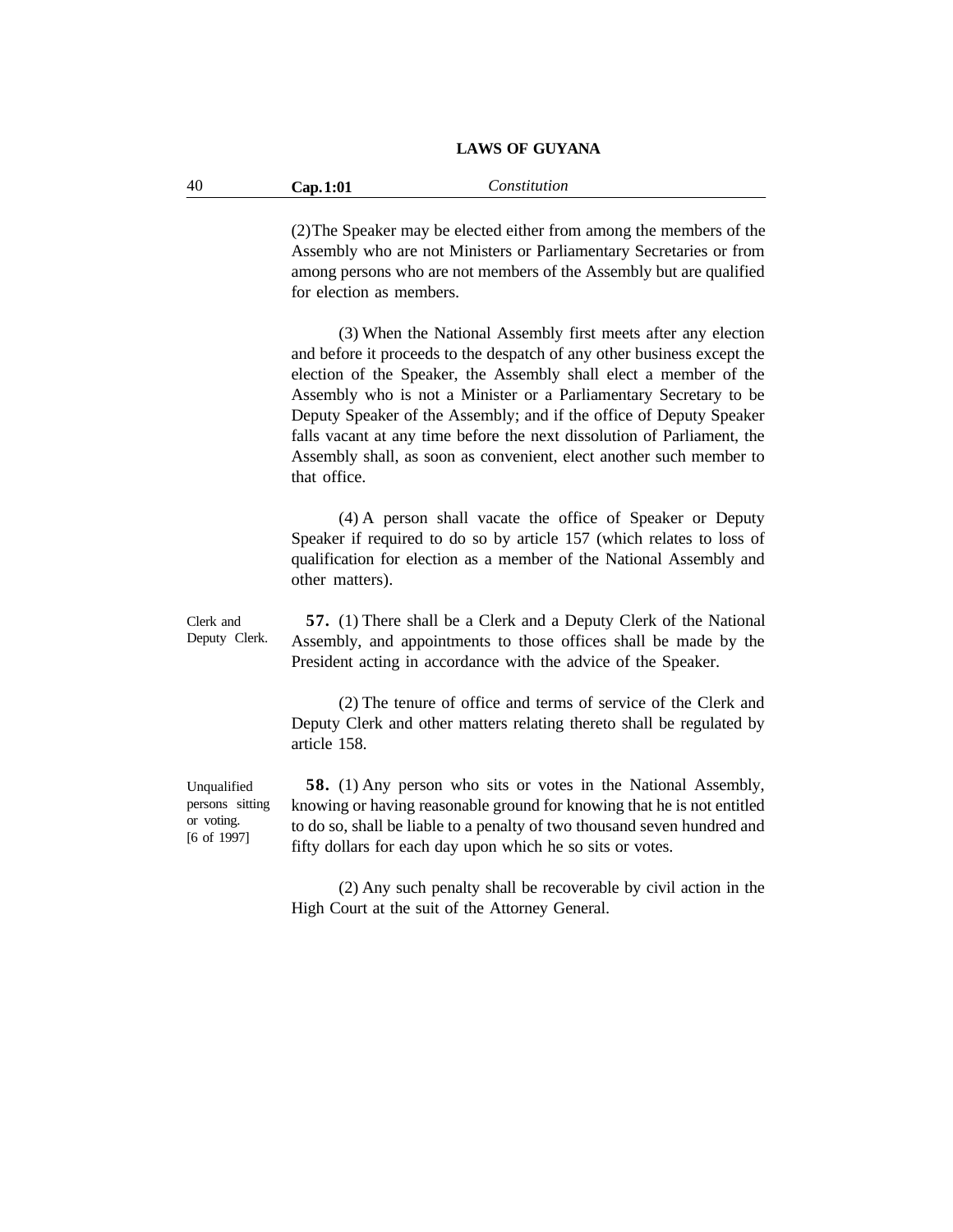*Constitution* **Cap. 1:01** 41

| <b>59.</b> Subject to the provisions of article 159, every person may vote at an                                                                                                                                                                               | Qualifications    |
|----------------------------------------------------------------------------------------------------------------------------------------------------------------------------------------------------------------------------------------------------------------|-------------------|
| election if he is of the age of eighteen years or upwards and is either a                                                                                                                                                                                      | and disqualifi-   |
| citizen of Guyana or a Commonwealth citizen domiciled and resident in                                                                                                                                                                                          | cations for       |
| Guyana.                                                                                                                                                                                                                                                        | electors.         |
| <b>60.</b> (1) Election of members of the National Assembly shall be by                                                                                                                                                                                        | Electoral         |
| secret ballot.                                                                                                                                                                                                                                                 | system.           |
| $(2)$ Subject to the provisions of article 160 $(2)$ , such number of<br>members of the National Assembly as determined by the Assembly,<br>shall be elected in accordance with the system of proportional<br>representation prescribed by article $160(1)$ ." |                   |
| 61. An election of members of the National Assembly under article                                                                                                                                                                                              | Times for         |
| $60(2)$ shall be held on such day within three months after every                                                                                                                                                                                              | elections under   |
| dissolution of Parliament as the President shall appoint by proclamation:                                                                                                                                                                                      | article $60(2)$ . |
| Provided that no balloting commenced during the period of three<br>months aforesaid performed before the day so appointed and pursuant                                                                                                                         |                   |

months aforesaid, performed before the day so appointed and pursuant to which the votes of any person registered as electors are cast at the election, shall be deemed contrary to the requirements of this article by reason only that such balloting has been so performed.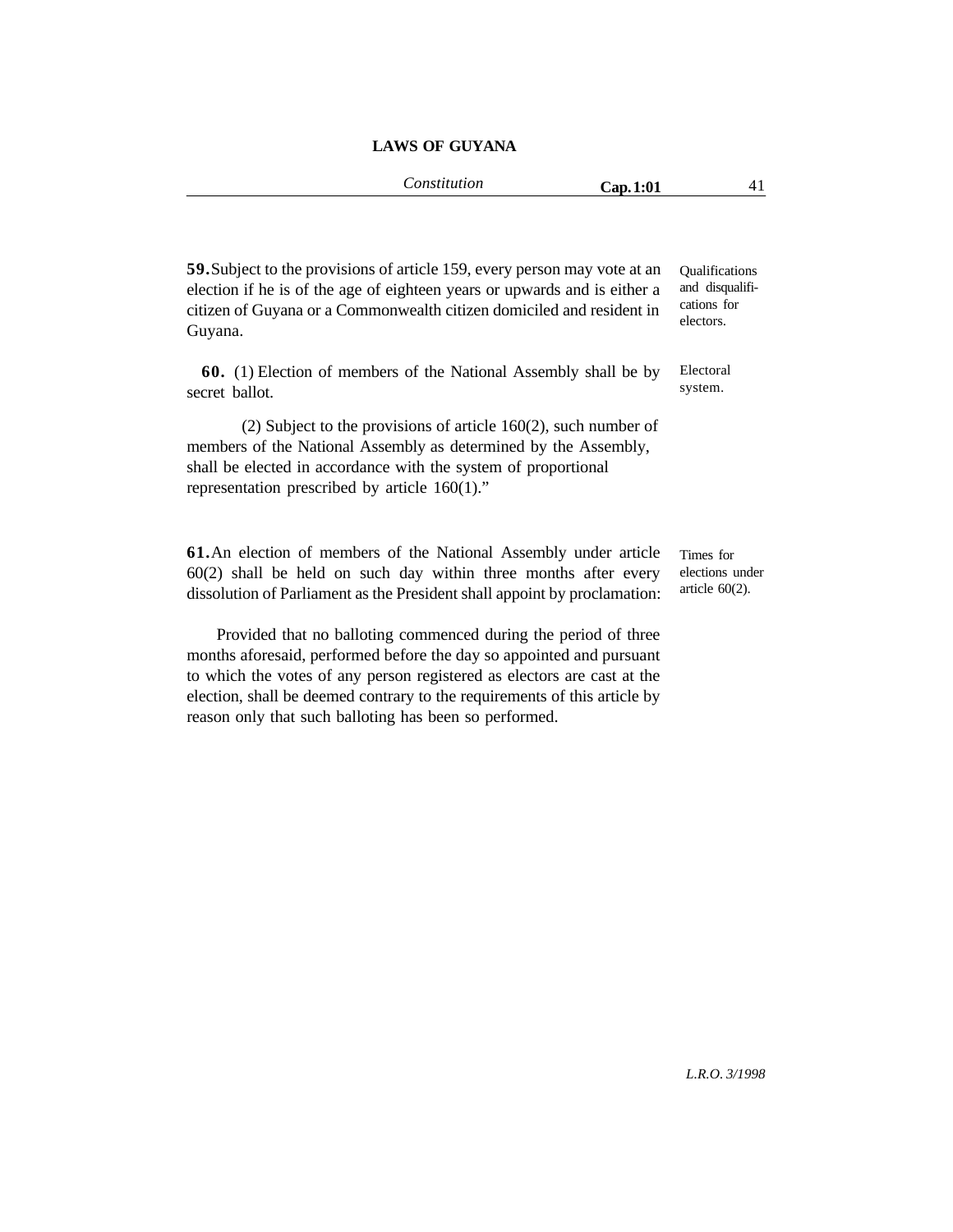| 42                                                                  | Constitution<br>Cap. 1:01                                                                                                                                                                                                                                                                                                                                                                                      |  |  |
|---------------------------------------------------------------------|----------------------------------------------------------------------------------------------------------------------------------------------------------------------------------------------------------------------------------------------------------------------------------------------------------------------------------------------------------------------------------------------------------------|--|--|
| Elections<br>Commission.                                            | <b>62.</b> Elections shall be independently supervised by the Elections<br>Commission in accordance with the provisions of article 162.                                                                                                                                                                                                                                                                        |  |  |
| Filling of<br>casual<br>vacancies.                                  | 63. Parliament may make provision for the filling of casual vacancies<br>among the seats of members of the National Assembly and for other<br>matters relating to election of members of the Assembly in accordance<br>with the provisions of paragraphs $(2)$ and $(3)$ of article 160.                                                                                                                       |  |  |
| Determination<br>of questions as<br>to membership<br>and elections. | 64. All questions as to membership of the National Assembly shall<br>be determined by the High Court in accordance with the provisions of<br>article 163.                                                                                                                                                                                                                                                      |  |  |
|                                                                     | Powers and Procedure of Parliament                                                                                                                                                                                                                                                                                                                                                                             |  |  |
| Legislative<br>power.<br>[1 of 1988]                                | <b>65.</b> (1) Subject to the provisions of this Constitution, Parliament may<br>make laws for the peace, order and good government of Guyana.                                                                                                                                                                                                                                                                 |  |  |
|                                                                     | (2) The validity of any law made under this Constitution with<br>effect from a date earlier than the day on which this Constitution<br>commenced shall not be called in question in any court or tribunal on the<br>ground that it contravenes, or is inconsistent with, any provision of any<br>constitution which was in force in Guyana at any time before the day on<br>which this Constitution commenced. |  |  |
| Alteration of<br>this Constitu-<br>tion.                            | 66. Subject to the special procedure set out in article 164, Parliament<br>may alter this Constitution.                                                                                                                                                                                                                                                                                                        |  |  |
| Attendance of<br>the President<br>in the National                   | 67. (1) The President may at any time attend and address the<br>National Assembly.                                                                                                                                                                                                                                                                                                                             |  |  |
| Assembly.                                                           | (2) The President may send messages to the National Assembly<br>and any such message shall be read, at the first convenient sitting of the<br>Assembly after it is received, by the Prime Minister or by any other<br>Minister designated by the President.                                                                                                                                                    |  |  |
| Regulation of<br>procedure, etc.                                    | 68. All other matters concerning Parliament (including the procedure<br>thereof) shall be regulated by the provisions of articles 165 to 172<br>(inclusive).                                                                                                                                                                                                                                                   |  |  |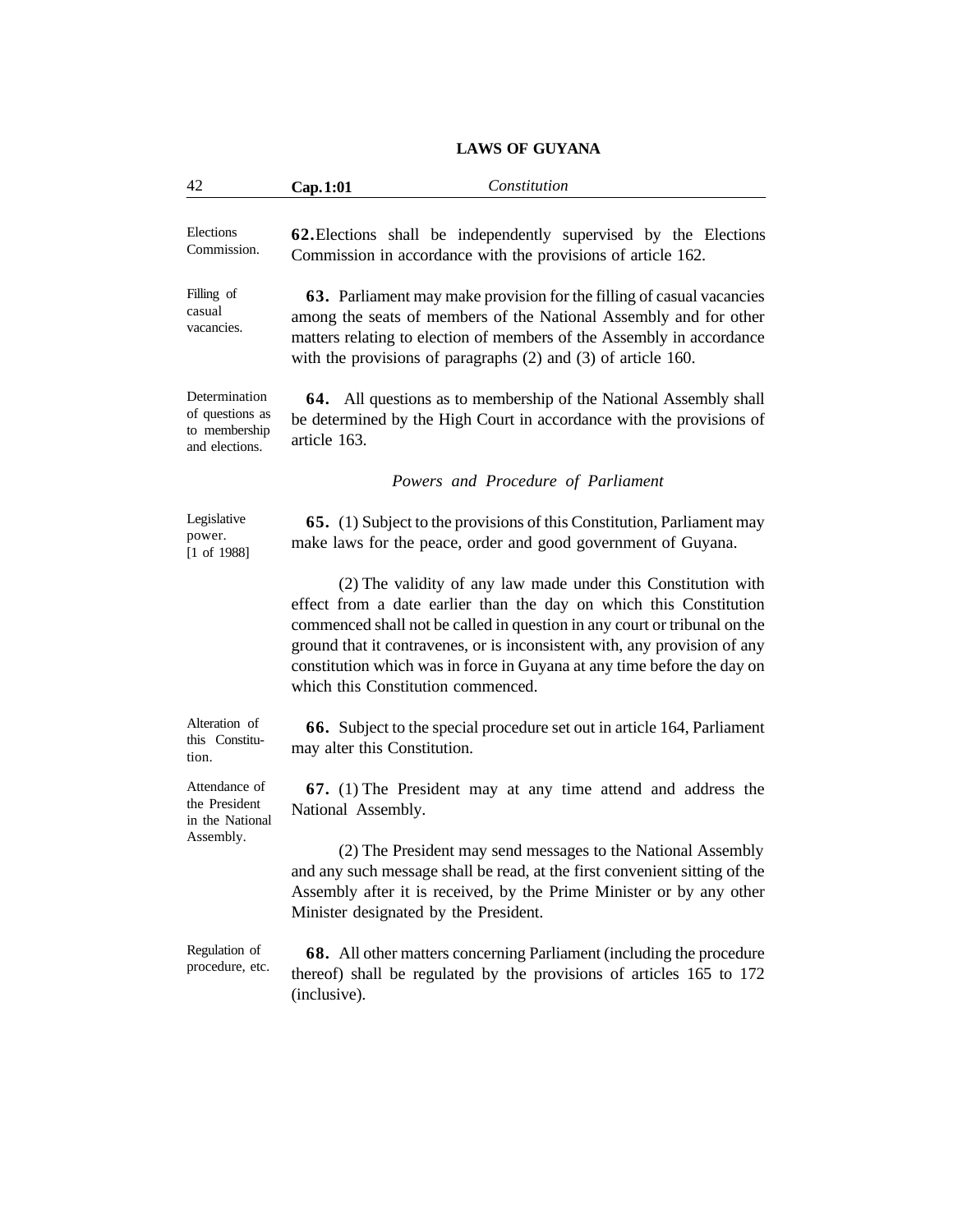#### *Summoning, Prorogation and Dissolution*

Sessions of Parliament. **69.** (1) Each session of Parliament shall be held at such place within Guyana and shall begin at such time (not being later than six months from the end of the preceding session if Parliament has been prorogued or four months from the end of that session if Parliament has been dissolved) as the President shall appoint by proclamation.

(2) Subject to the provisions of the preceding paragraph, the sittings of the National Assembly shall be held at such time and place as the Assembly may, by its rules of procedure or otherwise, determine.

**70.** (1) The President may at any time by proclamation prorogue Parliament.

(2) The President may at any time by proclamation dissolve Parliament.

(3) Parliament, unless sooner dissolved, shall continue for five years from the date when the Assembly first meets after any dissolution and shall then stand dissolved.

(4) During any time when the President considers that Guyana is at war Parliament may from time to time extend the period of five years specified in the preceding paragraph by not more than twelve months at a time:

Provided that the life of Parliament shall not be extended under this paragraph by more than five years.

(5) If, after a dissolution and before the holding of an election of members of the Assembly, pursuant to the provisions of article 61, the President considers that owing to the existence of a state of war or of a state of emergency in Guyana or any part thereof, it is necessary to recall Parliament, the President shall summon the Parliament that has been dissolved to meet, but the election of members of the Assembly

Prorogation and dissolution of Parliament.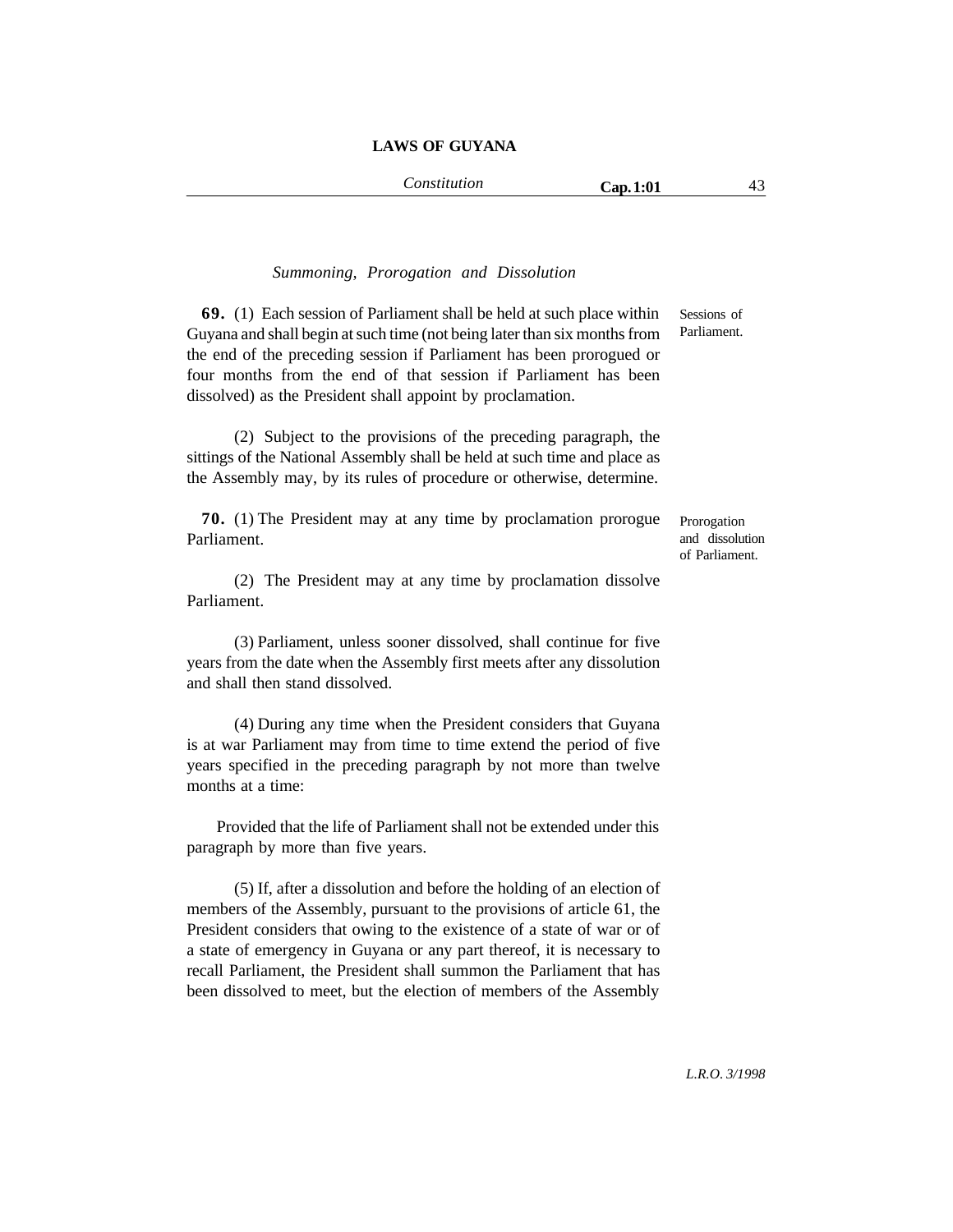| 44 | Cap.1:01 | Constitution |
|----|----------|--------------|
|----|----------|--------------|

Local government. [4 of 2001] **71.**(1) Local government is a vital aspect of democracy and shall be organised so as to involve as many people as possible in the task of managing and developing the communities in which they live.

> (2) For this purpose Parliament shall provide for the institution of a country-wide system of local government through the establishment of organs of local democratic power as an integral part of the political organisation of the State.

government [4 of 2001] **72.** (1) Parliament may provide for the division of Guyana (save for any areas excluded by it) into ten regions and into such sub-regions and other subdivisions as it may deem fit for the purpose of organising local democratic organs.

> (2) In defining the boundaries of any areas into which Guyana may be divided under paragraph (1) account shall be taken of the population, the physical size, the geographical characteristics, the economic resources and the existing and planned infrastructure of each area, as well as the possibilities of facilitating the most rational management and use of such resources and infrastructure, with a view to ensuring that the area is or has the potential for becoming economically viable.

> (3)Municipalities, neighbourhood democratic councils and such other subdivisions shall be provided for under paragraph (1), including village and community councils, where there is the need for such councils and where the people request their establishment, shall be vital organs of local democratic power."

Election of members of regional councils.

Local

areas.

**73.**(1) Members of a regional democratic council shall be elected by persons residing in the region and registered as electors for the purpose of article 159:

Provided that Parliament may make provision for any areas which do not form part of any region to be represented on the regional democratic council of any region near to which it is situate for such purposes as Parliament may prescribe.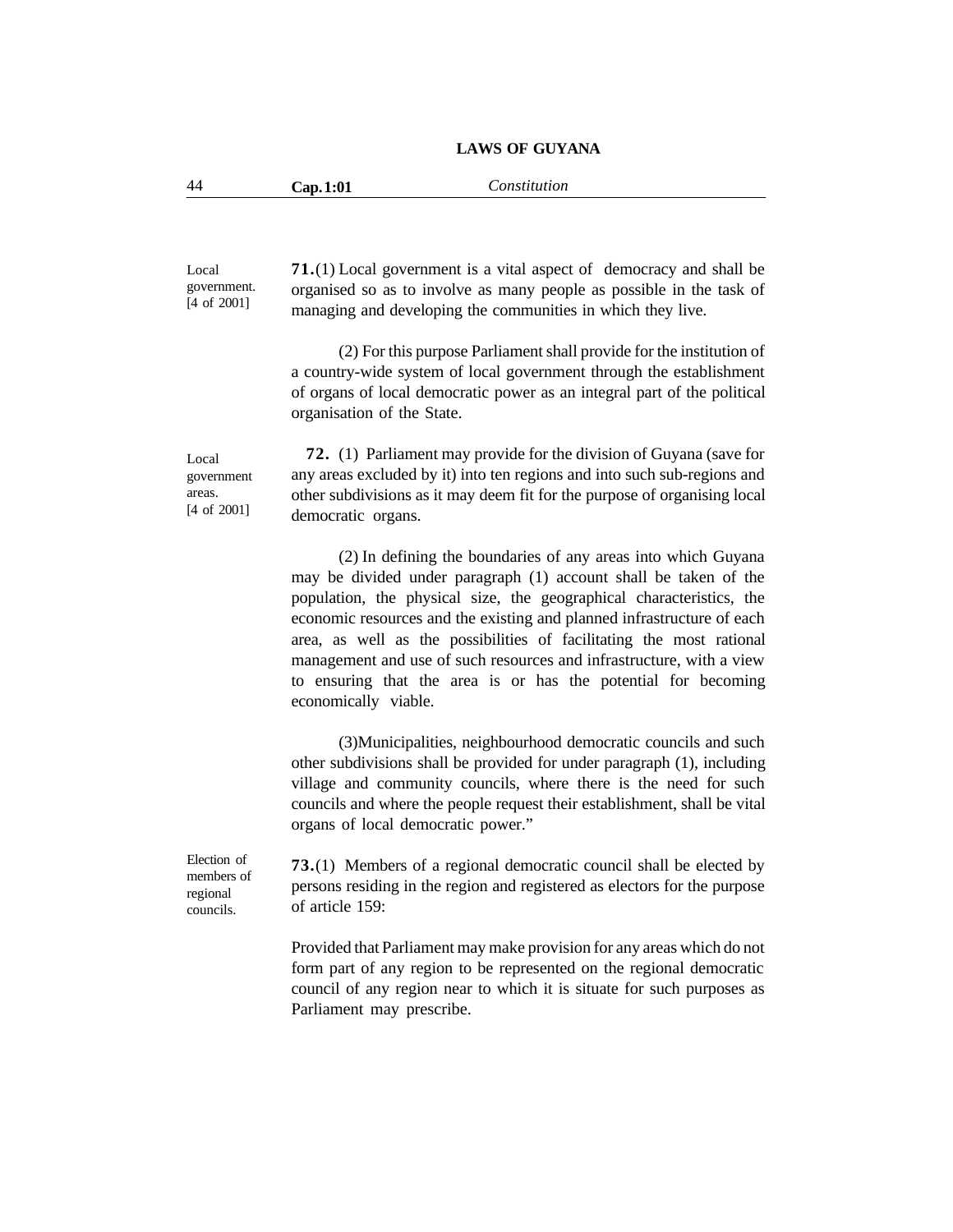| Constitution                                                                                                                                                                                                                                                                                                                                | Cap. 1:01 | 45                     |
|---------------------------------------------------------------------------------------------------------------------------------------------------------------------------------------------------------------------------------------------------------------------------------------------------------------------------------------------|-----------|------------------------|
| (2) Elections of members of regional democratic councils shall be held<br>and the councils shall be dissolved at such times as, subject to paragraph<br>(3), the President may appoint by proclamation.                                                                                                                                     |           |                        |
| (3) The interval between any two successive dissolutions of a<br>regional democratic council shall not exceed five years and four months:                                                                                                                                                                                                   |           |                        |
| Provided that, if at the expiration of that period the duration of<br>Parliament has been extended under article $70(4)$ , that period shall not<br>be deemed to come to an end until the expiration of the period for which<br>the duration of Parliament has been extended.                                                               |           | $[4 \text{ of } 2001]$ |
| <b>73(A)</b> Each local democratic organ shall elect one of its councillors to<br>serve as a member of the local democratic organ immediately above the<br>first mentioned local democratic organ and Parliament shall prescribe<br>the procedure for such election and such other matters as may be<br>necessary in connection therewith." |           |                        |

organs. [4 of 2001] in accordance with law the efficient management and development of their areas and to provide leadership by example.

(2) Local democratic organs shall organise popular co-operation in respect of the political, economic, cultural and social life of their areas and shall co-operate with the social organisations of the working people.

(3) It shall be the duty of local democratic organs to maintain and protect public property, improve working and living conditions, promote the social and cultural life of the people, raise the level of civic consciousness, preserve law and order, consolidate the rule of law and safeguard the rights of citizens."

| <b>75.</b> Parliament shall provide that local democratic organs shall be | Power to take |
|---------------------------------------------------------------------------|---------------|
| autonomous and take decisions which are binding upon their agencies       | decisions.    |
| and institutions, and upon the communities and citizens of their          |               |
| areas."                                                                   |               |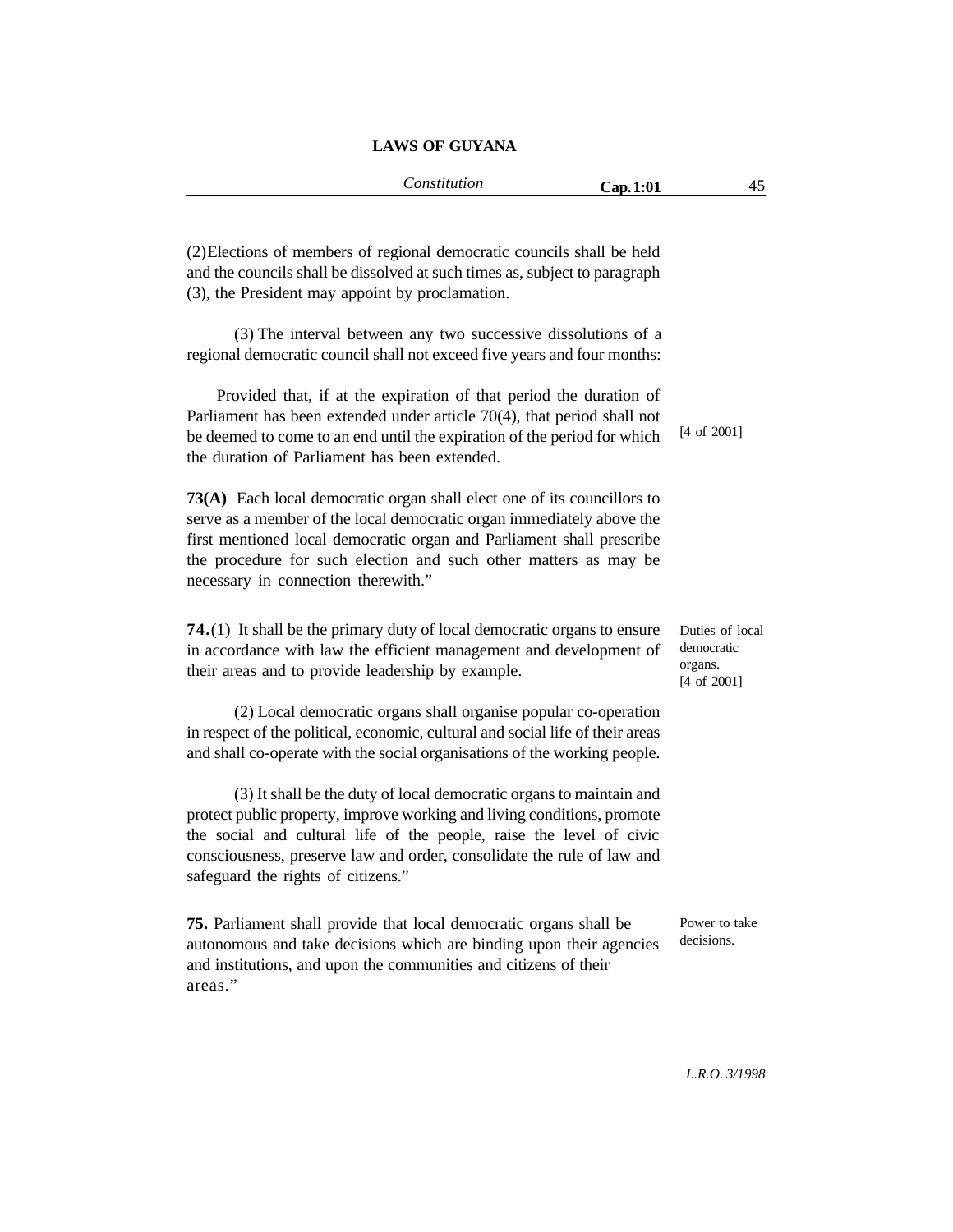| -46 | Cap.1:01 | Constitution |
|-----|----------|--------------|
|-----|----------|--------------|

**76.**Parliament may provide for regional democratic councils to raise their own revenues and to dispose of them for the benefit and welfare of their areas.

**77.**The development programme of each region shall be integrated into the national development plans, and the Government shall allocate funds to each region to enable it to implement its development programme.

**77A**. Parliament shall by law provide for the formulation and implementation of objective criteria for the purpose of the allocation of resouces to, and the garnering of resources by local democratic organs

Local government elections.

Regional development programme to be integrated into the national development plans.

> **78.**Parliament may make provision for the election of members of local democratic organs (including the commencement of balloting before the day appointed for holding an election) and for all other matters relating to their membership, powers, duties, functions and responsibilities.

> **78A** Parliament shall establish a Local Government Commission, the composition and rules of which empower the commission to deal with as it deems fit, all matters related to the regulation and staffing of local government organs and with dispute resolution within and between local government organs

**78B** The electoral system in respect of local democratic organs below the regional democratic councils shall provide for the involvement and representation of individuals and voluntary groups in addition to political parties and accountability to electors."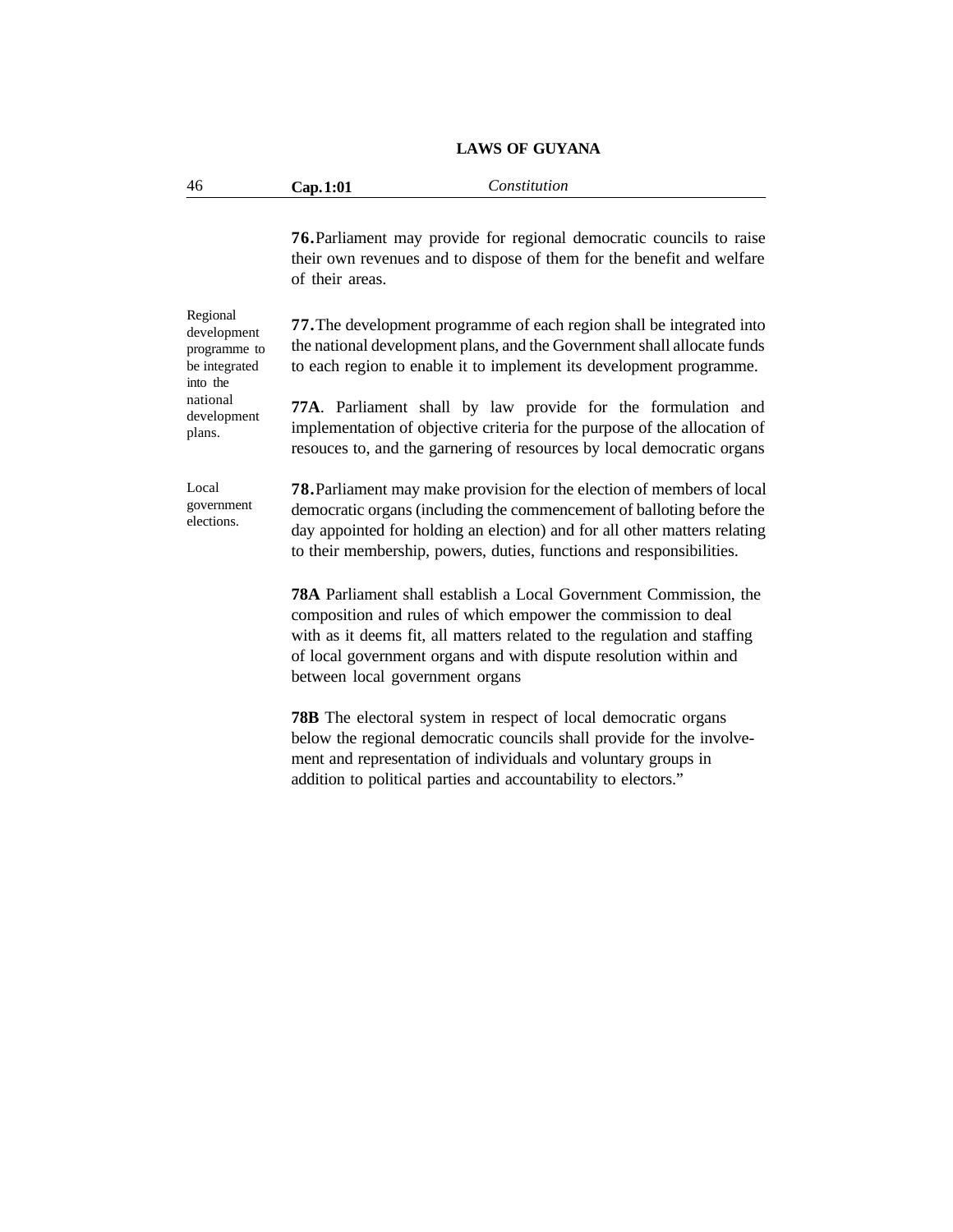| <b>LAWS OF GUYANA</b> |          |                                                                                                                    |
|-----------------------|----------|--------------------------------------------------------------------------------------------------------------------|
| Constitution          | Cap.1:01 | $47\,$                                                                                                             |
|                       |          | Participation<br>in national<br>decision-<br>making<br>processes.                                                  |
|                       |          | Establishment<br>of Supreme<br>Congress of<br>the People.<br>Functions of<br>Supreme<br>Congress of<br>the People. |
|                       |          | Sessions of<br>Supreme<br>Congress of<br>the People.                                                               |
|                       |          | Summoning,<br>prorogation<br>and dissolution<br>of Supreme<br>Congress of<br>the People.                           |
|                       |          |                                                                                                                    |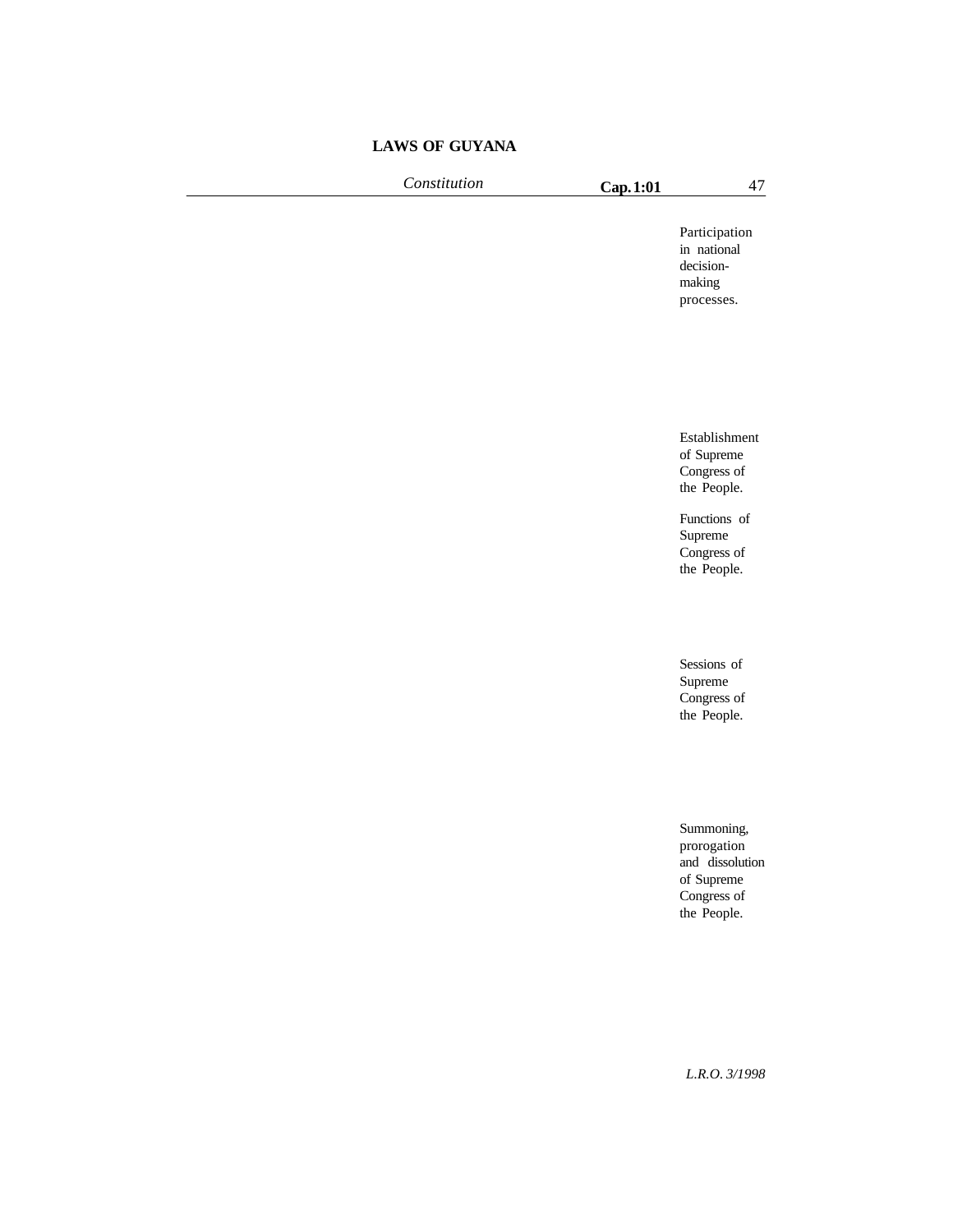#### CHAPTER VIII

#### THE PRESIDENT

**89.** There shall be a President of the Co-operative Republic of Guyana, who shall be Head of State, the supreme executive authority, and Commander-in-Chief of the armed forces of the Republic.

Qualifications for election. [17 of 2000]

Establishment of office of President.

> **90.** (1) A person shall be qualified for election as President and shall not be so qualified unless he—

 (a) is a citizen of Guyana and is Guyanese by birth or perentage as defined in articles 43 and 44;

 (b) is residing in Guyana on the date of nomination for election and was continuously residing therein for a period of seven years immediately before that date; and

 (c) is otherwise qualified to be elected as a member of the National Assembly.

(2) A person elected as President after the yer 2000 is eligible for re-election only once.

(3) A person who acceded to the Presidency after the year 2000 and served therin on a single occasion for not less than such period as may be determined by the National assembly is eligible for election as President only once

(4) In determining continuity of residence absence from Guyana to- (a) seek medical help;

 (b) study at a university or an institution of higher learning for not more than four years;

(c) work for the Government, shall be disregarded.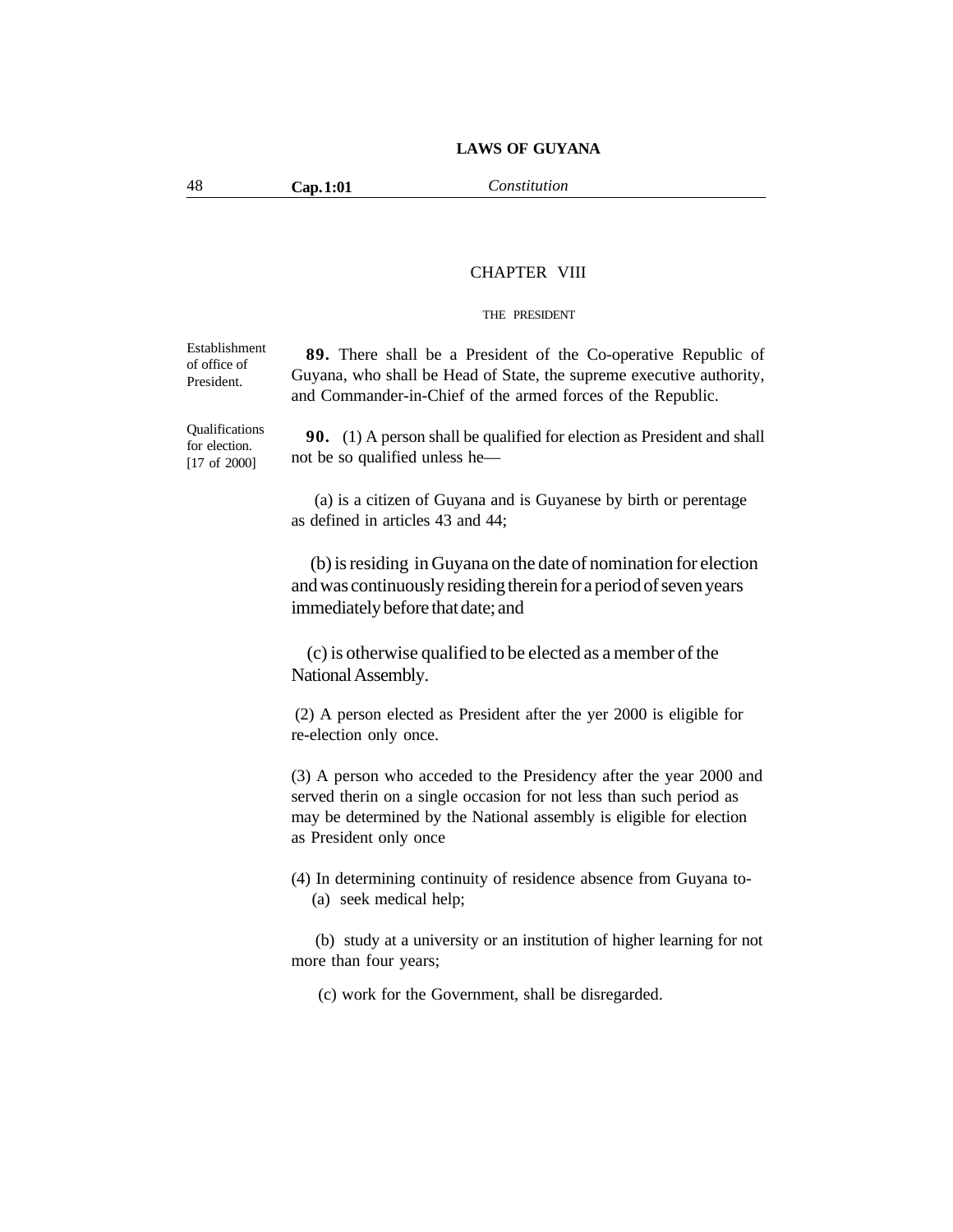|                                                                                                                                                                                                                                                                                                                                                                                                                                                                                                            | Constitution                                                                                                                                                                        | Cap. 1:01 | 49                                                                                     |
|------------------------------------------------------------------------------------------------------------------------------------------------------------------------------------------------------------------------------------------------------------------------------------------------------------------------------------------------------------------------------------------------------------------------------------------------------------------------------------------------------------|-------------------------------------------------------------------------------------------------------------------------------------------------------------------------------------|-----------|----------------------------------------------------------------------------------------|
| <b>91.</b> The President shall be elected by the people in the manner prescribed<br>by article 177.                                                                                                                                                                                                                                                                                                                                                                                                        |                                                                                                                                                                                     |           | Election of<br>President.                                                              |
| 92.A person assuming the office of President in accordance with the<br>provisions of this Constitution shall, unless his office sooner becomes<br>vacant under article 178, continue in office until the person elected to the<br>office of President at the next election held under article 91 assumes<br>office.                                                                                                                                                                                        |                                                                                                                                                                                     |           | Tenure of<br>office of<br>President.                                                   |
| 93. The President may be removed from office if he becomes<br>physically or mentally incapable of discharging the functions of his<br>office. The procedure for removing him and for ensuring the continued<br>discharge of the functions of his office is prescribed by article 179.                                                                                                                                                                                                                      |                                                                                                                                                                                     |           | Removal of<br>President on<br>grounds of<br>incapacity.                                |
| <b>94.</b> The President may be removed from office if he commits any<br>violation of this Constitution or any gross misconduct. The procedure for<br>removing him is prescribed by article 180.                                                                                                                                                                                                                                                                                                           |                                                                                                                                                                                     |           | Removal of<br>President for<br>violation of<br>Constitution<br>or gross<br>misconduct. |
| 95. (1) During any period when the office of President is vacant the<br>office shall be assumed by-                                                                                                                                                                                                                                                                                                                                                                                                        |                                                                                                                                                                                     |           | Vacancy in<br>office of<br>President.                                                  |
| (a) the Prime Minister:                                                                                                                                                                                                                                                                                                                                                                                                                                                                                    |                                                                                                                                                                                     |           |                                                                                        |
| Provided that if the vacancy occurs while the Prime Minister is<br>absent from Guyana or while he is by reason of physical or mental<br>infirmity unable to perform the functions of his office, the functions of<br>the office of President shall, until the Prime Minister returns or until he<br>is again able to perform the functions of his office, as the case may be,<br>be discharged by such other Minister, being an elected member of the<br>National Assembly, as the Cabinet shall elect; or |                                                                                                                                                                                     |           |                                                                                        |
| shall elect; or<br>Chancellor.                                                                                                                                                                                                                                                                                                                                                                                                                                                                             | (b) if there is no Prime Minister, by such Minister being an<br>elected member of the National Assembly, as the Cabinet<br>(c) if there is no Prime Minister and no Cabinet, by the |           |                                                                                        |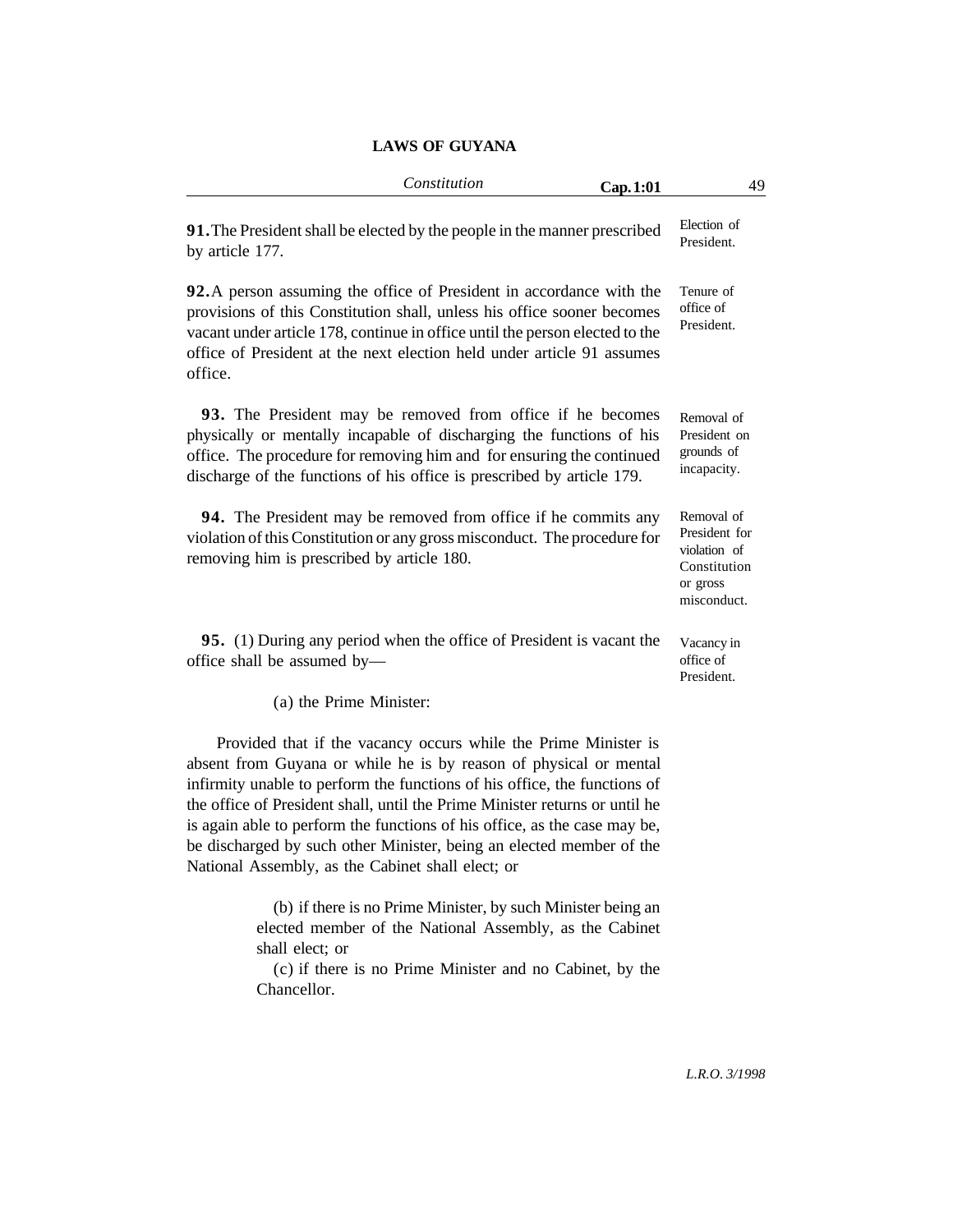| 50 | Cap.1:01 | Constitution |
|----|----------|--------------|
|    |          |              |

(2)Any Minister performing the functions of the office of President by virtue of the proviso to paragraph  $(1)(a)$  shall cease to perform those functions if he is notified by the Prime Minister that the Prime Minister is about to assume the office of President.

(3) An assumption of the office of President under this article shall terminate, if it has not previously terminated, when a person who has been elected to the office in accordance with the provisions of article 177 assumes the office.

**96.** (1) Whenever the President is absent from Guyana or considers it desirable so to do by reason of illness or any other cause he may, by direction in writing, authorise any member of the Cabinet, being an elected member of the National Assembly, to perform such of the functions of the office of President as he may specify and the person so authorised shall perform those functions until his authority is revoked by the President or until the functions are resumed by the President.

(2) If the President is incapable by reason of physical or mental infirmity of discharging the functions of his office and the infirmity is of such a nature that the President is unable to authorise another person under this article to perform those functions—

(a) the Prime Minister; or

(b) during any period when there is no Prime Minister or the Prime Minister is absent from Guyana or is, by reason of physical or mental infirmity, unable to perform the functions of his office, such other Minister, being an elected member of the National Assembly, as the Cabinet shall elect; or

(c) if there is no Prime Minister and no Cabinet, the Chancellor, shall perform the functions of the office of President:

Provided that any person performing the functions of the office of President under this paragraph shall not dissolve Parliament nor, save on the advice of the Cabinet, revoke any appointment made by the President.

Discharge of functions of President during absence, illness, etc.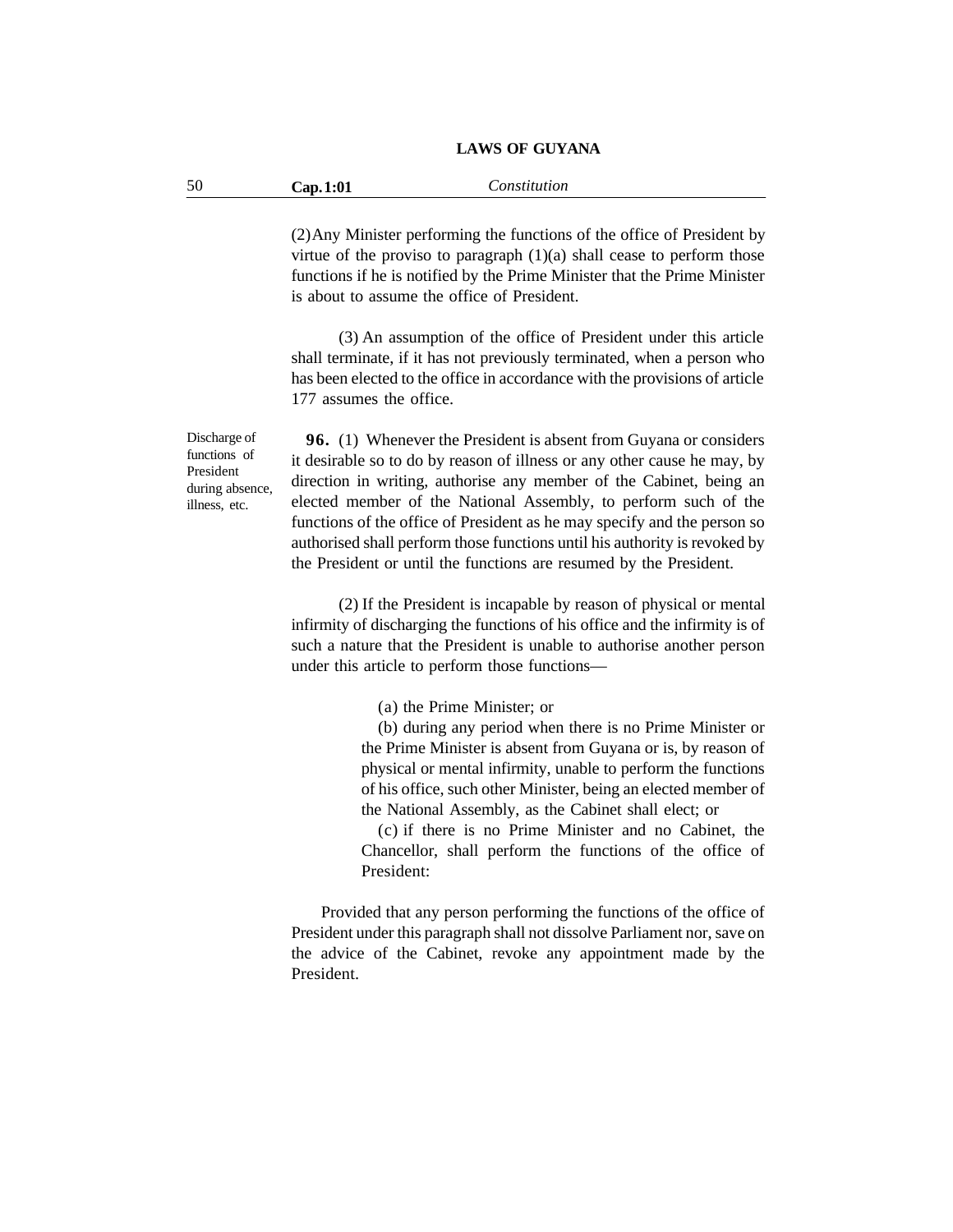| Constitution | Cap.1:01 |  |
|--------------|----------|--|
|--------------|----------|--|

(3) Any person performing the functions of the office of President by virtue of paragraph (2) shall cease to perform those functions if he is notified by the President that the President is about to resume those functions.

**97.** (1) A person elected as President shall assume the office of President upon being elected but shall, before entering upon the duties of the office, take and subscribe the oath of office, such oath being administered by the Chancellor or such other Judge of the Supreme Court of Judicature as may be designated by the Chancellor.

(2) The provisions of the foregoing paragraph shall apply to any person assuming the office of President or performing the functions thereof under article 95, 96 or 179, as the case may be, as they apply to a person elected as President.

Remuneration, etc., of **98.** The remuneration and immunities of the President shall be regulated by articles 181, 182 and 222.

## CHAPTER X

#### THE EXECUTIVE

Executive **99.** (1) The executive authority of Guyana shall be vested in the President and, subject to the provisions of this Constitution, may be exercised by him either directly or through officers subordinate to him.

(2) Nothing in this article shall prevent Parliament from conferring functions on persons or authorities other than the President.

**100.** Subject to the provisions of article 185, there shall be an office of Prime Minister and such offices of Vice-President and other offices of Minister of the Government of Guyana as may be established by Parliament or, subject to the provisions of any Act of Parliament, by the President.

**101.** (l) The President shall appoint an elected member of the National Assembly to be Prime Minister of Guyana;

Establishment of office of Prime Minister and other Ministerial offices.

The Prime Minister. [17 of 2000]

Oath to be taken by President.

President.

authority of Guyana.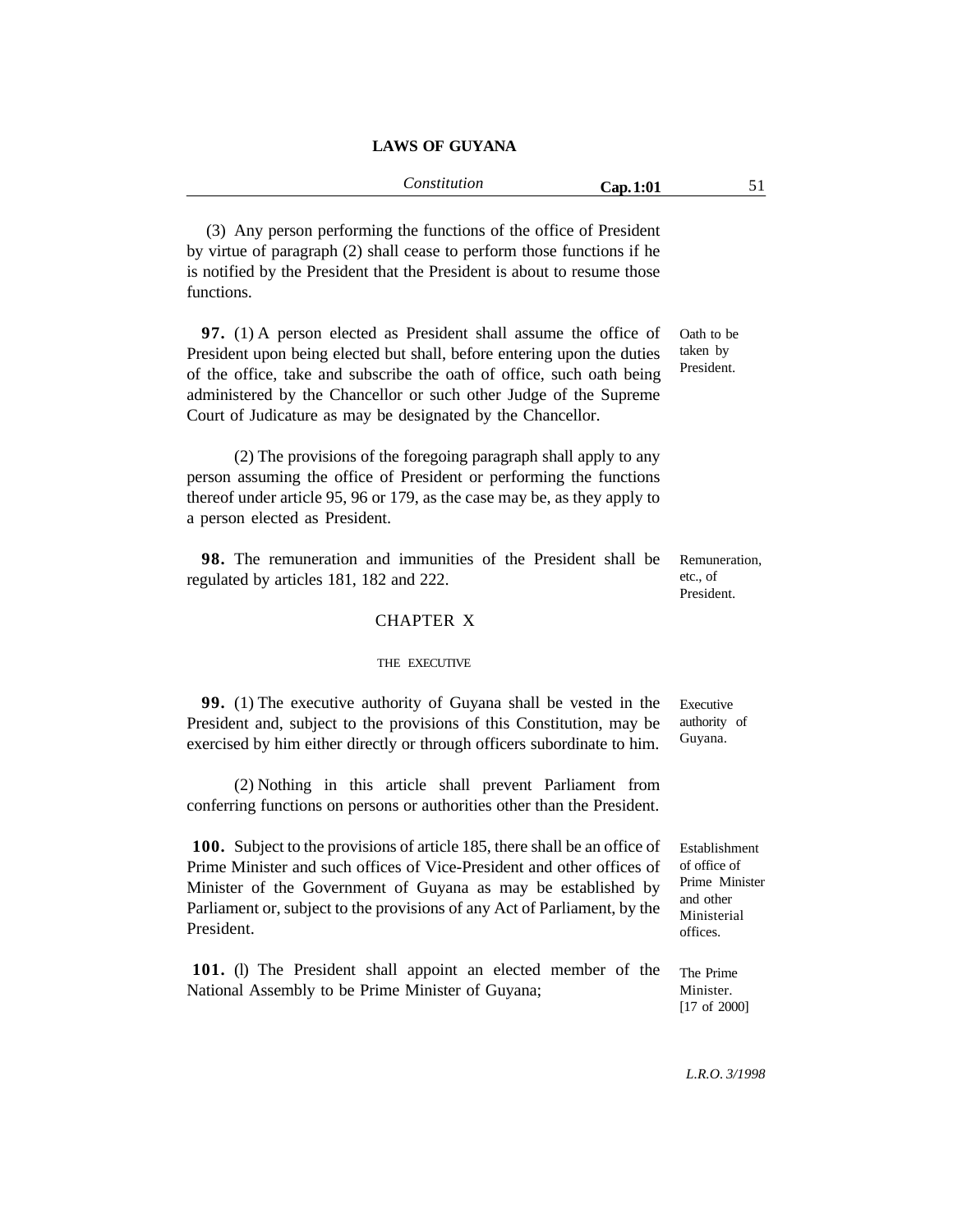| - 52 | Cap.1:01 | Constitution |  |
|------|----------|--------------|--|
|------|----------|--------------|--|

Vice-Presidents. Ministers. [17 of 2000] Ministerial appointments during dissolution. Provided that a person who is not eligible to be elected as President shall not be eligible for appointment as Prime Minister." (2) The Prime Minister shall be the principal assistant of the President in the discharge of his executive functions and leader of Government business in the National Assembly. **102**. (1) The President may appoint Vice-Presidents for the purpose of assisting him in the discharge of his functions. (2) If he is not otherwise the holder of an office of Vice-President, the person holding the office of Prime Minister shall, by virtue of holding that office, be a Vice-President, and he shall have precedence over any other Vice-President. **103**. (1) The Prime Minister and every other Vice-President shall be a Minister of the Government of Guyana. (2) Subject to the provisions of article 101(1), Vice-Presidents and other Ministers shall be appointed by the President from among persons who are elected members of the National Assembly or subject to subparagraph (vii) of paragraph (3) (a) of article 160 are qualified to be elected as such members. (3) Not more than four Ministers and two Parliamentary Secretaries shall be appointed by the President from among persons who are qualified to be elected as member of the National Assembly. **104** Articles 101(1) and 103(2) shall have effect in relation to any period between a dissolution of Parliament and the day on which the next election of members of the assembly is held pursuant to the provisions of article 61, as if Parliament had not been dissolved. **105.**A Minister who was not an elected member of the Assembly at the time of his appointment shall (unless he becomes such a member) be a member of the Assembly by virtue of holding the office of Minister but shall not vote in the Assembly. Non-elected Ministers to sit in Assembly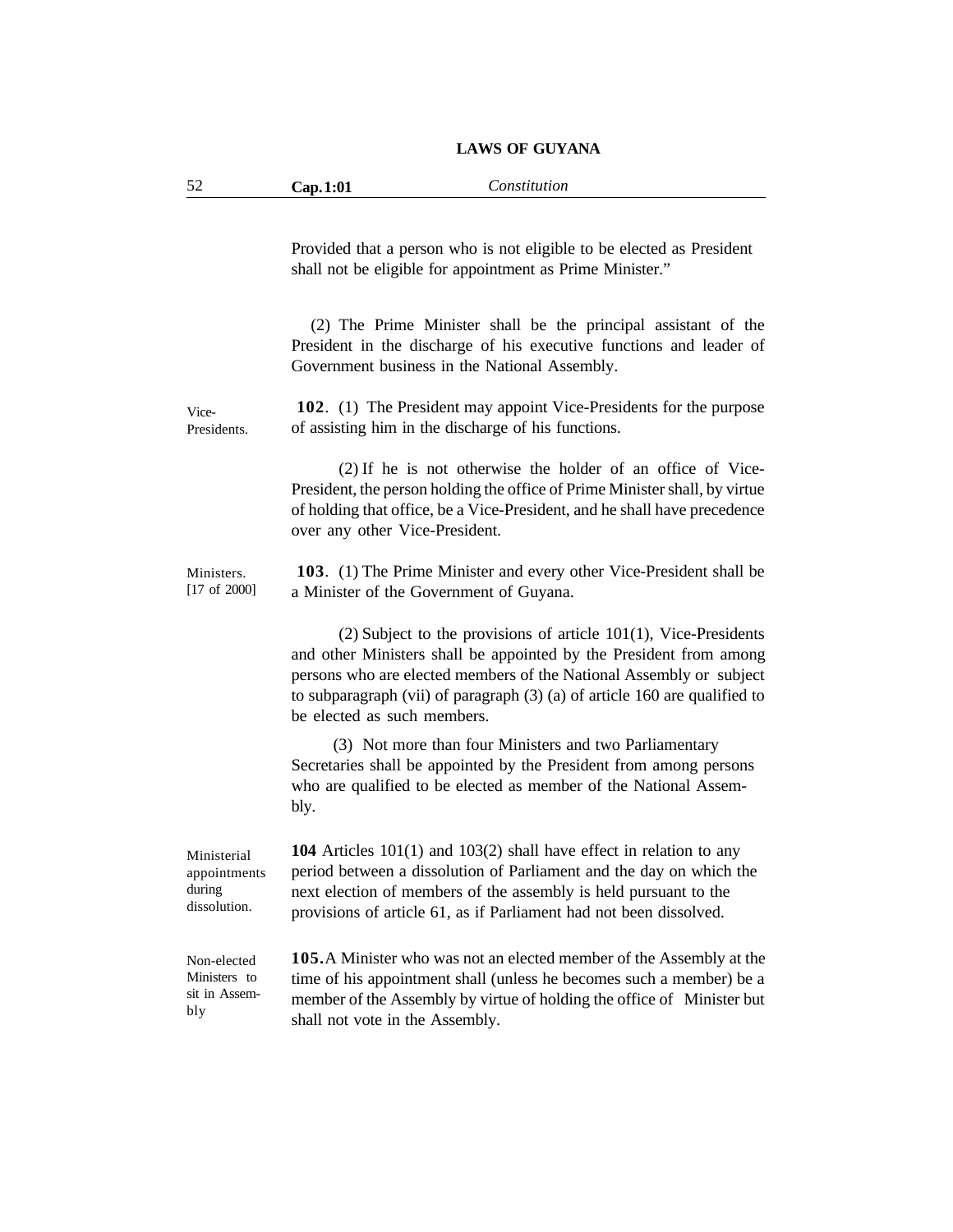| Cap. 1:01 |  |
|-----------|--|
|           |  |

**106.**(1) There shall be a Cabinet for Guyana, which shall consist of the President, the Prime Minister, the Vice-Presidents, and such other Ministers as may be appointed to it by the President. The Cabinet [17 of 2000]

(2)The Cabinet shall aid and advise the President in the general direction and control of the Government of Guyana and shall be collectively responsible therefor to Parliament.

(3) Cabinet Meetings shall be presided over by—

(a) the President;

(b) in the absence of the President, the Prime Minister; or (c) in the absence of the President and the Prime Minister, such Minister as the President may designate.

(4) The Cabinet may act notwithstanding any vacancy in its membership or the absence of any member thereof.

Allocation of portfolios. (5) At the invitation of the President or of any person presiding at a meeting of the Cabinet, a Minister who is not a member of the Cabinet may attend that meeting and participate fully in the proceedings as if he were a member.

 (6) The Cabinet including the President shall resign if the Government is defeated by the vote of a majority of all the elected members of the National Assembly on a vote of confidence.

 (7) Notwithstanding its defeat, the Government shall remain in office and shall hold an election within three months, or such longer period as the National Assembly shall by resolution supported by not less than two-thirds of the votes of all the elected members of the National Assembly determine, and shall resign after the President takes the oath of office following the election."

Tenure of

office of **Ministers**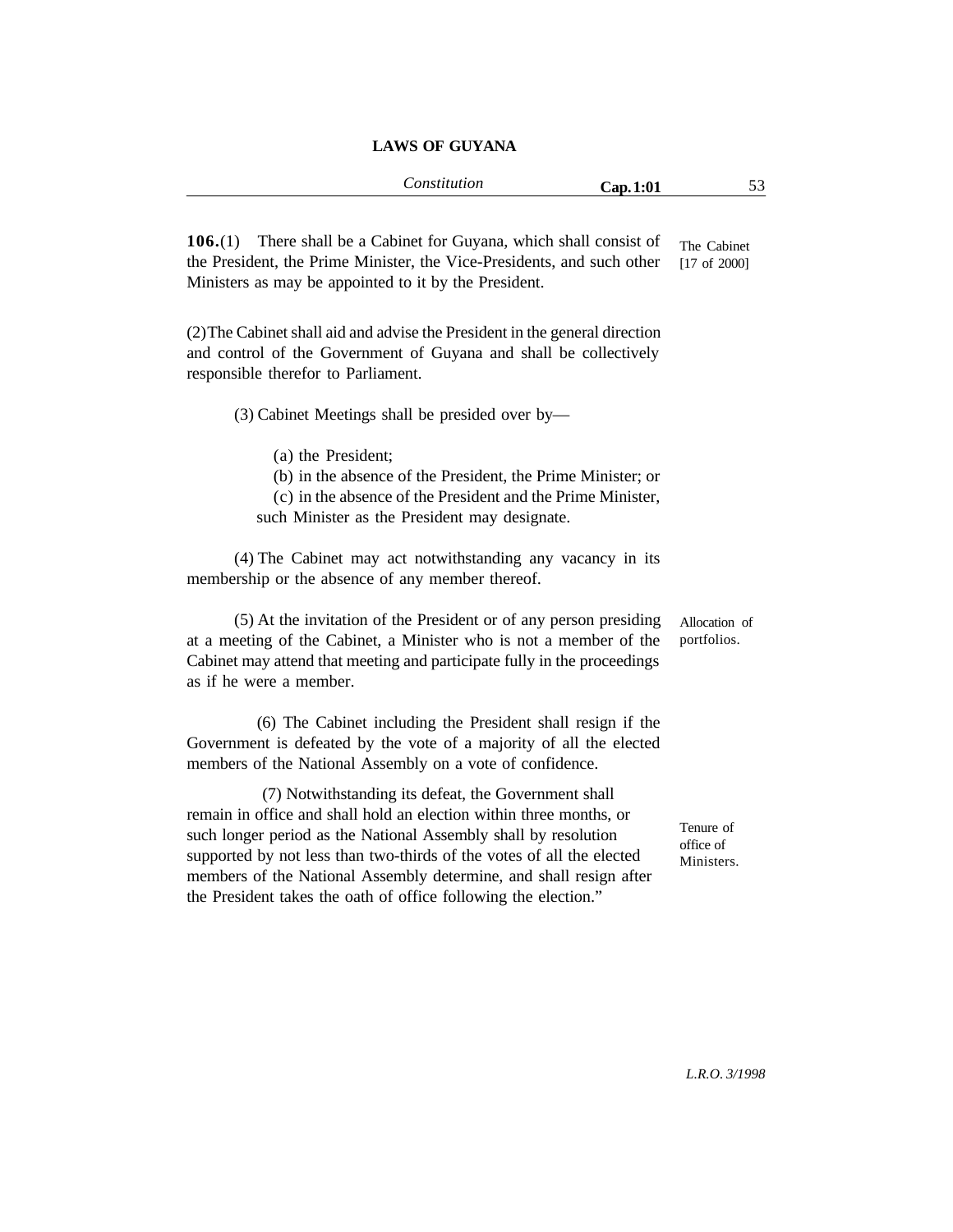| 54                                         | Cap. 1:01                                                                           | Constitution                                                                                                                                                                                                                                                                                                                                                                                                                            |
|--------------------------------------------|-------------------------------------------------------------------------------------|-----------------------------------------------------------------------------------------------------------------------------------------------------------------------------------------------------------------------------------------------------------------------------------------------------------------------------------------------------------------------------------------------------------------------------------------|
| Allocation<br>portfolios<br>$[17$ of 2000] | or her behalf.                                                                      | 107. The President may assign to any Minister responsibility for any<br>business of the Government of Guyana, including the administration<br>of any department of Government, and shall be charged with all<br>responsibility not assigned to any Minister; in respect of responsibility<br>so charged, the President shall appoint a Minister or Parliamentary<br>Secretary to be answerable to the National assembly therefor on his |
|                                            | article.                                                                            | Provided that authority to exercise any power or discharge any duty that<br>is conferred or imposed by any other provision of this Constitution or by<br>any other law on any person or authority shall not be conferred under this                                                                                                                                                                                                     |
| Tenure of<br>office<br>Ministers           | 108. The office of a Minister shall become<br>circumstances set out in article 183. | vacant in the                                                                                                                                                                                                                                                                                                                                                                                                                           |
| Minister's<br>absence or<br>illness        | provisions of article 107.                                                          | 109. Whenever any Minister is absent from Guyana or is unable by<br>reason of illness to perform his functions as Minister, the President may<br>authorise some other Minister to perform those functions and that<br>Minister may perform those functions until they are resumed by the first<br>mentioned Minister or are assigned to another Minister pursuant to the                                                                |
| Minority<br>Leader                         | article 184."                                                                       | 110. (1) There shall be an office of Leader of the Opposition,<br>election to which office shall be in accordance with article 184<br>(2) Qualifications for election to the office of Leader of the<br>Opposition and other matters connected there-with are regulated by                                                                                                                                                              |
| Excerise of<br>Prsident's<br>powers        | 111.0<br>recommendation of any person or authority.                                 | In the exercise of his functions under this Constitution or any<br>other law, the President shall act in accordance with his own deliberate<br>judgment except in cases where, by this Constitution or by any other law,<br>he is required to act in accordance with the advice or on the                                                                                                                                               |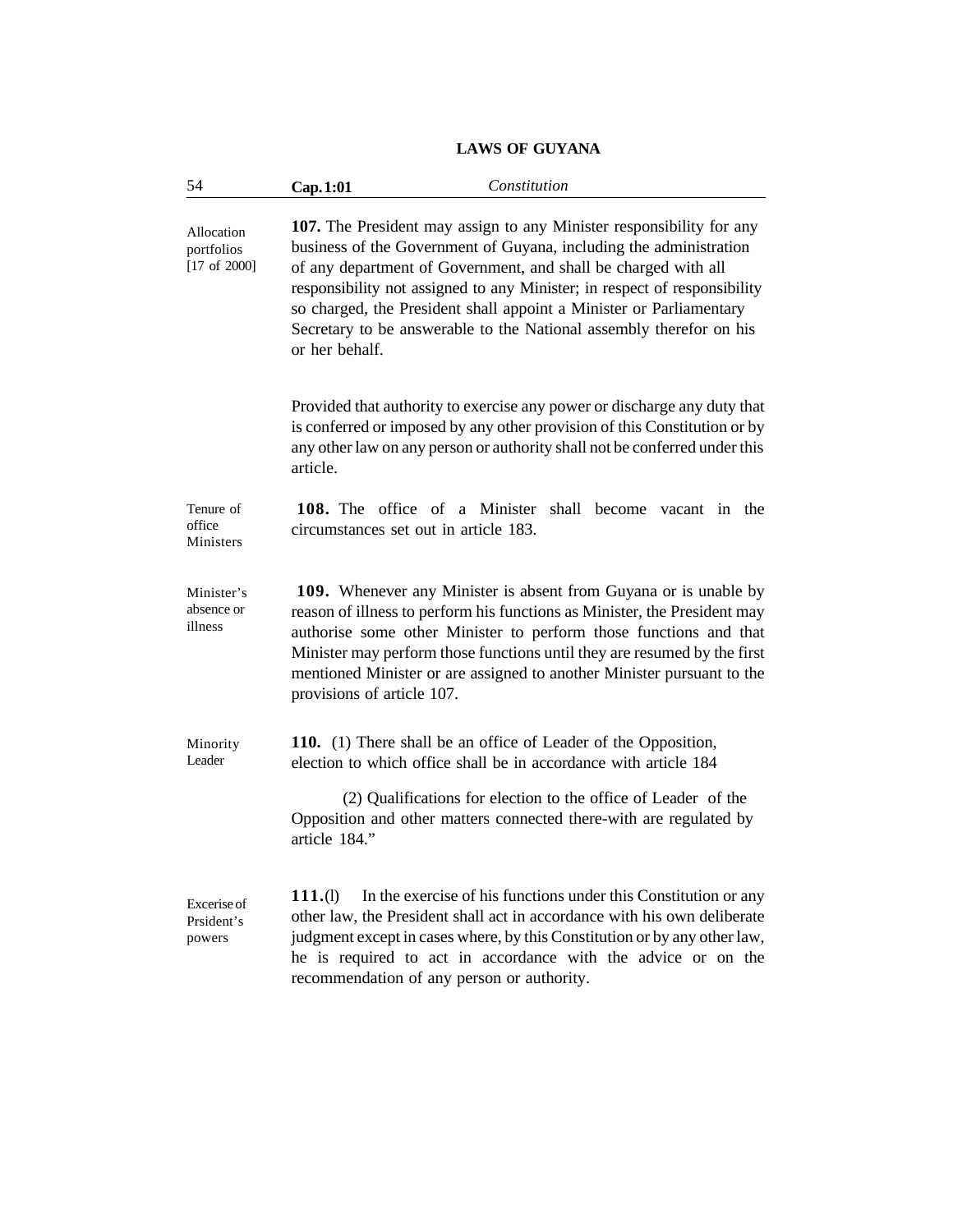| Constitution |  |
|--------------|--|
|              |  |
|              |  |

(2)Where by this Constitution the President is directed to exercise any function on the advice or recommendation of any person or authority, he may, in accordance with his own deliberate judgment, once refer any such advice or recommendation back for reconsideration by the person or authority concerned, and if that person or authority, having reconsidered the original advice or recommendation, substitutes therefor a different advice or recommendation, as the case may be, the President shall act in accordance therewith; but save as aforesaid he shall act in accordance with the original advice or recommendation.

**112.** (1) There shall be an Attorney General of Guyana who shall be the principal legal adviser to the Government of Guyana and who shall be appointed by the President. Attorney General

(2) Qualifications for appointment to the office of Attorney General and other matters connected therewith are regulated by article 185.

**113.** (1) The President may appoint Parliamentary Secretaries to assist himself or Ministers in the discharge of their functions. Parliamentary **Secretaries** 

(2) Qualifications for appointment to the office of Parliamentary Secretary and other matters connected therewith are regulated by article 186.

#### *L.R.O. 3/1998*

*Constitution* **Cap. 1:01** 55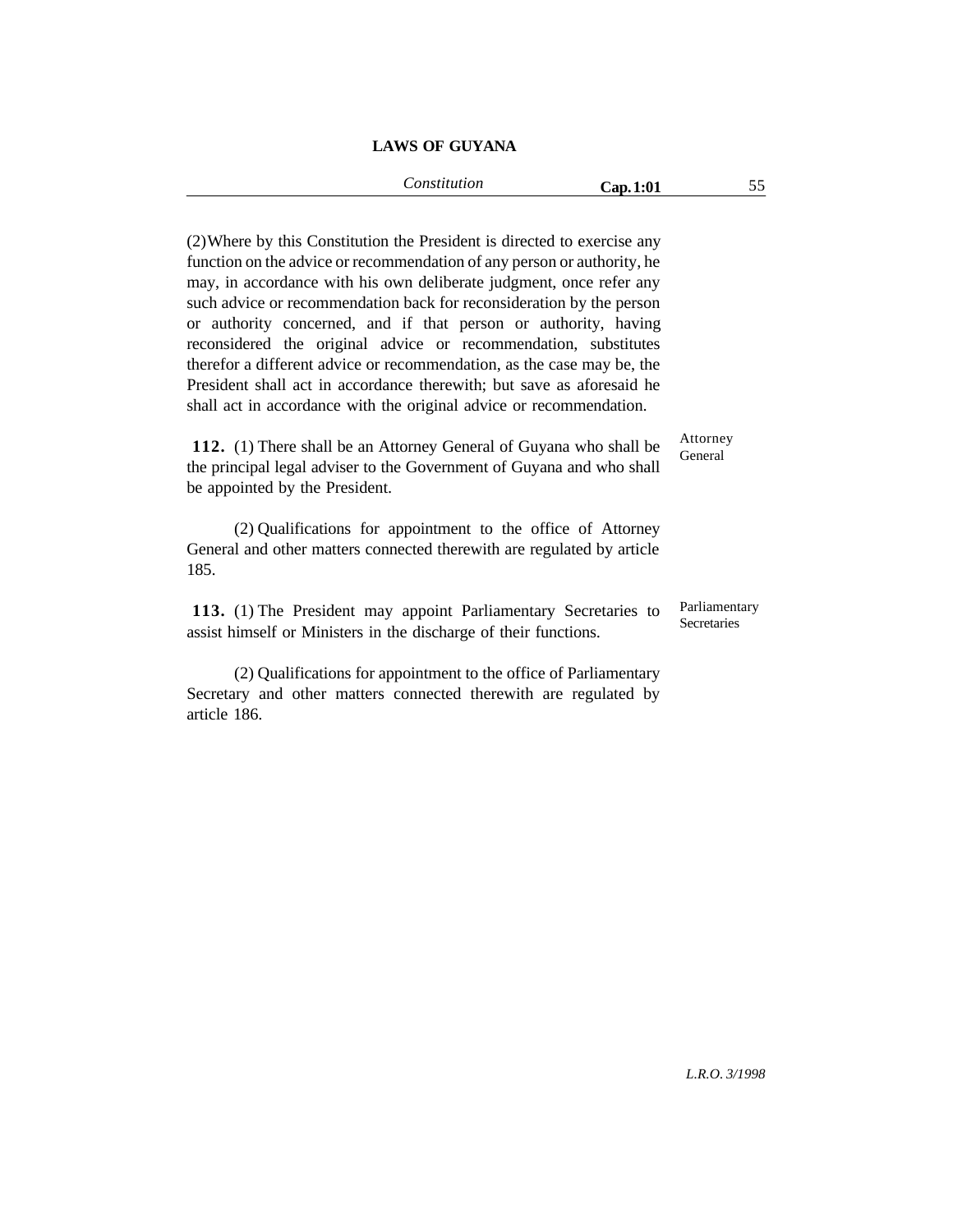| 56                                     | Constitution<br>Cap. 1:01                                                                                                                                                                                                                                                                                                                                                                                                                                                 |  |  |  |
|----------------------------------------|---------------------------------------------------------------------------------------------------------------------------------------------------------------------------------------------------------------------------------------------------------------------------------------------------------------------------------------------------------------------------------------------------------------------------------------------------------------------------|--|--|--|
| Oaths of<br>Ministers, etc.            | 114. Every Minister and Parliamentary Secretary shall, before entering<br>upon the duties of his office, make and subscribe the oath of office.                                                                                                                                                                                                                                                                                                                           |  |  |  |
| Permanent<br>Secretaries.              | 115. Where the President or any Minister has been charged with<br>responsibility for any department of Government, he shall exercise<br>general direction and control over that department and, subject to such<br>direction and control, the department shall be under the supervision of<br>a permanent secretary, whose office shall be a public office:                                                                                                               |  |  |  |
|                                        | Provided that two or more government departments may be<br>placed under the supervision of one permanent secretary.                                                                                                                                                                                                                                                                                                                                                       |  |  |  |
| Director of<br>Public<br>Prosecutions. | 116. (1) There shall be a Director of Public Prosecutions whose<br>office shall be a public office.                                                                                                                                                                                                                                                                                                                                                                       |  |  |  |
|                                        | (2) The functions of the Director of Public Prosecutions are set<br>out in article 187.                                                                                                                                                                                                                                                                                                                                                                                   |  |  |  |
| Secretary to<br>the Cabinet.           | 117. (1) There shall be a Secretary to the Cabinet whose office shall<br>be a public office.                                                                                                                                                                                                                                                                                                                                                                              |  |  |  |
|                                        | (2) The Secretary to the Cabinet, who shall have charge of the<br>Cabinet office, shall be responsible in accordance with such<br>instructions as may be given him by the President, for arranging the<br>business for, and keeping the minutes of, the Cabinet and for conveying<br>the decisions of the Cabinet to the appropriate person or authority and<br>shall have such other functions as the President may direct.                                              |  |  |  |
| Sub-commit-<br>tees of<br>Cabinet.     | 118. (1) Cabinet may establish sub-committees of itself for the<br>purpose of attending to any of its responsibilities.                                                                                                                                                                                                                                                                                                                                                   |  |  |  |
| $[6 \text{ of } 2001]$                 | (2) Cabinet may in particular establish a finance sub-committee<br>of itself to be assisted by experts and advisers, and charge it with<br>responsibility for supervising the financial affairs of the State and for<br>instituting, monitoring and enforcing systems of financial control and<br>discipline throughout the service of both central and local government,<br>including the service of corporations, boards and agencies established<br>by the Government. |  |  |  |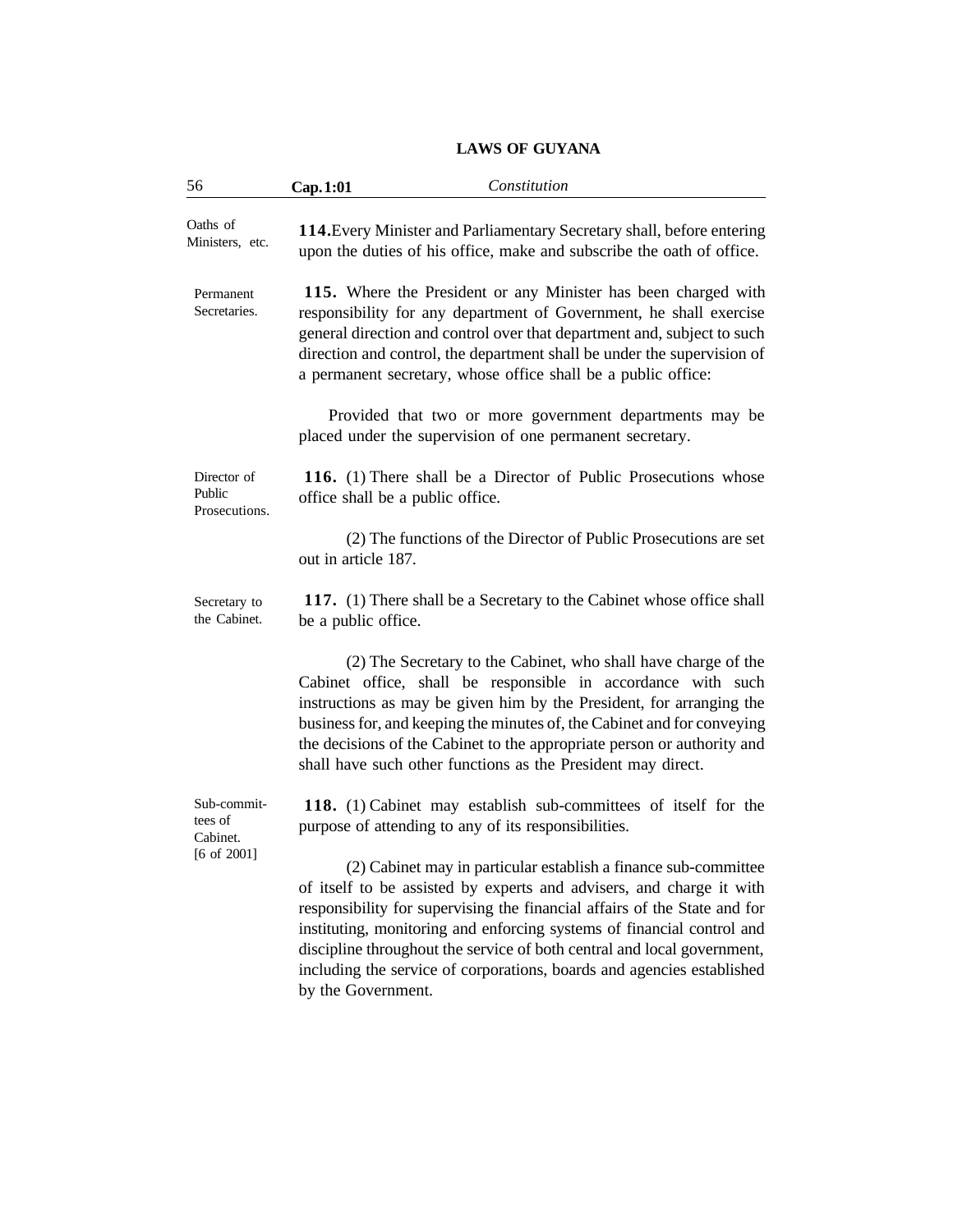|                                                                                                                                                                                                                                                                                                                                                                                                                                                        | Constitution                                                    | Cap. 1:01 | 57                                                                                                                                                        |
|--------------------------------------------------------------------------------------------------------------------------------------------------------------------------------------------------------------------------------------------------------------------------------------------------------------------------------------------------------------------------------------------------------------------------------------------------------|-----------------------------------------------------------------|-----------|-----------------------------------------------------------------------------------------------------------------------------------------------------------|
| 119. Subject to any provision made by Parliament, the President may<br>appoint standing committees consisting of such persons as he may deem<br>fit for the purpose of reviewing or examining any aspect of national life<br>and making recommendations or otherwise reporting thereon to the<br>Government or to Parliament.                                                                                                                          |                                                                 |           | <b>Standing</b><br>committees.<br>$[8 \text{ of } 2001]$                                                                                                  |
| 119A. (1) The National Assembly shall establish a Parliamentary<br>Standing Committee for Con-stitutional Reform for the purpose of<br>continually reviewing the effectiveness of the working of the Consti-<br>tution and making periodic reports thereon to the Assembly, with<br>proposals for reform as necessary.                                                                                                                                 |                                                                 |           | Parliamentary<br>Standing<br>Committee for<br>Constitutional<br>Reform                                                                                    |
| co-opt experts or enlist the aid of other persons of appropriate<br>expertise, whether or not such experts or other persons are members<br>of the Assembly.                                                                                                                                                                                                                                                                                            | (2) To assist it in its work, the committee shall have power to |           |                                                                                                                                                           |
| 119B. (1) There shall be parliamentary sectoral committees estab-<br>lished by the National Assembly with responsibility for the scrutiny of<br>all aeas of Government policy and administration including-<br>(i) natural resources;<br>(ii) economic services;<br>(iii)foreign relations;<br>(iv)social services.                                                                                                                                    |                                                                 |           | Parliamentary<br>sectoral<br>committee                                                                                                                    |
| (2) The Chairperson and Deputy Chairperson of each parliamen-<br>tary sectoral committee shall be elected from the opposite sides of<br>the National Assembly.                                                                                                                                                                                                                                                                                         |                                                                 |           |                                                                                                                                                           |
| 119C. There shall be a standing committee of the National Assem-<br>bly which shall have responsibility for initiating or otherwise taking<br>such action or addressing such matters as may be entrusted to the<br>Committee by the National Assembly in respect of functions required<br>to be discharged by the Assembly under the Constitution in relation<br>to the appointment of a member of a Commission established under<br>the Constitution. |                                                                 |           | Standing<br>committee to<br>address<br>matters<br>relating to<br>appointment<br>of members of<br>Commissions<br>established<br>under the<br>Constitution. |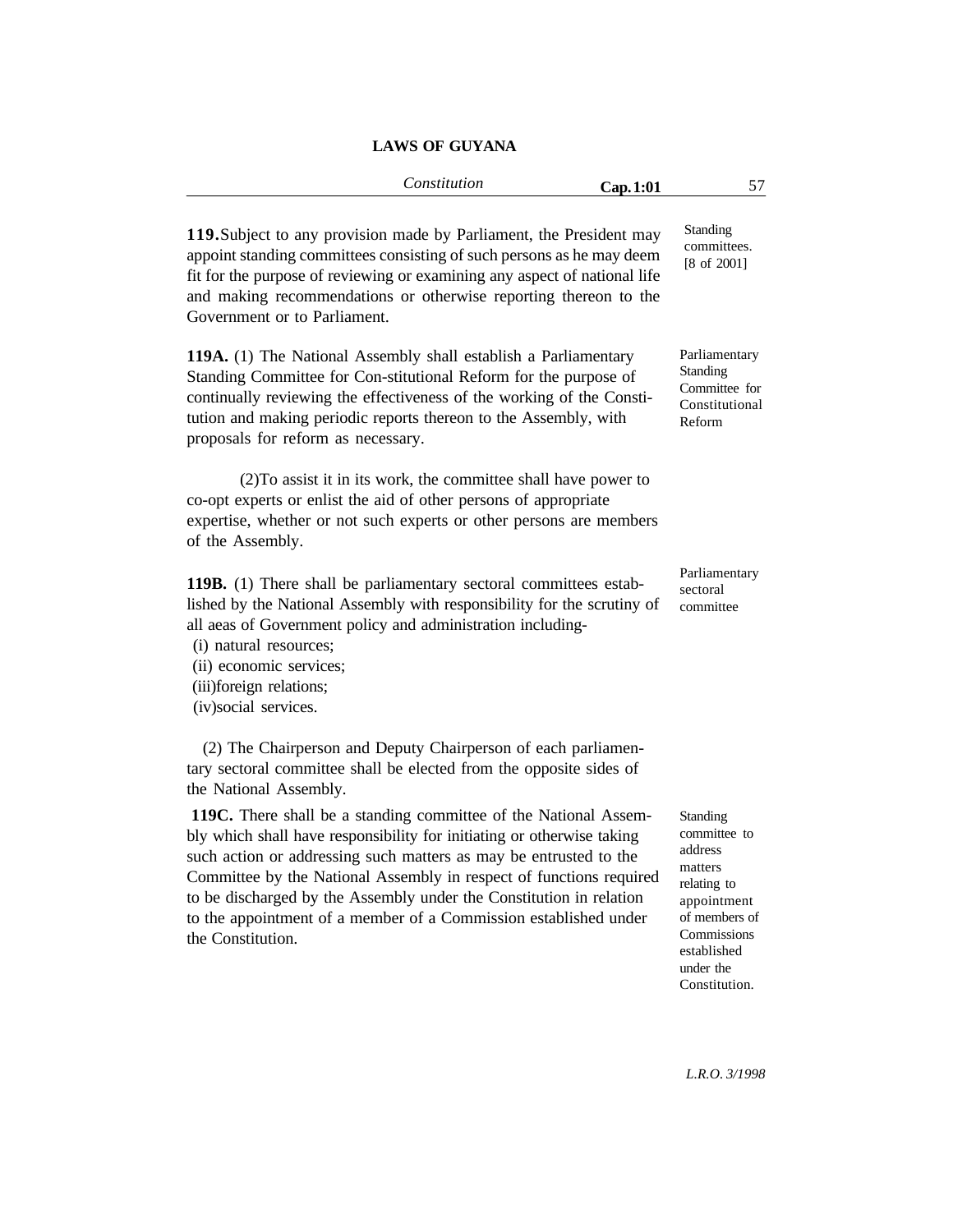| 58                                                    | Cap. 1:01                        | Constitution                                                                                                                                                                                                                                                                                                                                                                                                               |
|-------------------------------------------------------|----------------------------------|----------------------------------------------------------------------------------------------------------------------------------------------------------------------------------------------------------------------------------------------------------------------------------------------------------------------------------------------------------------------------------------------------------------------------|
| Constitution<br>of offices<br>$[17 \text{ of } 2000]$ |                                  | <b>120.</b> Subject to the provisions of this Constitution and of any other<br>law, the President may constitute offices for Guyana, make and<br>terminate appointments to such offices, save that where the constitu-<br>tion of, and making of appointment to, such offices involve expendi-<br>ture chargeable to the Consolidated Fund, such expenditure shall be<br>subject to the approval of the National Assembly. |
| Prerogative of<br>Mercy                               | and 190.                         | 121. The Prerogative of Mercy shall vest in the President and shall be<br>exercised by him in accordance with the provisions of articles 188, 189                                                                                                                                                                                                                                                                          |
| Ombudsman                                             |                                  | 122. (1) There shall be an Ombudsman for Guyana.                                                                                                                                                                                                                                                                                                                                                                           |
|                                                       | articles 191 to 196 (inclusive). | (2) All matters relating to the appointment and functions of the<br>Ombudsman and other matters connected therewith are regulated by                                                                                                                                                                                                                                                                                       |

## CHAPTER XI

THE JUDICATURE

*The Supreme Court of Judicature*

[6 of 2001] **122A.** (1) All courts and all persons presiding over the courts shall exercise their function independently of the control and direction of any other person or authority; and shall be free and independent from political, executive and any other form of direction and control.

> (2) Subject to the provisions of article 199 and 201, all courts shall be administratively autonomous and shall be funded by a direct charge upon the Consolidated Fund; and such courts shall operate in accordance with the principles of sound financial and administrative management.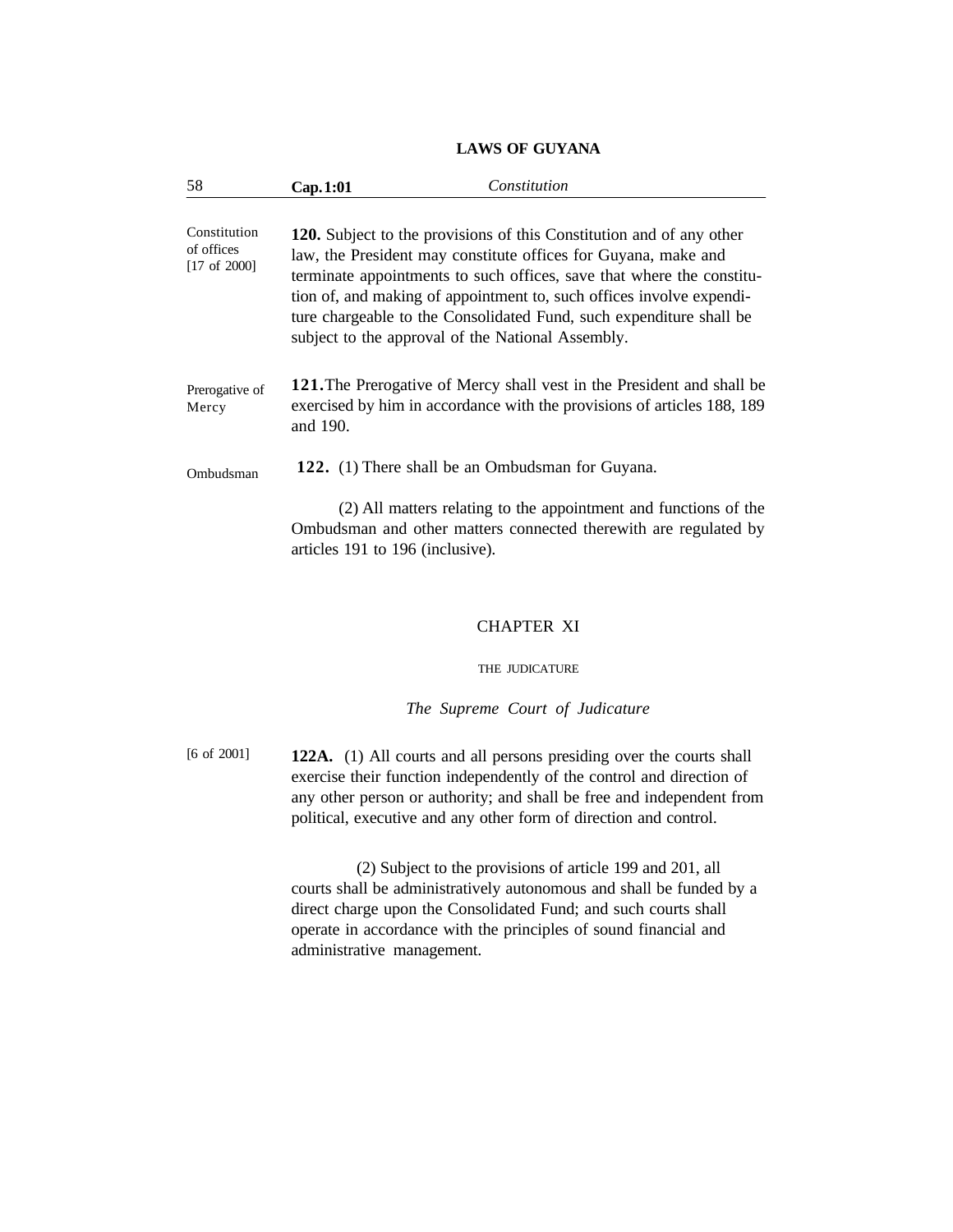| Constitution | Cap.1:01 | 59 |
|--------------|----------|----|
|--------------|----------|----|

**123.**(1) There shall be for Guyana a Supreme Court of Judicature consisting of a Court of Appeal and a High Court, with such jurisdiction and powers as are conferred on those Courts respectively by this Constitution or any other law.

(2) Each of those Courts shall be a superior court of record and, save as otherwise provided by Parliament, shall have all the powers of such a court.

(3) Parliament may confer on any court any part of the jurisdiction of and any powers conferred on the High Court by this Constitution or any other law.

 (4) Parliament may make such provision as it deems fit authorising any court of appeal for the Caribbean to be the final court of appeal for Guyana.

 (5) Where a court referred to in paragraph (4) is established and becomes the final Court of Appeal for Guyana, such court shall remain the final Court of Appeal for Guyana, unless Parliament, by a vote of no less than two-thirds of all the elected members of the Assembly makes provision for Guyana to withdraw from such court.

**124.**The Judges of the Court of Appeal shall be the Chancellor, who shall be the President of the Court of Appeal, the Chief Justice and such number of Justices of Appeal as may be prescribed by Parliament. Constitution of Court of Appeal.

**125.** The Judges of the High Court shall be the Chief Justice and such number of Puisne Judges as may be prescribed by Parliament. Constitution of High Court.

*Judges of the Supreme Court of Judicature*

**126.** Except as otherwise expressly provided or required by the context, in this Constitution the word "Judge" includes the Chancellor, the Chief Justice, a Justice of Appeal, a Puisne Judge and part time Judge. Interpretation [6 of 2001].

Establishment of Supreme Court of Judicature [6 0f 2001]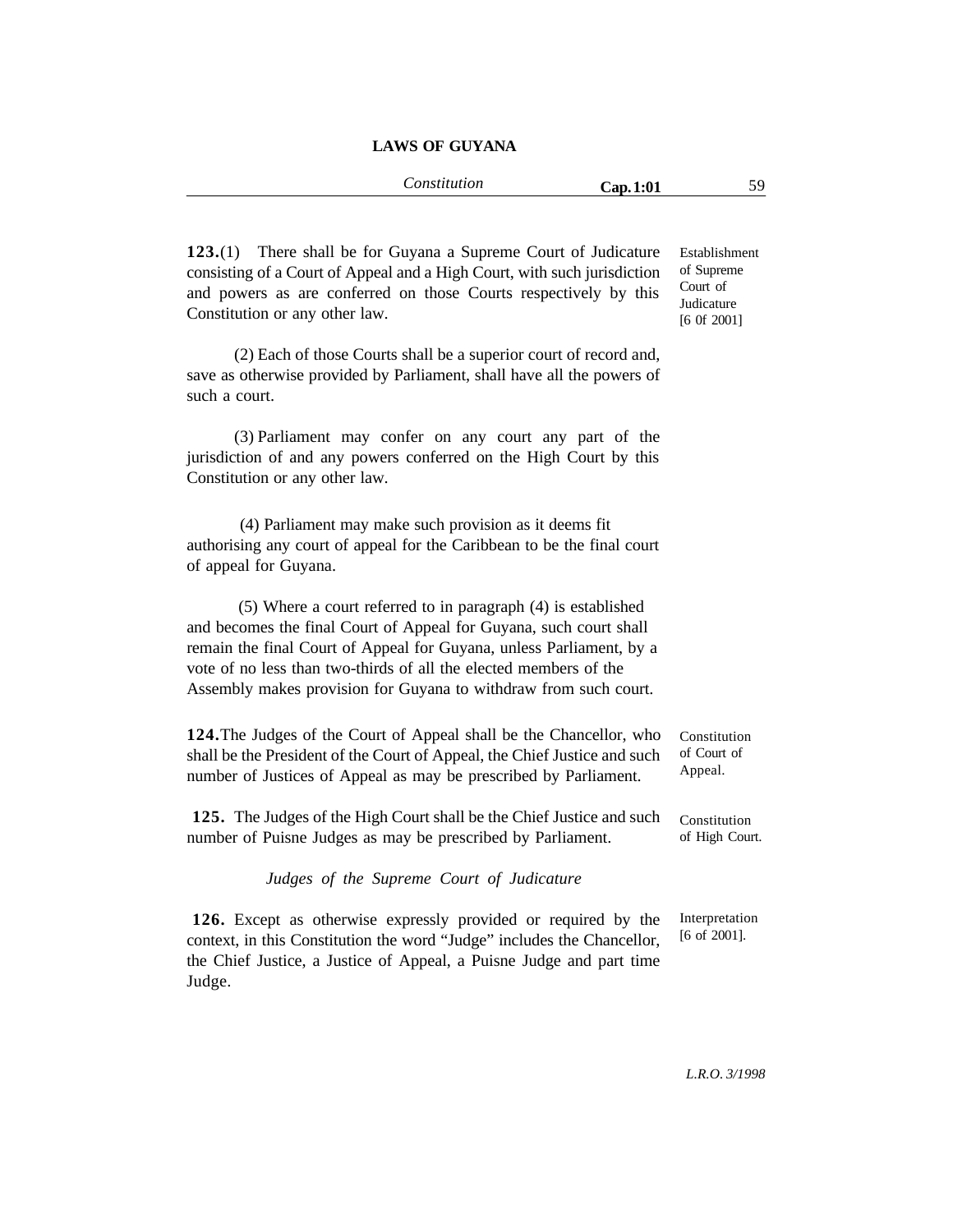| 60 | Cap.1:01 | Constitution |  |
|----|----------|--------------|--|
|----|----------|--------------|--|

Appointment of Chancellor and Chief Justice [6 of 2001]

**127.**(1) The Chancellor and the Chief Justice shall be appointed by the President acting after obtaining the ahreement of the Leader of the Opposition.

(2) If the office of Chancellor or Chief Justice is vacant or if the person holding the office of Chancellor is performing the functions of the office of President or is for any other reason unable to perform the functions of his office, or if the person holding the office of Chief Justice is for any reason unable to perform the functions of his office, then, until a person has been appointed to and has assumed the functions of such office or until the person holding such office has resumed those functions, as the case may be, those functions shall be performed by such other of the Judges as shall be appointed by the President after meaningful consultation with the Leader of the Opposition.

appointment of Justices of Appeal and Puisne Judges [6 of 2001]

**128.** (1) The Judges, other than the Chancellor and the Chief Justice, shall be appointed by the President, who shall act in accordance with the advice of the Judicial Service Commission.

 $(2) If$ —

(a) the office of any such Judge is vacant;

(b) any such Judge is for any reason unable to perform the functions of his office;

(c) any such Judge is acting as Chancellor or Chief Justice or a Puisne Judge is acting as a Justice of Appeal; or

(d) the Chancellor advises the President that the state of business of the Court of Appeal or the High Court so requires,

the President, shall act in accordance with the advice of the Judicial Service Commission, and may appoint a person to act in the office of Justice of Appeal or Puisne Judge, as the case may require.

(3)The appointment of any person under the preceding paragraph to act in the office of a Justice of Appeal or Puisne Judge shall continue to have effect until it is revoked by the President, acting in accordance with the advice of the Judicial Service Commission.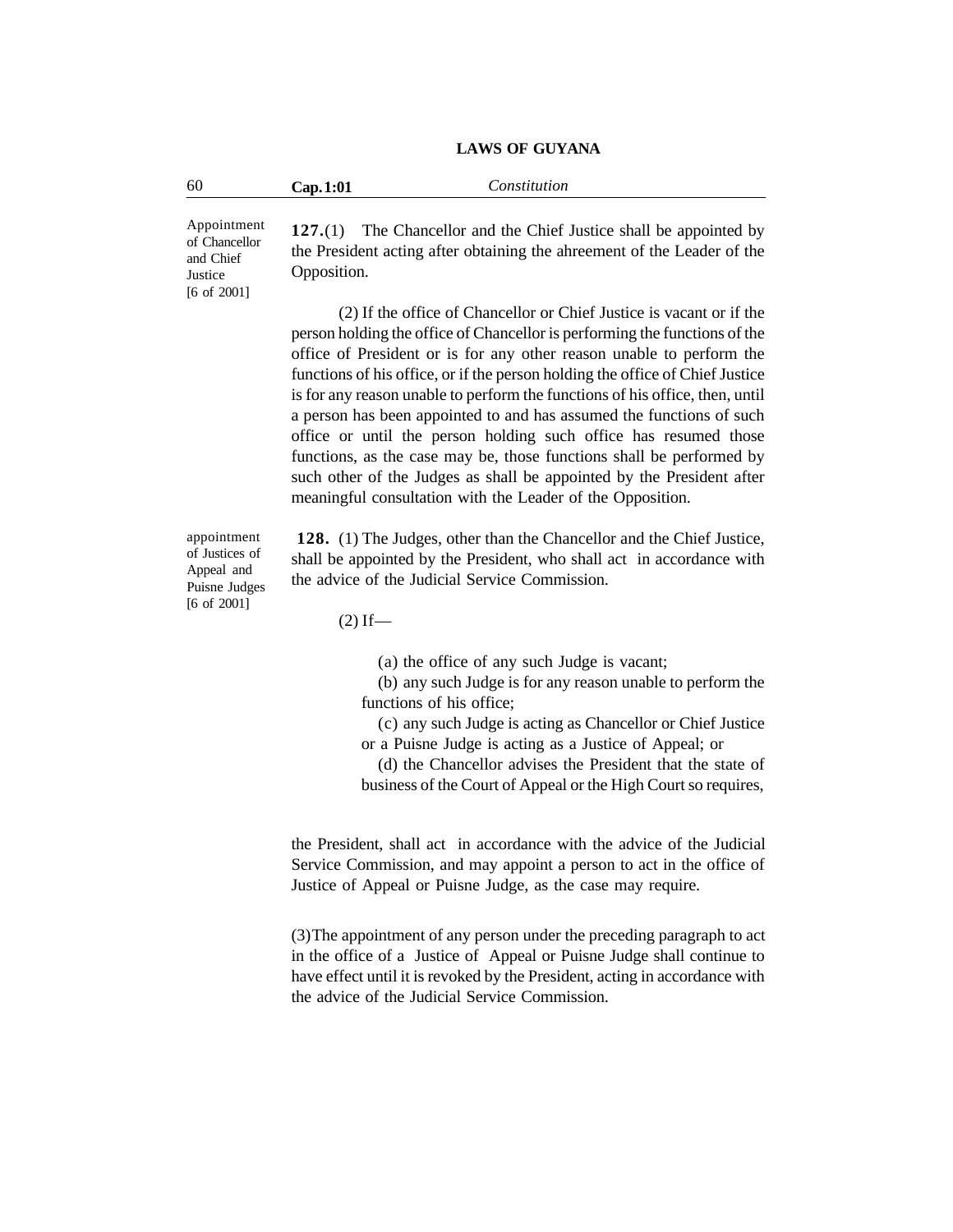|                                                                                                                                                     | Constitution                                                                                                                                                                                                                                                                                                           | Cap. 1:01        | 61                                                                            |
|-----------------------------------------------------------------------------------------------------------------------------------------------------|------------------------------------------------------------------------------------------------------------------------------------------------------------------------------------------------------------------------------------------------------------------------------------------------------------------------|------------------|-------------------------------------------------------------------------------|
| 128A. (1) Part-time Judges may be appointed by the President, who<br>shall act in accordance with the advice of the Judicial Service<br>Commission. |                                                                                                                                                                                                                                                                                                                        |                  | Appointment<br>of part-time<br>Judges                                         |
| tions of appointment of part-time Judges.                                                                                                           | (2) Parliament may by law determine the terms and condi-                                                                                                                                                                                                                                                               |                  |                                                                               |
| 129(1)<br>in the office of a Judge unless-                                                                                                          | A person shall not be qualified to be appointed to hold or to act                                                                                                                                                                                                                                                      |                  | Qualifications<br>of Judges                                                   |
| any such court; or<br>prescribed by Parliament.                                                                                                     | (a) he is or has been a judge of a court having unlimited<br>jurisdiction in civil and criminal matters in some part of the<br>Commonwealth or a court having jurisdiction in appeals from<br>(b) he is qualified for admission as an attorney-at-law in<br>Guyana and has been so qualified for such period as may be |                  |                                                                               |
| (2) Parliament<br>subparagraph (b) of the preceding paragraph in relation to the offices of<br>the different Judges mentioned in article 126.       | may prescribe different                                                                                                                                                                                                                                                                                                | periods<br>under |                                                                               |
| <b>130.</b> (1) Parliament may make provision for the exercise of—<br>of Appeal; and<br>sit as an additional Puisne Judge.                          | (a) the jurisdiction and powers of a Justice of Appeal by<br>such Puisne Judge as may be requested by the Chancellor to<br>sit as an additional Justice of Appeal at sittings of the Court<br>(b) the jurisdiction and powers of a Puisne Judge by such<br>Justice of Appeal as may be requested by the Chancellor to  |                  | Attendance of<br>additional<br>Judge in Court<br>of Appeal and<br>High Court. |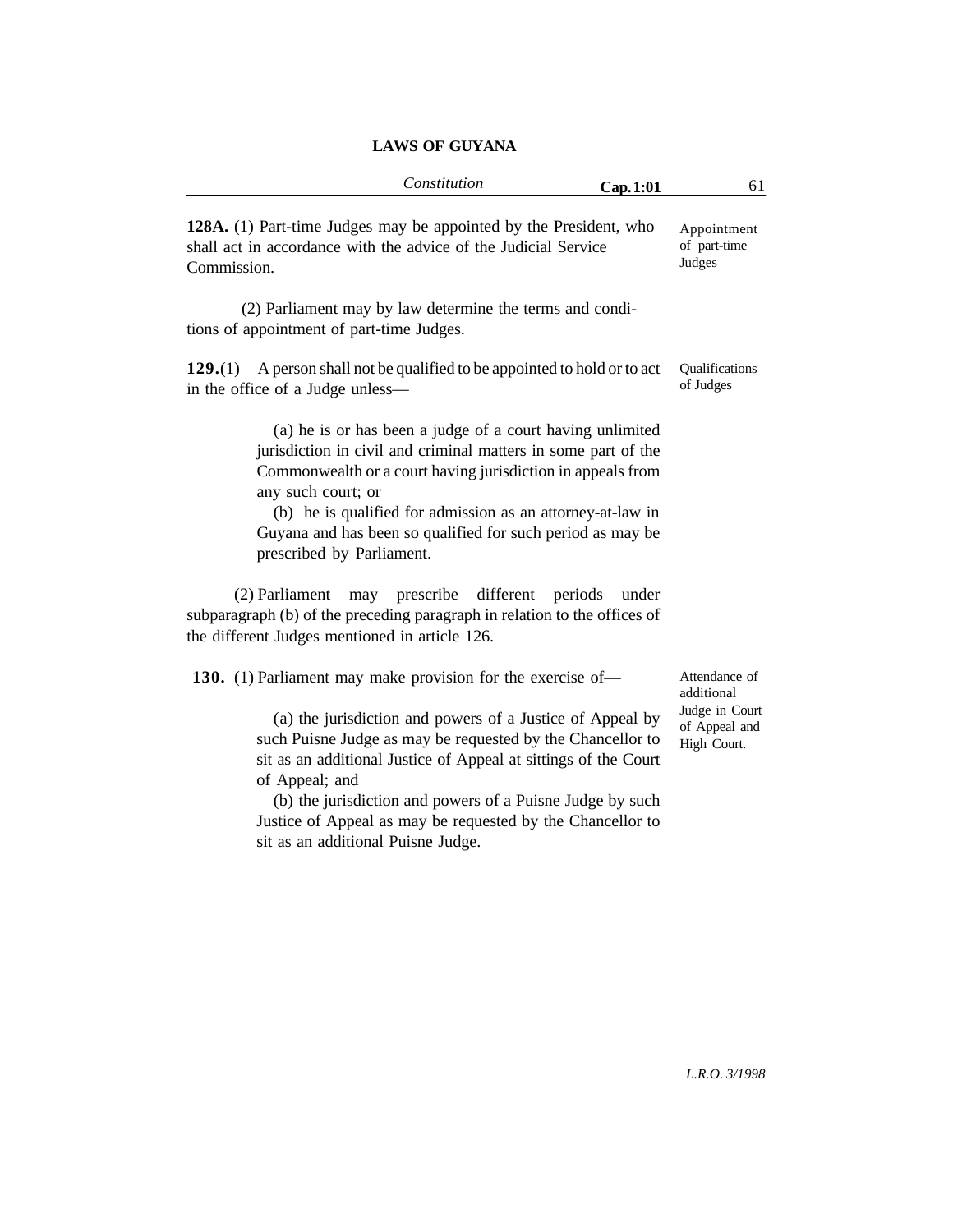| 62                                            | Cap.1:01                                                                                                             | Constitution                                                                                                                                                                                                                                                                                                     |  |  |
|-----------------------------------------------|----------------------------------------------------------------------------------------------------------------------|------------------------------------------------------------------------------------------------------------------------------------------------------------------------------------------------------------------------------------------------------------------------------------------------------------------|--|--|
|                                               |                                                                                                                      | (2) Article 132 shall not apply to a Justice of Appeal or a Puisne Judge<br>in the carrying out by him of any function pursuant to paragraph (1).                                                                                                                                                                |  |  |
| Tenure of<br>office of<br>Judges.             | 131. Judges shall have full security of office as provided for in article<br>197.                                    |                                                                                                                                                                                                                                                                                                                  |  |  |
| Oaths of<br>Judges.                           | 132. A Judge shall not enter upon the duties of his office unless he has<br>taken and subscribed the oath of office. |                                                                                                                                                                                                                                                                                                                  |  |  |
|                                               |                                                                                                                      | Appeals                                                                                                                                                                                                                                                                                                          |  |  |
| Appeals on<br>constitutional<br>questions and |                                                                                                                      | 133. (1) An appeal to the Court of Appeal shall lie as of right from<br>decisions of the High Court in the following cases, that is to say—                                                                                                                                                                      |  |  |
| fundamental<br>rights.                        |                                                                                                                      | (a) final decisions in any civil or criminal proceedings on<br>questions as to the interpretation of this Constitution; and<br>(b) final decisions given in exercise of the jurisdiction<br>conferred on the High Court by article 153 (which relates to<br>the enforcement of fundamental rights and freedoms). |  |  |
|                                               | provision is made by article 163.                                                                                    | (2) Nothing in paragraph (1) shall apply to the matters for which                                                                                                                                                                                                                                                |  |  |
|                                               |                                                                                                                      | <b>CHAPTER XII</b>                                                                                                                                                                                                                                                                                               |  |  |
|                                               |                                                                                                                      | THE SERVICE COMMISSIONS                                                                                                                                                                                                                                                                                          |  |  |
| The Judicial                                  |                                                                                                                      | 134. (1) There shall be a Judicial Service Commission for Guyana.                                                                                                                                                                                                                                                |  |  |
| Service<br>Commission.                        |                                                                                                                      | (2) The composition and functions of the Judicial Service<br>Commission are set out in articles 198 and 199.                                                                                                                                                                                                     |  |  |
| The Public                                    |                                                                                                                      | 135. (1) There shall be a Public Service Commission for Guyana.                                                                                                                                                                                                                                                  |  |  |
| Service<br>Commission.                        |                                                                                                                      | (2) The composition and functions of the Public Service<br>Commission are set out in articles 200 to 205 (inclusive).                                                                                                                                                                                            |  |  |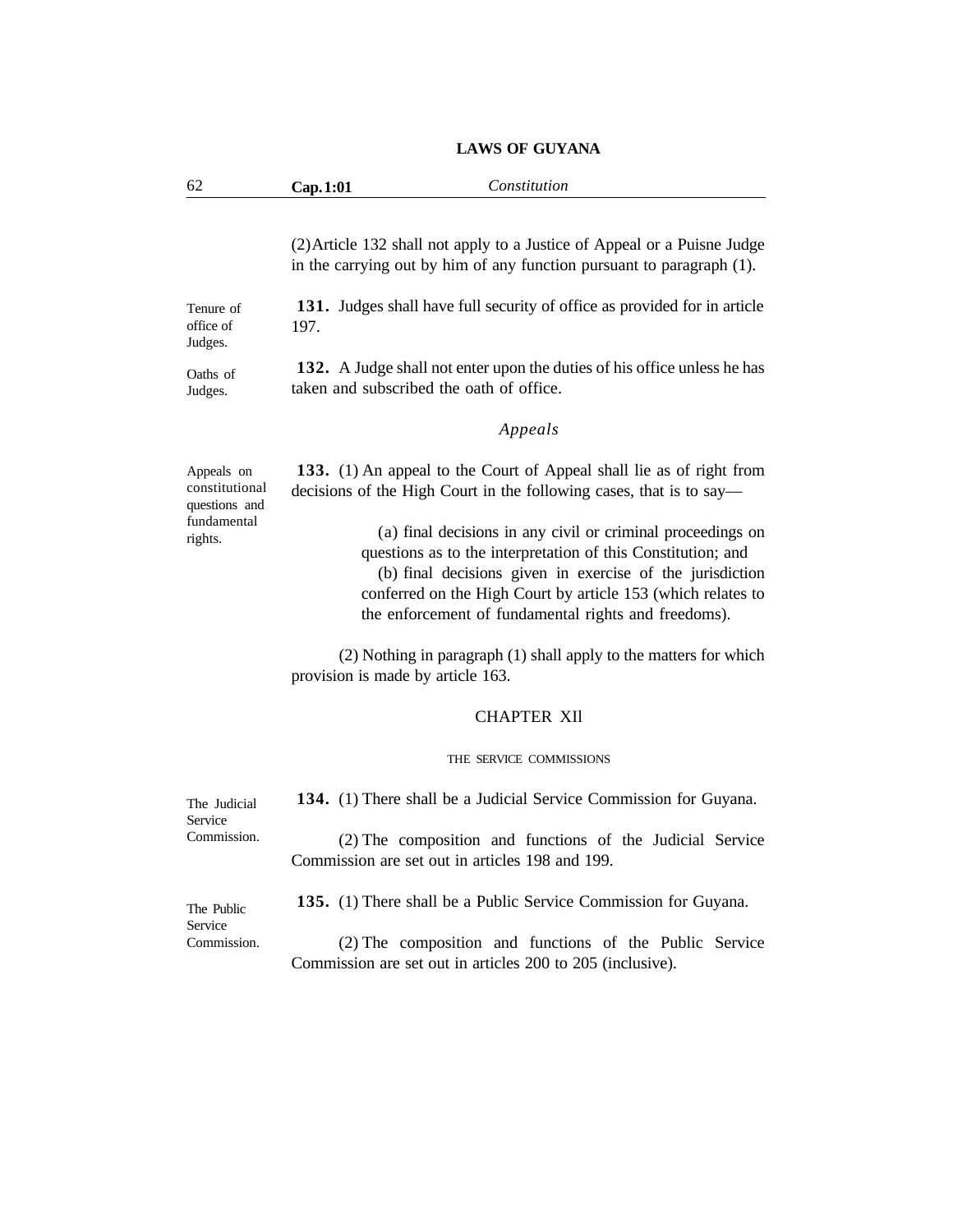|                                                                          | Constitution                                              | Cap.1:01 | 63                                     |
|--------------------------------------------------------------------------|-----------------------------------------------------------|----------|----------------------------------------|
| <b>136.</b> (1) There shall be a Teaching Service Commission for Guyana. |                                                           |          | The Teaching<br>Service<br>Commission. |
| Commission are set out in articles 207, 208 and 209.                     | (2) The composition and functions of the Teaching Service |          |                                        |
| 137. (1) There shall be a Police Service Commission for Guyana.          |                                                           |          | The Police<br>Service                  |
| Commission are set out in articles 210, 211 and 212.                     | (2) The composition and functions of the Police Service   |          | Commission.                            |
|                                                                          | PART <sub>2</sub>                                         |          |                                        |

## SPECIFIC RULES

#### TITLE 1

## PROTECTION OF FUNDAMENTAL RIGHTS AND FREEDOMS OF THE INDIVIDUAL

**138.** (1) No person shall be deprived of his life intentionally save in execution of the sentence of a court in respect of an offence under the law of Guyana of which he has been convicted.

(2) Without prejudice to any liability for a contravention of any other law with respect to the use of force in such cases as are hereinafter mentioned, a person shall not be regarded as having been deprived of his life in contravention of this article if he dies as the result of the use of force to such extent as is reasonably justifiable in the circumstances of the case—

> (a) for the defence of any person from violence or for the defence of property;

> (b) in order to effect a lawful arrest or to prevent the escape of a person lawfully detained;

> (c) for the purpose of suppressing a riot, insurrection or mutiny; or

> (d) in order to prevent the commission by that person of a criminal offence,

Protection of right to life.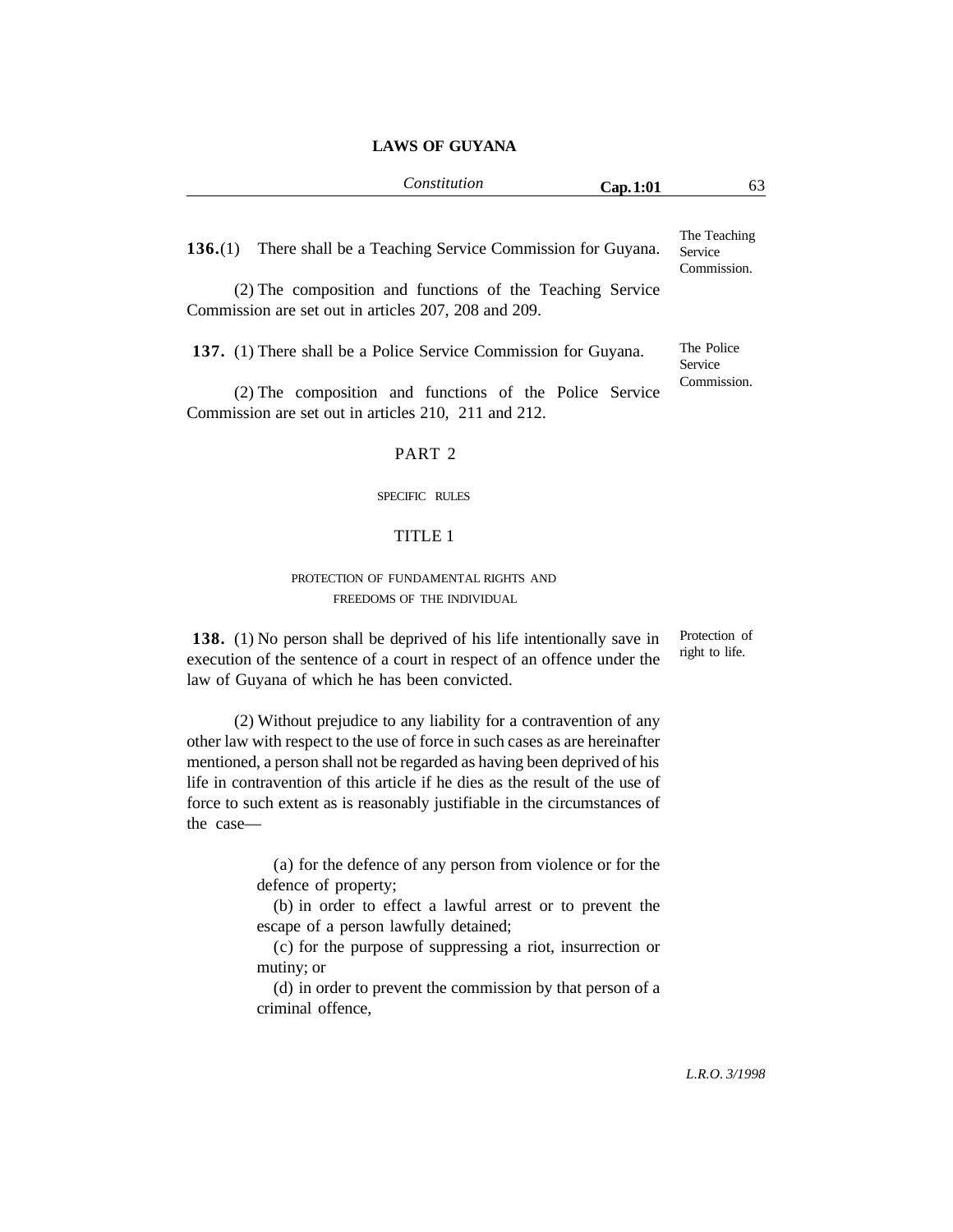or if he dies as the result of a lawful act of war.

**139.** (1) No person shall be deprived of his personal liberty save as may be authorised by law in any of the following cases, that is to say—

Protection of right to personal liberty.

(a) in execution of the sentence or order of a court, whether established for Guyana or some other country, in respect of a criminal offence of which he has been convicted;

(b) in execution of an order of the High Court or the Court of Appeal or such other court as may be prescribed by Parliament punishing him for contempt of any such court or of another court or tribunal;

(c) in execution of the order of a court made to secure the fulfilment of any obligation imposed on him by law;

(d) for the purpose of bringing him before a court in execution of the order of a court;

(e) upon reasonable suspicion of his having committed, or being about to commit, a criminal offence under the law of Guyana;

(f) in the case of a person who has not attained the age of eighteen years, under the order of a court or with the consent of his parent or guardian, for the purpose of his education or welfare;

(g) for the purpose of preventing the spread of an infectious or contagious disease;

(h) in the case of a person who is, or is reasonably suspected to be, of unsound mind, addicted to drugs or alcohol, or a vagrant, for the purpose of his care or treatment or the protection of the community;

(i) for the purpose of preventing the unlawful entry of that person into Guyana, or for the purpose of effecting the expulsion, extradition or other lawful removal of that person from Guyana or for the purpose of restricting that person while he is being conveyed through Guyana in the course of his extradition or removal as a convicted prisoner from one country to another;

(j)to such extent as may be necessary in the execution of a lawful order requiring that person to remain within a specified area within Guyana or prohibiting him from being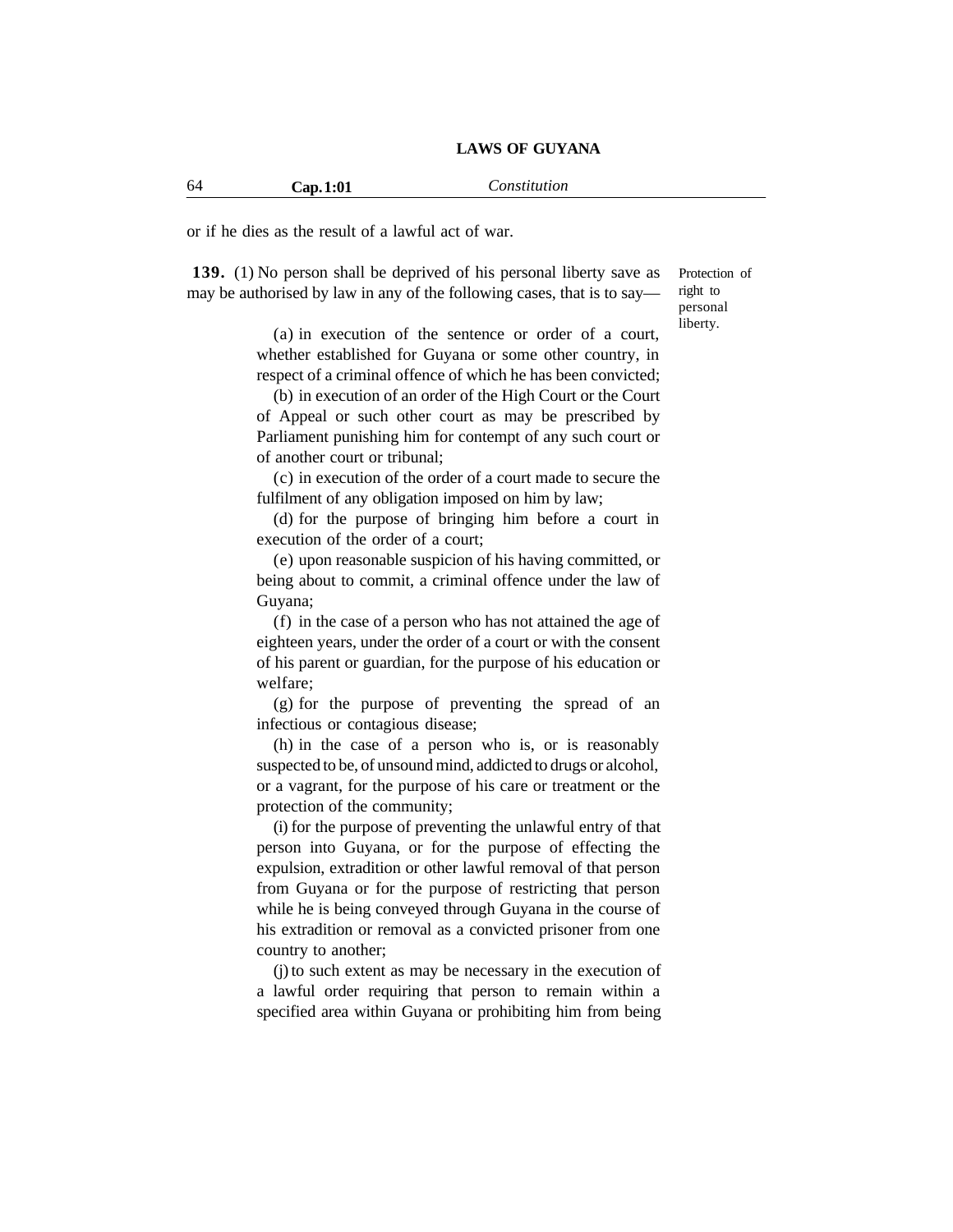*Constitution* **Cap. 1:01** 65

within such an area, or to such extent as may be reasonably justifiable for the taking of proceedings against that person with a view to the making of any such order or relating to such an order after it has been made or to such extent as may be reasonably justifiable for restraining that person during any visit that he is permitted to make to any part of Guyana in which, in consequence of any such order, his presence would otherwise be unlawful;

(k) subject to the provisions of the next following paragraph, for the purposes of his preventive detention;

(l) for the purpose of his being called up for national service.

(2)(a) No law providing for preventive detention shall authorise the detention of a person for a longer period than three months unless a tribunal established for the purposes of this paragraph has reported before the expiration of the said period of three months that there is, in its opinion, sufficient cause for such detention.

(b) The references in subparagraph (a) to a period of three months include references to any lesser periods that amount in the aggregate to three months:

Provided that no two such lesser periods shall be aggregated for this purpose if the period between the expiration of the first and the commencement of the second is more than one month.

> (c) A person who has been detained by virtue of the provisions of any law providing for preventive detention and who has been released from detention in consequence of a report of a tribunal established for the purposes of this paragraph that there is, in its opinion, insufficient cause for his detention shall not be again detained by virtue of such provisions within the period of six months from his release on the same grounds as he was originally detained.

> (d) For the purposes of subparagraph (c) a person shall be deemed to have been detained on the same grounds as he was originally detained unless a tribunal established as aforesaid has reported that, in its opinion, there appear, *prima facie*, to be new and reasonable grounds for the detention (but the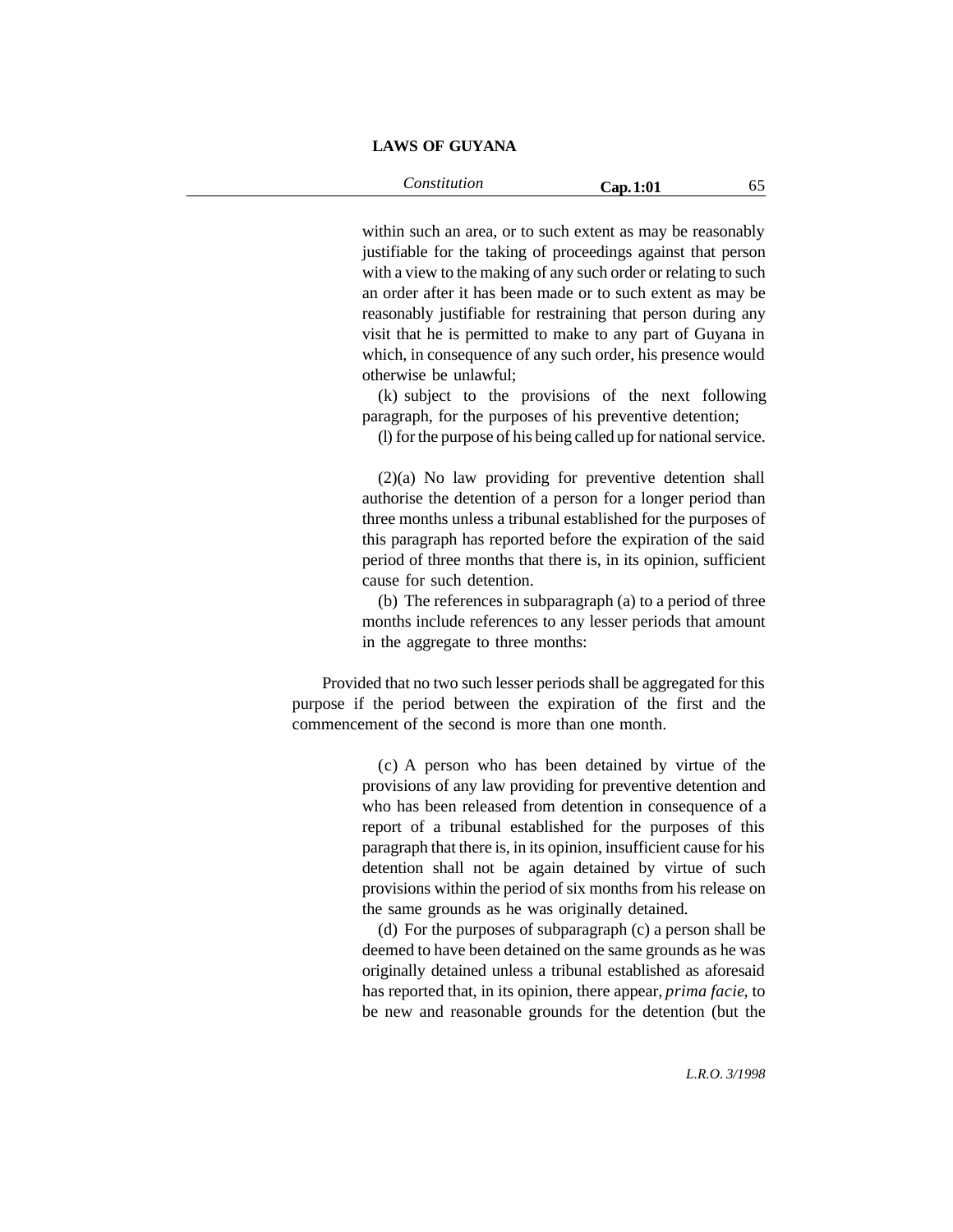giving of any such report shall be without prejudice to the provisions of subparagraph (a) ).

(e) A tribunal established for the purposes of this paragraph shall be established by law and shall consist of persons who are Judges of the Supreme Court of Judicature or who are qualified to be appointed as Puisne Judges of the High Court.

(3) Any person who is arrested or detained shall be informed as soon as reasonably practicable, in a language that he understands, of the reasons for his arrest or detention and shall be permitted, at his own expense, to retain and instruct without delay a legal adviser of his own choice, being a person entitled to practice in Guyana as an attorney-atlaw, and to hold communication with him.

(4) Any person who is arrested or detained—

(a) for the purpose of bringing him before a court in execution of the order of a court; or

(b) upon reasonable suspicion of his having committed or being about to commit a criminal offence,

and who is not released, shall be brought before a court as soon as is reasonably practicable; and if any person arrested or detained upon reasonable suspicion of his having committed or being about to commit a criminal offence is not tried within a reasonable time, then, without prejudice to any further proceedings which may be brought against him, he shall be released either unconditionally or upon reasonable conditions, including in particular such conditions as are reasonably necessary to ensure that he appears at a later date for trial or for proceedings preliminary to trial.

(5) Any person who is unlawfully arrested or detained by any other person shall be entitled to compensation therefor from that other person.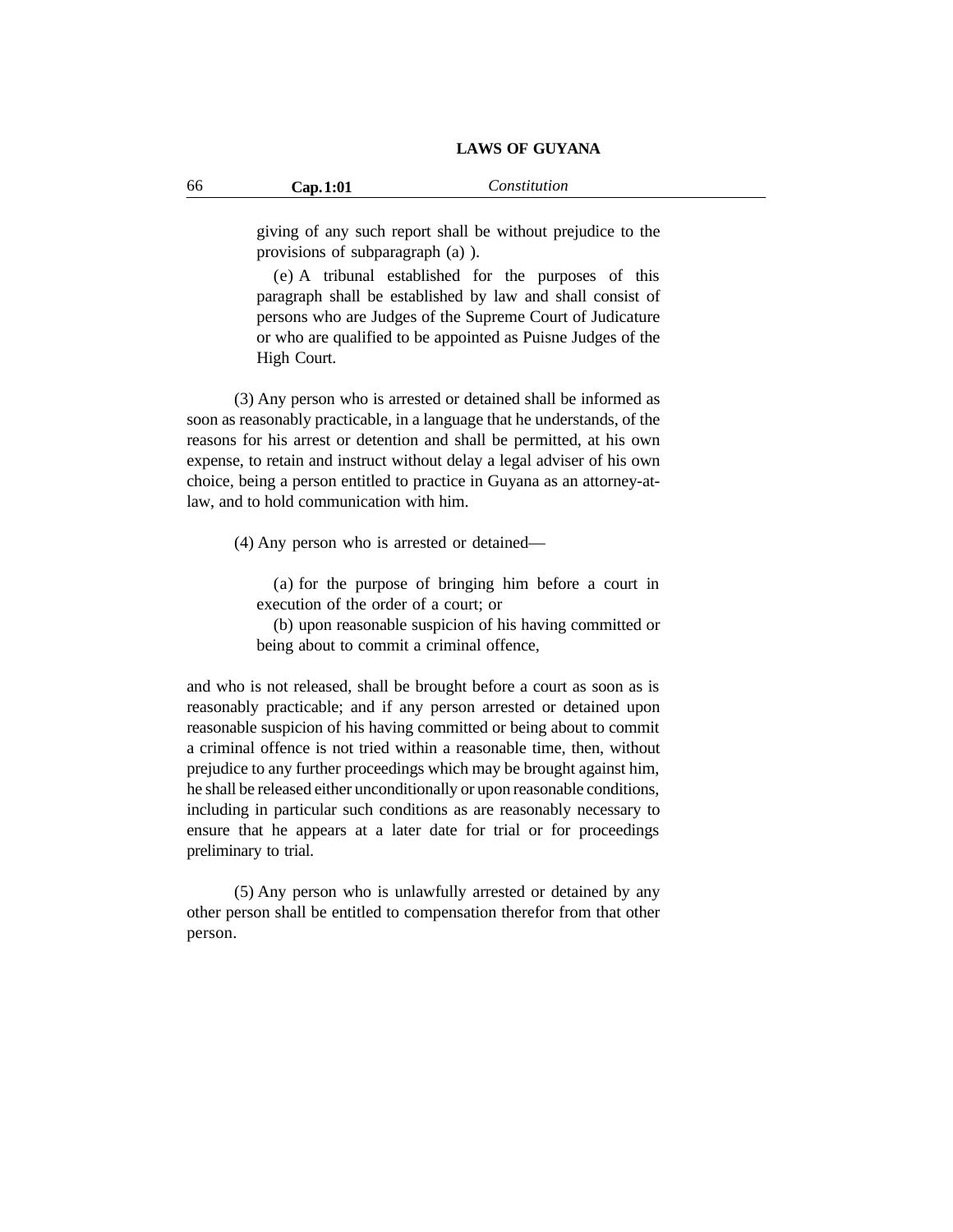| Constitution | Cap.1:01 |  |
|--------------|----------|--|
|--------------|----------|--|

(6) Nothing in the provisions of paragraphs (3) and (4) shall apply to any person arrested or detained by virtue of the provisions of any law providing for preventive detention except in so far as the provisions of the said paragraph (3) require that he shall be permitted to retain and instruct a legal adviser and to hold communication with him.

Protection from slavery and forced labour.

**140.** (1) No person shall be held in slavery or servitude.

(2) No person shall be required to perform forced labour.

(3) For the purposes of this article, the expression "forced labour" does not include—

> (a) any labour required in consequence of the sentence or order of a court;

> (b) any labour required of any person while he is lawfully detained that, though not required in consequence of the sentence or order of a court, is reasonably necessary in the interests of hygiene or for the maintenance of the place at which he is detained;

> (c) any labour required of a member of a disciplined force in pursuance of his duties as such or, in the case of a person who has conscientious objections to service as a member of a naval, military or air force, any labour that person is required by law to perform in place of such service; or

> (d) any labour required during any period when Guyana is at war or in the event of any hurricane, earthquake, flood, fire or other like calamity that threatens the life or well-being of the community to the extent that the requiring of such labour is reasonably justifiable, in the circumstances of any situation arising or existing during that period or as a result of that calamity, for the purpose of dealing with that situation.

Protection from inhuman treatment.

**141.** (1) No person shall be subjected to torture or to inhuman or degrading punishment or other treatment.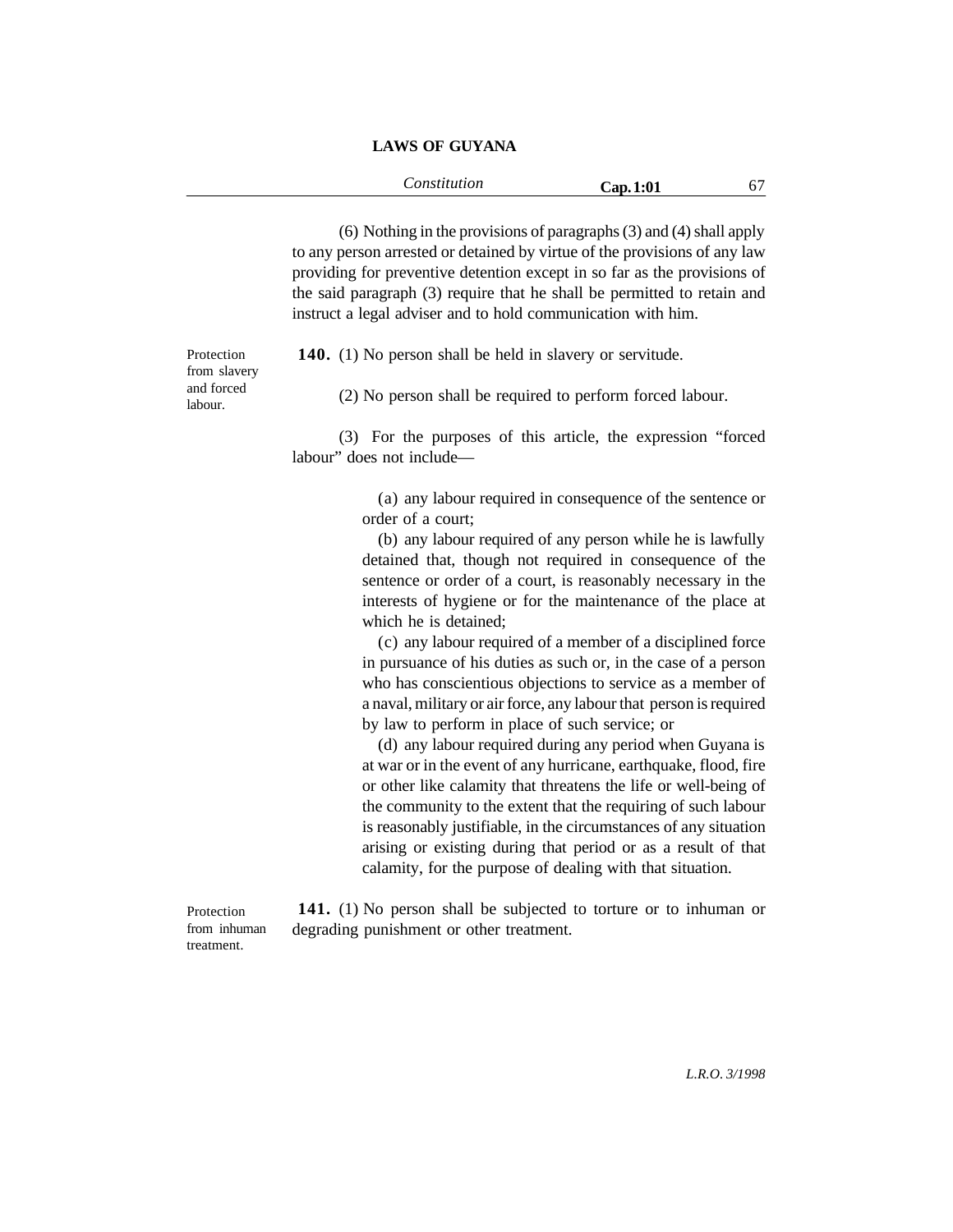| 68<br>Cap.1:01 | Constitution |
|----------------|--------------|
|----------------|--------------|

(2) Nothing contained in or done under the authority of any law shall be held to be inconsistent with or in contravention of this article to the extent that the law in question authorises the infliction of any punishment or the administration of any treatment that was lawful in Guyana immediately before the commencement of this Constitution.

**142.** (1) No property of any description shall be compulsorily taken possession of, and no interest in or right over property of any description shall be compulsorily acquired, except by or under the authority of a written law-

Protection from deprivation of property. [1 of 1988 23 of 1990]

(a) providing for compensation for the property or any interest in or right over property so possessed or acquired and specifying the principles on which the compensation is to be determined and given; and

(b) giving to any person claiming such compensation a right of access, either directly or by way of appeal, for the determination of his interest in or right over the property and the amount of compensation, to the High Court.

(2) Nothing contained in or done under the authority of any law shall be held to be inconsistent with or in contravention of the preceding paragraph—

> (a) to the extent that the law in question makes provision for the taking of possession or acquisition of any property—

(i) in satisfaction of any tax, duty, rate, cess or other impost;

(ii) by way of penalty for breach of the law, whether under civil process or after conviction of a criminal offence under the law of Guyana;

(iii) as an incident of a lease, tenancy, mortgage, charge, bill of sale, pledge, contract, grant, permission or licence;

(iv) in the execution of judgments or orders of a court in proceedings for the determination of civil rights or obligations;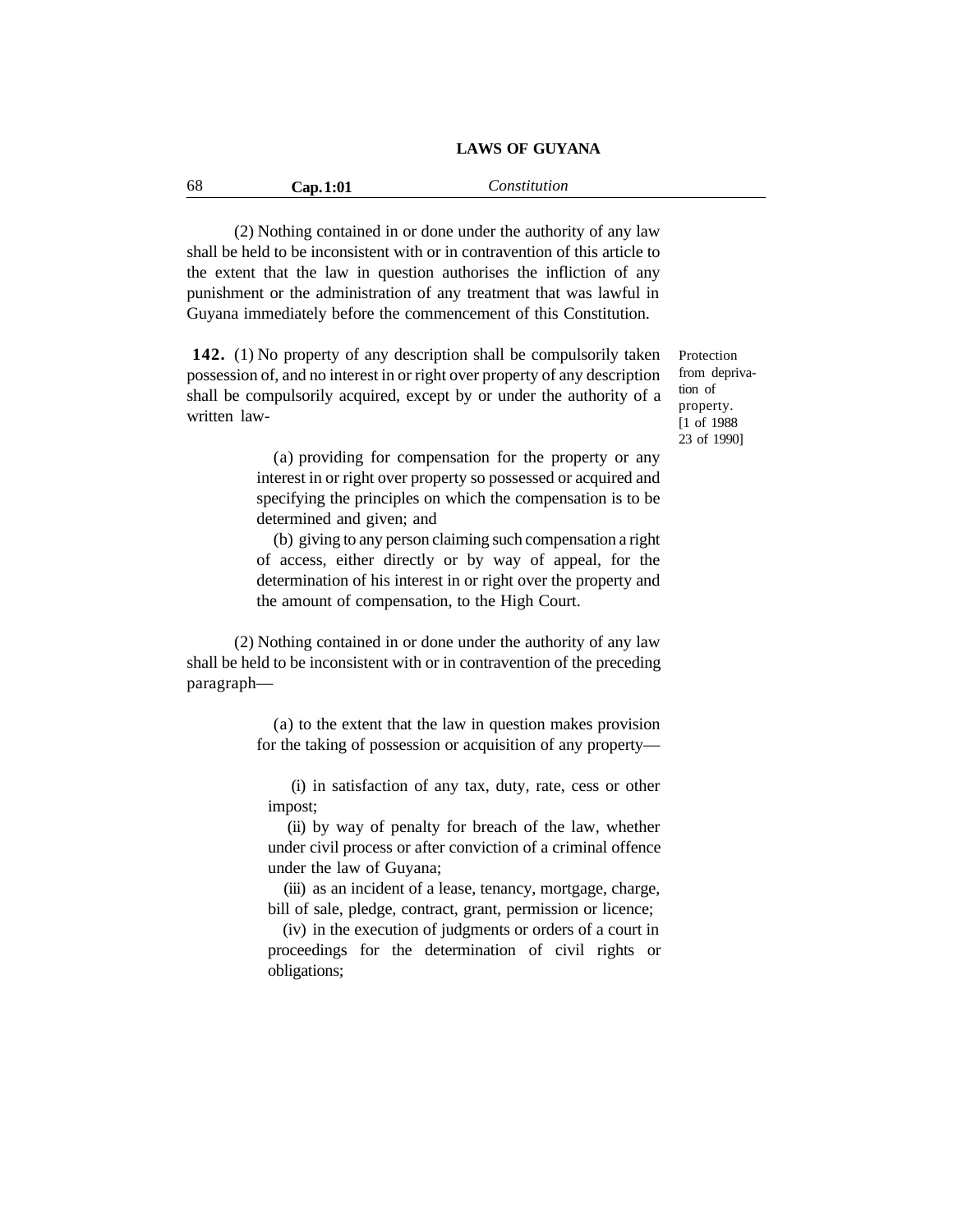(v) in circumstances where it is reasonably necessary so to do because the property is in a dangerous state or injurious to the health of human beings, animals or plants;

(vi) in consequence of any law with respect to the limitation of actions;

(vii) for so long only as may be necessary for the purposes of any examination, investigation, trial or inquiry or, in the case of land, for the purposes of the carrying out thereon of work of soil conservation or the conservation of other natural resources or work relating to agricultural development or improvement;

(viii) which is not beneficially occupied or which, if it is beneficially occupied, is not so occupied by the holder of the title to the land or by any member of his family; or

(ix) in consequence of any law requiring an employer to remunerate his employee during any period of compulsory national service which the employee has undertaken; or

(b) to the extent that the law in question makes provision for the taking of possession or acquisition of—

(i) property of the Amerindians of Guyana for the purpose of its care, protection and management or any right, title or interest held by any person in or over any lands situate in an Amerindian District, Area or Village established under the Amerindian Act for the purpose of effecting the termination or transfer thereof for the benefit of an Amerindian community;

(ii) enemy property;

(iii) property of a deceased person, a person of unsound mind or a person who has not attained the age of eighteen years, for the purpose of its administration for the benefit of the persons entitled to the beneficial interest therein;

(iv) property of a person adjudged insolvent or a body corporate in liquidation, for the purpose of its administration for the benefit of the creditors of the insolvent person or body corporate and, subject thereto, for the benefit of other persons entitled to the beneficial interest in the property;

c. 29:01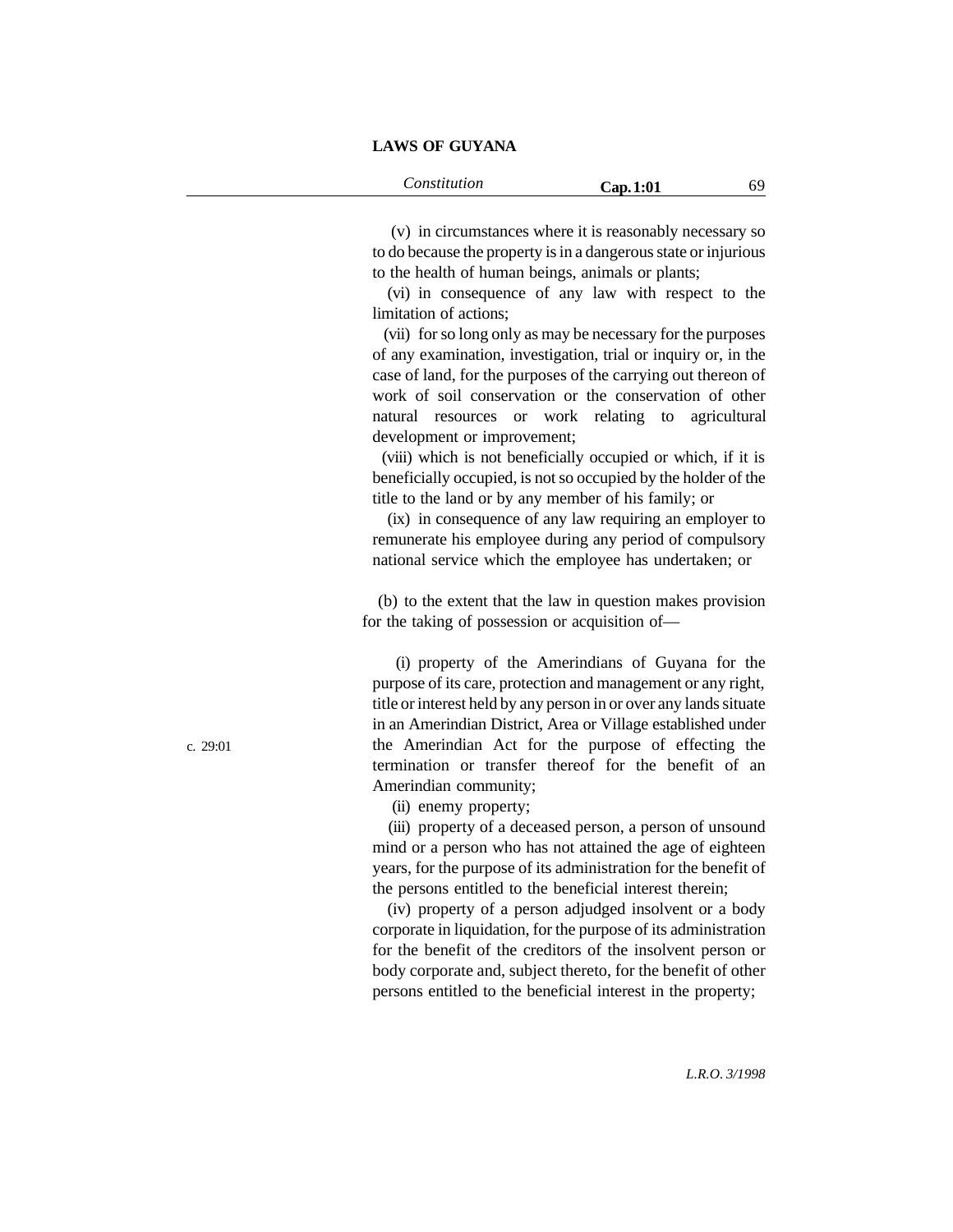(v) property subject to a trust, for the purpose of vesting the property in persons appointed as trustees under the instrument creating the trust or by a court or, by order of a court, for the purpose of giving effect to the trust; or

(vi) property to be used by the State for the purpose of providing, maintaining and managing any place of education, where the property was being used as a place of education at any time during 1976 and prior to the coming into operation of the law in question.

(3) Nothing in this article shall be construed as affecting the making or operation of any law—

> (i) so far as it provides for the orderly marketing or production or growth or extraction of any agricultural product or mineral or any article or thing prepared for market or manufactured therefor or for the reasonable restriction of the use of any property in the interest of safeguarding the interests of others or the protection of tenants, licensees or others having rights in or over such property;

> (ii) so far as it provides for the making of contributions compulsorily by workers to any industrial scheme or workers' organisation intended to work or provide for the benefit or welfare of such workers or of their fellow workers or of any relatives and dependants of any of them;

> (iia) so far as it provides for the regulation of wages, that is, any money or other thing had or contracted to be paid, delivered or given as recompense, reward or remuneration for any work, labour or service done or to be done, whether such provision is made prospectively or retrospectively, including retrospectively with effect from a day earlier than the day fixed for the coming into operation of this Constitution; or

> (iii) for the compulsory taking of possession in the public interest of any property, or the compulsory acquisition in the public interest of any interest in or right over property, where that property, interest or right is held by a body corporate established directly by law for public purposes in which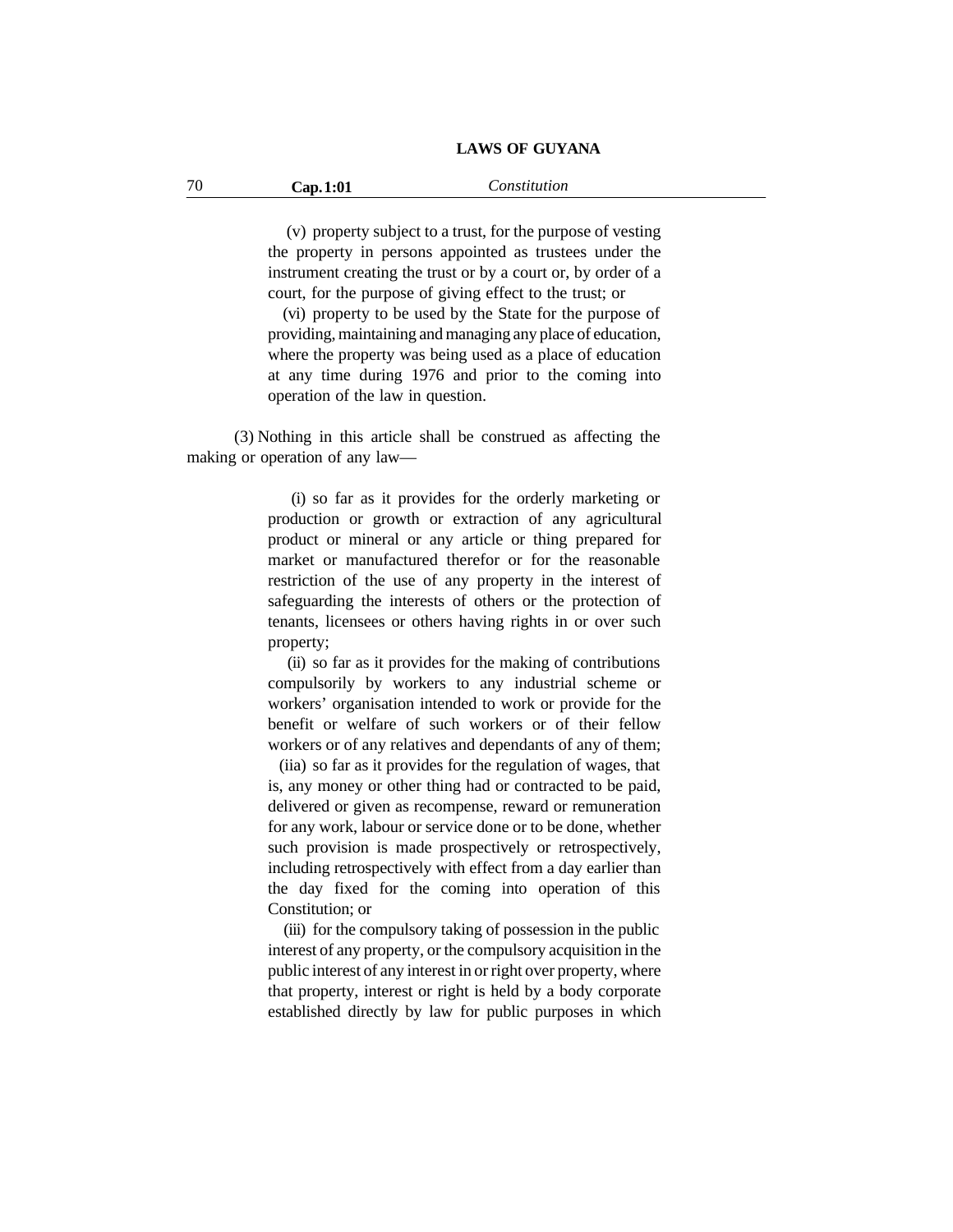| Constitution | Cap.1:01 |  |
|--------------|----------|--|
|              |          |  |

moneys provided by Parliament or by any Legislature previously established for the territory of Guyana have been invested.

 $(4)$  In paragraph  $(3)(iia)$ —

(a) "regulation" includes fixation, stabilisation, freezing or reduction;

(b) "wages" includes merit increment or other increment in wages.

**143.** (1) Except with his own consent, no person shall be subjected to the search of his person or his property or the entry by others on his premises.

(2) Nothing contained in or done under the authority of any law shall be held to be inconsistent with or in contravention of this article to the extent that the law in question makes provision—

> (a) that is reasonably required in the interests of defence, public safety, public order, public morality, public health, town or country planning, the development or utilisation of mineral resources, or the development or utilisation of any other property in such manner as to promote the public benefit;

> (b) that is reasonably required for the purpose of protecting the rights or freedoms of other persons;

> (c) that authorises an officer or agent of the Government of Guyana, or of a local democratic organ or of a body corporate established directly by law for public purposes to enter on the premises of any person in order to inspect those premises or anything thereon for the purpose of any tax, duty, rate, cess or other impost or in order to carry out work connected with any property that is lawfully on those premises and that belongs to that Government, local democratic organ or body corporate, as the case may be, or for the purpose of obtaining or verifying information required for compiling national statistics or required for the purposes of planning, management and development of the national economy; or

Protection against arbitrary search or entry.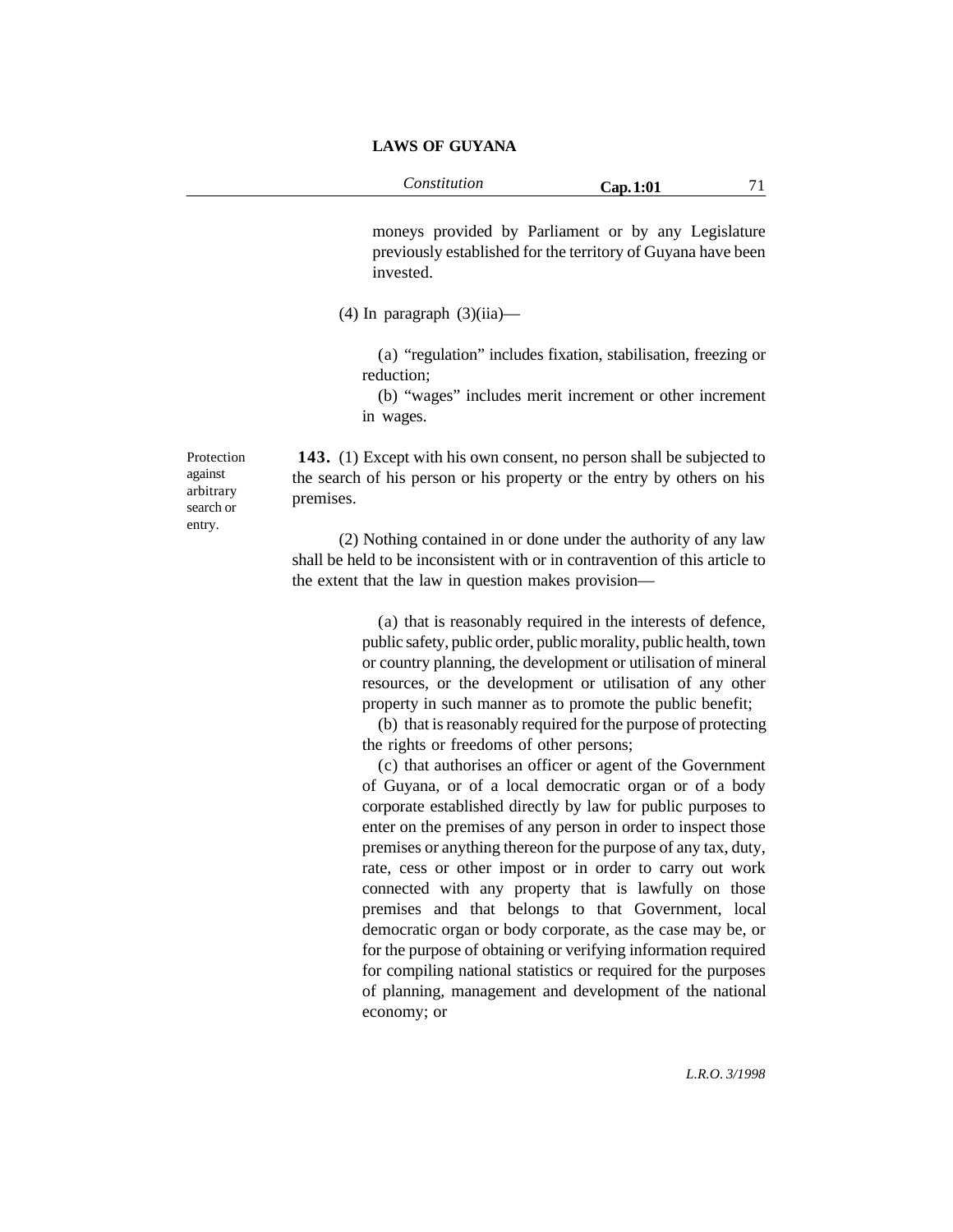(d) that authorises, for the purpose of enforcing the judgment or order of a court in any proceedings, the entry upon any premises by order of a court.

**144.** (1) If any person is charged with a criminal offence, then, unless the charge is withdrawn, the case shall be afforded a fair hearing within a reasonable time by an independent and impartial court established by law.

Provisions to secure protection of law.

(2) It shall be the duty of a court to ascertain the truth in every case provided that every person who is charged with a criminal offence—

> (a) shall be presumed to be innocent until he is proved or has pleaded guilty;

> (b) shall be informed as soon as reasonably practicable, in a language that he understands and in detail, of the nature of the offence charged;

> (c) shall be given adequate time and facilities for the preparation of his defence;

> (d) shall be permitted to defend himself before the court in person or by a legal representative of his own choice;

> (e) shall be afforded facilities to examine in person or by his legal representative the witnesses called by the prosecution before the court and to obtain the attendance and carry out the examination of witnesses to testify on his behalf before the court on the same conditions as those applying to witnesses called by the prosecution; and

> (f) shall be permitted to have without payment the assistance of an interpreter if he cannot understand the language used at the trial of the charge,

and, except with his consent, the trial shall not take place in his absence unless he so conducts himself as to render the continuance of the proceedings in his presence impracticable and the court has ordered him to be removed and the trial to proceed in his absence or he fails without reasonable excuse (the proof whereof shall lie on him) to attend court.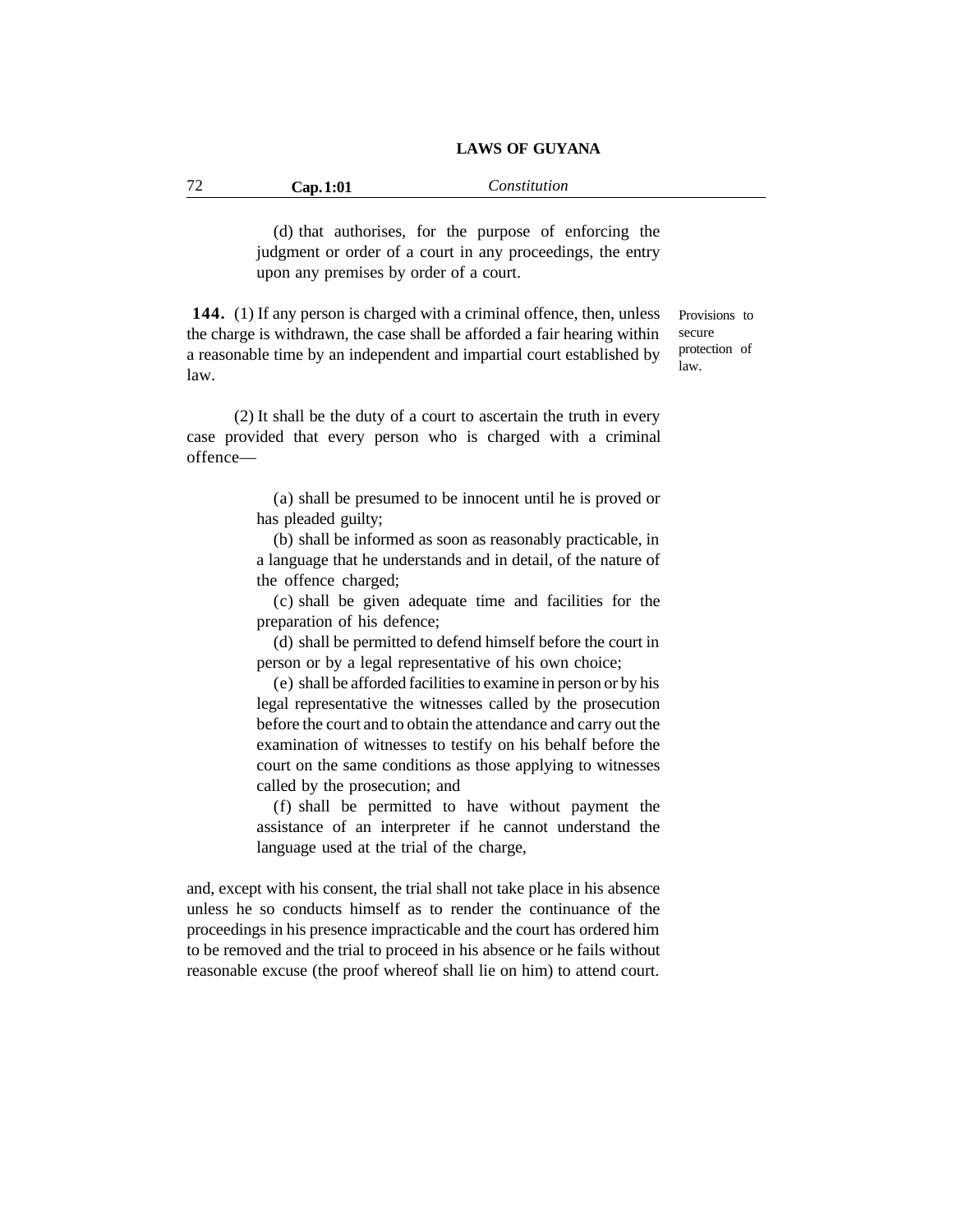| Constitution | Cap.1:01 | 73 |
|--------------|----------|----|
|              |          |    |

(3) When a person is tried for any criminal offence, the accused person or any person authorised by him in that behalf shall, if he so requires and subject to payment of such reasonable fee as may be prescribed by law, be given within a reasonable time after judgment a copy for the use of the accused person of any record of the proceedings made by or on behalf of the court.

(4) No person shall be held to be guilty of a criminal offence on account of any act or omission that did not, at the time it took place, constitute such an offence, and no penalty shall be imposed for any criminal offence that is more severe in degree or nature than the most severe penalty that might have been imposed for that offence at the time when it was committed.

(5) No person who shows that he has been tried by a competent court for a criminal offence and either convicted or acquitted shall again be tried for that offence or for any other criminal offence of which he could have been convicted at the trial for that offence, save upon the order of a superior court in the course of appeal proceedings relating to the conviction or acquittal.

(6) No person shall be tried for a criminal offence if he shows that he has been granted a pardon for that offence.

(7) No person who is tried for a criminal offence shall be compelled to give evidence at the trial.

(8) Any court or other tribunal prescribed by law for the determination of the existence or extent of any civil right or obligation shall be established by law and shall be independent and impartial; and where proceedings for such a determination are instituted by any person before such a court or other tribunal, the case shall be given a fair hearing within a reasonable time.

(9) Except with the agreement of all the parties thereto, all proceedings of every court and proceedings for the determination of the existence or extent of any civil right or obligation before any other tribunal, including the announcement of the decision of the court or other tribunal, shall be held in public.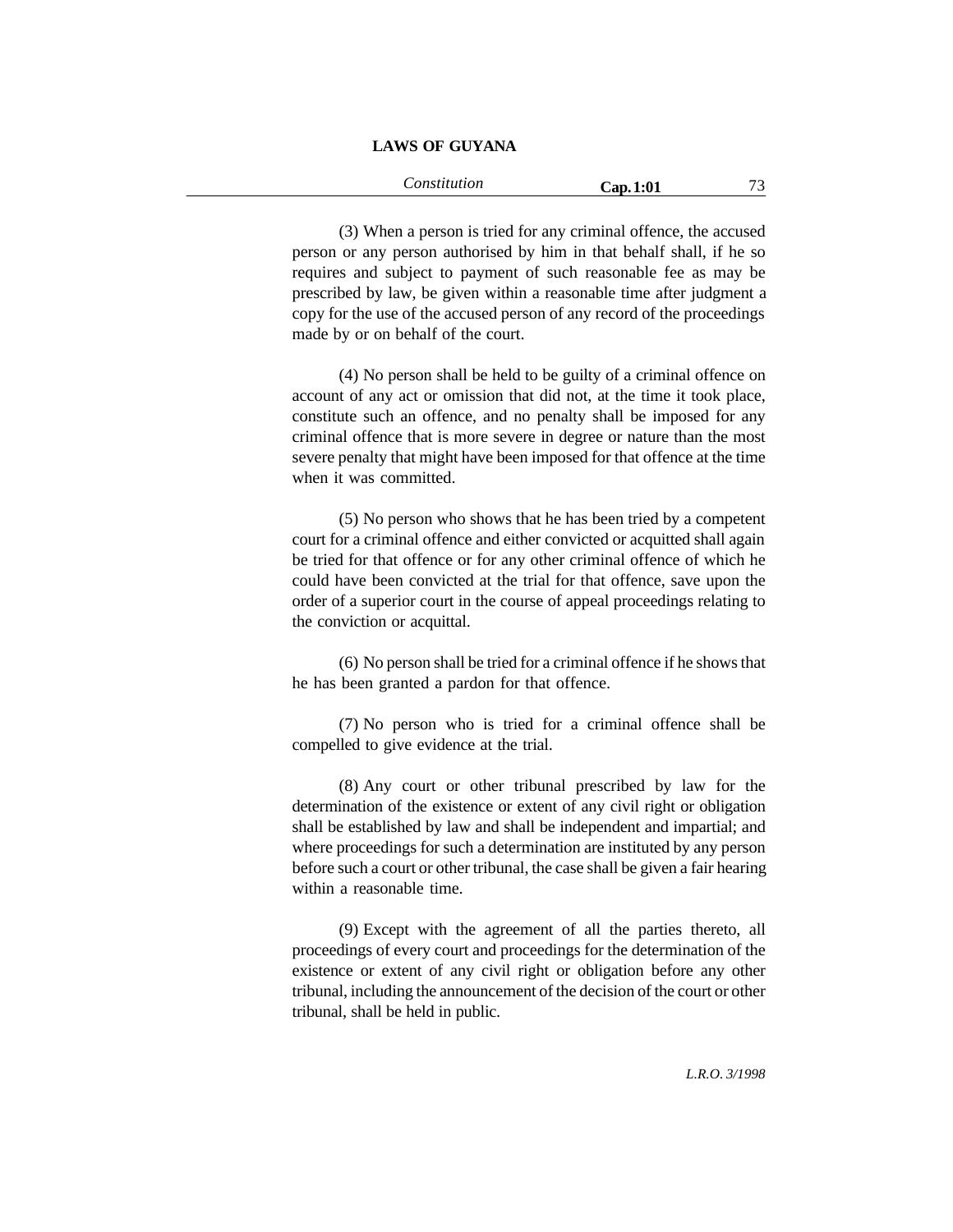(10) Nothing in the preceding paragraph shall prevent the court or other tribunal from excluding from the proceedings persons other than the parties thereto and their legal representatives to such extent as the court or other tribunal—

> (a) may by law be empowered so to do and may consider necessary or expedient in circumstances where publicity would prejudice the interests of justice or in interlocutory proceedings or in the interests of decency, public morality, the welfare of persons under the age of eighteen years or the protection of the private lives of persons concerned in the proceedings; or

> (b) may by law be empowered or required so to do in the interests of defence, public safety or public order.

(11) Nothing contained in or done under the authority of any law shall be held to be inconsistent with or in contravention of—

> (a) paragraph (2) (a) to the extent that the law in question imposes upon any person charged with a criminal offence the burden of proving particular facts;

> (b) paragraph (2) (e) to the extent that the law in question imposes conditions that must be satisfied if witnesses called to testify on behalf of an accused person are to be paid their expenses out of public funds; or

> (c) paragraph (5) to the extent that the law in question authorises a court to try a member of a disciplined force for a criminal offence notwithstanding any trial and conviction or acquittal of that member under the disciplinary law of that force, so, however, that any court so trying such a member and convicting him shall, in sentencing him to any punishment, take into account any punishment awarded him under that disciplinary law.

(12) In the case of any person who is held in lawful detention, the provisions of paragraph  $(l)$ , paragraph  $(2)$   $(d)$  and  $(e)$  and paragraph (3) shall not apply in relation to his trial for a criminal offence under the law regulating the discipline of persons held in such detention.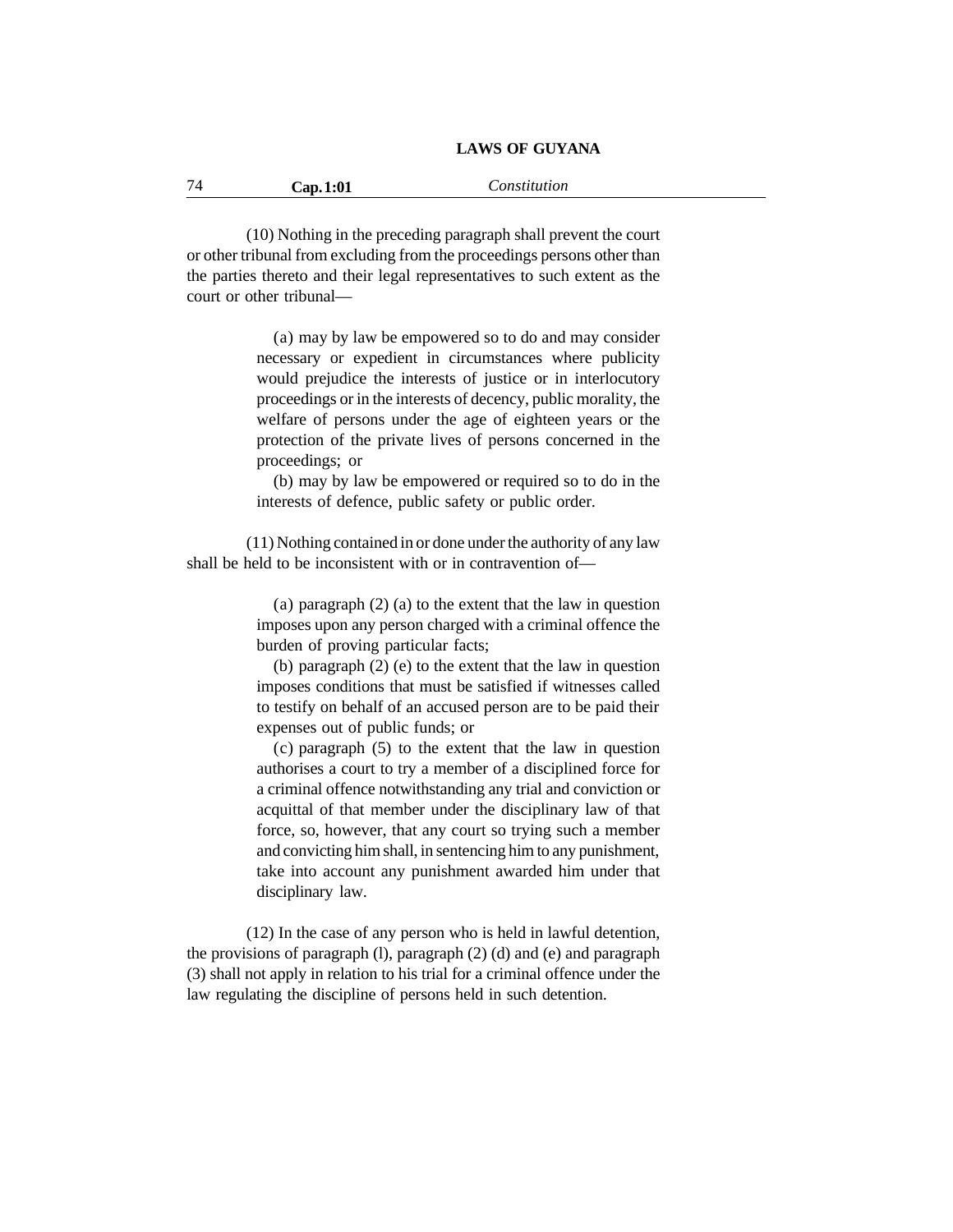| Constitution | Cap.1:01 |  |
|--------------|----------|--|
|--------------|----------|--|

(13) Nothing contained in paragraph (2) (d) shall be construed as entitling a person to legal representation at public expense but, subject thereto, it shall be the duty of the State to ensure that every person charged with a criminal offence is given a fair trial and accordingly to make provision for legal aid to be given in suitable cases.

(14) In this article "criminal offence" means a criminal offence under the law of Guyana.

**145.** (1) Except with his own consent, no person shall be hindered in the enjoyment of his freedom of conscience, and for the purposes of this article the said freedom includes freedom of thought and of religion, freedom to change his religion or belief, and freedom, either alone or in community with others, and both in public and in private, to manifest and propagate his religion or belief in worship, teaching, practice and observance.

(2) No religious community shall be prevented from providing religious instruction for persons of that community.

(3) Except with his own consent (or, if he is a person who has not attained the age of eighteen years, the consent of his guardian), no person attending any place of education shall be required to receive religious instruction or to take part in or attend any religious ceremony or observance if that instruction, ceremony or observance relates to a religion which is not his own.

(4) No person shall be compelled to take any oath which is contrary to his religion or belief or to take any oath in a manner which is contrary to his religion or belief.

(5) Nothing contained in or done under the authority of any law shall be held to be inconsistent with or in contravention of this article to the extent that the law in question makes provision—

(a) which is reasonably required—

(i) in the interests of defence, public safety, public order, public morality or public health; or

Protection of freedom of conscience.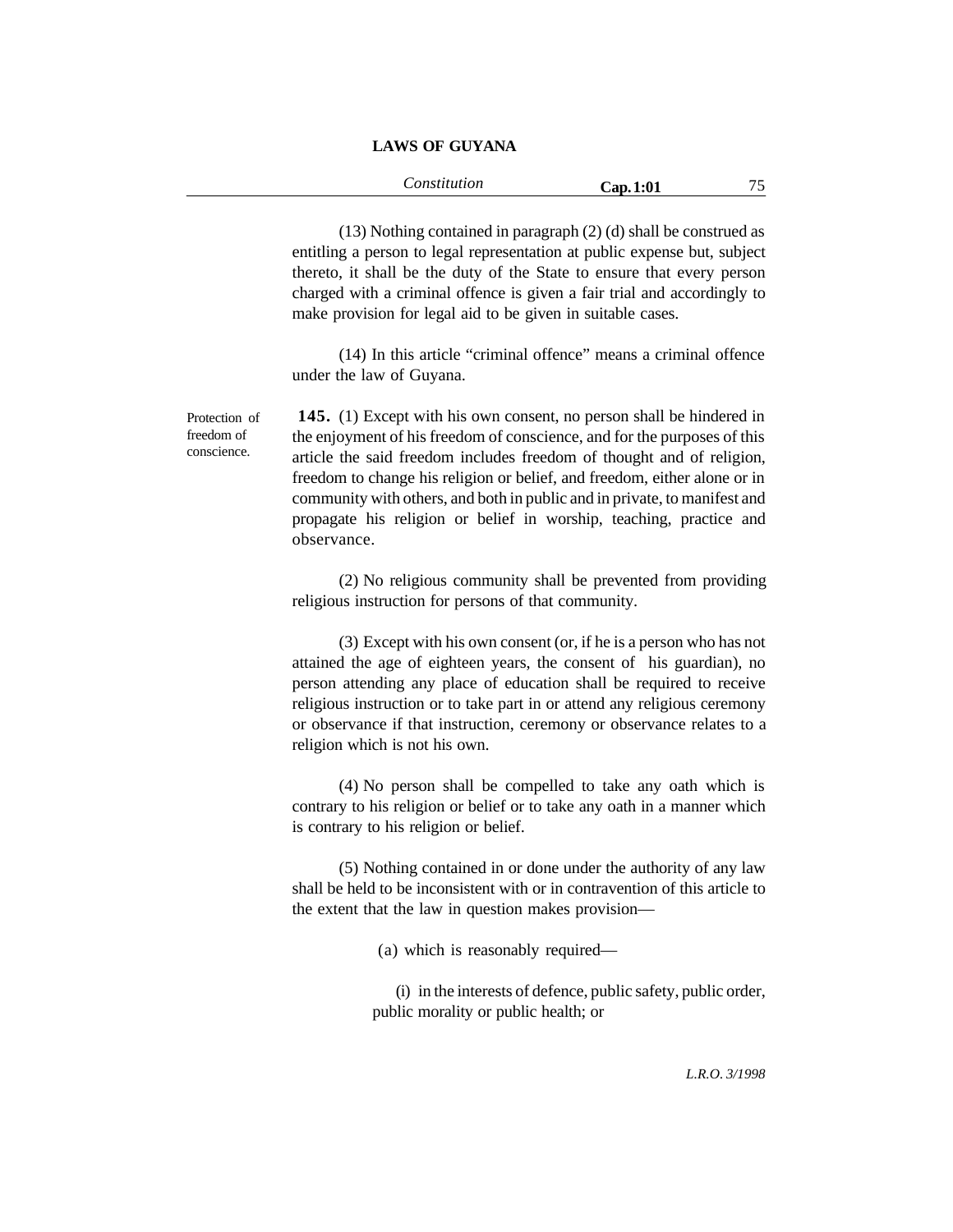(ii) for the purpose of protecting the rights and freedoms of other persons, including the right to observe and practice any religion without the unsolicited intervention of members of any other religion; or

(iii) with respect to standards or qualifications to be required in relation to places of education including any instruction (not being religious instruction) given at such places.

(6) References in this article to a religion shall be construed as including references to a religious denomination, and cognate expressions shall be construed accordingly.

**146.** (1) Except with his own consent, no person shall be hindered in the enjoyment of his freedom of expression, that is to say, freedom to hold opinions without interference, freedom to receive ideas and information without interference, freedom to communicate ideas and information without interference and freedom from interference with his correspondence.

Protection of freedom of expression. [6 of 2001]

(2) Nothing contained in or done under the authority of any law shall be held to be inconsistent with or in contravention of this article to the extent that the law in question makes provision—

> (a) that is reasonably required in the interests of defence, public safety, public order, public morality or public health;

> (b) that is reasonably required for the purpose of protecting the reputations, rights, and freedoms of other persons or the private lives of persons concerned in legal proceedings, preventing the disclosure of information received in confidence, maintaining the authority and independence of the courts, regulating the technical administration or the technical operation of telephony, telegraphy, posts, wireless broadcasting or television, or ensuring fairness and balance in the dissemination of information to the public; or

> (c) that imposes restrictions upon public officers or officers of any corporate body established on behalf of the public or owned by or on behalf of the Government of Guyana;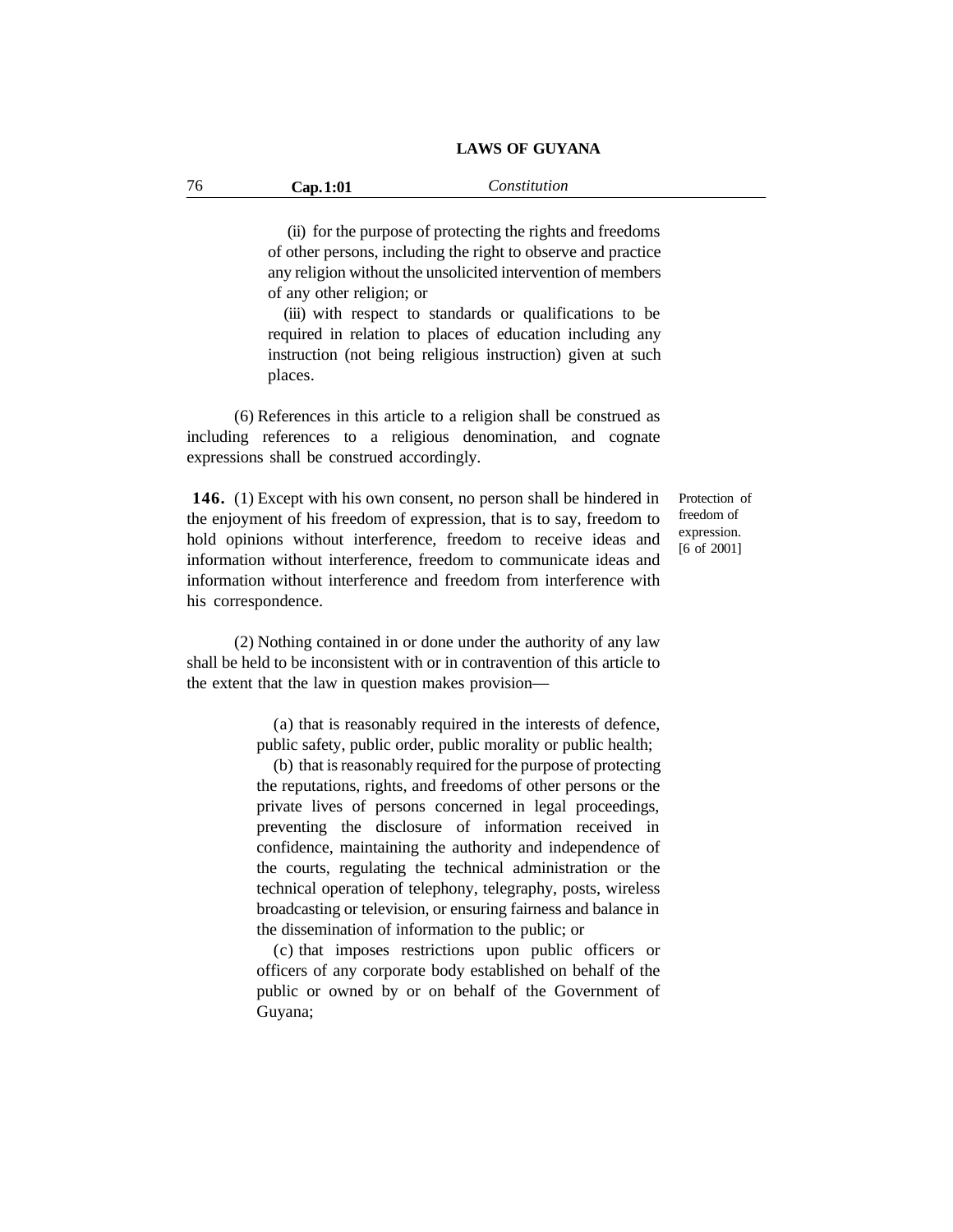| Constitution | Cap. 1:01 | $\overline{\phantom{a}}$ |
|--------------|-----------|--------------------------|
|              |           |                          |

(d) that imposes restrictions upon any person, institution, body, authority or political party from taking any action or advancing, disseminating or supporting any idea, which may result in racial or ethnic divisions among the people of Guyana."

 (3) Freedom of expression in this article does not relate to hate speeches or other expressions, in whatever form, capable of exciting hostility or ill-will against any person or class of persons."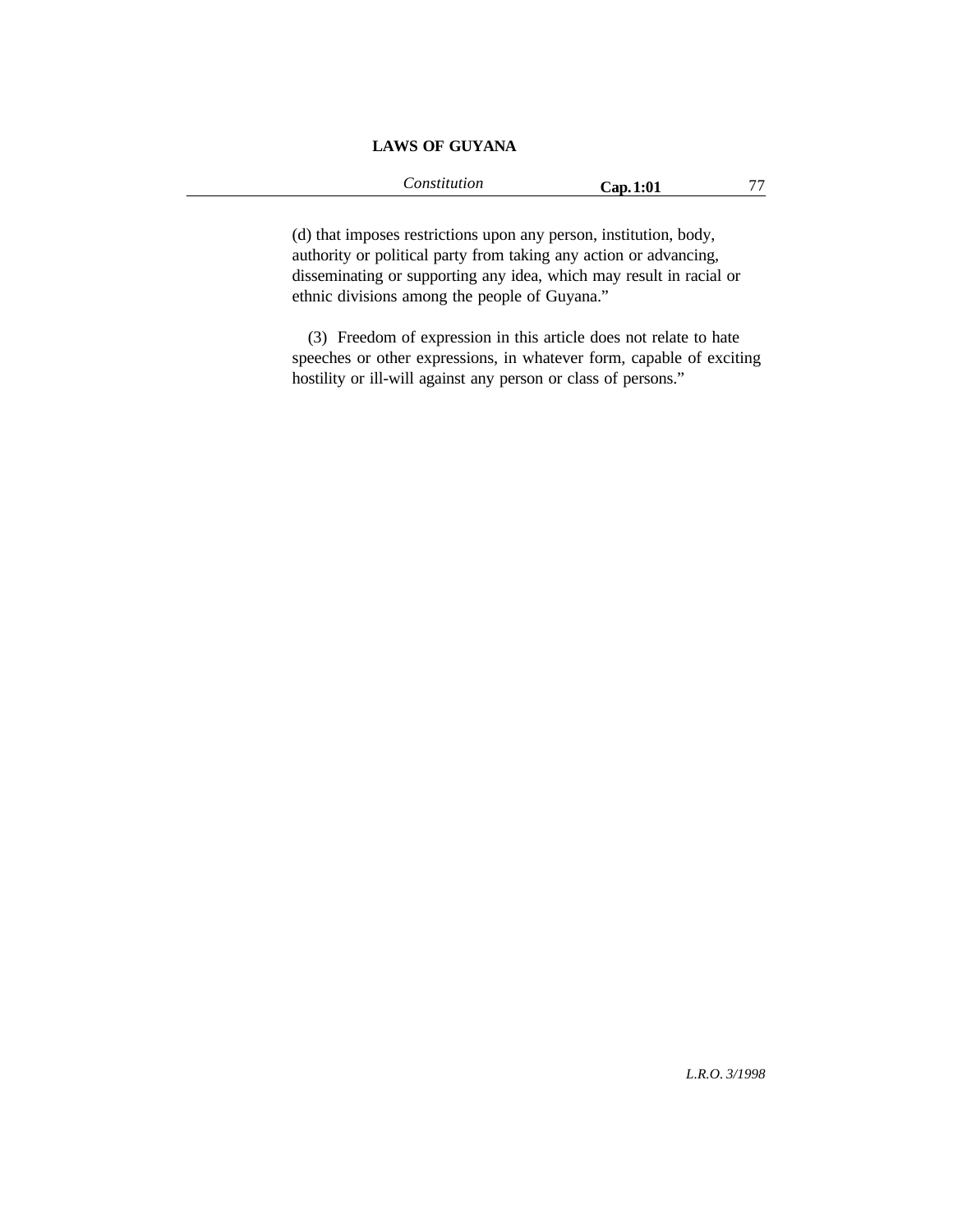| 78<br>Constitution<br>Cap.1:01 |  |
|--------------------------------|--|
|--------------------------------|--|

Protection of freedom of assembly and association.

**147.** (1) Except with his own consent, no person shall be hindered in the enjoyment of his freedom of assembly and association, that is to say, his right to assemble freely and associate with other persons and in particular to form or belong to political parties or to form or belong to trade unions or other associations for the protection of his interests.

(2) Nothing contained in or done under the authority of any law shall be held to be inconsistent with or in contravention of this article to the extent that the law in question makes provision—

> (a) that is reasonably required in the interests of defence, public safety, public order, public morality or public health; or

> (b) that is reasonably required for the purpose of protecting the rights or freedoms of other persons; or

(c) that imposes restrictions upon public officers; or

(d) that imposes an obligation on workers to become contributors to any industrial scheme or workers' organisation intended to work or provide for the benefit or welfare of such workers or of their fellow workers or of any relatives and dependants of any of them.

Protection of freedom of movement.

**148.** (1) No person shall be deprived of his freedom of movement, that is to say, the right to move freely throughout Guyana, the right to reside in any part of Guyana, the right to enter Guyana, the right to leave Guyana and immunity from expulsion from Guyana.

(2) Any restriction on a person's freedom of movement that is involved in his lawful detention shall not be held to be inconsistent with or in contravention of this article.

(3) Nothing contained in or done under the authority of any law shall be held to be inconsistent with or in contravention of this article to the extent that the law in question makes provision—

> (a) for the imposition of restrictions on the movement or residence within Guyana of any person or on any person's right to leave Guyana that are reasonably required in the interests of defence, public safety or public order or for the purpose of preventing the subversion of democratic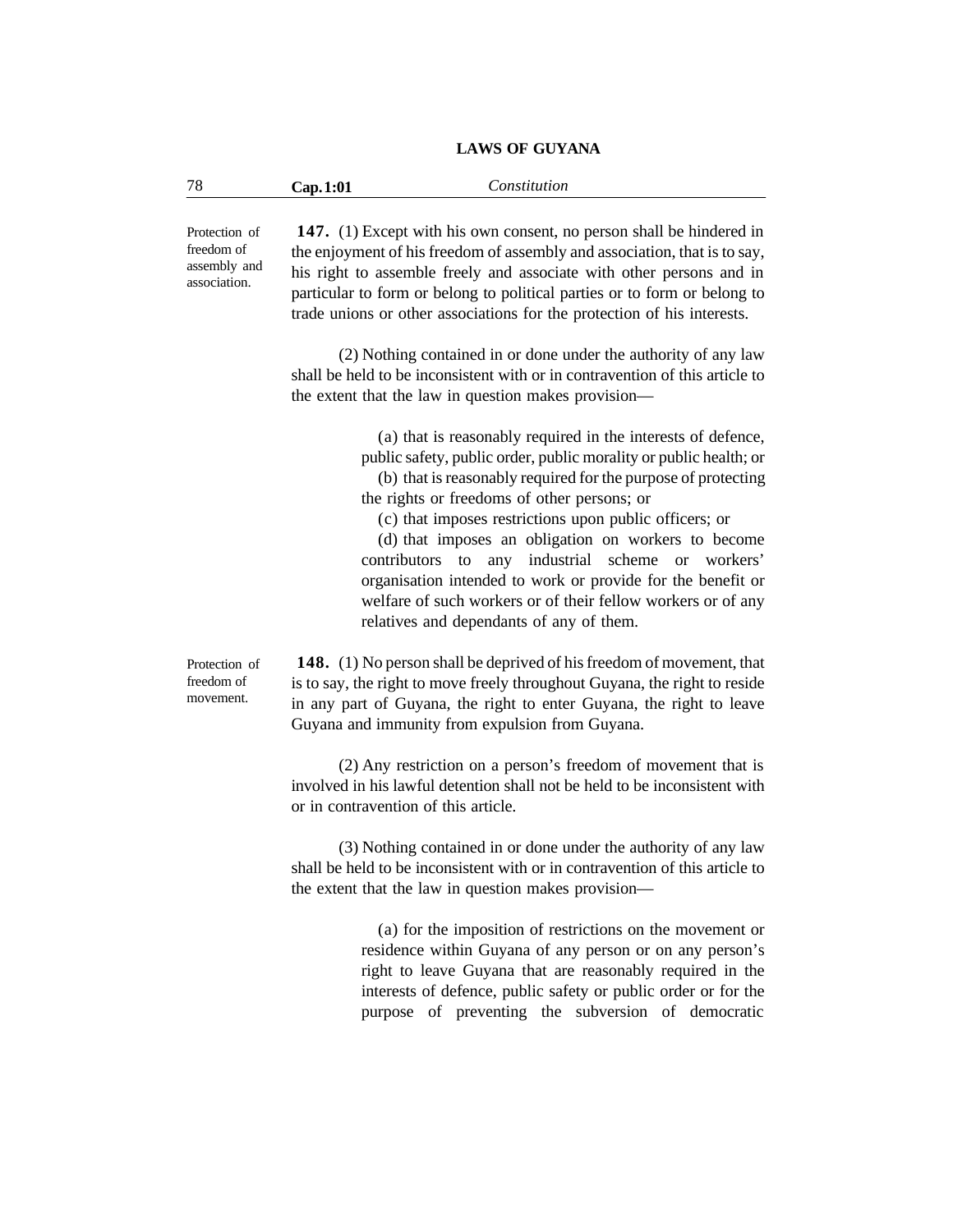institutions in Guyana;

(b) for the imposition of restrictions on the movement or residence within Guyana or on the right to leave Guyana of persons generally or any class of persons that are reasonably required in the interests of defence, public safety, public order, public morality or public health or for the purpose of preventing the subversion of democratic institutions in Guyana;

(c) for the imposition of restrictions on the acquisition or use of land or other property in Guyana;

(d) for the imposition of restrictions, by order of a court, on the movement or residence within Guyana of any person or on any person's right to leave Guyana either in consequence of his having been found guilty of a criminal offence under the law of Guyana or for the purpose of ensuring that he appears before a court at a later date for trial for such a criminal offence or for proceedings preliminary to trial or for proceedings relating to his extradition or lawful removal from Guyana;

(e) for the imposition of restrictions on the freedom of movement of persons who are not citizens of Guyana;

(f) for the imposition of restrictions upon the movement or residence within Guyana or on the right to leave Guyana of public officers;

(g) for the removal of persons from Guyana—

(i) to be tried or punished in some other country for a criminal offence under the law of that country; or

(ii) to undergo imprisonment in some other country in execution of the sentence of a court in respect of a criminal offence under the law of Guyana of which he has been convicted; or

(iii) to be detained in an institution in some other country for the purpose of giving effect to the order of a court made in pursuance of a law of Guyana relating to the treatment of offenders under a specified age; or

(iv) to be detained for care or treatment in a hospital or other institution in pursuance of a law of Guyana relating to persons suffering from defect or disease of the mind; or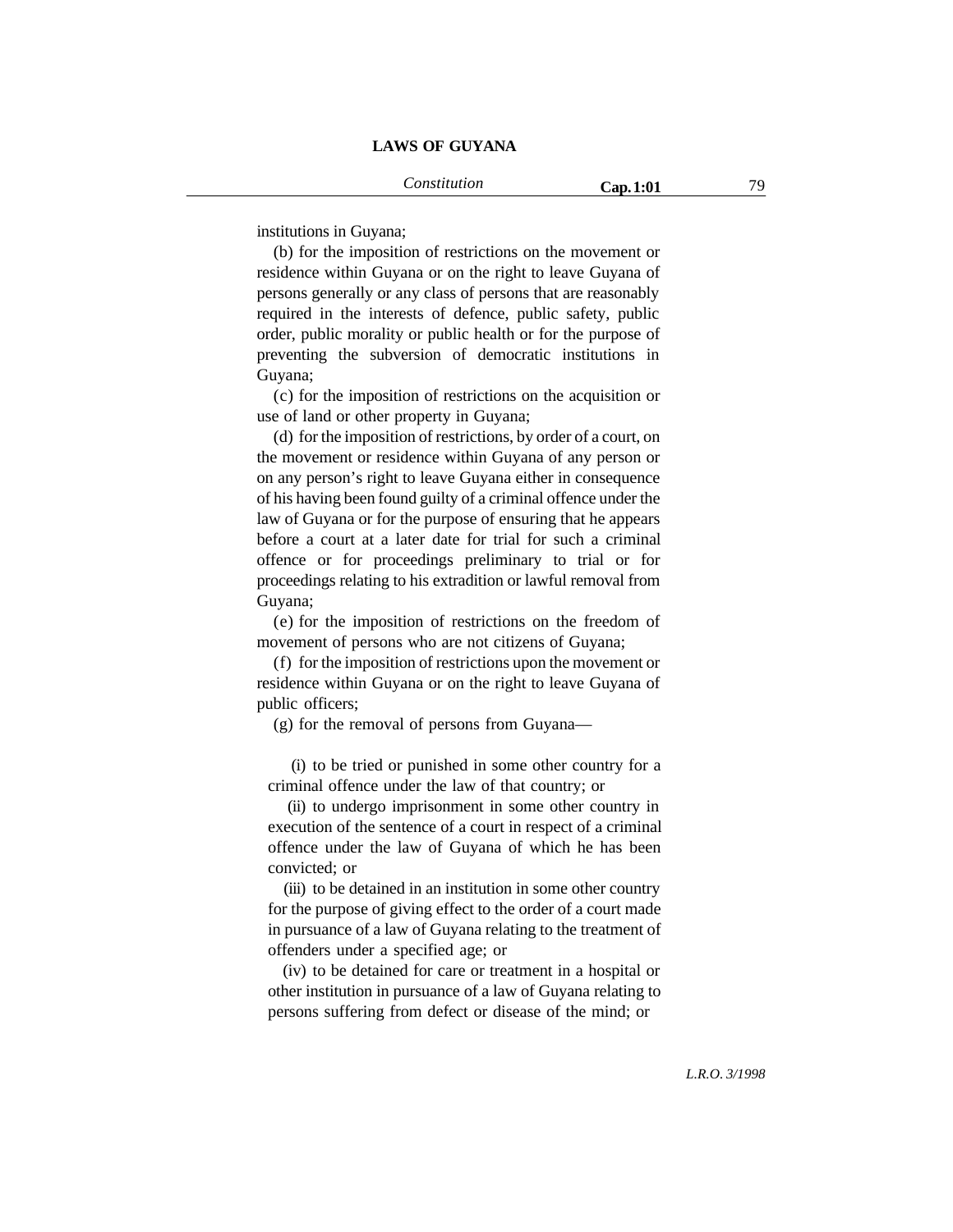(h) for the imposition of restrictions on the right of any person to leave Guyana that are reasonably required in order to secure the fulfilment of any obligations imposed on that person by law.

(4) The provisions of article 151 shall apply in relation to a person whose freedom of movement is restricted by virtue of such a provision as is referred to in paragraph  $(3)(a)$  as they apply in relation to a person whose freedom of movement is restricted by virtue of such a provision as is referred to in article 150(2).

**149.** (1) Subject to the provisions of this article—

Protection from discrimination on the grounds of race, etc.

(a) no law shall make any provision that is discriminatory either of itself or in its effect; and

(b) no person shall be treated in a discriminatory manner by any person acting by virtue of any written law or in the performance of the functions of any public office or any public authority.

(2) In this article the expression "discriminatory" means affording different treatment to different persons attributable wholly or mainly to their respective descriptions by race, place of origin, political opinions, colour or creed whereby persons of one such description are subjected to disabilities or restrictions to which persons of another such description are not made subject or are accorded privileges or advantages which are not afforded to persons of another such description.

(3) Paragraph (1)(a) shal1 not apply to any law so far as that law makes provision—

(a) with respect to persons who are not citizens of Guyana;

(b) with respect to adoption, marriage, divorce, burial, devolution of property on death or other matters of personal law; or

(c) whereby persons of any such description as is mentioned in the preceding paragraph may be subjected to any disability or restriction or may be accorded any privilege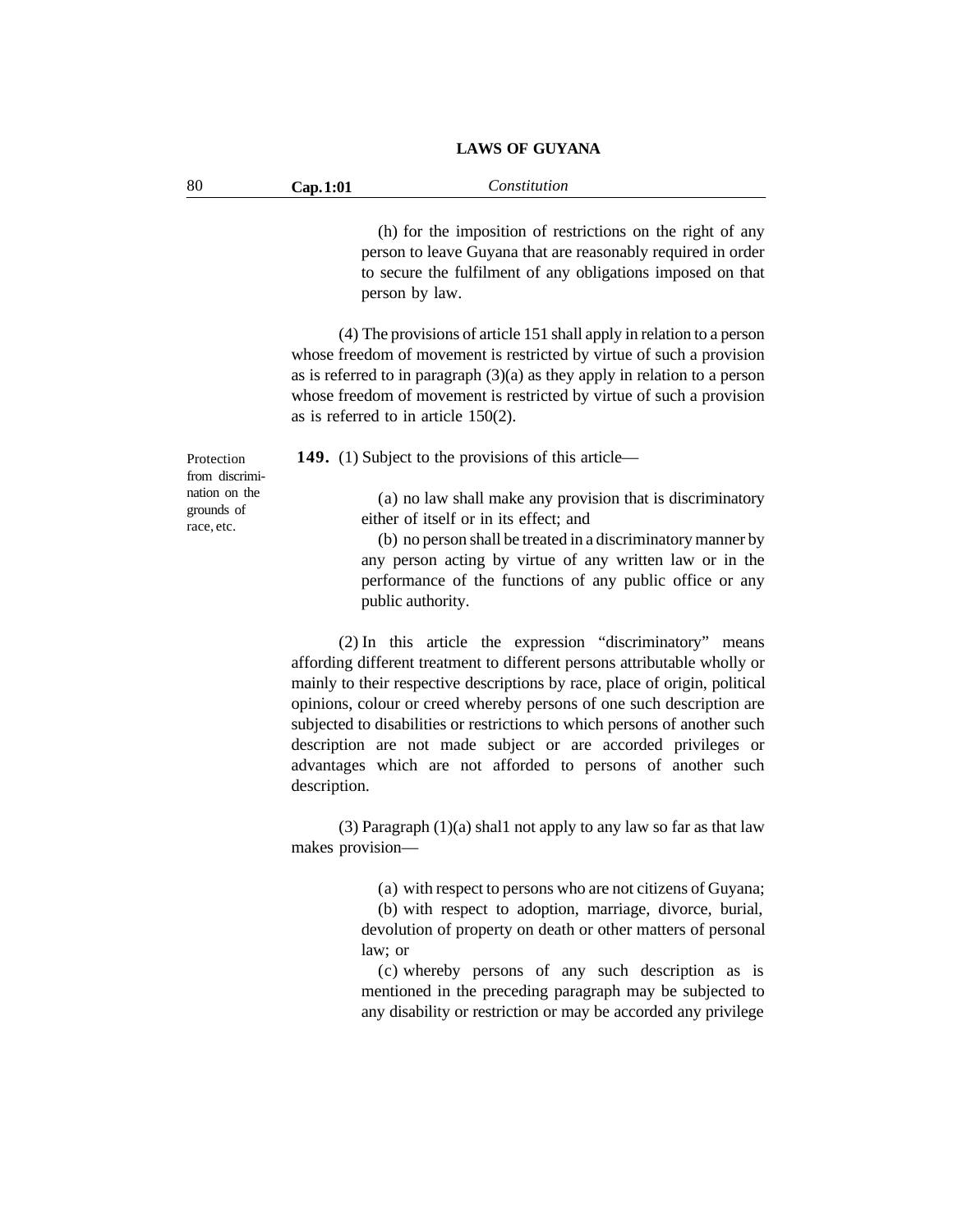or advantage which, having regard to its nature and to special circumstances pertaining to those persons or to persons of any other such description, is reasonably justifiable.

(4) Nothing contained in any law shall be held to be inconsistent with or in contravention of paragraph  $(l)(a)$  to the extent that it makes provision with respect to standards or qualifications (not being standards or qualifications specifically relating to race, place of origin, political opinion, colour or creed) to be required of any person who is appointed to any office in the public service, any office in a disciplined force, or any office in the service of a local democratic organ or of a body corporate established by any law for public purposes.

(5) Paragraph (1)(b) shall not apply to anything which is expressly or by necessary implication authorised to be done by any such provision of law as is referred to in either of the two preceding paragraphs.

(6) Nothing contained in or done under the authority of any law shall be held to be inconsistent with or in contravention of this article to the extent that the law in question makes provision—

> (a) whereby persons of any such description as is mentioned in paragraph (2) may be subjected to any restriction on the rights and freedoms guaranteed by articles 143, 145, 146, 147 and 148, being such a restriction as is authorised by article 143 (2), article 145(5), article 146(2), article 147(2), or article 148(3), other than subparagraph (c) thereof, as the case may be;

> (b) for the appropriation of revenue or other funds of Guyana; or

> (c) for the protection, well-being or advancement of the Amerindians of Guyana.

(7) Paragraph (l)(b) shall not affect any discretion relating to the institution, conduct or discontinuance of civil or criminal proceedings in any court that is vested in any person by or under this Constitution or any other law.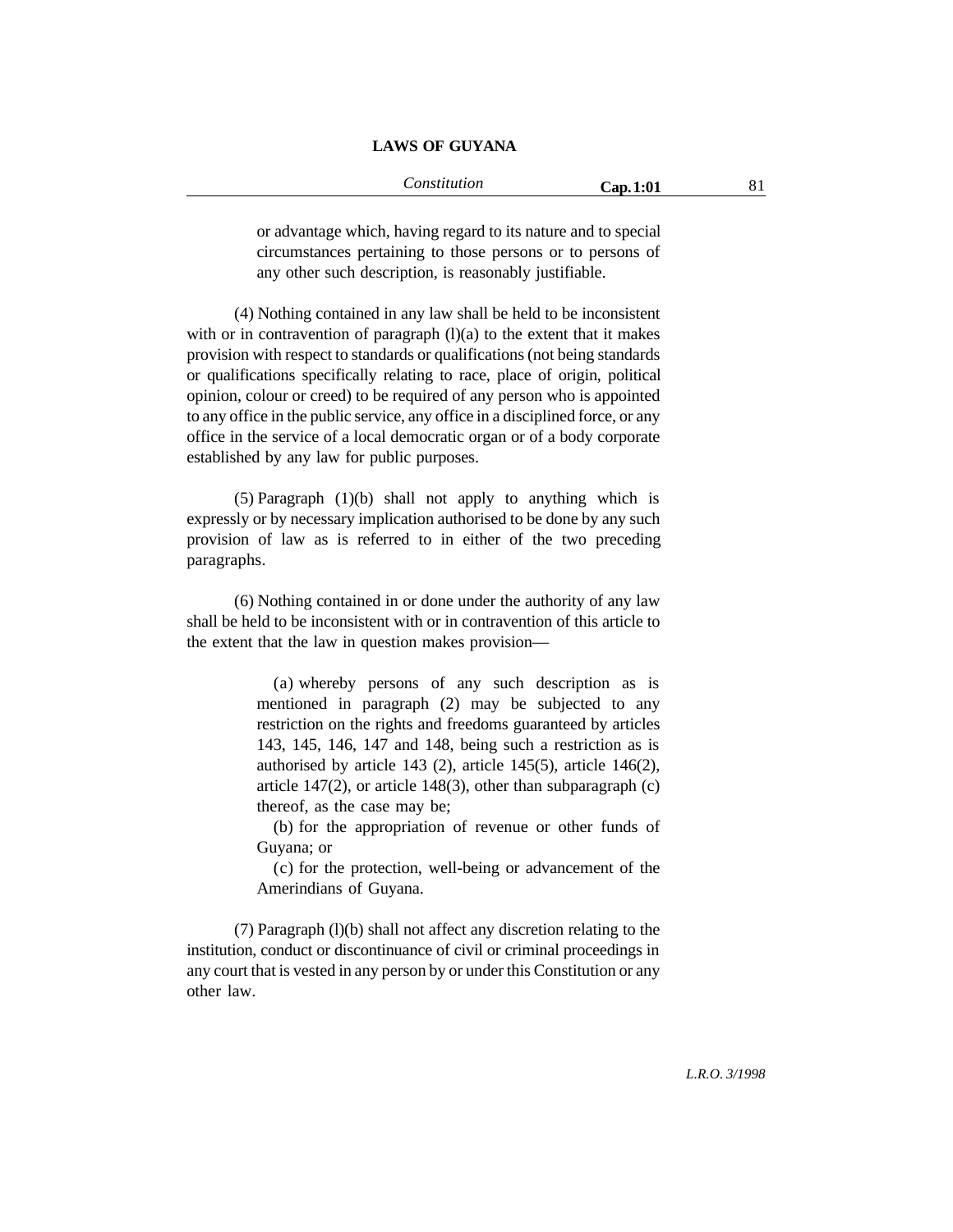| 82                               | Cap. 1:01 | Constitution                                                   |
|----------------------------------|-----------|----------------------------------------------------------------|
| Provisions for<br>time of war or |           | <b>150.</b> (1) This article applies to any period when—       |
| emergency.                       |           | (a) Guyana is at war; or                                       |
|                                  |           | (b) there is in force a proclamation (in this article referred |
|                                  |           | to as a "proclamation of emergency") made by the President     |
|                                  |           | declaring that a state of public emergency exists for the      |
|                                  |           | purposes of this article; or                                   |

(c) there is in force a resolution of the National Assembly, in favour of which there were cast the votes of not fewer than two-thirds of all the elected members, declaring that democratic institutions in Guyana are threatened by subversion.

(2) Nothing contained in or done under the authority of any law shall be held to be inconsistent with or in contravention of article 139, 140(2) or 143, any provision of article 144 other than paragraph (4) thereof, or any provision of articles 145 to 149 (inclusive) to the extent that the law in question makes in relation to any period to which this article applies provision, or authorises the doing during any such period of anything, which is reasonably justifiable in the circumstances of any situation arising or existing during that period for the purpose of dealing with that situation.

> (3) (a)Where any proclamation of emergency has been made, copies thereof shall as soon as practicable be laid before the National Assembly, and if, by reason of its adjournment or the prorogation of Parliament, the Assembly is not due to meet within five days the President shall, by proclamation, summon the Assembly to meet within five days, and the Assembly shall accordingly meet and sit upon the day appointed by the proclamation and shall continue to sit and act as if it had stood adjourned or Parliament had stood prorogued to that day.

> (b) A proclamation of emergency shall, unless it is sooner revoked by the President, cease to be in force at the expiration of a period of fourteen days beginning on the date on which it was made or such longer period as may be provided under the next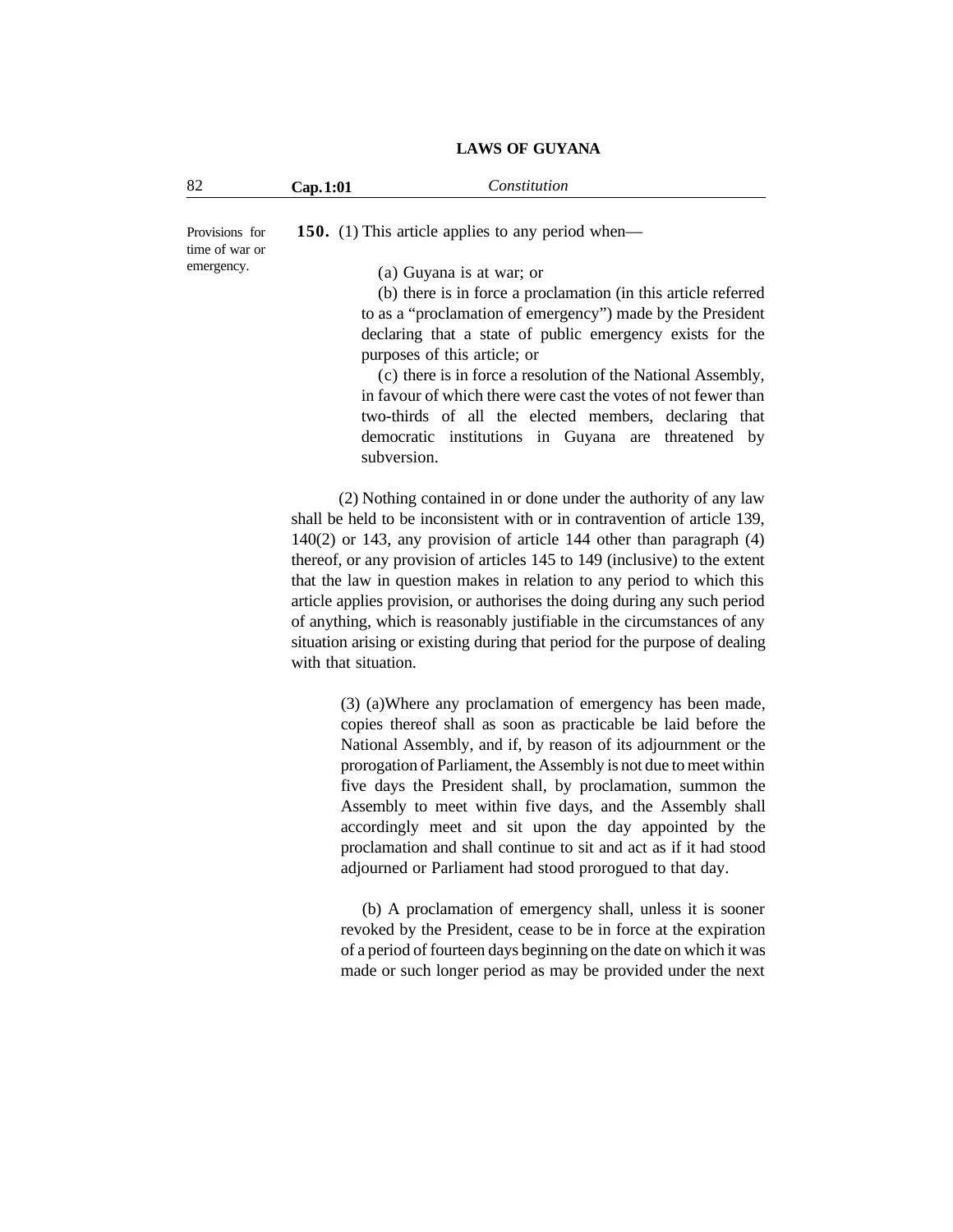following subparagraph, but without prejudice to the making of another proclamation of emergency at or before the end of that period.

(c) If at any time while a proclamation of emergency is in force (including any time while it is in force by virtue of the provisions of this subparagraph) a resolution is passed by the Assembly approving its continuance in force for a further period, not exceeding six months, beginning on the date on which it would otherwise expire, the proclamation shall, if not sooner revoked, continue in force for that further period.

(4) A resolution such as is referred to in paragraph  $(1)(c)$  shall, unless it is sooner revoked by a resolution of the Assembly, cease to be in force at the expiration of two years beginning on the date on which it was passed or such shorter period as may be specified therein, but without prejudice to the passing of another resolution by the Assembly in the manner prescribed by that paragraph at or before the end of that period.

**151.** (1) Where any person is lawfully detained by virtue of such a provision as is referred to in article 150(2), or the movement or residence within Guyana of any person or any person's right to leave Guyana is (otherwise than by order of a court) lawfully restricted by virtue of such a provision as aforesaid, his case shall be reviewed by a tribunal established for the purposes of this article not later than three months from the commencement of the detention or restriction and thereafter not later than six months from the date on which his case was last reviewed as aforesaid.

(2) On any review by a tribunal in pursuance of the preceding paragraph of the case of any person the tribunal may make recommendations concerning the necessity or expedience of continuing the detention or restriction to the authority by whom it was ordered but, unless it is otherwise provided by law, that authority shall not be obliged to act in accordance with any such recommendation.

Reference to tribunal in certain cases.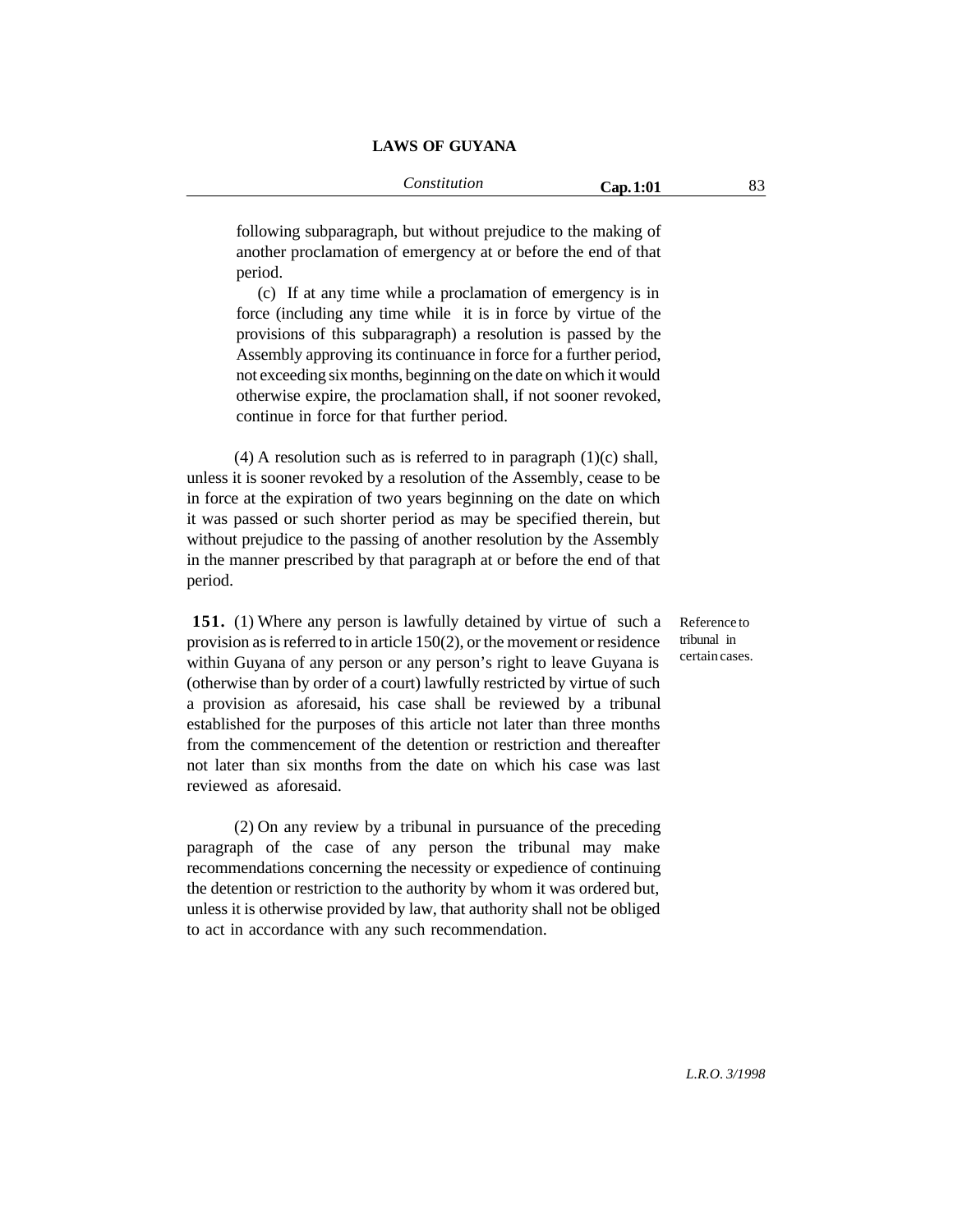(3) A tribunal established for the purpose of this article shall be so established by law and constituted in such manner as to secure its independence and impartiality and presided over by a person appointed by the Chancellor from among persons entitled to practise in Guyana as attorneys-at-law.

Saving of existing laws and disciplinary laws.

**152.** (1) Except in proceedings commenced before the expiration of a period of six months from the commencement of this Constitution, with respect to a law made under the Guyana Independence Order 1966 and the Constitution annexed thereto, nothing contained in or done under the authority of any written law shall be held to be inconsistent with or in contravention of any provision of articles 138 to 149 (inclusive) to the extent that the law in question—

> (a) is a law (in this article referred to as "an existing law") that had effect as part of the law of Guyana immediately before the commencement of this Constitution, and has continued to have effect as part of the law of Guyana at all times since that day;

> (b) repeals and re-enacts an existing law without alteration; or

> (c) alters an existing law and does not thereby render that law inconsistent with any provision of the said articles 138 to 149 in a manner in which, or to an extent to which, it was not previously so inconsistent.

(2) In subparagraph (c) of the preceding paragraph the reference to altering an existing law includes references to repealing it and re-enacting it with modifications or making different provisions in lieu thereof, and to modifying it; and in the preceding paragraph "written law" includes any instrument having the force of law and in this and the preceding paragraph references to the repeal and re-enactment of an existing law shall be construed accordingly.

(3) In relation to any person who is a member of a disciplined force raised under a law in force in Guyana, nothing contained in or done under the authority of the disciplinary law of that force shall be held to be inconsistent with or in contravention of any of the provisions of this Title, other than articles 138, 140 and 141.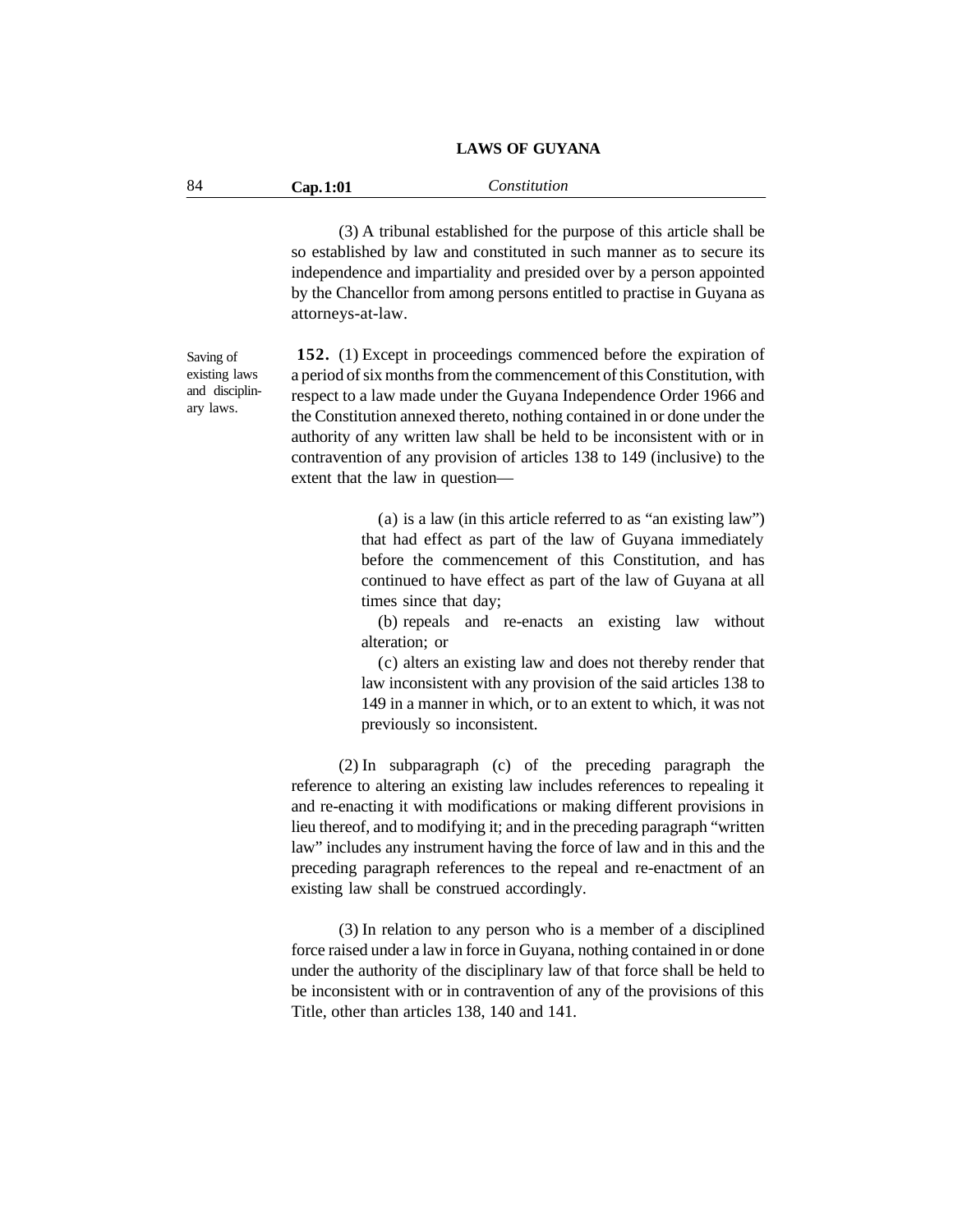(4) In relation to any person who is a member of a disciplined force raised otherwise than as aforesaid and lawfully present in Guyana, nothing contained in or done under the authority of the disciplinary law of that force shall be held to be inconsistent with or in contravention of any of the provisions of this Title.

**153.** (1) Subject to the provisions of paragraph (6), if any person, Enforcement including a person acting on behalf of another who is not acting in his of protective or her own name, or a person acting on behalf of a group or an  $\frac{1}{16}$  of 20011 association acting on behalf of its members, alleges that any of the provisions of articles 138 to 151 (inclusive) has been, is being, or is likely to be contravened in relation to him or her (or in the case of a person who is detained, if any other person alleges such a contravention in relation to the detained person) then, without prejudice to any other action with respect to the same matter which is lawfully available, that person or association (or that other person) may apply to the High Court for redress." [6 of 2001]

(2) The High Court shall have original jurisdiction—

(a) to hear and determine any application made by any person in pursuance of the preceding paragraph;

(b) to determine any question arising in the case of any person which is referred to it in pursuance of the next following paragraph,

and may make such orders, issue such writs and give such directions as it may consider appropriate for the purpose of enforcing or securing the enforcement of any of the provisions of articles 138 to 151 (inclusive).

(3) If in any proceedings in any court subordinate to the High Court any question arises as to the contravention of any of the provisions of articles 138 to 151 (inclusive), the person presiding in that court shall refer the question to the High Court unless, in his opinion, the raising of the question is merely frivolous or vexatious.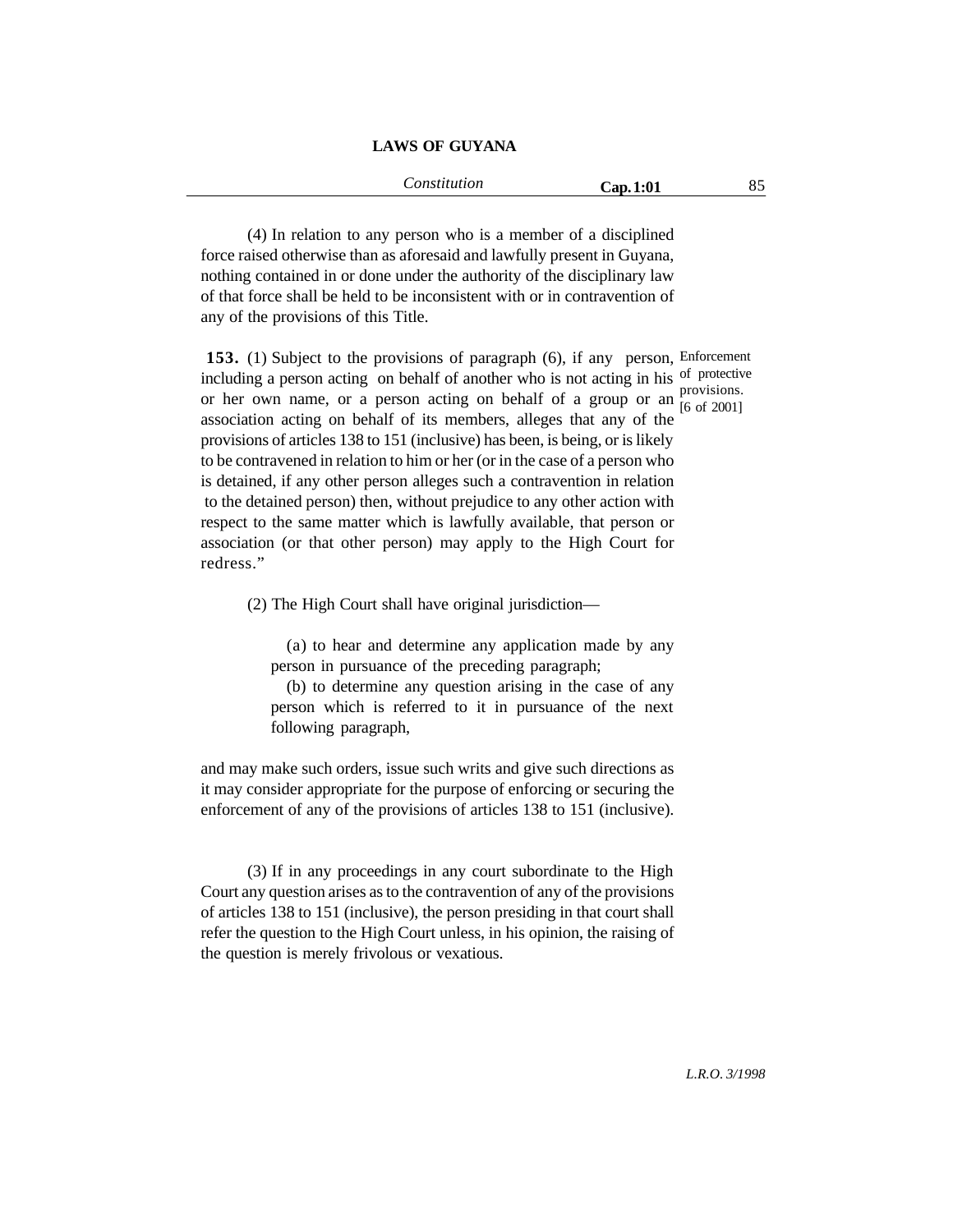(4) Where any question is referred to the High Court in pursuance of paragraph (3), the High Court shall give its decision upon the question and the court in which the question arose shall dispose of the case in accordance with that decision or if that decision is the subject of an appeal under this Constitution to the Court of Appeal, in accordance with the decision of the Court of Appeal.

(5) Parliament may confer upon the High Court such powers in addition to those conferred by this article as may appear to Parliament to be necessary or desirable for the purpose of enabling the High Court more effectively to exercise the jurisdiction conferred upon it by this article.

(6) Parliament may make provision with respect to the practice and procedure—

> (a) of the High Court in relation to the jurisdiction and powers conferred upon it by or under this article;

> (b) of the High Court and the Court of Appeal in relation to appeals to the Court of Appeal from decisions of the High Court in the exercise of such jurisdiction;

> (c) of subordinate courts in relation to references to the High Court under paragraph (3),

including provision with respect to the time within which any application, reference or appeal shall or may be made or brought; and, subject to any provision so made, provision may be made with respect to the matters aforesaid by rules of court.

**154.** In this Title, unless the context otherwise requires— Interpretation.

> "contravention", in relation to any requirement, includes a failure to comply with that requirement, and cognate expressions shall be construed accordingly;

> "court" means any court of law having jurisdiction in Guyana other than a court established by a disciplinary law and, in articles 138 and 140, a court established by a disciplinary law;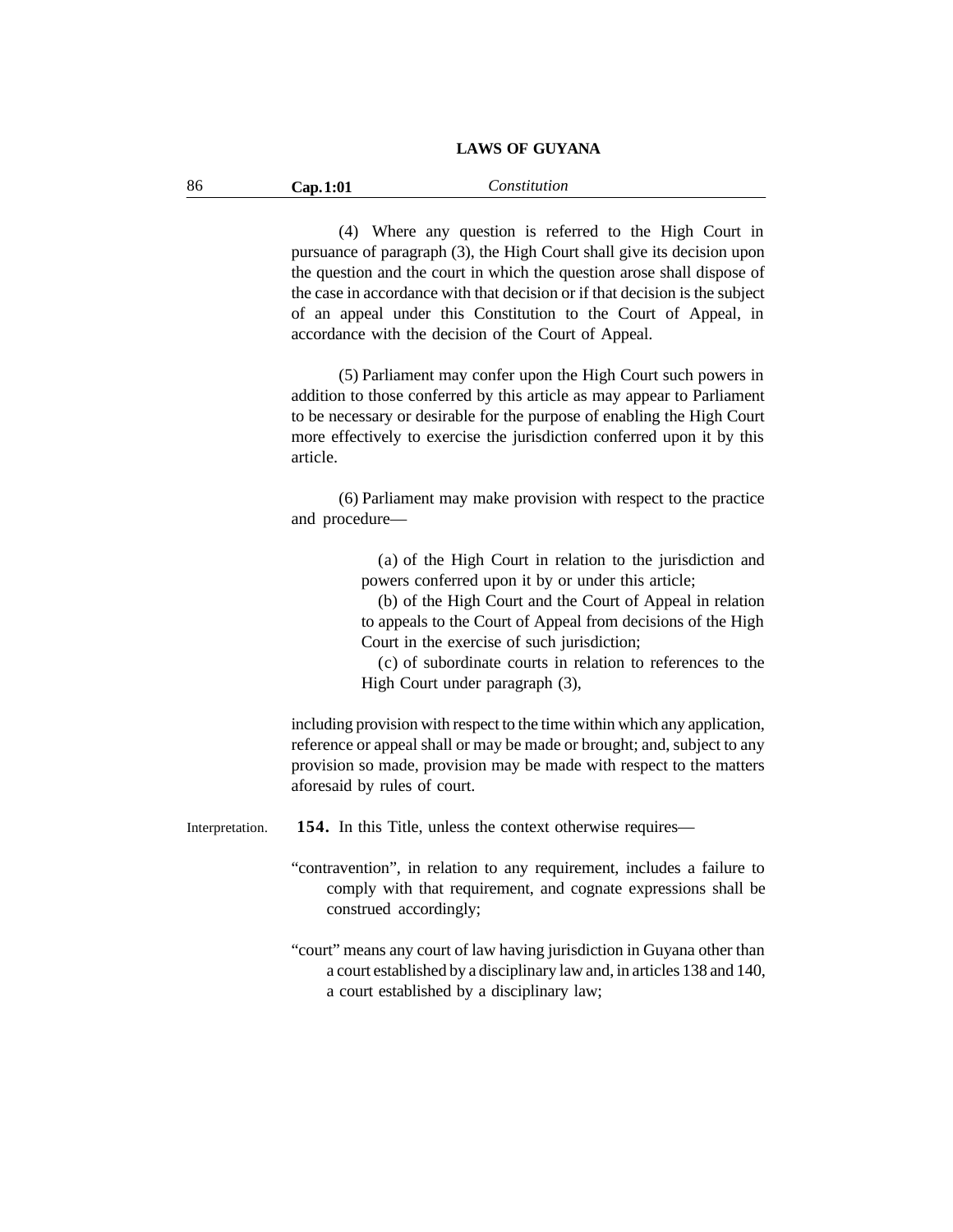"disciplinary law" means a law regulating the discipline of any disciplined force;

"disciplined force" means—

(a) any group of persons functioning whether wholly or partially as a naval, military, para-military or air force;

- (b) a police force:
- (c) a prison service; or
- (d) a fire service;
- "legal representative", in relation to any court or other tribunal means a person entitled to practise as an attorney-at-law before such court or tribunal;
- "member", in relation to a disciplined force, includes any person who, under the law regulating the discipline of that force, is subject to that discipline; and
- national service" means service in any disciplined force a principal purpose of which is the training of people with a view to advancing the economic development of Guyana.

#### TITLE 2

#### PARLIAMENT

**155.** (1) No person shall be qualified for election as a member of the National Assembly who—

> (a) is, by virtue of his own act, under any acknowledgement of allegiance, obedience or adherence to a foreign power or state;

(b) is a person certified to be insane or otherwise adjudged to be of unsound mind under any law in force in Guyana;

(c) is under sentence of death imposed on him by a court, or is serving a sentence of imprisonment (by whatever name called) exceeding six months imposed on him by a court or substituted by competent authority for some other sentence

Disqualifications for election as members. [17 of 1984 14 of 2000]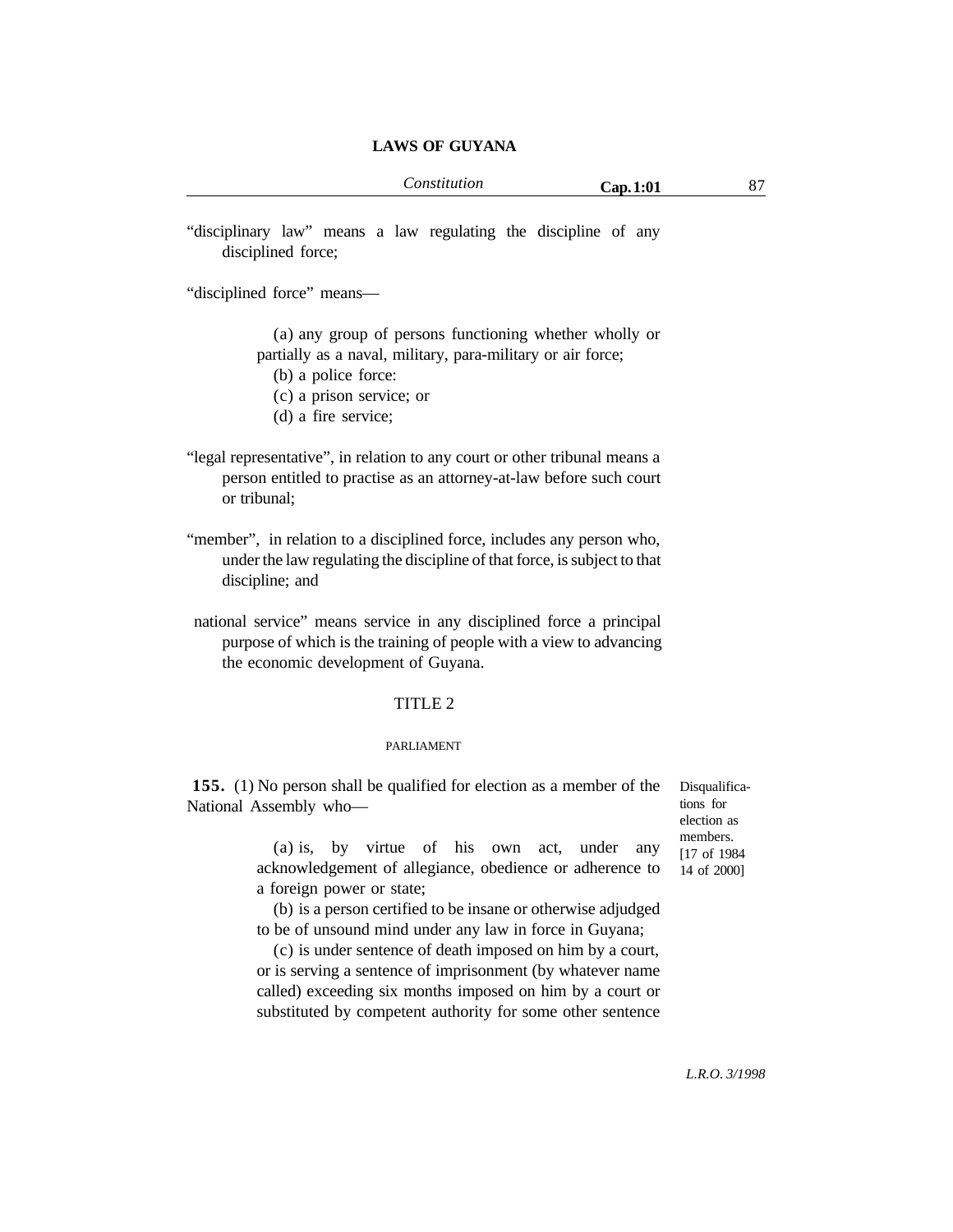imposed on him by a court, or is under such a sentence of imprisonment the execution of which has been suspended; or

(d) holds or is acting in the office of any Judge of the Supreme Court of Judicature, a member of the Public Service Appellate Tribunal, the Elections Commission, the Judicial Service Commission, the Public Service Commission, the Teaching Service Commission or the Police Service Commission, the Director of Public Prosecutions, the Ombudsman or the Auditor General.

(6) Without prejudice to the provisions of paragraphs (1), Parliament may provide that a person shall not be qualified for election as a member of the National Assembly in any of the following cases, that is to say—

> (a) if he holds or is acting in any office that is specified by Parliament and the functions of which involve responsibility for, or in connection with, the conduct of an election or the compilation or revision of any register of electors for the purposes of an election;

> (b) subject to any exceptions and limitations prescribed by Parliament, if he has any such interest in any such Government contract, as may be so prescribed;

(c) subject as aforesaid, if—

(i) he holds or is acting in or performing the functions of any office or appointment prescribed by Parliament either individually or by reference to a class of office or appointment;

(ii) he belongs to any armed force of Guyana or to any class of persons that is comprised in any such force; or

(iii) he belongs to any police force of Guyana or to any class of persons that is comprised in any such force;

(d) if, during such period (not exceeding five years) preceding the election day as may be prescribed by Parliament, he—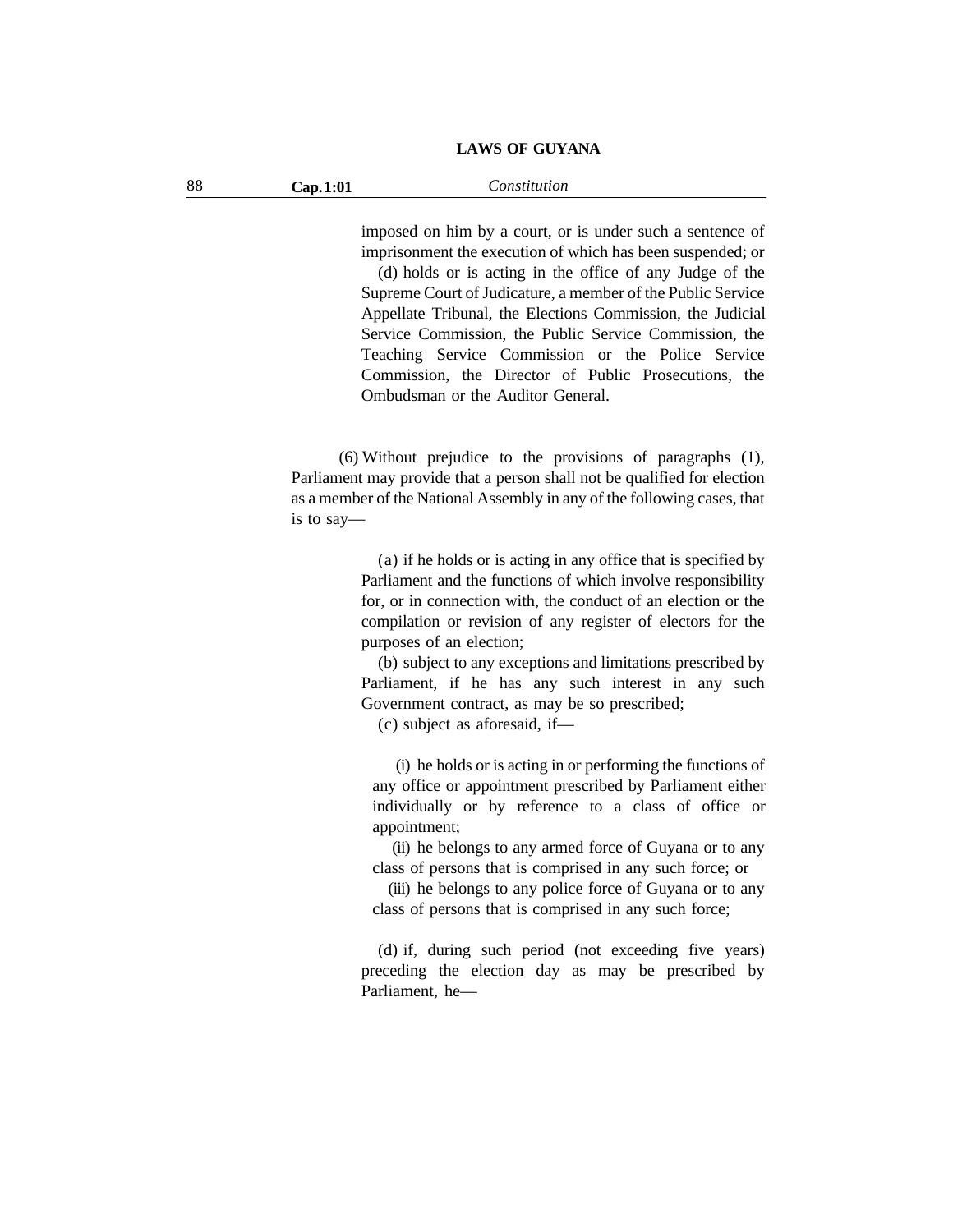(i) has been convicted by a court of an offence relating to excitement of hostility or ill-will against any person or class of persons on the grounds of his or their race; or

(ii) has been convicted by a court of any offence connected with an election that is so prescribed or has been reported guilty of such an offence by the High Court in proceedings under article 163:

Provided that Parliament may empower the court to exempt a person from disqualification for election on account of such a conviction or report if the court deems it just so to do.

(7) For the purposes of paragraph  $(1)$  (c)—

(a) two or more sentences of imprisonment that are required to be served consecutively shall be regarded as separate sentences if none of those sentences exceeds six

months, but if any one of those sentences exceeds that term they shall be regarded as one sentence; and

(b) no account shall be taken of a sentence of imprisonment imposed as an alternative to or in default of the payment of a fine.

(8) In paragraph (6) (b) "Government contract" means any contract made with the Government of Guyana or with a department of that Government or with an officer of that Government contracting as such.

**156.**(1) A member of the National Assembly shall vacate his seat therein—

Tenure of seats of members of the National Assembly [14 of 2000]

(a) if he resigns it by writing under his hand addressed to the Speaker or, if the office of Speaker is vacant or the Speaker is absent from Guyana, to the Deputy Speaker: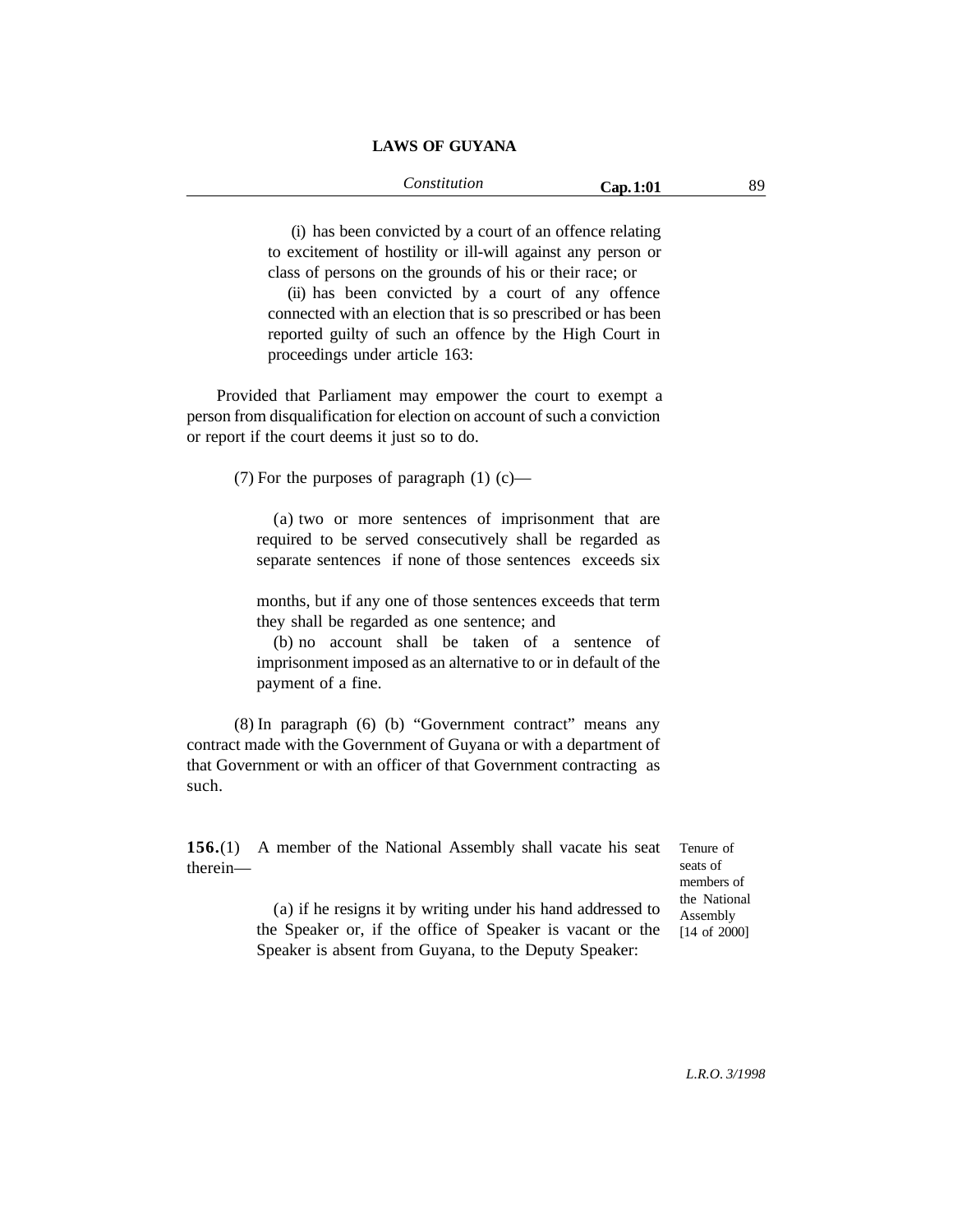Provided that, if the President certifies that the member had resigned for the purpose of giving further service to the public, the member, if otherwise qualified, shall be eligible to be re-elected to the Assembly in accordance with any provision made under article 63;

> (b) if he is absent from the sittings of the Assembly for such period, and in such circumstances, as may be prescribed in the rules of procedure of the Assembly;

(c) if he ceases to be a citizen of Guyana;

(d) subject to the next following paragraph if any circumstances arise that, if he were not a member of the Assembly, would cause him to be disqualified for election as a member thereof by virtue of the preceding article or of any law enacted in pursuance thereof;

(e) in the circumstances and to the extent set out in article 178(4);

(f) in the case of a member who has been elected pursuant to the provisions of article 61 or article 160 (2) whenever Parliament is dissolved;

(2)(a) If circumstances such as are referred to in subparagraph (d) of the preceding paragraph arise in relation to a member of the Assembly by virtue of the fact that he is adjudged to be of unsound mind, sentenced to death or imprisonment, or convicted or reported guilty of an offence and if it is open to the member to appeal against the decision (either with the leave of a court or other authority or without such leave), he shall forthwith cease to perform his functions as a member of the Assembly but, subject to the next following subparagraph, he shall not vacate his seat until the expiration of a period of thirty days thereafter:

 (3) A member of the National Assembly elected on a list shall be disqualified from being a member of the Assembly, if he or she, in the prescribed manner, declares that he or she will not support the list from which his or her name was extracted or, declares that he or she abstain from supporting that list or , declares his or her support for another list.

.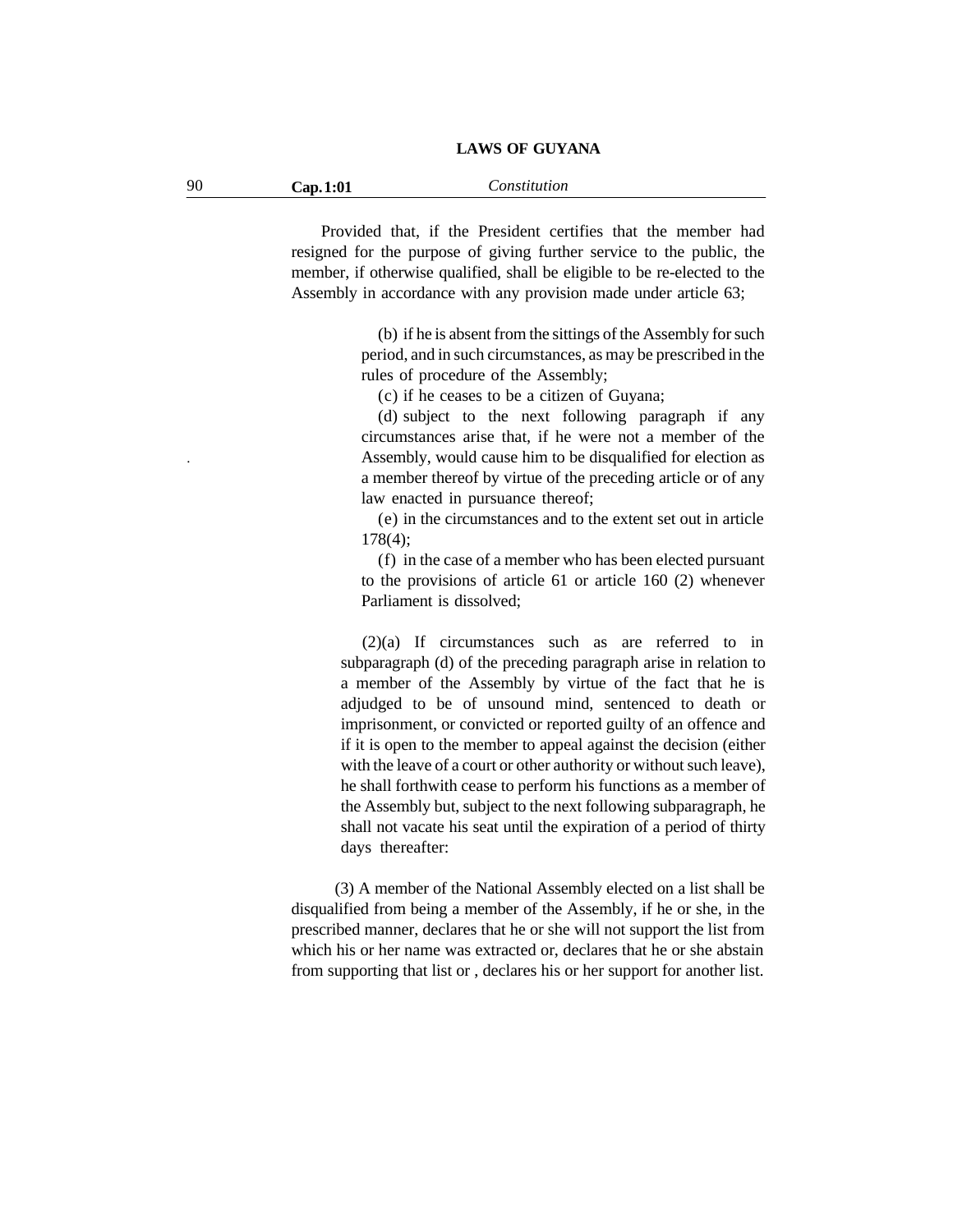Provided that the Speaker may, at the request of the member, from time to time extend that period for further periods of thirty days to enable the member to pursue an appeal against the decision, so however, that extensions of time exceeding in the aggregate one hundred and fifty days shall not be given without the approval of the Assembly signified by resolution.

> (b) If, on the determination of any appeal, such circumstances continue to exist and no further appeal is open to the member of the Assembly, or if, by reason of the expiration of any period for entering an appeal or notice thereof or the refusal of leave or for any other reason, it ceases to be open to the member to appeal, he shall forthwith vacate his seat.

(c) If at any time before the member of the Assembly vacates his seat such circumstances as aforesaid cease to exist, his seat shall not become vacant by reason of those circumstances, and he may resume the performance of his functions as a member of the Assembly.

**157.** A person shall vacate the office of Speaker or Deputy Speaker whenever the Assembly first meets after a dissolution of Parliament and also— Speaker and

Deputy Speaker [14 of 2000]

(a) in the case of a Speaker elected from among the members of the Assembly or in the case of the Deputy Speaker—

(i) if he ceases to be a member of the Assembly for any cause other than a dissolution of Parliament :

Provided that where a person, who holds the office of Speaker, ceases to be a member of the National Assembly by virtue of the holding of an election referred to in article l56(1) (f), he shall not by reason thereof vacate the office of Speaker if at such election he is re-elected as a member of the Assembly;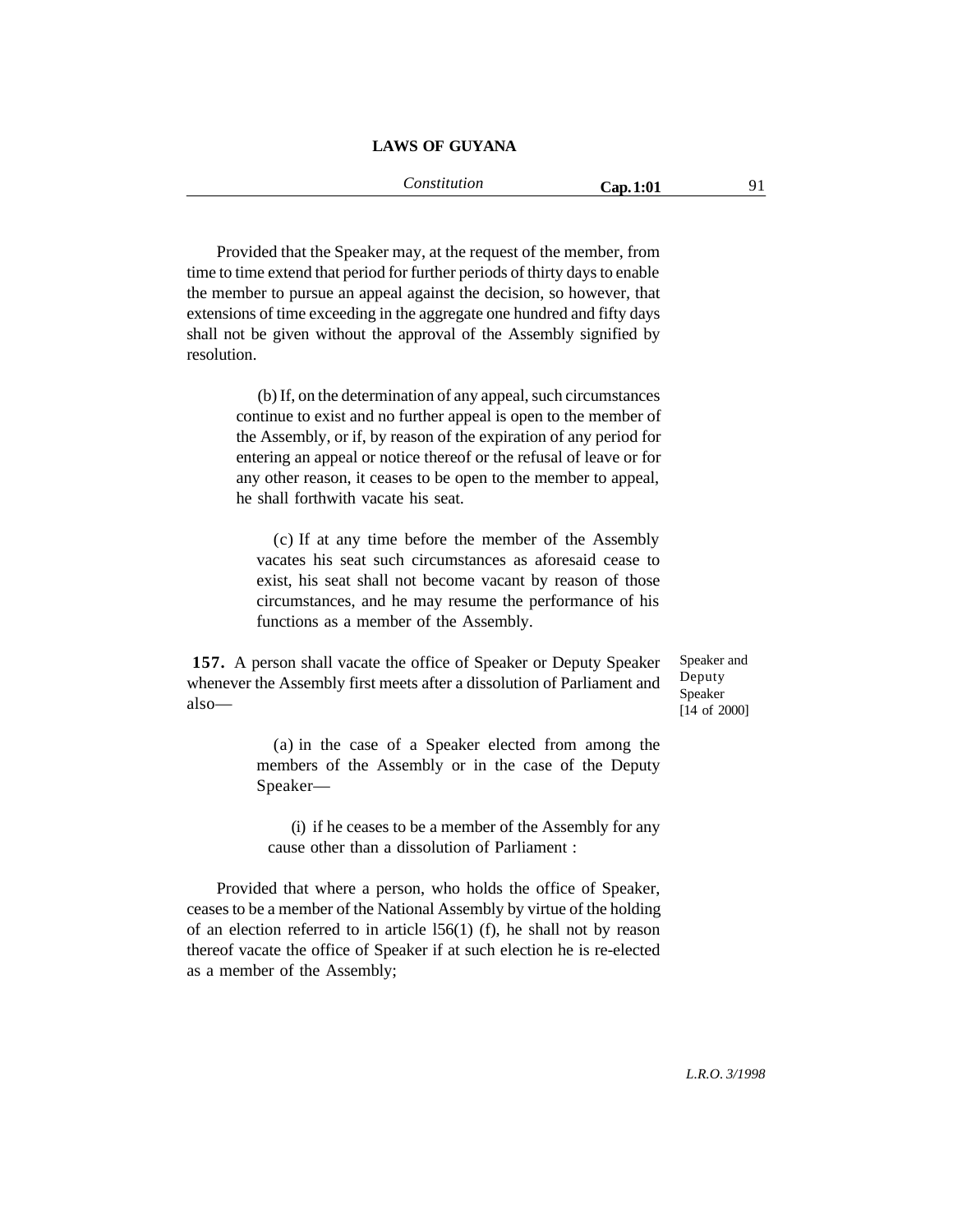(ii) if, by virtue of paragraph (2) (a) of the preceding article he is required to cease to perform his functions as a member of the Assembly; or

(iii) if he is appointed to be a Minister or a Parliamentary Secretary;

(b) in the case of a Speaker elected from among persons who are not members of the Assembly if he ceases to be a citizen of Guyana or if any circumstances arise that would cause him to be disqualified for election as a member of the Assembly by virtue of article l55 or of any law enacted in pursuance thereof;

(c) if he announces the resignation of his office to the Assembly or if by writing under his hand addressed, in the case of the Speaker, to the Clerk of the Assembly or in the case of the Deputy Speaker, to the Speaker (or, if the office of Speaker is vacant or the Speaker is absent from Guyana, to the Clerk) he resigns that office; or

(d) in the case of the Deputy Speaker, if he is elected to be Speaker.

Clerk and Deputy Clerk

**158.** (1) Subject to the provisions of the next following paragraph the Clerk of the National Assembly shall vacate his office when he attains the age of sixty-five years or such later age as may, in any particular case, be prescribed by the Commission appointed under paragraph (4).

(2) The Clerk shall be removed from office by the President if, but shall not be so removed unless, the National Assembly, by a resolution which has received the affirmative votes of a majority of all the elected members thereof, has resolved that he ought to be so removed for inability to discharge the functions of his office (whether arising from infirmity of body or mind or any other cause) or for misbehaviour.

(3) The provisions of paragraphs (1) and (2) shall apply to the Deputy Clerk as they apply to the Clerk.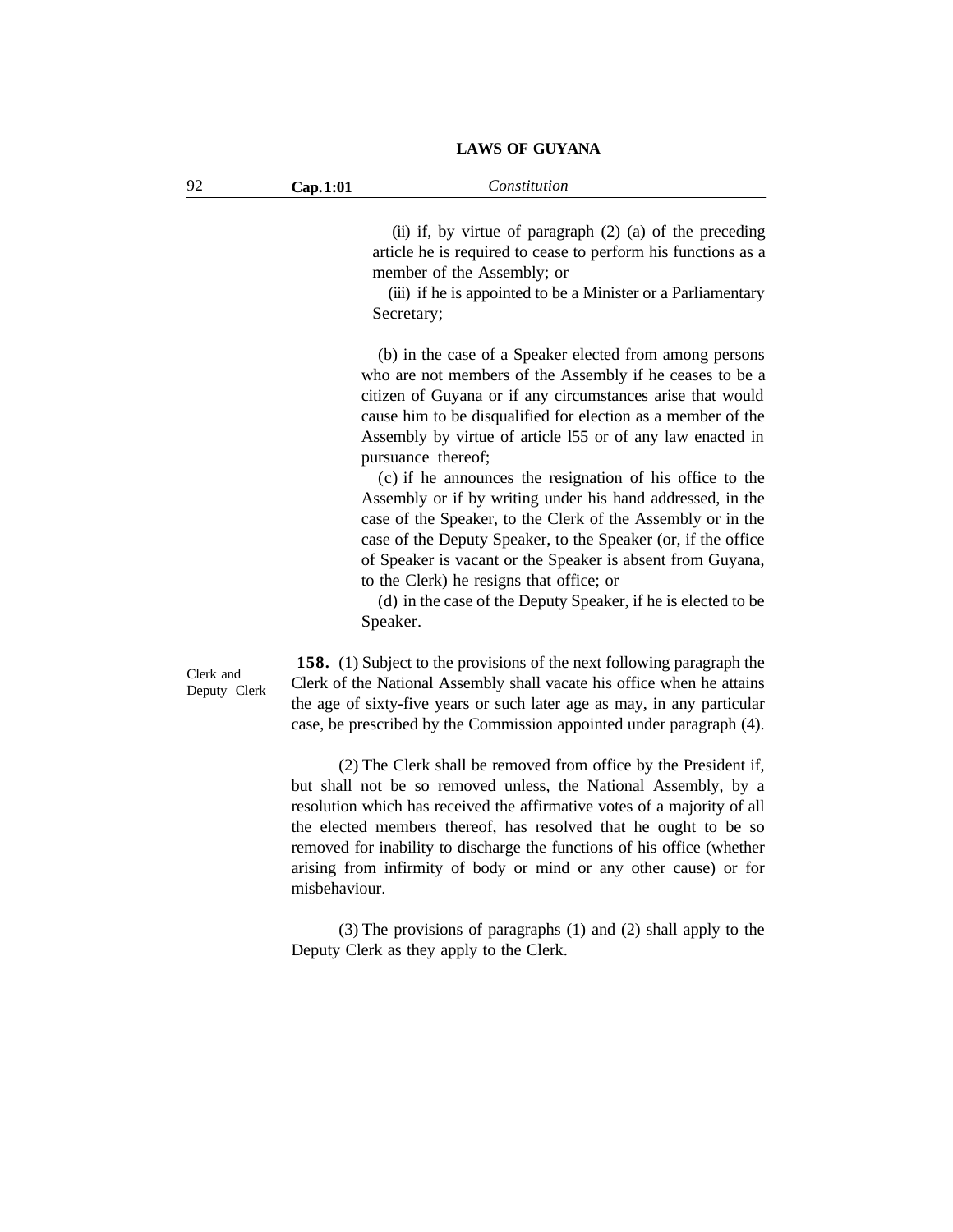(4) Subject to the provisions of article 222 the terms of service (including salary and allowances) of the Clerk and Deputy Clerk shall be determined from time to time by a Commission consisting of the

Speaker, as Chairman, the Minister responsible for finance or a person nominated by that Minister to represent him at any meeting of the Commission and one other Minister designated from time to time by the Prime Minister.

(5) A person who is a public officer may, without ceasing to hold office in the public service, be appointed in accordance with the provisions of this article to the office of Clerk or Deputy Clerk but—

> (a) no such appointment shall be made without the concurrence of the appropriate service authority;

> (b) the provisions of paragraphs (l), (2) and (3) shall in relation to an officer so appointed, apply, subject to the provisions of subparagraph (d) as respects his service as Clerk or Deputy Clerk but not as respects his service as a public officer;

> (c) an officer so appointed shall not, during his continuance in the office of Clerk or Deputy Clerk, perform the functions of any public office; and

> (d) an officer so appointed may at any time be appointed bv the appropriate service authority to assume or resume the functions of a public office and he shall thereupon vacate his office as Clerk or Deputy Clerk, but no appointment under this subparagraph shall be made without the concurrence of the Speaker.

(6) In the preceding paragraph "the appropriate service authority" means the authority in which, under the provisions of this Constitution, is vested the power to make appointments to the public office held by the person to be appointed as Clerk or Deputy Clerk or the functions of which the Clerk or Deputy Clerk is to be appointed to assume or resume, as the case may be.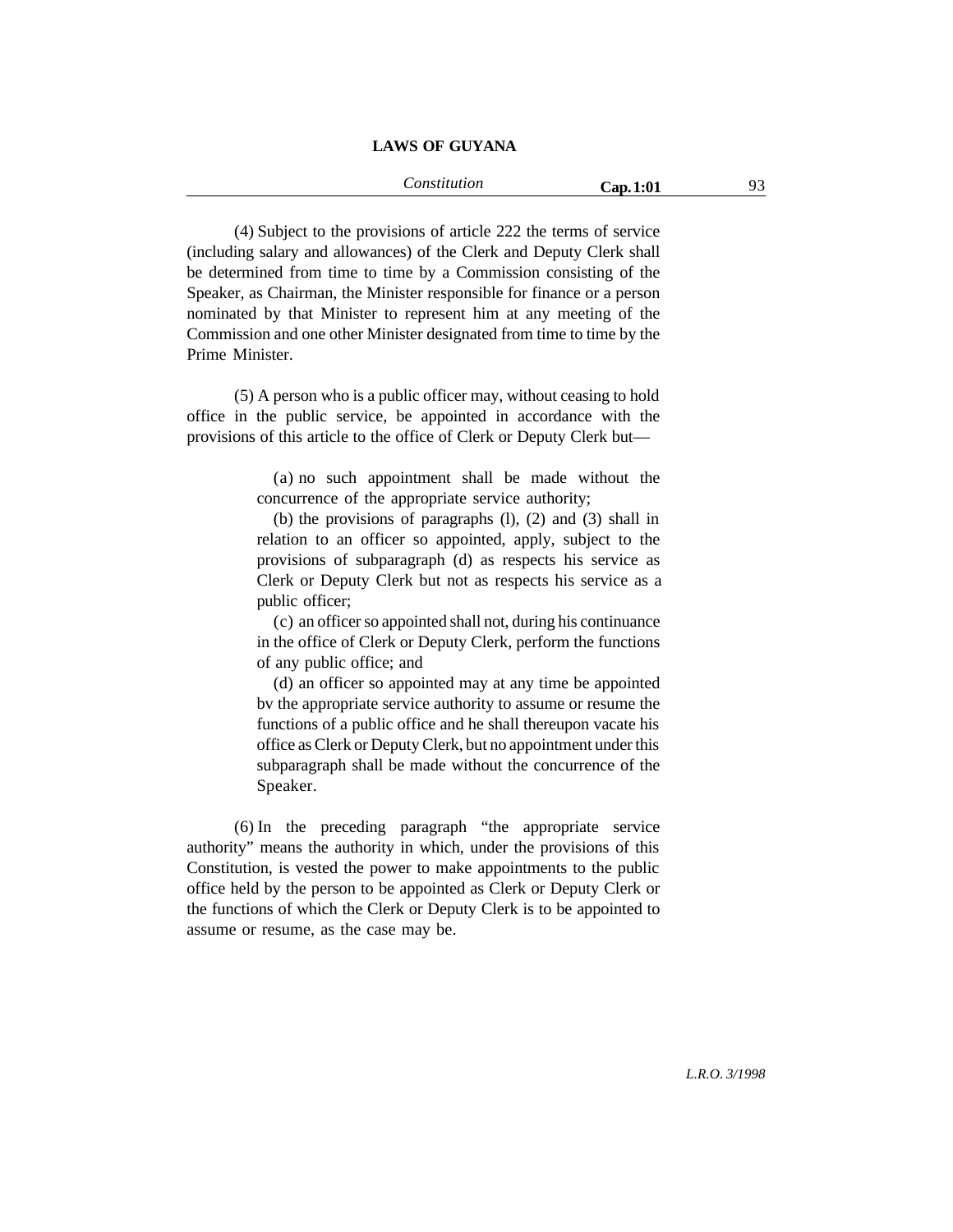(7) The functions conferred by this article on the Speaker shall, if there is no person holding the office of Speaker or if the Speaker is absent from Guyana or is otherwise unable to perform those functions, be performed by the Deputy Speaker.

**Qualifications** and disqualifications for electors. [ 3 of 2001]

**159.** (1) No person shall vote at an election unless he is registered as an elector.

(2) Subject to the provisions of paragraphs (3) and (4), a person shall be qualified to be registered as an elector for elections if, and shall not be so qualified unless, on the qualifying date, he is of the age of eighteen years or upwards and either—

(a) is a citizen of Guyana; or

(b) is a Commonwealth citizen who is not a citizen of Guyana and who is domiciled and resident in Guyana and has been so resident for a period of one year immediately preceding the qualifying date; and

 (c) satisfies such other qualifications as may be prescribed by or under any law.

(3) No person shall be qualified to be so registered who on the qualifying date is a person certified to be insane or otherwise adjudged to be of unsound mind under any law in force in Guyana.

(4) No person shall be qualified to be so registered if during such period (not exceeding five years) preceding the qualifying date as may be prescribed by Parliament, he has been convicted by a court of any offence connected with elections that is so prescribed or has been reported guilty of such an offence by the High Court in proceedings under article 163:

Provided that Parliament may empower the court to exempt a person from disqualification for registration on account of such a conviction or report if the court deems it just so to do.

(5) In this article "the qualifying date" means such date as may be appointed by or under an Act of Parliament as the date with reference to which a register of electors shall be compiled or revised.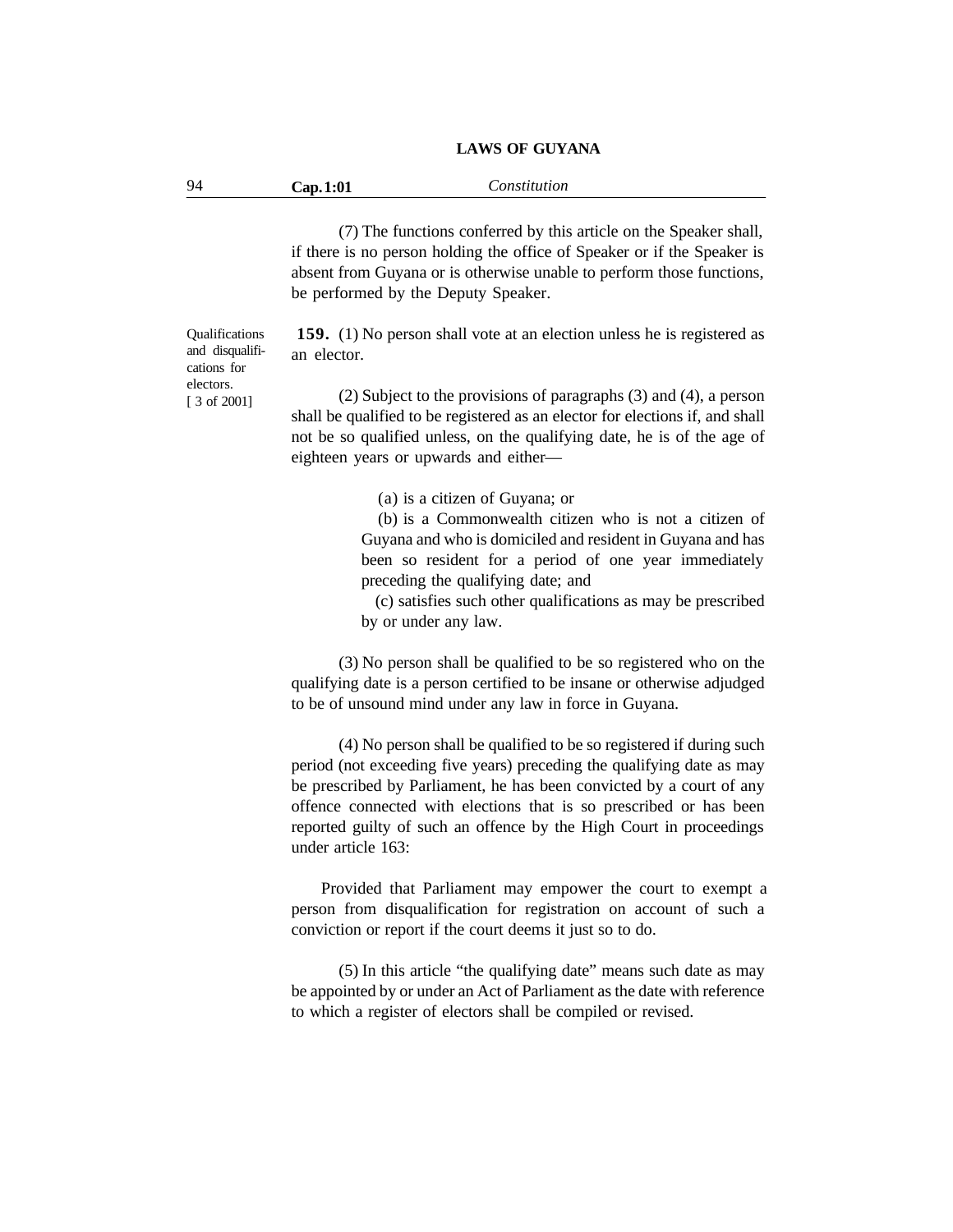| Constitution |  |
|--------------|--|
|              |  |
|              |  |

*Constitution* **Cap. 1:01** 95

**160.** (1) Subject to the provisions of the next following paragraph, the system of proportional representation referred to in article 60 (2) for the election of such number of members of the National assembly as shall be determined by the Assembly, shall be as follows- Electoral system.

 (a) votes shall be cast throughout Guyana in favour of lists of candidates;

 (b) each elector shall have one vote and may cast it in favour of any of the lists; and

 (c) the seats of the said elected members in the Assembly, as determined under this paragraph, shall be allocated between the lists in such a manner that the proportion that the number of such seats allocated to each list bears to the number of votes cast in favour of that list is as nearly as may be the same for each list, thus minimising the level of disproportionality between the percentages of votes earned by lists and the percentages of seats allocated to lists in the cases of individual geographical constituencies, if they exist, and of the Assembly taken as a whole.

(2) Parliament may make provision for the division of Guyana into such number of geographical constituencies, not being more than half the number of the elected members of the Assembly as Parliament may prescribe and for the election in each such constituency of suchnumber of members of the Assembly as Parliament shall, subject to paragraph (4) prescribe; but, if Parliament makes provisions as aforesaid, then-

 (a) a person may stand as a candidate for election in any such geographical constituency only if, in such manner as Parliament may prescribe, he has declared that he supports, or has otherwise identified himself with one and only one of the lists related to that geographical constituency, not with a list i any other geographical constituency; and not with any list of another party; and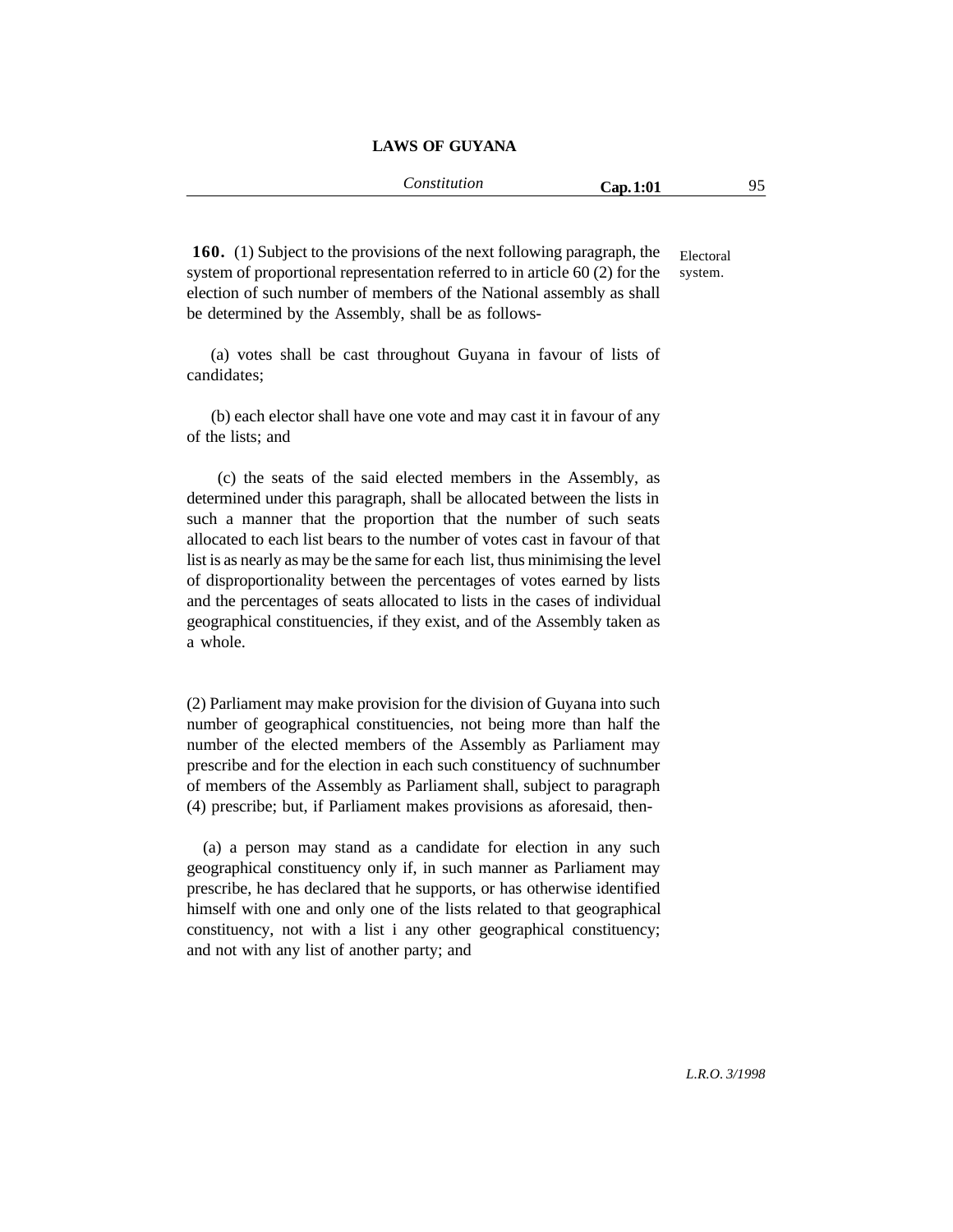| 96<br>Cap.1:01 | Constitution |
|----------------|--------------|
|----------------|--------------|

(b) those of the said seats in the Assembly as determined under paragraph (1), for which members are not elected in geographical constituencies as aforesaid shall be allocated betwen the contesting parties in accordance with the results of the voting throughout Guyana in favour of the lists of the contesting parties in such a manner that the proportion that the number of seats allocated to each party, when added to the number of members identified with that party's lists elected in the geographical constituencies, bears to the number of votes cast in favour of that party is as nearly as may be the same for each party, thus minimising the level of disproportionality between the percentages of votes earned by parties and the percentages of seats allocated to parties in the Assembly

(3) Subject to the provisions of this Constitution, Parliament may make provision-

(a) (i) for the registration of electors;

 (ii) for the manner in which lists of candidates shall be prepared, including the provision in a list of the names of a sufficient number of candidates to enable any vacancies to be filled under subparagraph (vii), and which manner shall allow voters to be sure which individuals they are electing to the National Assembly;

(iii) for the manner in which the number of seats to be allocated to each list shall be calculated in order to give effect to the provisions of paragraph (1) or paragraph (2), as the case may be;

 (iv) for the combination of lists of candidates for the purpose of the allocation of seats (but not for the purpose of voting);

 (vi) for the extraction from the lists and declaration of names of the candidates who have been elected, and for such provision for extraction to take into account the proportion that women form of the electorate;

 (vii) for the manner in which elections of members of the National Assembly shall be held pursuant to the provisions of  $\text{paragnhs}(1)$ and (2);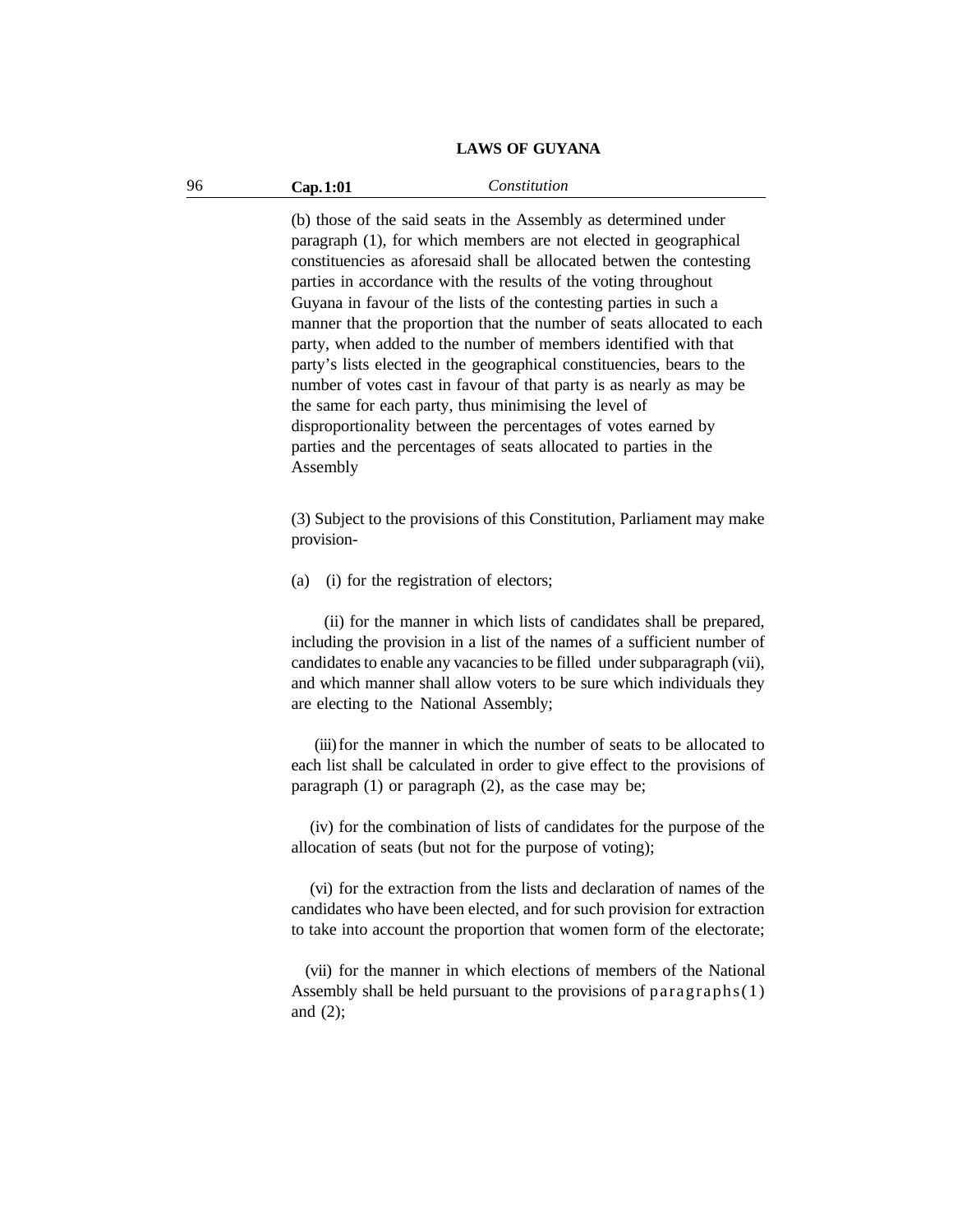(viii) generally for the conduct of elections of members of the National Assembly and for giving effect to the provisions of this Constitution relating thereto;

 (b) (i) for the criteria for the participation of political parties in the general election;

 (ii) for the formulae to be used to translate votes for a contesting party into seats for that party in the National Assembly;

 (iii) for the minimum number or proportion of female candidates on a party's lists for geographical constituencies taken individually or together;

 (v) for the maximum percentage or the number of geographical constituencies a party can contest in which its lists contain no female candidate.

 (4) The total number of seats in the National Assembly that are derived from geographical constituencies shall be such that the number of seats not derived from geographical constituencies that might arise from the allocations of seats to geographical constituencies

**160 A.** (1) all persons and political parties are prohibited from taking any action or advancing, disseminating or communicating any idea which may result in racial or ethnic division among the people.

(2) For the purposes of paragraph  $(1)$ , Parliament shall by  $[14 \text{ of } 200]$ law make provision for offences and penalties, including penalties preventing or disbarring any person or ship or being a member, as the case may be, of the local democratic organs or of the National Assembly.

Political parties prohibited from causing ethnic division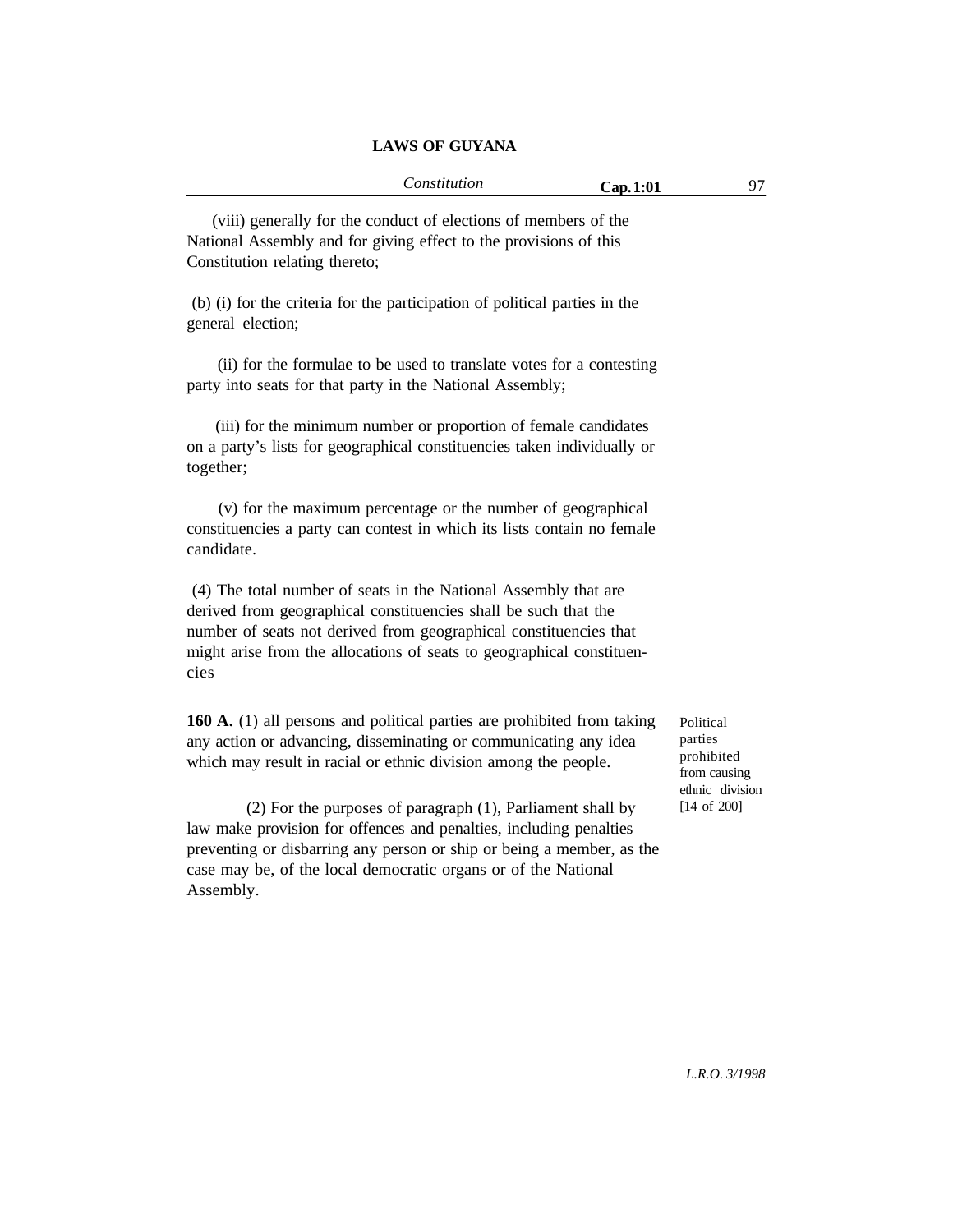| 98 | Cap.1:01 | Constitution |  |
|----|----------|--------------|--|
|----|----------|--------------|--|

161 (1) There shall be an Elections Commission for Guyana consisting of a Chairman, who shall be a fulltime Chairman and shall not engage in any other form of employment, and such other members as may be appointed in accordance with the provisions of this article. Elections Commission. [2 of 2000]

 (2) Subject to the provisions of paragraph (4), the Chairman of the Elections Commission shall be a person who holds or who has held office as a judge of a court having unlimited jurisdiction in civil and criminal matters in some part of the Commonwealth or a court having jurisdiction in appeals from any such court or who is qualified to be appointed as any such judge, or any other fit and proper person, to be appointed by the President from a list of six persons, not unacceptable to the President, submitted by the Leader of the Opposition after meaninful consultatal political parties represented in the National assembly.

 Provided that if the Leader of the Opposition fails to submit a list as provided for, the President shall appoint a person who holds or has held office as a judge of a court having unlimited jurisdiction in civil and criminal matters in some part of the Commonwealth or a court having jurisdiction in appeals from any such court or who is qualified to be appointed as any such judge.

 (3) In addition to the Chairman, there shall be six members of the Commission who shall be appointed in the following manner-

 (a) three members to be appointed by the President, acting in his own deliberate judgment; and

 (b) three members to be appointed by the President acting in accordance with the advice of the Leader of the Opposition tendered after meanunful consultation with non governmental political parties represented in the National Assembly.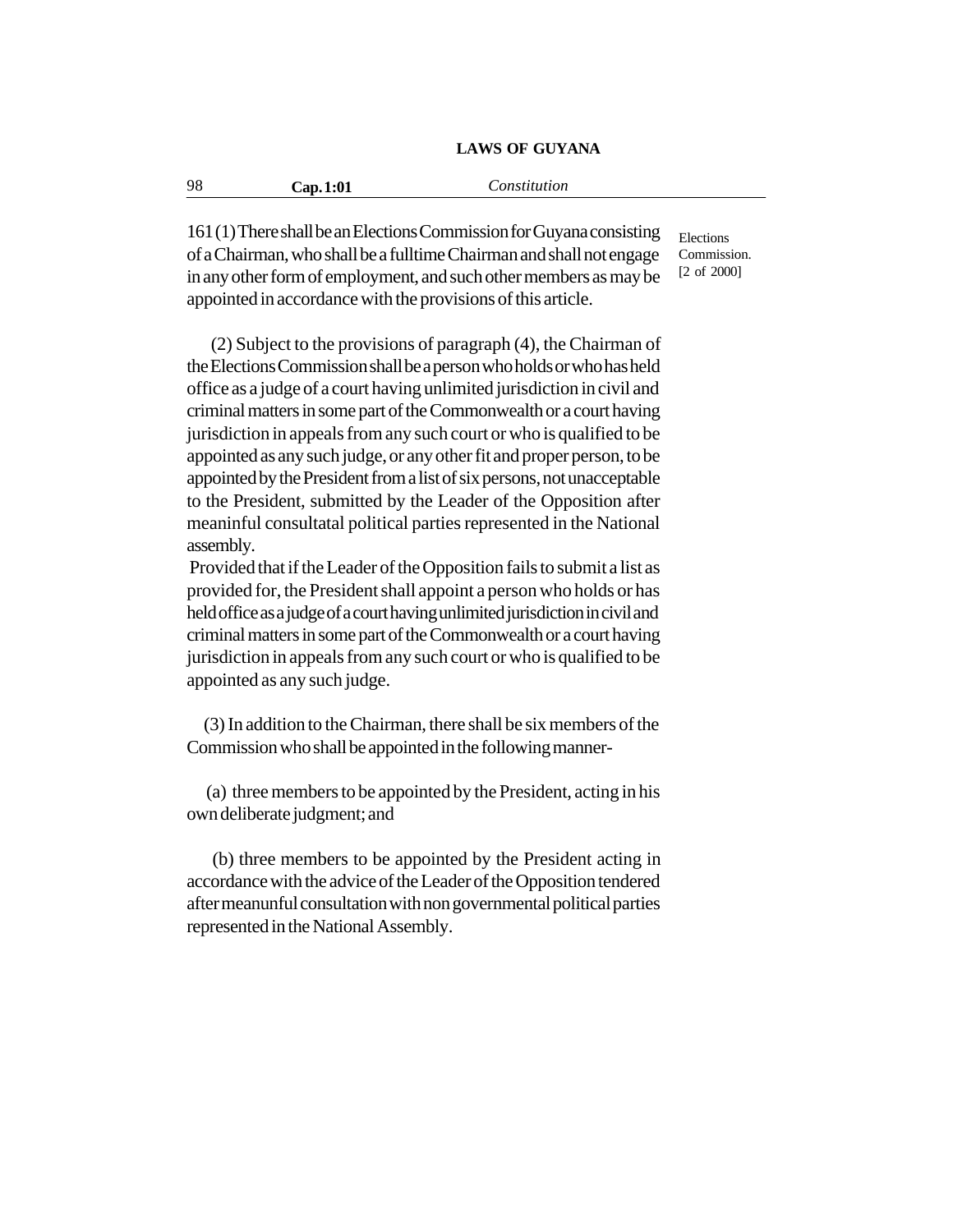| Constitution | Cap.1:01 | 99 |
|--------------|----------|----|
|--------------|----------|----|

(4) A person shall be disqualified for appointment as the Chairman or other member of the Commission if he is an alien.

(5) The Chairman or any other member of the Elections Commission shall vacate his office if any circumstances arise that, if he were not a member of the Commission, would cause him to be disqualified for appointment as such.

(6) The provisions of article 225 (which relate to removal from office) shall apply to the office of the Chairman or other members of the Elections Commission and for the purposes of paragraphs (4) and (6) of that article, the prescribed authority shall be the Prime Minister:

Provided that in the case of the members referred to in paragraph (3) (b), the Prime Minister shall meaningfully consult the Leader of the Opposition before tendering any advise to the President under article  $225(4)$ .

(7) If, by reason of his illness, absence from Guyana, or suspension under article 225, the Chairman or any other member of the Elections Commission is unable to perform his functions as such, a temporary Chairman or other member, as the case may be, may be appointed in his place.

(8) The provisions of this article shall apply in relation to the appointment of a temporary Chairman or other member of the Elections Commission, and to a temporary Chairman or other member appointed in accordance with this article, as they apply in relation to the Chairman or other member, as the case may be, of the Elections Commission in whose place he is appointed:

 Provided that his appointment shall have effect only for the period ending when the person in whose place he has been appointed resumes his functions as, or ceases to be, the Chairman or other member, as the case may be, of the Commission.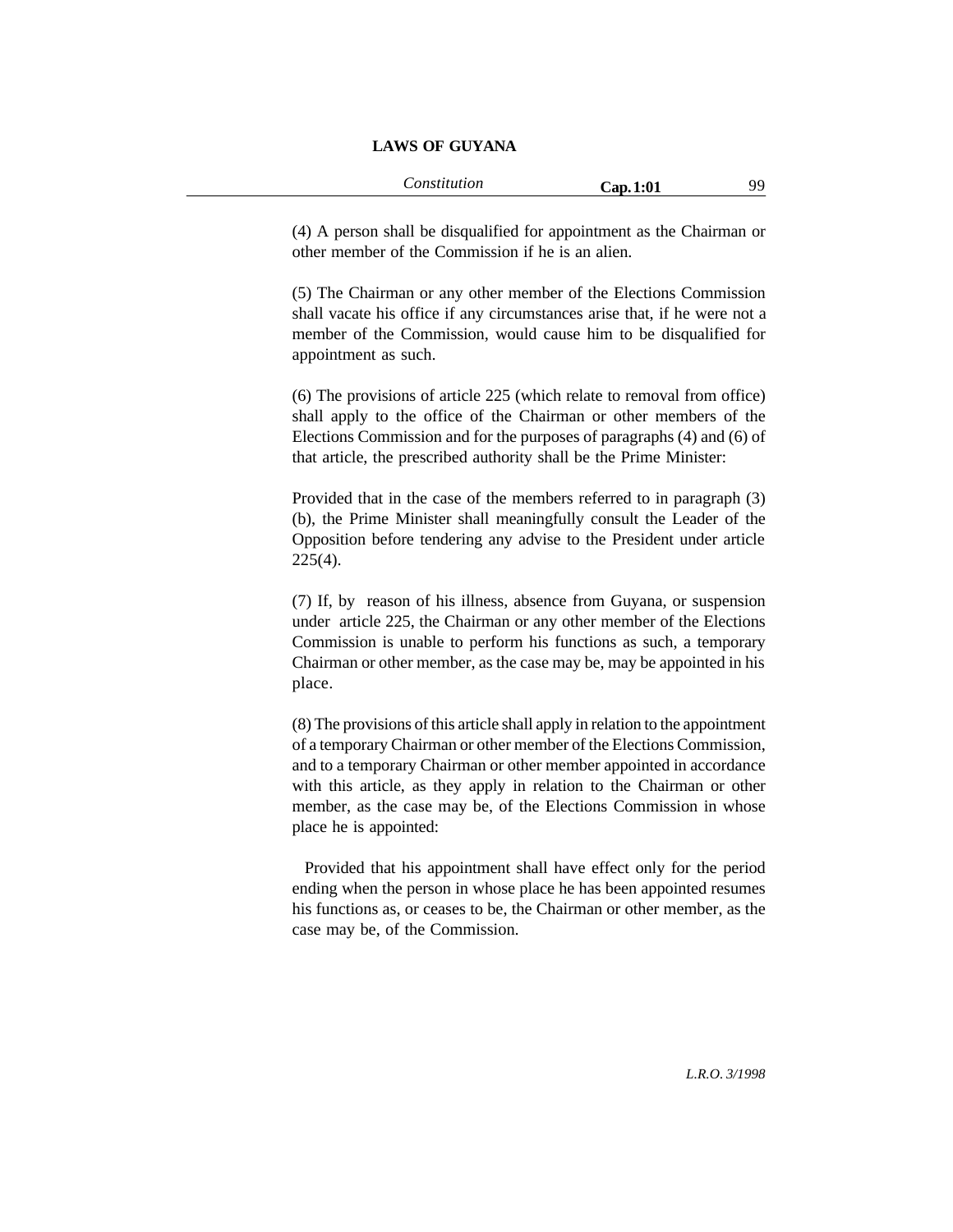**161A.** (1) The Elections Commission shall be responsible for the

|                                                                                               | efficient functioning of the Secretariat of the Commission, which<br>shall comprise the officers and employees of the Commission, and<br>for the appointment of all the staff to the offices thereof inclusive of<br>all temporary staff, recruited for the purposes of boundary demarca-<br>tion, registration of persons and elections and shall have the power to<br>remove and to exercise disciplinary control over such staff.                                                                                                                 |
|-----------------------------------------------------------------------------------------------|------------------------------------------------------------------------------------------------------------------------------------------------------------------------------------------------------------------------------------------------------------------------------------------------------------------------------------------------------------------------------------------------------------------------------------------------------------------------------------------------------------------------------------------------------|
|                                                                                               | (2) The Elections Commission may, by directions in writing<br>and subject to such conditions as it thinks fit, delegate any of its<br>powers under paragraph (1) to any one or more members of the<br>Commission, or by such directions and subject to such conditions as it<br>thinks fit, delegate such powers to such officers of the Commission<br>as the Commission may determine                                                                                                                                                               |
|                                                                                               | (3) Before the Elections Commission or any member thereof<br>or other person exercising powers under this article appoints to or to<br>act in any office referred to in paragraph (1) any person who holds<br>or is acting in any office, power to make appointments to which is<br>vested under this Constitution in the Judicial, the Teaching, the Police<br>or Public Service Commission, the Elections Commission or that<br>member or other person shall first seek and obtain the approval of<br>the Commission in which that power is vested |
|                                                                                               | (4) Where a public officer is appointed to an office referred to<br>in paragraph (1) he shall, subject to the said paragraph (1), remain a<br>public officer unless the Commission determines that that office shall<br>be independent of any other Commission                                                                                                                                                                                                                                                                                       |
|                                                                                               | (5) Nothing in this article shall be construed as precluding the<br>Elections Commission from appointing any person who is not a public<br>officer to an office referred to in paragraph (1).                                                                                                                                                                                                                                                                                                                                                        |
| Role of<br>political<br>parties in the<br>conduct of<br>elections<br>through the<br>Elections | 161B It is hereby declared that the role of political parties and their<br>nominees in the conduct of elections by the Elections Commission<br>shall be limited to their participation in determining policy, monitoring<br>the electoral process and the conduct of the election, but does not<br>include active management of the electoral process.                                                                                                                                                                                               |
|                                                                                               |                                                                                                                                                                                                                                                                                                                                                                                                                                                                                                                                                      |

100 **Cap. 1:01** *Constitution*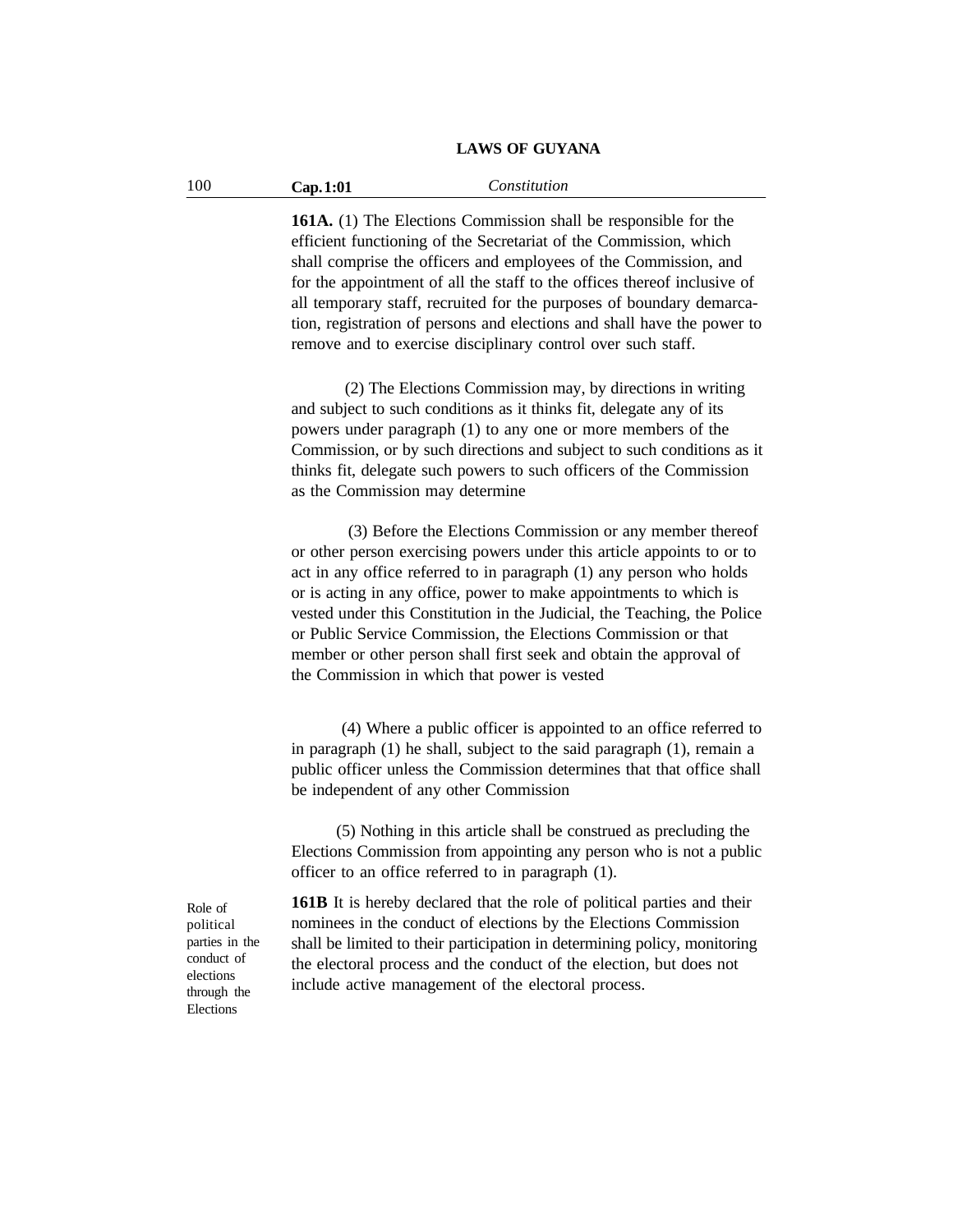| Constitution | Cap.1:01 |  |
|--------------|----------|--|
|--------------|----------|--|

**162.** (1) The Elections Commission shall have such functions connected with or relating to the registration of electors or the conduct of elections as are conferred upon it by or under this Constitution or, subject thereto, any Act of Parliament; and, subject to the provisions of this Constitution, the Commission— Functions of Elections Commission. [14 of 2000]

> (a) shall exercise general direction and supervision over the registration of electors and the administrative conduct of all elections of members of the National Assembly; and

> (b) shall issue such instructions and take such action as appear to it necessary or expedient to ensure impartiality, fairness and compliance with the provisions of this Constitution or of any Act of Parliament on the part of persons exercising powers or performing duties connected with or relating to the matters aforesaid.

(2) Notwithstanding anything to the contrary in this Constitution, if the Elections Commission is satisfied that the holding of an election pursuant to the provisions of paragraph (2) of article 60 or article 160(2) on the day appointed therefor would be attended, either generally or in a particular area, by danger or serious hardship, it may, after consultation with the Prime Minister and the Leader of the Opposition, by notice published in the Gazette—

> (a) postpone the holding of the election to a day specified in the notice; or

> (b) postpone the voting in any area specified in the notice to a day so specified.

**163.** (1) Subject to the provisions of this article, the High Court shall have exclusive jurisdiction to determine any questionDetermination of questions as to membership and elections. [14 of 2000]

- (a) regarding the qualification of any person to be elected as a member of the National Assembly;
	- (b) whether—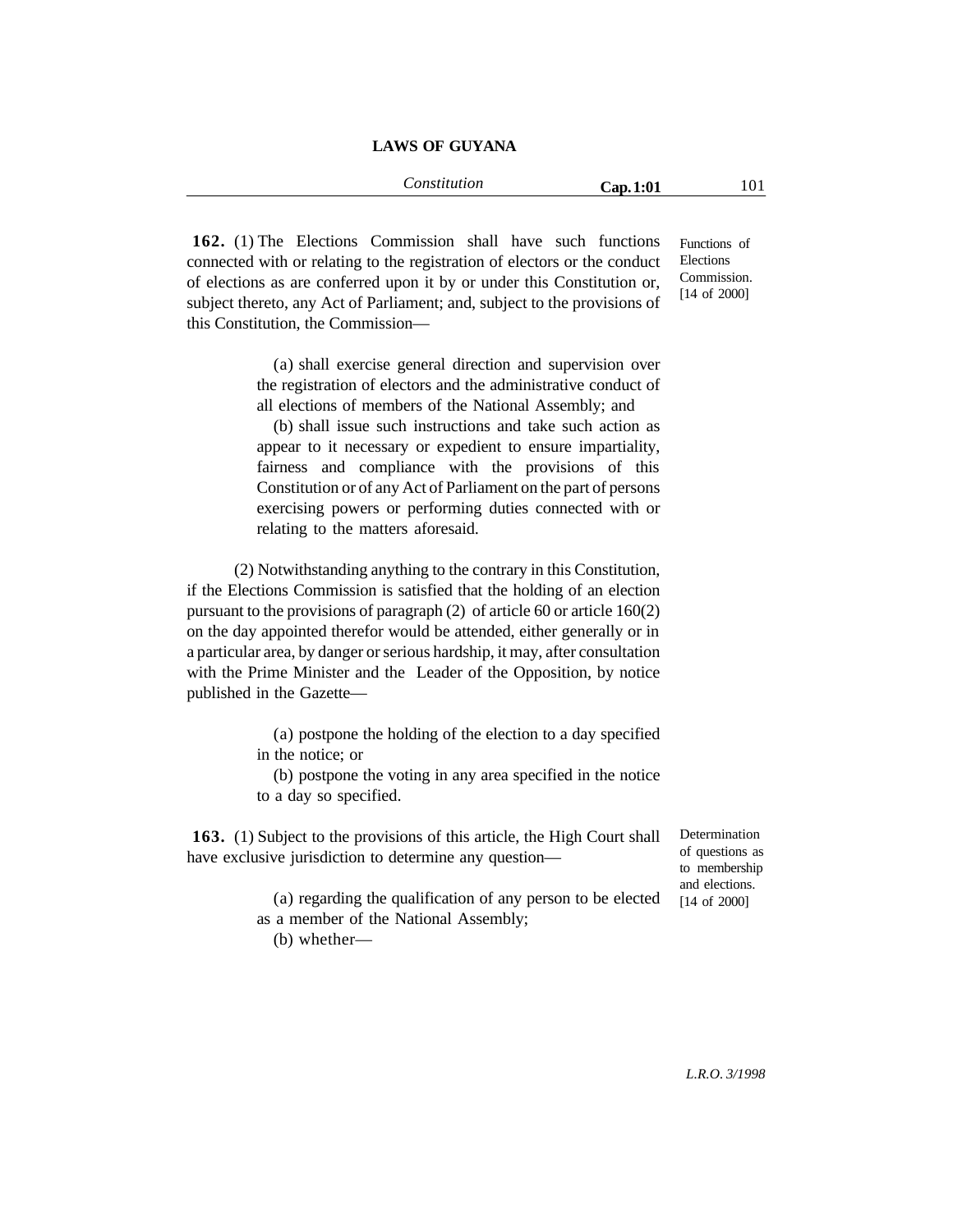(i) either generally or in any particular place, an election has been lawfully conducted or the result thereof has been, or may have been, affected by any unlawful act or omission;

(ii) the seats in the Assembly have been lawfully allocated;

(iii) a seat in the Assembly has become vacant; or

(iv) any member of the Assembly is required under the provisions of article 156(2) and (3) to cease to exercise any of his functions as a member thereof;

(c) regarding the filling of a vacant seat in the Assembly, or

(d) whether any person has been validly elected as Speaker of the Assembly from among persons who are not members thereof or, having been so elected, has vacated the office of Speaker.

(2) Proceedings for the determination of any question referred to in the preceding paragraph may be instituted by any person (including the Attorney General) and, where such proceedings are instituted by a person other than the Attorney General, the Attorney General if he is not a party thereto may intervene and (if he intervenes) may appear or be represented therein.

(3) An appeal shall lie to the Court of Appeal—

(a) from the decision of a Judge of the High Court granting or refusing leave to institute proceedings for the determination of any question referred to in paragraph (1);

(b) from the determination by the High Court of any such question, or against any order of the High Court made in consequence of such determination.

(4) Parliament may make provision with respect to—

(a) the circumstances and manner in which and the conditions upon which proceedings for the determination of any question under this article may be instituted in the High Court and an appeal may be brought to the Court of Appeal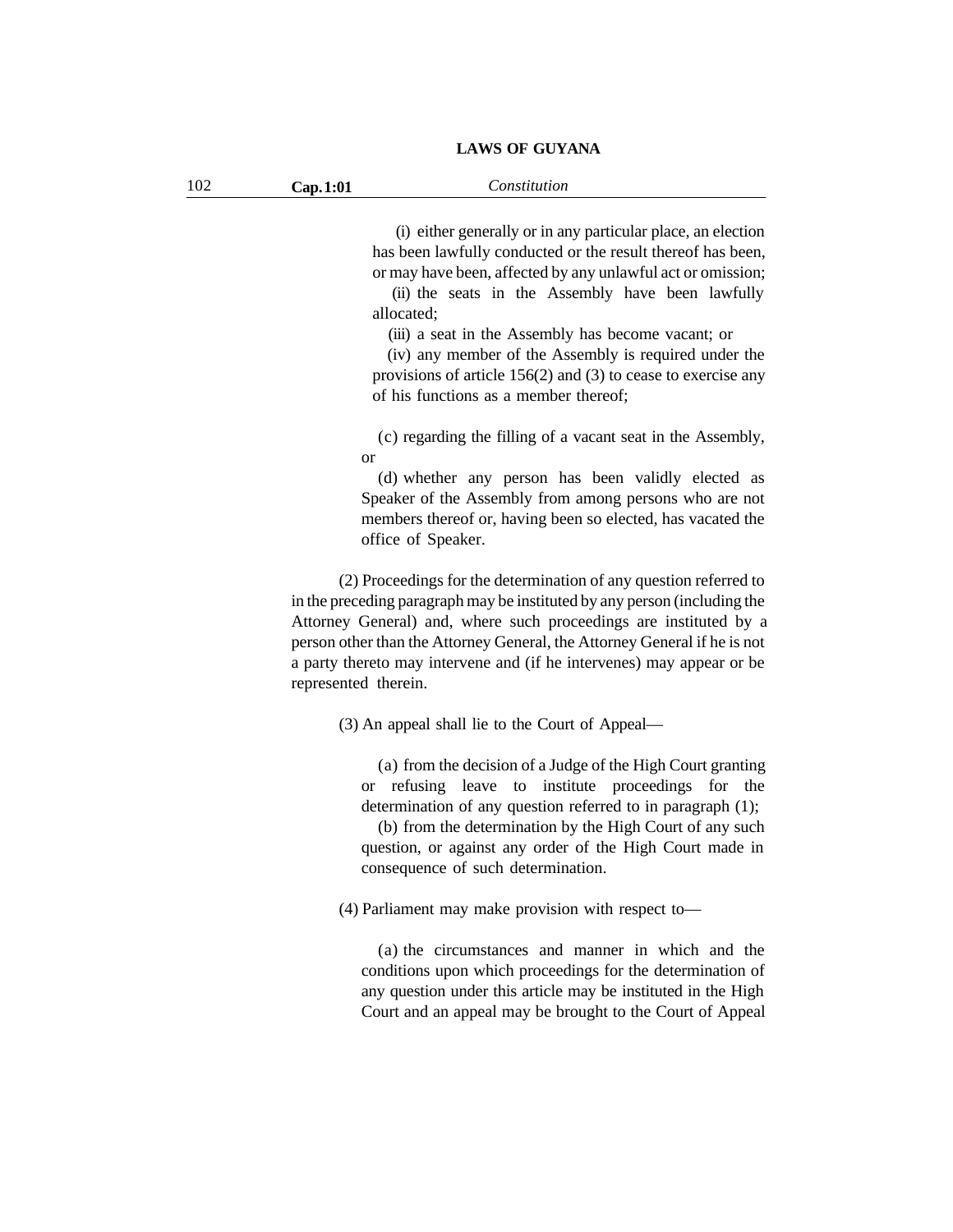in respect thereof;

(b) the consequences of the determination of any question under this article and the powers of the High Court in relation to the determination of any such question, including (without prejudice to the generality of the foregoing power) provision empowering the High Court to order the holding of a fresh election throughout Guyana or a fresh ballot in any part thereof or the re-allocation of seats in whole or in part; and (c) the practice and procedure of the High Court in relation to the jurisdiction and powers conferred upon it by or under this article and of that Court and the Court of Appeal in relation to appeals to the Court of Appeal under this article,

and, subject to any provision so made, provision may be made with respect to the matters aforesaid by rules of court.

(5) In this article reference to any person being elected shall be read and construed as a reference to any person being elected under paragraph (2) of article 60 or under article 160(2), as the case may be.

**164.**(1) Subject to the provisions of paragraphs (2) and (3), a Bill for an Act of Parliament to alter this Constitution shall not be passed by the National Assembly unless it is supported at the final voting in the Assembly by the votes of a majority of all the elected members of the Assembly.

Procedure for altering this Constitution.

(2) A Bill to alter any of the following provisions of this Constitution, that is to say—

> (a) this article, articles 1, 2, 8, 9, 18, 51, 66, 89, 99 and 111; and

> (b) articles 3, 4, 5, 6 and 7, 10 to 17 (inclusive), 19 to 49 (inclusive), 52 to 57 (inclusive), 59, 60, 62, 63, 64, 65, 67, 68, 69, 70, 72 (in so far as it relates to the number of regions), 90 to 96 (inclusive), 98, 108, 110, 116, 120 to 163 (inclusive, but excepting article 132), 168 to 215 (inclusive, but excepting articles 173, 185, 186, 192 (2) and (3) and 193), 222, 223, 225, 226, 231 and 232 (excepting the definition of "financial year"),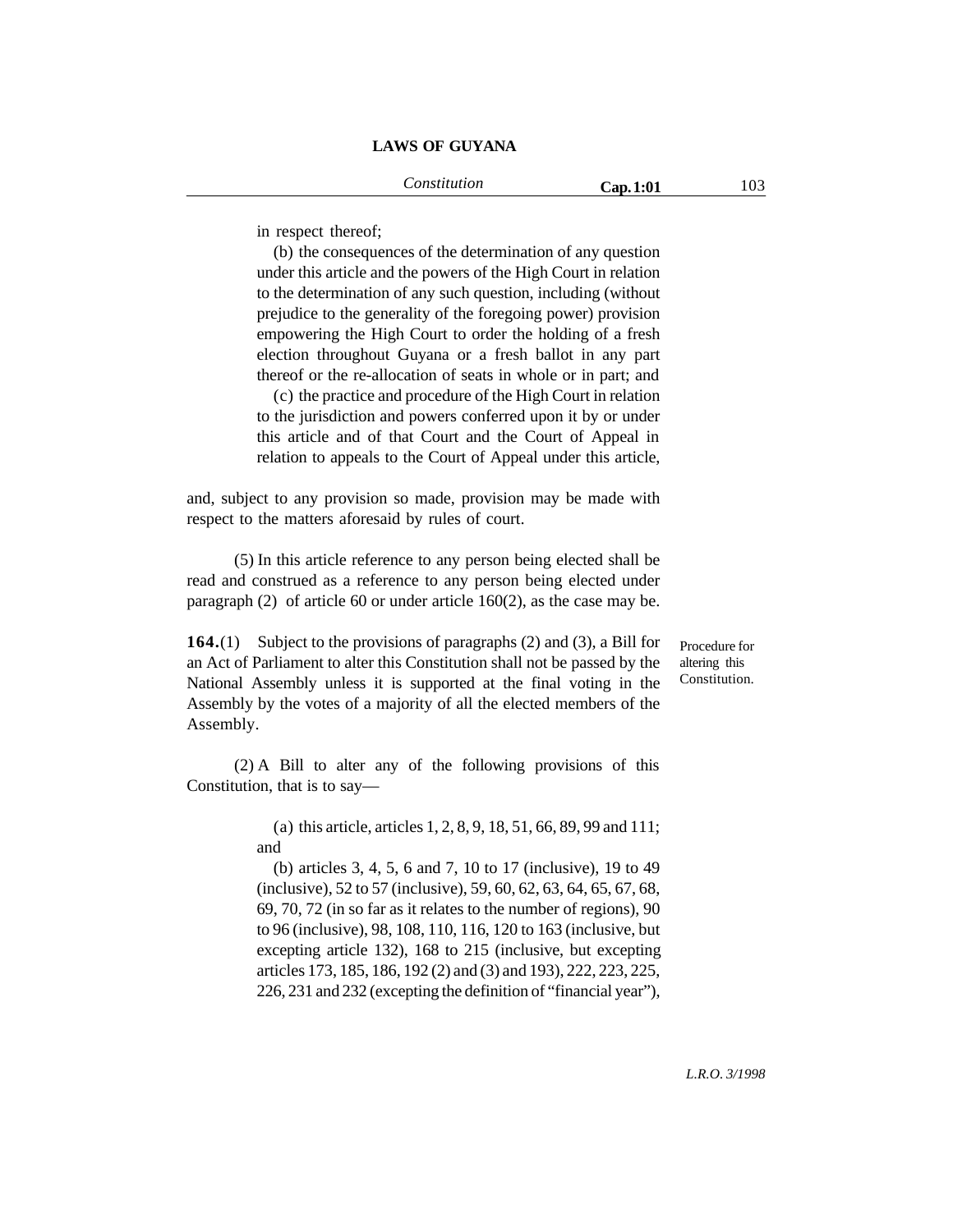| 104 | Cap.1:01 | Constitution |
|-----|----------|--------------|
|-----|----------|--------------|

shall not be submitted to the President for his assent unless the Bill, not less than two and not more than six months after its passage through the National Assembly, has, in such manner as Parliament may prescribe, been submitted to the vote of the electors qualified to vote in an election and has been approved by a majority of the electors who vote on the Bill:

Provided that if the Bill does not alter any of the provisions mentioned in subparagraph (a) and is supported at the final voting in the Assembly by the votes of not less than two-thirds of all the elected members of the Assembly it shall not be necessary to submit the Bill to the vote of the electors.

(3) In this article—

(a) references to this Constitution or to any particular provision thereof include references to any other law in so far as that law alters the Constitution or, as the case may be, that provision; and

(b) references to altering this Constitution or any particular provision thereof include references to repealing it, with or without re-enactment thereof or the making of different provision in lieu thereof, to modifying it and to suspending its operation for any period.

**165.** (1) Subject to the provisions of this Constitution, the National Assembly may regulate its own procedure and may make rules for that purpose.

(2) The Assembly may act notwithstanding any vacancy in its membership (including any vacancy not filled when the Assembly first meets after the commencement of this Constitution or after any dissolution of Parliament) and the presence or participation of any person not entitled to be present at or to participate in the proceedings of the Assembly shall not invalidate those proceedings.

**166.** (1) The Speaker, or, in his absence, the Deputy Speaker or, if they are both absent, a member of the National Assembly (not being a Minister or a Parliamentary Secretary) elected by the Assembly for the sitting shall preside at any sitting of the Assembly. the Assembly

Regulation of procedure.

Presiding in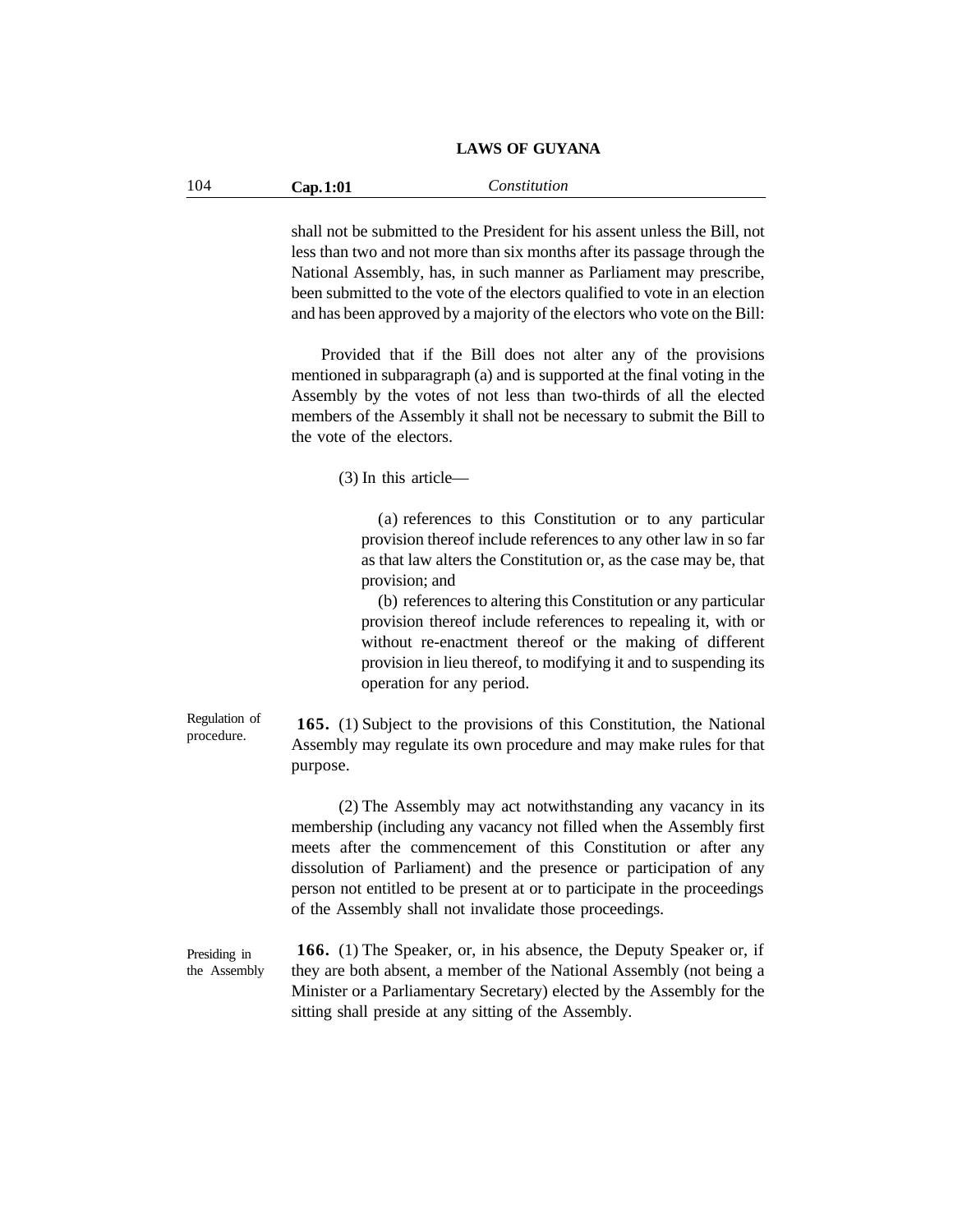(2) References in this article to circumstances in which the Speaker or Deputy Speaker is absent include references to circumstances in which the office of Speaker or Deputy Speaker is vacant. **167.** No member of the National Assembly shall take part in the proceedings of the Assembly (other than proceedings necessary for the purpose of this article) until he has made and subscribed before the Assembly the oath of office: Provided that the election of a Speaker and Deputy Speaker of the Assembly may take place before the members thereof have made and subscribed such oath. **168.** (1) Save as otherwise provided by this Constitution, all questions proposed for decision in the National Assembly shall be determined by a majority of the votes of the members present and voting. (2) Except as provided by the next following paragraph, the Speaker or other member presiding in the Assembly shall not vote unless on any question the votes are equally divided, in which case he shall have and exercise a casting vote. (3) A Speaker elected from among persons who are not members of the Assembly shall have neither an original nor a casting vote and if, upon any question before the Assembly when such a Speaker is presiding, the votes of the members are equally divided, the motion shall be lost. **169.** If objection is taken by any member of the National Assembly present that there are present in the Assembly (besides the person presiding) less than one-third of all the elected members of the Assembly, and, after such interval as may be prescribed in the rules of procedure of the Assembly, the person presiding ascertains that there are still present less than one-third of all the elected members, he shall thereupon adjourn the Assembly. Oaths of members. Voting. Quorum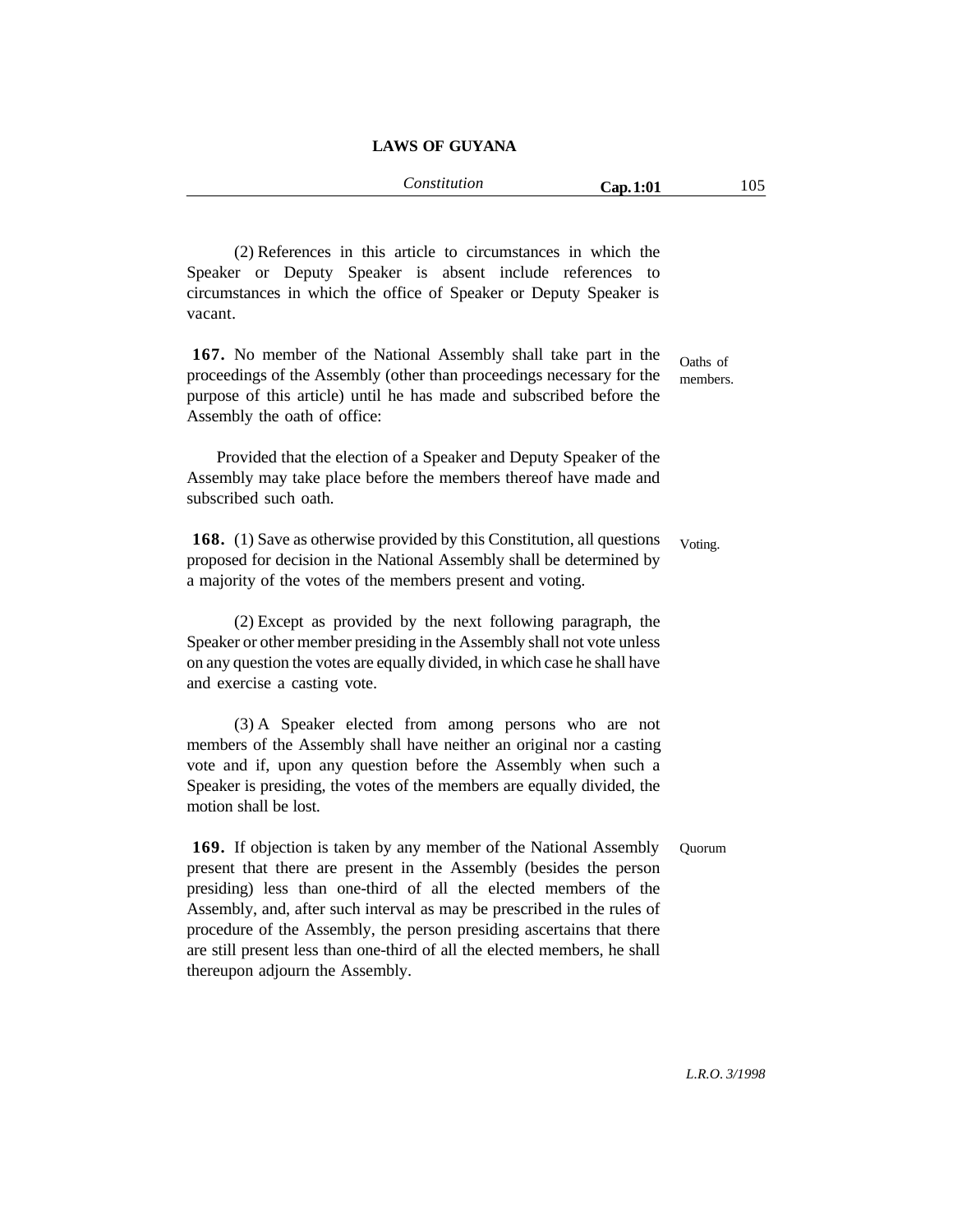| 106                                       | Cap. 1:01                | Constitution                                                                                                                                                                                                                                                                                                                                                          |
|-------------------------------------------|--------------------------|-----------------------------------------------------------------------------------------------------------------------------------------------------------------------------------------------------------------------------------------------------------------------------------------------------------------------------------------------------------------------|
| Mode of<br>legislation.<br>$[17$ of 2000] |                          | 170. (1) Subject to the provisions of article 164, the power of<br>Parliament to make laws shall be exercised by Bills passed by the<br>National Assembly and assented to by the President.                                                                                                                                                                           |
|                                           |                          | (2) When a Bill is presented to the President for assent, he shall<br>signify that he assents or that he withholds assent.                                                                                                                                                                                                                                            |
|                                           | has withheld his assent. | (3) Where the President withholds his assent to a Bill, he shall<br>return it to the Speaker within twenty-one days of the date when it was<br>presented to him for assent with a message stating the reasons why he                                                                                                                                                  |
|                                           |                          | (4) Where a Bill is so returned to the Speaker it shall not again be<br>presented to the President for assent unless within six months of the Bill<br>being so returned upon a motion supported by the votes of not less than<br>two-thirds of all the elected members of the National Assembly the<br>Assembly resolves that the Bill be again presented for assent. |
|                                           |                          | (5) Where the National Assembly so resolves that a Bill be again<br>presented for assent, the Bill shall be so presented and the President shall<br>assent to it within ninety days of its presentation.                                                                                                                                                              |
|                                           |                          | (6) A Bill shall not become law unless it has been duly passed and<br>assented to in accordance with this Constitution.                                                                                                                                                                                                                                               |
| Introduction of<br>Bills, etc.            |                          | 171. (1) Subject to the provisions of this Constitution and of the rules<br>of procedure of the National Assembly, any member of the Assembly<br>may introduce any Bill or propose any motion for debate in, or may<br>present any petition to, the Assembly, and the same shall be debated and<br>disposed of according to the rules of procedure of the Assembly.   |
|                                           |                          | (2) Except on the recommendation or with the consent of the<br>Cabinet signified by a Minister, the Assembly shall not-                                                                                                                                                                                                                                               |
|                                           |                          | (a) proceed upon any Bill (including any amendment to a<br>Bill) which, in the opinion of the person presiding, makes<br>provision for any of the following purposes-                                                                                                                                                                                                 |
|                                           |                          | (i) for imposing or increasing any tax;                                                                                                                                                                                                                                                                                                                               |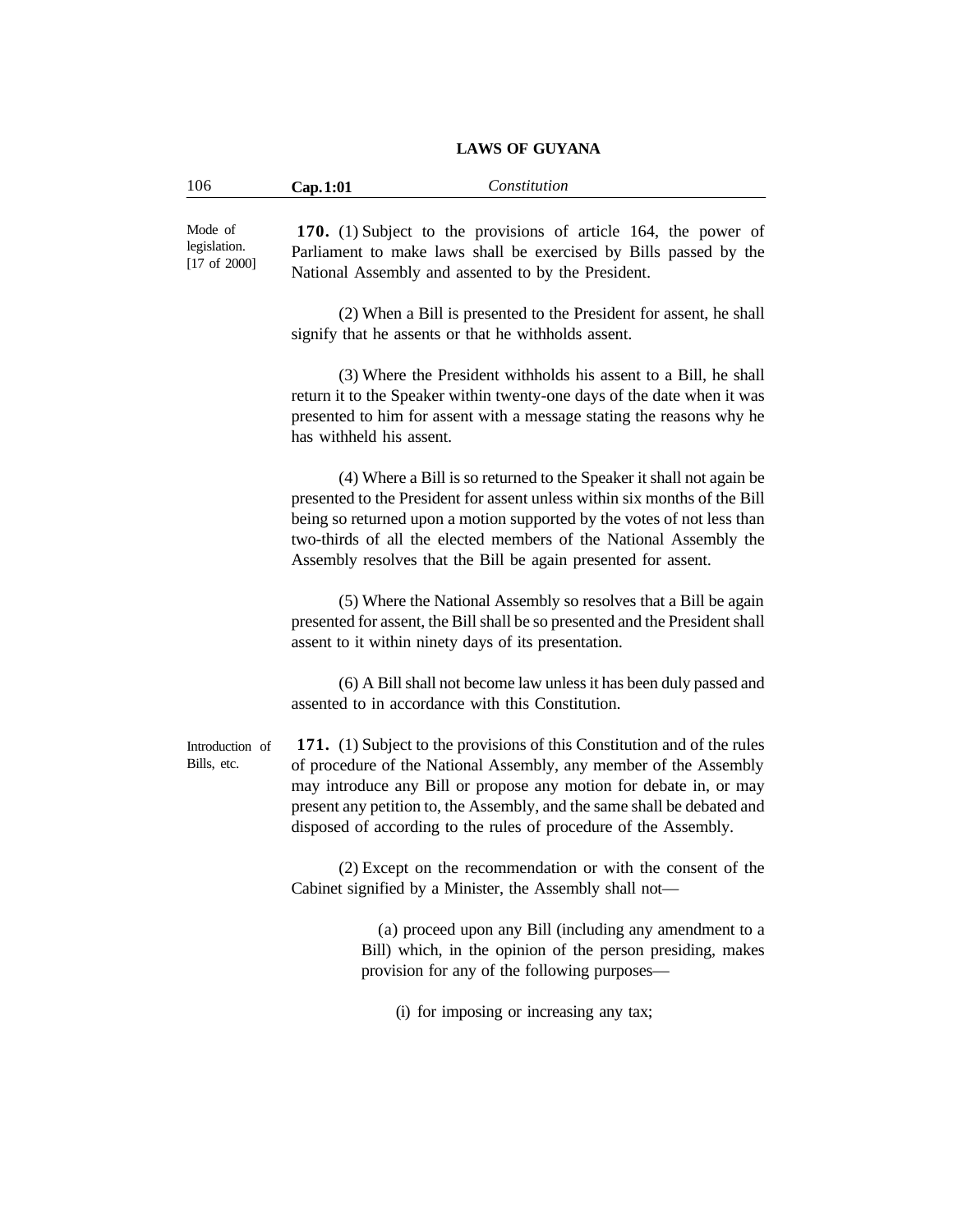(ii) for imposing any charge upon the Consolidated Fund or any other public fund of Guyana or for altering any such charge otherwise than by reducing it;

(iii) for the payment, issue or withdrawal from the Consolidated Fund or any other public fund of Guyana of any moneys not charged thereon or any increase in the amount of such a payment, issue or withdrawal; or

(iv) for compounding or remitting any debt due to Guyana; or

(b) proceed upon any motion (including any amendment to a motion) the effect of which, in the opinion of the person presiding, would be to make provision for any of the purposes aforesaid.

**172.** (1) Subject to the provisions of paragraphs (2), (3) and (4), Parliament may by law determine the privileges, immunities and powers of the National Assembly and the members thereof.

Privileges, etc., of members of the National Assembly.

(2) No civil or criminal proceedings may be instituted against any member of the Assembly for words spoken before, or written in a report to, the Assembly or to a committee thereof or by reason of any matter or thing brought by him therein by petition, bill, resolution, motion or otherwise.

(3) For the duration of any session, members of the Assembly shall enjoy freedom from arrest for any civil debt.

(4) No process issued by any court in the exercise of its civil jurisdiction shall be served or executed within the precincts of the Assembly while the Assembly is sitting or through the Speaker, the Clerk, or any officer of the Assembly.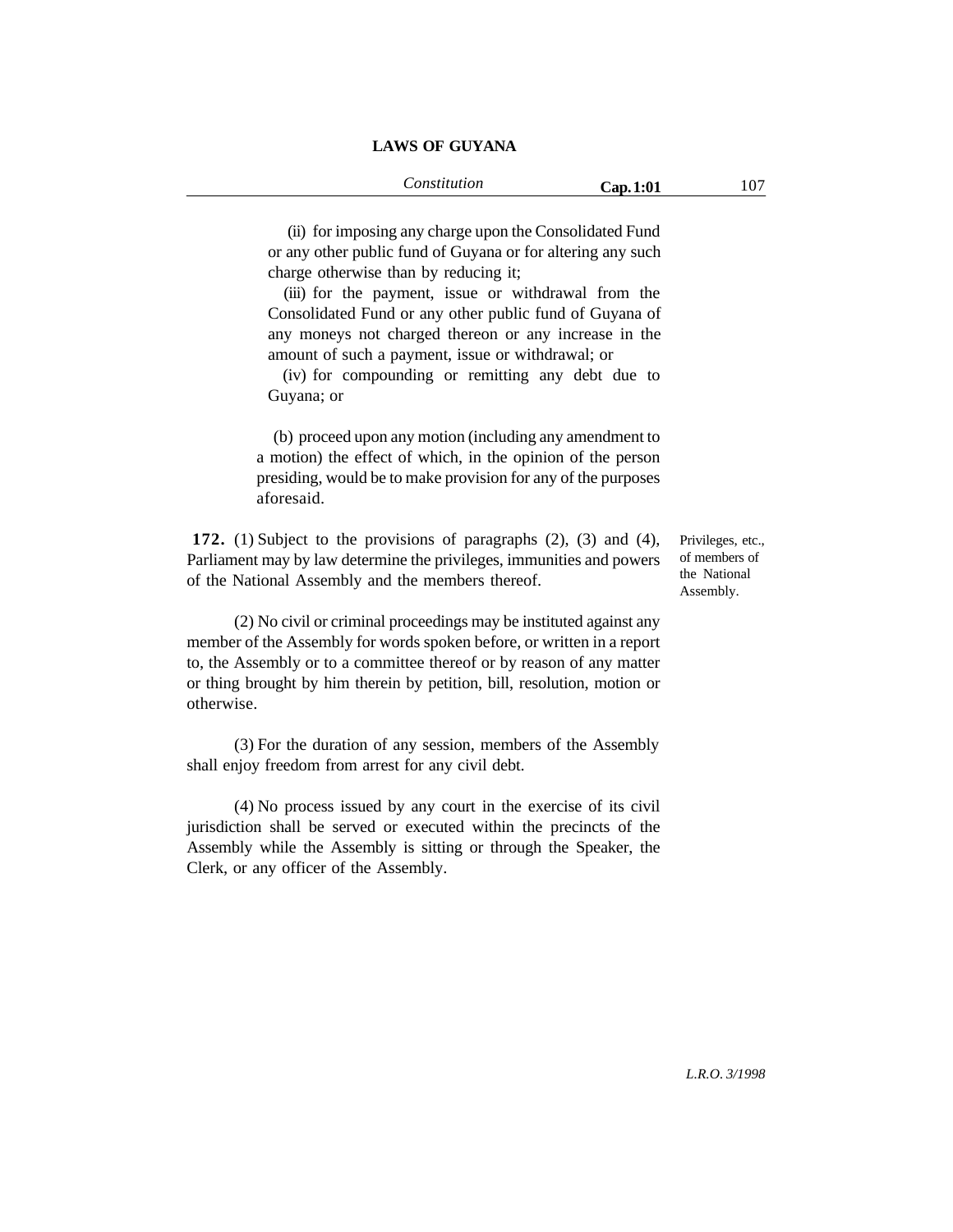#### TITLE 3

#### THE PRESIDENT

**177.** (1) Any list of candidates for an election held pursuant to the provisions of article 60(2) shall designate not more than one of those candidates as a Presidential candidate. An elector voting at such an election in favour of a list shall be deemed to be also voting in favour of the Presidential candidate named in the list.

(2) A Presidential candidate shall be deemed to have been elected as President and shall be so declared by the Chairman of the Elections Commission—

> (a) if he is the only Presidential candidate at the election; or

> (b) where there are two or more Presidential candidates, if more votes are cast in favour of the list in which he is designated as Presidential candidate than in favour of any other list.

(3) Where no person is elected as President under paragraph (2) and where the votes cast in favour of each list are equal in number, or where the votes cast in favour of each of two or more lists are equal in number but greater than the number of votes cast in favour of any other list, the Chairman of the Elections Commission, acting in the presence of the Chancellor and of the public, shall by lot choose one of the lists in respect of which the votes are equal in either of the circumstances aforesaid and shall declare the Presidential candidate designated in that list to be duly elected as President.

(4) The Court of Appeal shall have exclusive jurisdiction to hear and determine any question as to the validity of an election of a President in so far as that question depends upon the qualification of any person for election or the interpretation of this Constitution; and any decision of that Court under this paragraph shall be final.

Voting.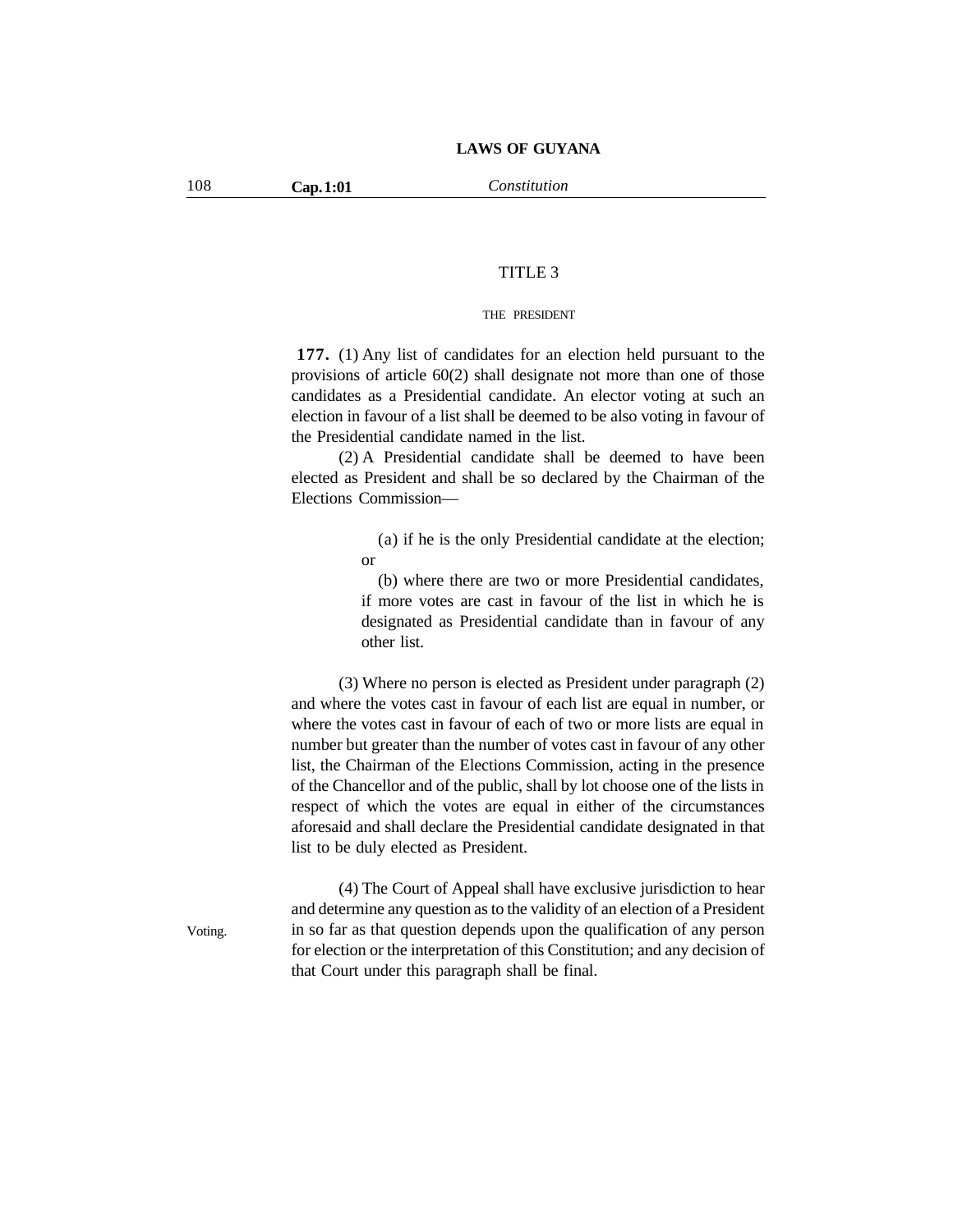|  | <b>LAWS OF GUYANA</b> |
|--|-----------------------|
|  |                       |

| Constitution                                                                                                                                                                                                                                                                                                           | Cap. 1:01 | 109                                         |
|------------------------------------------------------------------------------------------------------------------------------------------------------------------------------------------------------------------------------------------------------------------------------------------------------------------------|-----------|---------------------------------------------|
| (5) Subject to the provisions of this Constitution, Parliament may<br>make provision for giving effect to the provisions of this Title and,<br>without prejudice to the generality thereof, may make provision—                                                                                                        |           |                                             |
| (a) for the conduct of elections to the office of President;<br>and<br>(b) with respect to the persons by whom, the manner in<br>which and the conditions upon which proceedings for the<br>determination of any question such as is mentioned in the<br>preceding paragraph may be instituted in the Court of Appeal, |           | Quorum.                                     |
| and, subject to any provisions made under subparagraph (b), provision<br>may be made with respect to the matters referred to therein by rules of<br>court.                                                                                                                                                             |           | Privileges of<br>the Supreme<br>Congress of |
| (6) Subject to the provisions of paragraph (4), an instrument<br>which-                                                                                                                                                                                                                                                |           | the People.                                 |
| (a) is executed under the hand of the Chairman of the<br>Elections Commission; and<br>(b) states that a person named in the instrument was<br>declared elected as President at an election held pursuant to<br>the provisions of article $60(2)$ ,                                                                     |           |                                             |
| shall be conclusive evidence that the person so named was so elected<br>and no question as to the validity of the election as the President of the<br>person so named shall be enquired into in any court.                                                                                                             |           |                                             |
| <b>178.</b> (1) The office of President shall become vacant if the person<br>holding it-                                                                                                                                                                                                                               |           |                                             |
| (a) dies; or<br>(b) resigns it by writing under his hand addressed to the<br>Speaker; or<br>(c) ceases to hold it by virtue of the provisions of article 92,<br>179 or 180.                                                                                                                                            |           | Election of<br>President.                   |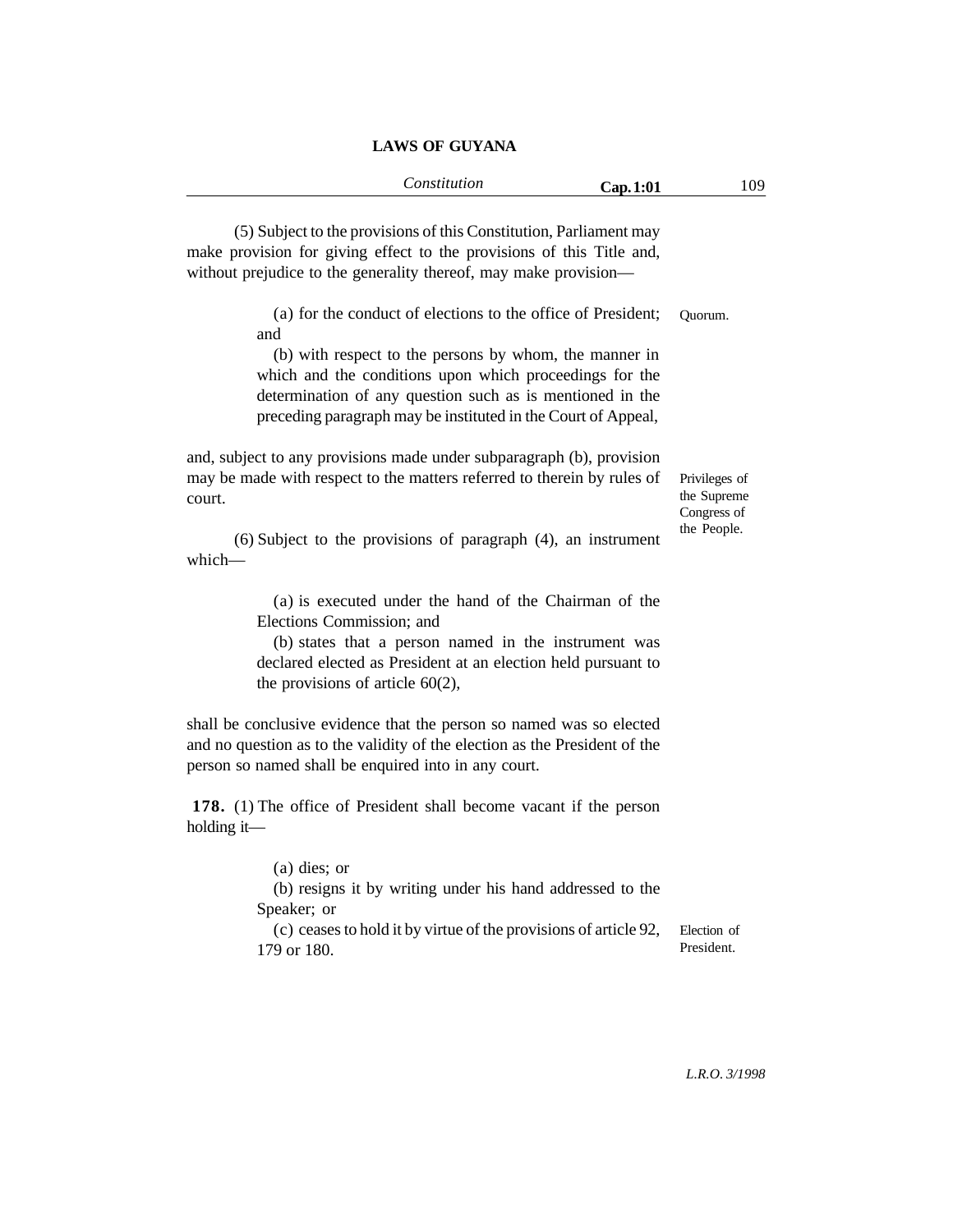110 **Cap. 1:01** *Constitution*

# TITLE 3

#### THE PRESIDENT

Election of President [2 of 2000]

**177.** (1) Any list of candidates for an election held pursuant to the provisions of article 60(2) shall designate not more than one of those candidates as a Presidential candidate. An elector voting at such an election in favour of a list shall be deemed to be also voting in favour of the Presidential candidate named in the list.

(2) there is only one Presidential candidate at the election; or

 (b) there are two or more Presidential candidate, if more votes are cast in favour of the list in which a person is designated as Presidential candidate than in favour of any other list, that Presidential candidate shall be deemed to be elected as President and shall be so declared by the chairman of the Elections Commission acting only in accordance with the advice of the Chief Election Officer, after such advice has been tendered to the Elections Commission at a duly summoned meeting.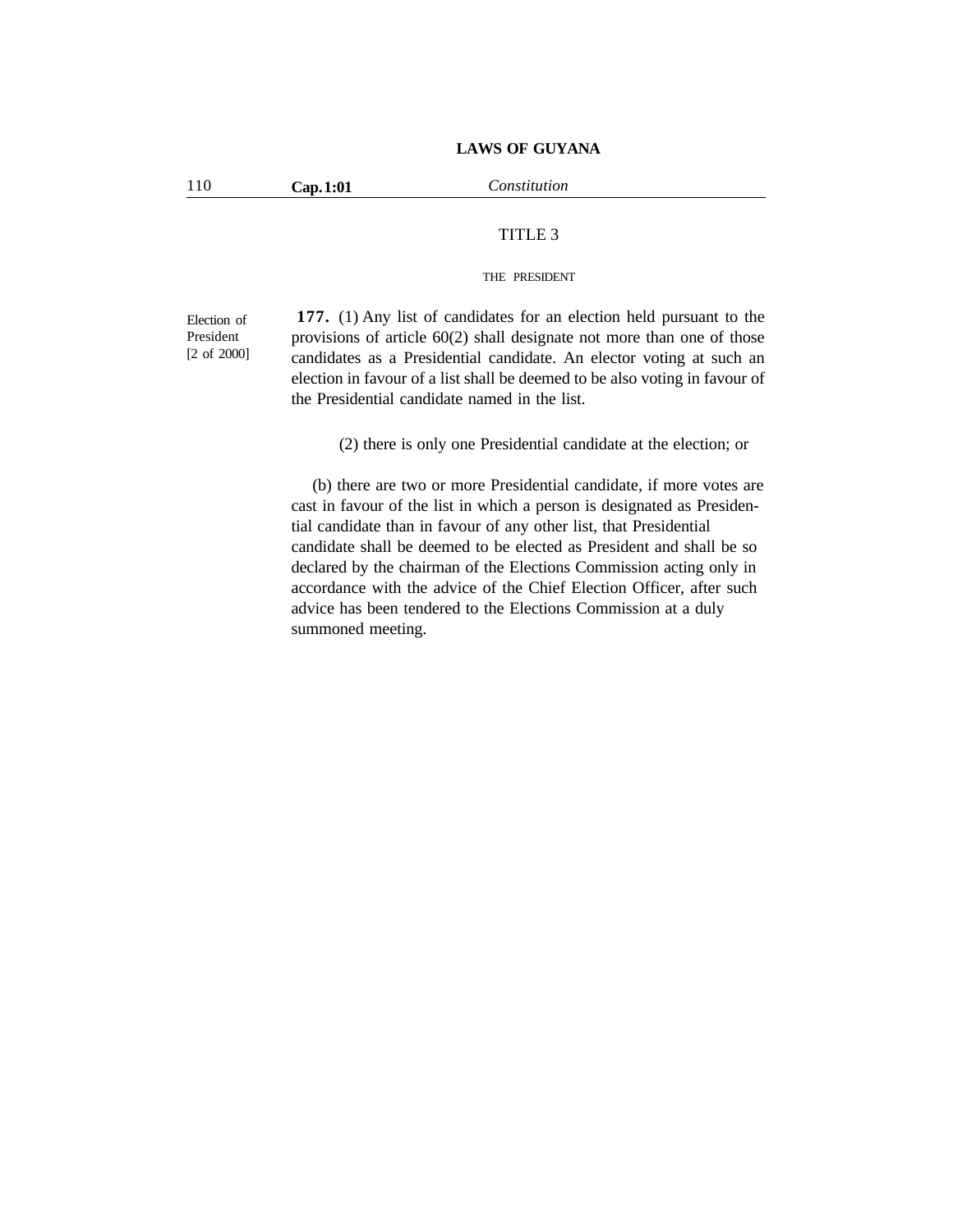(3)Where no person is elected as President under paragraph (2) and where the votes cast in favour of each list are equal in number, or where the votes cast in favour of each of two or more lists are equal in number but greater than the number of votes cast in favour of any other list, the Chairman of the Elections Commission, acting in the presence of the Chancellor and of the public, shall by lot choose one of the lists in respect of which the votes are equal in either of the circumstances aforesaid and shall declare the Presidential candidate designated in that list to be duly elected as President.

(4) The Court of Appeal shall have exclusive jurisdiction to hear and determine any question as to the validity of an election of a President in so far as that question depends upon the qualification of any person for election or the interpretation of this Constitution; and any decision of that Court under this paragraph shall be final.

(5) Subject to the provisions of this Constitution, Parliament may make provision for giving effect to the provisions of this Title and, without prejudice to the generality thereof, may make provision—

> (a) for the conduct of elections to the office of President; and

> (b) with respect to the persons by whom, the manner in which and the conditions upon which proceedings for the determination of any question such as is mentioned in the preceding paragraph may be instituted in the Court of Appeal,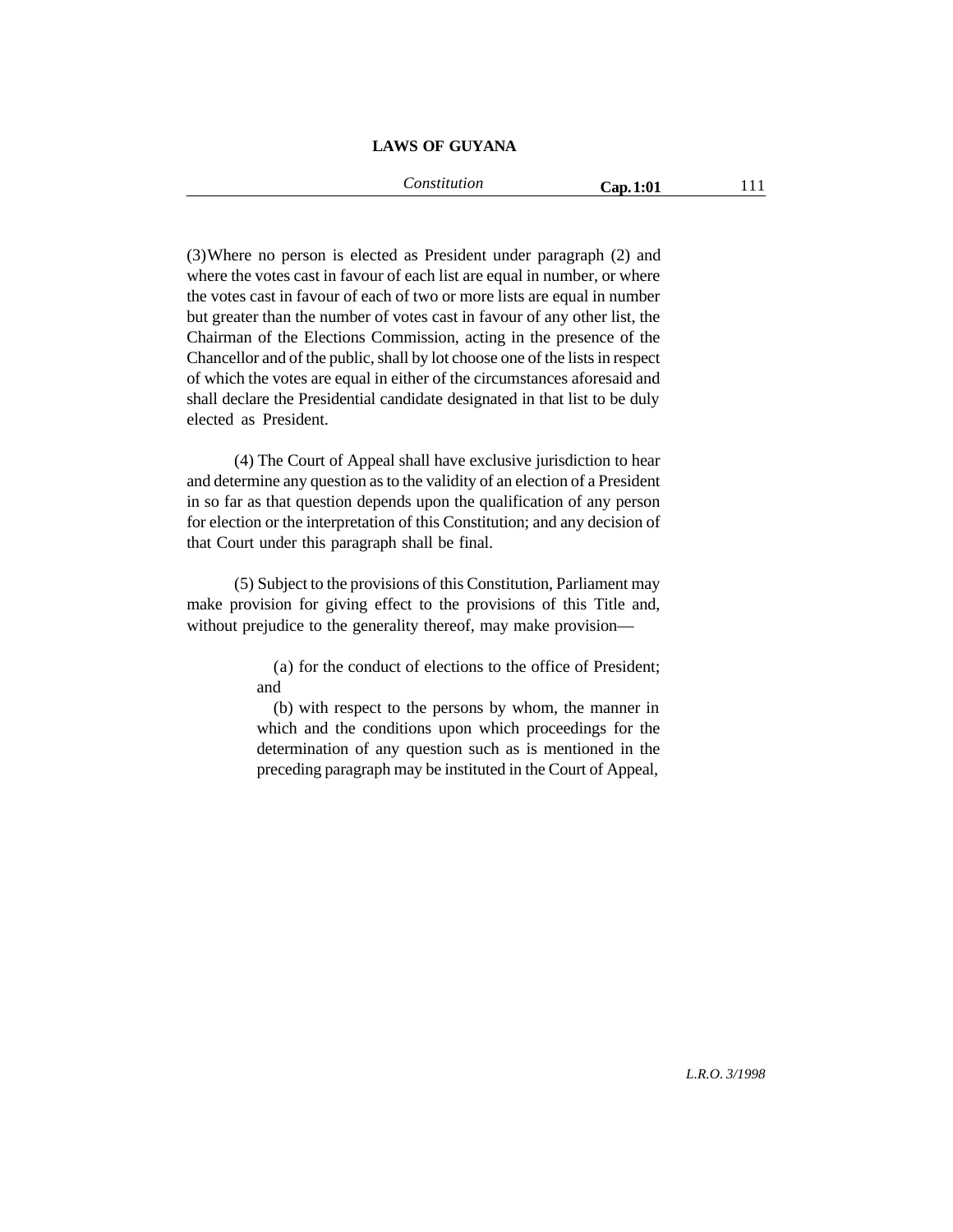| 112<br>Cap.1:01 | Constitution |
|-----------------|--------------|
|-----------------|--------------|

(5)Subject to the provisions of this Constitution, Parliament may make provision for giving effect to the provisions of this Title and, without prejudice to the generality thereof, may make provision—

> (a) for the conduct of elections to the office of President; and

> (b) with respect to the persons by whom, the manner in which and the conditions upon which proceedings for the determination of any question such as is mentioned in the preceding paragraph may be instituted in the Court of Appeal,

and, subject to any provisions made under subparagraph (b), provision may be made with respect to the matters referred to therein by rules of court.

(6) Subject to the provisions of paragraph (4), an instrument which—

> (a) is executed under the hand of the Chairman of the Elections Commission; and

> (b) states that a person named in the instrument was declared elected as President at an election held pursuant to the provisions of article 60(2),

shall be conclusive evidence that the person so named was so elected and no question as to the validity of the election as the President of the person so named shall be enquired into in any court.

**178.**(1) The office of President shall become vacant if the person Tenure of office holding it of President [14 of 2000]

(a) dies; or

(b) resigns it by writing under his hand addressed to the Speaker; or

(c) ceases to hold it by virtue of the provisions of article 92, 179 or 180.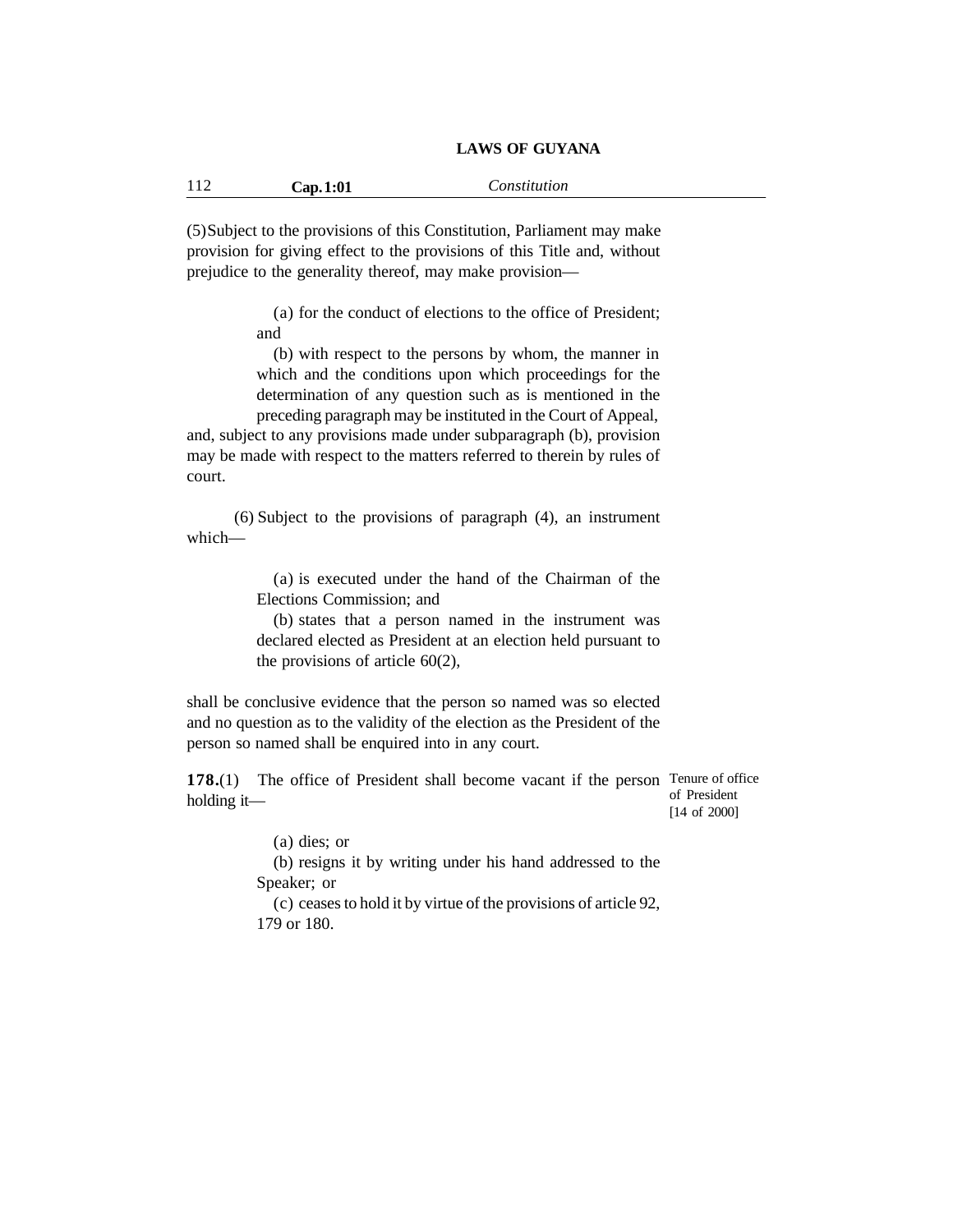| Constitution<br>Cap.1:01 | 113 |
|--------------------------|-----|
|--------------------------|-----|

(2) A person assuming the office of President in accordance with the provisions of this Constitution shall be disqualified for any other office, employment or appointment to which this paragraph applies and accordingly on entering upon the duties of the office of President shall vacate any such other office, employment or appointment held by him.

(3) The preceding paragraph applies to the offices of Speaker, member, Clerk or Deputy Clerk of the National Assembly, any Judge of the Supreme Court of Judicature, member of the Elections Commission, the Judicial Service Commission, the Public Service Commission, the Teaching Service Commission or the Police Service Commission, any public office, employment in any armed force of Guyana and any paid appointment as a member or employee of a body corporate established by law for public purposes.

(4) During any period when a Minister is performing the functions of the office of President under article 96 or 179 or has assumed the office under the proviso to article 95(1), his seat in the National Assembly shall be regarded as vacant and may be temporarily filled in accordance with any provision made under article 160(3). At the expiration of the period the person temporarily filling the seat shall vacate it and the seat shall thereupon be resumed by the Minister:

Provided that the person so vacating the seat shall be eligible for reelection under any provision made as aforesaid.

Removal of President on grounds of incapacity

**179.** (1) If the members of the National Assembly whose names appeared as candidates on the same list as that of the President at the last election held pursuant to article 60(2) resolve, upon a motion supported by the votes of a majority of all of them, that the question of the physical or mental capacity of the President to discharge the functions of his office ought to be investigated and the Prime Minister so informs the Chancellor, the Chancellor shall appoint a board consisting of not less than three persons selected by him from among persons who are qualified as medical practitioners under the law of Guyana, and the board shall enquire into the matter and shall make a report to the Chancellor stating the opinion of the board whether or not the President is, by reason of any infirmity of body or mind, incapable of discharging the functions of his office.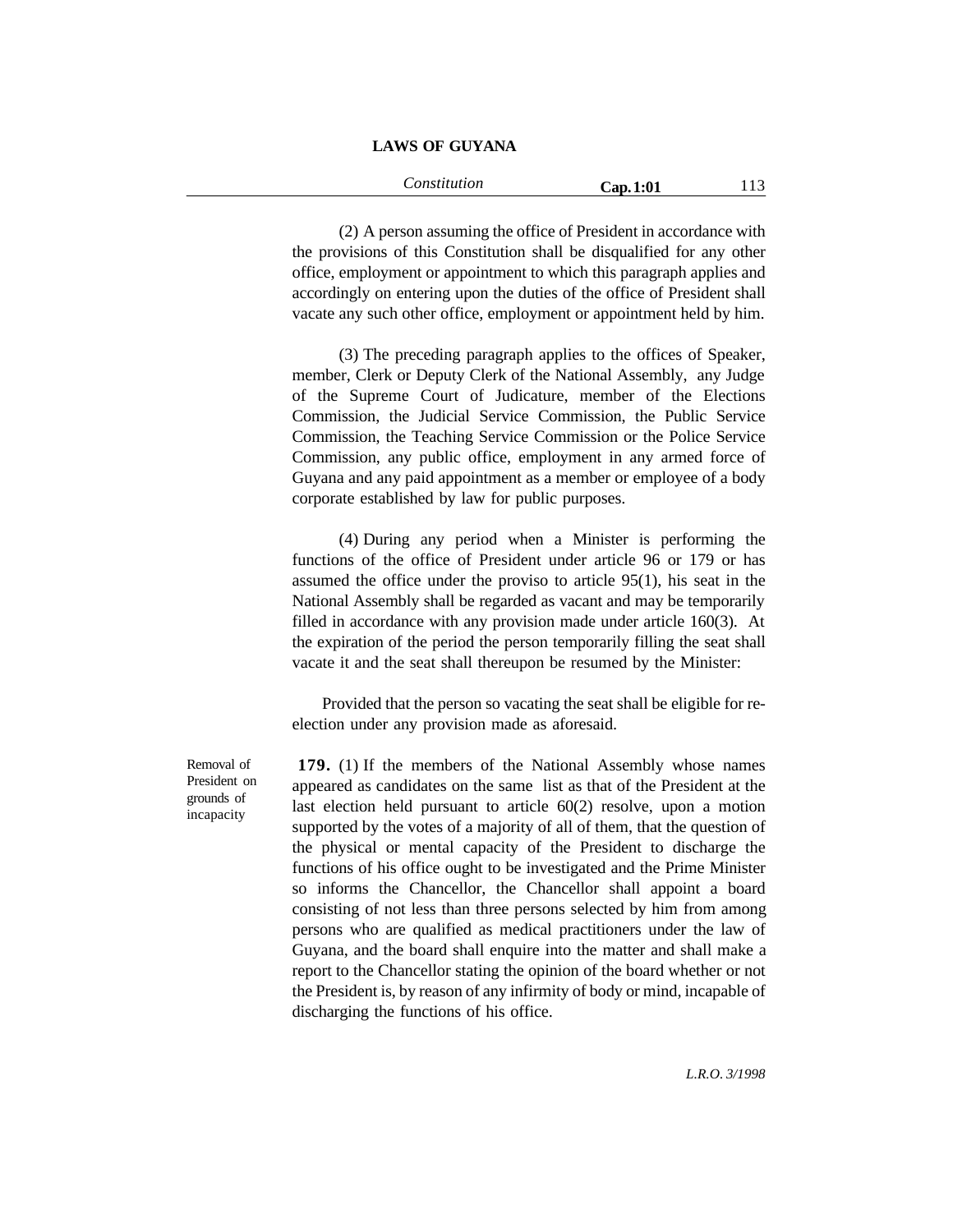114 **Cap. 1:01** *Constitution*

(2) If the board reports that the President is incapable of discharging the functions of the office of President, the Chancellor shall certify in writing accordingly and thereupon the President shall cease to hold office.

(3) Where the Prime Minister informs the Chancellor that a resolution has been passed pursuant to paragraph (l) that the question of the physical or mental capacity of the President to discharge the functions of his office should be investigated the President shall, until another person assumes the office of President or the board appointed in pursuance of paragraph (1) reports that the President is not incapable of discharging the functions of his office (whichever is the earlier), cease to perform the functions of his office and those functions shall be performed by—

(a) the Prime Minister; or

(b) during any period when there is no Prime Minister or the Prime Minister is absent from Guyana or is unable, by reason of physical or mental infirmity, to discharge the functions of his office, by such member of the Cabinet, being an elected member of the National Assembly, as shall be elected by the members referred to in paragraph (1):

Provided that any person performing the functions of the office of President under this paragraph shall not dissolve Parliament or, save on the advice of the Cabinet, revoke any appointment made by the President.

(4) A motion for the purposes of paragraph (1) may be proposed by any of the members referred to therein at any meeting of such members convened by the Prime Minister.

180. (1) If notice in writing is given to the Speaker of the National Removal of Assembly, signed by not less than one-half of all the elected members President for of the Assembly, of a motion alleging that the President has committed any violation of the Constitution or any gross misconduct and specifying

violation of Constitution or gross misconduct [17 of 2000]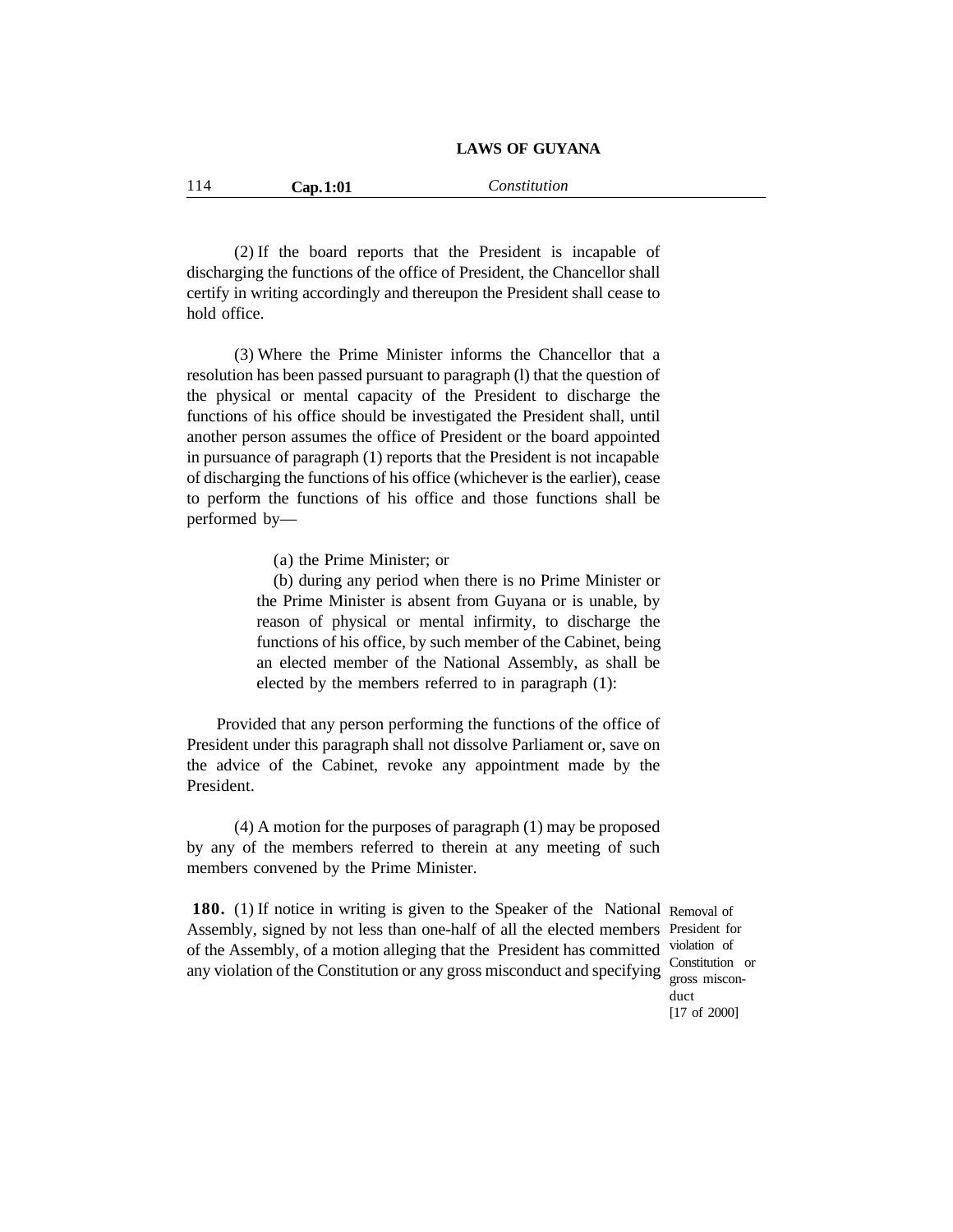| Constitution | Cap.1:01 | 115 |
|--------------|----------|-----|
|--------------|----------|-----|

the particulars of the allegations and proposing that a tribunal be established under this article to investigate those allegations, the Speaker shall—

> (a) if Parliament is then sitting or has been summoned to meet within five days, cause the motion to be considered by the Assembly within seven days of the notice; or

> (b) if Parliament is not then sitting (and notwithstanding that it may be prorogued) summon the Assembly to meet within twenty-one days of the notice and cause the motion to be considered at that meeting.

(2) Where a motion under this article is proposed for consideration by the National Assembly, the Assembly shall not debate the motion but the person presiding in the Assembly shall forthwith cause a vote to be taken on the motion and, if the motion is supported by the votes of not less than two-thirds of all the elected members of the Assembly, shall declare the motion to be passed.

(3) If the motion is declared to be passed under paragraph (2)—

(a) the Chancellor shall appoint a tribunal which shall consist of a chairman and not less than two other members selected by the Chancellor from among persons who hold or have held office as a Judge of a court having unlimited jurisdiction in civil and criminal matters in some part of the Commonwealth or a court having jurisdiction on appeals from any such court;

(b) the tribunal shall investigate the matter and shall report to the National Assembly whether it finds the particulars of the allegations specified in the motion to have been substantiated;

(c) the President shall have the right to appear and be represented before the tribunal during its investigation of the allegations against him.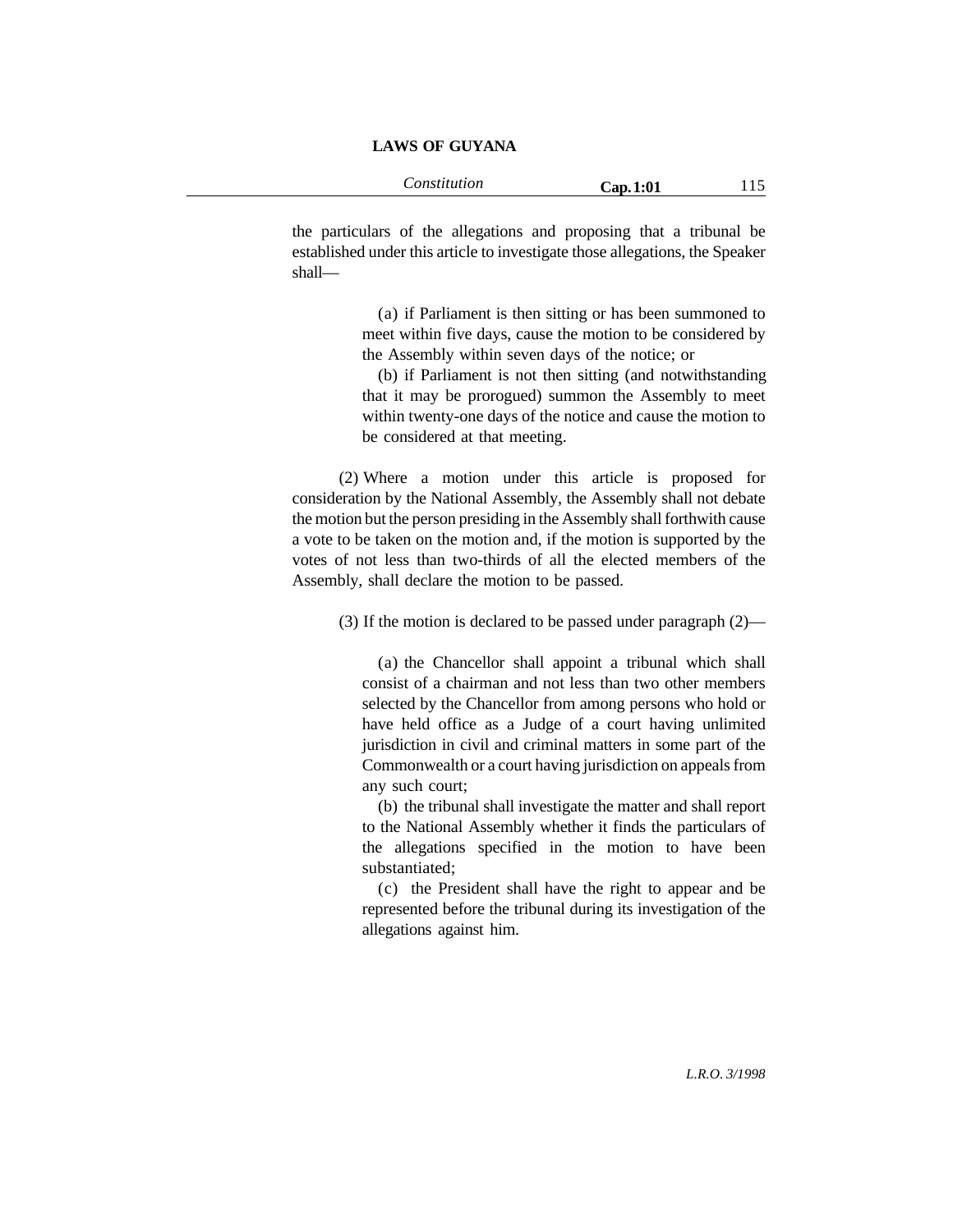| 116 | Cap.1:01 | Constitution |
|-----|----------|--------------|
|-----|----------|--------------|

(4) If the tribunal reports to the National Assembly that the tribunal finds that the particulars of any allegation against the President specified in the motion have not been substantiated no further proceedings shall be taken under this article in respect of that allegation.

(5) If the tribunal reports to the National Assembly that the tribunal finds that the particulars of any allegation specified in the motion have been substantiated, the Assembly may, on a motion supported by the votes of not less than two thirds of all elected members of the Assembly, resolve that the President has been guilty of such violation of the Constitution or, as the case may be, such gross misconduct as is incompatible with his continuance in office as President and, if the Assembly so resolves, the President shall cease to hold office upon the third day following the passage of the resolution.

181.(1) The President shall receive such salary and allowances as Salary and may be prescribed under the provisions of article 222.

allowances of President

(2) A person who has held the office of President shall receive such pension or, upon the expiration of his term of office, such gratuity as may be prescribed by Parliament. Any such pension or gratuity shall be a charge on the Consolidated Fund.

182. (1) Subject to the provisions of article 180, the holder of the office Immunities of of President shall not be personally answerable to any court for the President performance of the functions of his office or for any act done in the performance of those functions and no proceedings, whether criminal or civil, shall be instituted against him in his personal capacity in respect thereof either during his term of office or thereafter.

(2) Whilst any person holds or performs the functions of the office of President no criminal proceedings shall be instituted or continued against him in respect of anything done or omitted to be done by him in his private capacity and no civil proceedings shall be instituted or continued in respect of which relief is claimed against him for anything done or omitted to be done in his private capacity.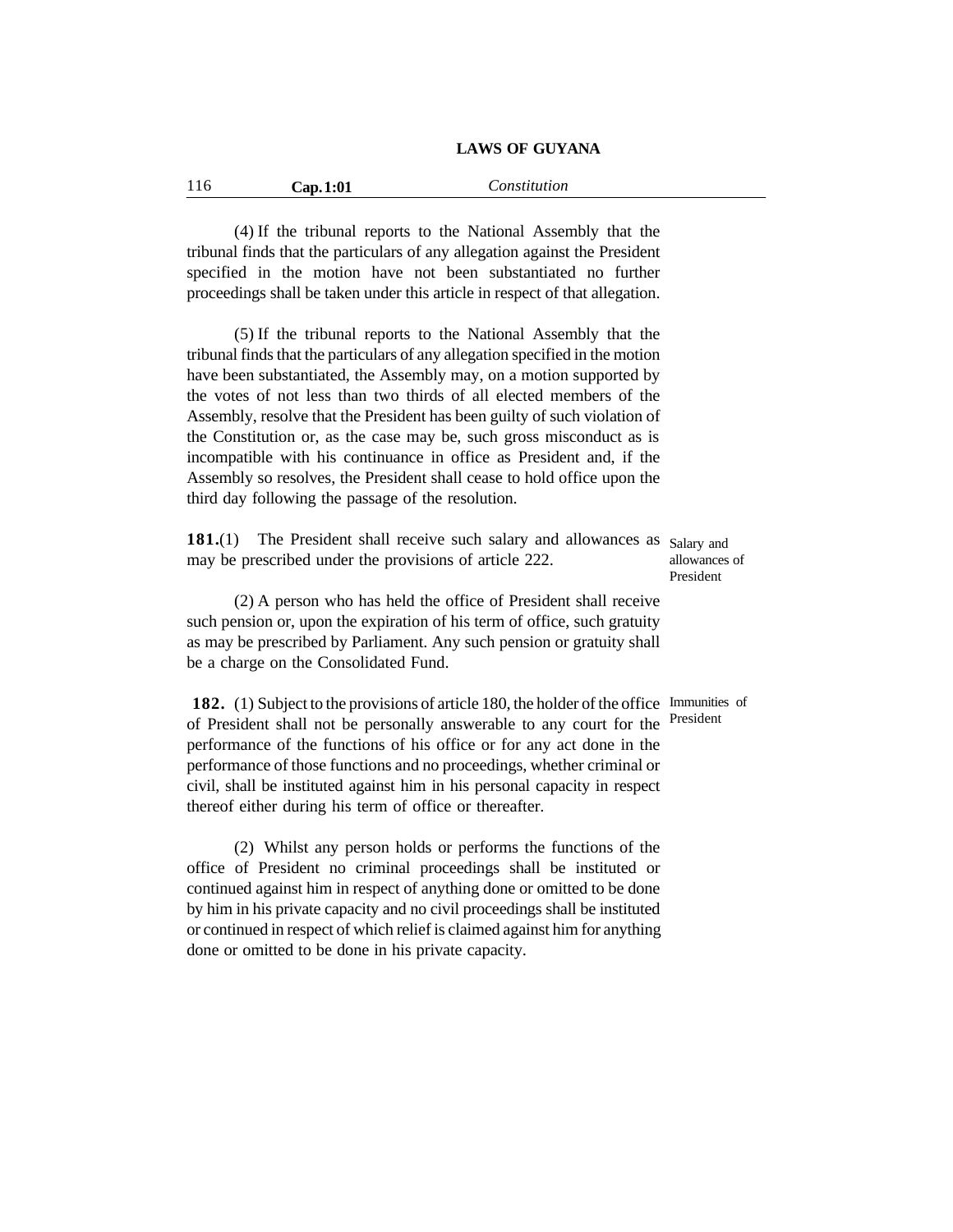| Cap.1:01 | 117 |
|----------|-----|
|          |     |

(3) Where provision is made by law limiting the time within which proceedings of any description may be brought against any person, the period during which any person holds or performs the functions of the office of President shall not be taken into account in calculating any period of time prescribed by that law for bringing any such proceedings as are mentioned in paragraph (2) against him.

### TITLE 5

THE EXECUTIVE

SUBTITLE 1 *Ministers, etc.*

Tenure of office of Ministers [14 of 2000]

**183.** (1) The office of a Minister who was not an elected member of the Assembly at the time of his appointment and has not subsequently become such a member shall become vacant if the holder of the office—

(a) ceases to be a citizen of Guyana; or

(b) if he becomes disqualified for election as a member of the Assembly by virtue of article 155 or of any law enacted in pursuance thereof.

(2) The office of any other Minister shall become vacant if the holder of the office—

> (a) ceases to be a member of the Assembly for any cause other than a dissolution of Parliament;

> (b) is not a member of the Assembly when the Assembly first meets after a dissolution of Parliament;

> (c) is, by virtue of article 156(2) or (3), required to cease to perform his functions as a member of the Assembly.

(3) The office of any Minister shall become vacant—

(a) if he resigns it by writing under his hand addressed to the President;

(b) if the President so directs; or

*L.R.O. 3/1998*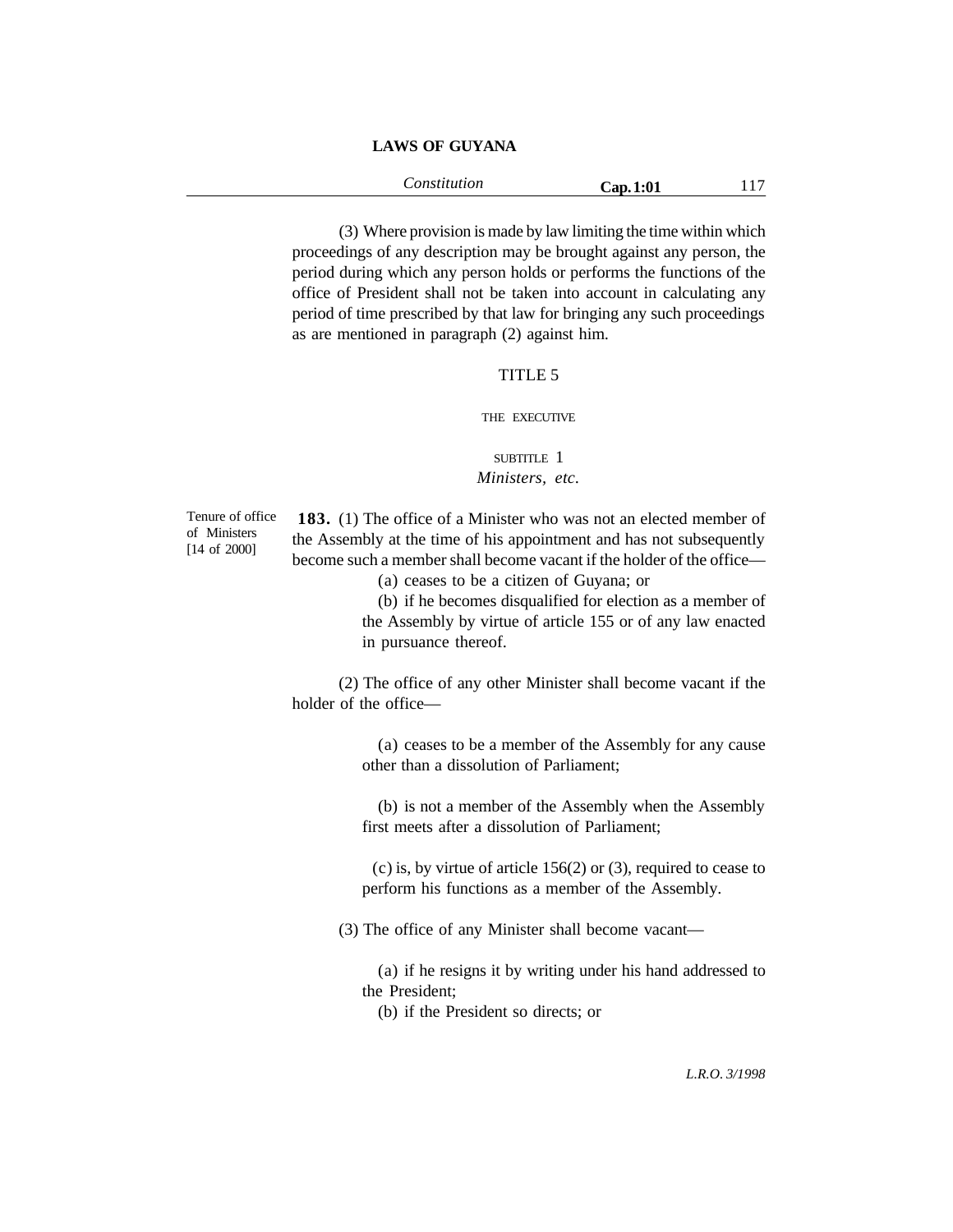| 118 | Cap.1:01 | Constitution |
|-----|----------|--------------|
|-----|----------|--------------|

(c) on the election of any person to the office of President pursuant to the provisions of article 177.

184. (1) The Leader of the Opposition shall be elected by and from Leader of the among the non governmental members of the National Assembly at a Opposition meeting held under the chairmanship of the Speaker of the National  $\frac{[2 \text{ of } 2000]}{4}$ Assembly, who shall not have the right to vote. 14 of 2000]

(2) The office of the Leader of the Opposition shall become vacant if—

> (a) the holder thereof ceases to be a member of the Assembly for any cause other than a dissolution of Parliament

> (b) he is not a member of the Assembly when the Assembly first meets after the dissolution of Parliament

> (c) by virtue of article 156(2) or (3) he is required to cease to exercise his functions as a member of the Assembly; or

> (d) his removal from office is effected under the provisions of the next following paragraph.

(3) Where one-third of the non governmental members of the Assembly represent to the Speaker that the Leader of the Opposition no longer enjoys their confidence, the Speaker shall call a meeting of all the non governmental members at which it shall be decided whether the Leader of the Opposition shall be removed from office; the removal shall be effected by the votes of a majority of all the non governmental members.

(4) The election and removal from office of the Leader of the Opposition shall be by a show of hands.

(5) For every reference in any provision in this Constitution to the term "Minority Leader" there shall be substituted the term "Leader of the Opposition" and any such provision shall be read and construed accordingly with such modification as may be necessary.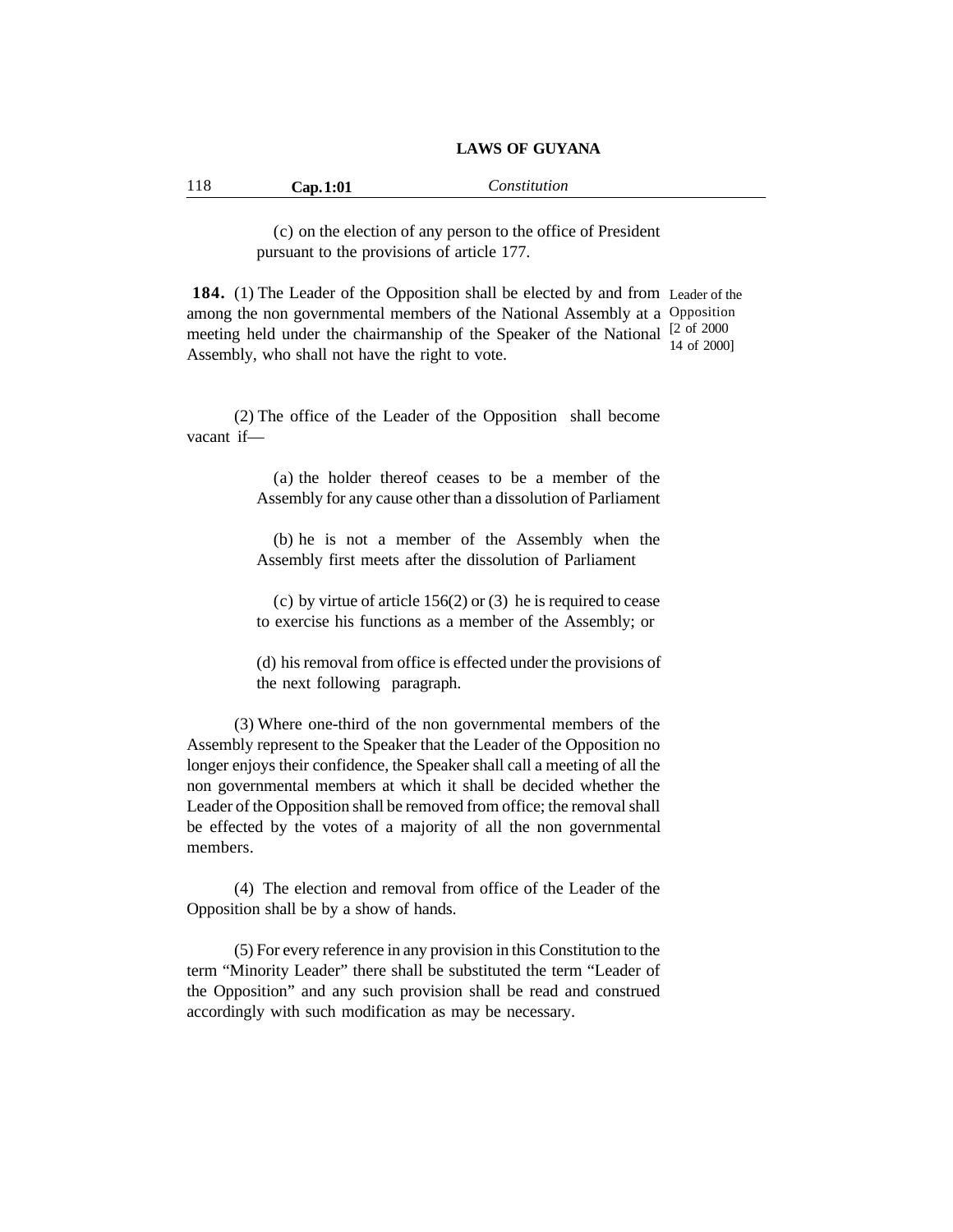General

**185.** (1) A person shall not be qualified to be appointed as Attorney General unless he holds such qualifications as may be prescribed by Parliament and is a citizen of Guyana. (2) If the Attorney General is an elected member of the National Assembly at the time of his appointment or subsequently becomes such a member, he shall be a Minister by virtue of holding the office of Attorney General and the provisions of paragraphs (2) and (3) of article 183 shall apply to the office of Attorney General. (3) If the Attorney General is not an elected member of the Assembly but is qualified to be elected as such a member he may be appointed by the President to be a Minister. (4) If an Attorney General appointed to be a Minister under the preceding paragraph resigns his office as Attorney General he shall also vacate his office as a Minister. (5) If the Attorney General is not a Minister he shall vacate his office if he ceases to be a citizen of Guyana or if his appointment is revoked by the President. (6) If the office of Attorney General is vacant or the holder of the office is for any reason unable to perform the functions thereof the President may appoint a person, being a person qualified under paragraph  $(1)$ , to act in the office, but the provisions of paragraphs  $(2)$ and (3) shall not apply to a person so appointed. (7) An appointment under the preceding paragraph shall cease to have effect when it is revoked by the President. **186.** (1) Parliamentary Secretaries may be appointed from among persons who are elected members of the National Assembly or are qualified to be elected as such members. Attorney Parliamentary **Secretaries**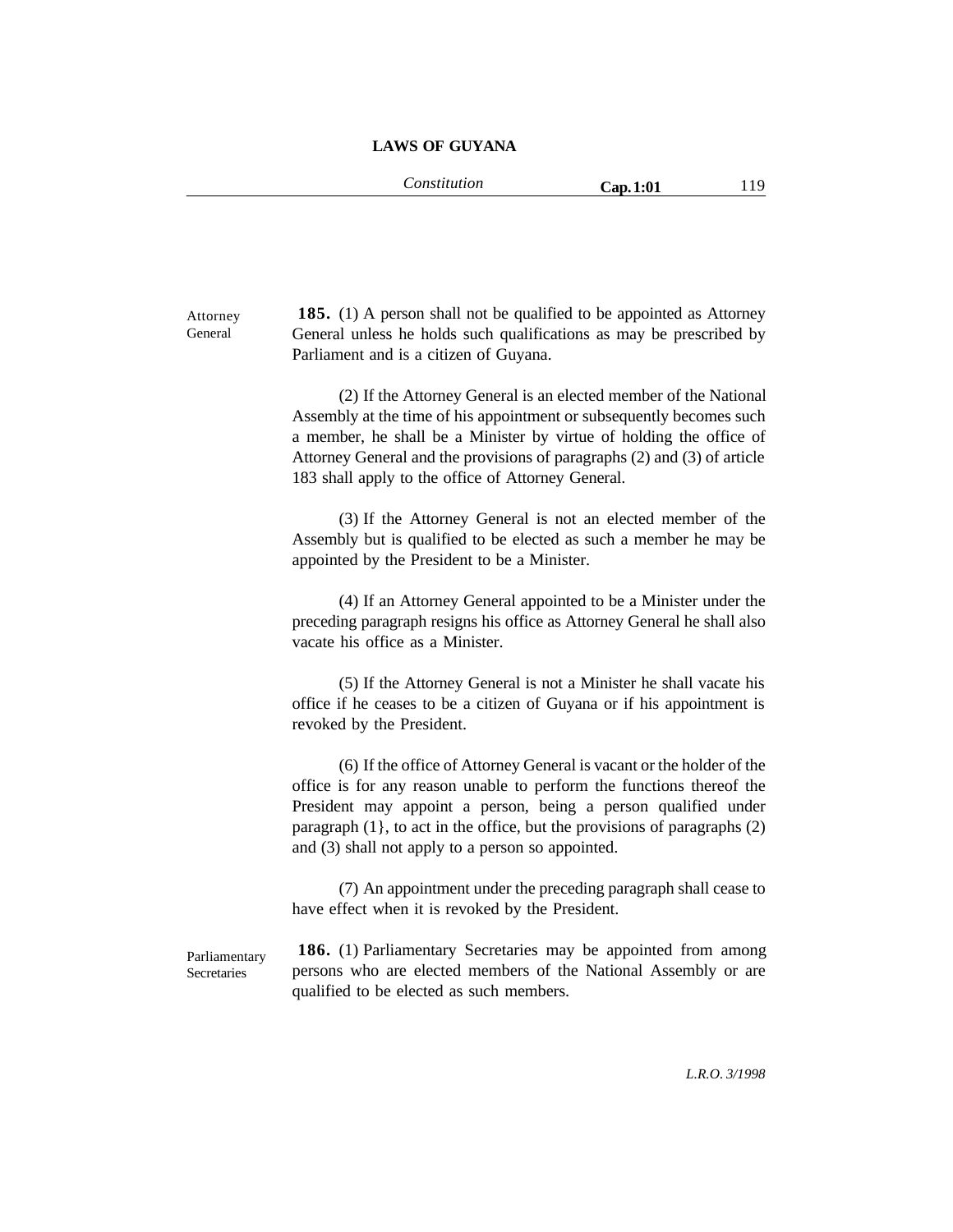| 120 | Cap.1:01 | Constitution |
|-----|----------|--------------|
|-----|----------|--------------|

(2) Paragraph (1) shall have effect in relation to any period between a dissolution of Parliament and the day on which the next election of members of the Assembly is held as if Parliament had not been dissolved.

(3) A Parliamentary Secretary who was not an elected member of the Assembly at the time of his appointment shall (unless he becomes such a member) be a member of the Assembly by virtue of holding the office of Parliamentary Secretary but shall not vote in the Assembly.

(4) The provisions of article 183 shall apply to the office of a Parliamentary Secretary as they apply to the office of a Minister.

**187.** (1) The Director of Public Prosecutions (referred to in this article Functions of as "the Director") shall have power in any case in which he considers Director of it desirable so to do-

Public Prosecutions

(a) to institute and undertake criminal proceedings against any person before any court, other than a court-martial, in respect of any offence against the law of Guyana;

(b) to take over and continue any such criminal proceedings that may have been instituted by any other person or authority; and

(c) to discontinue at any stage before judgment is delivered any such criminal proceedings instituted or undertaken by him or any other person or authority.

(2) The powers of the Director under the preceding paragraph may be exercised by him in person or through other persons acting under and in accordance with his general or special instructions.

(3) The powers conferred upon the Director by sub-paragraphs (b) and (c) of paragraph (1) shall be vested in him to the exclusion of any other person or authority:

Provided that, where any other person or authority has instituted criminal proceedings, nothing in this paragraph shall prevent the withdrawal of those proceedings by or at the instance of that person or authority and with the leave of the court.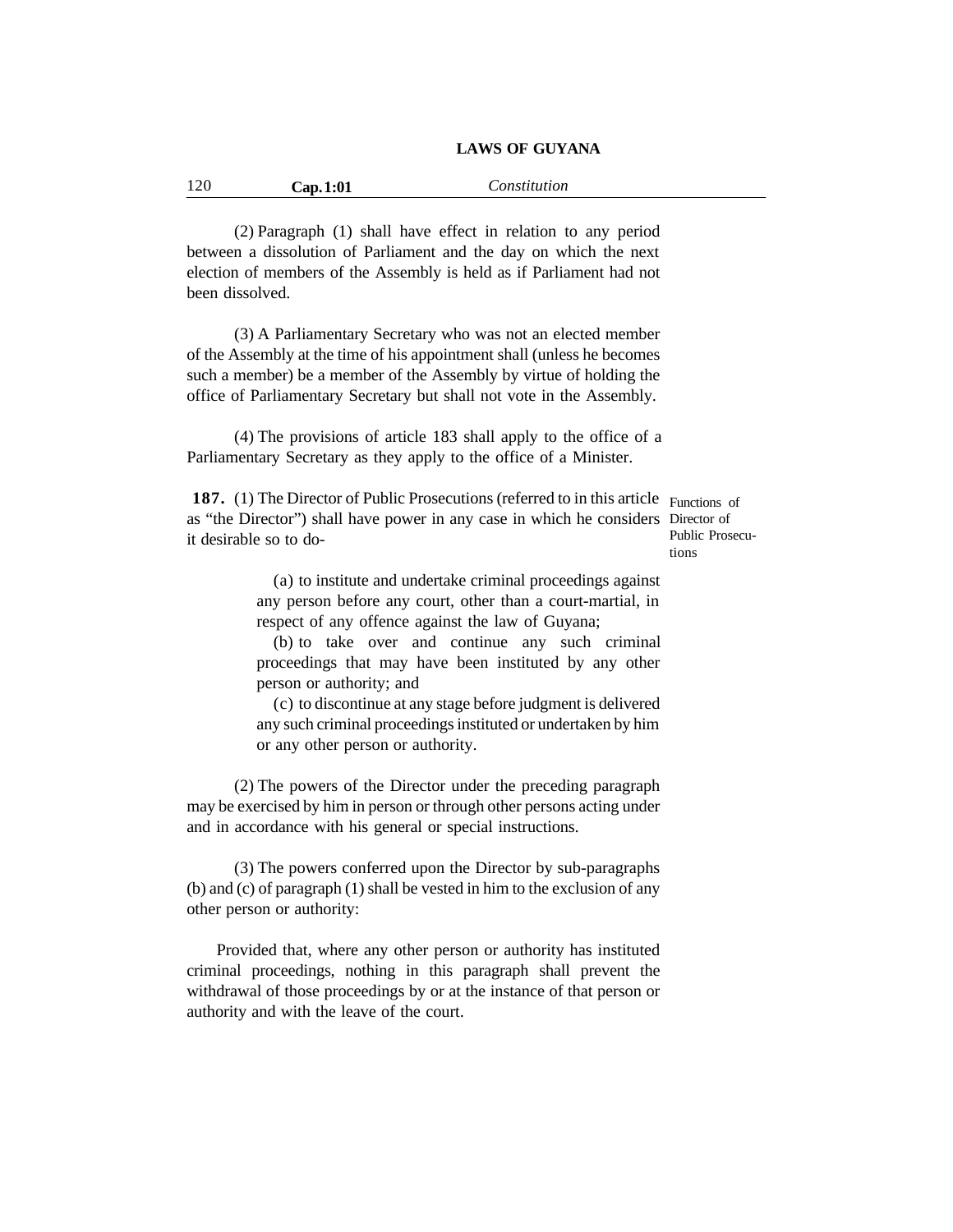| Constitution | Cap.1:01 |  |
|--------------|----------|--|
|              |          |  |

(4) In the exercise of the powers conferred upon him by this article the Director shall not be subject to the direction or control of any other person or authority.

(5) For the purposes of this article, any appeal from any determination in any criminal proceedings before any court, or any case stated or question of law reserved for the purposes of any such proceedings, to any other court in Guyana shall be deemed to be part of those proceedings.

Prerogative of Mercy

**188.** (1) The President may—

(a) grant to any person concerned in or convicted of any offence under the law of Guyana, a pardon, either free or subject to lawful conditions;

(b) grant to any person a respite, either indefinite, or for a specified period, of the execution of any punishment imposed on that person for such an offence;

(c) substitute a less severe form of punishment for any punishment imposed on any person for such an offence; or

(d) remit the whole or any part of any punishment imposed on any person for such an offence or of any penalty or forfeiture otherwise due to the State on account of such an offence.

(2) Subject to the provisions of the next following paragraph, the powers of the President under the preceding paragraph shall be exercised by him after consultation with such Minister as may from time to time be designated by him.

(3) In addition to the Minister designated generally under the preceding paragraph, a second Minister may, in the manner prescribed in that paragraph, be specially designated in relation to persons convicted by courts-martial under the law of Guyana; and at any time when there is a second Minister so designated, the powers of the President under paragraph (1) shall, in relation to such persons, be exercised after consultation with that other Minister.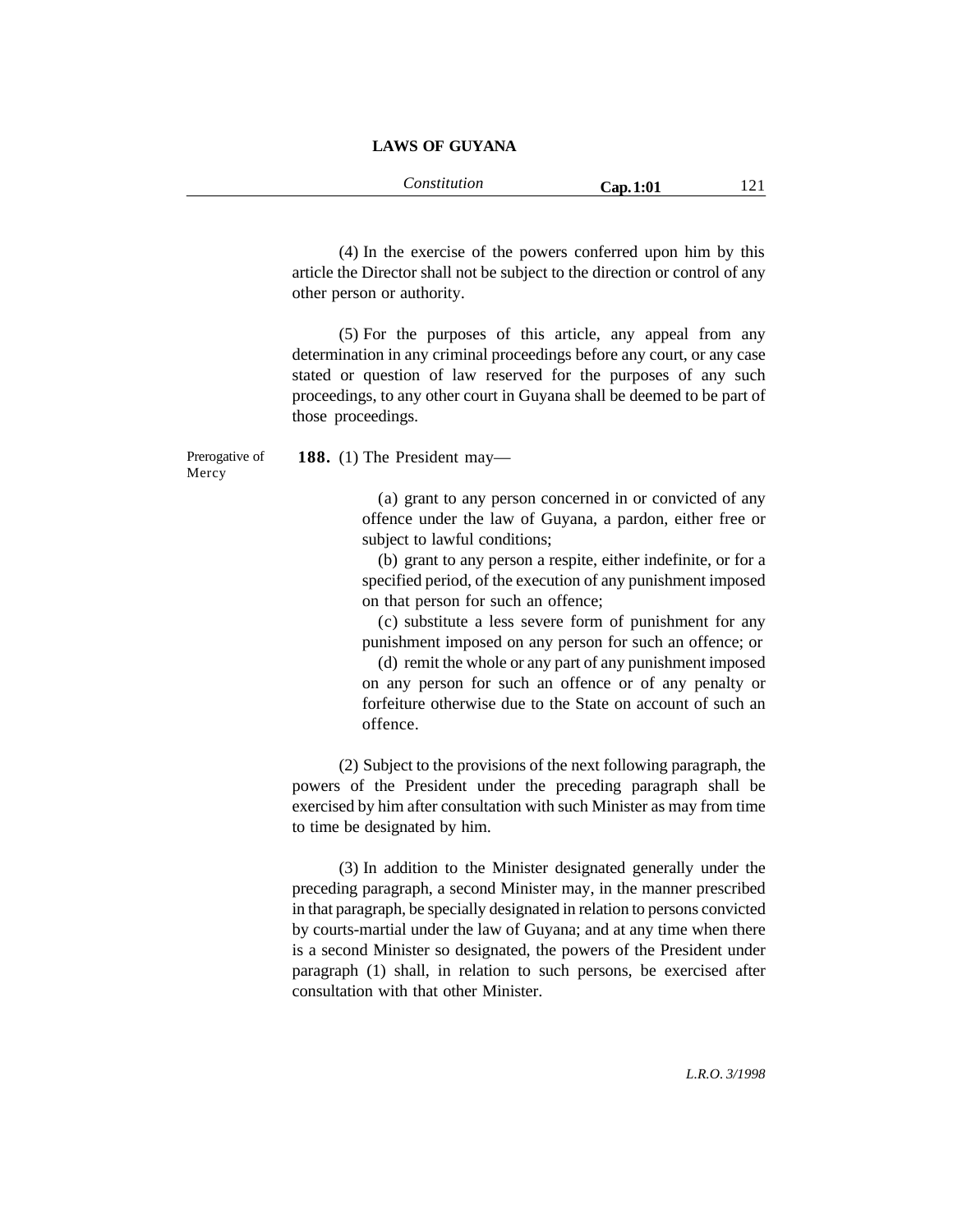| 122 | Cap. 1:01 | Constitution |  |
|-----|-----------|--------------|--|
|-----|-----------|--------------|--|

**189.** (1) There shall be an Advisory Council on the Prerogative of Advisory Mercy, which shall consist of— Council

Prerogative of Mercy

(a) the Minister for the time being designated under paragraph (2) of the preceding article, who shall be Chairman;

(b) the Attorney General (if he is not the Chairman); and (c) not less than three and not more than five other members, who shall be appointed by the President, and of whom at least one shall be a person who is a qualified medical practitioner.

(2) A person shall not be qualified to be appointed as a member of the Advisory Council under subparagraph (c) of the preceding paragraph if he is a member of the National Assembly; and not less than three of the members so appointed shall be persons who are not public officers.

(3) A member of the Advisory Council appointed under the said subparagraph (c) shall hold office for three years:

Provided that his seat on the Council shall become vacant—

(a) if he becomes a member of the Assembly or if, not having been a public officer at the time of his appointment, he becomes such an officer: or

(b) if he is removed from office by the President for inability to discharge the functions of his office (whether arising from infirmity of mind or body or any other cause whatsoever) or for misbehaviour.

190. (1) Where under the law of Guyana any person has been Functions of sentenced to death by any court other than a court-martial for any Advisory offence against that law, the Minister designated under article 188(2) Councilshall cause a written report of the case from the trial judge, together with such other information derived from the record of the case or elsewhere as the Minister may require, to be taken into consideration at a meeting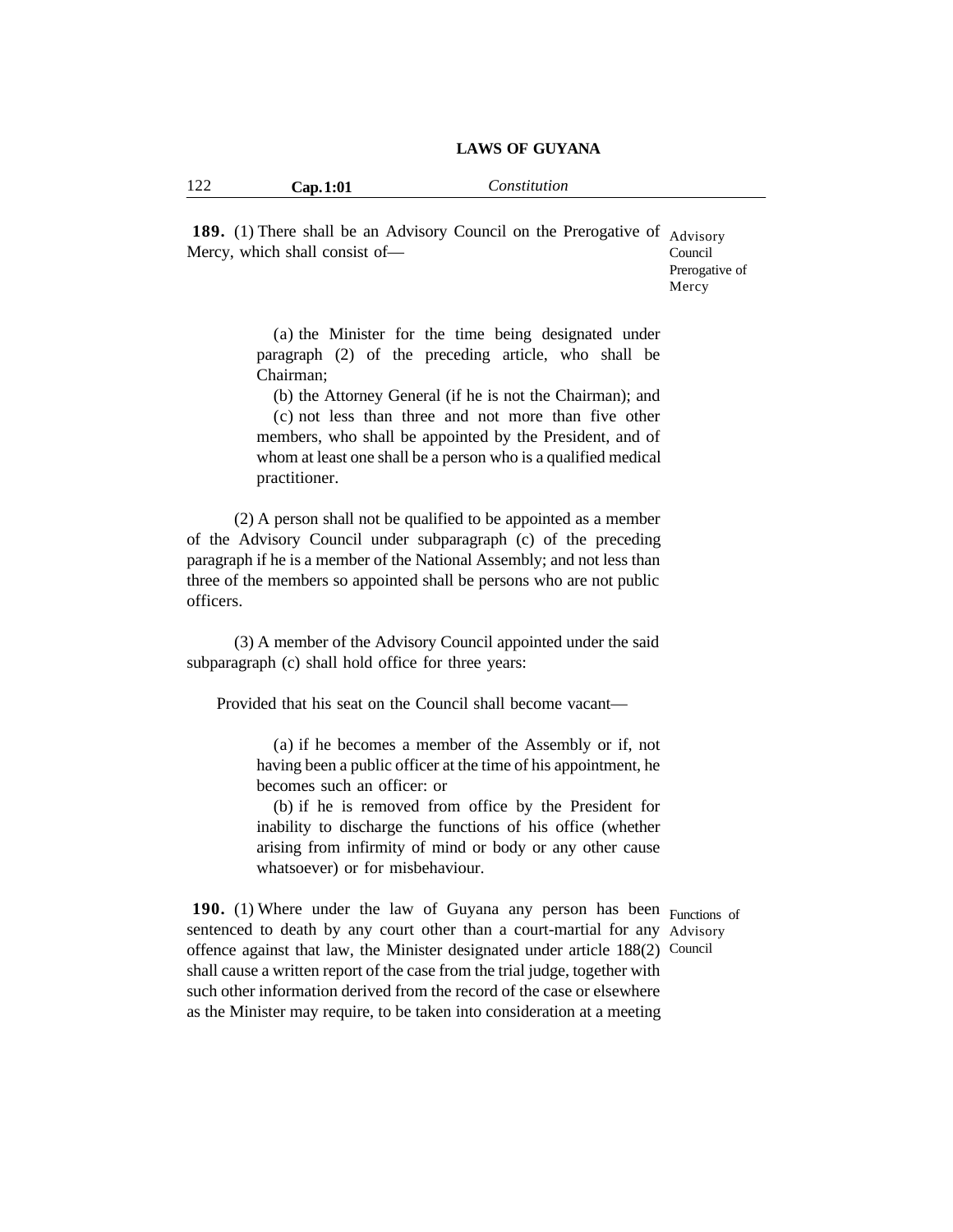| Constitution | Cap.1:01 | 123 |
|--------------|----------|-----|
|--------------|----------|-----|

of the Advisory Council; and after obtaining the advice of the Council the Minister shall express his own deliberate opinion to the President as to whether he should exercise any of his powers under that article in relation to that person.

(2) The Minister designated under article 188(2) may consult the Advisory Council before expressing any opinion to the President under that provision in any case not falling within the preceding paragraph, but shall not be obliged to act in accordance with the advice of the Advisory Council.

(3) The Advisory Council may regulate its own procedure.

### $S$ UBTITLE  $2$

# *The Ombudsman*

Appointment, etc. of Ombudsman

**191.** (1) The Ombudsman shall be appointed by the President acting after consultation with the Minority Leader.

(2) The Ombudsman shall not perform the functions of any public office and shall not, without the approval of the President in each particular case, hold any other office of emolument, other than his office as Ombudsman, or engage in any occupation for reward outside the duties of his office.

(3) Subject to the provisions of the next following paragraph, a person holding the office of Ombudsman shall vacate that office at the expiration of four years from the date of his appointment.

(4) The provisions of article 225 (which relate to removal from office) shall apply to the office of Ombudsman, and for the purposes of paragraphs (4) and (6) of that article the prescribed authority shall be the Prime Minister.

Matters subject to investigation by the Ombudsman [17 of 1984

**192.** (1) Subject to the provisions of this article, the Ombudsman may investigate any action taken by any department of Government or by any other authority to which this article applies, or by the President,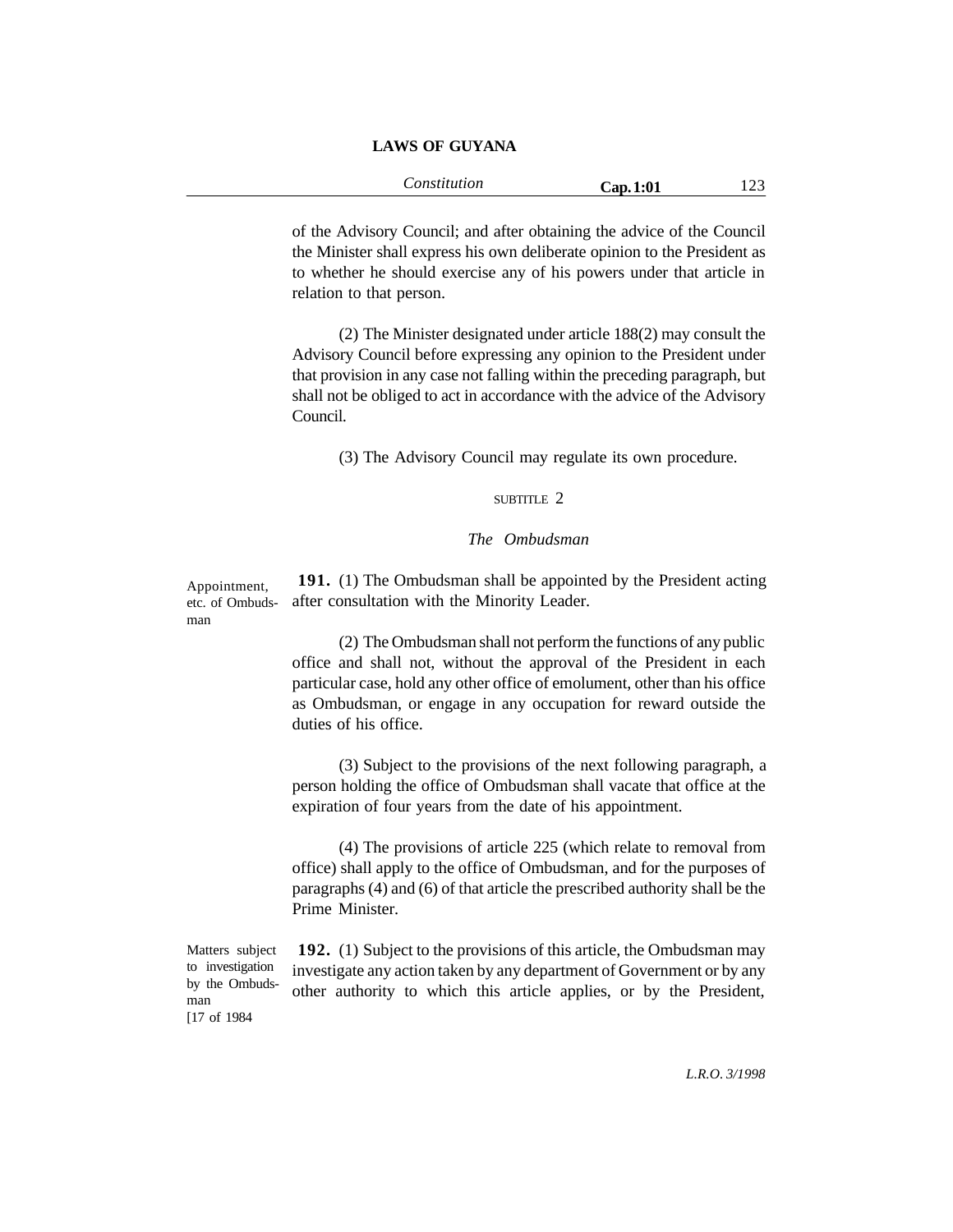| 124 | Cap.1:01 | Constitution |
|-----|----------|--------------|
|-----|----------|--------------|

Ministers, officers or members of such a department or authority, being [14 of 2000] action taken in exercise of the administrative functions of that department or authority.

(2) The Ombudsman may investigate any such action as aforesaid in any of the following circumstances, that is to say—

> (a) if a complaint in respect of the action is duly made to the Ombudsman by any person or body of persons, whether incorporated or not, alleging that the complainant has sustained injustice in consequence of a fault in administration;

> (b) if the President, a Minister or a member of the National Assembly requests the Ombudsman to investigate the action on the ground that a person or body of persons specified in the request has or may have sustained such injustice;

> (c) in any other circumstances in which the Ombudsman considers that he ought to investigate the action on the ground that some person or body of persons has or may have sustained such injustice.

(3) The Ombudsman shall not investigate under this Subtitle—

(a) any action in respect of which the complainant has or had—

(i) a remedy by way of proceedings in a court; or (ii) a right of appeal, reference or review to or before an independent and impartial tribunal other than a court; or

(b) any such action, or action taken with respect to any such matter, as is excluded from investigation under article 193:

Provided that the Ombudsman—

(i) may conduct an investigation notwithstanding that the complainant has or had a remedy by way of proceedings in a court if satisfied that in the particular circumstances it is not reasonable to expect him to take or to have taken such proceedings;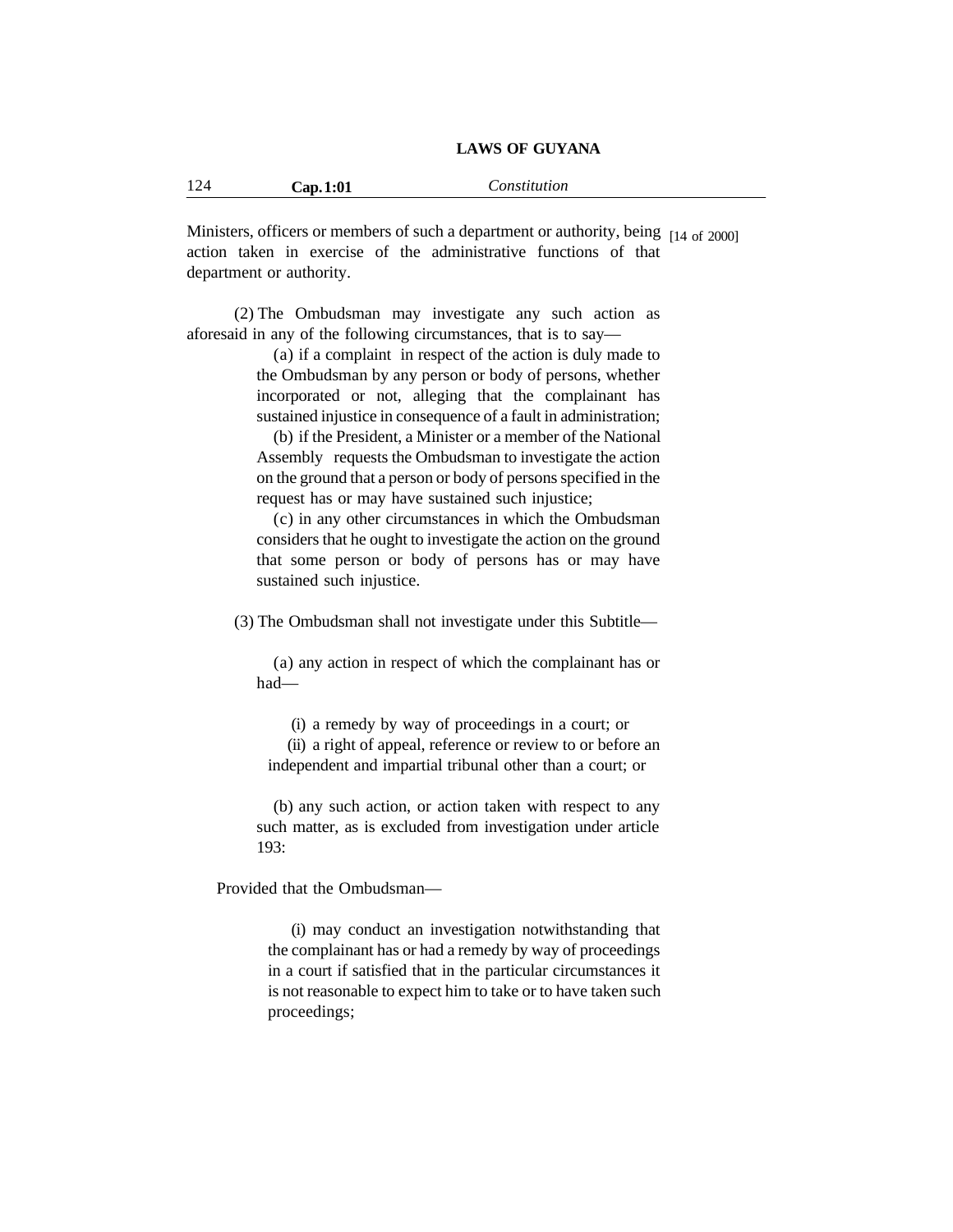| Constitution | Cap.1:01 | 125 |
|--------------|----------|-----|
|              |          |     |

(ii) shall not in any case be precluded from conducting an investigation in respect of any matter by reason only that it is open to the complainant to apply to the High Court for redress under article 153(1) (which relates to redress for contraventions of provisions for the protection of fundamental rights and freedoms).

(4) In determining whether to initiate, continue or discontinue an investigation under this Subtitle the Ombudsman shall, subject to the foregoing provisions of this article, act in accordance with his individual judgment and in particular, and without prejudice to the generality of the foregoing, he may refuse to initiate, or may discontinue, any investigation if it appears to him that—

> (a) the complaint relates to action of which the complainant has had knowledge for more than twelve months before the complaint was received by the Ombudsman;

(b) the subject matter of the complaint is trivial;

(c) the complaint is frivolous or vexatious or is not made in good faith; or

(d) the complainant has not a sufficient interest in the subject matter of the complaint.

(5) The authorities other than departments of Government to which this article applies are—

> (a) any authority empowered to determine the person with whom any contract or class of contracts shall be entered into by or on behalf of the Government of Guyana; and

> (b) such other authorities as may be prescribed by Parliament.

(6) For the purposes of this article the Public Service Appellate Tribunal, the Judicial Service Commission, the Public Service Commission, the Teaching Service Commission and the Police Service Commission shall not be regarded as departments of Government.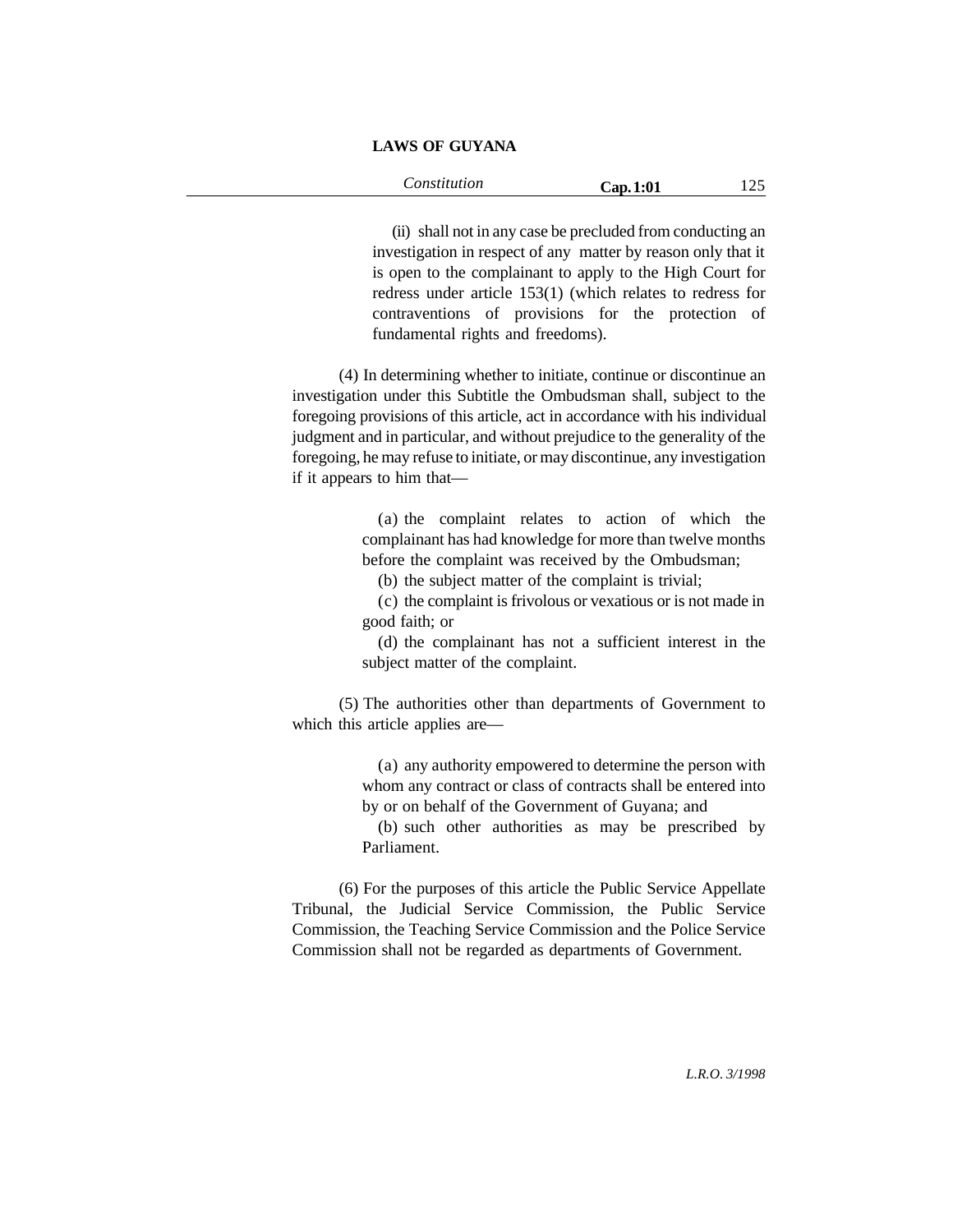| 126<br>Cap.1:01 |  | Constitution |
|-----------------|--|--------------|
|-----------------|--|--------------|

(7) For the purposes of paragraph (2) (a) a complaint may be made by a person aggrieved himself or, if he is dead or for any reason unable to act for himself, by any person duly authorised to represent him.

(8) Any question whether a complaint or a request for an investigation is duly made under this Subtitle or any law enacted in pursuance of article 195 shall be determined by the Ombudsman.

(9) Where a complaint or request for an investigation is duly made as aforesaid and the Ombudsman decides not to investigate the action to which the complaint or request relates or to discontinue an investigation of that action, he shall inform the person or body of persons who made the complaint or request of his decision.

(10) In this article and in article 193 "action" includes failure to act and "action taken" shall be construed accordingly.

**193.** The Ombudsman shall not investigate any such action, or action Excluded taken with respect to any such matter, as is described hereunder: matters

> (i) matters certified by the President or a Minister to affect relations or dealings between the Government of Guyana and any other Government or any international organisation;

> (ii) action taken for the purposes of protecting the security of the State or of investigating crime, including action taken with respect to passports for either of those purposes;

> (iii) the commencement or conduct of civil or criminal proceedings in any court;

> (iv) action taken in respect of appointments to offices or other employment in the service of the Government of Guyana or appointments made by or with the approval of the President or any Minister, and action taken in relation to any person as the holder or former holder of any such office, employment or appointment;

> (v) action taken with respect to orders or directions to any disciplined force or member thereof as defined in article 154;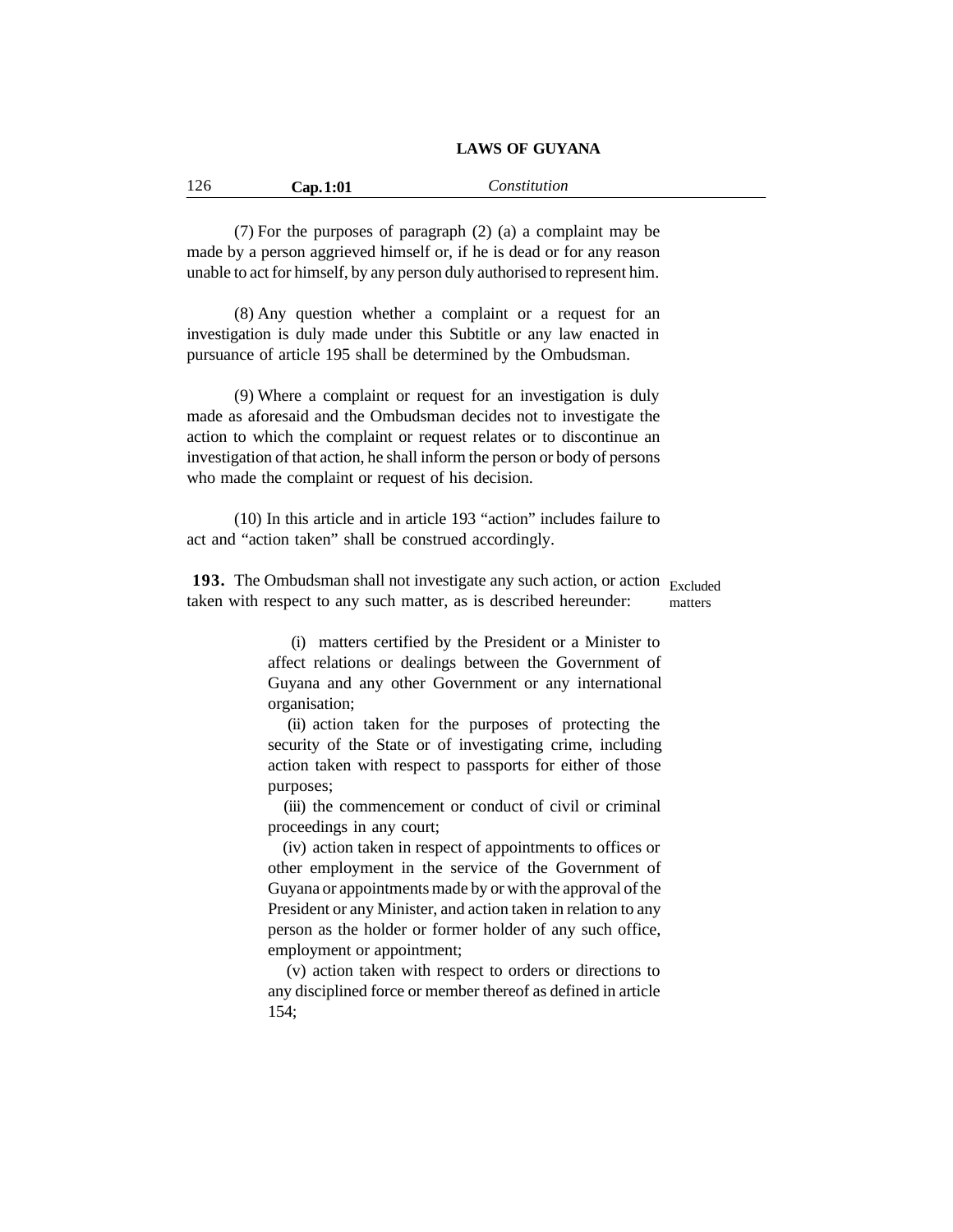| Constitution |  |
|--------------|--|
|              |  |

(vi) the exercise of the powers conferred by article 188; (vii) the grant of honours, awards or privileges within the gift of the President;

(viii) action taken in matters relating to contractual or other commercial dealings with members of the public other than action by an authority mentioned in subparagraph (a) of article 192(5);

(ix) action taken in any country outside Guyana by or on behalf of any officer representing the Government of Guyana or any officer of that Government;

(x) any action which by virtue of any provision of this Constitution may not be inquired into by any court.

Ombudsman's functions on concluding an investigation, and reports to the Assembly. [14 of 2000]

**194.** (1) After conducting an investigation under this Subtitle the Ombudsman shall inform the department or authority concerned of the result of that investigation and, if he is of the opinion that any person or body of persons has sustained injustice in consequence of a fault in administration, he shall inform that department or authority of the reasons for that opinion and may make such recommendations for action by that department or authority as he thinks fit.

(2) After conducting an investigation under this Subtitle in pursuance of a complaint or a request for an investigation made by the President, a Minister or a member of the National Assembly, the Ombudsman shall—

> (a) if he is of the opinion that the complainant or, in the case of an investigation conducted in pursuance of such a request, the person or body of persons specified in the request has sustained injustice in consequence of a fault in administration, inform the person or body of persons who made the complaint or request that he is of that opinion and the nature of the injustice that he considers has been sustained;

> (b) if he is of the opinion that the complainant or, in the case of an investigation conducted in pursuance of such a request, the person or body of persons specified in the request has not sustained injustice, inform the person or body of persons who made the complaint or request that he is of that opinion and the reason therefor.

> > *L.R.O. 3/1998*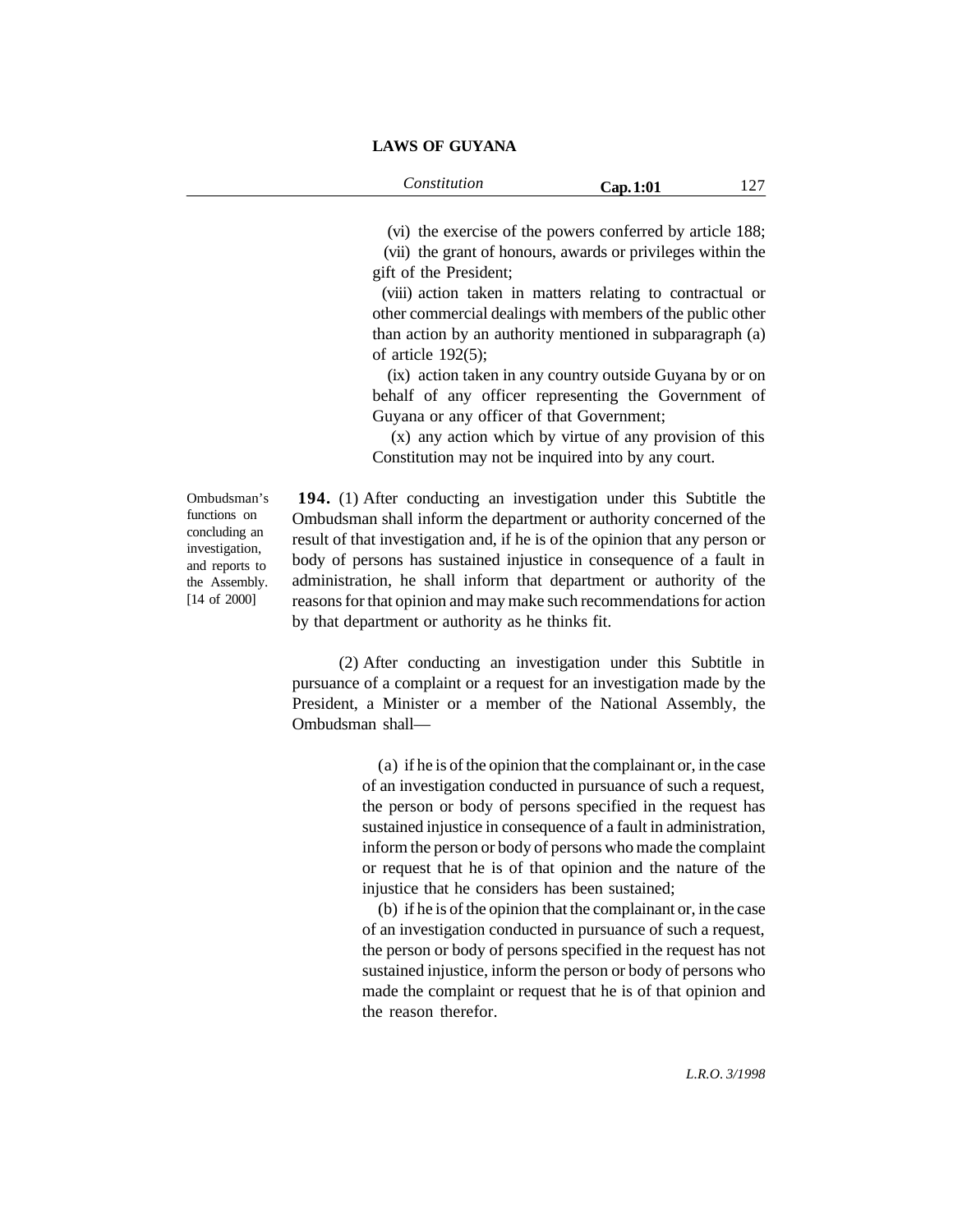(3) Where the Ombudsman has made a recommendation under paragraph (1) and within a reasonable time thereafter no action has been taken which appears to the Ombudsman adequately to remedy the injustice, he may lay before the Assembly a special report on the case.

(4) The Ombudsman shall annually lay before the Assembly a general report on the performance of his functions under this Subtitle.

**195.** Parliament may make provision for such supplementary and Power of ancillary matters as may appear necessary or expedient in consequence Parliament to of any of the provisions of this Subtitle including (without prejudice to the make supplegenerality of the foregoing power) provision—

mentary provision.

(a) for the procedure to be observed by the Ombudsman in performing his functions;

(b) for the manner in which complaints and requests for investigation shall be made to the Ombudsman and for the payment of fees in respect of any complaint or investigation; and

(c) for the powers, duties and privileges of the Ombudsman or of other persons or authorities with respect to the obtaining or disclosure of information for the purposes of any investigation or report by the Ombudsman.

**196.** In this Subtitle—

"Complainant" means the person or body of persons by or on whose behalf a complaint under this Subtitle is made; and

"fault in administration" includes, without prejudice to its generality, any contravention of article 149 (which relates to discrimination on grounds of race, place of origin, political opinions, colour or creed).

#### Interpretation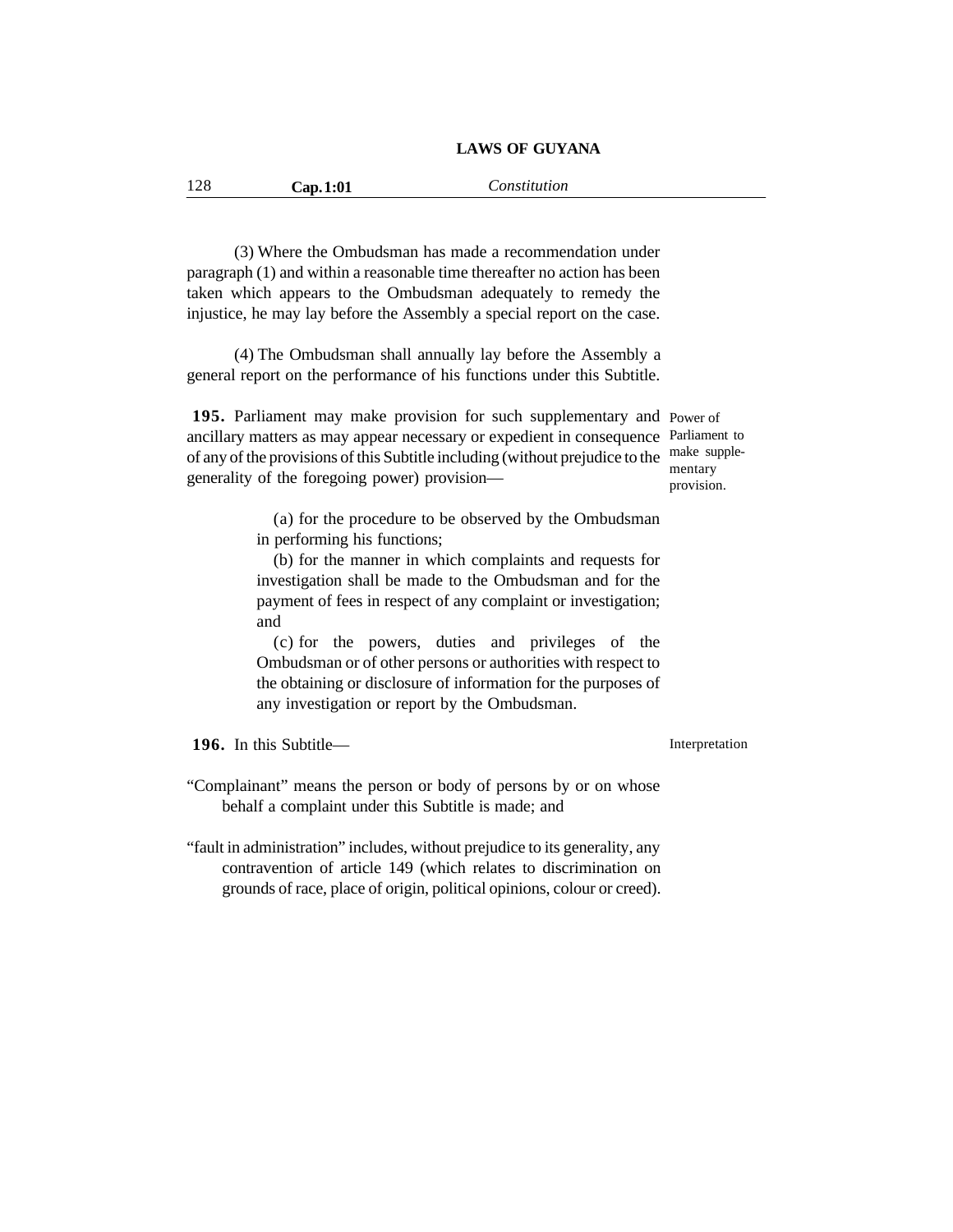*Constitution* **Cap. 1:01** 129

# TITLE 6

THE JUDICATURE

**197.** (1) Notwithstanding the provisions of articles 124 and 125, the office of a Justice of Appeal or a Puisne Judge shall not be abolished while there is a substantive holder thereof. Tenure of office of Judges [6 of 2001]

> (2) With effect from the commencement of this paragraph, a person holding the office of Judge on the said commencement shall vacate that office on attaining-

> (a) in the case of Puisne Judge, the age of sixty-two years; (b) in the case of any Judge, other than the Chancellor, the age of sixtyfive; and

(c) in the case of the Chancellor, the age of sixty-eight years.

 (2A) A person appointed to the office of Judge after the commencement of this paragraph shall vacate that office attaining- (a) in the case of a Puisne Judge, the age of sixty-five years; and (b) in the case of any other Judge, the age of sixty-eight years.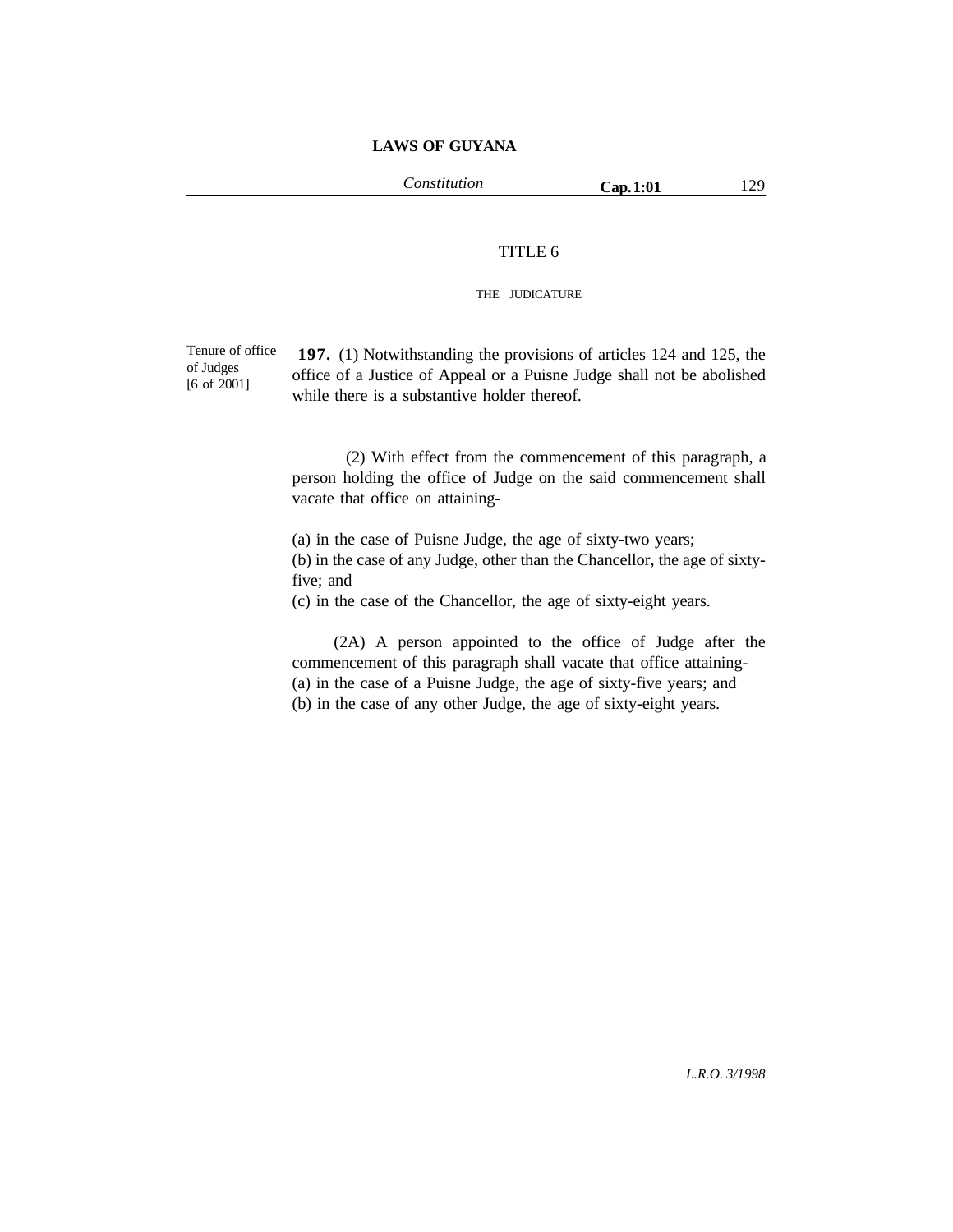(3) A Judge may be removed from office only for inability to perform the functions of his office (whether arising from infirmity of mind or body or any other cause) or for misbehaviour or for persistently not writing decisions or for continuously failing to give decisions and reasons therefor within such time as may be specified by Parliament , and shall not be so removed except in accordance with the provisions of this article.

(4) A Judge shall be removed from office by the President if the question of removal of that Judge has, in pursuance of the next following paragraph, been referred by the President to a tribunal, and the tribunal has advised the President that the Judge ought to be removed from office for inability as aforesaid or for misbehaviour.

(5) If the Prime Minister, in the case of the Chancellor or the Chief Justice, or the Judicial Service Commission, in the case of any other Judge, represents to the President that the question of removing such Judge from office under this article ought to be investigated, then—

> (a) the President shall appoint a tribunal, which shall consist of a Chairman and not less than two other members, selected by the President, acting in his discretion in the case of the Chancellor or the Chief Justice or in accordance with the advice of the Prime Minister after consultation with the Judicial Service Commission in the case of any other Judge, from among persons who hold or have held office as a judge of a court having unlimited jurisdiction in civil and criminal matters in some part of the Commonwealth or a court having jurisdiction in appeals from any such court or who are qualified to be appointed as any such judge; and

> (b) the tribunal shall enquire into the matter and advise the President whether or not the Judge ought to be removed from office.

(6) The provisions of the Commissions of Inquiry Act as in force immediately before the commencement of this Constitution shall, subject to the provisions of this article, apply as nearly as may be in relation to tribunals appointed under the preceding paragraph or, as the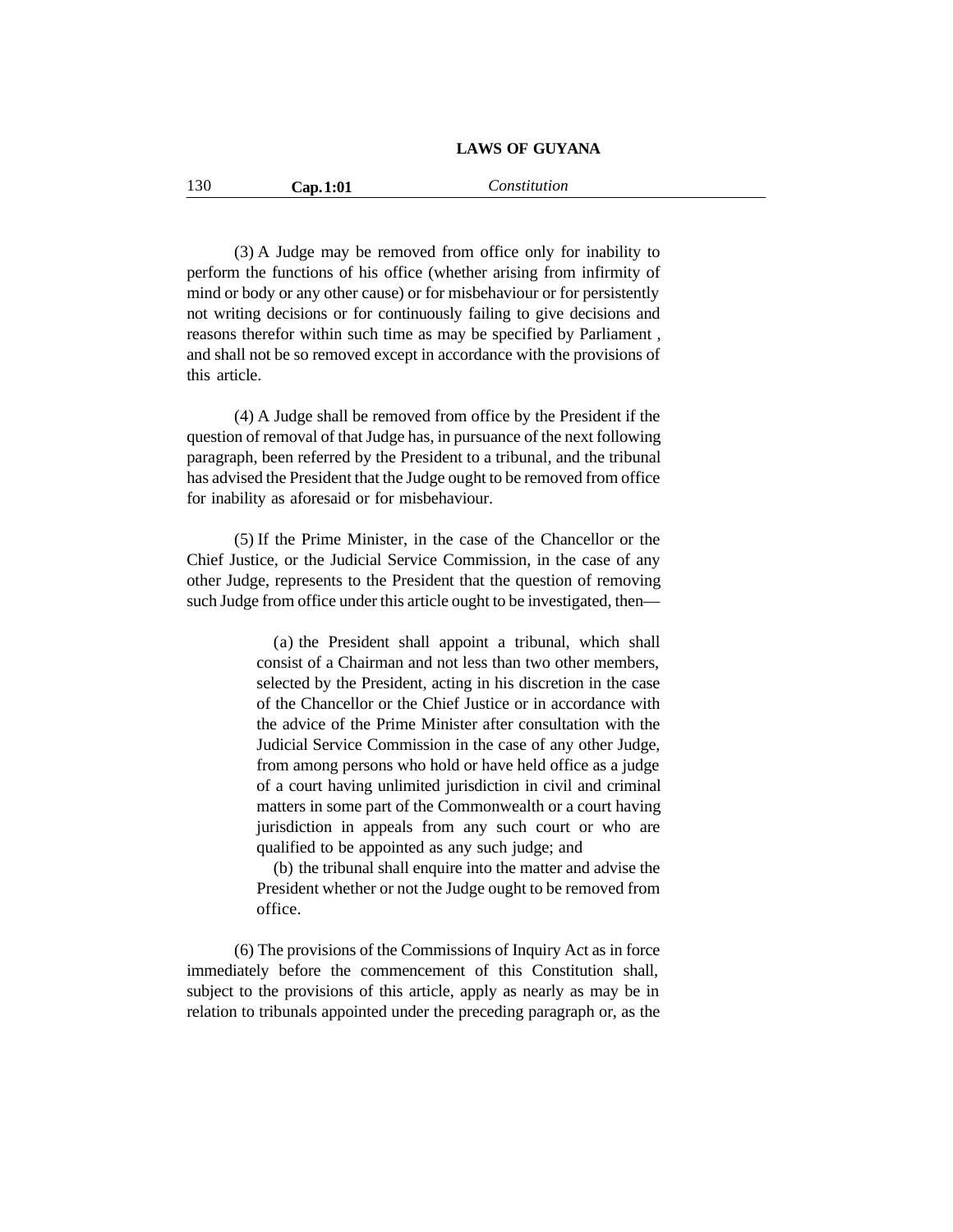| Constitution | Cap.1:01 | 131 |
|--------------|----------|-----|
|--------------|----------|-----|

context may require, to the members thereof as they apply in relation to Commissions or Commissioners appointed under that Act, and in such application shall have effect as if they formed part of this Constitution.

(7) If the question of removing a Judge from office has been referred to a tribunal under paragraph (5), the President may suspend such Judge from performing the functions of his office, and any such suspension may at any time be revoked by the President, and shall in any case cease to have effect if the tribunal advises the President that the Judge ought not to be removed from office. In effecting any such suspension or any revocation of any such suspension, the President shall act in accordance with his own deliberate judgment in the case of the Chancellor or the Chief Justice and in accordance with the advice of the Chancellor in the case of any other Judge.

(8) The provisions of this article shall be without prejudice to the provisions of article 128(3).

(9) (a) For the purposes of paragraph (6) of this article and of article 225(5), the following provisions of the Commissions of Inquiry Act shall not apply, that is to say—

(i) section 2—the whole section;

(ii) section 3—so much of the section as follows the words "in his place";

(iii) section 5—the whole section;

(iv) section 7 —the words "after taking such oath or affirmation";

(v) section 16—the whole section.

(b) For the words "Such sums so directed to be paid shall be paid out of moneys provided by Parliament" in section 15 of the Act there shall be substituted the words "Such sums so directed to be paid shall be charged on and paid out of the Consolidated Fund".

(c) All powers and duties conferred or imposed on the President under the Act shall be exercised or performed by him acting in each case in the manner prescribed by this Constitution.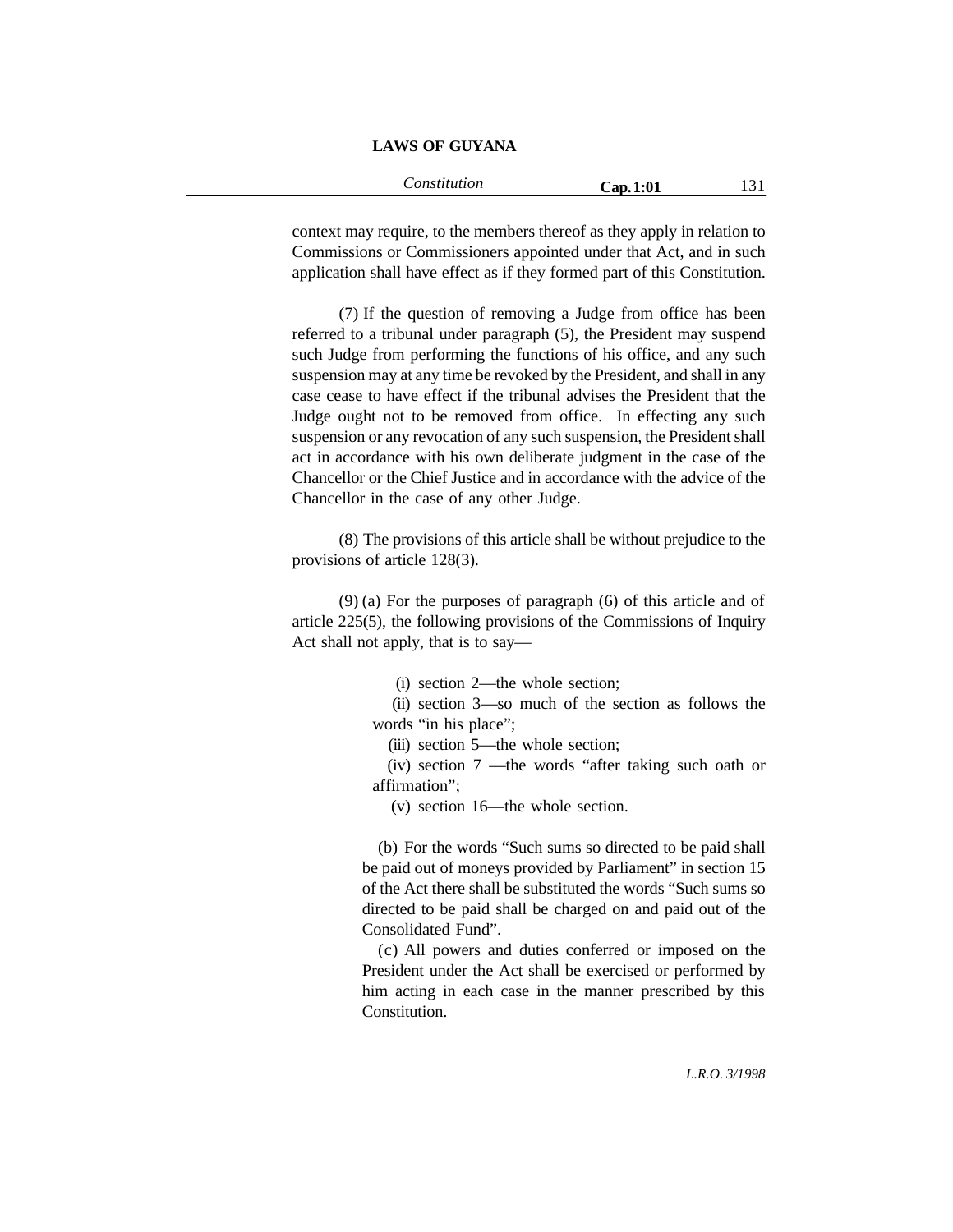(10) It is in the interest of the State to provide such terms and conditions of service, including superannuation benefits, for Judges that on retirement there would be no need for them to practise at the Bar.

# **TITLE 6A DEFENCE AND SECURITY**

197A (1) The Stateis defence and security policy shall be to defend national independence, preserve the country's sovereignty and intergrity, and guarantee the normal functioning of institutions and the security of citizens against any armed aggression.

 (2) The Defence and Security Forces shall subordinate to natioal defence and security policy and owe allegiance to the Constitution and to the Nation. The oath taken by members of the Defence and Security Forces shall establish their duty to respect the Constitution.

 (3) The Guyana Defence Force established under the Defence Act shall in the discharge of its constitutional responsibilities function in such a manner as to earn the respect and enjoy the confidence of citizens.

 (4) The Police Force establish under the Police Act shall function in accordance with the law as the law enforcement agency of the State responding to the daily need to maintain law and order by suppressing crime to ensure that citizens are safe in their homes, the streets and in other places.

 (5) Disciplined forces commissions may be constituted by the National Assembly from time to time, as may be necessary, with power to examine the structure and composition of the disciplined forces and make recommendations generally with a view to promoting their greater efficiency, and giving effect to the need in the public interest that the composition of the disciplined forces take account of the ethnic constituents of the population.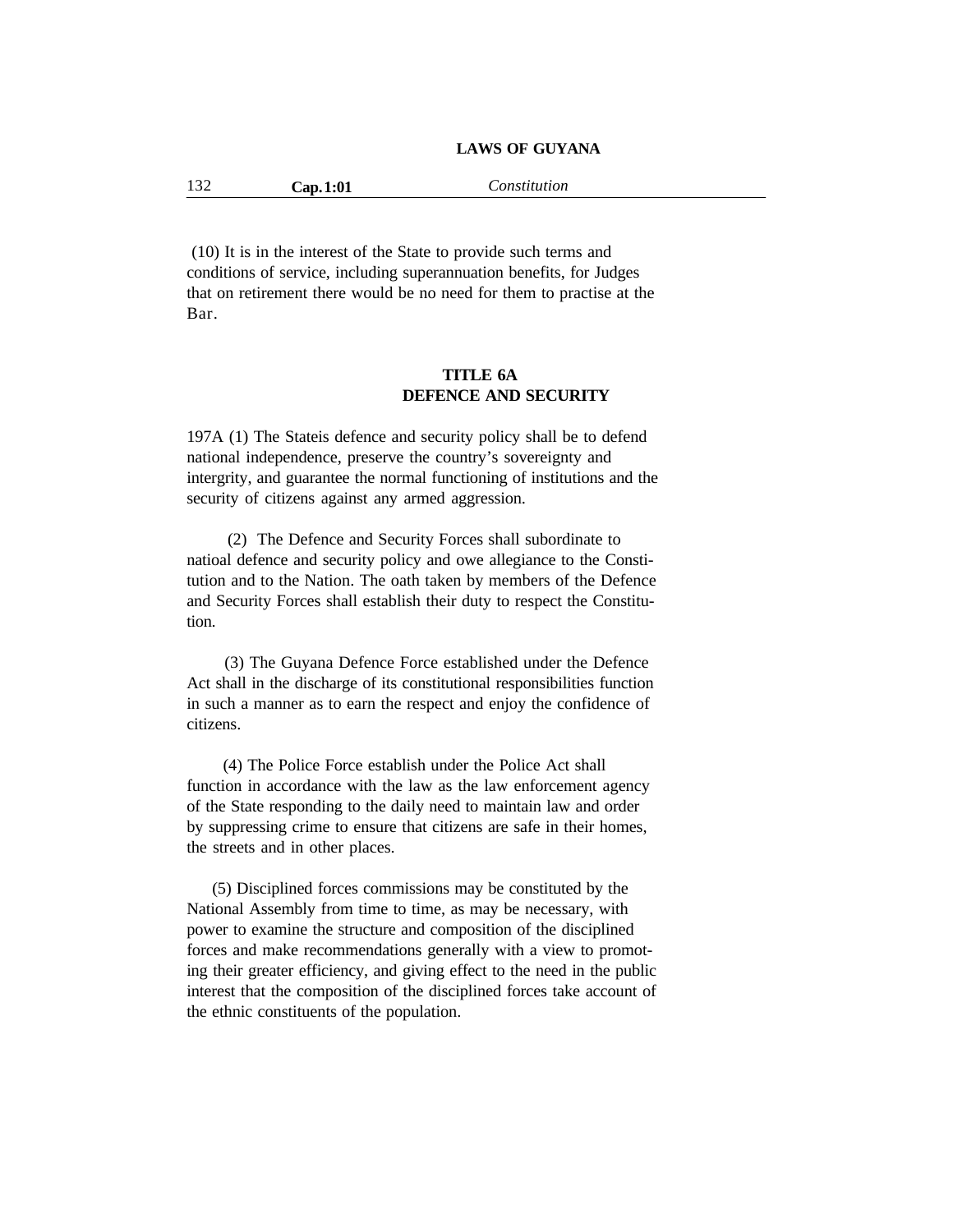#### TITLE 7

### THE SERVICE COMMISSIONS

### *The Judicial Service Commission*

**198.** (1) The members of the Judicial Service Commission shall be—

(a) the Chancellor, who shall be Chairman;

(b) the Chief Justice;

(c) the Chairman of the Public Service Commission; and

(d) such other members (hereinafter referred to as "appointed members") as may be appointed in accordance with the provisions of the next following paragraph.

(2) The appointed members shall be appointed by the President, as follows, that is to say—

> (a) one from among persons who hold or have held office as a judge of a court having unlimited jurisdiction in civil and criminal matters in some part of the Commonwealth or a court having jurisdiction in appeals from any such court acting after meaningful consultation with the Leader of the Opposition ; and

> (b) not less than one and not more than two from among persons who are not attorneys-at-law in active practice after the National assembly has meaningfully consulated such bodies as appear to it to represent attorneys-at-law in Guyana and signified its choice of members to the President , after the President has also consulted such bodies as appear to him to represent attorneys-at-law in Guyana:

Composition of Commission [6 of 2001]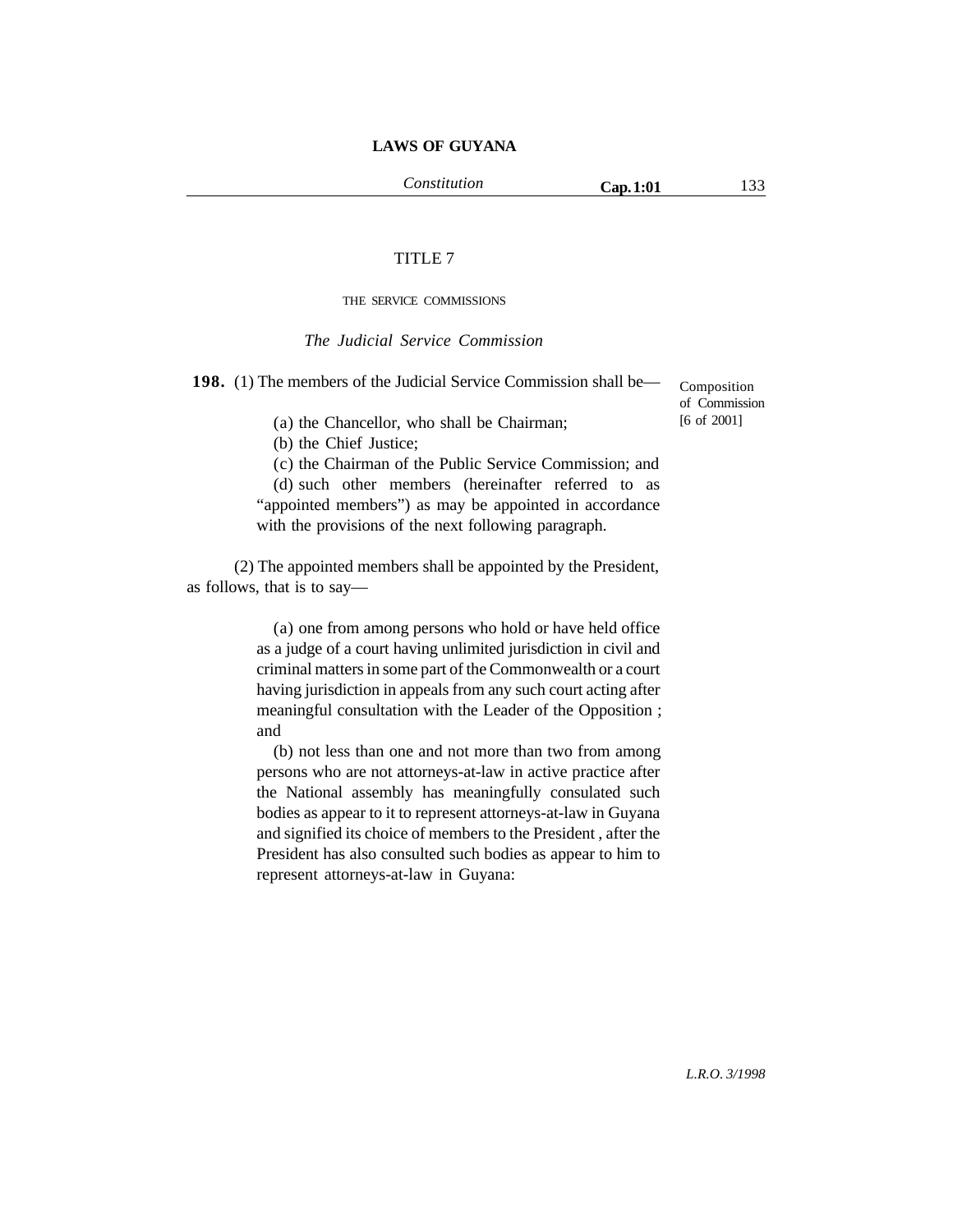Provided that a person shall be disqualified for appointment as a member of the Commission if he is a public officer.

(3) Subject to the provisions of the next following paragraph, the office of an appointed member of the Judicial Service Commission shall become vacant—

> (a) at the expiration of three years from the date of his appointment or at such earlier time as may be specified in the instrument by which he was appointed; or

> (b) if he is appointed to the office of Chancellor, Chief Justice or Chairman of the Public Service Commission or of the Teaching Service Commission or if he becomes a public officer.

(4) The provisions of article 225 (which relate to removal from office) shall apply to the office of an appointed member of the Judicial Service Commission, and for the purposes of paragraphs (4) and (6) of that article the prescribed authority shall be the Prime Minister and the Chancellor respectively.

(5) If the office of an appointed member is vacant or an appointed member is for any reason unable to perform the functions of his office, a person may be appointed to act in that office and the provisions of paragraph (2) shall apply to such an appointment as they apply to the appointment of a person to hold the office of the member concerned; and any person appointed to act in the office of an appointed member shall, subject to the provisions of paragraphs (3) (b) and (4), continue to act until a person has been appointed to the office in which he is acting and has assumed the functions thereof or, as the case may be, until the holder thereof resumes those functions.

(6) A person shall not, while he holds or is acting in the office of a member appointed under paragraph (2) (b), or within a period of three years commencing with the date on which he last held or acted in that office, be eligible for appointment to or to act in any office power to make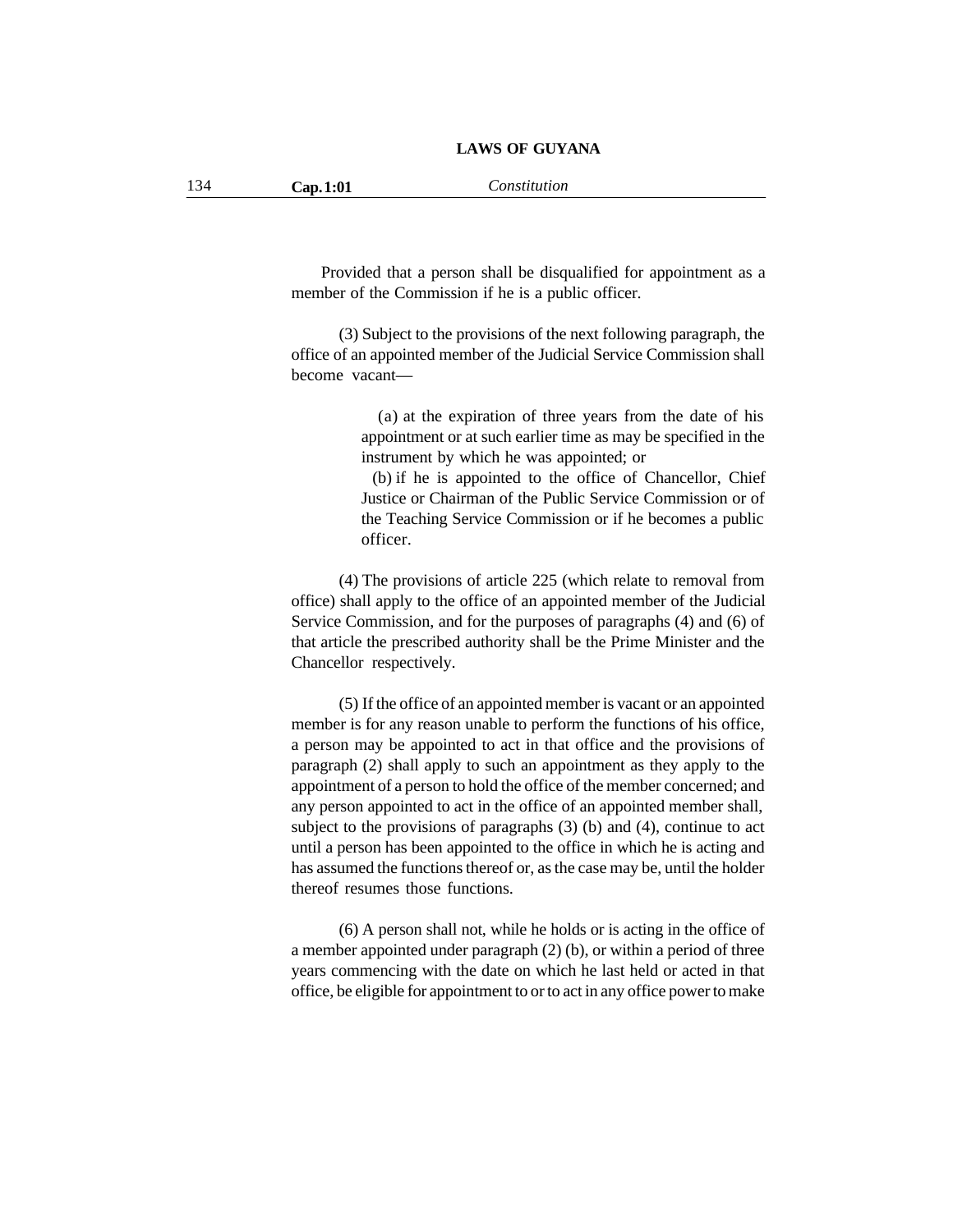appointments to which is vested by this Constitution in the President acting in accordance with the advice of the Judicial Service Commission or in that Commission.

(7) If, by virtue of provision made by Parliament under article 199(3) or article 203(6), power to make appointments to or to act in any office or to remove or exercise disciplinary control over persons holding or acting in any office is vested in the President acting in accordance with the advice of the Judicial Service Commission or is vested in the Judicial Service Commission, Parliament may provide for the inclusion in the Commission, for the purpose of the exercise of any function or power vested in the Commission by virtue of that provision and of any proceedings of the Commission relating thereto, of members additional to those mentioned in paragraph (1) and for the appointment (including disqualifications for appointment) and tenure of office of such additional members; and provision for the inclusion of different additional members may be made in relation to functions or powers vested in the Commission as aforesaid in relation to different offices.

**199.** (l) The power to make appointments to the offices to which this article applies and to remove and to exercise disciplinary control over persons holding or acting in such offices shall vest in the Judicial Service Commission.

(2)The Judicial Service Commission may, by directions in writing and subject to such conditions as it thinks fit, delegate any of its powers under the preceding paragraph to any one or more of its members or to any person holding or acting in an office in respect of which power to make appointments is vested in the President acting in accordance with the advice of the Commission or to which this article applies.

(3) This article applies to the office of Commissioner of Title, Magistrate, Director of Public Prosecution, Deputy Director of Public Prosecutions, Registrar of the High Court, Deputy Registrar of the High Court, Registrar of Deeds, deputy registrar of Deeds and to such other offices (not being offices in respect of which provision for making of appointments is made by any provision of this Constitution other than article 201) connected with the courts of Guyana or for appointment to which legal qualifications are required as may be prescribed by Parliament

Appointment, etc, of judicial and legal officers [17 of 1984 6 of 2001]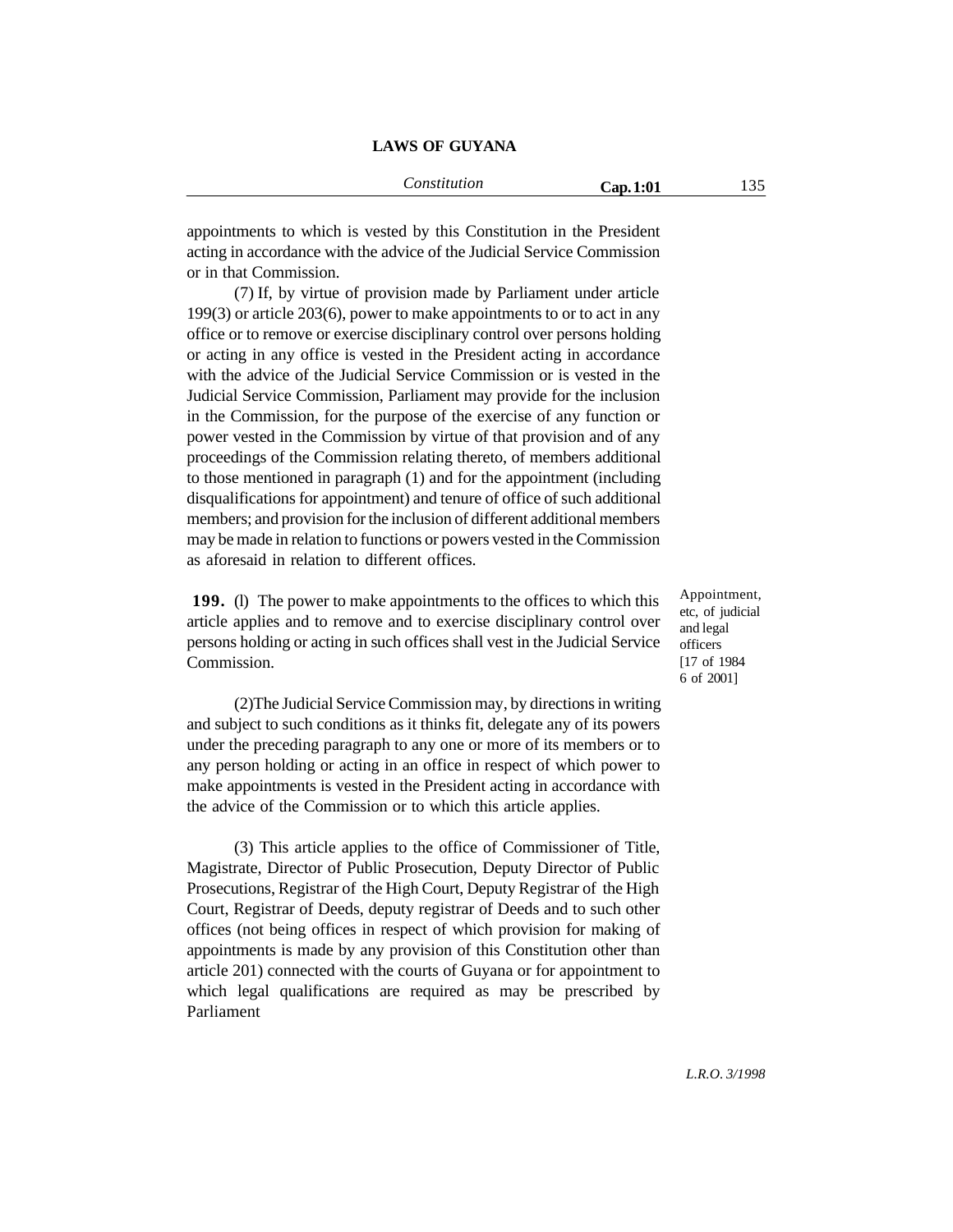(4)The decision of the Judicial Service Commission on any appeal made under paragraph (3) shall be final.

(5) This article applies to the office of Commissioner of Title, Magistrate and to such other offices (not being offices in respect of which provision for the making of appointments is made by any provision of this Constitution other than article 201) connected with the courts of Guyana or for appointment to which legal qualifications are required as may be prescribed by Parliament.

### *The Public Service Commission*

Composition of Commission [5 of 2001]

**200.** (1) The Public Service Commission shall consist of six members who shall be appointed as follows, that is to say—

> (a) three members appointed by the President acting after consultation with the Leader of the Opposition

> (b) two members appointed by the president upon nomination by the National assembly after it has consulted such bodies as appear to it to represent public officers or classes of public officers; and

> (c) if the President deems fit, one other member appointed by the President acting in accordance with his own deliberate judgment:

Provided that a person shall be disqualified for appointment as a member of the Commission if he is a public officer.

 (2) The Chairperson and Deputy Chairperson of the Commission shall be elected by and from the members of the Commission using such consensual mechanism as the Commission deems fit. [5 of 2001]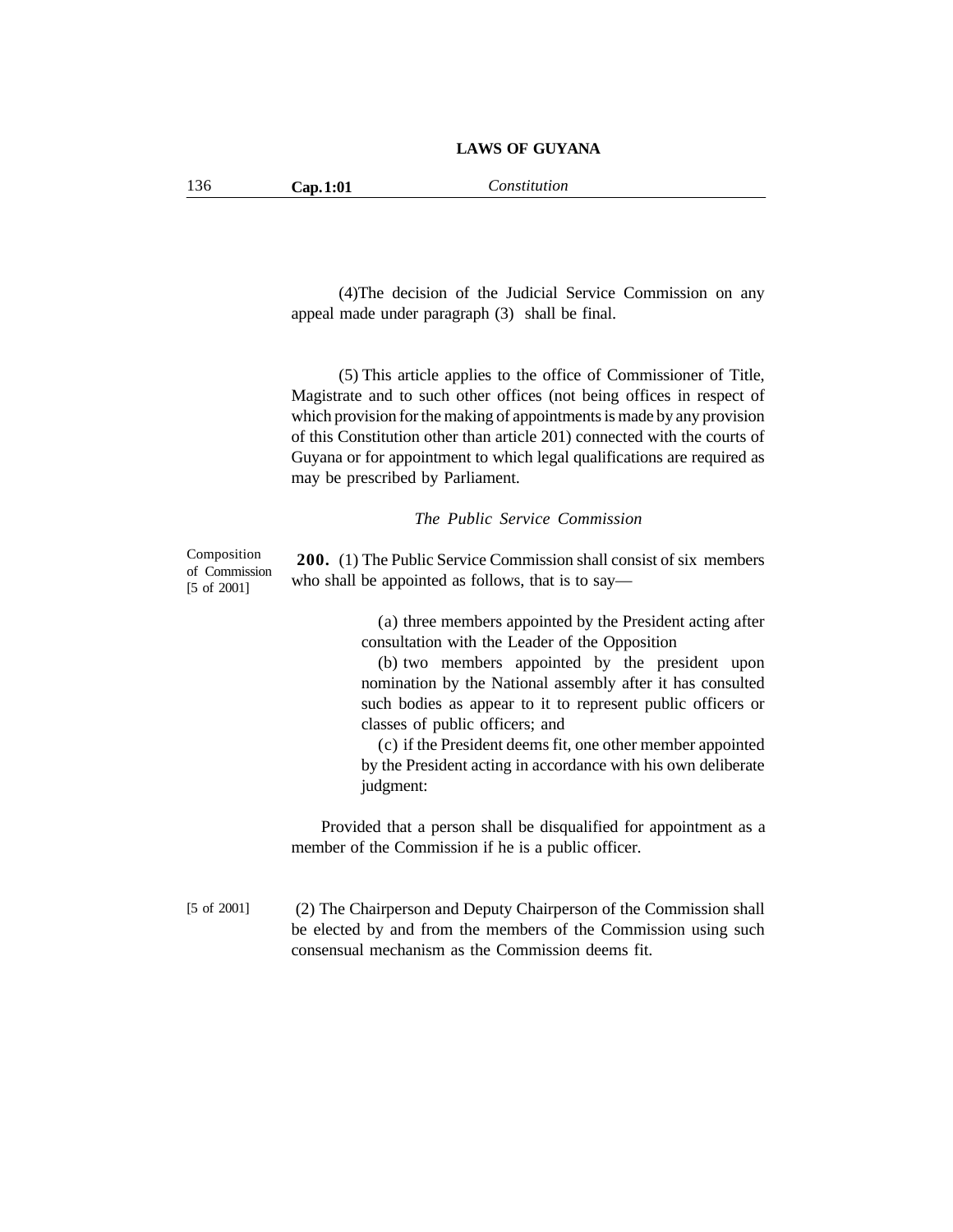(3) Subject to the provisions of the next following paragraph, the office of a member of the Public Service Commission shall become vacant at the expiration of three years from the date of his appointment or at such earlier time as may be specified in the instrument by which he was appointed.

(4) The provisions of article 225 (which relate to removal from office) shall apply to the office of a member of the Public Service Commission, and for the purposes of paragraphs (4) and (6) of that article the prescribed authority shall be the Prime Minister except that, in relation to a member other than the Chairperson or a member for the time being acting in the office of Chairperson under the next following paragraph, the prescribed authority for the purposes of the said paragraph (6) shall be the Chairperson.

(5) If the office of Chairperson of the Public Service Commission is vacant or the holder thereof is for any reason unable to perform the functions of his office, then the holder of the office of Deputy Chairperson, or if that office is vacant or the holder thereof is for any reason unable to perform the functions of the office of Chairperson, one of the other members may be elected to act in the office of Chairperson and the Deputy Chairperson or such other member shall continue so to act until a person has been elected to the office of Chairperson and has resumed the functions of that office or, as the case may be, until the Chairpersonn, or if a member other than the Deputy Chairperson is acting therein, the Deputy Chairperson has assumed or resumed those functions.

(6) If the office of a member of the Public Service Commission other than the Chairperson is vacant or if the holder thereof is acting as Chairperson under the preceding paragraph or is for any other reason unable to perform the functions of his office, a person may be appointed to act in that office and the provisions of paragraph (l) shall apply to such an appointment as they apply to the appointment of a person to hold the office of the member concerned; and any person appointed under this paragraph shall, subject to the provisions of paragraph (4), continue to act until a person has been appointed to the office in which he is acting and has assumed the functions thereof or, as the case may be, until the holder thereof resumes those functions.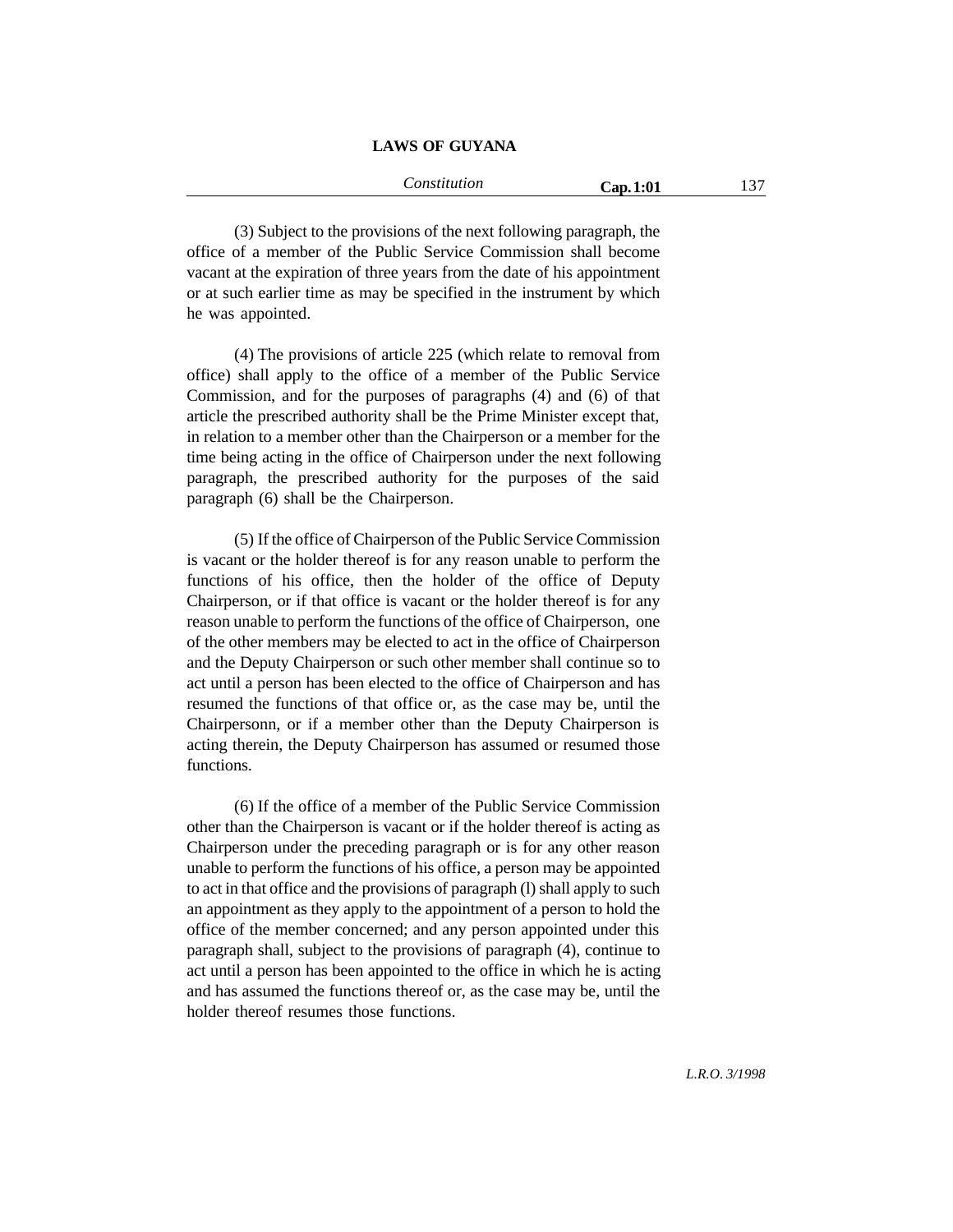(7) A person shall not, while he holds or is acting in the office of a member of the Public Service Commission or within a period of three years commencing with the date on which he last held or acted in that office, be eligible for appointment to or to act in any office power to make appointments to which is vested by this Constitution in the President acting in accordance with the advice of the Public Service Commission or in that Commission.

Appointment, etc, of public officers. [5 of 2001]

**201.** (1) Subject to the provisions of this Constitution, the power to make appointments to public offices and to remove and to exercise disciplinary control over persons holding or acting in such offices shall vest in the Public Service Commission.

(2) The Public Service Commission may, by directions in writing subject to such conditions as it thinks fit, delegate any of its powers under the preceding paragraph to any one or more members of the Commission or, with the consent of the Prime Minister, to any public officer, or, in relation to any office on the staff of the Clerk of the National Assembly, to the Clerk.

(3) No person shall be appointed under this article to or to act in any office on the personal staff of the President except with the concurrence of the President.

(4) Before the Public Service Commission or any member or officer exercising powers under this article appoints to or to act in any public office any person who holds or is acting in any office power to make appointments to which is vested under this Constitution in the Judicial or the Teaching or the Police Service Commission, the Public Service Commission or that member or officer shall consult with the Commission in which that power is vested.

(5) Before the Public Service Commission or any member thereof exercises any of the powers mentioned in paragraph (1) in relation to any office on the staff of the Clerk of the National Assembly (other than the Deputy Clerk) or any person holding or acting in such an office, the Commission or that member shall consult the Clerk.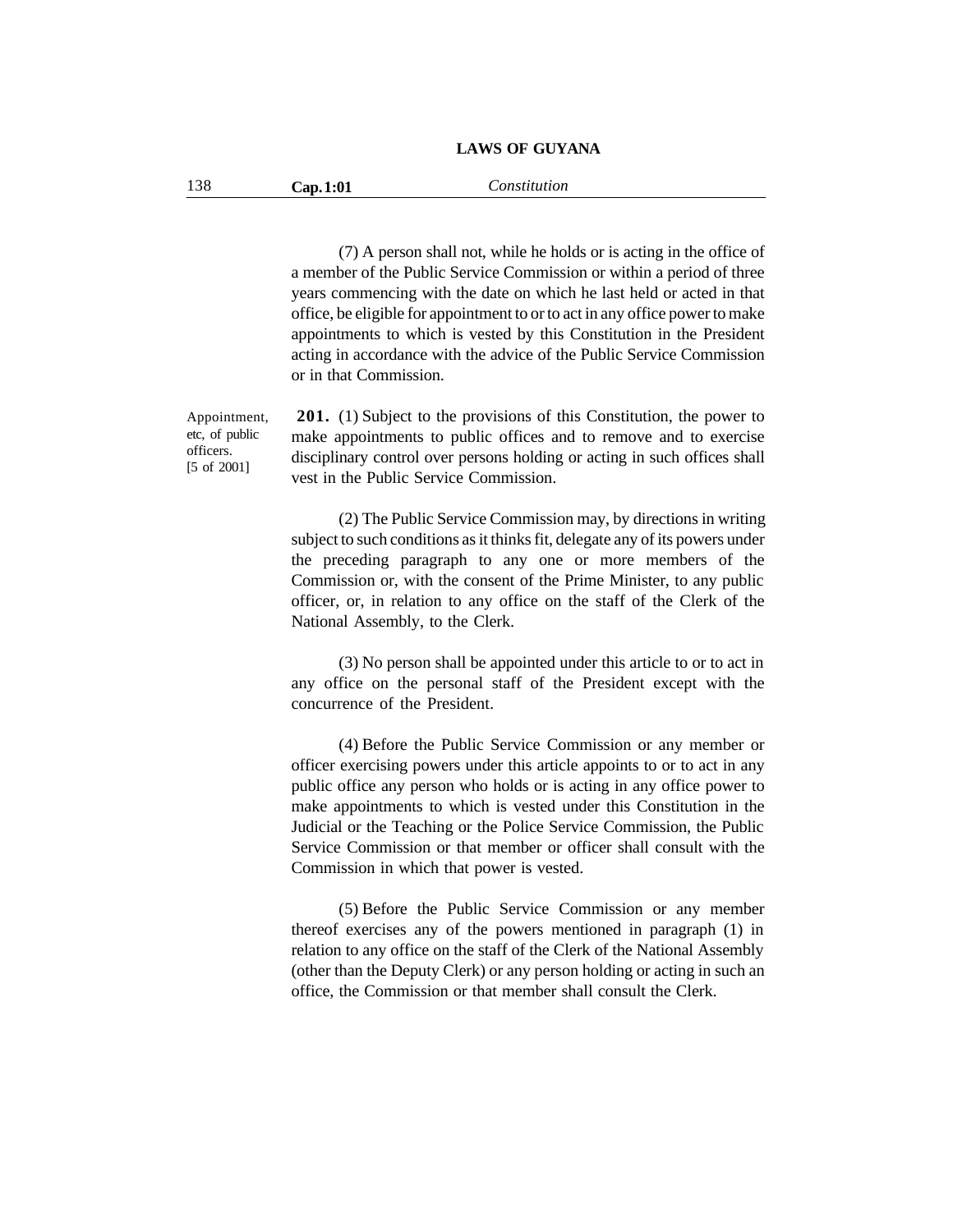| Constitution | <b>Cap. 1:01</b> |  |
|--------------|------------------|--|
|              |                  |  |

(6) A public officer shall not be removed from office or subjected to any other punishment under this article on the grounds of any act committed by him in the exercise of a judicial function conferred on him unless the Judicial Service Commission concurs therein.

(7) The provisions of this article shall not apply in relation to any of the following offices, that is to say—

(b) the office of Auditor General;

(c) any office to which article 205 applies;

(d) so far as they relate to power to make appointments on transfer, any office to which article 206 applies;

(e) any office to which article 199 (relating to offices within the jurisdiction of the Judicial Service Commission) applies;

(f) any office to which article 209 (relating to offices within the jurisdiction of the Teaching Service Commission) applies; or

(g) the office of Commissioner of Police or any other office in the Police Force.

**202.** (1) Where any power of the Public Service Commission is exercised under article 201 (2) any person in respect of whom the power was exercised (including a person who has failed to obtain an appointment) may appeal to the Commission from the decision of the person exercising the power.

(2) Subject to the other provisions of this Constitution, the decision of the Public Service Commission on any appeal made under paragraph (1) shall be final.

**203.** (2) If the office of the Director of Public Prosecutions (in this Article referred to as the Director) is vacant or if the holder thereof is for any reason unable to perform the functions thereof, the Judicial Service Commission may appoint a person to act in the office of the Director, and any person so appointed shall, subject to the provisions of paragraphs (4) and (5), continue to act until a person has been appointed

Appeals to Public Service Commission [17 of 1984]

Appointments, etc. of Director of Public Prosecutions [6 of 2001]

*L.R.O. 3/1998*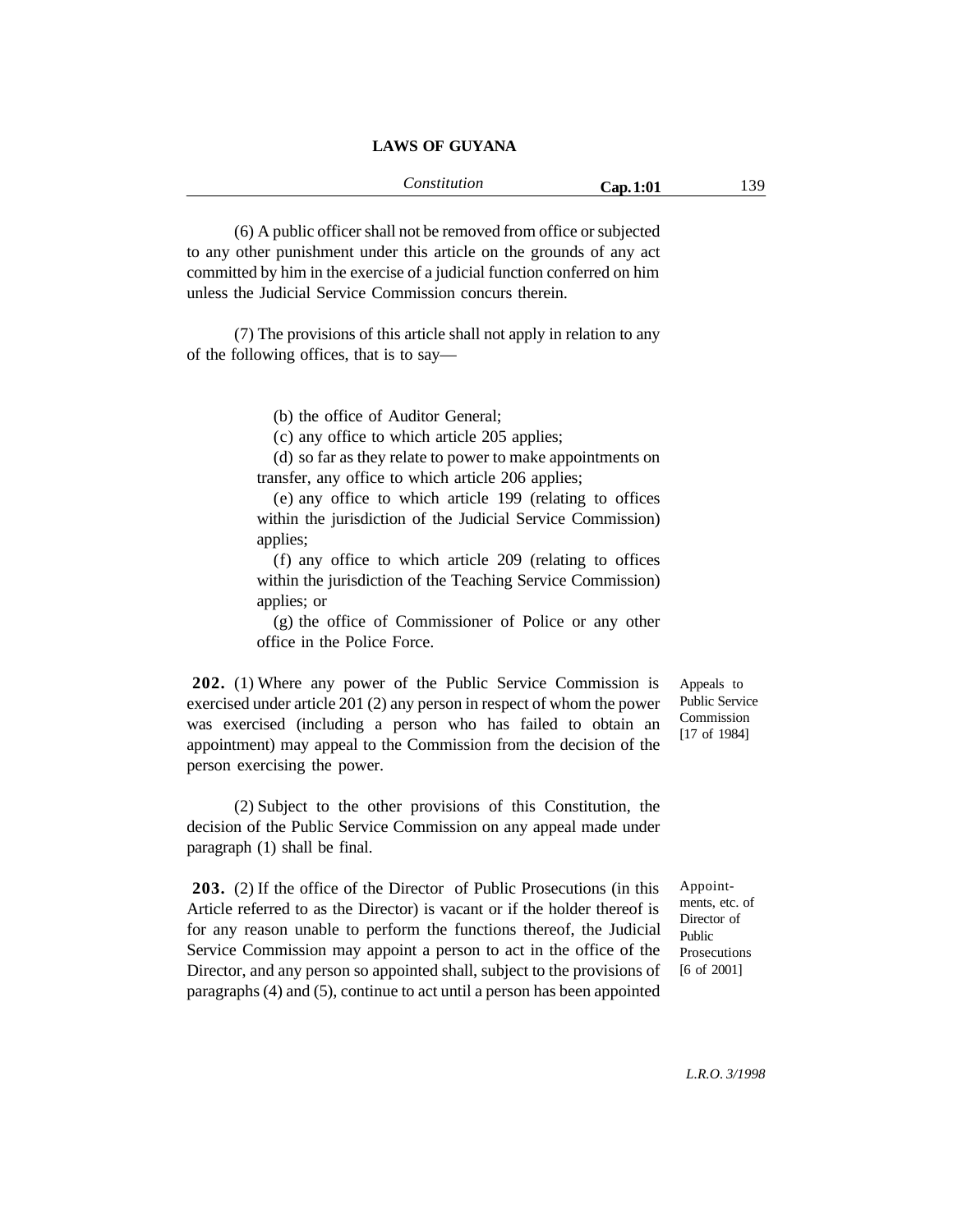| -140<br>Cap.1:01 | Constitution |
|------------------|--------------|
|------------------|--------------|

to the office of the Director and has assumed the functions of that office or, as the case may be, until the holder thereof has resumed those functions.

(3) A person shall not be qualified to be appointed to hold or to act in the office of the Director unless he is qualified to be appointed as a Puisne Judge of the High Court.

(4) Subject to the provisions of the next following paragraph, the Director shall vacate his office when he attains the age of sixty years:

Provided that the Judicial Service Commission, may permit a Director who has attained the age of sixty years to continue in office until he has attained such later age, not exceeding sixty-five years, as may (before the Director has attained the age of sixty years) have been agreed with the Director.

(5) The provisions of article 225 (which relate to removal from office) shall apply to the office of the Director, and the prescribed authority for the purposes of paragraph (4) of that article shall be the Chairperson of Judicial Service Commission and for the purposes of paragraph (6) of that article shall be the Judicial Service Commission.

Appointment, etc, of Auditor General

**204.** (1) The Auditor General shall be appointed by the President acting in accordance with the advice of the Public Service Commission.

(2) If the office of Auditor General is vacant or the holder of the office is for any reason unable to perform the functions thereof, the President acting in accordance with the advice of the Public Service Commission may appoint a person to act in the office, and any person so appointed shall, subject to the provisions of paragraphs (3) and (4), continue to act until a person has been appointed to the office of the Auditor General and has assumed the functions of that office or, as the case may be, until the holder thereof has resumed those functions.

(3) Subject to the provisions of the next following paragraph the Auditor General shall vacate his office when he attains such age as may be prescribed by Parliament.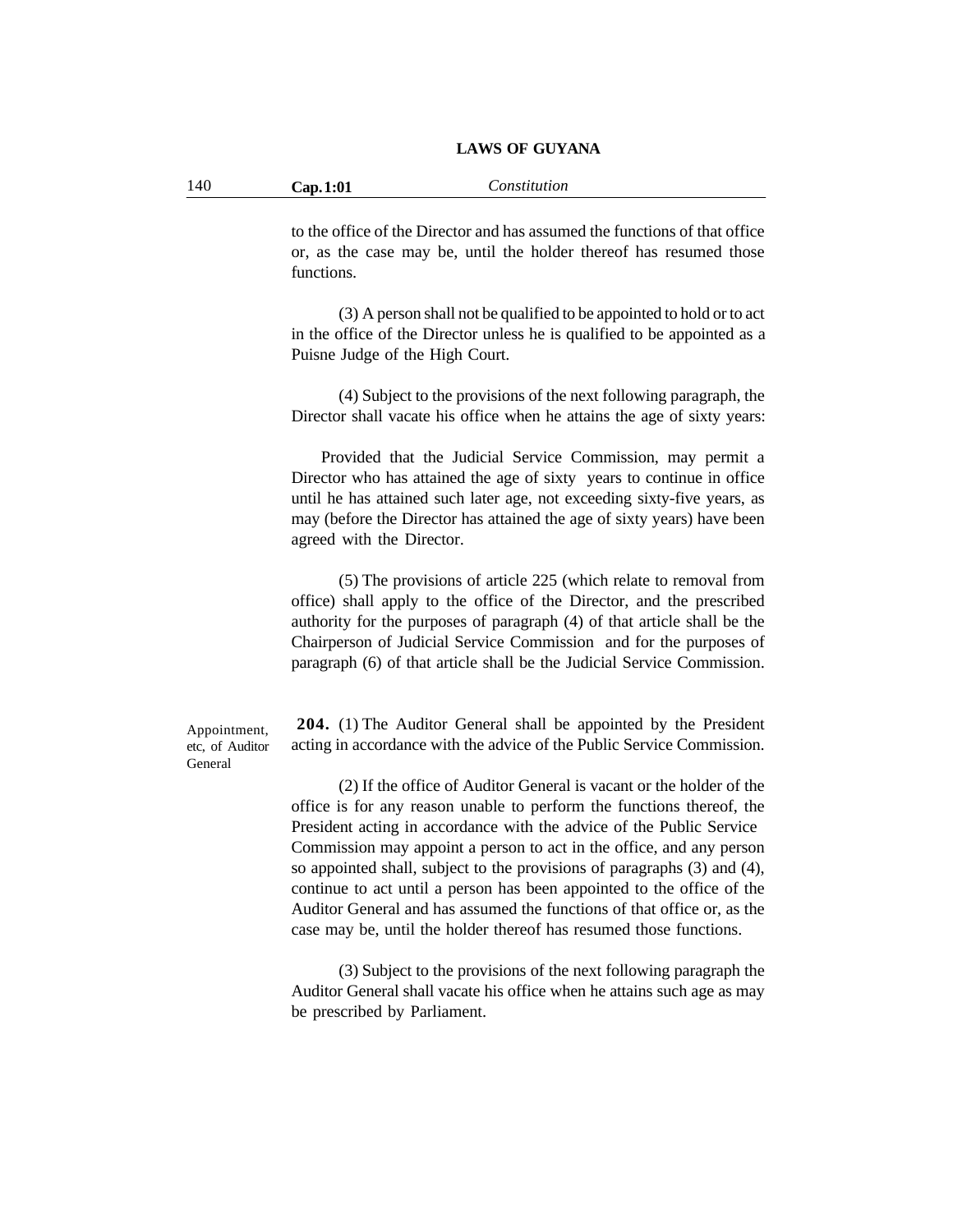(4) The provisions of article 225 (which relate to removal from office) shall apply to the office of Auditor General, and the prescribed authority for the purposes of paragraph (4) of that article shall be the Prime Minister or the Chairman of the Public Service Commission and for the purposes of paragraph (6) of that article shall be the Public Service Commission.

**205.** (l) The power to make appointments to the offices to which this article applies and to remove from office persons holding or acting in such offices shall vest in the President.

(2) Before making an appointment under paragraph (1) in favour of any person who holds any public office other than an office to which this article applies, the President shall consult the appropriate Commission.

(3) The offices to which this article applies are the offices of Solicitor General, Permanent Secretary, to the Cabinet, Ambassador, High Commissioner or other principal representative of Guyana in any other country or accredited to any international organisation.

(4) In paragraph (2) of this article "the appropriate Commission" means, in the case of a person who holds an office power to make appointments to which is vested in the President acting in accordance with the advice of the Judicial Service Commission or is vested in that Commission, the Judicial Service Commission, in the case of a person who is a teacher in the public service, the Teaching Service Commission, in the case of a person who holds an office power to make appointments to which is vested in the President acting in accordance with the advice of the Police Service Commission or is vested in that Commission, the Police Service Commission, and in any other case the Public Service Commission.

**206.** (1) The power to make appointments on transfer to the offices to which this article applies shall vest in the President.

Appointments on transfer to certain offices

(2) The offices to which this article applies are—

Appointments, of Solicitor General and others

*L.R.O. 3/1998*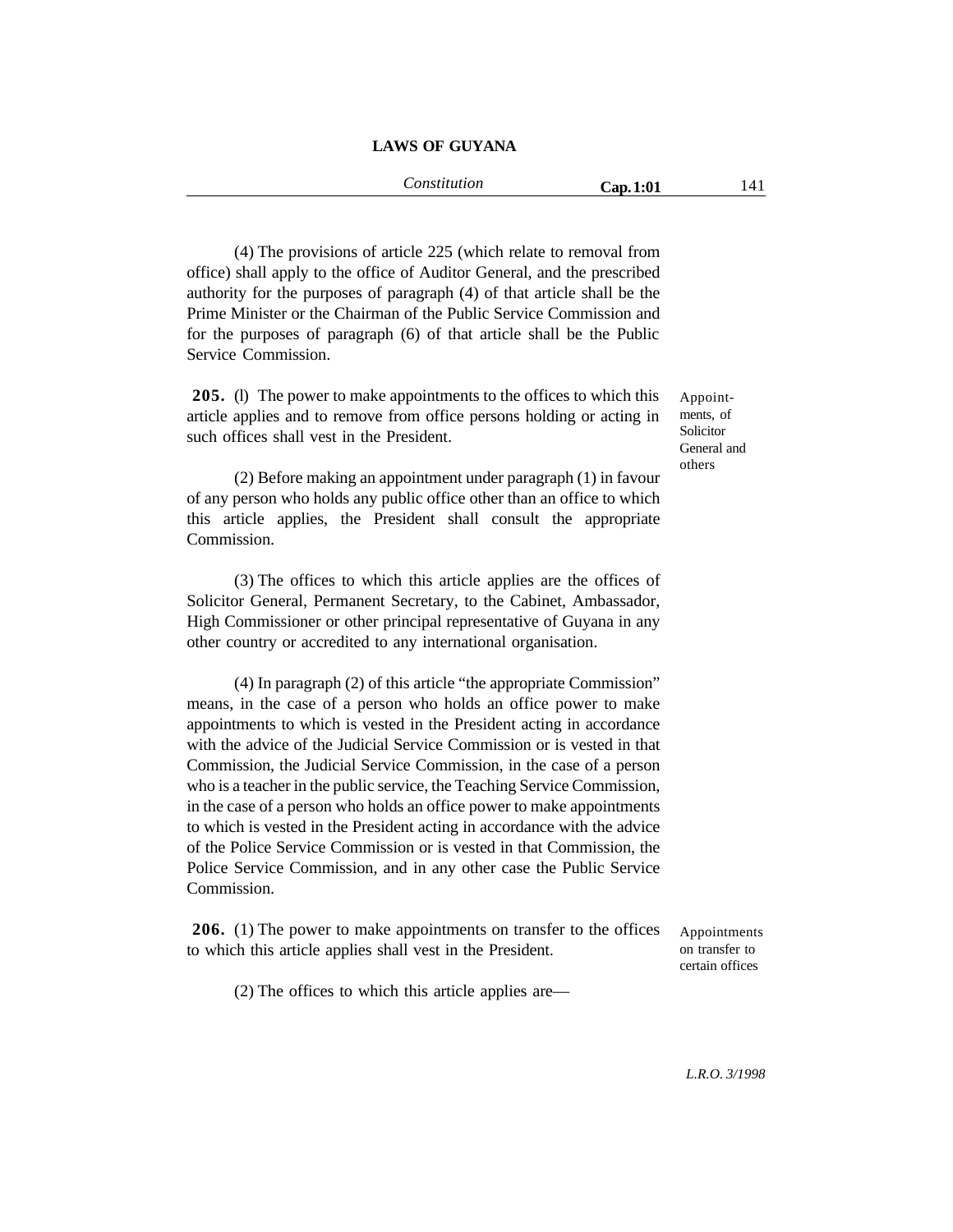| 142 | Cap.1:01 | Constitution |
|-----|----------|--------------|
|-----|----------|--------------|

(a) offices (other than those to which the preceding article applies) the holders of which are required to reside outside Guyana for the proper discharge of their functions; and

(b) such offices in the department responsible for the external affairs of Guyana as may from time to time be designated by the President.

*The Teaching Service Commission*

Composition of Commission [17 of 1984 5 of 2001]

**207.** (1) The Teaching Service Commission shall consist of seven members.

(2) Six of the members of the Commission (hereinafter referred to as "appointed members") shall be appointed as follows—

> (b) one person appointed by the President on the nomination of the Guyana Teachers' Association;

> (c) two persons nominated for appointment by the Minister assigned responsibility for local government after that Minister has consulted with local democratic organs or bodies and

> (d) three persons appointed by the President after meaningful consultation with the Leader of the Oppsition.

(3) The other member of the Commission shall be the Chief Education Officer.

(4) The Chairperson and Deputy Chairperson of the Commission shall be elected by and from the members of the Commission using such consensual mechanism as the Commission deems fit.

(5) A person shall be disqualified for appointment as an appointed member of the Commission if he is a public officer.

(6) A person shall not while he is holding or is acting in the office of a member of the Commission or within three years commencing with the date on which he last held or acted in that office be eligible for appointment as a teacher in the public service.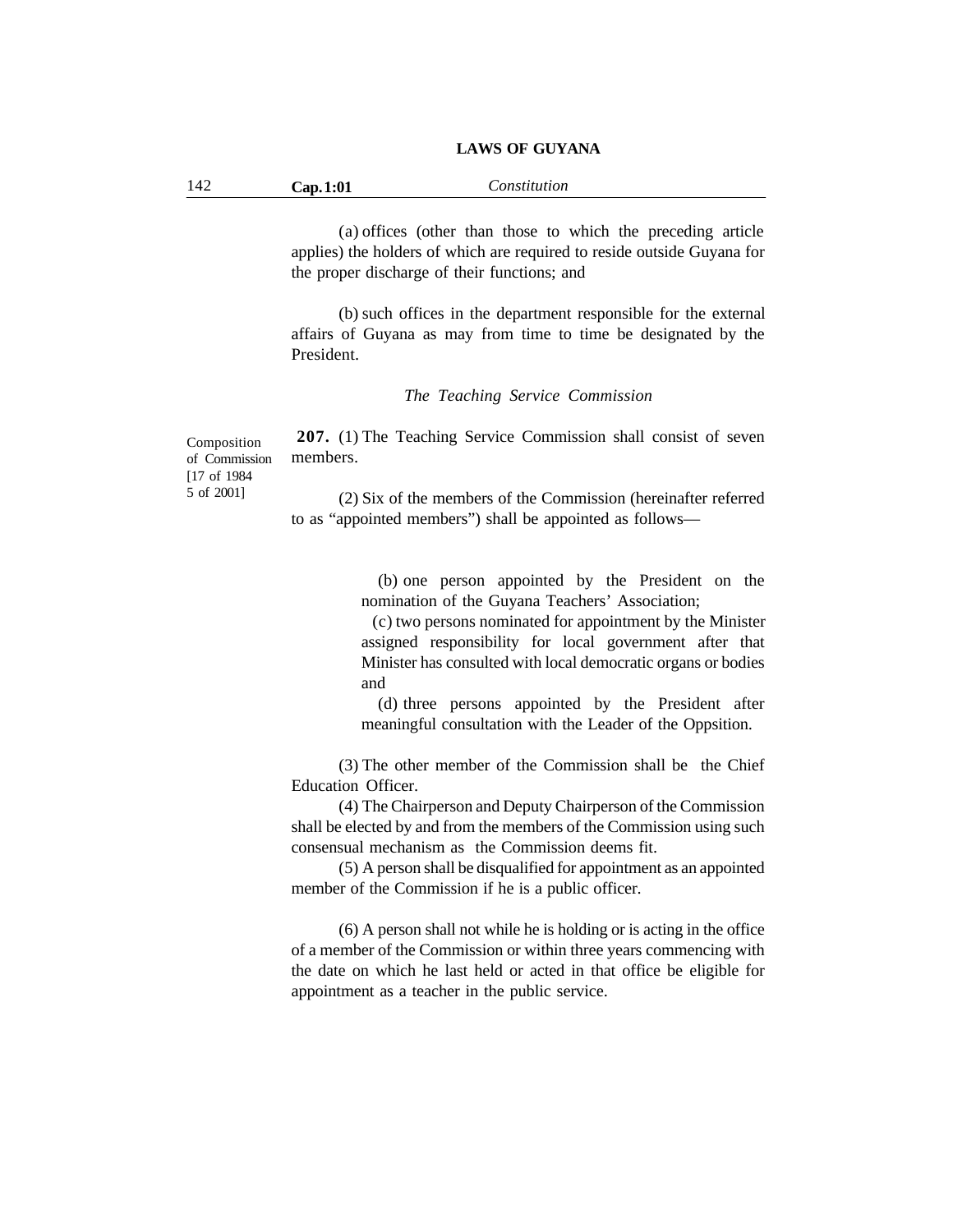(7) The Chairperson, the Deputy Chairperson and one other member designated as such in the instrument appointing him shall be fulltime members of the Commission.

(8) The President may grant leave of absence to any appointed member of the Commission.

(9) An appointed member of the Commission may at any time resign his office as such member by writing under his hand addressed to the President.

(10) An appointed member of the Commission shall be eligible for reappointment.

**208.** (1) Subject to the provisions of this article, the office of an appointed member of the Commission shall become vacant at the expiration of three years from the date of his appointment or at such earlier time as may be specified in the instrument by which he was appointed.

(2) The provisions of article 225 (which relate to removal from office) shall apply to the office of an appointed member of the Teaching Service Commission, and for the purposes of paragraphs (4) and (6) of that article the prescribed authority shall be the Prime Minister, except that, in relation to a member other than the Chairman of the Commission or a member for the time being acting in the office of Chairman, the prescribed authority for the purposes of the said paragraph (6) shall be the Chairman of the Commission.

(3) The provisions of paragraph (2) shall be without prejudice to the power of the President to revoke the appointment of a member of the Commission appointed under paragraph (2) (b) of article 207 on a request being made for such revocation to the President by the Guyana Teachers Association.

**209.** (1) Subject to the provisions of this Constitution, the power to appoint persons as teachers in the public service and to remove and to exercise disciplinary control over persons holding or acting in such offices shall vest in the Teaching Service Commission.

vacation of office appointed member of the Commission

Appointment of teachers [17 of 1984]

*L.R.O. 3/1998*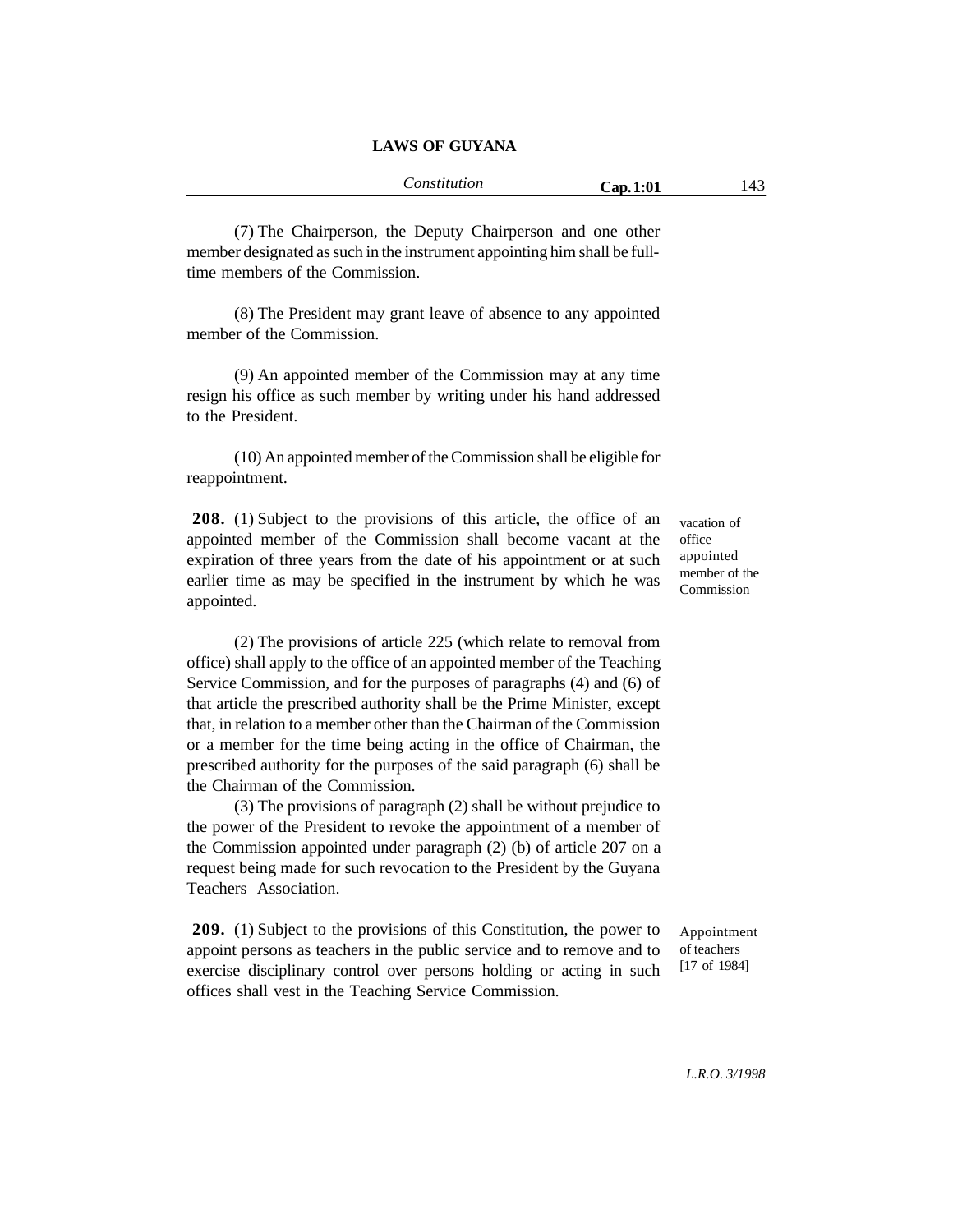| 144<br>Cap.1:01 | Constitution |
|-----------------|--------------|
|-----------------|--------------|

(2) The Teaching Service Commission may, by directions in writing and subject to such conditions as it thinks fit, delegate any of its powers under paragraph (1) to any one or more of its members or, with the consent of the Prime Minister, to any public officer.

(3) Where any power of the Teaching Service Commission is exercised under paragraph (2), any person in respect of whom the power was exercised (including a person who has failed to obtain an appointment) may appeal to that Commission from the decision of the person exercising the power.

(4) Subject to the other provisions of this Constitution, the decision of the Teaching Service Commission on any appeal made under paragraph (3) shall be final.

## *The Police Service Commission*

**210.** (1) The Police Service Commission shall consist of—

Composition of Commission. [5 of 2001]

(a) a Chairman appointed by the President acting after meaningful consultation with the Leader of the Opposition from among members appointed under subparagraph (d);

(b) the Chairman of the Public Service Commission;

(c) four members appointed by the President upon nomination by the National assembly after it has consulted such bodies as appear to it to represent the majority of the members of the Police Force and any other such body it deems fit;

(2) Subject to the provisions of the next following paragraph, the office of an appointed member of the Police Service Commission shall become vacant at the expiration of three years from the date of his appointment or at such earlier time as may be specified in the instrument by which he was appointed.

(3) The provisions of article 225 (which relate to removal from office) shall apply to the office of an appointed member of the Police Service Commission. In the case of an appointed member other than the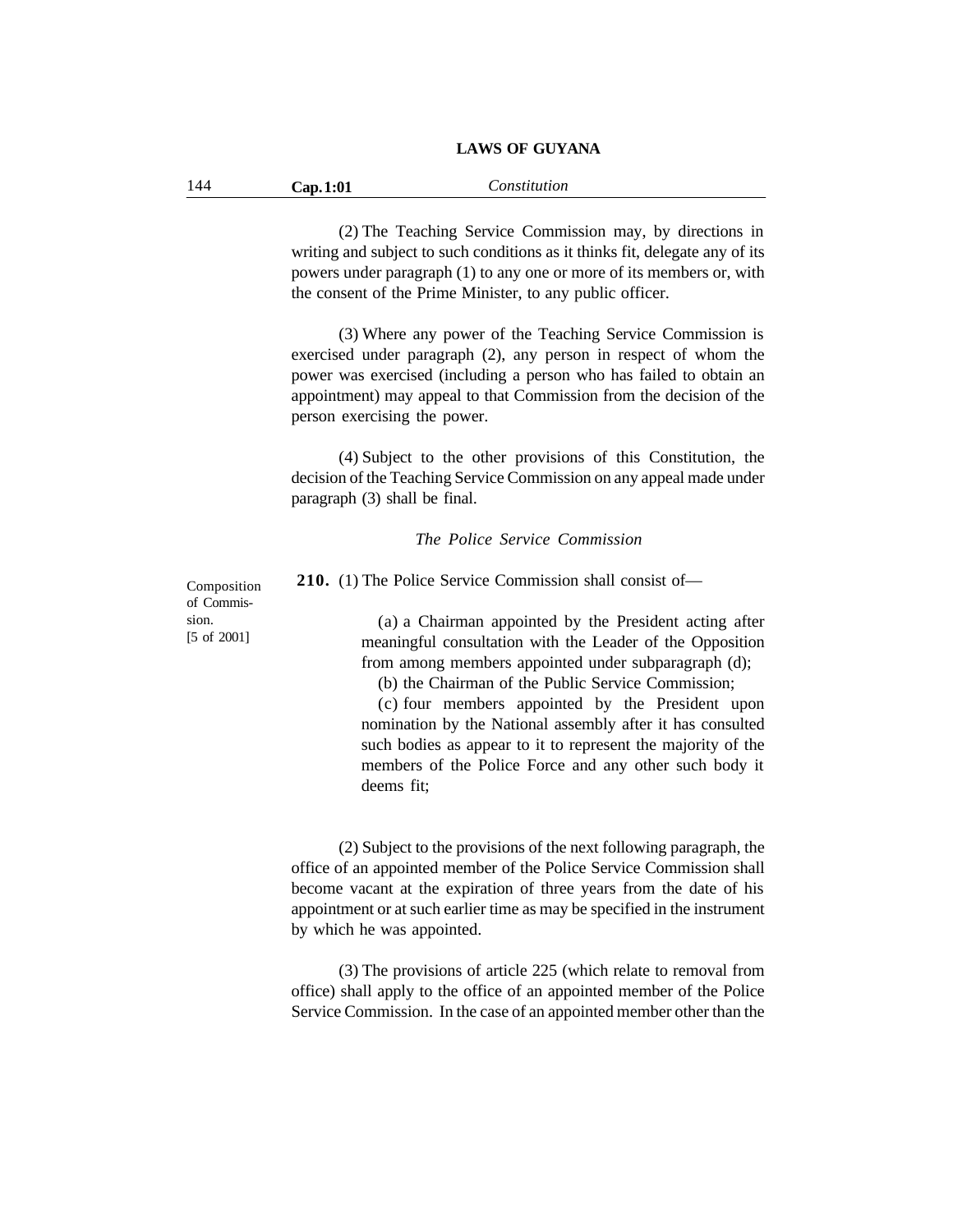Chairman, the prescribed authority for the purposes of paragraph (4) of that article shall be the Prime Minister or the Chairman and for the purposes of paragraph (6) of that article shall be the Chairman. In the case of the Chairman the prescribed authority for the purposes of paragraphs (4) and (6) of article 225 shall be the Prime Minister.

(4) If the office of an appointed member of the Police Service Commission is vacant or if the holder thereof is for any reason unable to perform the functions of his office, the President, acting after .meaningful consultation with the Leader of the Opposition, may appoint a person who is qualified to be appointed as a member of the Commission to act in that office, and any person so appointed shall, subject to the provisions of paragraph (3), continue to act until a person has been appointed to the office in which he is acting and has assumed the functions thereof or, as the case may be, until the holder thereof resumes those functions.

(5) A person shall not, while he holds or is acting in the office of an appointed member of the Police Service Commission or within a period of three years commencing with the date on which he last held or acted in that office, be eligible for appointment to or to act in any public office.

211. (1) The Commissioner of Police and every Deputy Commissioner of Police shall be appointed by the President acting after meaningful consultation with the Leader of teh Opposition and Chairperson of the Police Service Commission after the Chairperson has consulted with the other member of the Commission.

(2) If the office of Commissioner of Police is vacant or if the holder thereof is for any reason unable to perform the functions of his office, a person may be appointed to act in that office and the provisions of the preceding paragraph shall apply to such an appointment as they apply to the appointment of a person to hold that office; and any person appointed to act in the office of Commissioner of Police shall, subject to the provisions of paragraphs (3) and (4), continue to act until a person has been appointed to that office and has assumed the functions thereof or, as the case may be, until the holder thereof resumes those functions.

Appointment, etc, of Commissioner of Police and Deputy Commissioners [5 of 2001]

*L.R.O. 3/1998*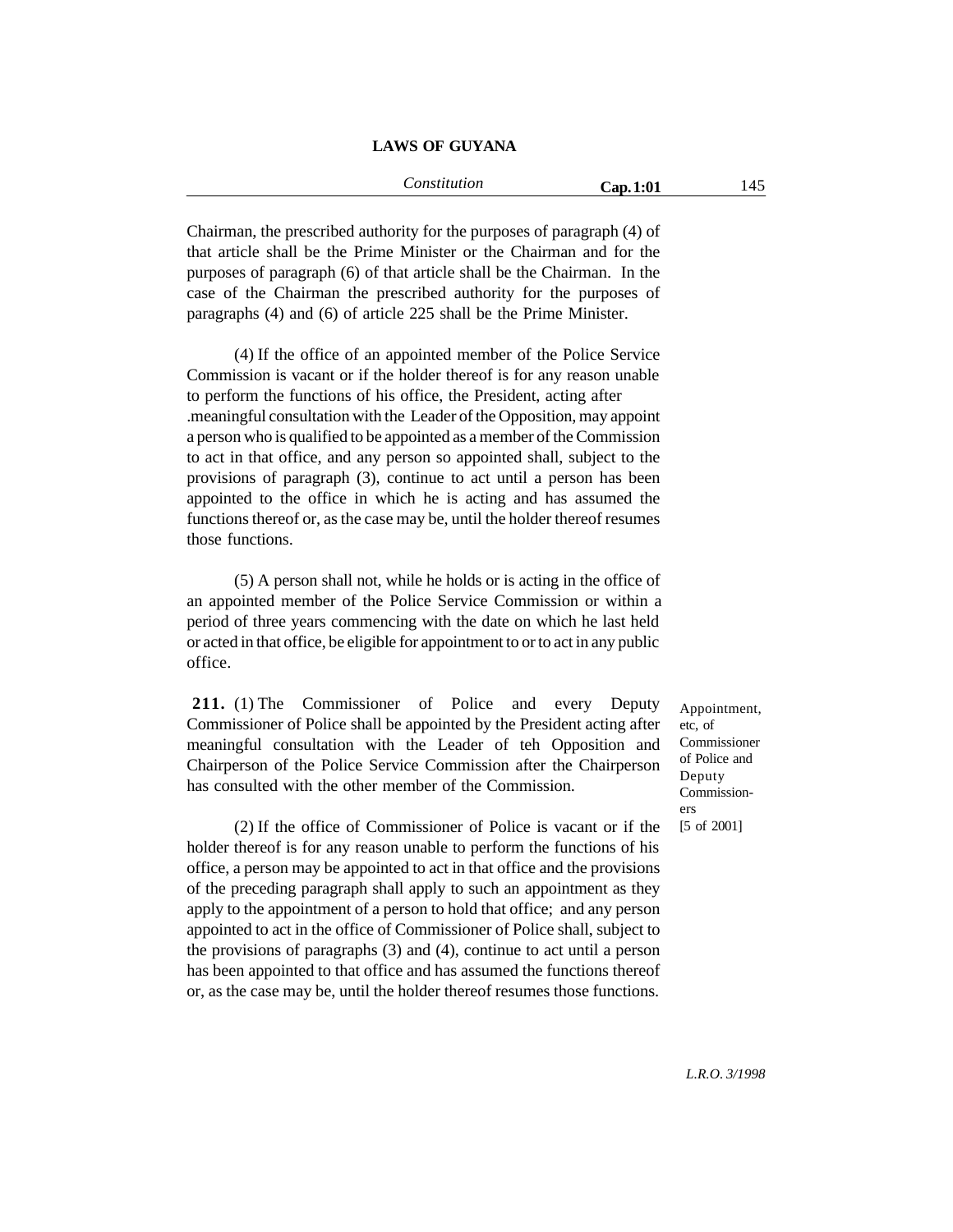(3) Subject to the provisions of the next following paragraph, the Commissioner of Police shall vacate his office when he attains such age as may be prescribed by Parliament.

(4) The provisions of article 225 (which relate to removal from office) shall apply to the office of Commissioner of Police, and the prescribed authority for the purposes of paragraph (4) of that article shall be the Prime Minister or the Chairman of the Police Service Commission and for the purposes of paragraph (6) of that article shall be the Police Service Commission.

(5) The provisions of article 229 shall apply to resignation from the office of Commissioner of Police as they apply to resignation from an office established by this Constitution.

(6) In this article references to the office of Deputy Commissioner of Police are references to the office, however styled, that ranks next in seniority in the Police Force after the office of Commissioner of Police, provided that there may be more than one office of Deputy Commissioner of Police and that, if there are more than one such office, the holders thereof shall rank among themselves according to the dates of their respective appointments.

Appointment, etc, of other members of Police Force [11 of 2000 5 of 2001]

**212.** (1) Subject to the provisions of article 211(1), the power to make appointments to any offices in the Police Force of or above the rank of Inspector, the power to exercise disciplinary control over persons holding or acting in such offices and the power to remove such persons from office shall vest in the Police Service Commission.

(2) The Police Service Commission may, by directions in writing and subject to such conditions as it thinks fit, delegate any of its powers under the preceding paragraph to any one or more members of the Commission or to the Commissioner of Police or, in the case of the power to exercise disciplinary control, to any other member of the Police Force.

Appointment of teachers. [17 of 1984]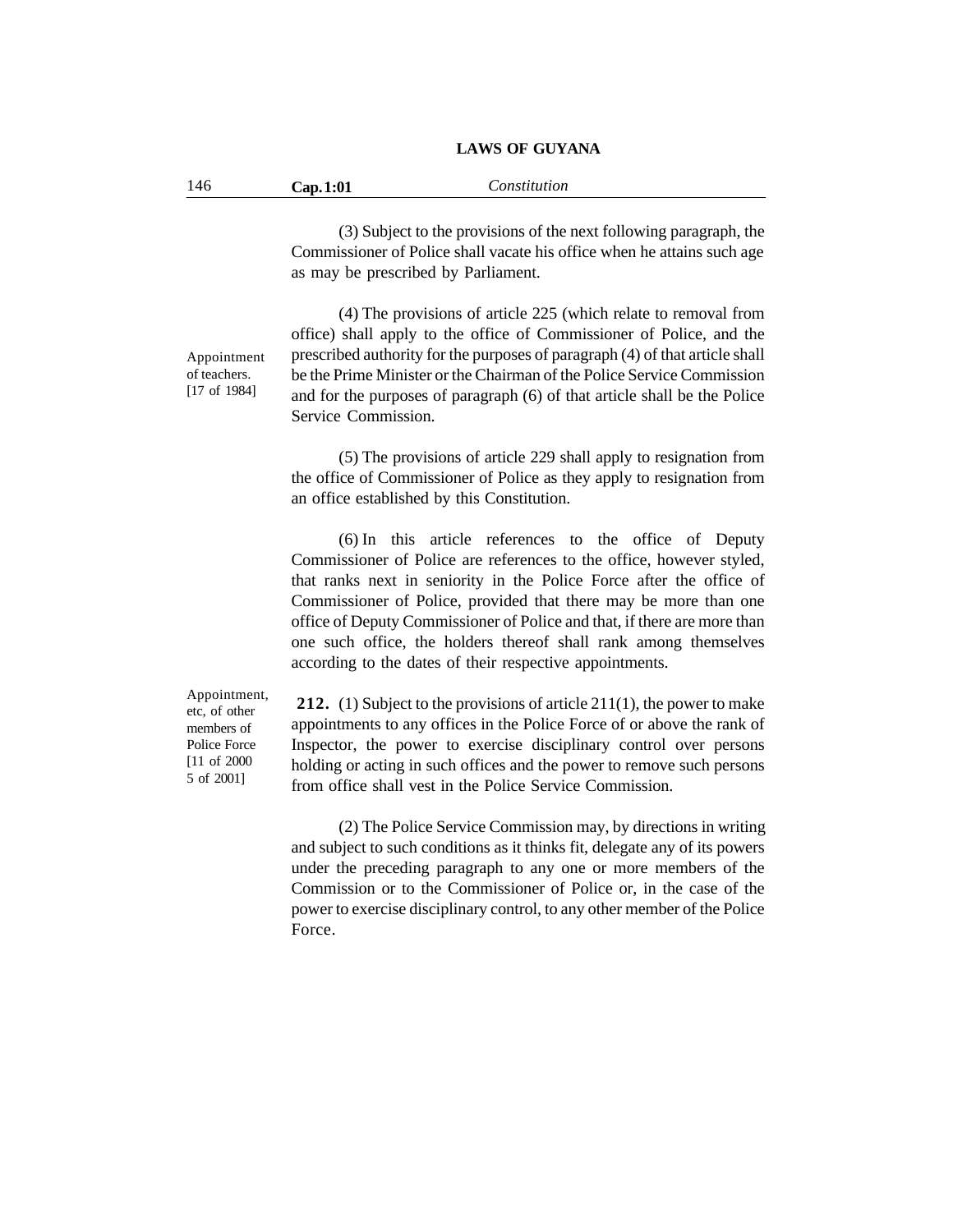(3) The power to make appointments to any offices in the Police Force below the rank of Inspector, the power to exercise disciplinary control over persons holding or acting in such offices and the power to remove such persons from office shall vest in the Commissioner of

(4) The Commissioner of Police may, by directions given in such manner as he thinks fit and subject to such conditions as he thinks fit, delegate any of his powers under the preceding paragraph to any other member of the Police Force.

Police.

(5) Parliament may provide that, where the power to exercise disciplinary control over any member of the Police Force (including the power to remove him from office) has been exercised under this article by any person (hereinafter referred to as "the disciplinary authority") other than the Police Service Commission, the member of the Police Force in respect of whom it was exercised may appeal from the decision of the disciplinary authority to the Police Service Commission:

Provided that Parliament or, in the case of a decision of the disciplinary authority that is made in the exercise of a power delegated to that authority under the preceding paragraph, the Commissioner of Police may require appeals to be made to the Commissioner of Police or a member of the Police Force of higher rank than the disciplinary authority before they are made to the Police Service Commission.

(6) Parliament may make provision with respect to offences against Police Force discipline and the punishment that may be imposed for any such offence, and any power to exercise disciplinary control (including any power to remove a person from office) or to determine an appeal from a decision to exercise such a power that is exercisable by any person or authority under the provisions of this article shall be exercised in accordance with any such provision.

(7) Before the Police Service Commission or any member of the Commission or of the Police Force exercising powers under this article appoints to or to act in an office in the Police Force any person who holds or is acting in any office power to make appointments to which is vested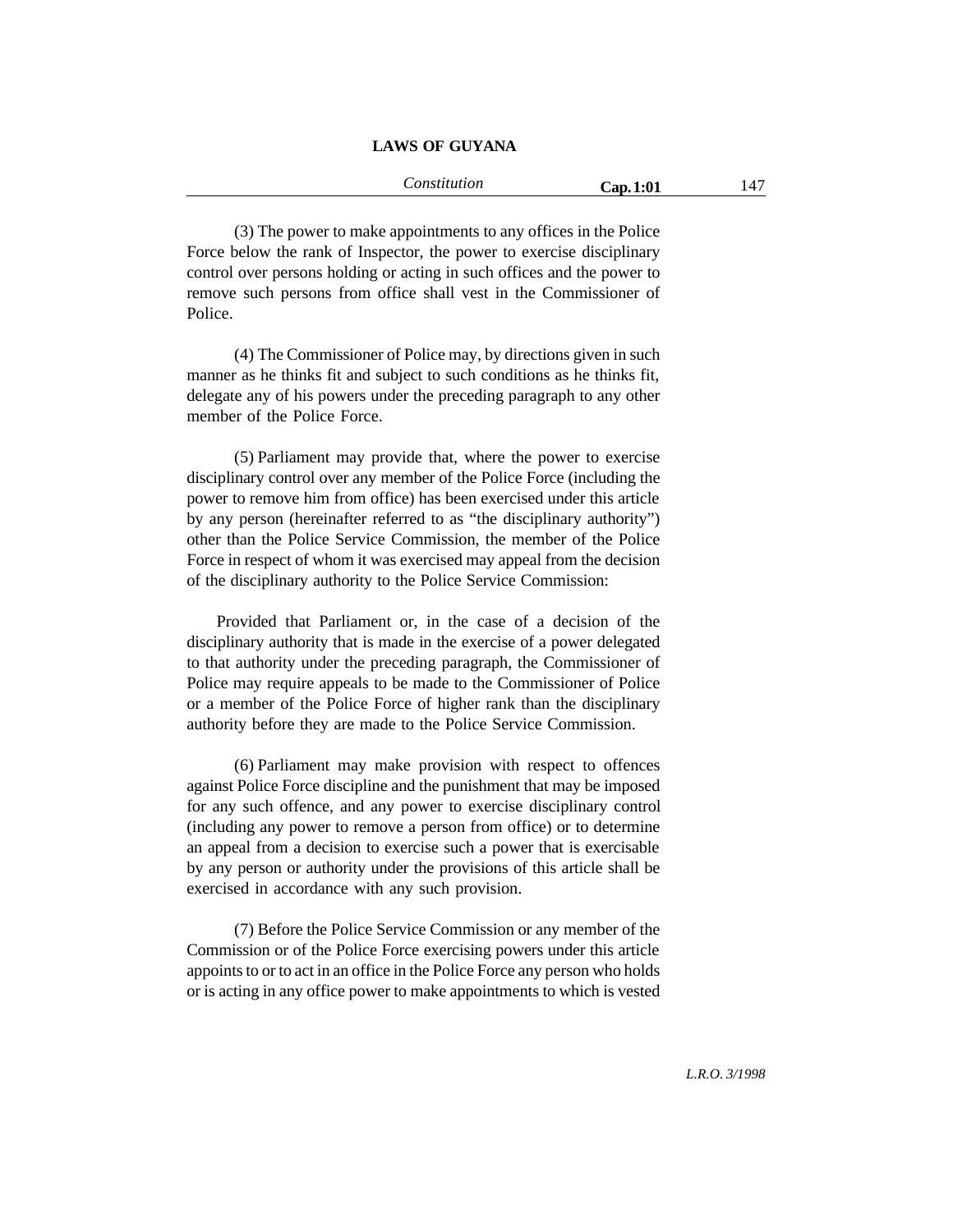| $\mathcal{L}$ ap. 1:01 | Constitution |
|------------------------|--------------|
|                        |              |

under this Constitution in the Judicial, the Public or the Teaching Service Commission, the Police Service Commission or that member shall consult the Commission in which that power is vested.

(8) If provision is made by or under any law—

(a) altering the ranks into which the Police Force established by the Police Act is divided; or

(b) establishing a police force other than that Police Force, or altering the ranks into which any such other police force is divided,

the Police Service Commission may by order specify some rank (other than the rank of Inspector) in the Police Force or, as the case may be, in that other police force as being equivalent to the rank of Inspector as it exists in the Police Force under the law in force immediately before the commencement of this Constitution and the references in paragraphs (1) and (3) to the rank of Inspector shall then be construed as if they were in relation to the Police Force, or, as the case may be, in relation to that other police force, references to the rank for the time being so specified.

212A.There shall be an Ethnic Relations Commission.

Relations Commission Composition

of Ethnic Relations Commission

Ethnic

212B. (1) The Ethnic Relations Commission shall consist of -

(a) not less than five nor more than fifteen members nominated by entities, by a consensual mechanism determined by the National Assembly, including entities, representative of religious bodies, the laobour movement, the private business sector, youth and women, after the entities are determined by the votes of votes of not less than two-thirds of all elected members of the National Assembly;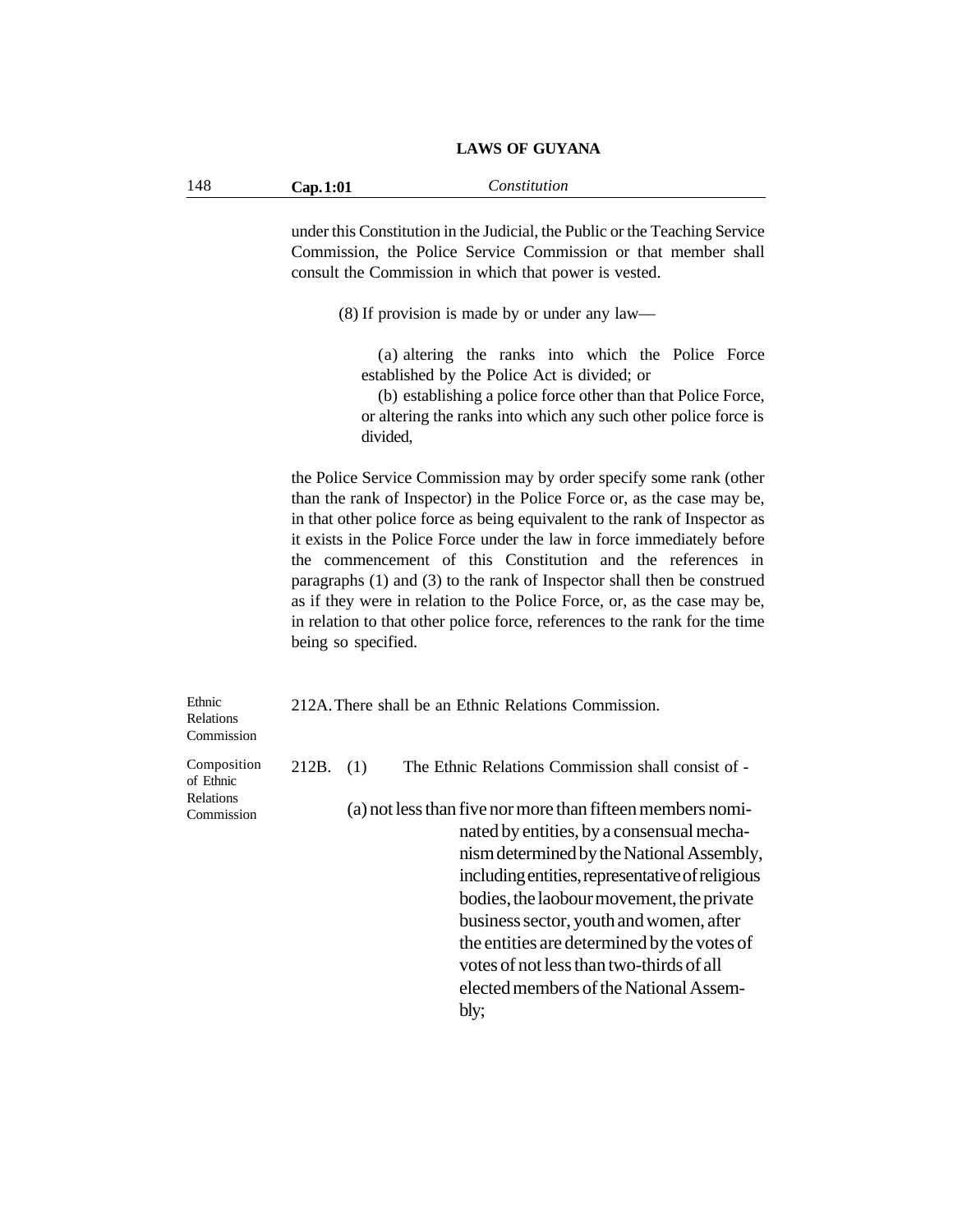# *Constitution* **Cap. 1:01** 149 (b) a member who shall be a nominee, without the right to vote, chosen by and from each of the following commissions to be established under this Constitution, Women and Gender Equality Commission, Commission for the Rights of the Child and Human Rights Commission. (2) The Chairperson and Deputy Chairperson of the Ethnic Relations Commission shall be elected by and from the members of the Commission, other than the members mentioned in paragraph (1) (b), using such consensual mechanism as the Commission deems fit. (3) Subject to paragraph (4) (a), members of the Ethnic Relations Commission shall be appointed for three years and shall be eligible for reappointment. (4) (a) Of those members first appointed under paragraph (1) (a), a majority shall hold office for four years. (b) Of those members nominated under paragraph (1) (b), the duration for which each shall serve shall, subject to paragraph (3) be determined by the Commission by and from which that member is nominated. (5) The Ethnic relations Commission shall establish a secretariat comprising its officers and employees. (6) The Ethnic Relations Commission shall appoint a Chief Executive Officer, who shall serve as Secretary, and such other officers and employees as may be necessary for the efficient discharge of its functions, on such terms and conditions as may be determined by the Commission, save that the remuneration of the officers and employees shall be subject to the approval of the National Assembly. (7) The provisions of article 225 shall apply to the office of a member of the Ethnic Relations Commission, and for the purposes of paragraphs (4) and (6) of that article the prescribed authority shall be the Speaker of the National Assembly except that, in relation to a member other than the Chairperson of the Ethnic Relations Commission or a member for the time being acting in the office of the Chairperson under the next following paragraph, the prescribed

**LAWS OF GUYANA**

*L.R.O. 3/1998*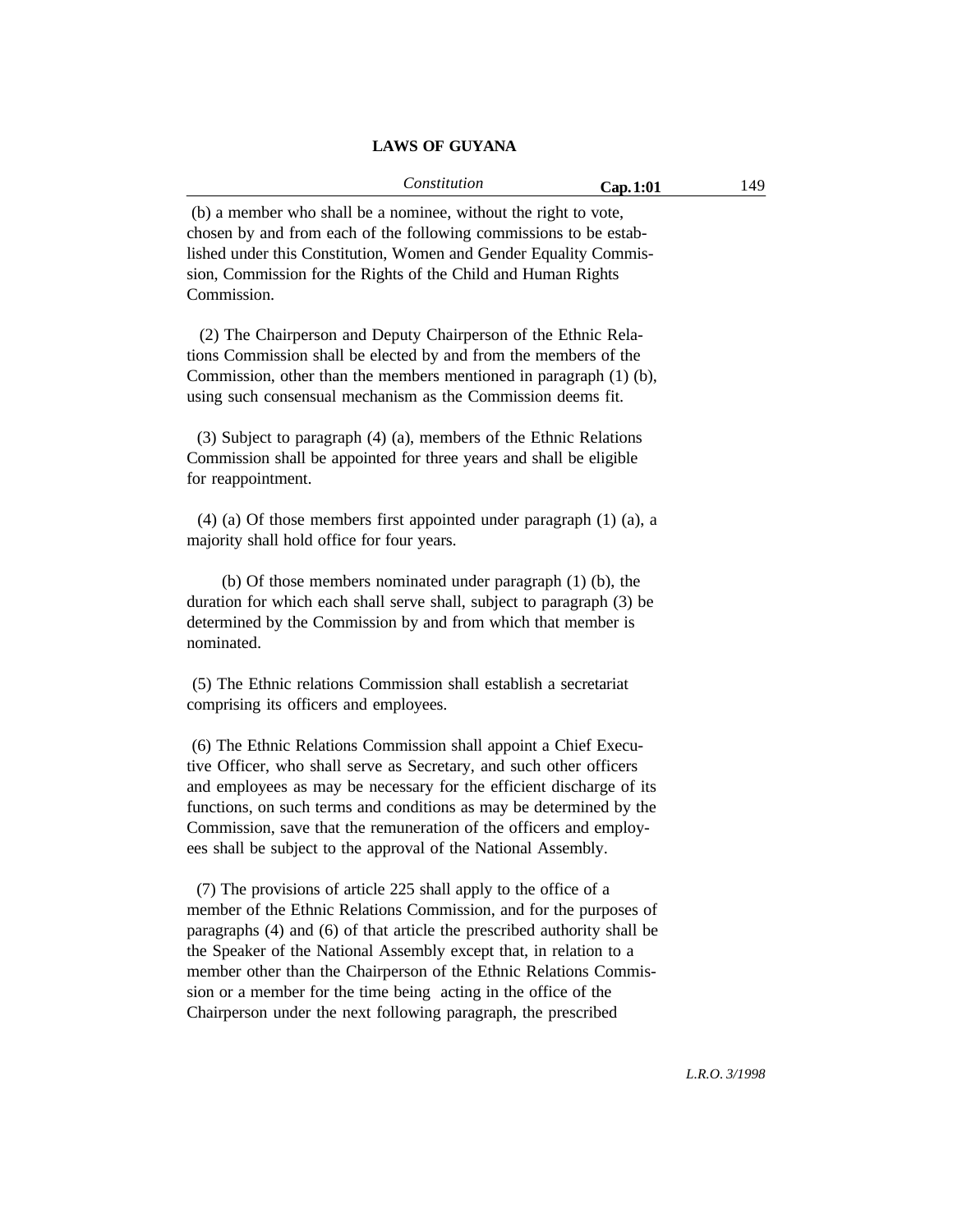150 **Cap. 1:01** *Constitution*

authority for the purposes of the said paragraph (6) shall be the Chairperson of the EthnicRelations Commission

 (8)If the office of Chairperson of the Ethnic Relations Commission is vacant or the holder thereof is for any reason unable to perform the functions of his office, then the holder of the office of Deputy Chairperson, or if that office is vacant or the holder thereof is for any reason unable to perform the functions of the office of Chairperson, such one of the other members, other than a member nominated under paragraph (1) (b), as the Commission may appoint, shall act in the office of Chairperson.; and the Deputy Chairperson or such other member shall continue so to act until a person has been appointed to the office of Chairperson and has assumed the functions of that office or, as the case may be, until the Chaiperson, or if a member other than the Deputy Chairpersnis acting therein, the Dupty Chairperson has assumed or resumed those functions.

 (9) If the office of a member of the Ethnic Relations Commission, other than the Chairperson, is vacant or if the holder thereof is acting as Chairperson under the preceding paragraph or is for any other reason unable to perform the functions of his office, a person may be appointed to act in that office and the provisions of paragraph (1) shall apply to such an appointment as they apply to the appointment of a person to hold the office of the member concerned; and any person appointed under this paragraph shall, subject to the provisions of paragraph (7) continue to act until a person has been appointed to the office in which he is acting and has assumed the functions thereof or, as the case may be, until the holder thereof resumes those functions.

Ethnic relations Commission Tribunal

- **212C**. Parliament may by provide for the establishment of an Ethnic relations Commission Tribunal and such law may make provision for-
	- (a) the constitution of the Tribunal
	- (b) all matters relating to the jurisdiction, powers and duties of the Tribunal;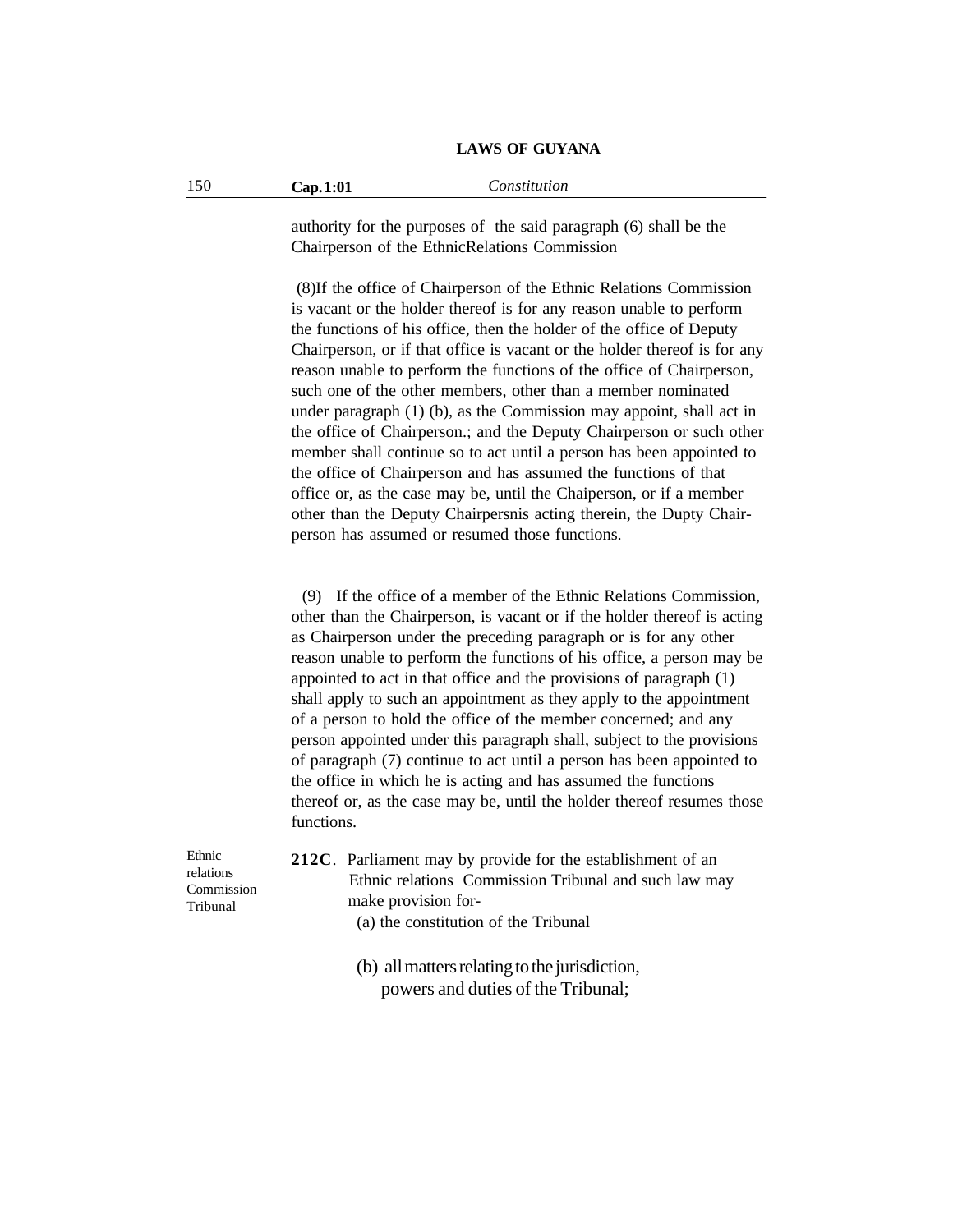|                                                                                          | Constitution                                                                                                                                                                                                                                                                                                       | Cap. 1:01 | 151                                     |
|------------------------------------------------------------------------------------------|--------------------------------------------------------------------------------------------------------------------------------------------------------------------------------------------------------------------------------------------------------------------------------------------------------------------|-----------|-----------------------------------------|
|                                                                                          | (a) all matters relating to appeals from decisions<br>of the Tribunal, including a right of appeal to the<br>Court of Appeal on points of law; and                                                                                                                                                                 |           |                                         |
|                                                                                          | (b) the practice and procedure of the Tribunal.                                                                                                                                                                                                                                                                    |           |                                         |
|                                                                                          | 212D. The functions of the Ethnic RelationsCommission are to-                                                                                                                                                                                                                                                      |           | Functions of<br>the Ethnic<br>Relations |
|                                                                                          | (a) provide for equality of opportunity between<br>persons of different ethnic groups and to promote<br>harmony and good relations between such<br>persons;                                                                                                                                                        |           | Commission                              |
| (b) promote the elimination of all forms of discrimination on the<br>basis of ethnicity; |                                                                                                                                                                                                                                                                                                                    |           |                                         |
|                                                                                          | (c) discourage and prohibit persons, institutions, political parties<br>and associations from indulging in, advocating or promoting<br>discrimination or discriminatory practices on the ground of ethnicity;                                                                                                      |           |                                         |
|                                                                                          | (d) foster a sense of security among all ethnic groups by<br>encouraging and promoting the understanding, acceptance<br>and tolerance of diversity in all aspects of national life and<br>promoting full participation by all ethnic groups in the social,<br>economic, cultural and political life of the people; |           |                                         |
|                                                                                          | (e) promote educational and training programmes<br>research projects which provide for and encourage ethnic<br>peace and harmony;                                                                                                                                                                                  | and       |                                         |
|                                                                                          | (f) encourage and create respect for religious, cultural and<br>other form of diversity in a plural society;                                                                                                                                                                                                       |           |                                         |
|                                                                                          | (g) promote arbitration, conciliation, mediation and like forms<br>of dispute resolution in order to secure ethnic harmony and<br>peace;                                                                                                                                                                           |           |                                         |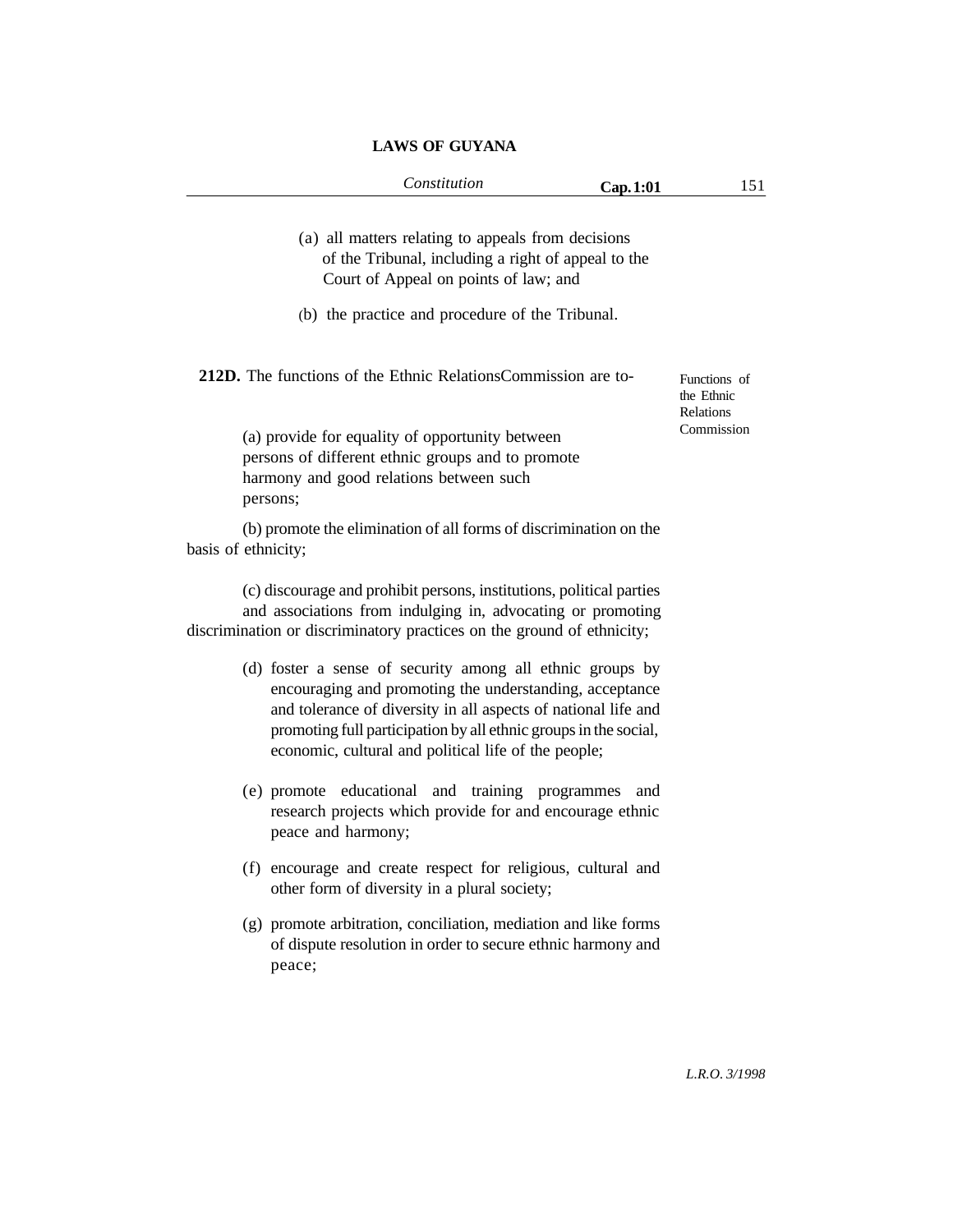| 152 | Cap. 1:01  | Constitution                                                                                                                                                                                                                                                                                             |
|-----|------------|----------------------------------------------------------------------------------------------------------------------------------------------------------------------------------------------------------------------------------------------------------------------------------------------------------|
|     |            | (h) establish mechanisms and procedures for arbitration,<br>conciliation, meditation and like forms of dispute resolution<br>that would ensure ethnic harmony and peace;                                                                                                                                 |
|     |            | (i) recommend to the national Assembly criteria to be<br>considered for the purposes of deciding whether any<br>person has committed acts of discrimination on the ground<br>of ethnicity;                                                                                                               |
|     |            | (j) investigate complaints of racial discrimination and make<br>recommendations on the measures to be taken in such<br>complaints are valid, and where there is justification<br>therefore refer mattes to the Human Rights Commission or<br>other relevant authorities for further action to be taken;  |
|     |            | (k) monitor and review all legislation and all administrative<br>acts or omissions relating to or having implications for<br>ethnic relations and equal opportunities and, from time to<br>time, prepare and submit proposals for revision of such legislation<br>and administrative acts and omissions; |
|     |            | (I) immediately report to the National Assembly and to all<br>relevant authorities 'any proposed legislation which the<br>Commission thinks may be contrary to the constitutional<br>provisions relating to ethnicity;                                                                                   |
|     |            | (m) promote equal access by persons of all ethnic groups to all<br>public or other services and facilities provided by the<br>government or other bodies;                                                                                                                                                |
|     |            | (n) promote and encourage the acceptance and respect by all<br>segments of the society of the social identity and cultural<br>inheritance of all ethnic groups;                                                                                                                                          |
|     |            | (o) promote cooperation between all bodies concerned with<br>the fostering of harmonious ethnic relations;                                                                                                                                                                                               |
|     | relations; | (p) investigate on its own accord or on request form the<br>National Assembly or any other body any issues affecting ethnic                                                                                                                                                                              |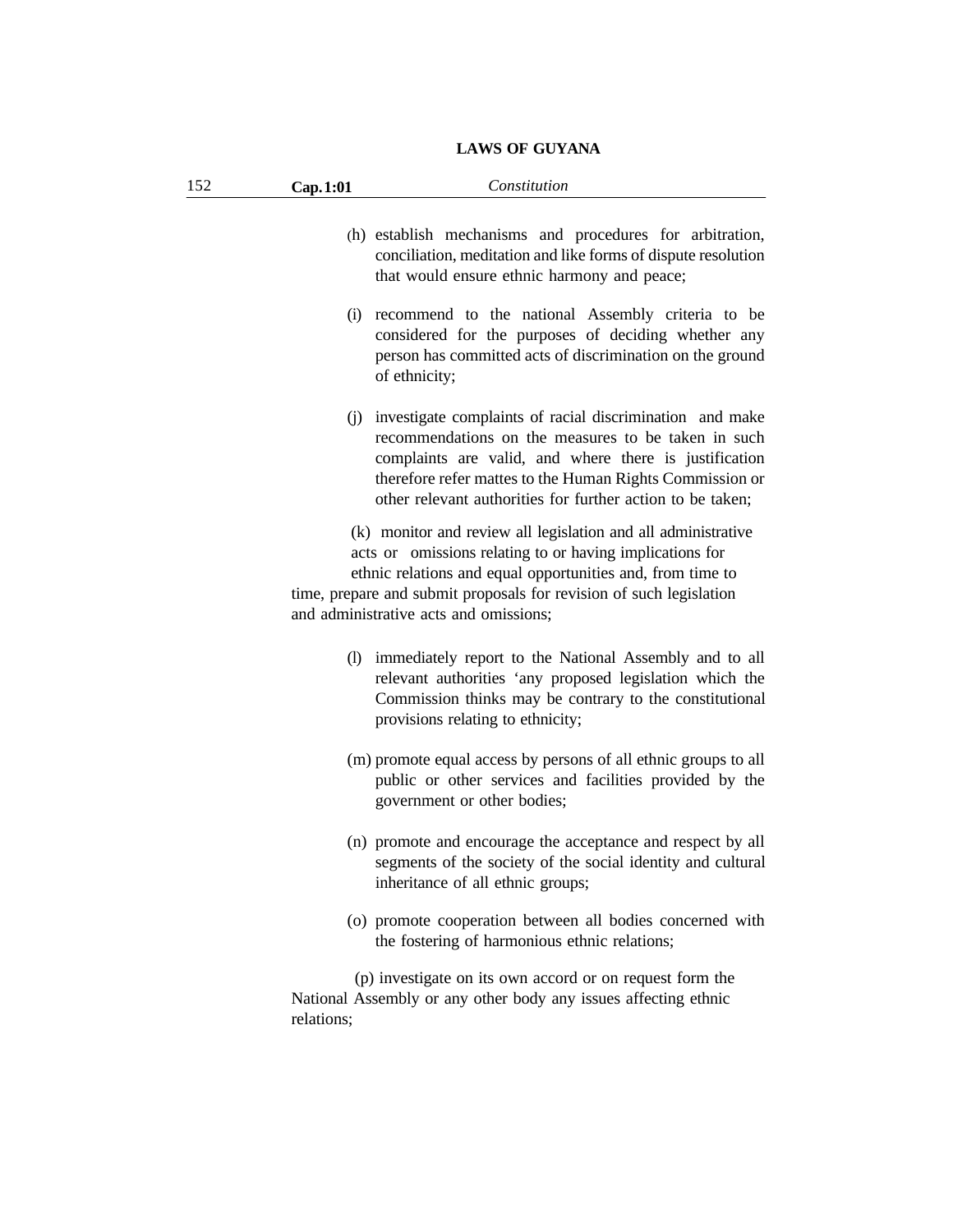- (q) identify and analyse factors inhibiting the attainment of harmonious relations between ethnic groups, particularly barriers to the participation to any ethnic group in social, economic, commercial, financial, cultural and political endeavours and recommend to the National Assembly and any other relevant public or private sector bodies how these factors should be overcome;
- (r) monitor and report to the National Assembly on the status and success of implementation of its recommendations;
- (s) study and make recommendations to the National Assembly on any issue relating to ethnic affairs, including conducting studies to determine whether race relations are improving;
- (t) monitor and make recommendations to the National Assembly and other relevant public and private sector bodies on factors inhibiting the development of harmonious relations between ethnic groups and on barriers to the participation of all ethnic groups in the social, economic, commercial, financial, cultural and political life of the people;
- (u) consult with other bodies and persons to determine and specify the perceived needs of the various ethnic groups for the fostering of harmonious relations;
- (v) train and enlist the aid of such persons and acquire such facilities as the Commission deems necessary to accomplish it s functions;
- (w) make recommendations on penalties, including the prevention of any political party or any person from participating in elections for a specified period, to be imposed for any breach of the provision of this Constitution or of any law dealing with ethnicity;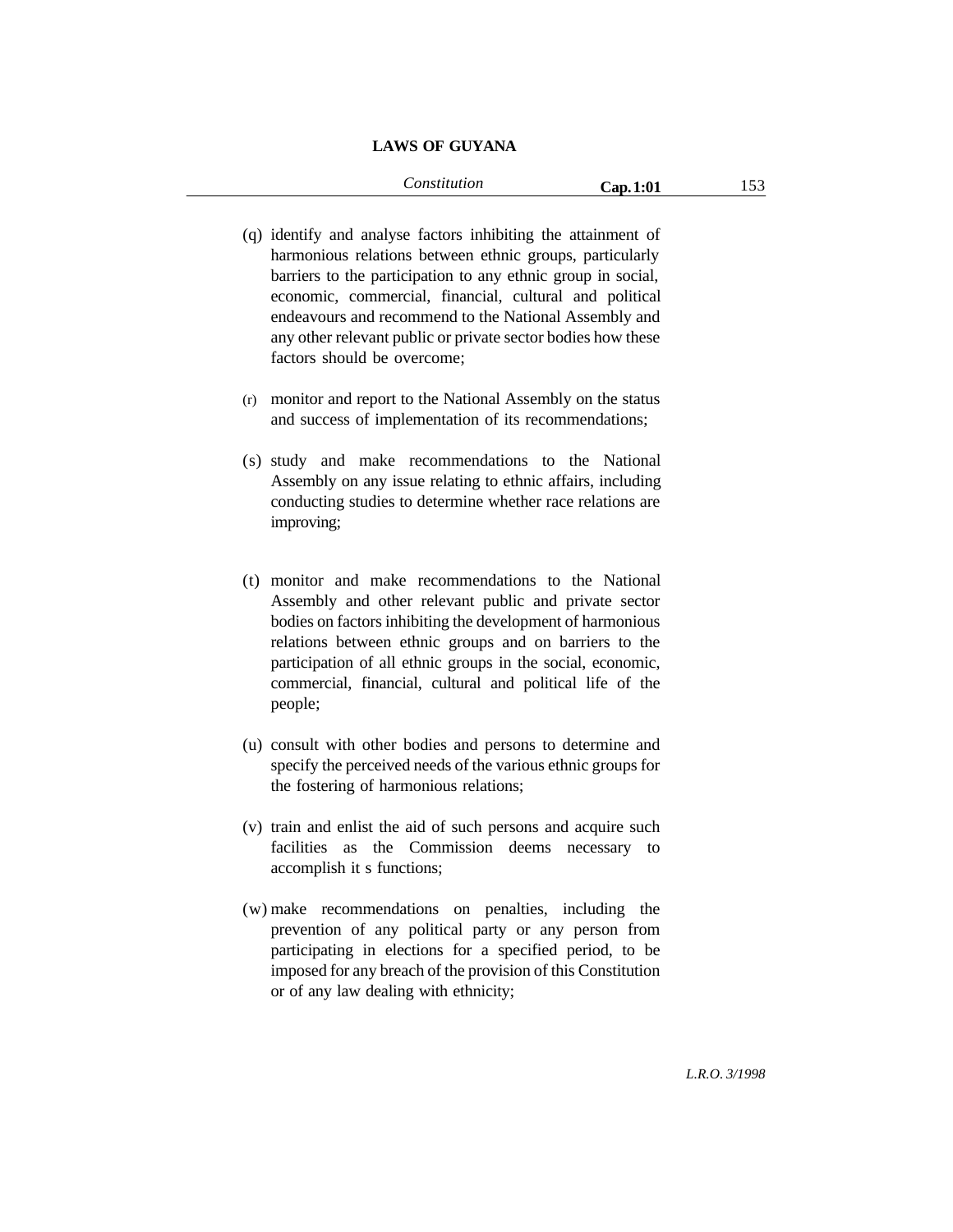|         |               | <b>LAWS OF GUYANA</b>                                                                                                                                                                                                                                                                                                                                                                                                                                                                                        |
|---------|---------------|--------------------------------------------------------------------------------------------------------------------------------------------------------------------------------------------------------------------------------------------------------------------------------------------------------------------------------------------------------------------------------------------------------------------------------------------------------------------------------------------------------------|
| 154     | Cap. 1:01     | Constitution                                                                                                                                                                                                                                                                                                                                                                                                                                                                                                 |
|         |               | (x) do all other acts and things as may be necessary to facilitate<br>the efficient discharge of the functions of the Commission.                                                                                                                                                                                                                                                                                                                                                                            |
| Reports | 212E.<br>year | (1) As soon as practicable after the end of each financial<br>of its operation, the Ethnic Relations Commission shall<br>submit to the Speaker of the National Assembly an annual report of<br>the activities of the Commission for the preceding year and the<br>report shall be laid before the Assembly within thirty days of its<br>submission if the Assembly is sitting, and if the Assembly is not<br>sitting, at the first meeting on the resumption of the Assembly.                                |
|         |               | (2) The Chairperson of the Ethnic Relations Commission may at<br>any time submit a special report to the Speaker of the National<br>Assembly with respect to any aspect of the functions of the<br>Commission which the Commission considers should in the<br>national interest be brought to the attention of the Assembly<br>because it affects a wide cross section of the populace and<br>there should be disastrous consequences if a report thereon is<br>not brought to the attention of the Assembly |
|         |               | (3) The Commission shall prepare and publish an executive<br>summary of its annual report; and shall publish every<br>special report in the media, having wide accessibility,<br>within forty-five days of the submission of such special<br>report to the National Assembly.                                                                                                                                                                                                                                |
| Rules   |               | $212F(1)$ Subject to the approval of the National assembly, the                                                                                                                                                                                                                                                                                                                                                                                                                                              |

Ethnic Relations Assembly, the Ethnic Relations Commission shall make rules relating to the procedure of the Commission and to such administrative and managerial matters relating to the procedure of the Commission as it thinks fit; and until such rules relating to the procedure and made, the Commission shall regulate its own procedure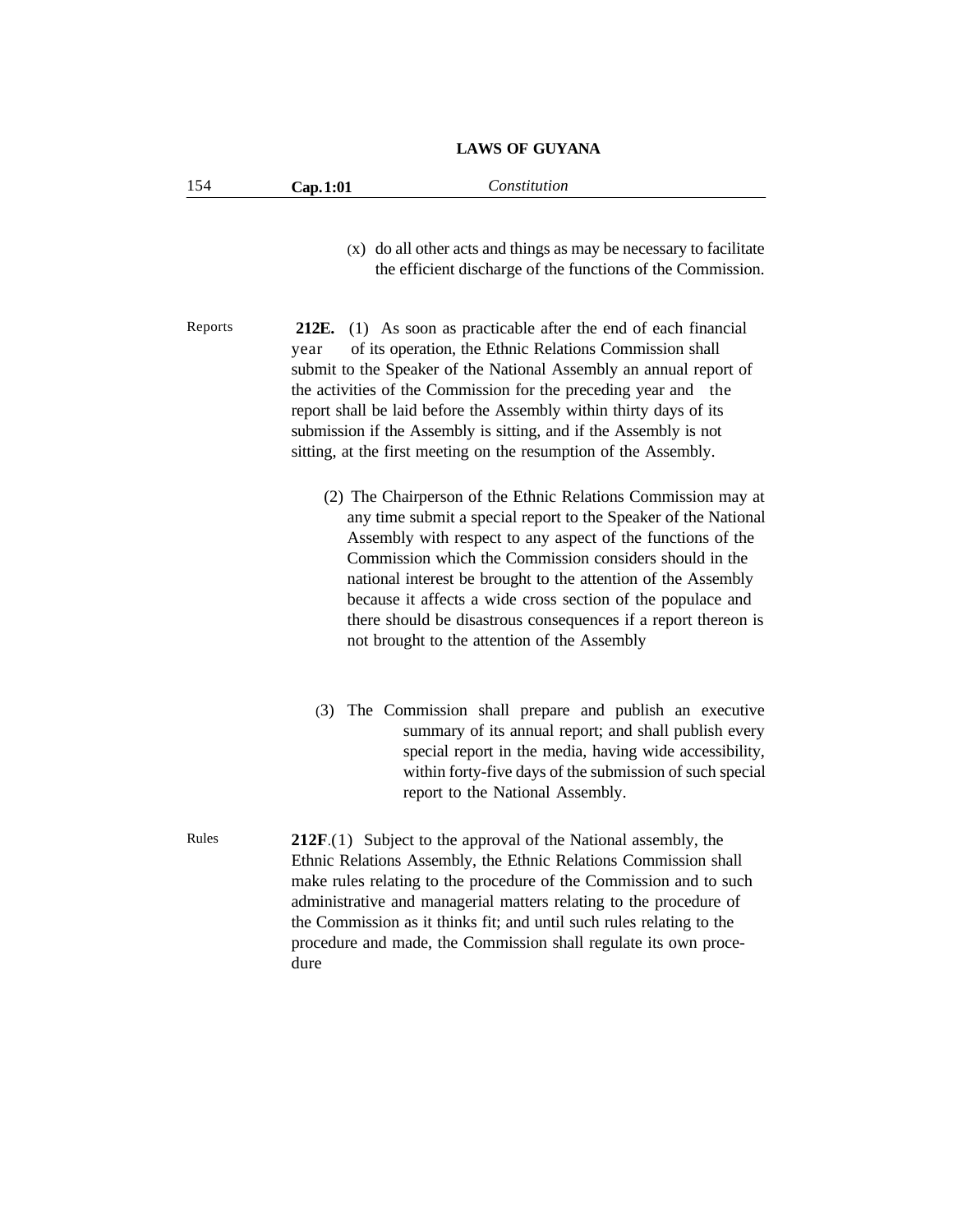| Constitution | Cap. 1:01 | د د . |
|--------------|-----------|-------|
|              |           |       |

(2) Except paragraphs (2), (6) and (7) and the provisos to paragraphs (4) and (5), the provisions of articles 226 shall **mutatis mutandis** apply to the Ethnic Relations Commission.".

#### **"THE RIGHTS COMMISSIONS"**

### **Commissions for the Promotion and Enhancement of the Fundamental Rights and the Rule of Law**

Rights Commission **212G.** There are hereby established the following Commissions, the goals of which are to strengthen social justice and the rule of law -

- (a) the Human Rights Commission;
- (b) the Women and Gender Equality Commission;
- (c) the Indigenous Peoples' Commission;
- (d) the Rights of the Child Commission.
	- (2) A Commission shall be independent, impartial, and shall discharge its functions fairly.
		- (3) A Commission shall be funded by a direct charge upon the Consolidated Fund in accordance with article 222A.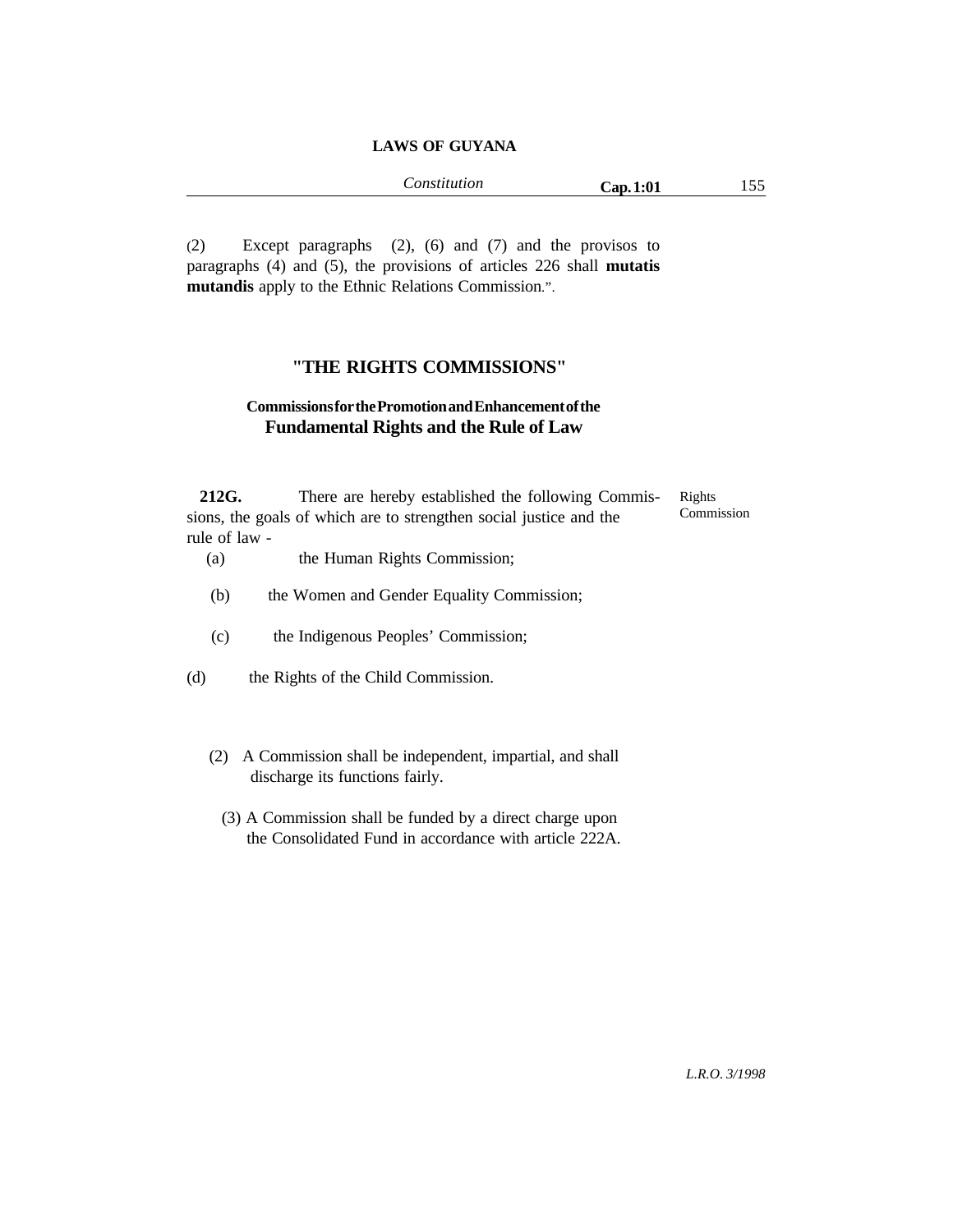| 156 | Cap. 1:01               | Constitution                                                                                                                                                                                                                                                                                                                                                |
|-----|-------------------------|-------------------------------------------------------------------------------------------------------------------------------------------------------------------------------------------------------------------------------------------------------------------------------------------------------------------------------------------------------------|
|     |                         | <b>212H</b> (1) Subject to paragraph (2) (a), members of<br>a Commission shall be<br>appointed for three years<br>and shall be eligible for re-appointment.                                                                                                                                                                                                 |
|     |                         | Of those members -<br>(2)                                                                                                                                                                                                                                                                                                                                   |
|     |                         | first appointed, other than the members<br>(a)<br>nominated by and from another Commis-<br>sion, a majority shall hold office for four<br>years;<br>(b) nominated by and from another Commis-<br>sion, the duration for which each shall serve<br>shall not exceed the remaining tenure on the<br>Commission by and from which they have<br>been nominated. |
|     | (3)<br>that article the | The provisions of article 225 shall apply to the office of a member<br>of a Commission, and for the purposes of paragraphs (4) and (6) of<br>prescribed authority shall be the Speaker of the<br>National Assembly except that in relation to a member other than                                                                                           |

- National Assembly except that, in relation to a member other than the Chairperson or a member for the time being acting in the office of the Chairperson under paragraph (5), the prescribed authority for the purposes of paragraph (6) shall be the Chairperson; this paragraph does not apply to the Chairperson of the Human Rights Commission;
- (4) The Chairperson and Deputy Chairperson of a Commission, other than the Human Rights Commission, shall be elected by and from the members of the Commission, other than the members nominated by and from another Commission, using such consensual mechanism as the Commission deems fit.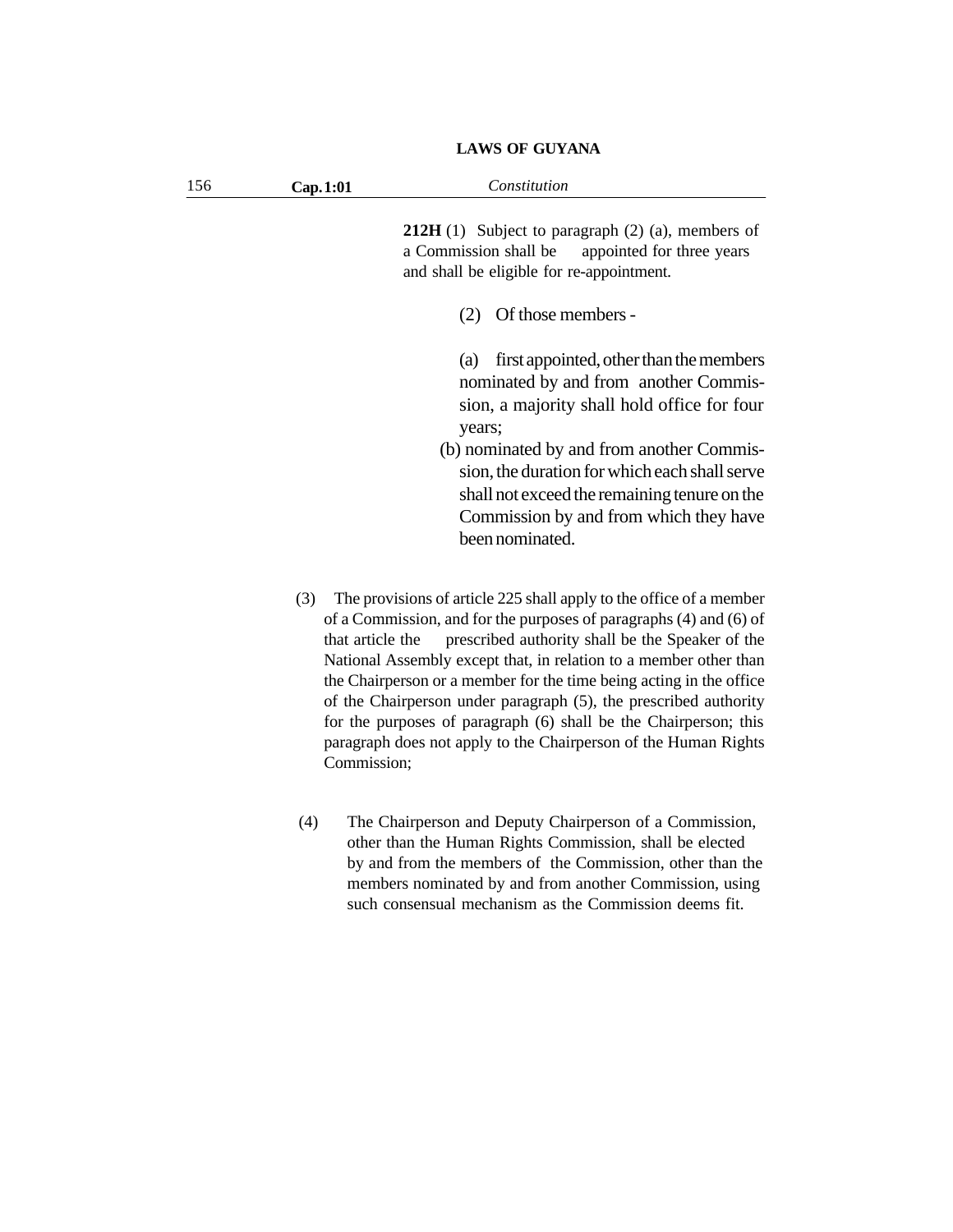(5) If the office of Chairperson of a Commission, other than the Human Rights Commission, becomes vacant or the holder thereof is for any reason unable to perform the

functions of the office, then the holder of the office of Deputy Chairperson, or if that office is vacant, or the holder thereof is for any reason unable to perform the functions of the office of the Chairperson, one of the other members, other than the members nominated by and from another Commission, may be elected to act in the office of Chairperson; and the Deputy Chairperson or such other member shall continue so to act until a person has been elected to the office of Chairperson and has assumed the functions of that office or, as the case may be, until the Chairperson or if a member other than the Deputy Chairperson is acting therein, the Deputy Chairperson has assumed or resumed those functions.

(6) If the office of a member of a Commission other than the Chairperson is vacant or if the holder thereof is acting as Chairperson under the preceding paragraph or is for any other reason unable to perform the functions of his or her office, a person may be appointed to act in that office and the provisions in relation to the appointment of members of a Commission shall apply to such an appointment as they apply to the appointment of a person to hold the office of the member concerned; and any person appointed under this paragraph shall, subject to the provisions of paragraph  $(3)$ , continue to act until a person has been appointed to the office in which he or she is acting and has assumed the functions thereof or, as the case may be, until the holder thereof resumes those functions.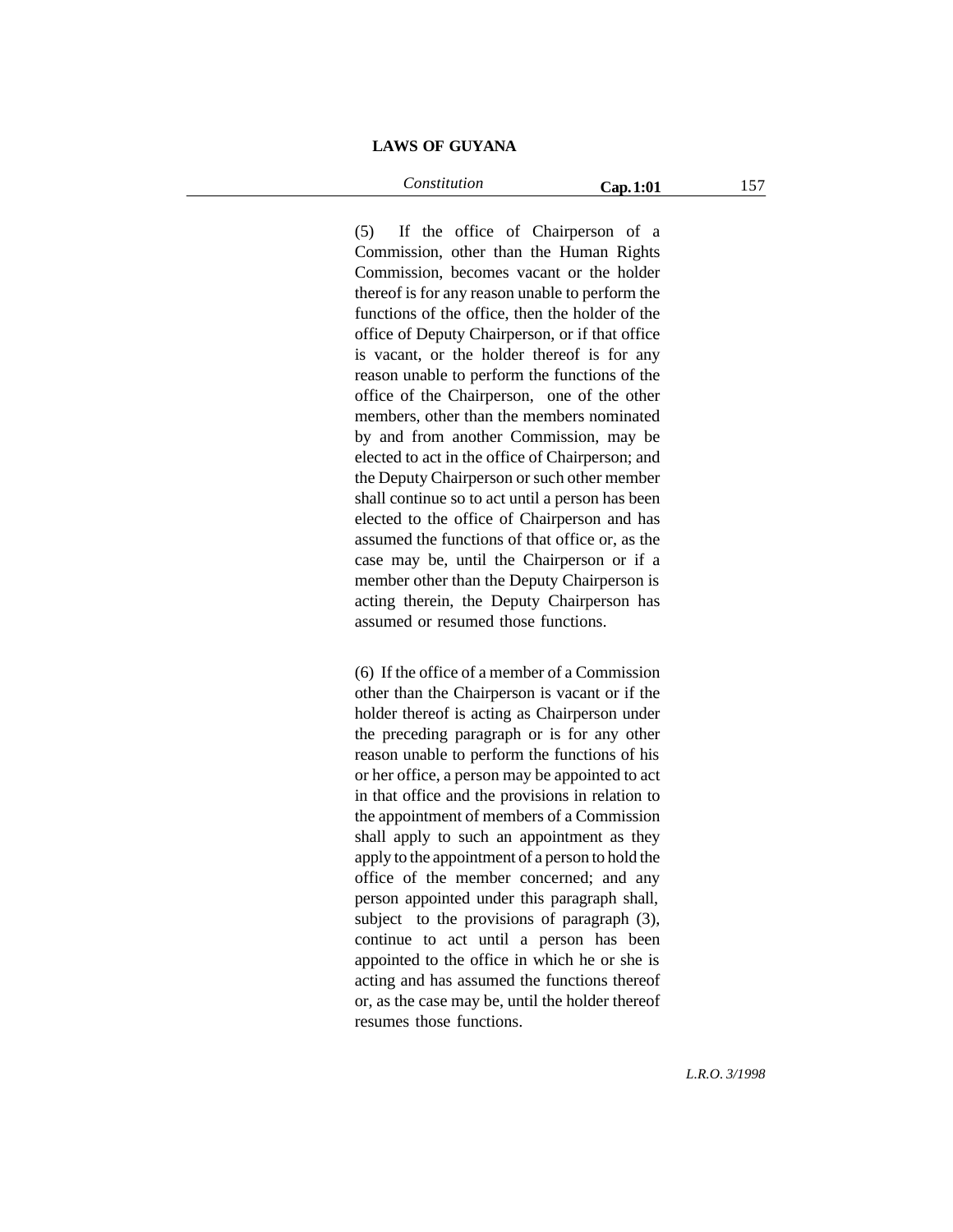| 158                  | Constitution<br>Cap. 1:01                                                                                                                                                                                                                                                                                                                                                                                          |
|----------------------|--------------------------------------------------------------------------------------------------------------------------------------------------------------------------------------------------------------------------------------------------------------------------------------------------------------------------------------------------------------------------------------------------------------------|
| Secretariat          | 212I. The Human Rights Commission Secretariat shall be the<br>Secretariat for all the Commissions established under article<br>212G(1)                                                                                                                                                                                                                                                                             |
| General<br>functions | 212J.<br>In addition to the functions prescribed by this Consti<br>(1)<br>tution, the functions of a Commission, may be provided for<br>by law; any addition thereto in the Constitution shall be approved by<br>the votes of a majority of all the elected members of the National<br>Assembly but the removal or variation of any function shall be by the<br>votes of not less than two-thirds of such members. |
|                      | 2. A Commission, other than the Human Rights Commission,<br>shall have the following general functions -                                                                                                                                                                                                                                                                                                           |
|                      | (a) to monitor and review all existing and proposed legislation, policies<br>and measures for compliance with the objects and matters under its<br>purview and report the need for any amendment to any legislation to the<br>National Assembly;                                                                                                                                                                   |
|                      | (b) to educate the public regarding the nature and content of matters<br>under its purview;                                                                                                                                                                                                                                                                                                                        |
|                      | to carry out or cause to be carried out research and studies<br>(c)<br>concerning the observance of matters under its purview and report the<br>findings and recommendations thereon to the National Assembly;                                                                                                                                                                                                     |
|                      | (d) to investigate complaints of, or initiate investigations into, violations<br>of the rights under its purview;                                                                                                                                                                                                                                                                                                  |
|                      | (e) to resolve disputes or rectify acts or omissions by mediation,<br>conciliation or negotiation;                                                                                                                                                                                                                                                                                                                 |
|                      | (f) to take appropriate action on behalf of persons whose rights have<br>been, are being or are likely to be violated;                                                                                                                                                                                                                                                                                             |
|                      | (g) to liaise with governmental and non-governmental<br>organisations, and other relevant bodies to address the complaints<br>and concerns of persons regarding matters under its purview;                                                                                                                                                                                                                         |
|                      |                                                                                                                                                                                                                                                                                                                                                                                                                    |
|                      |                                                                                                                                                                                                                                                                                                                                                                                                                    |
|                      |                                                                                                                                                                                                                                                                                                                                                                                                                    |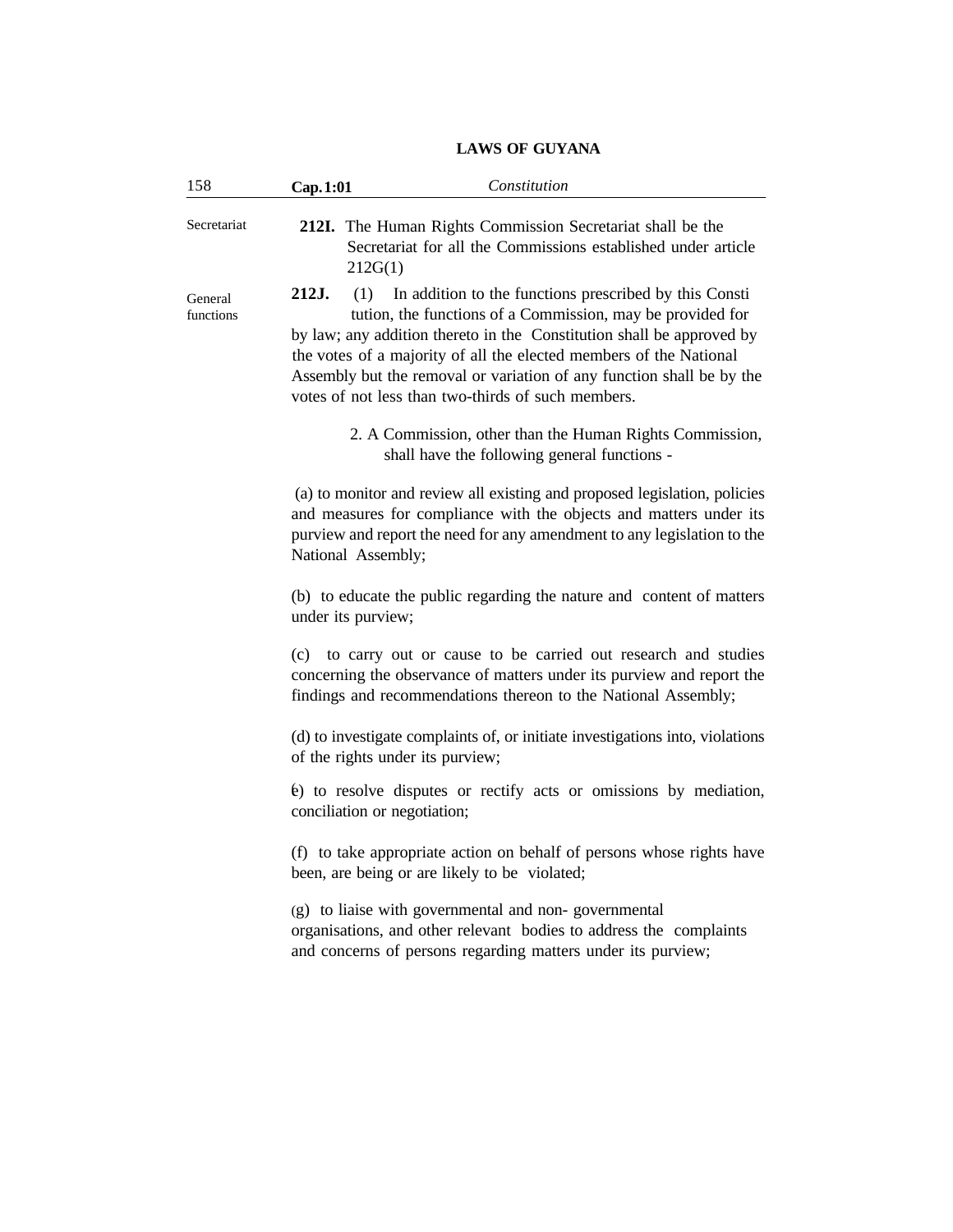(h) to enlist the aid of such persons as may be necessary to give expert advice in order to facilitate its functions;

> (i) to prepare and submit reports to the National Assembly pertaining to any convention, covenant or charter relating to the objects of a Commission; and

 (j) to do all other acts and things as may be necessary to facilitate the efficient discharge of its functions.

(3) A Commission may, by directions in writing and subject to such conditions as it thinks fit, delegate any of its functions to any one or more members of the Commission, or to such officers of the Commission as the Commission may determine.

(4) A Commission may require any person or any entity, including a ministry or government department, to provide it with information –

 (a) for the purposes of any investigation it is carrying out or proposes to carry out; and

 (b) on the measures that have been or are being taken for the implementation of the decisions of, or the compliance with any provision relating to, the Commission

(5) For the purposes of paragraph (4), Parliament may by law make provision for offences and penalties for noncompliance with any requirement, or decision of, or provision relating to a Commission.

(6) A Commission may at any stage refer any matter to the Human Rights Commission or any other relevant authority or entity to be dealt with.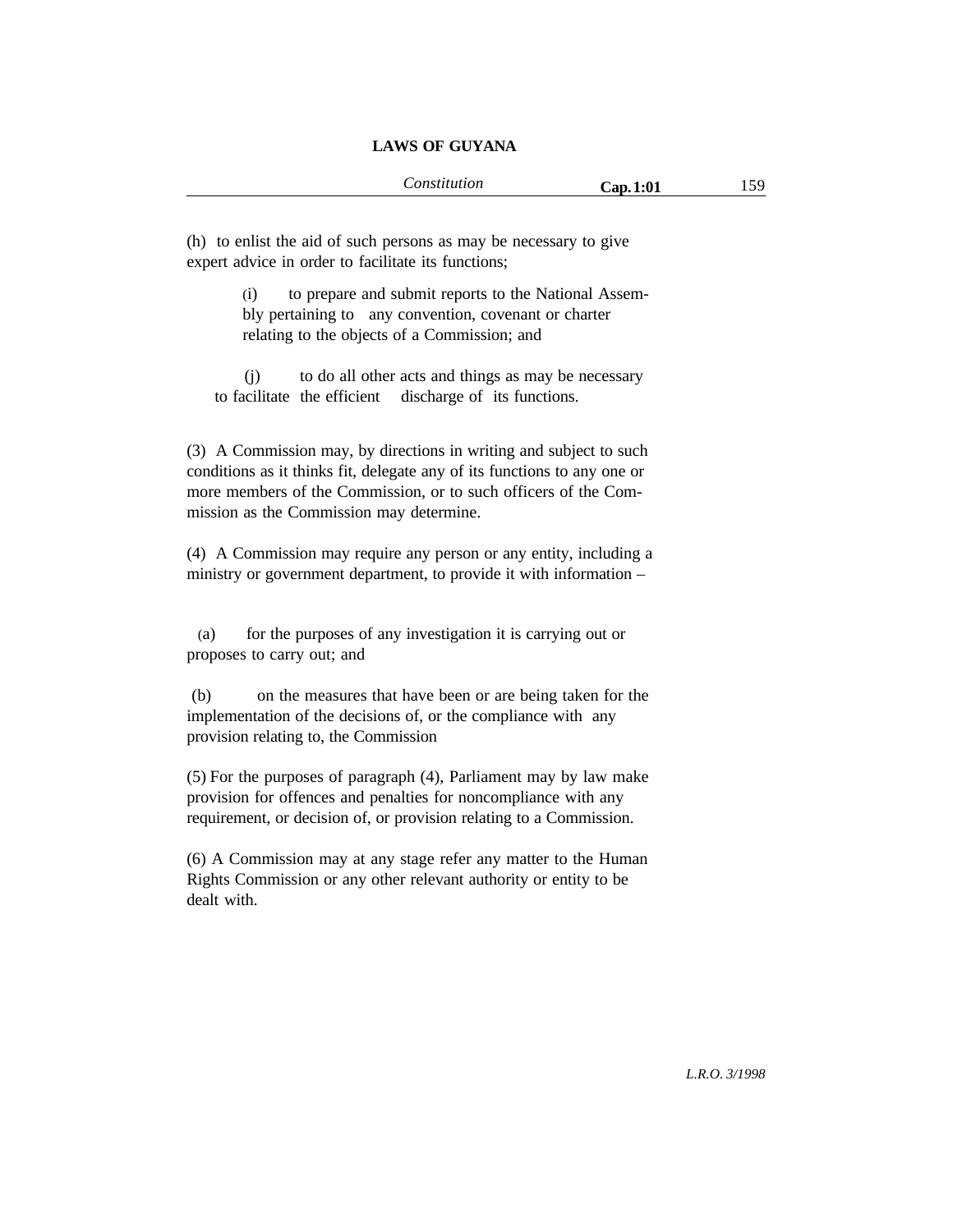| 160                              | Cap. 1:01                                                                                                 | Constitution                                                                                                                                                                                                                                                                                                                                             |
|----------------------------------|-----------------------------------------------------------------------------------------------------------|----------------------------------------------------------------------------------------------------------------------------------------------------------------------------------------------------------------------------------------------------------------------------------------------------------------------------------------------------------|
| Rights<br>Commission<br>Tribunal |                                                                                                           | 212K. Parliament may by law provide for the establishment of a<br>Rights Commissions Tribunal and such law may make provision for-                                                                                                                                                                                                                       |
|                                  | (a) the constitution of the Tribunal;                                                                     |                                                                                                                                                                                                                                                                                                                                                          |
|                                  | Tribunal;                                                                                                 | (b) all matters relating to the jurisdiction, powers and duties of the                                                                                                                                                                                                                                                                                   |
|                                  | the Court of appeal; and                                                                                  | (c) all matters relating to appeals from decisions of the tribunal to                                                                                                                                                                                                                                                                                    |
|                                  |                                                                                                           | (d) the practice and procedure of the Tribunal.                                                                                                                                                                                                                                                                                                          |
|                                  | <b>212L.</b> (1) a decision of a Commission is subject to an appeal to the<br>Rights Commission Tribunal. |                                                                                                                                                                                                                                                                                                                                                          |
|                                  | to an appeal to the Court of Appeal.                                                                      | (2) A decision of the Rights Commission Tribunal is subject                                                                                                                                                                                                                                                                                              |
| Reports                          | <b>212M.</b> (1)<br>meeting of the Assembly thereafter.                                                   | As soon as practicable after the end of each year of<br>its operation, a Commission shall submit to the National Assembly an<br>annual report of the activities of the Commission during the preced-<br>ing year and the report shall be tabled in the Assembly within thirty<br>days of its submission if the Assembly is sitting, if not, at the first |
|                                  | (2)<br>of the National Assembly                                                                           | The Chairperson of a Commission may at any time<br>submit a special report to the National Assembly with respect to any<br>aspect of the functions of a Commission which the Commission<br>considers should, in the national interest, be brought to the attention                                                                                       |
|                                  | $if -$                                                                                                    | (3) For the purposes of paragraph (2) a matter is of national interest                                                                                                                                                                                                                                                                                   |
|                                  |                                                                                                           | (a) it affects a wide cross-section of the populace; and                                                                                                                                                                                                                                                                                                 |
|                                  |                                                                                                           | (b) disastrous consequences would result if a report on the<br>matter were not brought to the attention of the National                                                                                                                                                                                                                                  |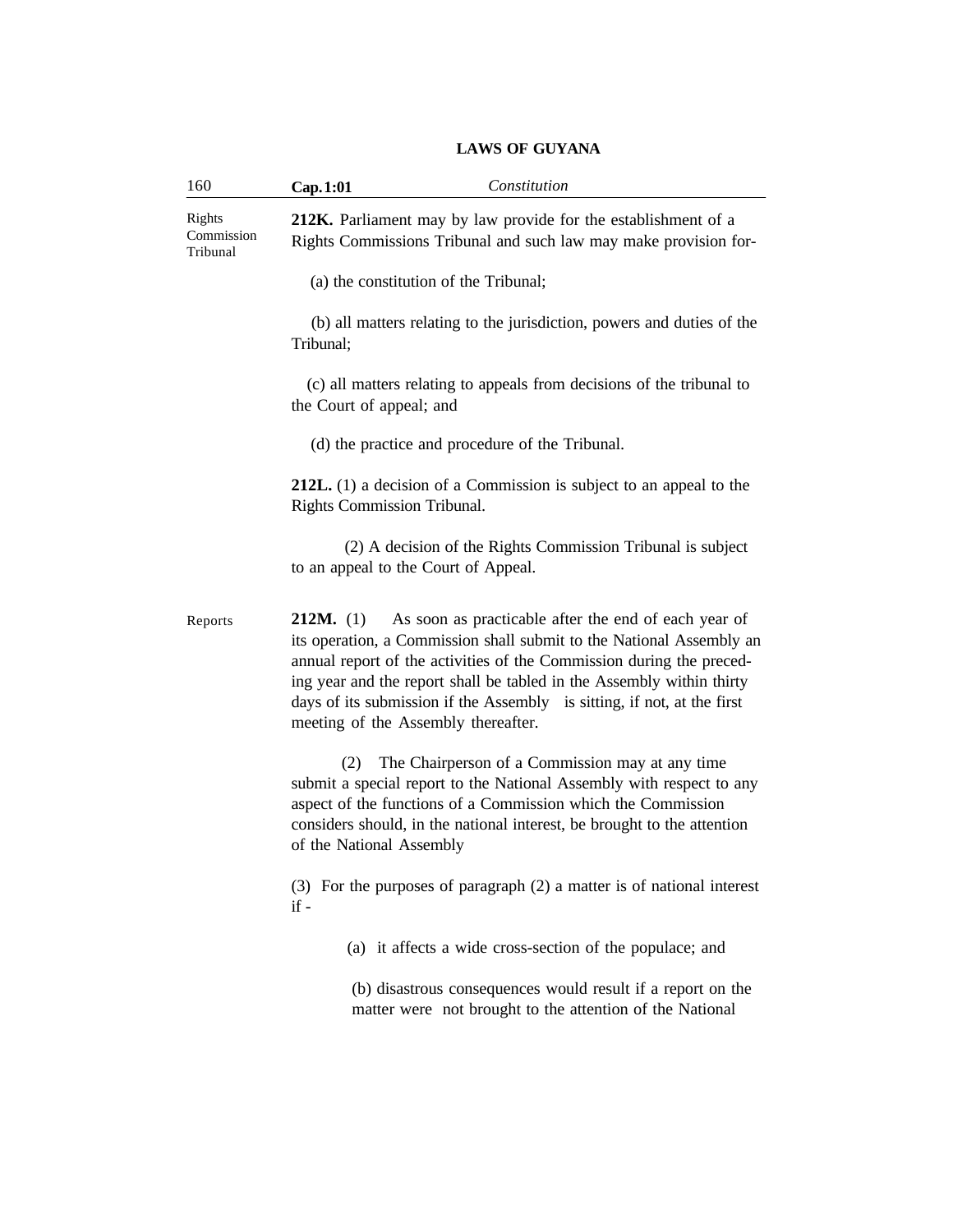*Constitution* **Cap. 1:01** 161

(4) A Commission shall prepare and publish an executive summary of its annual report; provided that each special report shall be published in m edia havingwide accessibility in Guyana within forty-five days of its submission to the National Assembly.

#### **The Human Rights Commission**

**212N**.(1) The Human Rights Commission shall promote the observance of and respect for, and protect and investigate violations of the rights recognised by this Constitution and any other law relating to equality of opportunity and treatment (hereinafter referred to as "the rights").

(2) The Human Rights Commission shall consist of a full time Chairperson and such other members, to be appointed in accordance with this article.

(3) The Chairperson of the Human Rights Commission shall be a person who holds or has held office as a judge of a court having unlimited jurisdiction in civil and criminal matters in some part of the Commonwealth or a court having jurisdiction in appeals from such court or who is qualified to be appointed as any such judge, or any other fit and proper person with expertise or experience in human rights matters, to be appointed by the President from a list, not unacceptable to the President, of six persons submitted by the Leader of the Opposition after meaningful consultation with such entities as appear to him or her to have expertise or experience in human rights matters:

Provided that if the Leader of the Opposition fails to supply such a list to the President, the President shall request him or her to do so within a stated period, failing which the President shall in his or her own deliberate judgment, appoint a person who holds or has held office as judge of a court having unlimited jurisdiction in civil and criminal matters in some part of the Commonwealth or a court having jurisdiction in appeals from any such court or who is qualified to be appointed as any such judge.

Human Rights Commission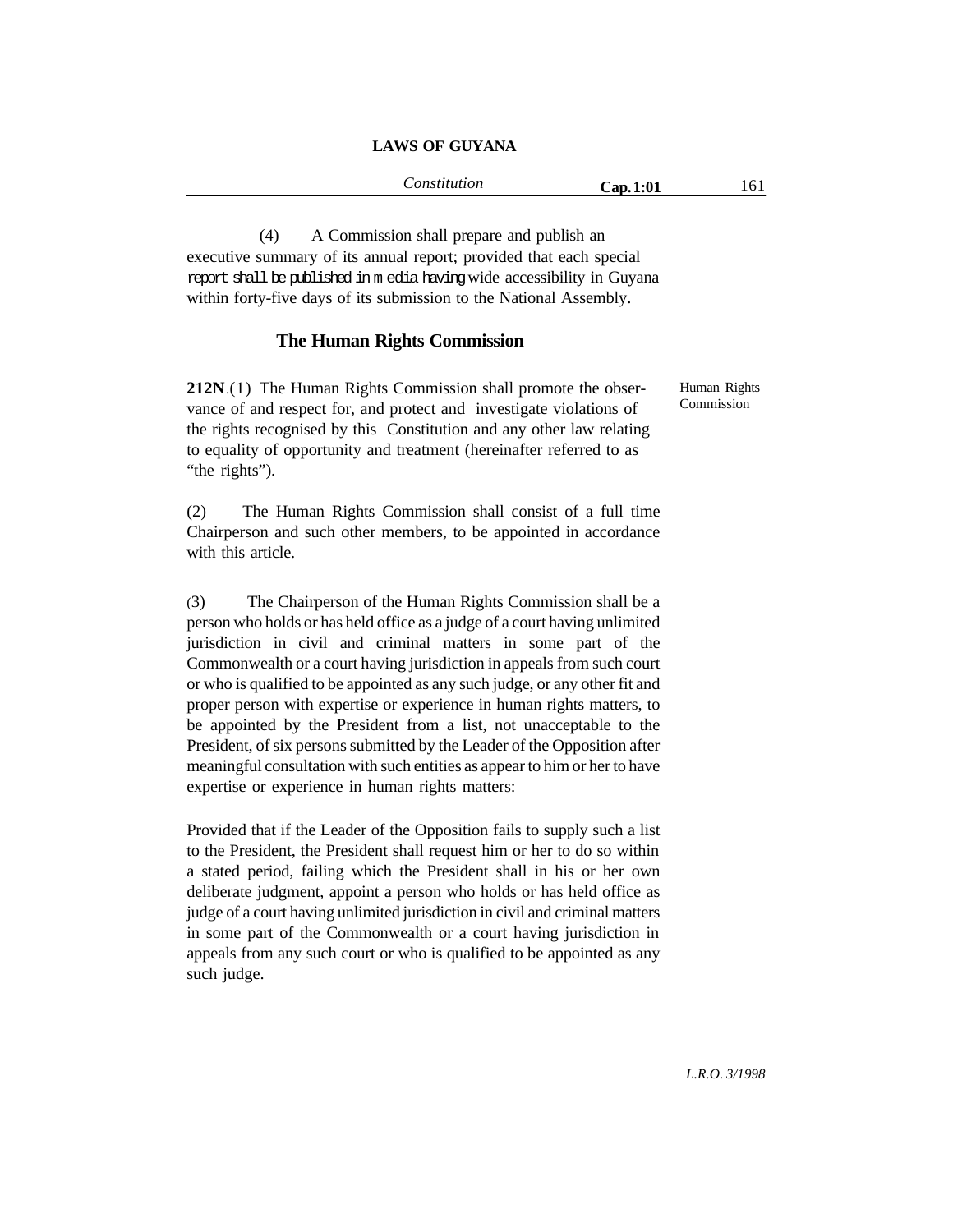| 162                               | Cap. 1:01                          | Constitution                                                                                                                                                                                                                                                                                                                                                                                                                                                                                                                                                                                                                                                                                                                                                                                           |
|-----------------------------------|------------------------------------|--------------------------------------------------------------------------------------------------------------------------------------------------------------------------------------------------------------------------------------------------------------------------------------------------------------------------------------------------------------------------------------------------------------------------------------------------------------------------------------------------------------------------------------------------------------------------------------------------------------------------------------------------------------------------------------------------------------------------------------------------------------------------------------------------------|
|                                   |                                    | 4) In addition to the Chairperson, there shall be four members of the<br>Commission who shall be the Chairpersons of the Ethnic Relations<br>Commission, Women and Gender Equality Commission, Indigenous<br>Peoples' Commission and Rights of the Child Commission.                                                                                                                                                                                                                                                                                                                                                                                                                                                                                                                                   |
|                                   |                                    | (5) The Deputy Chairperson of the Human Rights Commission shall be<br>elected by and from the other members of the Commission using such<br>consensual mechanism as the Commission deems fit.                                                                                                                                                                                                                                                                                                                                                                                                                                                                                                                                                                                                          |
|                                   | assumed or resumed those functions | (6) If the office of Chairperson of the Commission becomes vacant,<br>or the holder thereof is for any reason unable to perform the func-<br>tions of the office, then the holder of the office of Deputy Chairper-<br>son, or if that office is vacant, or the holder thereof is for any reason<br>unable to perform the functions of the office of Chairperson, one of<br>the other members may be elected to act in the office of Chairper-<br>son; and the Deputy Chairperson or such other member shall con-<br>tinue so to act until a person has been appointed to the office of<br>Chairperson and has assumed the functions of that office or, as the<br>case may be, until the Chairperson or if a member other than the<br>Deputy Chairperson is acting therein, the Deputy Chairperson has |
|                                   | (7)                                | The President may, with the concurrence of the Leader of the<br>Opposition, remove the Chairperson from office.                                                                                                                                                                                                                                                                                                                                                                                                                                                                                                                                                                                                                                                                                        |
| Functions of                      |                                    | 2120. The functions of Human Rights Commission are to-                                                                                                                                                                                                                                                                                                                                                                                                                                                                                                                                                                                                                                                                                                                                                 |
| the Human<br>Rights<br>Commission |                                    | (a) monitor the observance of the international instruments to which<br>the Government accedes from time to time, including those already<br>acceded to and specified in the Fourth Schedule;                                                                                                                                                                                                                                                                                                                                                                                                                                                                                                                                                                                                          |
| Fourth<br>Schedule                | Assembly;                          | (b) monitor and assess compliance with the rights and report the<br>need for any amendment of the law relating thereto to the National                                                                                                                                                                                                                                                                                                                                                                                                                                                                                                                                                                                                                                                                 |
|                                   |                                    | c) educate the public regarding the nature and content of the rights;                                                                                                                                                                                                                                                                                                                                                                                                                                                                                                                                                                                                                                                                                                                                  |
|                                   |                                    |                                                                                                                                                                                                                                                                                                                                                                                                                                                                                                                                                                                                                                                                                                                                                                                                        |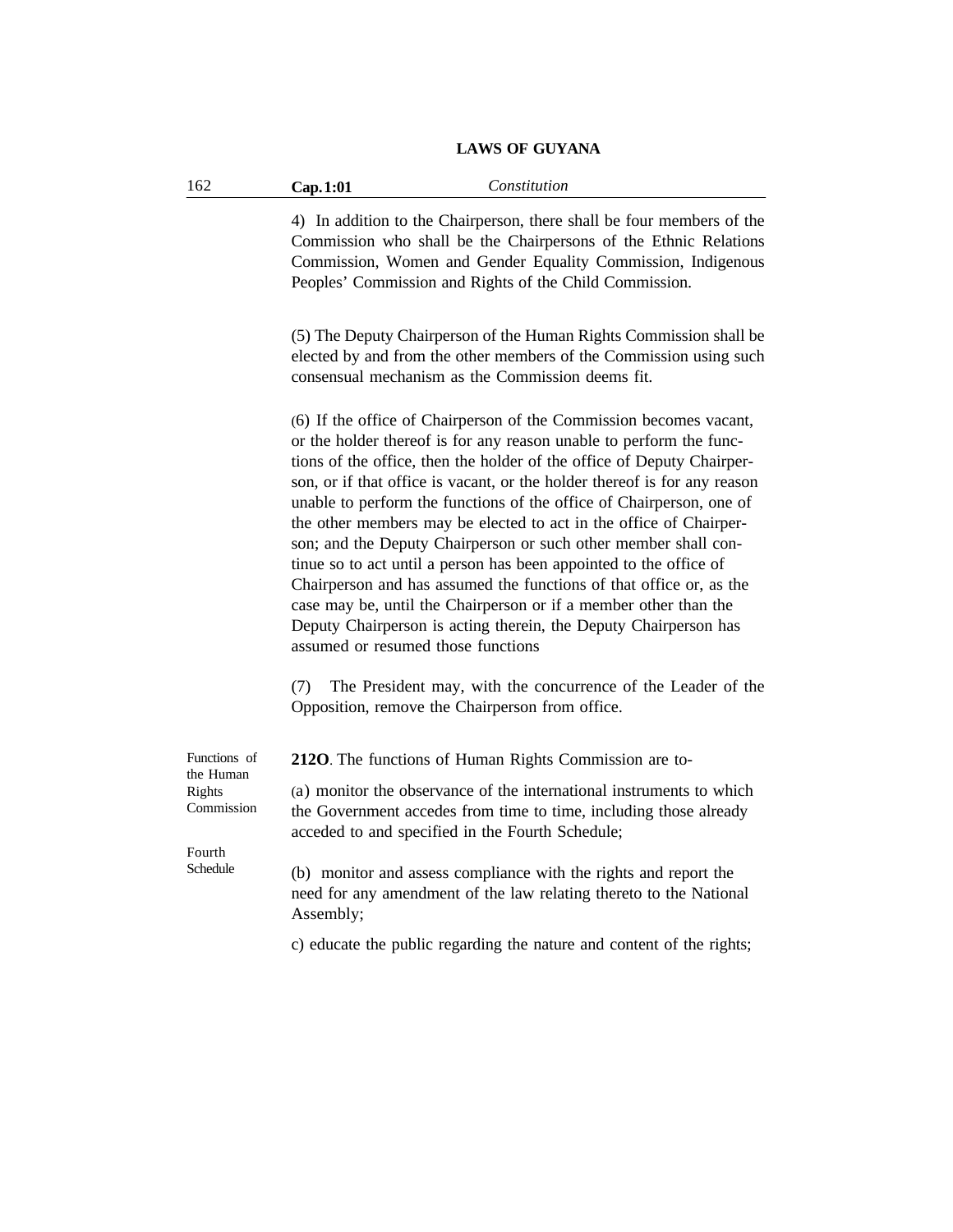| Constitution                                                      | Cap.1:01 | 163 |
|-------------------------------------------------------------------|----------|-----|
|                                                                   |          |     |
| (d) make recommendations to any person or any entity, including a |          |     |
| ministry or government department, relating to matters affecting  |          |     |

ministry compliance with and adoption of measures for the promotion of the rights;

(e) carry out or cause to be carried out research and studies concerning the observance of the rights and report the findings and recommendations thereon to the National Assembly;

(f) monitor and review all existing and proposed legislation, policies and measures for compliance with the rights and report the need for any amendment to any legislation to the National Assembly;

(g) investigate complaints of, or initiate investigations into, violations of the rights;

(h) resolve disputes or rectify acts or omissions by mediation, conciliation or negotiation;

(i) liaise with governmental and non-governmental organisations, and other relevant bodies to address the complaints and concerns of persons regarding matters under its purview;

(j) take appropriate action on behalf of persons whose rights have been, are being or are likely to be violated;

(k) enlist the aid of such persons as may be necessary to give expert advice in order to facilitate its functions;

 (l) establish as part of its Secretariat, such units as are necessary for, *inter alia,* the purpose of monitoring compliance with laws relating to

the rights, and for educating employers in the public and private sectors and

the general public on desirable employment practices;

*L.R.O. 3/1998*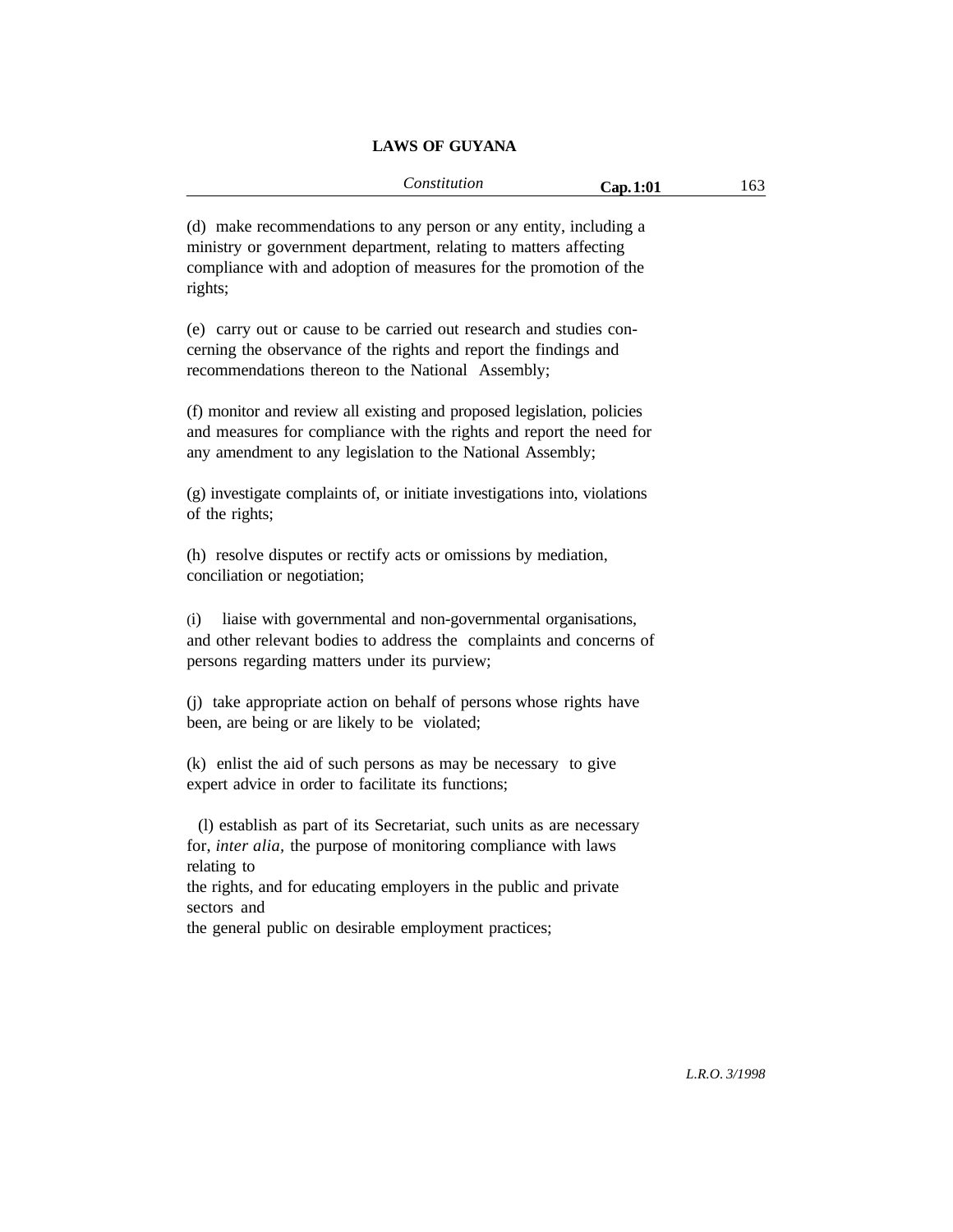| 164         | Constitution<br>Cap. 1:01                                                                                                                                                                                                                                                                                                                                                                                               |
|-------------|-------------------------------------------------------------------------------------------------------------------------------------------------------------------------------------------------------------------------------------------------------------------------------------------------------------------------------------------------------------------------------------------------------------------------|
|             | (m) to prepare and submit reports to the National Assembly<br>pertaining to any convention, covenant or charter relating to the<br>objects of the Commission; and                                                                                                                                                                                                                                                       |
|             | (n) do all other acts and things as may be necessary to facilitate the<br>efficient discharge of the functions of the Commission.                                                                                                                                                                                                                                                                                       |
|             | (2) If any person alleges that any of the rights has been, is being or<br>is likely to be contravened in relation to him or her, then, without<br>prejudice to any other action which is lawfully available to him or her,<br>with respect to the same matter, the Commission shall have the<br>power to institute legal action on behalf of the complainant for<br>redress.                                            |
| Secretariat | 212P (1) Each Commission established under article 212G (1) shall<br>appoint on such terms and conditions as may be approved by the<br>National Assembly, a Chief Executive Officer (who shall serves as<br>its Secretary), and the secretary and assistants to the Chief Execu-<br>tive Officer                                                                                                                        |
|             | (2) The Human Rights Commission shall be responsible for the efficient<br>functioning of the Secretariat of the Commissions, which shall comprise                                                                                                                                                                                                                                                                       |
|             | the Chief Executive Officers of the Commissions who shall be<br>(a)<br>Directors in the Secretariat;<br>(b) the secretaries and assistants to the Chief Executive Officers;<br>and<br>(c)<br>other officers and employees, as may be necessary for the<br>efficient discharge of<br>the functions of the Secretariat, who<br>shall be appointed on such terms and conditions as may be<br>determined by the Commission. |
|             |                                                                                                                                                                                                                                                                                                                                                                                                                         |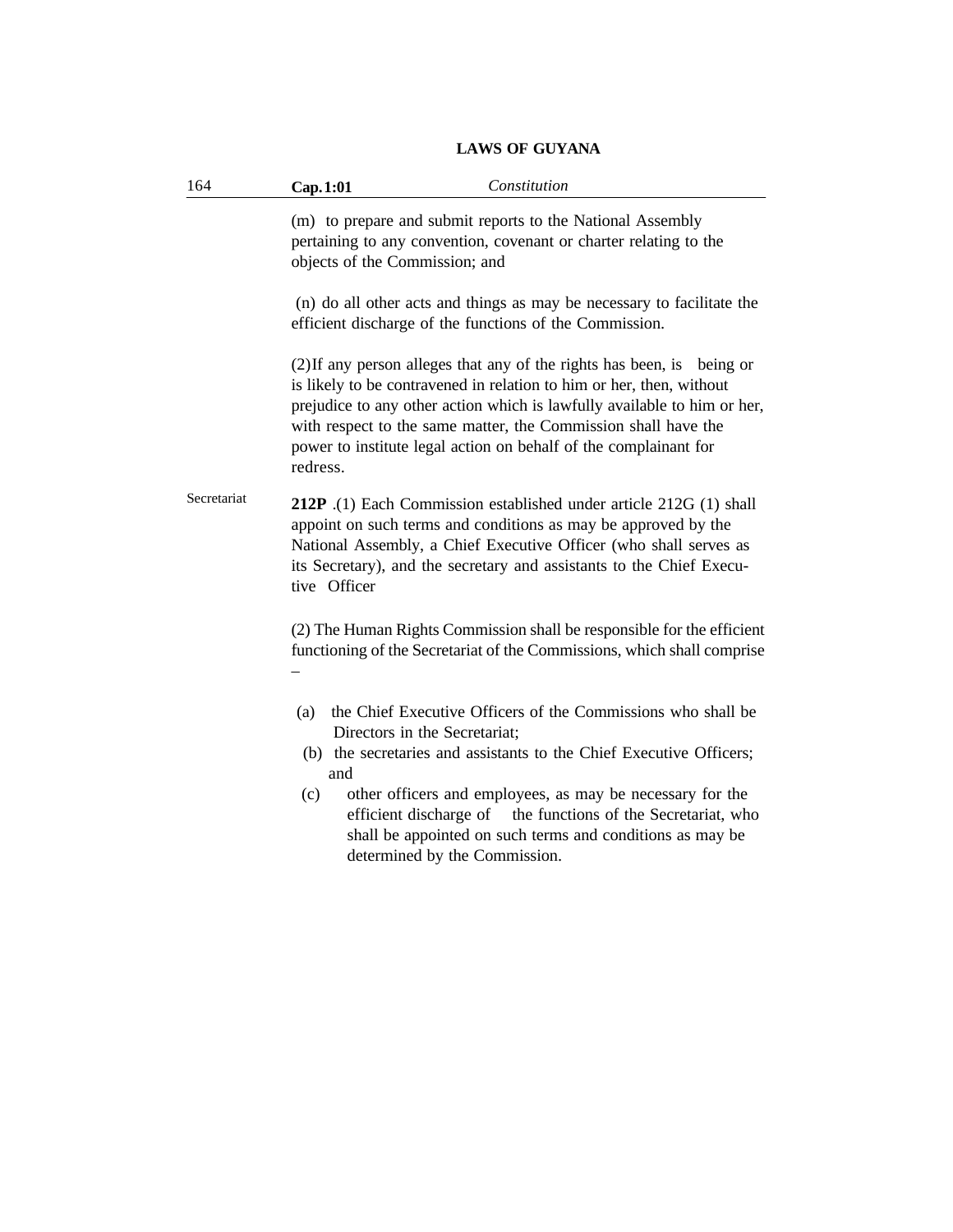| Constitution | Cap.1:01 | 65 |
|--------------|----------|----|
|              |          |    |

(4) Before a Commission appoints to act in any office referred to in paragraph (1) or (2) any person who holds or is acting in any office, power to make appointments to which is vested under this Constitution in the Judicial, the Teaching, the Police or the Public Service Commission, the Commission shall first seek and obtain the approval of the Commission in which that power is vested

(6) Where a public officer is appointed to an office referred to in paragraph (1) or (2) that officer shall, subject to the said paragraph (1) or (2), remain a public officer unless the appointing Commission determines that that office shall be independent of the Commission from which he or she has been appointed.

(7) Nothing in this article shall be construed as precluding a Commission from appointing any person who is not a public officer to an office referred to in paragraph (1) or (2).

(8) The emoluments and allowances payable to the members of a Commission shall be proposed by the Parliamentary Sectoral Committee for Social Services in consultation with the Commission and approved by the National Assembly.

#### **The Women and Gender Equality Commission**

 **212 Q** (1) The Women and Gender Equality Commission shall promote national recognition and acceptance that Equality women's rights are human rights respect for gender equality and the protection, development and attainment of gender equality.

(2) The Women and Gender Equality Commission shall consist of persons from each of the categories referred to in subparagraphs (a), (b) and (c), appointed by the President as follows -

(a) not less than five nor more than fifteen members, with expertise in women's and gender equality issues, nominated by entities, by a consensual mechanism determined by the National Assembly, after the entities, which shall include the Women's Advisory Committee of the Trades Union Congress, are determined by the votes of not less than two-thirds of all the elected members of the National Assembly;

Women and Equality Commission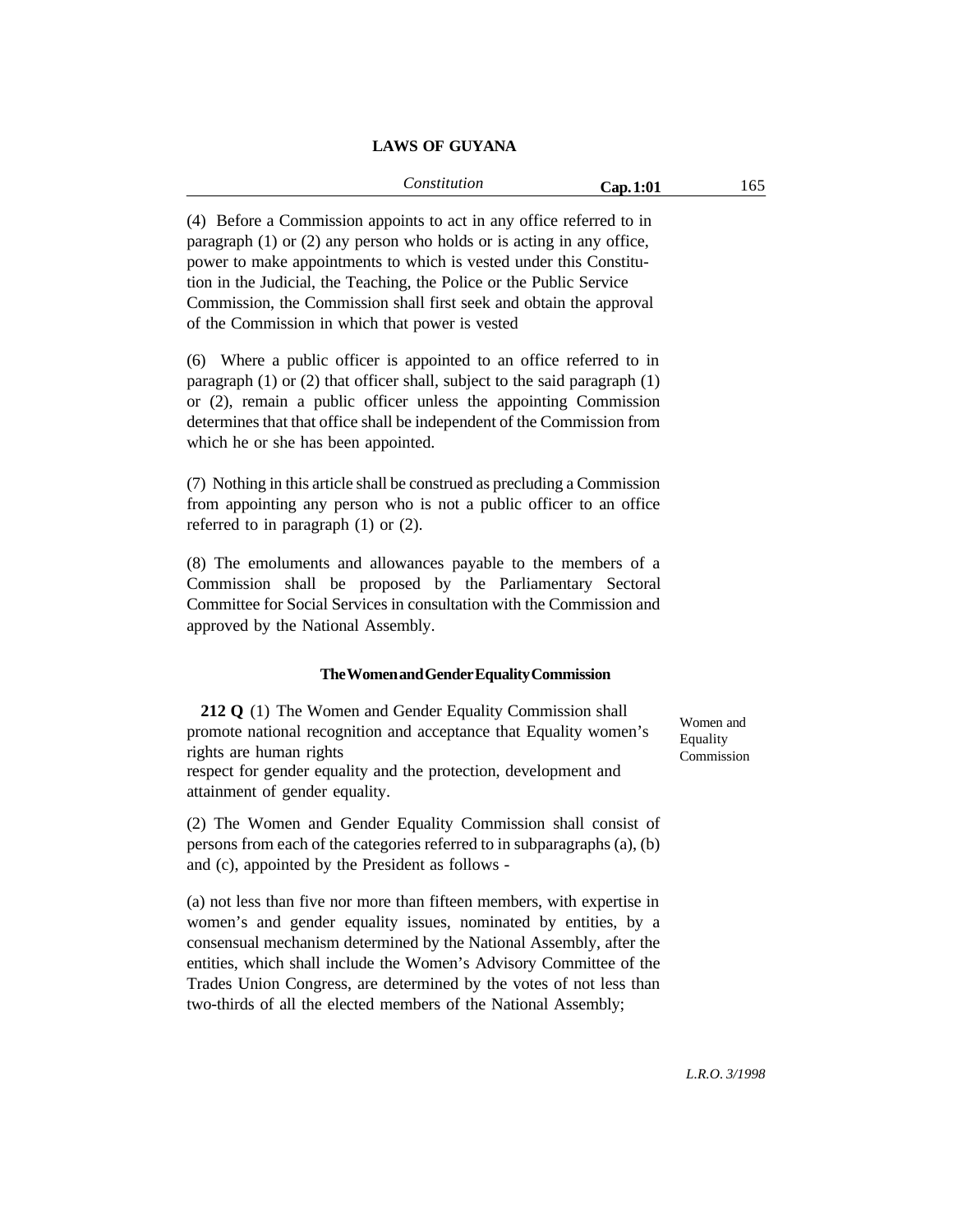|                                          | (b) the Administrator of the Women's Affairs Bureau, by whatever                                                                                                                                                                                         |
|------------------------------------------|----------------------------------------------------------------------------------------------------------------------------------------------------------------------------------------------------------------------------------------------------------|
| (c)                                      | a member who shall be a nominee, without the right to vote,<br>chosen by and from each of the following commissions: the Human<br>Rights Commission, Ethnic Relations Commission, Indigenous<br>Peoples' Commission, and Rights of the Child Commission. |
|                                          | 212R. In addition to the functions specified in article $212J(2)$ , the<br>functions of the Women and Gender Equality Commission are to-                                                                                                                 |
| (a)                                      | promote issues related to the enhancement of the status of                                                                                                                                                                                               |
|                                          | (b) promote the integration of women's needs and interests and                                                                                                                                                                                           |
|                                          |                                                                                                                                                                                                                                                          |
| of unwaged work;                         | (d) promote women's rights as human rights;<br>raise the awareness of the contribution of women and<br>problems faced by women including the recognition and value                                                                                       |
| of unwaged work                          | (e) raise the awareness of the contribution of women and<br>problems faced by women including the recognition and value                                                                                                                                  |
|                                          | (f) promote women's needs, interests, and concerns in the wider<br>spectrum of economic and social development and address both the<br>practical and strategic needs of women as being                                                                   |
|                                          | (g) educate and monitor employers and the public on desirable<br>employment practices in relation to women;                                                                                                                                              |
| relate to the purpose of the Commission; | (h) monitor compliance and make recommendations for compliance<br>with international instruments to which the Government accedes<br>from time to time, including those already acceded to and which                                                      |
|                                          | name that office is designated; and<br>women, girls and gender issues;<br>mainstreaming of gender issues;<br>(c) promote the empowerment of women;<br>different from those of men;                                                                       |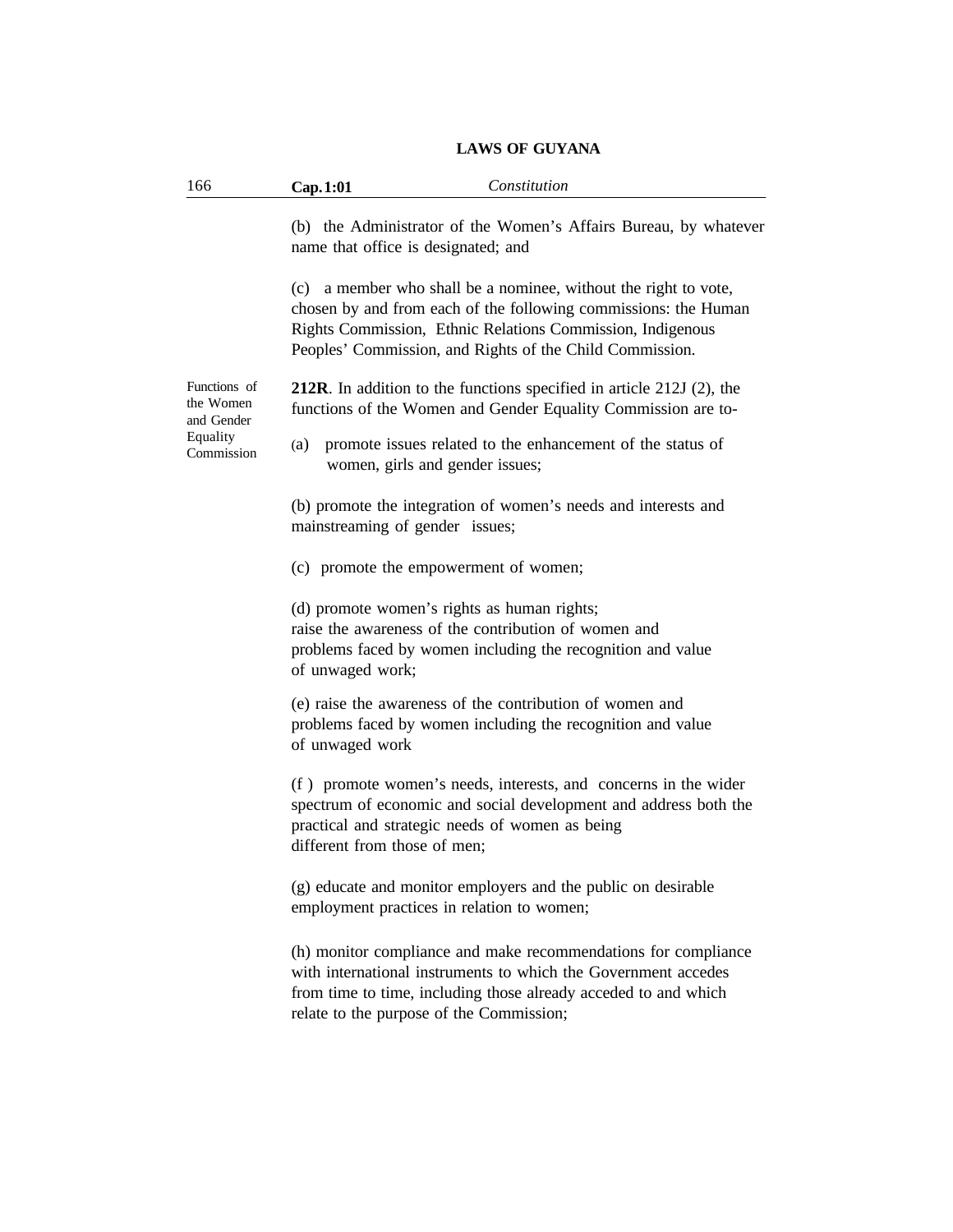| Constitution | Cap. 1:01 |  |
|--------------|-----------|--|
|              |           |  |

(i) evaluate any system of personal and family law, customs or practices or any law likely to affect gender equality or the status of women and make recommendations to the National Assembly with regard thereto;

(j) recommend and promote the implementation of legislation and the formulation of policies and measures so as to enhance and protect the status of women;

(k) promote, initiate or cause to be carried out research and the creation of databases on women and gender related issues including those of health, especially reproductive health, violence against women and the family, and their socio-economic and political status, as the Commission may deem relevant or as may be referred to it by the National Assembly;

(l) promote consultation and cooperation with women's organisations in relation to decision- making that affects the lives of women;

(n) recommend training and technical assistance to support initiatives by and for women and girls; and

(m) promote the participation of women in national decision making.

#### **THE INDIGENOUS PEOPLES' COMMISSION**

**212S.** (1) The Indigenous Peoples' Commission shall establish mechanisms to enhance the status of indigenous peoples and to respond to their legitimate demands and needs.

(2) The Indigenous Peoples' Commission shall consist of persons from each of the categories referred to in sub- paragraphs (a), (b) and (c) appointed by the President as follows -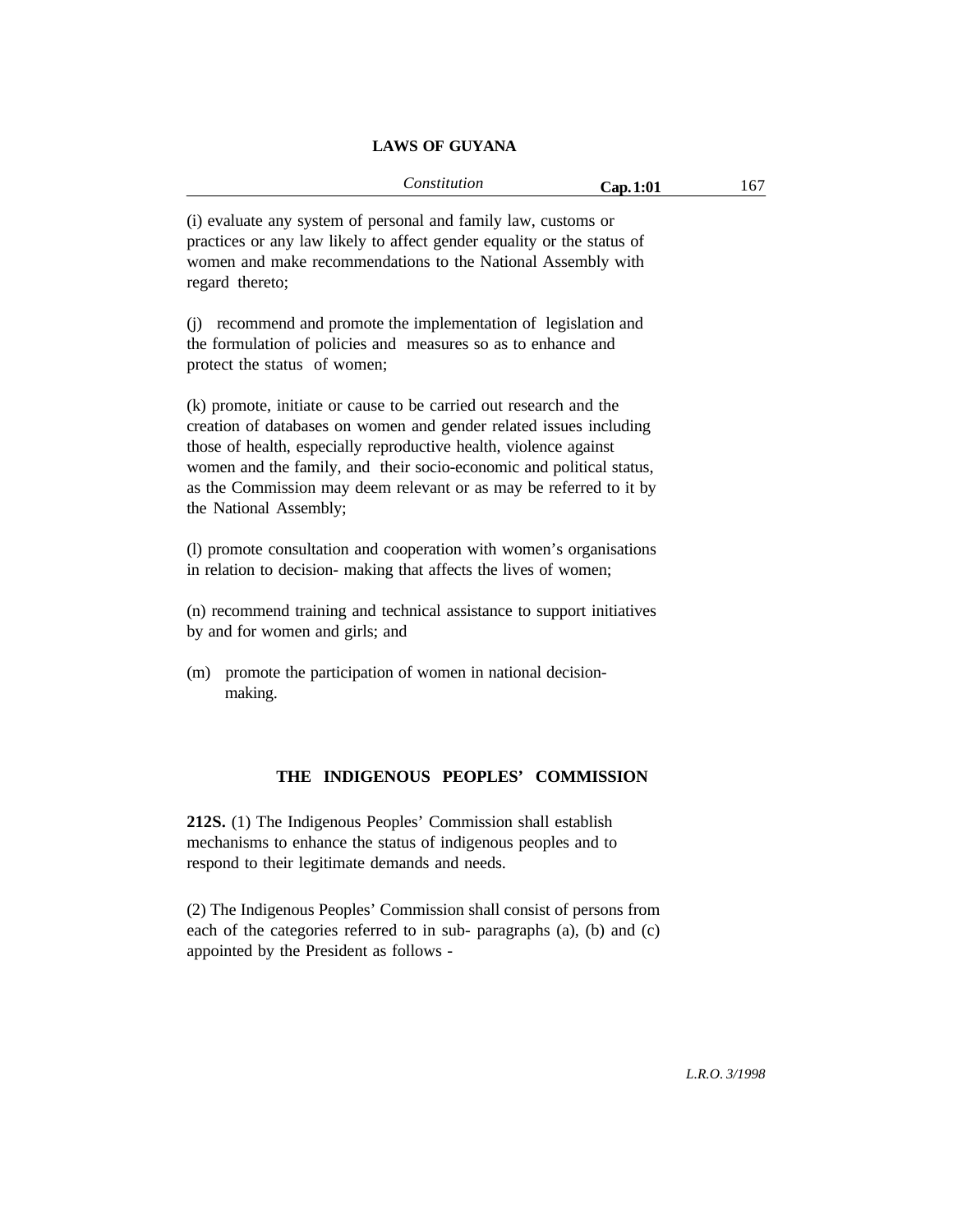| 168 | Constitution<br>Cap. 1:01                                                                                                                                                                                                                                                    |  |
|-----|------------------------------------------------------------------------------------------------------------------------------------------------------------------------------------------------------------------------------------------------------------------------------|--|
|     | (a) not more than ten members nominated by entities, by a consensual<br>mechanism determined by the National Assembly, after the entities are<br>determined by the votes of not less than two-thirds of all elected<br>members of the National Assembly;                     |  |
|     | (b) three persons, at least one being a woman nominated by the<br>Toushaos Council and two persons including one woman nominated by<br>Amerindian organisations determined by the votes of not less than two-<br>thirds of all elected members of the National Assembly; and |  |
|     | (c) a member who shall be a nominee, without the right to vote,<br>chosen by and from each of the following Commissions: the Human<br>Rights Commission, Ethnic Relations Commission, Women and<br>Gender Equality Commission and Rights of the Child Commission.            |  |
|     | 212T In addition to the functions specified in article $212J(2)$ the<br>functions of the Indigenous Peoples' Commission are to-                                                                                                                                              |  |
|     | (a) promote and protect the rights of indigenous peoples;                                                                                                                                                                                                                    |  |
|     | (b) raise awareness of the contribution of, and problems faced by,<br>indigenous peoples;                                                                                                                                                                                    |  |
|     | (c) promote empowerment of indigenous peoples, especially with<br>regard to the village council in the local government system and the<br>scope and authority of the Council of Toushaos;                                                                                    |  |
|     | (d) make recommendations on economic and education policies to<br>advance the interests of indigenous peoples;                                                                                                                                                               |  |
|     | (e) make recommendations for the protection, preservation and<br>promulgation of the cultural heritage and language of indigenous<br>peoples;                                                                                                                                |  |
|     | (f) promote consultation and cooperation with indigenous peoples<br>especially with regard to their participation in national decision-<br>making and other decisions that affect their lives;                                                                               |  |
|     | (g) recommend and promote training and technical assistance to                                                                                                                                                                                                               |  |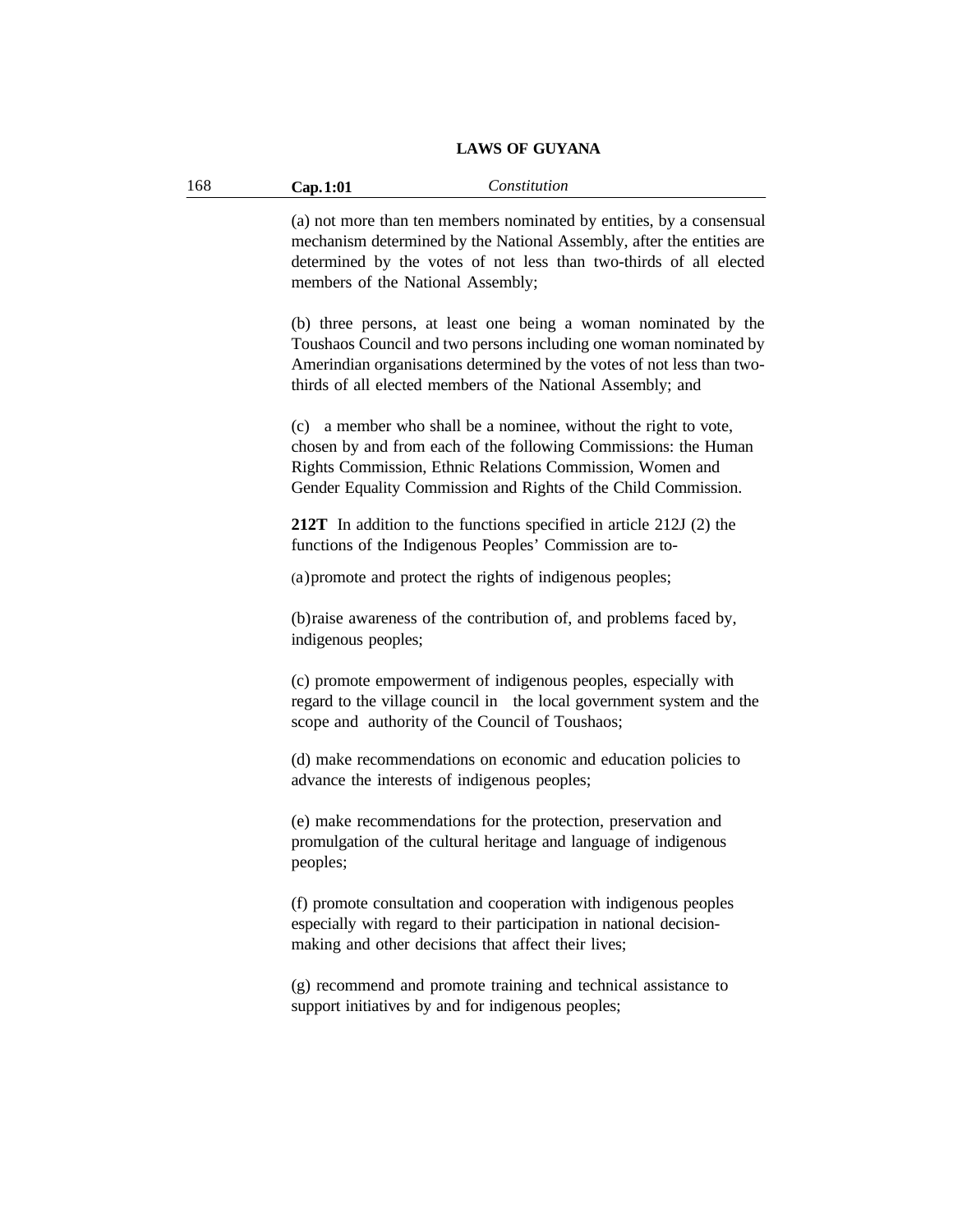| Constitution | <b>Cap. 1:01</b> | - - |
|--------------|------------------|-----|
|              |                  |     |

(h) educate employers and the public and make recommendations to improve employment practices related to indigenous peoples; and

(i) monitor the need for and recommend where appropriate the establishment of mechanisms to provide counselling for indigenous peoples.

#### **THE RIGHTS OF THE CHILD COMMISSION**

**212U**. (1) The Rights of the Child Commission shall promote initiatives that reflect and enhance the well-being and rights of the child Rights of the Child

(2)The Rights of the Child Commission shall consist of persons from each of the categories referred to in sub-paragraphs (a) and (b) appointed by the President as follows -

(a) not less than five nor more than fifteen members, with expertise in issues affecting children, nominated by entities, by a consensual mechanism determined by the National Assembly, after the entities which shall include the Ministry with responsibility for children's affairs, the Ministry of Education, and organisations representing the interests of youth, are determined by the votes of not less than twothirds of all elected members of the National Assembly; and

(b) a member who shall be a nominee, without the right to vote, chosen by and from each of the following commissions: the Human Rights Commission, Ethnic Relations Commission, Women and Gender Equality Commission and Indigenous Peoples' Commission.

**212V.** In addition to the functions specified in article 212J (2) the functions of the Rights of the Child Commission are to-

(a) promote the rights and interests of, and respect for the views of, children;

Commission

Functions of the Rights of the Child Commission

*L.R.O. 3/1998*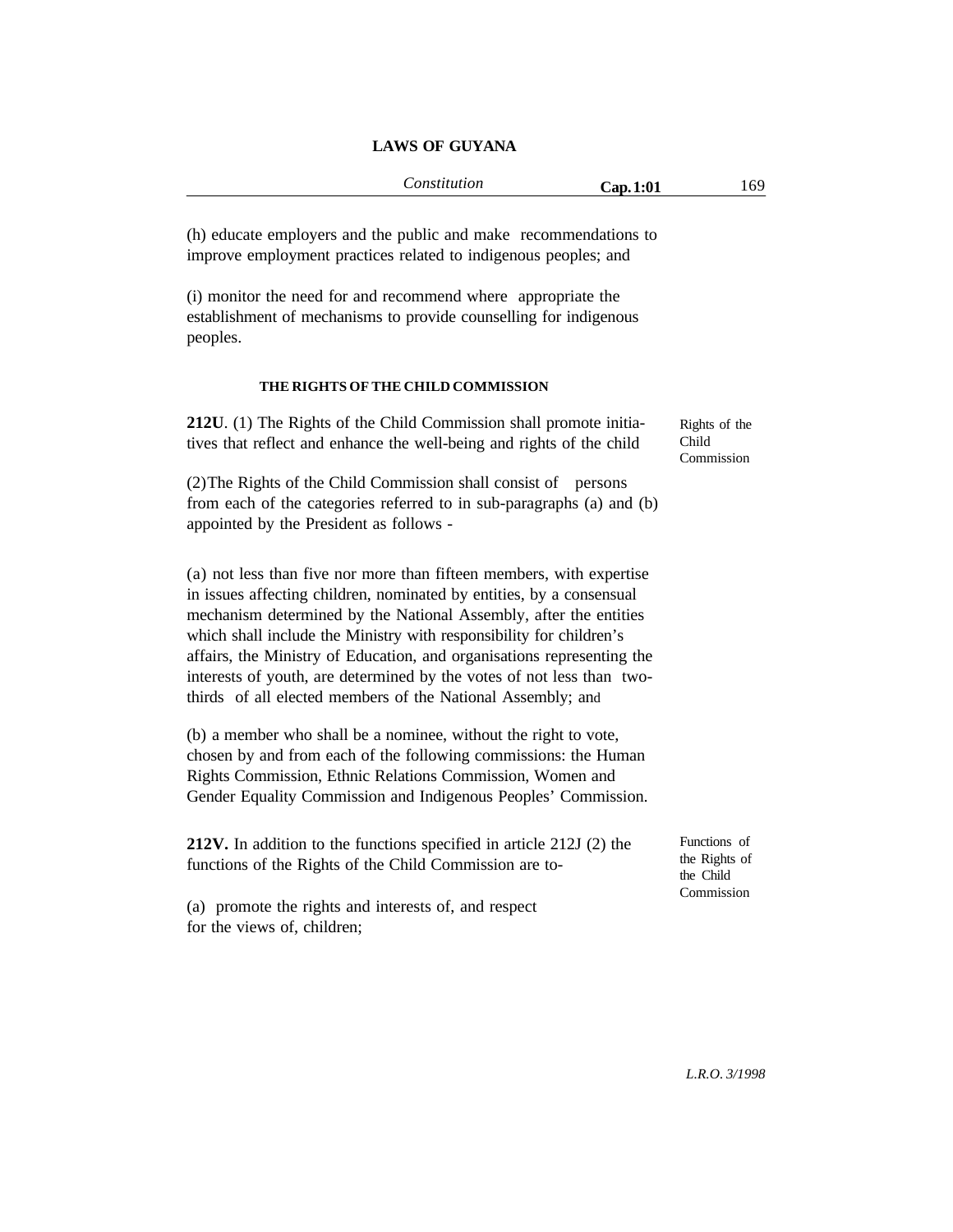| 170                                 | Cap. 1:01                                                                  | Constitution                                                                                                                                                                                                                                                                                                                                                                                                   |
|-------------------------------------|----------------------------------------------------------------------------|----------------------------------------------------------------------------------------------------------------------------------------------------------------------------------------------------------------------------------------------------------------------------------------------------------------------------------------------------------------------------------------------------------------|
|                                     | organisations when decisions and policies<br>affecting children are taken; | (b) ensure that the rights and interests of children are taken into<br>account at all levels of government, other public bodies, and private                                                                                                                                                                                                                                                                   |
|                                     | which relate to the purpose of the Commission;                             | (c) monitor compliance and make recommendations for the compli-<br>ance with international instruments to which the Government ac-<br>cedes from time to time, including those already acceded to and                                                                                                                                                                                                          |
|                                     |                                                                            | (d) consult on and participate in the preparation of the Annual Report<br>on the Rights of the Child to be submitted by the Government to the<br>United Nations Committee on the Rights of the Child;                                                                                                                                                                                                          |
|                                     | rights are being violated;                                                 | (e) ensure that children have effective means of redress if their                                                                                                                                                                                                                                                                                                                                              |
|                                     | to promote the rights of the child.                                        | (f) monitor, evaluate and make recommendations on policies, proce-<br>dures and practices of organisations, bodies and institutions in order                                                                                                                                                                                                                                                                   |
|                                     |                                                                            | THE PUBLIC PROCUREMENT COMMISSION                                                                                                                                                                                                                                                                                                                                                                              |
| Public<br>Procurement<br>Commission | <b>212W.</b> (1)                                                           | There shall be a Public Procurement Commission the<br>procurement purpose of which is to monitor public procurement and<br>the procedures therefor in order to ensure that the procurement of<br>goods, services and execution of works are conducted in a fair,<br>equitable, transparent, competitive and cost effective manner accord-<br>ing to law and such policy guidelines as may be determined by the |

(2)The Commission shall be independent, impartial, and shall discharge its functions fairly.

National Assembly.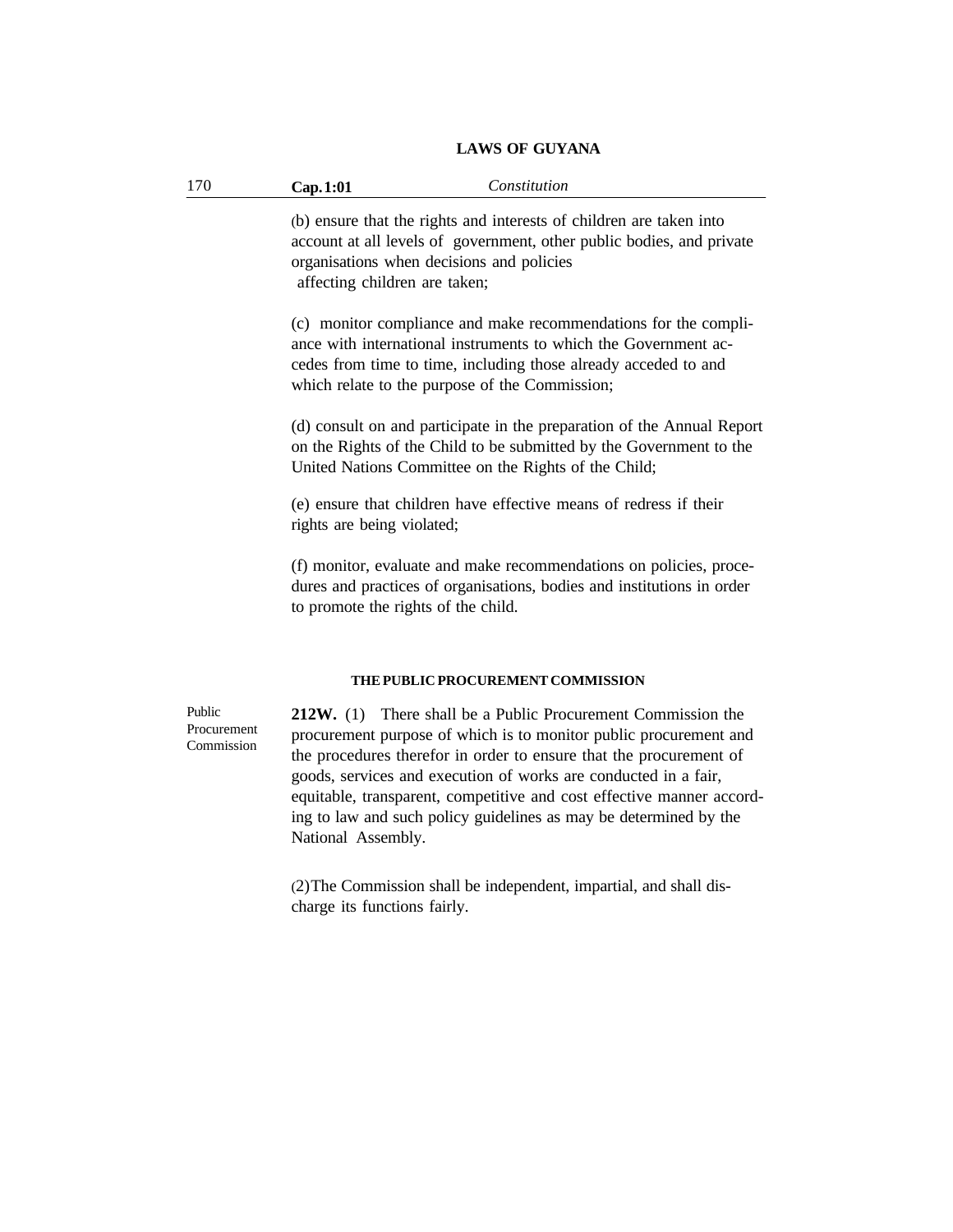| Constitution                                                                                                                                                                                                                                                                                                                                              | Cap. 1:01 | 171                                                       |
|-----------------------------------------------------------------------------------------------------------------------------------------------------------------------------------------------------------------------------------------------------------------------------------------------------------------------------------------------------------|-----------|-----------------------------------------------------------|
| 212X. (1) The Public Procurement Commission shall consist of five<br>members who shall have expertise and expertise and experience in<br>procurement, legal, financial and adminstrative matters.                                                                                                                                                         |           | Composition<br>of the Public<br>Procurement<br>Commission |
| (2) The President shall appoint the members of the Commis-<br>sion after such members have been nominated by the Public Ac-<br>counts Committee and approved by not less than two-thirds of the<br>elected members of the National Assembly.                                                                                                              |           |                                                           |
| 212Y (1) Subject to paragraph $(2)$ , members of the Commission<br>shall be appointed for three years and shall be eligible for re-appoint-<br>ment, for one other term of office, not earlier than three years after<br>the end of their first term.                                                                                                     |           |                                                           |
| (2) Of those members first appointed, two shall hold office for four<br>years.                                                                                                                                                                                                                                                                            |           |                                                           |
| (3) The Chairperson and Deputy Chairperson of the Commission<br>shall be elected by and from the members of the Commission using<br>such consensual mechanism as the Commission deems fit.                                                                                                                                                                |           |                                                           |
| (4) The provisions of article 225 shall apply to the office of a<br>member of the Commission, and for the purposes of paragraphs (4)<br>and (6) of that article the prescribed authority shall be the Speaker of<br>the National Assembly except that, in relation to a member other<br>than the Chairperson or a member for the time being acting in the |           |                                                           |

office of the Chairperson under the next following paragraph, the

prescribed authority for the purposes of paragraph (6) shall be the Chairperson.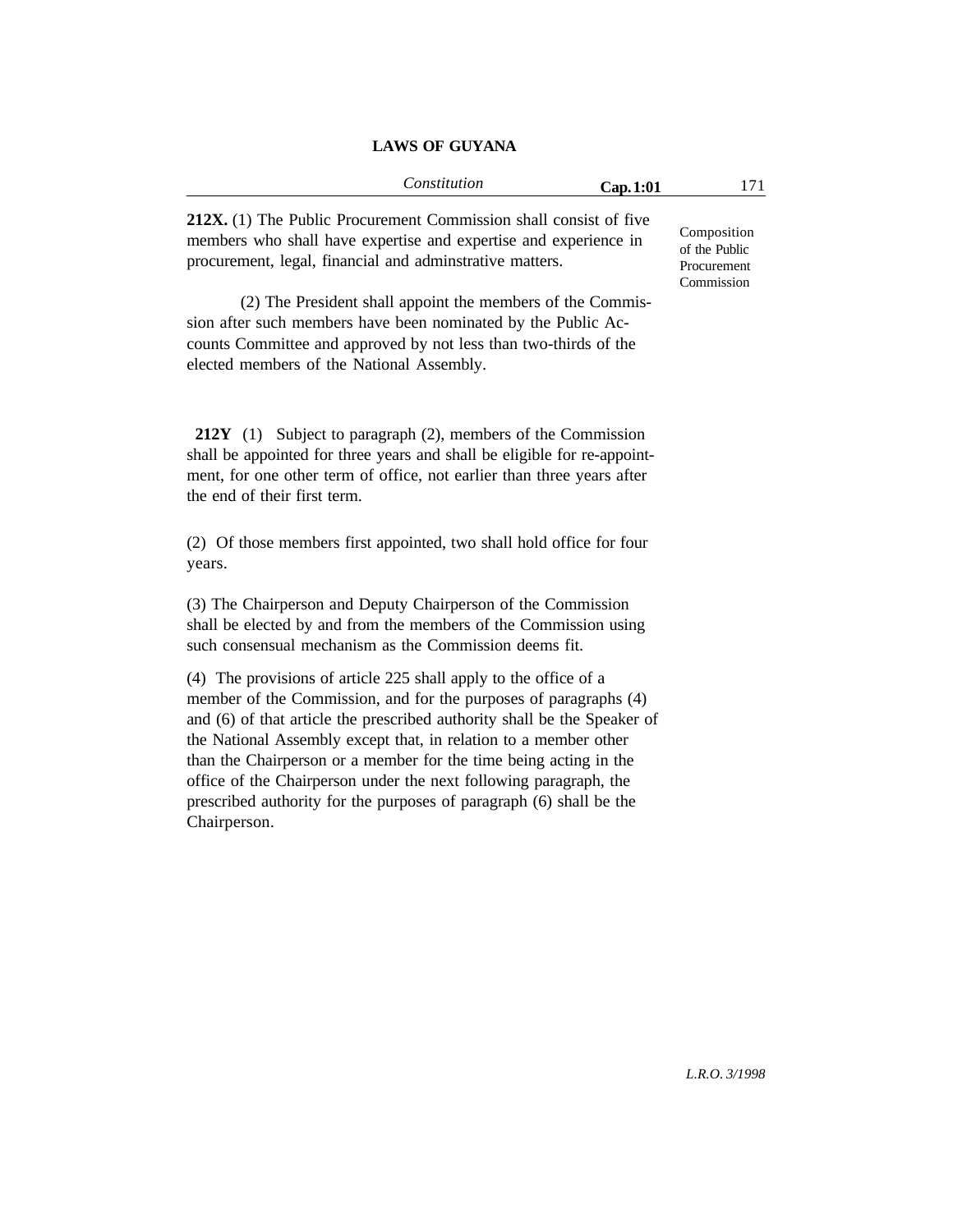(5)If the office of Chairperson of the Commission is vacant or the holder thereof is for any reason unable to perform the functions of the office, then the holder of the office of Deputy Chairperson, or if that office is vacant, or the holder thereof is for any reason unable to perform the functions of the office of the Chairperson, one of the other members, may be elected to act in the office of Chairperson; and the Deputy Chairperson or such other member shall continue so to act until a person has been elected to the office of Chairperson and has assumed the functions of that office or, as the case may be, until the Chairperson or if a member other than the Deputy Chairperson is acting therein, the Deputy Chairperson has assumed or resumed those functions.

 6.If the office of a member of the Commission other than the Chairperson is vacant or if the holder thereof is acting as Chairperson under the preceding paragraph or is for any other reason unable to perform the functions of his or her office, a person may be appointed to act in that office and the provisions in relation to the appointment of members of the Commission shall apply to such an appointment as they apply to the appointment of a person to hold the office of the member concerned; and any person appointed under this paragraph shall, subject to the provisions of paragraph (4), continue to act until a person has been appointed to the office in which he or she is acting and has assumed the functions thereof or, as the case may be, until the holder thereof resumes those functions*.*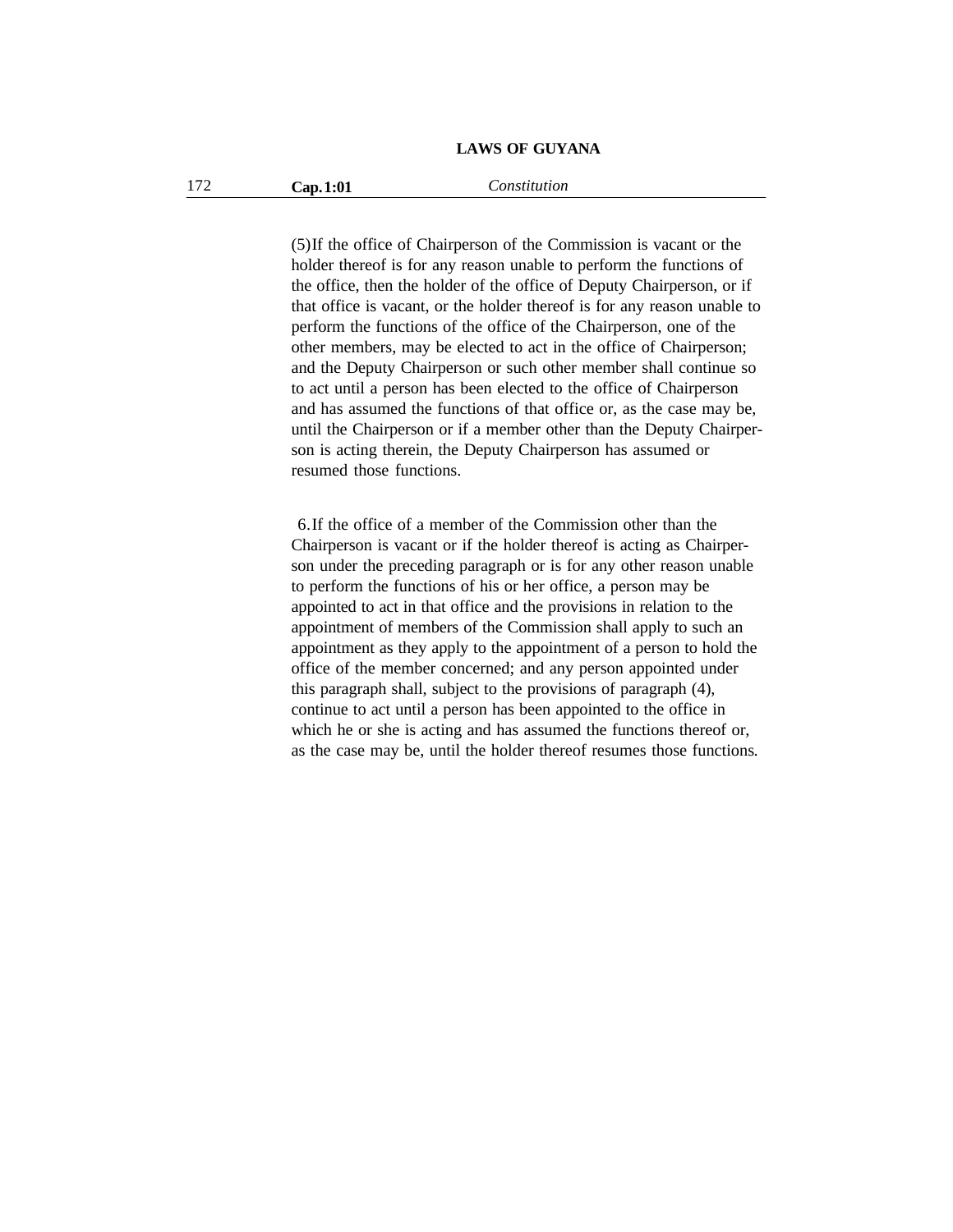| Constitution | Cap.1:01 |  |
|--------------|----------|--|
|--------------|----------|--|

**212Z** (1) The Commission shall establish a secretariat comprising its officers and employees. Secretariat

(2) The Commission shall appoint a Chief Executive Officer, who shall serve as Secretary, and such other officers and employees as may be necessary for the efficient discharge of its functions. The terms and conditions of the appointment of the Chief Executive Officer and the two other most senior officers shall be subject to the approval of the National Assembly.

(3) The Chief Executive Officer shall be under the direction and control of the Commission and he or she shall be responsible for the other officers and employees of the Commission who shall directly report to him or her.

 (4) The Chief Executive Officer may, as directed by the Commission, attend meetings of public procurement bodies.

(5) Before the Commission appoints to act in any office referred to in paragraph (2) any person who holds or is acting in any office, power to make appointments to which is vested under this Constitution in the Judicial, the Teaching, the Police or the Public Service Commission, the Commission shall first seek and obtain the approval of the Commission in which that power is vested.

(6) Where a public officer is appointed to an office referred to in paragraph (2) that officer shall, subject to the said paragraph (2), remain a public officer unless the Commission determines that office shall be independent of any other Commission.

(7) Nothing in this article shall be construed as precluding the Commission from appointing any person who is not a public officer to an office referred to in paragraph (2).

(8) The emoluments and allowances payable to the members of the Commission shall be determined by the Public Accounts Committee in consultation with the Commission.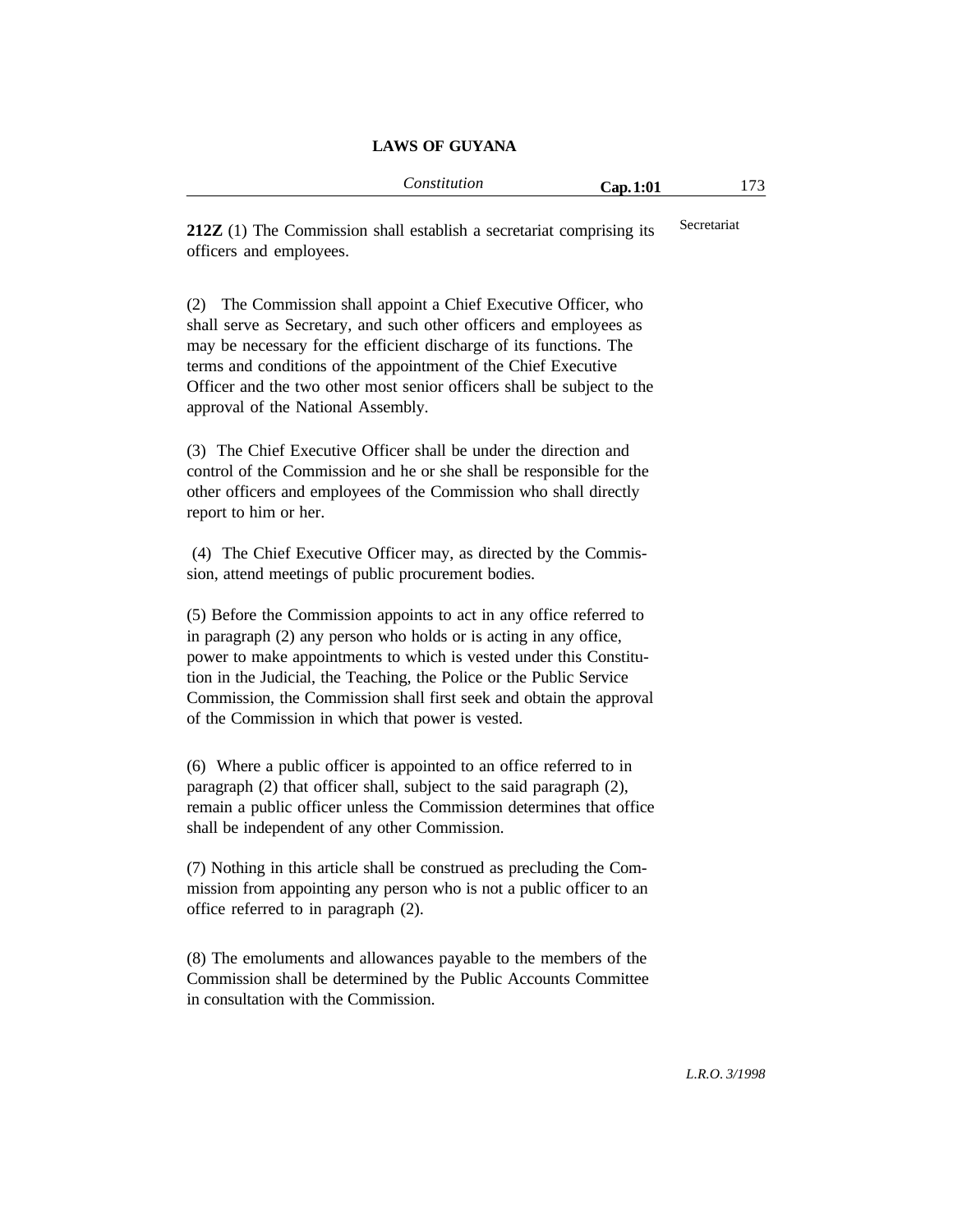|  |  |  | <b>LAWS OF GUYANA</b> |
|--|--|--|-----------------------|
|--|--|--|-----------------------|

| $\mathbf{1}^{\prime}$ / $\mathbf{\Delta}$ | Cap. 1:01 | Constitution |
|-------------------------------------------|-----------|--------------|
|                                           |           |              |

Functions of the Public Procurement Commission

**212AA** (1) The functions of the Public Procurement Commission are to-

 (a) monitor and review the functioning of all public procurement systems to ensure that they are in accordance with law and such policy guidelines as may be determined by the National Assembly

(b)promote awareness of the rules, procedures and special requirements of the procurement process among suppliers, contractors and public bodies;

(c) safeguard the national interest in public procurement matters, having due regard to any international obligations;

(d)monitor the performance of procurement bodies with respect to adherence to regulations and efficiency in procuring goods and services and execution of works;

(e) approve of procedures for public procurement, disseminate rules and procedures for public procurement and recommend modifications thereto to the public procurement entities;

(f) monitor and review all legislation, policies and measures for compliance with the objects and matters under its purview and report the need for any legislation to the National Assembly;

(g)monitor and review the procurement procedures of the ministerial, regional, and national procurement entities as well as those of project execution units;

(h) investigate complaints from suppliers, contractors and public entities and propose remedial action;

 (i) investigate cases of irregularity and mismanagement, and propose remedial action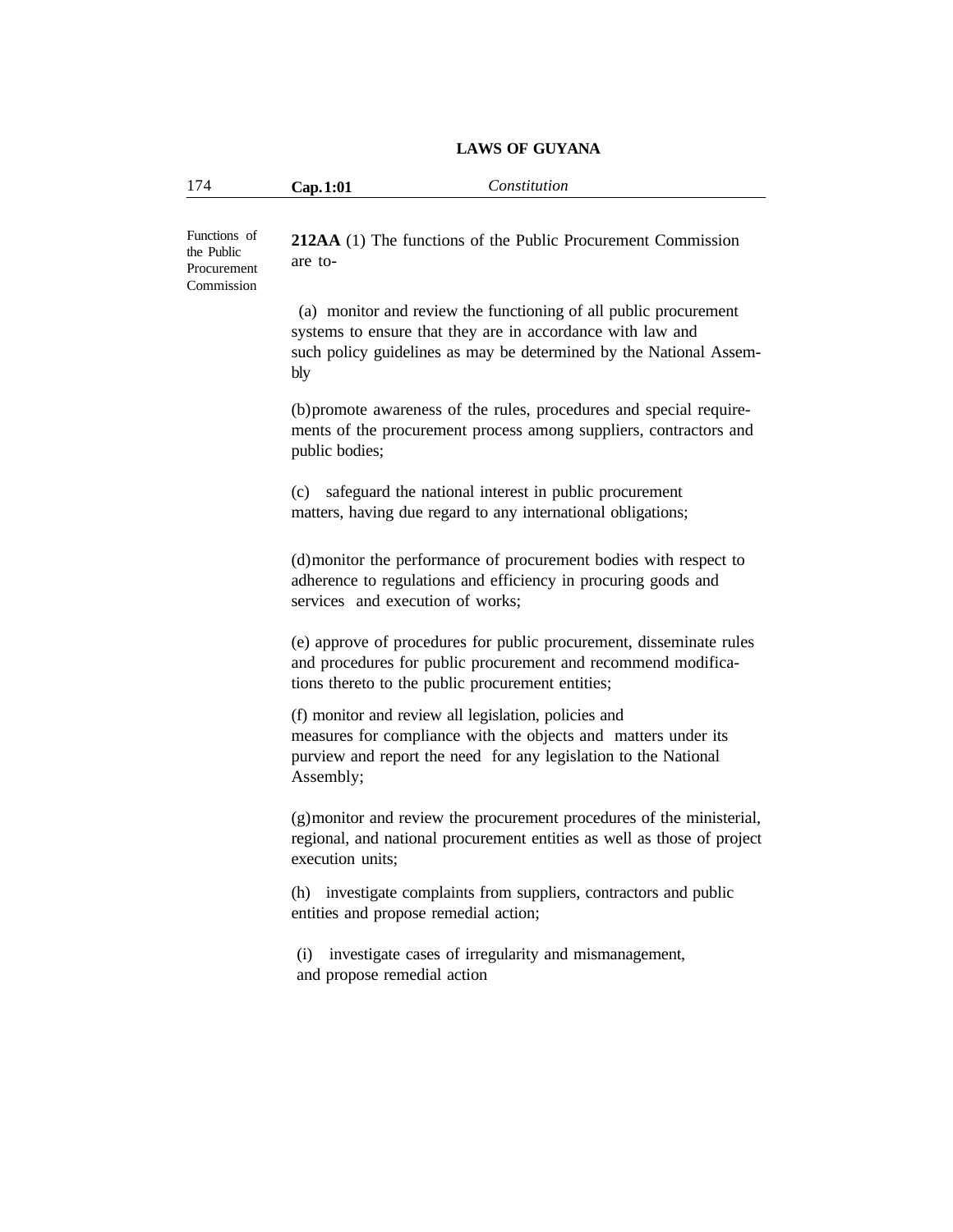|                                                                                                                                                                                                                                                                                                                                                                                                                     | Constitution                                                  | Cap. 1:01 |                                          | 175 |
|---------------------------------------------------------------------------------------------------------------------------------------------------------------------------------------------------------------------------------------------------------------------------------------------------------------------------------------------------------------------------------------------------------------------|---------------------------------------------------------------|-----------|------------------------------------------|-----|
| 212BB. (1) A decision of the Commission is subject to an appeal to<br>the Tribunal established under article 212 EE                                                                                                                                                                                                                                                                                                 |                                                               |           | Appeals                                  |     |
| Court of Appeal.                                                                                                                                                                                                                                                                                                                                                                                                    | (2) A decision of the Tribunal is subject to an appeal to the |           |                                          |     |
| <b>212CC.</b> (1) As soon as practicable after the end of each year of its<br>operation, the Commission shall submit to the National Assembly an<br>annual report of the activities of the Commission during the preced-<br>ing year and the report shall be tabled in the Assembly within thirty<br>days of its submission if the Assembly is sitting, if not, at the first<br>meeting of the Assembly thereafter. |                                                               |           | Reports                                  |     |
| (2) The Chairperson of the Commission may at any time submit a<br>special report to the National Assembly with respect to any aspect<br>of the functions of the Commission which the Commission<br>considers should, in the national interest, be brought to the attention<br>of the National Assembly.                                                                                                             |                                                               |           |                                          |     |
| $(3)$ For the purposes of paragraph $(2)$ a matter is of national interest<br>$if -$                                                                                                                                                                                                                                                                                                                                | (a) it affects a wide cross-section of the populace; and      |           |                                          |     |
| matter were not brought to the attention of the Assembly.                                                                                                                                                                                                                                                                                                                                                           | (b) disastrous consequences would follow if a report on the   |           |                                          |     |
| (4) The Commission shall prepare and publish an executive summary<br>of its annual report; and shall publish every special report in media<br>having wide accessibility in Guyana within forty-five days of the<br>submission of such special report to the National Assembly                                                                                                                                       |                                                               |           |                                          |     |
| 212D (1) The Commission may require any person, or any entity,<br>including a ministry or government department, to provide it with<br>infromation-                                                                                                                                                                                                                                                                 |                                                               |           | Requirement<br>to provide<br>infromation |     |
| (a) for the pirposes of any investigation it is carrying out or proposes<br>to carry out; and                                                                                                                                                                                                                                                                                                                       |                                                               |           |                                          |     |
|                                                                                                                                                                                                                                                                                                                                                                                                                     |                                                               |           |                                          |     |

*L.R.O. 3/1998*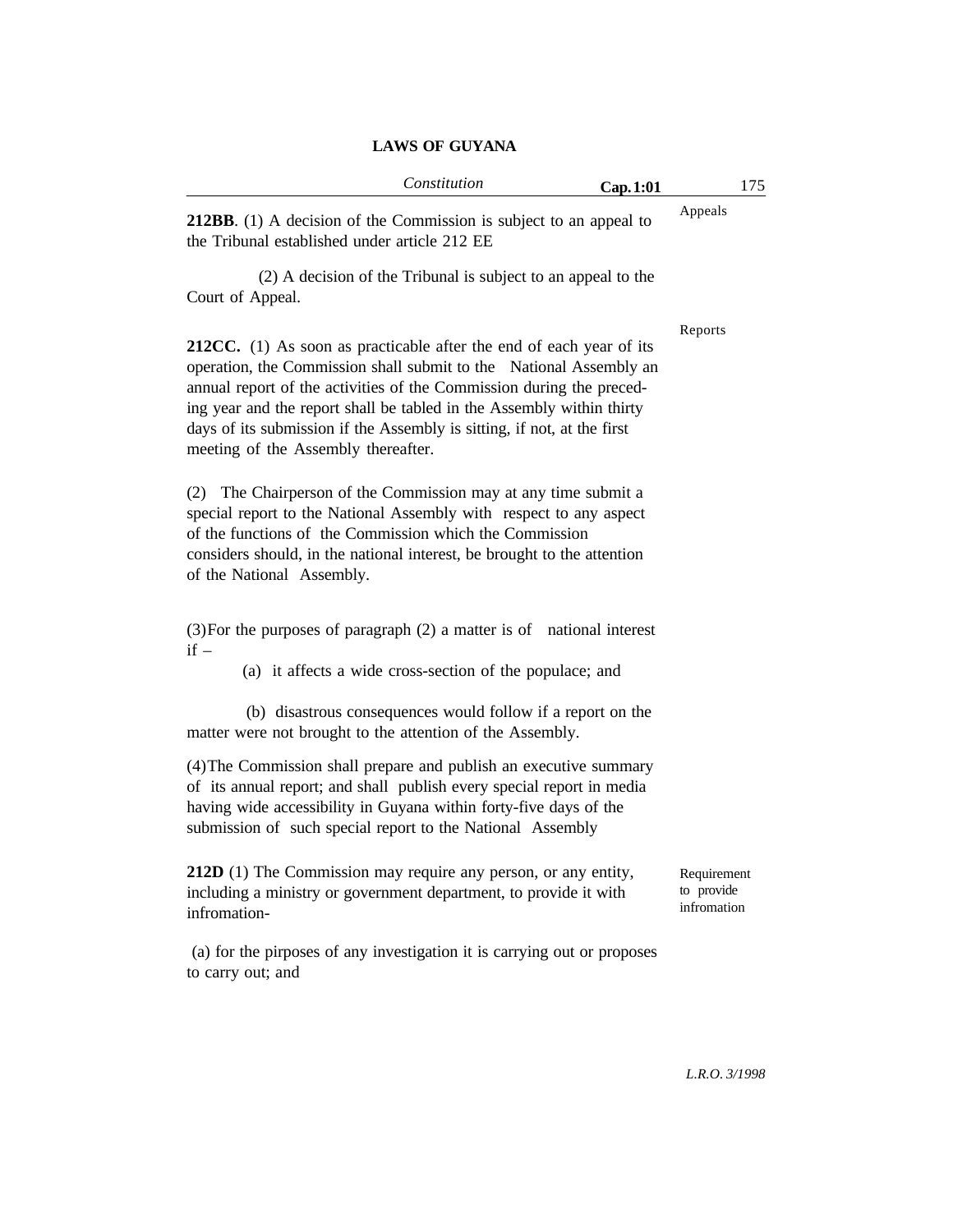| 176                                                        | Constitution<br>Cap. 1:01                                                                                                                                                                                                                                                                   |
|------------------------------------------------------------|---------------------------------------------------------------------------------------------------------------------------------------------------------------------------------------------------------------------------------------------------------------------------------------------|
|                                                            | (b) on the measures that have been or are being taken for<br>the implementation of the decisions of, or the compliance<br>with any provision relating to, the Commission                                                                                                                    |
|                                                            | (2) For the purposes of paragraph (1), Parliament may by law make<br>provision for offences and penalties for non-compliance with any<br>requirement, or decision of, or provision relating to the Commission.                                                                              |
| Public<br>Procurement<br>Commission<br>Tribunal            | 212EE. Parliament, may by law provide for the establishment of a<br>Public Procurement Commission Tribunal and such law may make<br>provision for-                                                                                                                                          |
|                                                            | (a) the constitution of the Tribunal;                                                                                                                                                                                                                                                       |
|                                                            | (b) all matters relating to the jurisdiction, powers and duties of the<br>Tribunal;                                                                                                                                                                                                         |
|                                                            | (c) all matters relating to appeals from decisions of the<br>Tribunal to the Court of Appeal; and                                                                                                                                                                                           |
|                                                            | (d) the practice and procedure of the Tribunal.                                                                                                                                                                                                                                             |
|                                                            | Principles for the Establishment of Commissions                                                                                                                                                                                                                                             |
| Principles for<br>the establish-<br>ment of<br>Commissions | 212FF The Standing Committee for Constitutional Reform shall, in<br>addition to its functions under article 119A, continually review the<br>operations of and the need for existing commissions and for the<br>establishment of new commissions, applying the following consider-<br>ations |
|                                                            | (a) the issues to be addressed by a commission must be of national<br>interest or affect a wide cross-section of the populace;                                                                                                                                                              |

 (b) there could be disastrous consequences for the society and the country at large if the issues are not attended to and monitored;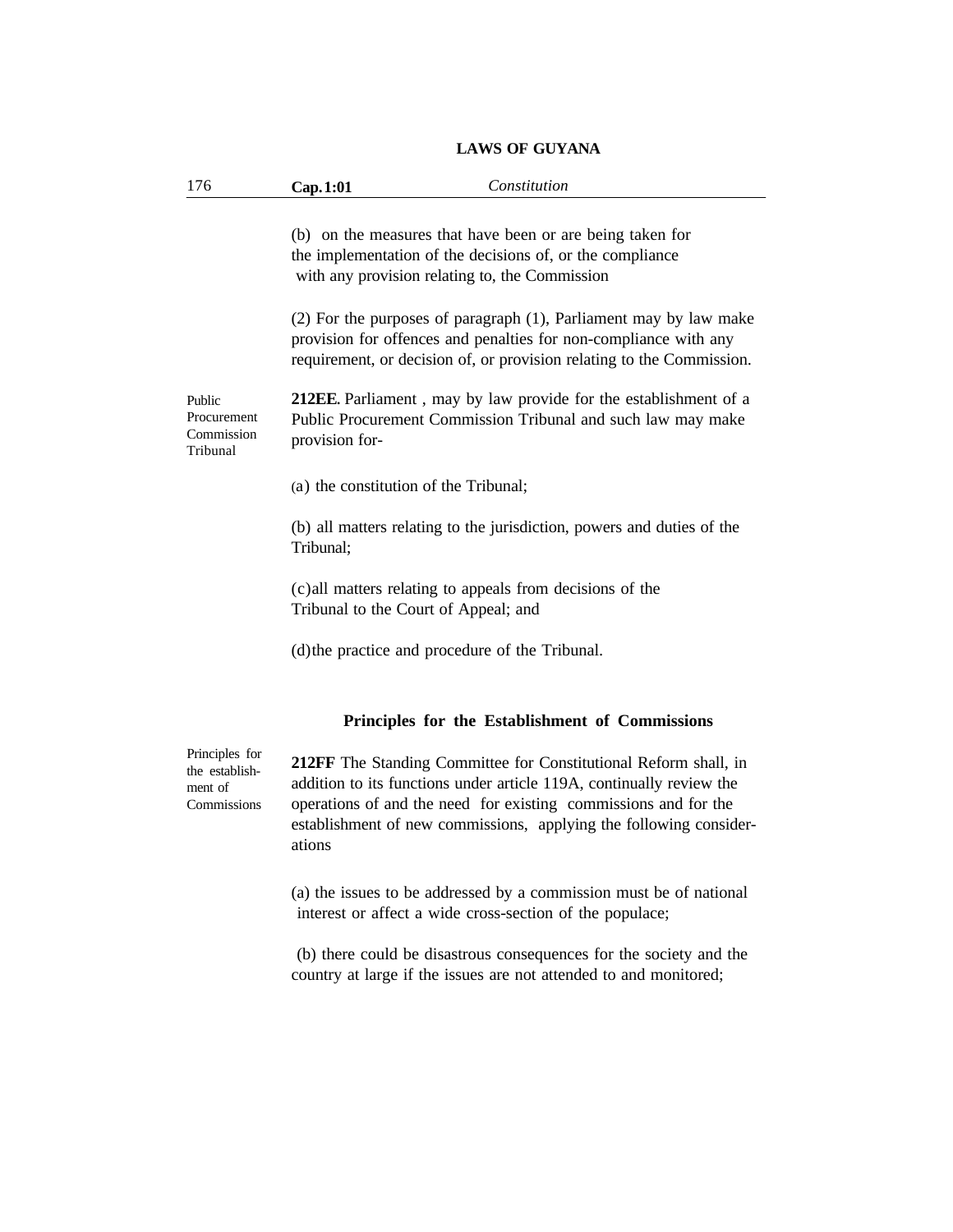(c) there is the assessment that it is important that political interference be eschewed in relation to the issues to be addressed;

(d) the operating procedures and mechanisms for choosing the members of a commission are such as would minimise the influence of the Executive and maximise public perception of impartiality in the operations of the commission;

(e) accordance with the need for efficiency and cost-effectiveness, commissions should be kept small and be staffed by persons of appropriate skill and experience;

 (f) where commissions, especially those of a protective nature as opposed to administrative commissions, are established to address similar issues, the limitations of human and financial resources should be considered and common secretariats should be established.

#### *Pensions*

Protection or pension rights.

**213.** (1) Subject to the provisions of the next following article, the law applicable to any benefits to which this article applies shall, in relation to any person who has been granted, or who is eligible for the grant of, such benefits, be that in force on the relevant date or any later law that is not less favourable to that person.

(2) In the preceding paragraph "the relevant date" means—

(a) in relation to any benefits granted before the commencement of this Constitution the date on which those benefits were granted;

(b) in relation to any benefits granted or to be granted after the commencement of this Constitution to or in respect of any person who was a public officer before such commencement, the day immediately preceding such commencement; and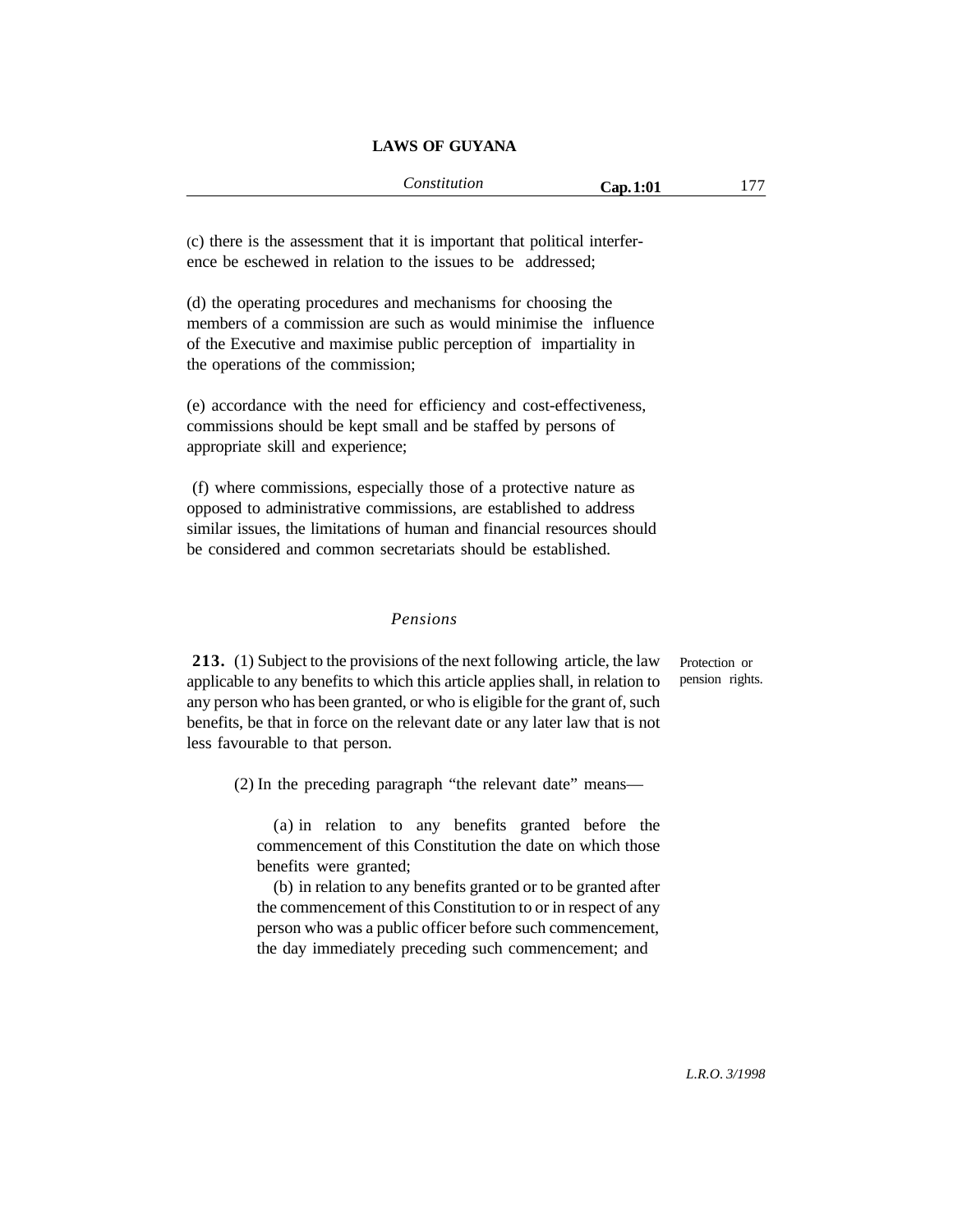(c) in relation to any benefits granted or to be granted to or in respect of any person who becomes a public officer after the commencement of this Constitution, the date on which he becomes a public officer.

(3) Where a person is entitled to exercise an option as to which of two or more laws shall apply in his case, the law specified by him in exercising the option shall, for the purposes of this article, be deemed to be more favourable to him than the other law or laws.

(4) Any benefit to which this article applies (not being a benefit that is a charge upon some other public funds of Guyana) shall be a charge upon the Consolidated Fund.

(5) In this article references to the law applicable to any benefits to which this article applies include (without prejudice to their generality) references to any law relating to the time at which and the manner in which any person may retire in order to become eligible for those benefits.

**214.** (1) Where under any law any person or authority has a discretion—

Power of Commissions in relation to pensions, etc

(a) to decide whether or not any benefits to which this article applies shall be granted; or

(b) to withhold, reduce in amount or suspend and such benefits that have been granted,

those benefits shall be granted and may not be withheld, reduced in amount or suspended unless the appropriate Commission concurs in the refusal to grant the benefits or, as the case may be, in the decision to withhold them, reduce them in amount or suspend them.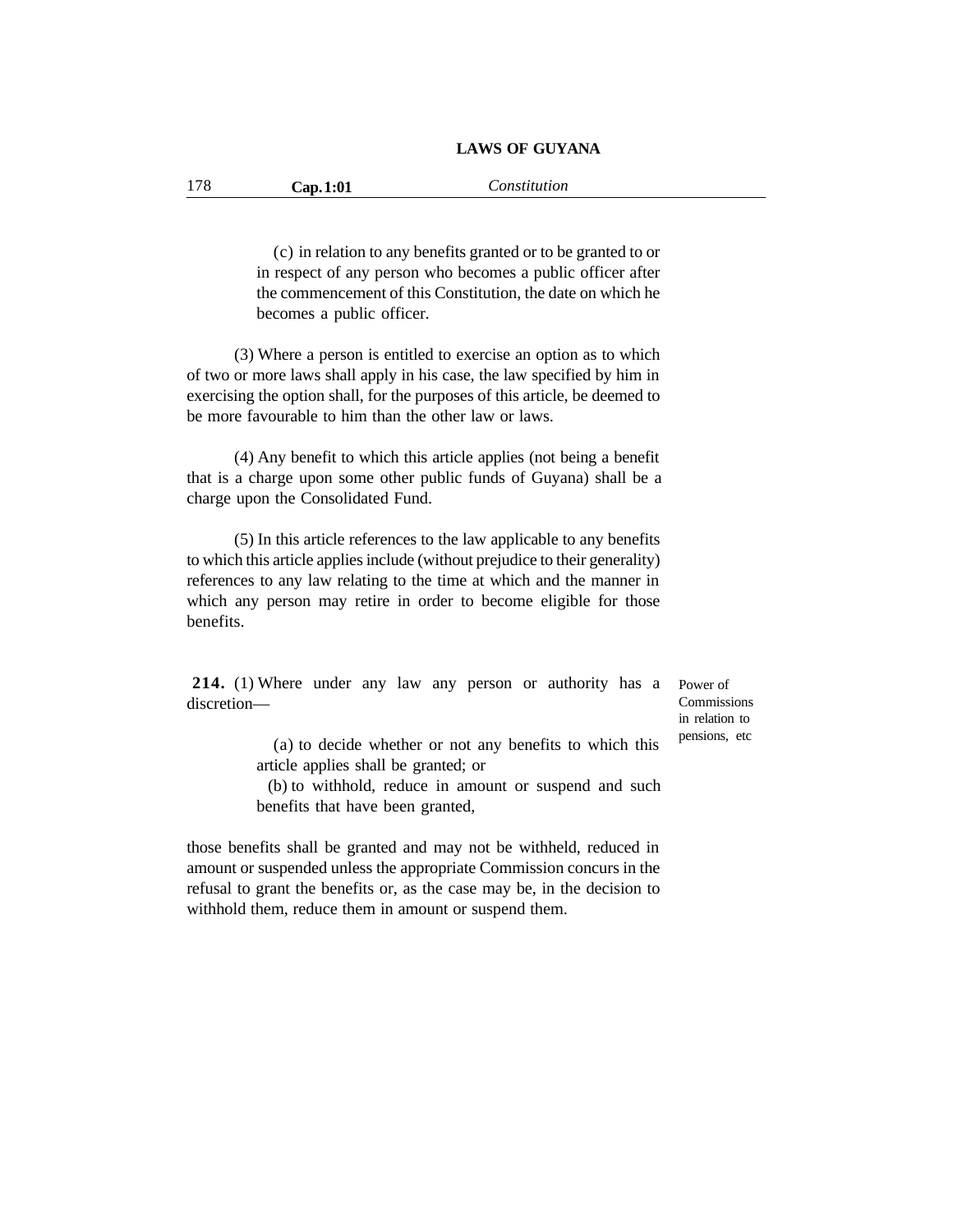| Constitution | Cap.1:01 | 179 |
|--------------|----------|-----|
|--------------|----------|-----|

(2) Where the amount of any benefits to which this article applies that may be granted to any person is not fixed by law, the amount of the benefits to be granted to him shall be the greatest amount for which he is eligible unless the appropriate Commission concurs in his being granted benefits of a smaller amount.

(3) The appropriate Commission shall not concur under paragraph (1) or paragraph (2) in action taken on the ground that any person who holds or has held the office of a Judge of the Supreme Court of Judicature, Director of Public Prosecutions, Auditor General or Commissioner of Police has been guilty of misbehaviour unless he has been removed from office by reason of such misbehaviour.

(4) In this article "the appropriate Commission" means—

(a) in the case of benefits for which any person may be eligible or that have been granted in respect of the service in the public service of a person who, immediately before he ceased to be a public officer—

(i) was a Judge of the Supreme Court of Judicature, or was the Director of Public Prosecutions and provision was then in force under article 203(6), or was subject to the disciplinary control of the Judicial Service Commission, the Judicial Service Commission;

(ii) was a teacher in the public service, the Teaching Service Commission;

(iii) was the Commissioner of Police or other member of the Police Force, the Police Service Commission; and

(b) in any other case, the Public Service Commission.

**215.** (1) The preceding two articles apply to any benefits that are or may become payable under any law providing for the grant of pensions, compensation, gratuities or other like allowances to persons in respect of their service as public officers or to the widows, children, dependants or personal representatives of such persons in respect of such service. Interpretation

*L.R.O. 3/1998*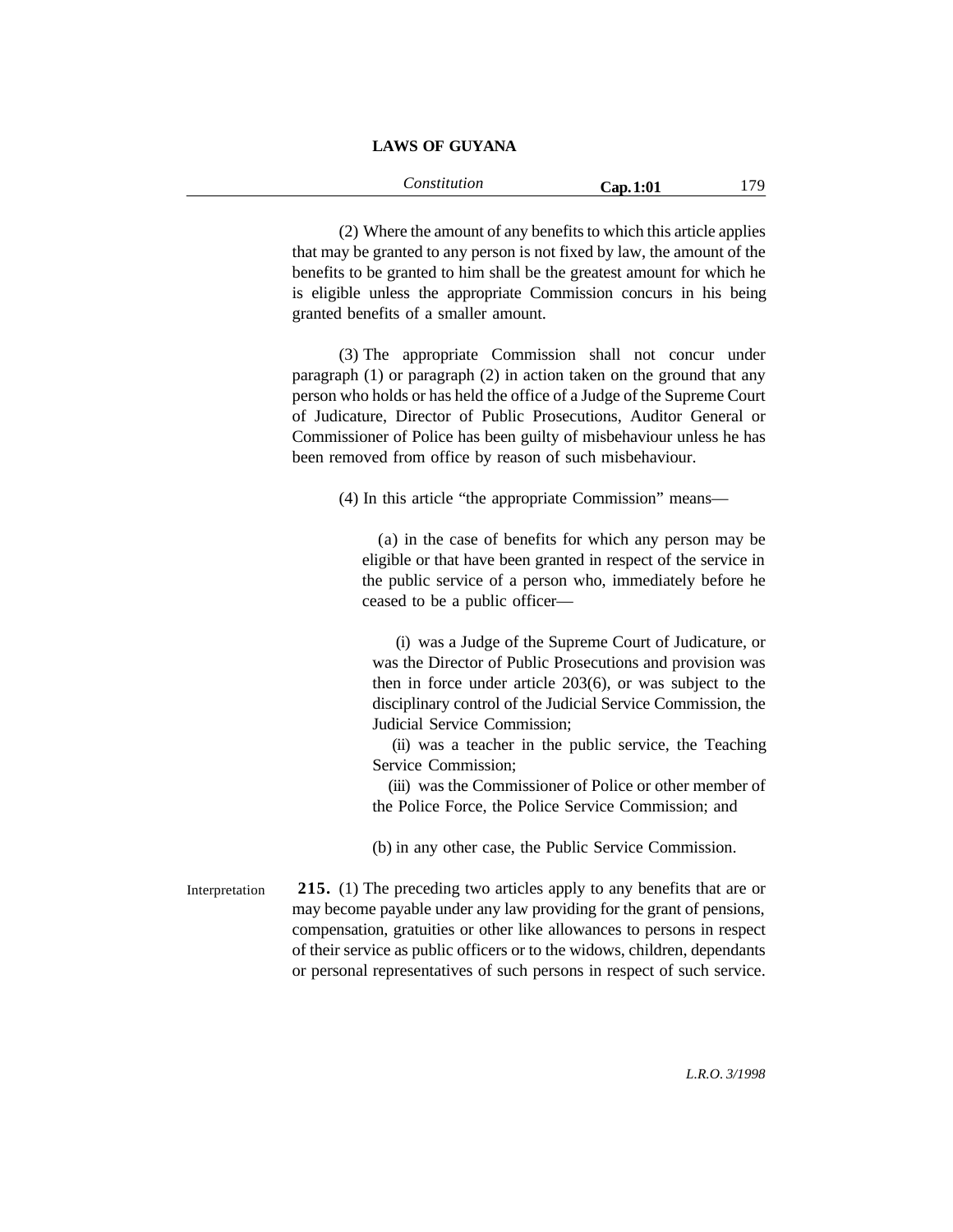| 180 | Cap.1:01 | Constitution |
|-----|----------|--------------|
|-----|----------|--------------|

(2) The said two articles and paragraph (1) of this article shall have effect as if service as a Judge of the Supreme Court of Judicature or as the Clerk or Deputy Clerk of the National Assembly were service in the public service.

#### *Public Service Appellate Tribunal*

**216.** (1) Parliament may, by law, provide for the establishment of a Public Service Appellate Tribunal (hereafter in this article referred to as the "Tribunal") consisting of a chairman and such number of other members, being not less than two, as may be provided by that law.

(2) The chairman of the Tribunal shall be appointed by the President by instrument in writing and shall be a person whoEstablishment and functions of the Public Service appellate Tribunal [17 of 1984]

(a) holds or has held the office of a Judge of the Court of Appeal; or

(b) is qualified to be appointed as a Judge of the Court of Appeal and holds or has held the office of a Judge of the High Court.

(3) A person shall be disqualified for appointment as a member of the Tribunal if he is a member of the Public Service Commission, the Teaching Service Commission or the Police Service Commission or is a public officer.

(4) A person shall not, while he holds the office of a member of the Tribunal or within a period of three years commencing with the date on which he last held that office, be eligible for appointment to, or act in, any office power to make appointments to which is vested by this Constitution in—

> (a) the President acting in accordance with the advice of, or after consultation with, the Public Service Commission or the Police Service Commission; or

> (b) the Public Service Commission, the Teaching Service Commission or the Police Service Commission.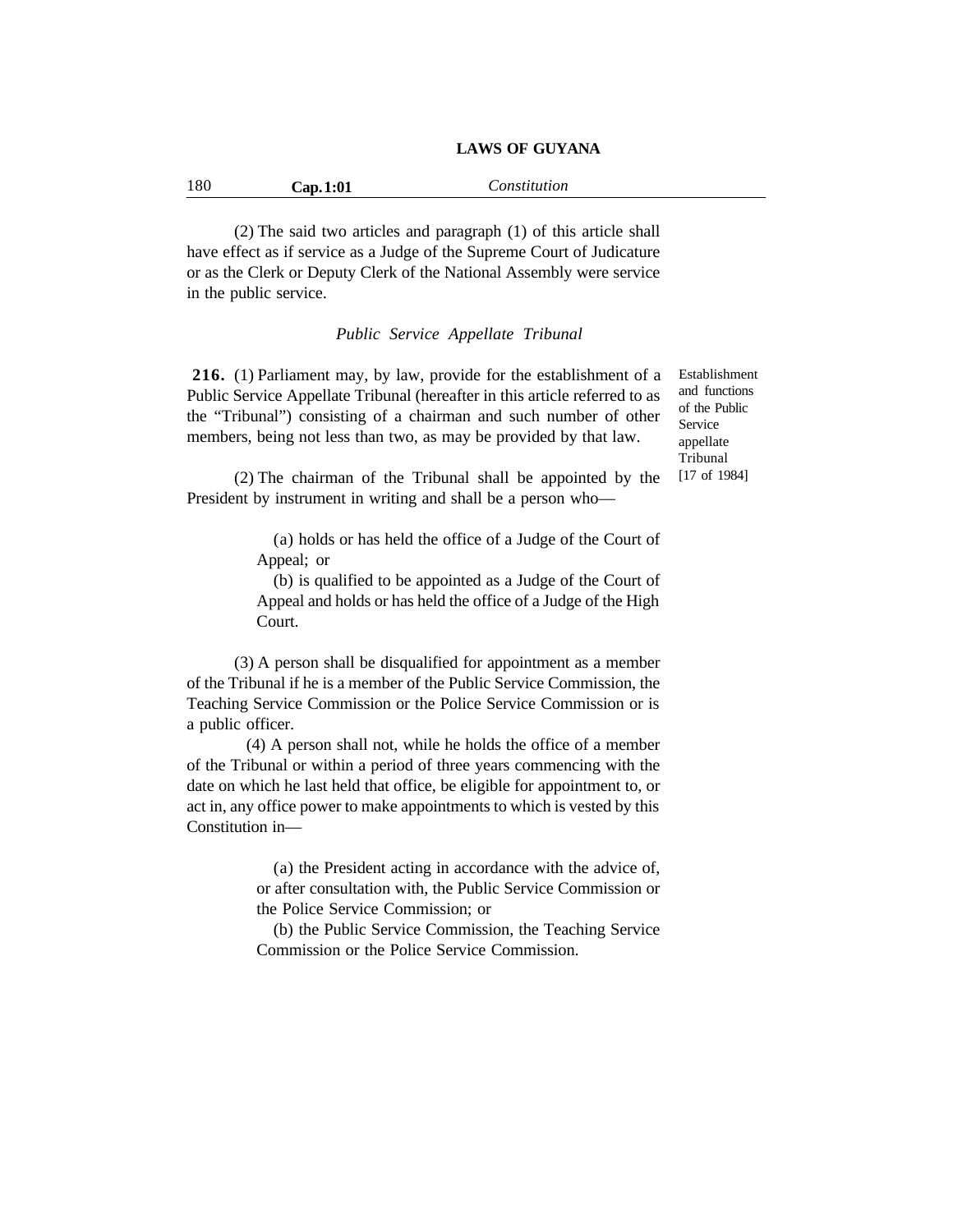| Constitution | Cap.1:01 | 181 |
|--------------|----------|-----|
|--------------|----------|-----|

(5) Where a Tribunal has been established under paragraph (1), an appeal shall lie to the Tribunal, subject to such conditions (if any) as may be specified by or under the law by which it is established, in respect of any matter so specified, being a matter in respect of which the Public Service Commission, the Teaching Service Commission, the Police Service Commission or the Commissioner of Police is empowered to make a decision under any provision of this Constitution:

Provided that no appeal shall lie to the Tribunal—

(a) from any decision of the Public Service Commission or the Police Service Commission in respect of appointment to any office to which article 225 applies or in respect of any matter concerning any person holding, or acting in, any such office;

(b) from any decision of the Public Service Commission, the Teaching Service Commission or the Police Service Commission in respect of any appointment, in a case where such appointment is required by this Constitution to be made after consultation with such Commission; and

(c) from any decision of the Public Service Commission in respect of any matter referred to in article 201(6) to which the Judicial Service Commission has concurred.

(6) Subject to the provisions of this Constitution, the law referred to in paragraph (1) may make, or authorise the making of, provisions with respect to all matters connected with the Tribunal.

(7) Without prejudice to the generality of the provisions of the preceding paragraph, but subject to the provisions of this article, such law may, in particular, make, or authorise the making of, provisions for all or any of the following matters—

(a) the constitution of the Tribunal;

(b) the terms and conditions of the appointment of the members of the Tribunal and the qualifications and disqualifications for such appointment;

(c) the matters in respect of which, and the persons by whom, an appeal to the Tribunal may be brought and all other matters relating to the jurisdiction, powers and duties of the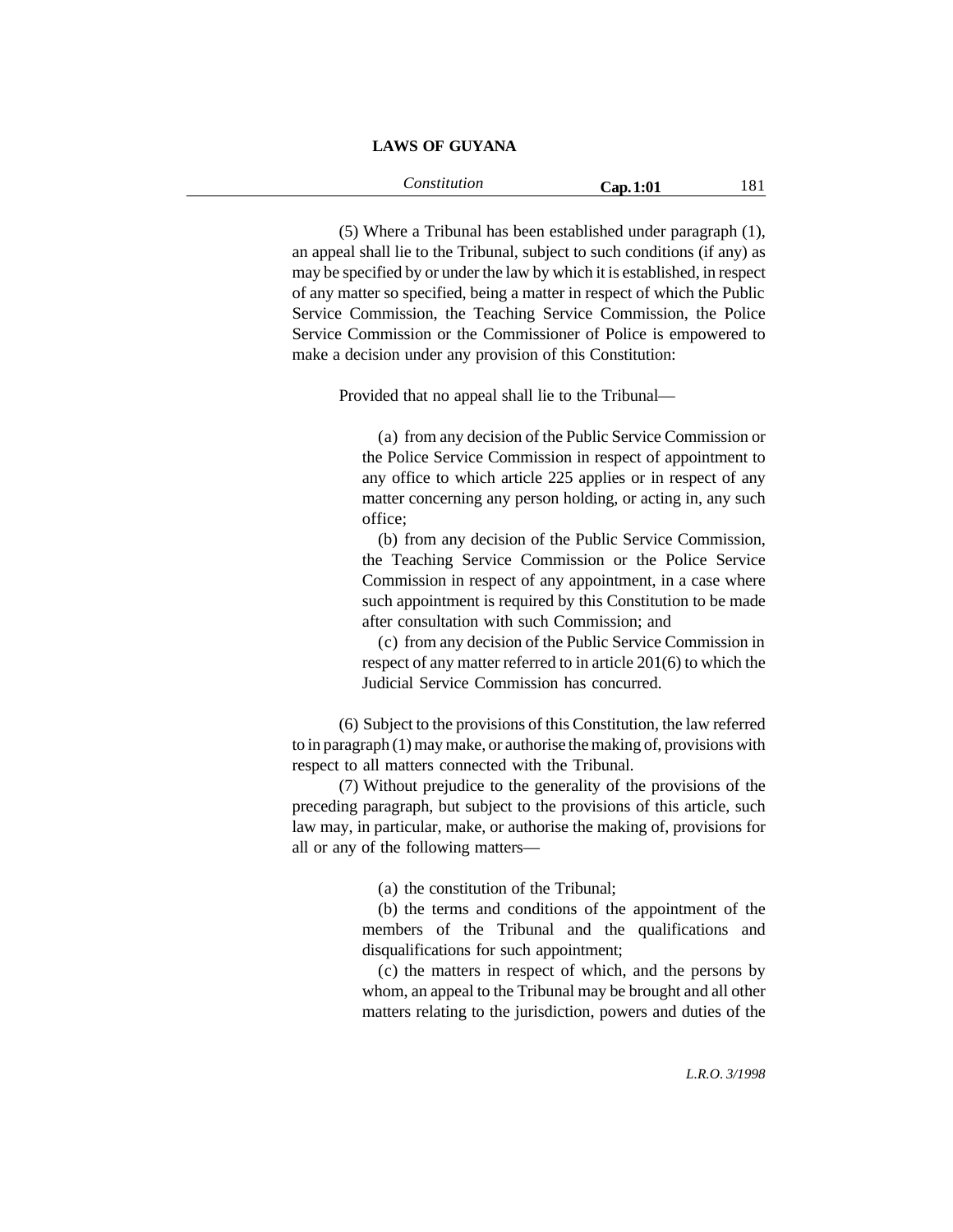Tribunal;

(d) the manner in which and the conditions, if any, subject to which an appeal to the Tribunal may be brought, including conditions with respect to the time within which the appeal may be brought and the fee payable in respect of the appeal or any application made to the Tribunal; and

(e) the practice and procedure of the Tribunal.

(8) The provisions of article 225 (which relate to removal from office) shall apply to the office of the chairman of the Tribunal, and for the purposes of paragraphs (4) and (6) of that article the prescribed authority shall be the Prime Minister.

(9) For the avoidance of doubt it is hereby declared that the prohibition in article 226(6) against enquiry in any court into the question referred to therein shall not apply to proceedings before the Tribunal.

(10) Save as otherwise provided by Parliament by law, the Public Service Commission, the Teaching Service Commission, the Police Service Commission, the Commissioner of Police, every person to whom any power of any of the aforesaid Commissions or of the Commissioner of Police has been delegated and every public officer, whether or not he is a person to whom any such power has been delegated, and authority shall give effect as expeditiously as possible to the decision of the Tribunal on any appeal brought to it or any application made to it.

(11) In deciding any question arising in an appeal brought to the Tribunal or an application made to it, no member of the Tribunal shall be subject to the direction or control of any other person or authority.

(12) Any question whether—

(a) the Tribunal or any bench thereof has validly performed any function vested in it by or under this Constitution; or

(b) any member of the Tribunal or any other person has validly performed any function in relation to the work of the Tribunal,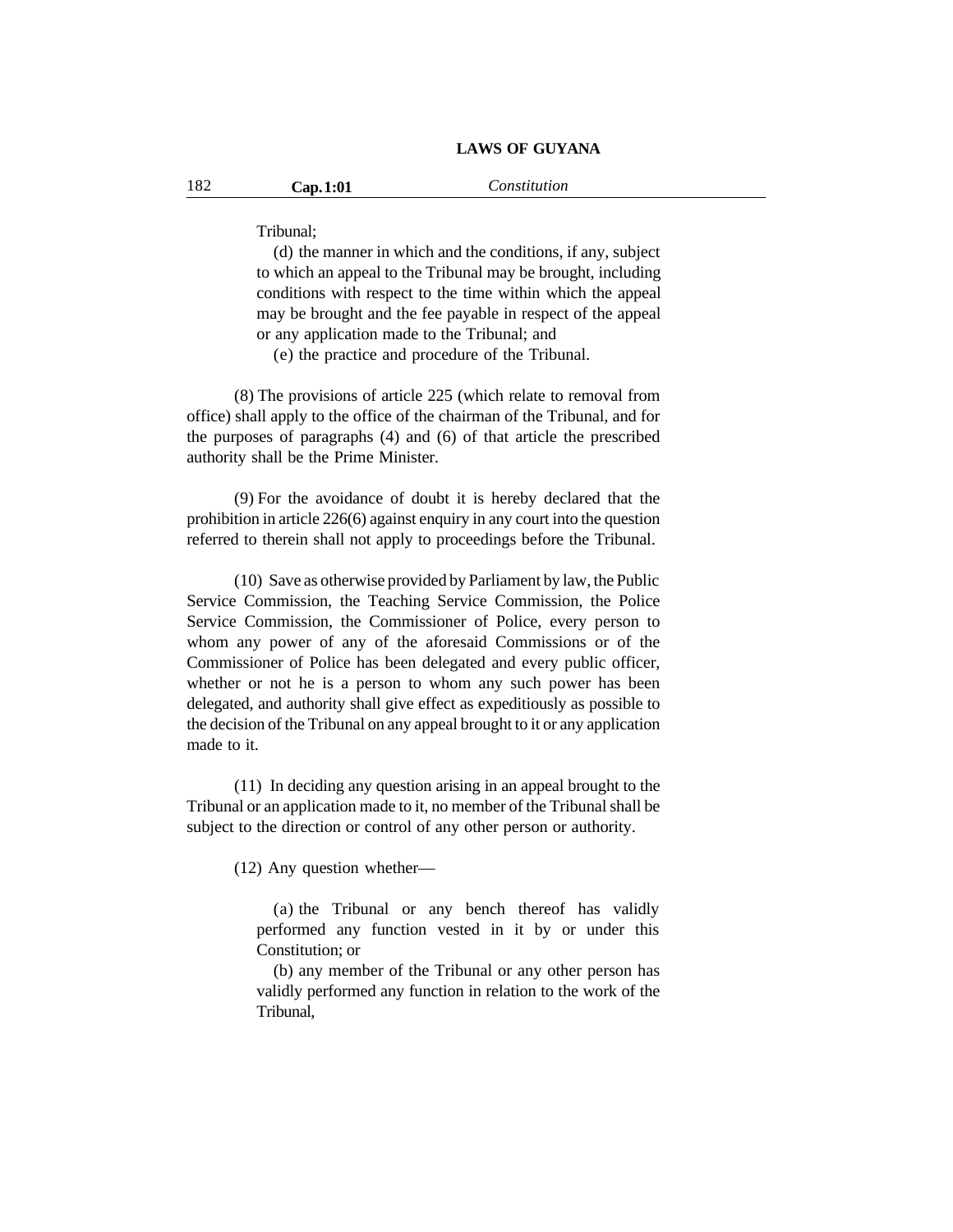shall not be enquired into in any court.

#### TITLE 8

#### FINANCE

Establishment of Consolidated Fund

**217.** All revenues or other moneys raised or received by Guyana (not being revenues or other moneys that are payable, by or under an Act of Parliament, into some other fund established for any specific purpose or that may, by or under such an Act, be retained by the authority that received them for the purpose of defraying the expenses of that authority) shall be paid into and form one Consolidated Fund.

**218.** (1) No moneys shall be withdrawn from the Consolidated Fund except—

Withdrawls from Consolidated Fund or other public funds.

(a) to meet expenditure that is charged upon the Fund by this Constitution or by any Act of Parliament; or

(b) where the issue of those moneys has been authorised by an Appropriation Act; or

(c) where the issue of those moneys has been authorised under article 219.

(2) Where any moneys are charged by this Constitution or any Act of Parliament upon the Consolidated Fund or any other public fund, they shall be paid out of that fund by the Government of Guyana to the person or authority to whom payment is due.

(3) No moneys shall be withdrawn from any public fund other than the Consolidated Fund unless the issue of those moneys has been authorised by or under an Act of Parliament.

(4) Parliament may prescribe the manner in which withdrawals may be made from the Consolidated Fund or any other public fund.

*L.R.O. 3/1998*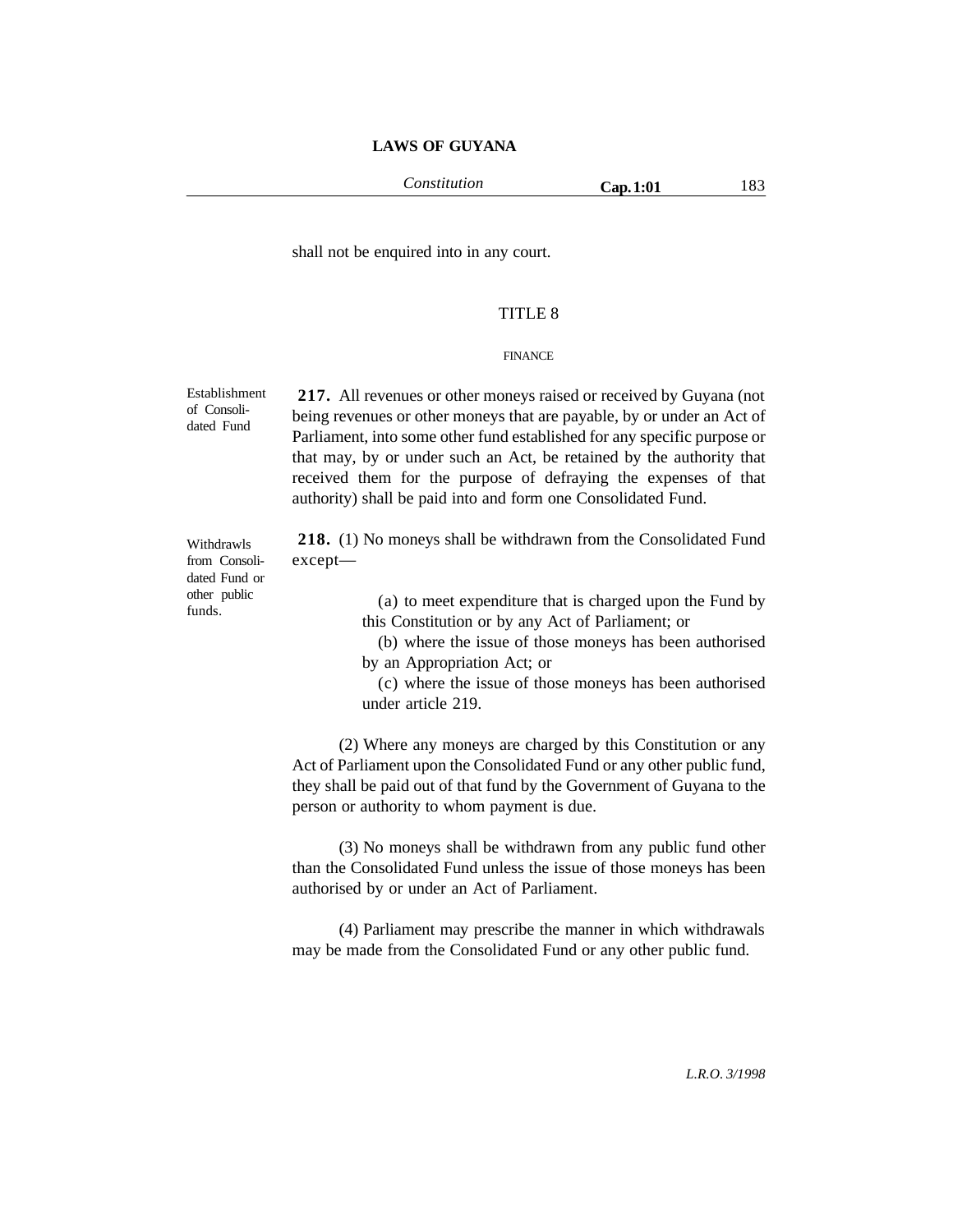| 184 | Cap.1:01 | Constitution |
|-----|----------|--------------|
|-----|----------|--------------|

**219.** (1) The Minister responsibile for Finance or any other Minister designated by the President shall cause to be prepared and laid before the National Assembly before or within ninety days after the commencement of each financial year estimates of the revenues and expenditure of Guyana for that year.

(2) When the estimates of expenditure (other than expenditure charged upon the Consolidated Fund by this Constitution or any Act of Parliament) have been approved by the Assembly a Bill, to be known as an Appropriation Bill, shall be introduced in the Assembly, providing for the issue from the Consolidated Fund of the sums necessary to meet that expenditure and the appropriation of those sums for the purposes specified therein.

(3) If in respect of any financial year it is found—

(a) that the amount appropriated by the Appropriation Act for any purpose is insufficient or that a need has arisen for expenditure for a purpose for which no amount has been appropriated by that Act; or

(b) that any moneys have been expended for any purpose in excess of the amount appropriated for that purpose by the Appropriation Act or for a purpose for which no amount has been appropriated by that Act,

a supplementary estimate or, as the case may be, a statement of excess showing the sums required or spent shall be laid before the Assembly by the Minister responsible for Finance or any other Minister designated by the President.

**220.** (1) Parliament may make provision under which, if the Appropriation Act in respect of any financial year has not come into operation by the beginning of that financial year, the Minister responsible for finance may authorise the withdrawal of moneys from the Consolidated Fund for the purpose of meeting expenditure necessary to carry on the services of the Government of Guyana until the expiration of four months from the beginning of that financial year or the coming into operation of the Act, whichever is the earlier.

Authorisation of expenditure in advance of appropriation

Authorisation of expenditure from Consolidated Fund by appropriation [6 of 2001]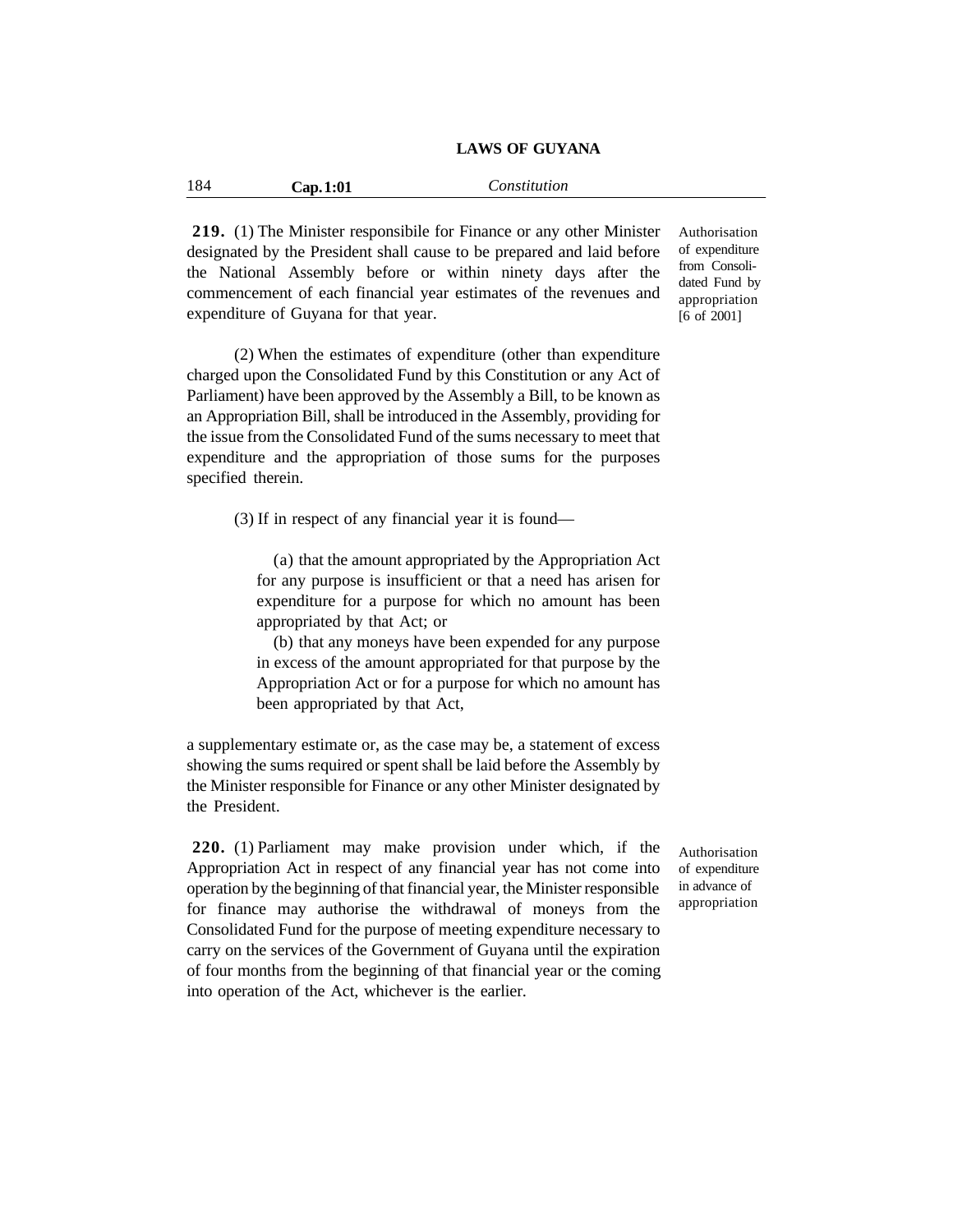| Constitution | Cap.1:01 | 185 |
|--------------|----------|-----|
|--------------|----------|-----|

(2) Where a supplementary estimate or statement of excess is laid before the National Assembly under paragraph (3) of the preceding article or paragraph (2) of the next following article and is approved by the Assembly by resolution, that resolution shall be authority for the issue of the sums in question from the Consolidated Fund, but the aggregate sums the issue of which is so approved shall be included, under appropriate heads, in a supplementary Appropriation Bill.

(3) Where at any time Parliament has been dissolved before any provision or any sufficient provision is made under this Title for the carrying on of the Government of Guyana, the Minister responsible for finance may authorise the withdrawal of such sums from the Consolidated Fund as he may consider necessary for the purpose of meeting expenditure on the public services until the expiry of a period of three months commencing with the date on which the National Assembly first meets after that dissolution, but a statement of the expenditure so authorised shall, as soon as practicable, be laid before the Assembly by the Minister responsible for Finance or any other Minister designated by the President and, when the statement has been approved by the Assembly, that expenditure shall be included, under the appropriate heads, in the next Appropriation Bill.

**221.** (1) Parliament may make provision for the establishment of a Contingencies Fund and for authorising the Minister responsible for finance to make advances from that Fund if he is satisfied that there is an urgent need for expenditure for which no other provision exists. Contingencies Fund

> (2) Where any advance is made from the Contingencies Fund a supplementary estimate shall, as soon as practicable, be laid before the National Assembly by the Minister responsible for Finance or any other Minister designated by the President for the purpose of authorising the replacement of the amount so advanced.

**222.** The public debt of Guyana and the service of that debt (including the interest on that debt, sinking funds payments and redemption moneys in respect of that debt and costs, charges and expenses of and incidental to the management of that debt) are hereby charged on the Consolidated Fund. Public debt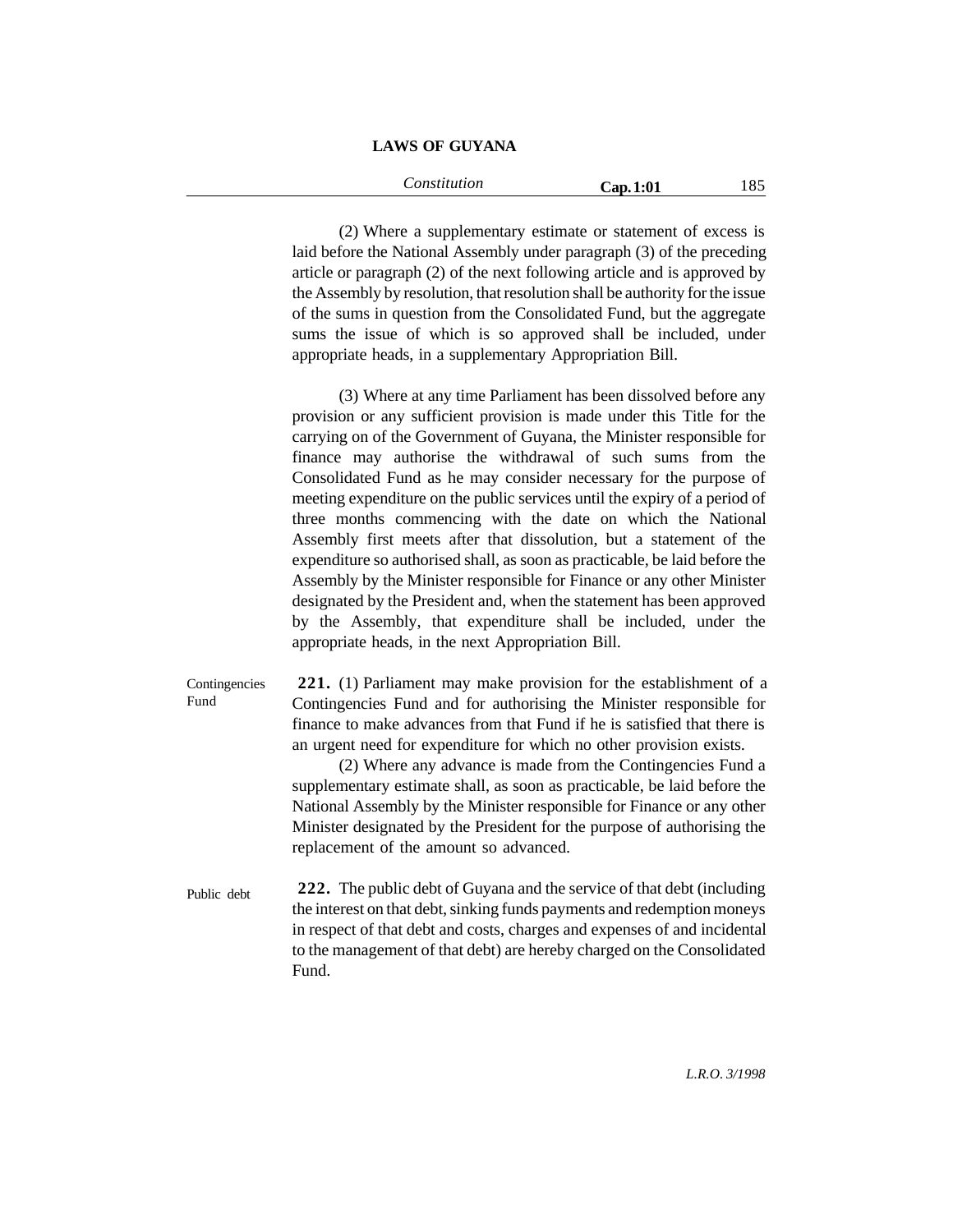| 186 | Cap.1:01 | Constitution |  |
|-----|----------|--------------|--|
|-----|----------|--------------|--|

**223.** (1) There shall be paid to the holders of the offices to which this article applies such salaries and such allowances as may be prescribed by or under any law or, in the case of the Clerk and Deputy Clerk of the National Assembly, as may be determined under article 158(4). Remuneration of holders of certain offices [6 of 2001]

(2) The salaries and allowances payable to the holders of the offices to which this article applies are hereby charged on the Consolidated Fund.

(3) The salary and allowances payable to the holder of any office to which this article applies and his other terms of service shall not be altered to his disadvantage after his appointment, and, for the purposes of this paragraph, in so far as the terms of service of any person depend upon the option of that person, the terms for which he opts shall be taken to be more advantageous to him than any other terms for which he might have opted.

(4) This article applies to the offices of President, Speaker, Deputy Speaker, Clerk and Deputy Clerk of the National Assembly, any Judge of the Supreme Court of Judicature, members of the Elections Commission, the Judicial Service Commission, the Public Service Commission, the Teaching Service Commission or the Police Service Commission, the Ombudsman, the Director of Public Prosecutions, the Auditor General and the Commissioner of Police.

budget;

| 223A. In order to assure the independence of the<br>entities listed in the Third Schedule | clause on<br>financial<br>autonomy |
|-------------------------------------------------------------------------------------------|------------------------------------|
| (a) the expenditure of each of the entities shall be                                      | Third Schedule                     |
| be financed as a direct charge on the Consolidated Fund, determined                       |                                    |
| as a lump sum by way of an annual subvention approved by the                              |                                    |
| National Assembly after review and approval of the entity's annual                        |                                    |
| budget as a part of the process of the determination of the national                      |                                    |

**Overarching**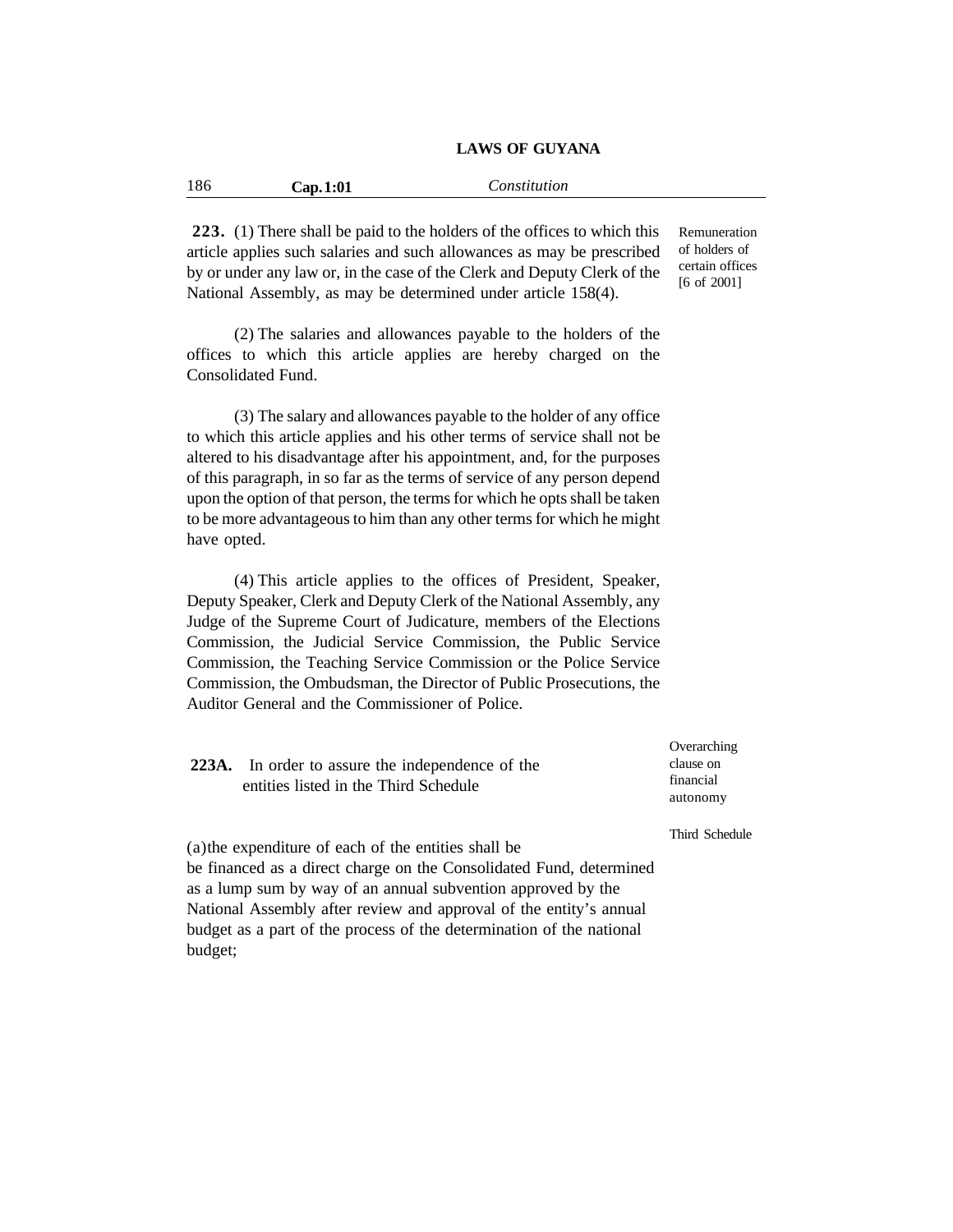| Constitution |  |
|--------------|--|
|              |  |
|              |  |

*Constitution* **Cap. 1:01** 187

(b) each entity shall manage its subvention in such manner as it deems fit for the efficient discharge of its functions, subject only to conformity with the financial practices and procedures approved by the National Assembly to ensure accountability; and all revenues shall be paid into the Consolidated Fund;

(c) the terms and conditions applicable to grants and donations destined for the entities shall be approved by, and disbursements shall be made through, such appropriate government agency or department as determined by the National Assembly.".

**224.**(1) There shall be an Auditor General for Guyana, whose office shall be a public office.

(2) The public accounts of Guyana and of all officers and authorities of the Government of Guyana (including the Commissions established by this Constitution) and the accounts of the Clerk of the National Assembly and of all courts in Guyana shall be audited and reported on by the Auditor General, and for that purpose the Auditor General or any person authorised by him in that behalf shall have access to all books, records, returns and other documents relating to those accounts.

(a)in article 223 (3) by the substitution for the words "Minister responsible for finance", of the words "Speaker of the National Assembly";

(b)by the substitution for paragraph (4) of the following paragraph-

"(4) In the exercise of his functions under this Constitution, the Auditor General shall not be subject to the direction or control of any person or authority.";

Office and functions of Auditor General [6 of 2001]

*L.R.O. 3/1998*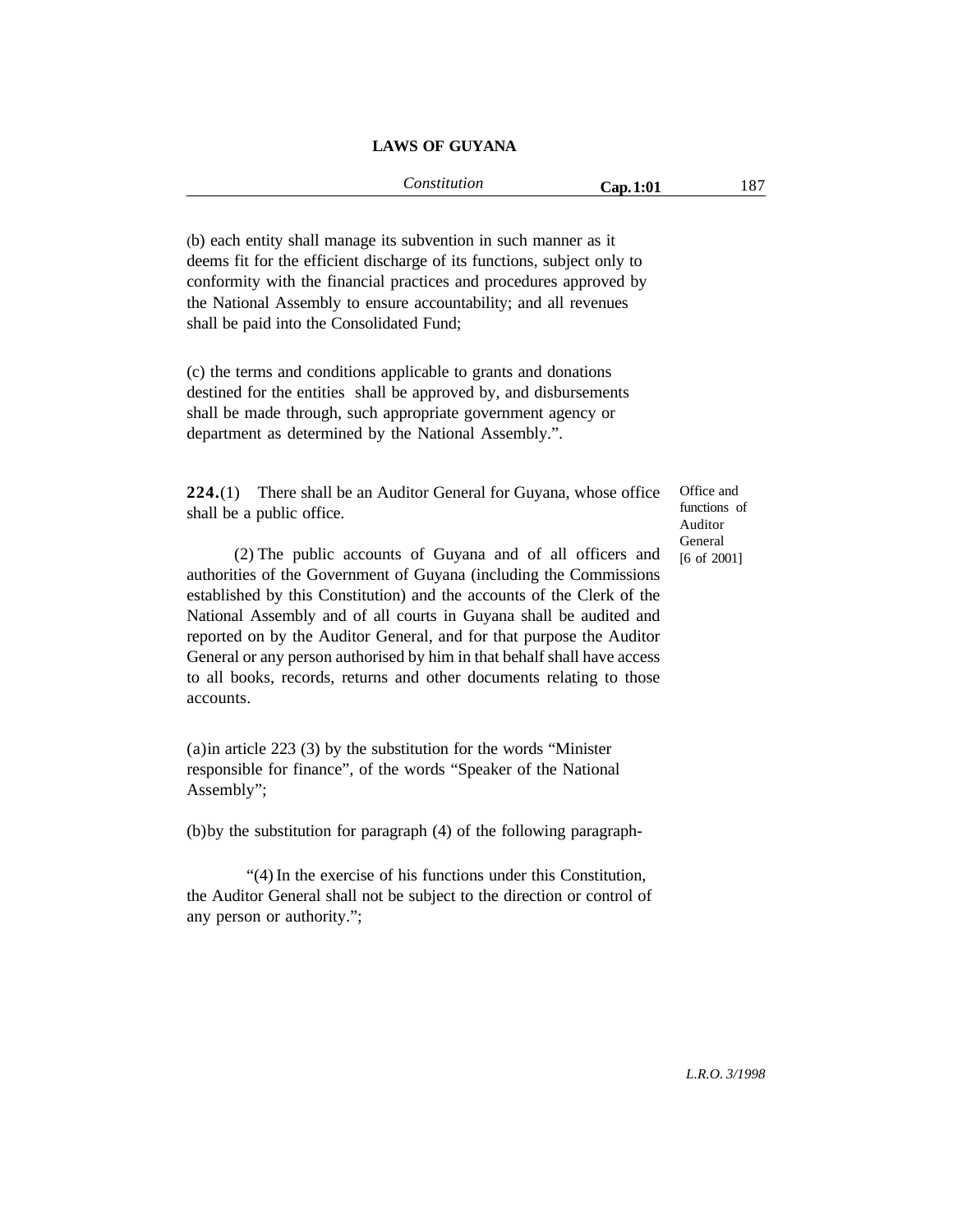(c)by the insertion immediately after paragraph (4) of the following paragraphs -

(5) The Public Accounts Committee may exercise general supervision over the functioning of the office of the Auditor General in accordance with the Rules, Policies and Procedures Manual for the functioning of the office of the Auditor General as prepared by the Auditor General and approved by the Public Accounts Committee.

 (6) The Auditor General shall prepare and submit to the Public Accounts Committee reports, on a quarterly basis, on the performance and operation of the office of the Auditor General.

 (7) The Auditor General shall submit annually a copy of an Annual Systems and Financial Audit Report with respect to the office of the Auditor General to the Public Accounts Committee

(8) In this article -

(a)"Public Accounts Committee" means the Public Accounts Committee established by order 70 (2) of the Standing Orders of the National Assembly; and

(b)"public accounts of Guyana" includes the accounts of -

(i) all central and local government bodies and entities;

(ii)all bodies and entities in which the State has a controlling interest; and

(iii)all projects funded by way of loans or grants by any foreign State or organisation.".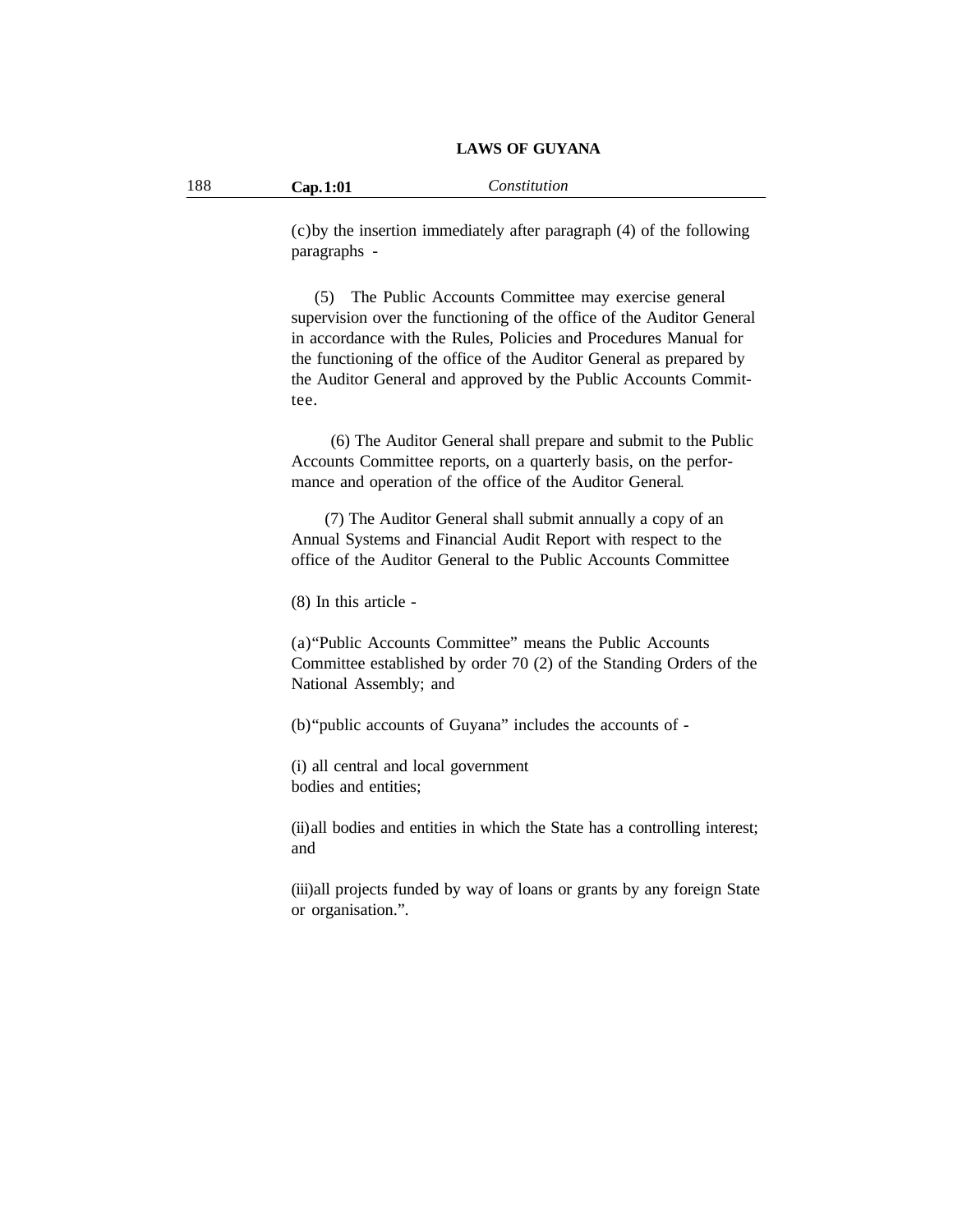| Constitution | Cap.1:01 | 189 |
|--------------|----------|-----|
|--------------|----------|-----|

(3) The Auditor General shall submit his reports to the Minister responsible for finance, who shall cause them to be laid before the National Assembly.

(4) Subject to article 118, in the exercise of his functions under this Constitution the Auditor General shall not be subject to the direction or control of any other person or authority.

#### TITLE 9

#### **MISCELLANEOUS**

**225.** Where under this Constitution any provision may be made by rules of court, rules for the purpose may be made by the authority for the time being empowered generally, by law in force in Guyana, to make rules of court in relation to civil proceedings in the High Court or, in so far as the provision relates to the bringing of any appeal to, or the institution of other proceedings in, or the practice and procedure of, the Court of Appeal, by the authority so empowered in relation to civil proceedings in that Court. Rules of court

Removal from office of certain persons [17 of 2000]

**226.** (1) Where it is provided in this Constitution that this article shall apply to any office, a person holding such office (in this article referred to as "the office") shall not be removed therefrom or suspended from the exercise of the functions thereof except in accordance with the provisions of this article; and the prescribed authority for the purpose of paragraph (4) or (6) shall, in relation to any office, be the authority prescribed for that purpose by the provision of this Constitution by which this article is applied to that office.

(2) The officer may be removed from office only for inability to discharge the functions of his office (whether arising from infirmity of body or mind or any other cause whatsoever) or for misbehaviour.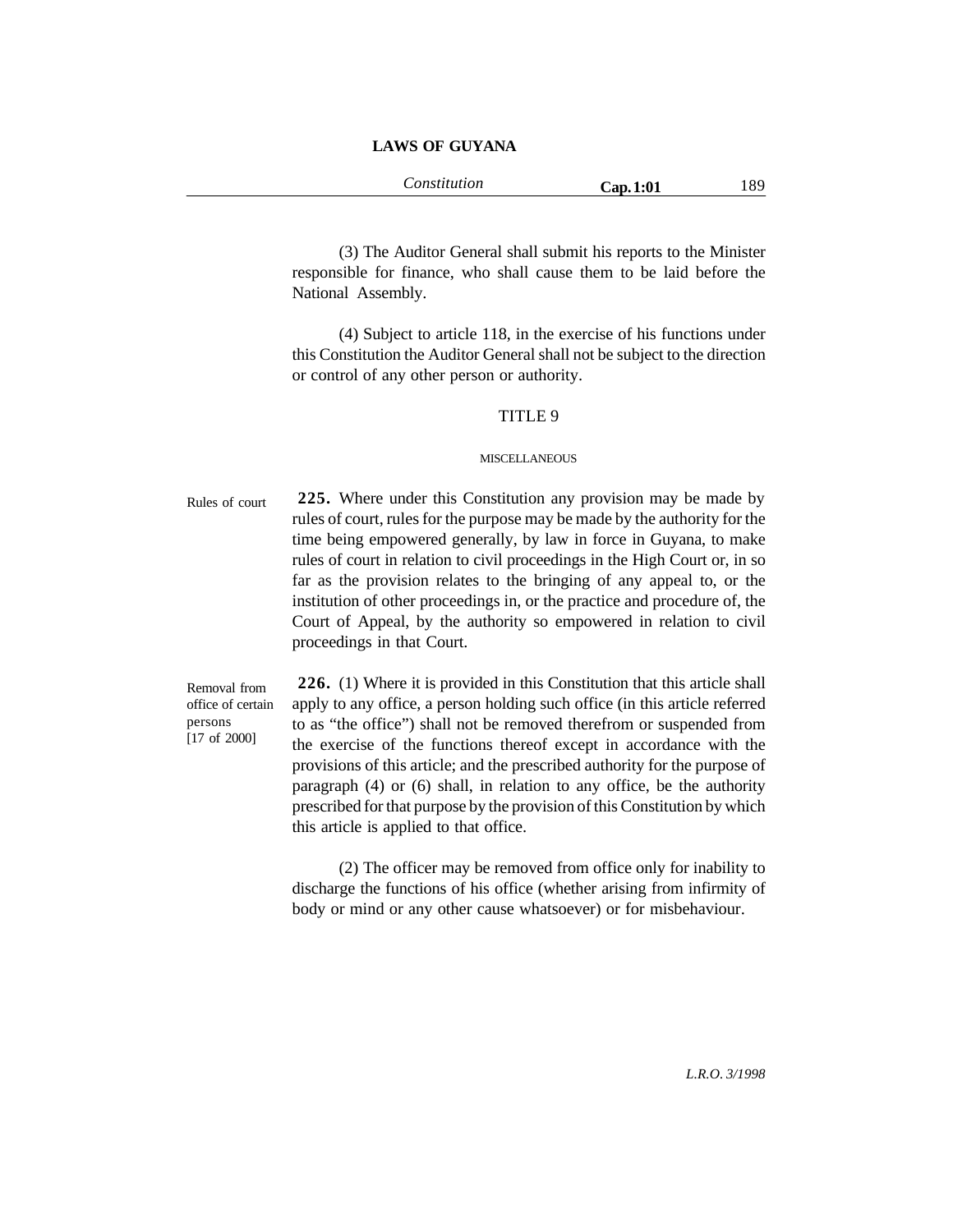| 190 | Cap.1:01 | Constitution |
|-----|----------|--------------|
|-----|----------|--------------|

(3) The officer shall be removed from office by the President if the question of his removal from office has been referred to a tribunal appointed under this article and the tribunal has recommended to the President that the officer ought to be removed from office for inability as aforesaid or for misbehaviour.

(4) If the prescribed authority advises the President that the question of removing the officer from office under this article ought to be investigated then—

> (a) the President shall act in accordance with the advice of the Judicial Service Commission, in appointing a tribunal which shall consist of a Chairman and not less than two other members, selected by the Judicial Service Commission from among persons who hold or have held office as a judge of a court having unlimited jurisdiction in civil and criminal matters in some part of the Commonwealth or a court having jurisdiction in appeals from any such court or who are qualified to be admitted to practice in Guyana as attorneys-atlaw and have been so qualified for such period as is prescribed by Parliament for the purposes of subparagraph (b) of article 129(1) in relation to the office of Puisne Judge; and

> (b) that tribunal shall enquire into the matter and report on the facts thereof to the President and recommend to him whether the officer ought to be removed under this article.

(5) The provisions of the Commissions of Inquiry Act as in force immediately before the commencement of this Constitution shall, subject to the provisions of this article and of article 197(9), apply as nearly as may be in relation to tribunals appointed under this article, or, as the context may require, to the members thereof as they apply in relation to Commissions or Commissioners appointed under that Act, and in such application shall have effect as if they formed part of this Constitution.

(6) If the question of removing the officer from office has been referred to a tribunal under this article, the President, acting in accordance with the advice of the prescribed authority, may suspend the officer from performing the functions of his office, and any such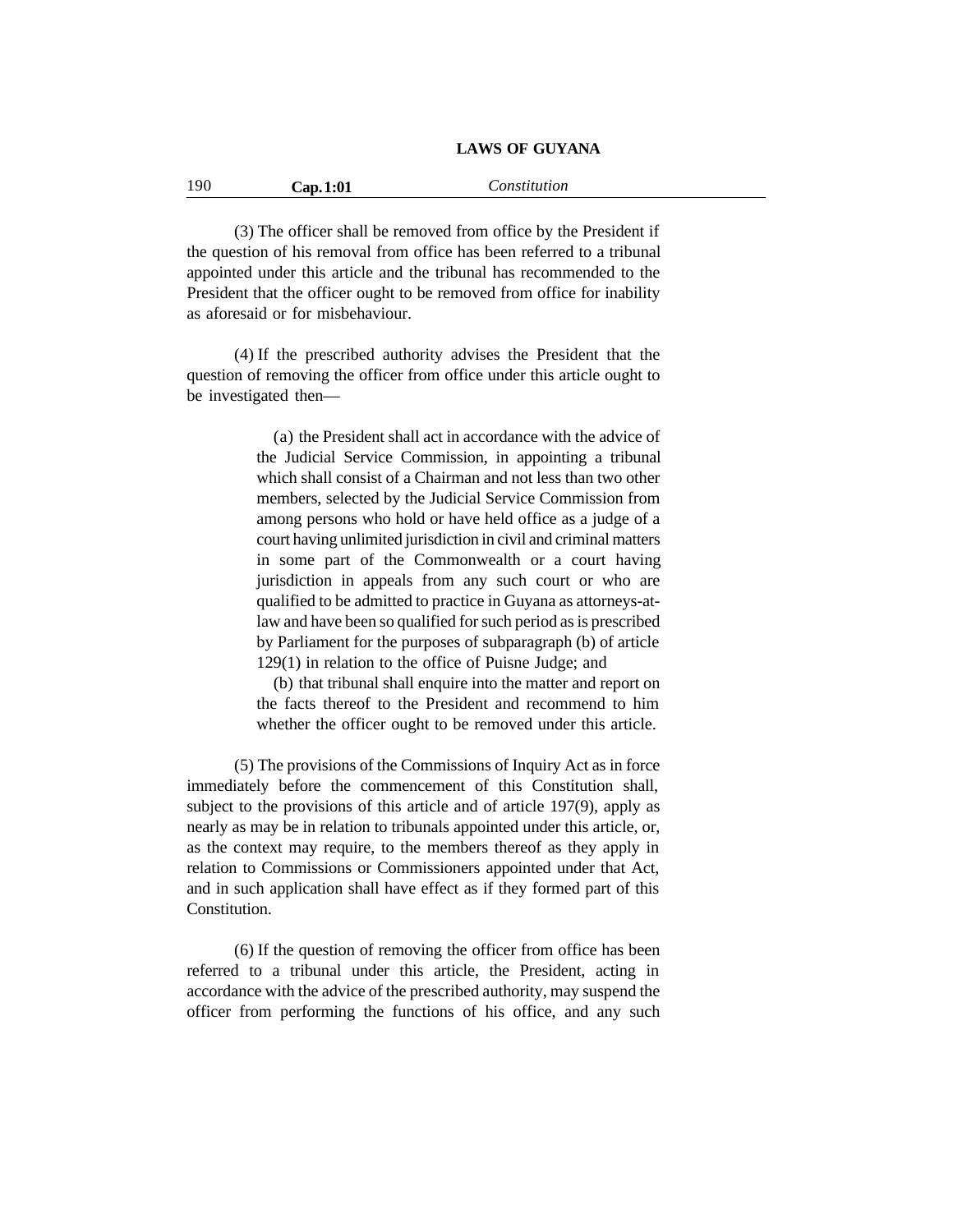| Constitution | Cap.1:01 | 191 |
|--------------|----------|-----|
|--------------|----------|-----|

suspension may at any time be revoked by the President, acting in accordance with such advice as aforesaid, and shall in any case cease to have effect if the tribunal recommends to the President that the officer should not be removed from office.

Powers and procedure of Commissions [2 of 2000 5 of 2001]

**227.** (1) Save as otherwise provided in this Constitution, in the exercise of its functions under this Constitution a Commission shall not be subject to the direction or control of any other person or authority.

 (2) Subject to affirmative resolution of the National Assembly, a commission shall make rules, relating to the procedure of the commissio; and until such rules are made, the commission shall regulate its own procedure

(3) A Commission may, subject to the next following paragraph, act notwithstanding any vacancy in its membership or the absence of any member and its proceedings shall not be invalidated by the presence or participation of any person not entitled to be present at or to participate in those proceedings.

(4) Any question for decision by a Commission shall be determined by a majority of the votes of the members of the Commission present and voting at a meeting of the Commission at which a quorum is present, and if on any question the votes are equally divided the Chairman or other member presiding shall have a casting vote in addition to his original vote:

Provided that, where the votes are equally divided on the question whether any power to remove a public officer from his office should be exercised, the Chairman or other member presiding shall not have a casting vote and the Commission shall be deemed to have decided that power should not be exercised.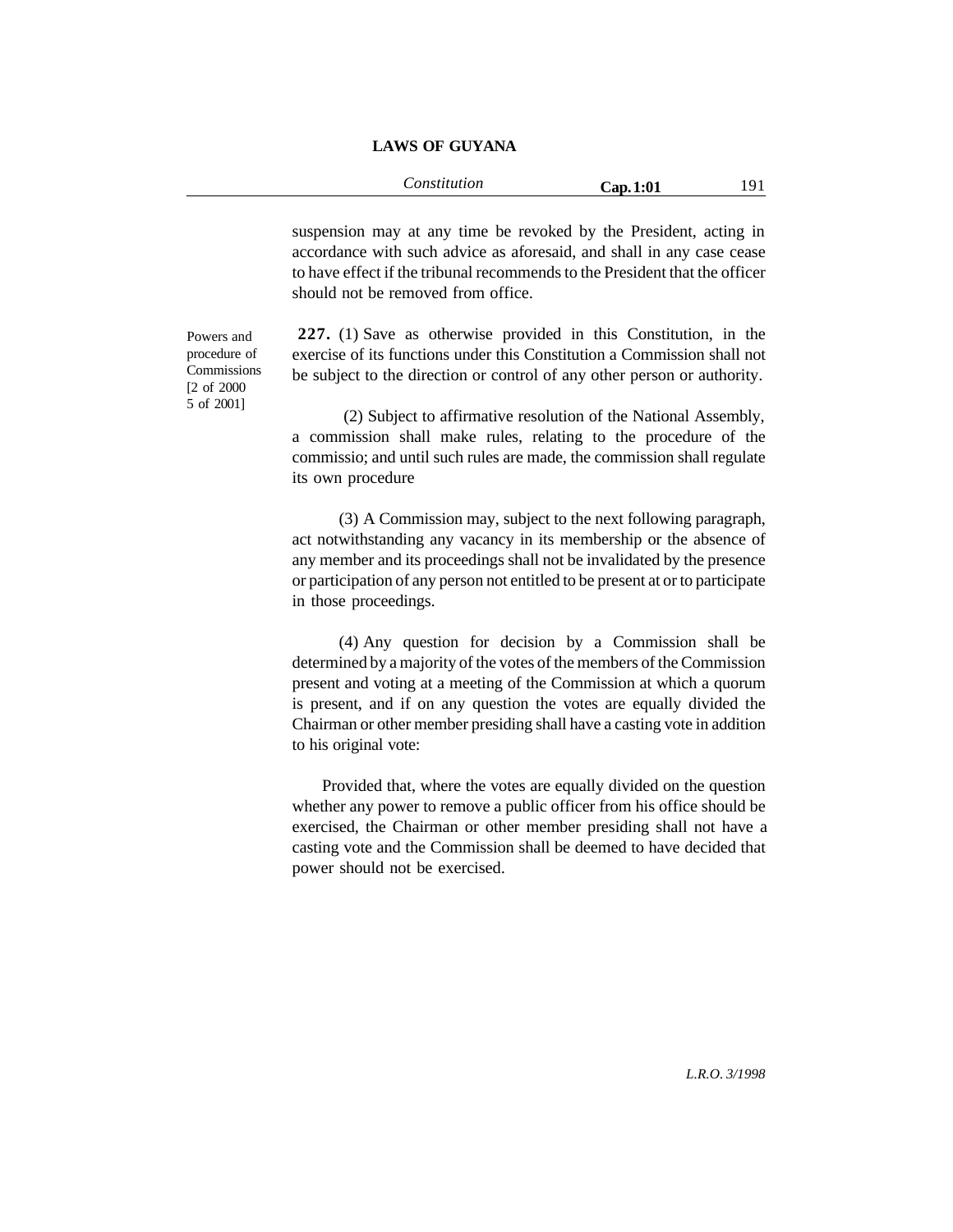| 192<br>Cap.1:01 | Constitution |
|-----------------|--------------|
|-----------------|--------------|

(5)For the purposes of the preceding paragraph a quorum shall consist, in the case of the Elections Commission, of the Chairman and not less than four members, two of whom have been appointed by the President in his own deliberate judgment and two from among members appointed on the advice of theLeader of the Opposition tendered in accordance with article 161(3)(b):

(i) without just cause, such just cause being determined by the Chairman, the meeting shall stand adjourned to a day not later than two days; or

(ii)in the case of the declaration of the results of the election of the President, the meeting shall stand adjourned to the following day, at the same time and place and notice of such adjournment shall be given to the absent members; and if at the adjourned meeting a quorum is not present, the members then present, being not less than four including the Chairman, shall be deemed to constitute a quorum and any decision made at that or any such meeting shall be valid in law and binding.".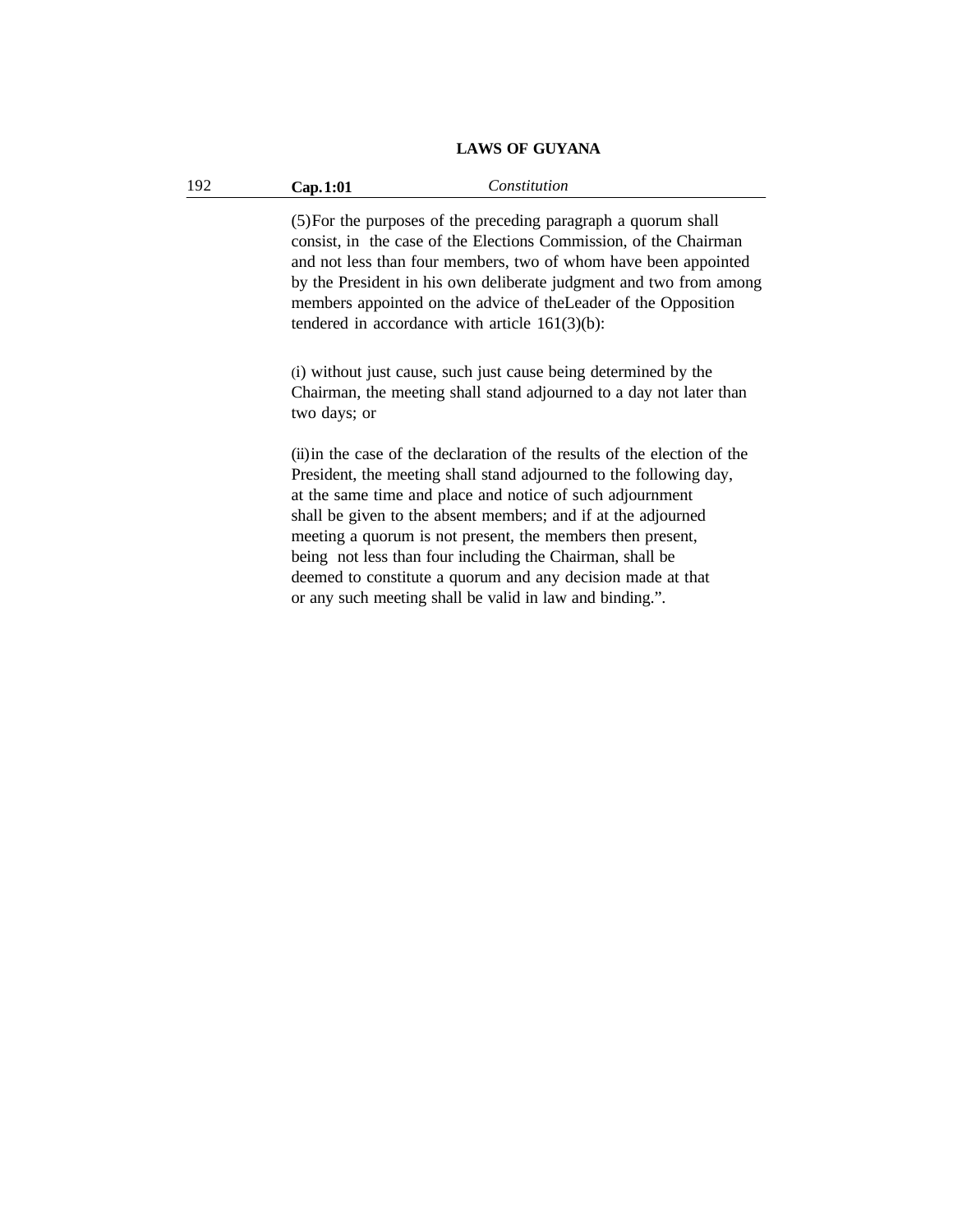(6) Any question whether—

(a) a Commission has validly performed any function vested in it by or under this Constitution;

(b) any member of a Commission or any other person has validly performed any function delegated to such member or person by a Commission in pursuance of the provisions of this Constitution; or

(c) any member of a Commission or any other person has validly performed any other function in relation to the work of the Commission or in relation to any such function as is referred to in the preceding subparagraph,

shall not be enquired into in any court.

(7) In this article, except as otherwise provided or required by the context, the expression "Commission" means the Elections Commission, the Judicial Service Commission, the Public Service Commission, the Teaching Service Commission, or the Police Service Commission:

Provided that (without prejudice to the power of Parliament to make provision in relation to the functions of the Elections Commission) in the preceding paragraph that expression does not include the Elections Commission.

**228.** Notwithstanding any provision of this Constitution relating to the making of appointments to, removal of persons from, or the vacation of, any office, Parliament may provide for the imposition of disqualification for any office prescribed by Parliament on any person convicted by a court of an offence relating to excitement of hostility or ill-will against any person or class of persons on the grounds of his or their race.

Disqualification for office of persons exciting racial hostility

*L.R.O. 3/1998*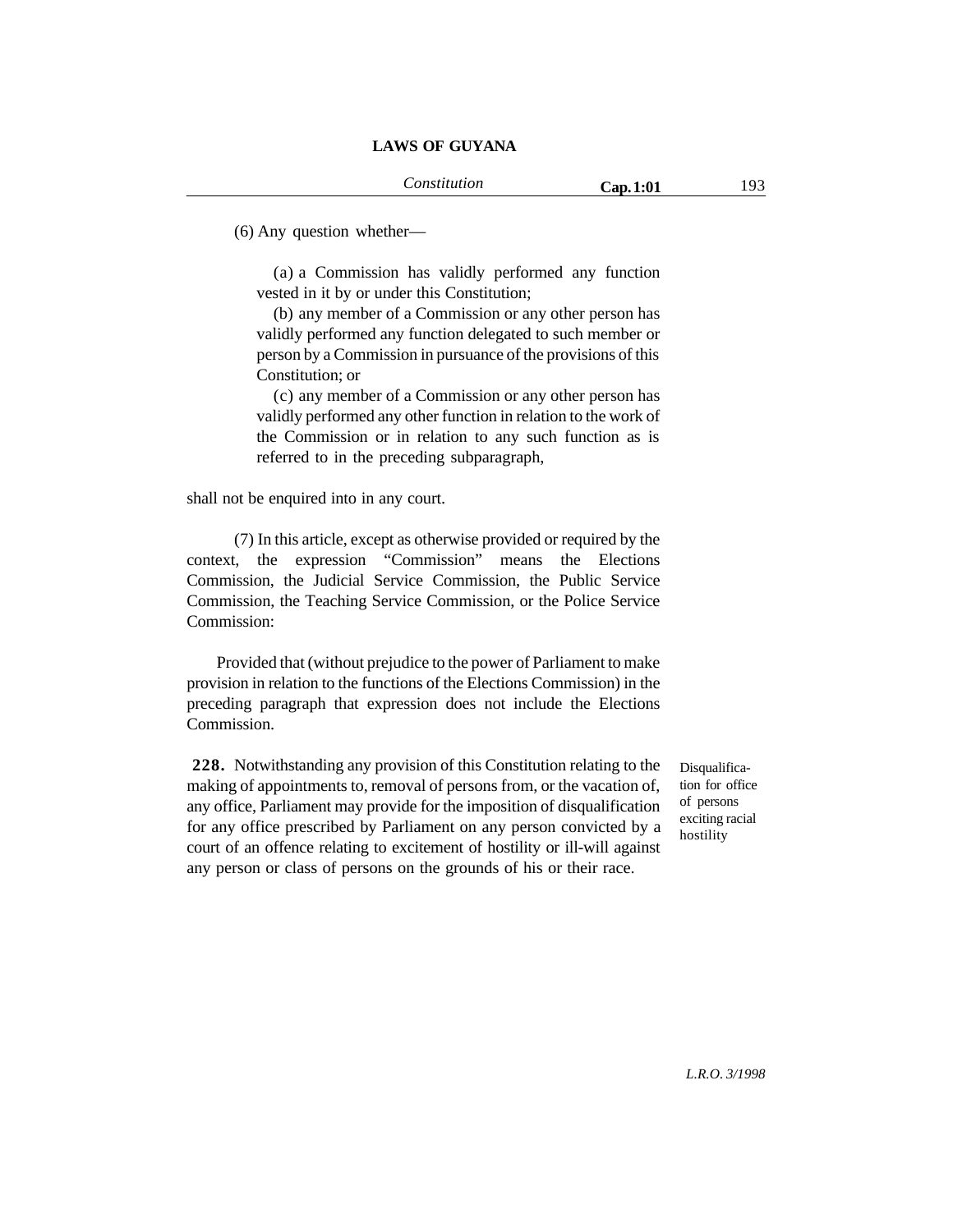### TITLE 10

#### INTERPRETATION

**229.** (1) Where any person has vacated any office established by this Constitution (including any office established under article 100, 124 or 125) he may, if qualified, again be appointed, elected or otherwise selected to hold that office in accordance with the provisions of this Constitution. Appointments

> (2) Where by this Constitution a power is conferred upon any person or authority to make any appointment to any public office, a person may be appointed to that office notwithstanding that some other person may be holding that office, when that other person is on leave of absence pending relinquishment of the office; and where two or more persons are holding the same office by reason of an appointment made in pursuance of this paragraph, then for the purposes of any function conferred upon the holder of that office the person last appointed shall be deemed to be the sole holder of the office.

> (3) The preceding paragraph shall have effect in relation to the office of any Judge of the Supreme Court of Judicature or the Clerk or Deputy Clerk of the National Assembly as if that office were a public office.

**230.** (l) Any person who is appointed or elected to or otherwise selected for any office established by this Constitution (including any office established under article 100, 124 or 125) may resign from that office and, save as otherwise provided by articles 156(1), 157 and 178(1), shall do so by writing under his hand addressed to the person or authority by whom he was appointed, elected or selected. Regisnations

> (2) The resignation of any person from any such office as aforesaid signified by writing under his hand shall take effect when the writing signifying the resignation is received by the person or authority to whom it is addressed or by any person authorised by that person or authority to receive it or employed to assist that person in the performance of the functions of his office.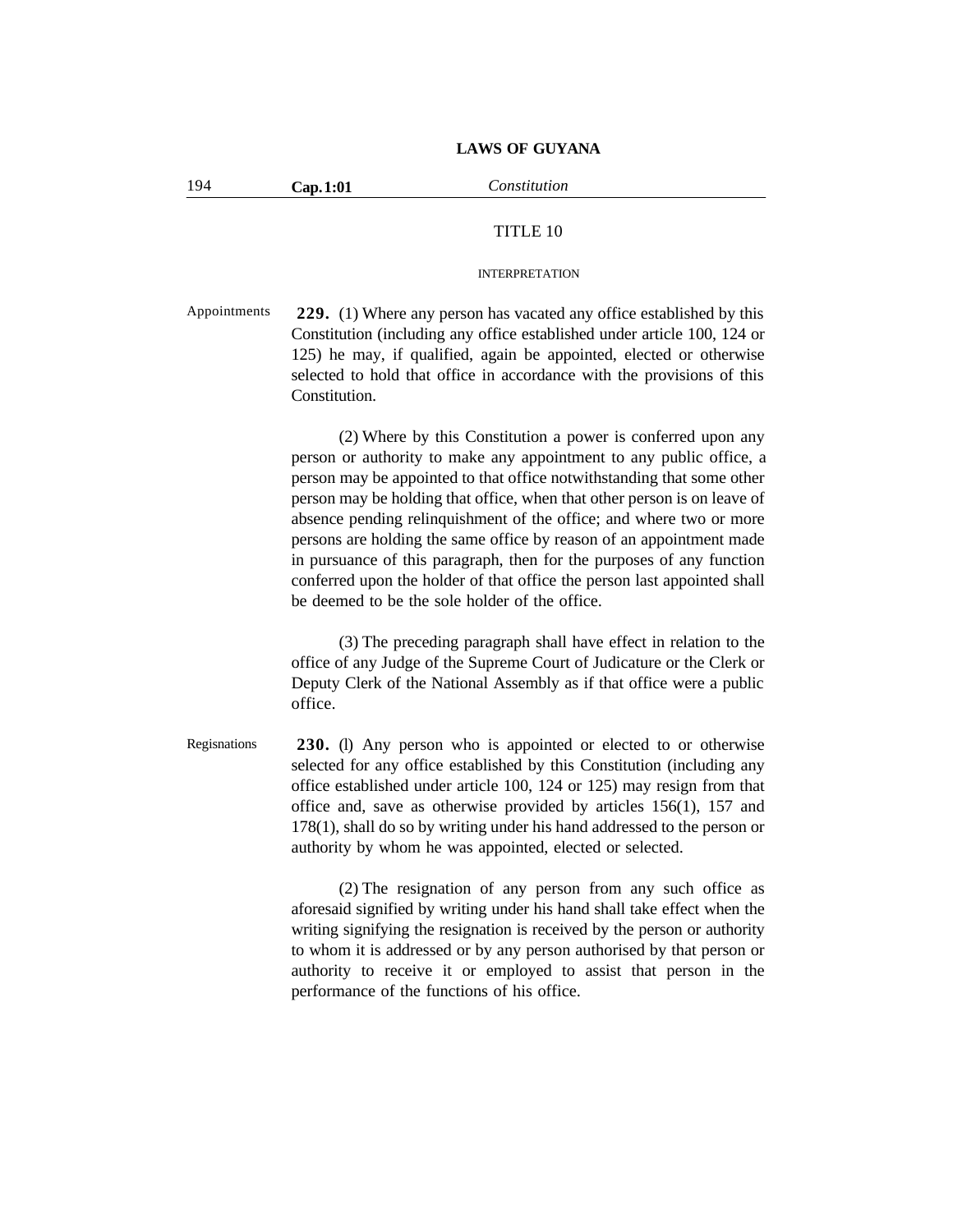|                                                                                                                                                                                                                                                                                                                           | Constitution                                                                                                               | Cap. 1:01 | 195                                                         |
|---------------------------------------------------------------------------------------------------------------------------------------------------------------------------------------------------------------------------------------------------------------------------------------------------------------------------|----------------------------------------------------------------------------------------------------------------------------|-----------|-------------------------------------------------------------|
| 231. Where by this Constitution a person is required to vacate an<br>office when he attains an age prescribed by or under the provisions of<br>this Constitution nothing done by him in the performance of the functions<br>of that office shall be invalid by reason only that he has attained the age<br>so prescribed. |                                                                                                                            |           | Vactions of<br>office on<br>attaining a<br>prescribed age.  |
| 233. (1) In this Constitution, except as otherwise provided or required<br>by the context-                                                                                                                                                                                                                                |                                                                                                                            |           | Interpretation<br>[17 of 1984]<br>14 of 2000<br>17 of 2000] |
| "alien" means a person who is not a Commonwealth citizen, a British                                                                                                                                                                                                                                                       | protected person or a citizen of the Republic of Ireland;                                                                  |           |                                                             |
| "attorney-at-law" means a person having a general right of audience in<br>the Supreme Court of Judicature;                                                                                                                                                                                                                |                                                                                                                            |           |                                                             |
| "Commissioner of Police" means the officer, however styled,<br>commanding the Police Force;                                                                                                                                                                                                                               |                                                                                                                            |           |                                                             |
| "the Commonwealth" means Guyana and any country to which article                                                                                                                                                                                                                                                          | 47 applies and any dependency of any such country;                                                                         |           |                                                             |
| "court" means any court of law in Guyana;                                                                                                                                                                                                                                                                                 |                                                                                                                            |           |                                                             |
| "elected member of the National Assembly" means any person elected                                                                                                                                                                                                                                                        | as a member of the National Assembly pursuant to the provisions<br>of paragraph $(2)$ of article 60 or article 160 $(2)$ ; |           |                                                             |
| "election" means an election of members to serve in the National<br>Constitution, as the case may be;                                                                                                                                                                                                                     | Assembly, or other elected body established by or under this                                                               |           |                                                             |
| "financial year" means any period of twelve months beginning on the<br>may prescribe;                                                                                                                                                                                                                                     | first day of January in any year or such other date as Parliament                                                          |           |                                                             |
| "Guyana" includes, in relation to any period before the day on which this                                                                                                                                                                                                                                                 | Constitution commences, or anything done before that day,                                                                  |           |                                                             |
|                                                                                                                                                                                                                                                                                                                           |                                                                                                                            |           |                                                             |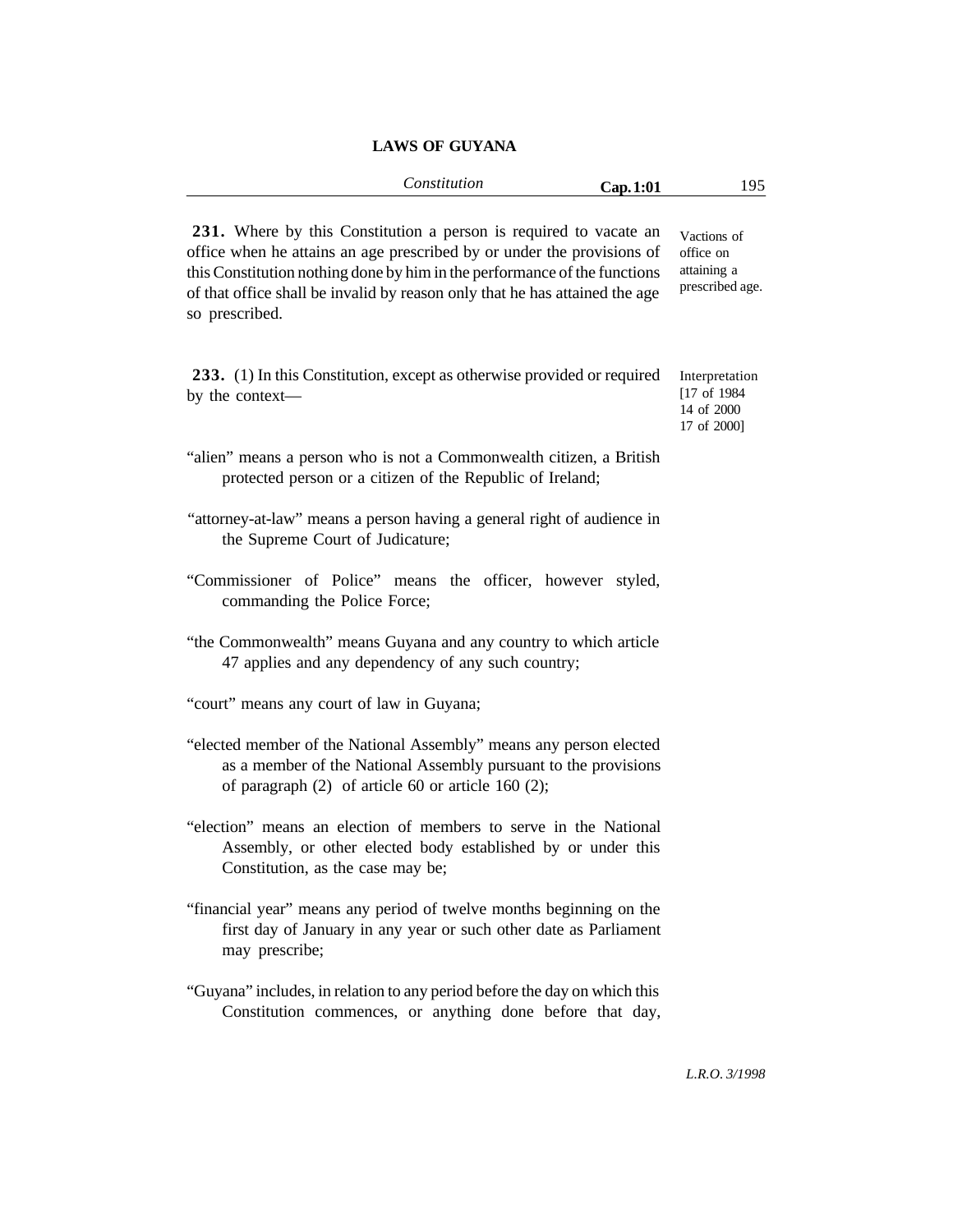| 196 | Cap. 1:01 | Constitution |
|-----|-----------|--------------|
|     |           |              |

Guyana as it was before that day as well as the former Colony of British Guiana;

'law" includes any instrument having the force of law and any unwritten rule of law and "lawful" and "lawfully" shall be construed accordingly;

"local democratic organ" means any local government authority; "consultation" or "meaningful consultation" means the person or entity responsible for seeking consultation shall-

(a) Identify the persons or entities to be consulted and specify to them in writing the subject of the consultation and an intended date for the decision on the subject of consultation;

(b) Ensure that each person or entity to be consulted is afforded a reasonable opportunity to express a considered opinion on the subject of the consultation and

(c) Cause to be prepared and archived a written record of the consultation and circulate the decision or entities consulted;

"oath" includes affirmation;

"oath of office" means, in relation to any office, the oath for the due execution of that office set out in the Schedule to this Constitution or such other oath in that behalf as may be prescribed by Parliament;

"Parliament" means the Parliament of Guyana;

"the Police Force" means the Police Force established by the Police Act and includes any other police force establish by or under an Act of Parliament to succeed to or to supplement the functions of that Force but does not include any police force forming part of any naval, military or air force or any police force established by any local democratic organ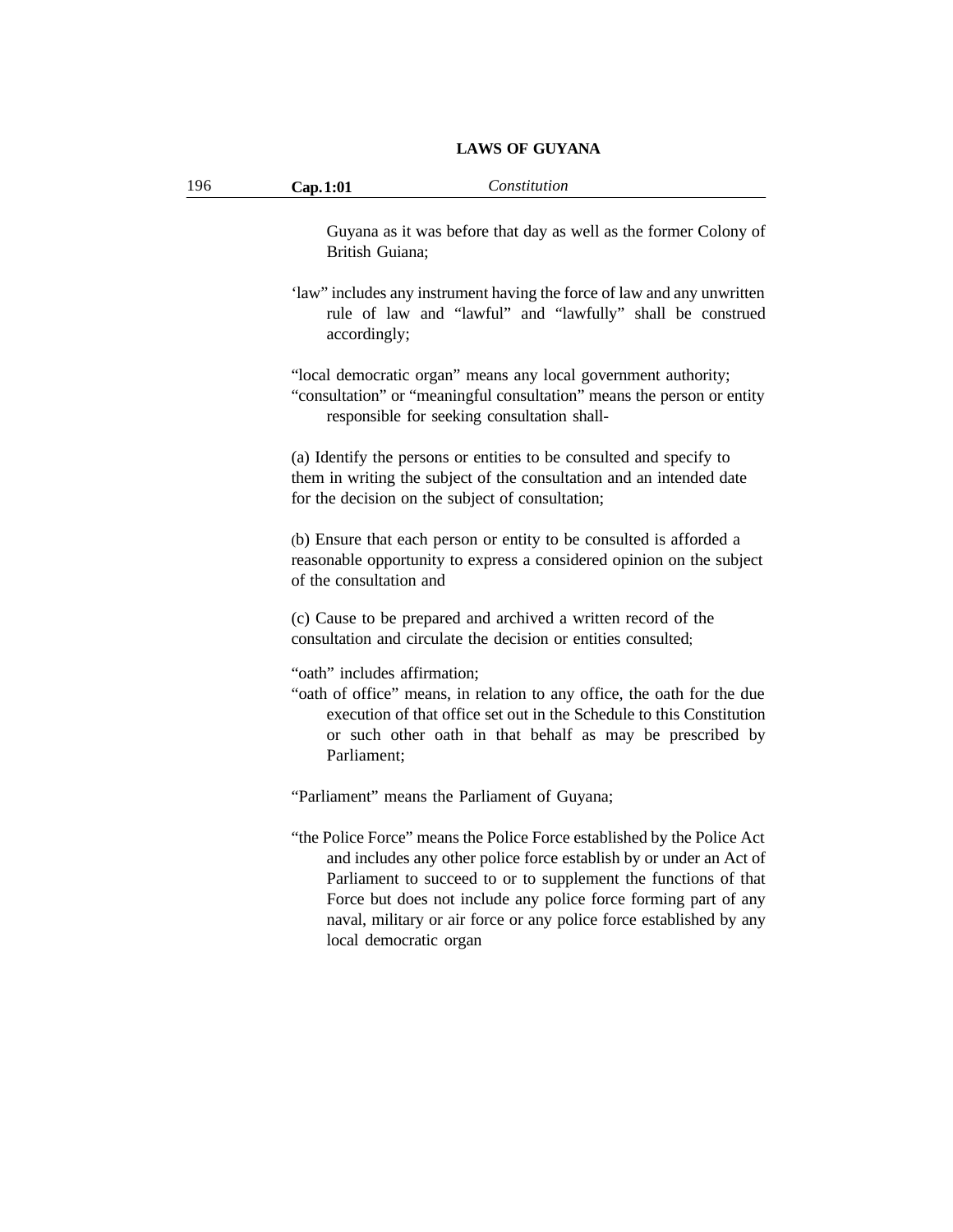| Constitution | Cap.1:01 |  |
|--------------|----------|--|
|              |          |  |

- "public office" means an office of emolument in the public service and for the avoidance of doubt it is hereby declared that the expression includes the office of a teacher in the public service and any office in the Police Force;
- "public officer" means the holder of any public office and includes any person appointed to act in any such office;
- "the public service" means, subject to the provisions of paragraph (5), the service of the Government of Guyana in a civil capacity;
- "regional democratic council" means the local democratic organ for any region established under article 72;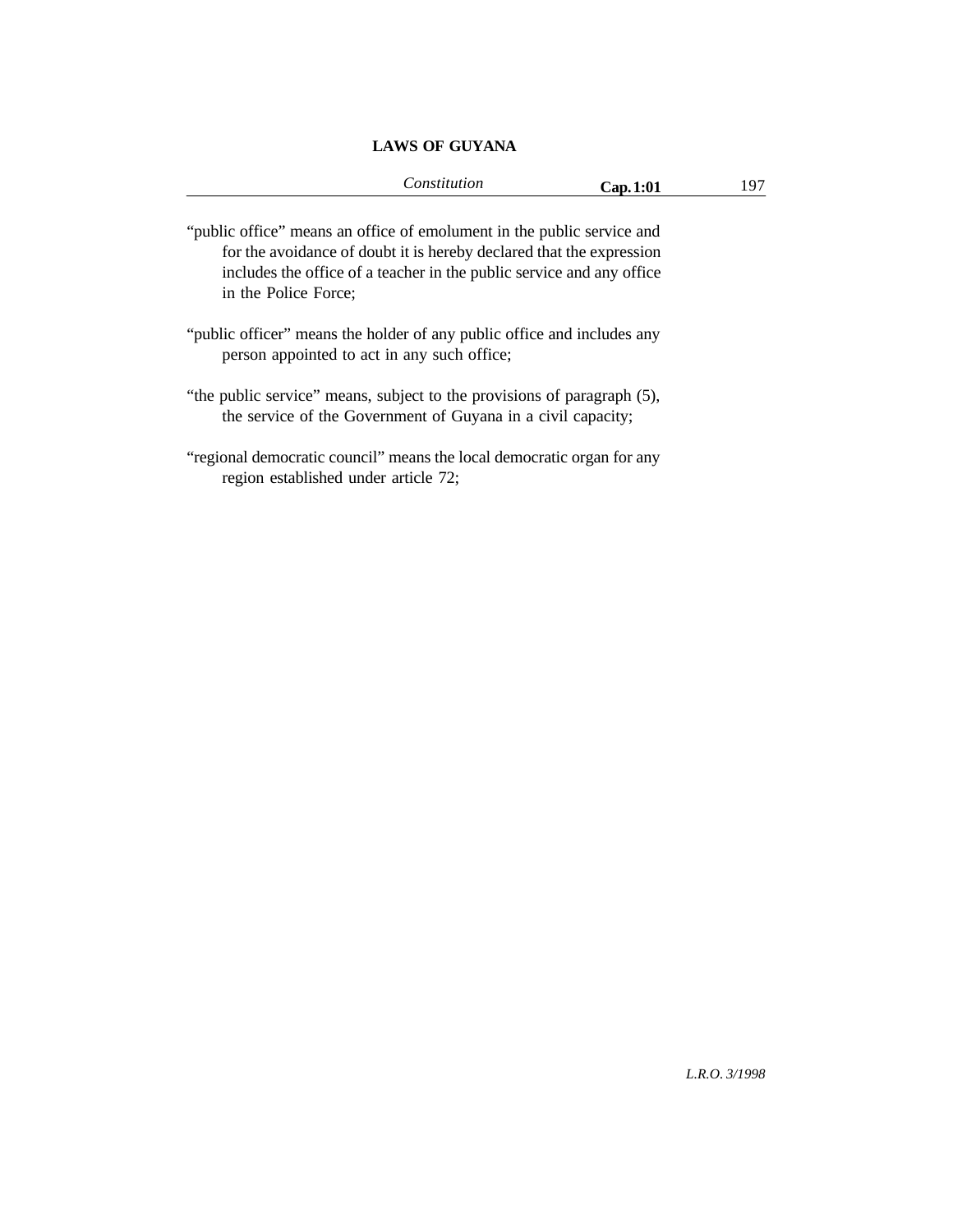| 198 | Cap.1:01 | Constitution |
|-----|----------|--------------|
|     |          |              |

"session" means, in relation to the National Assembly, the sittings of the Assembly, commencing when it first meets after this Consitution comes into force or after the prorogation or dissolutio of Parliament at any time and terminating when Parliament is prorogued or is dissolved without having been prorogued;

"sitting" means, in relation to the National Assembly is sitting continusly without adjournment and includes any period during which the Assembly is committee; and;

"the State" means the Co-operative Republic of Guyana.

(2) In this Constitution. unless it is otherwise provided or required by the context—

> (a) a reference to power to make appointments to any office shall be construed as including a reference to power to make appointments on promotion and transfer and to confirm appointments and to power to appoint a person to act in or perform the functions of that office at any time when the office is vacant or the holder thereof is unable (whether by reason of absence or infirmity of mind or body or any other cause) to perform the functions of that office; and

> (b) a reference to the holder of an office by the term designating his office shall be construed as including a reference to any person for the time being lawfully acting in or performing the functions of that office

(3) Where by this Constitution any person is directed, or power is conferred on any person or authority to appoint or elect a person, to perform the functions of an office if the holder thereof is unable to perform those functions, the validity of any performance of those functions by the person so directed or of any appointment or election made in exercise of that power shall not be called in question in any court on the ground that the holder of the office was not or is not unable to perform the functions of the office.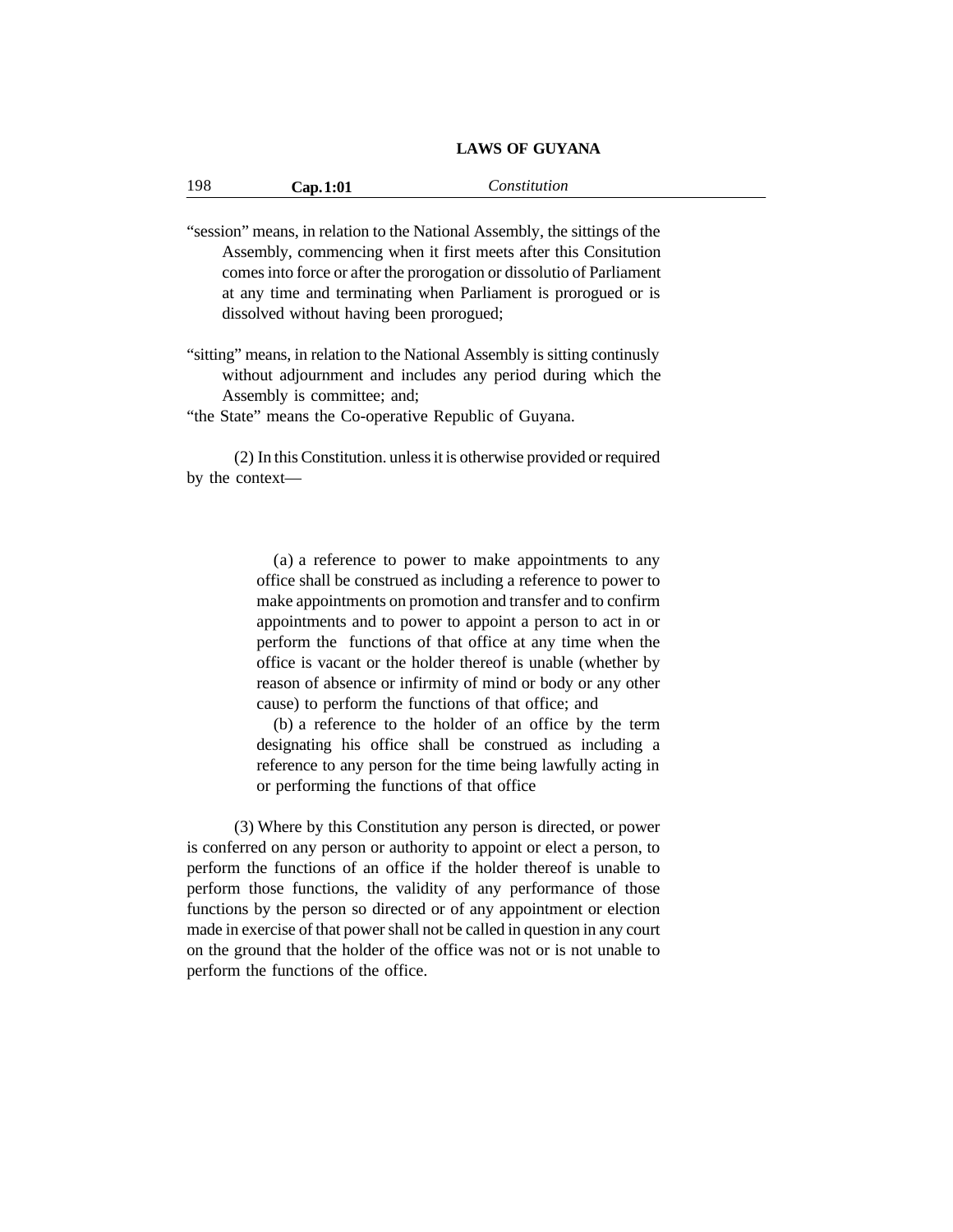| Cap. 1:01 |
|-----------|
|           |

(4) For the purposes of this Constitution, a person shall not be considered to hold a public office by reason only that he is in receipt of a pension or other like allowance in respect of public service.

(5) In this Constitution references to the public service shall not be construed as including service in—

> (a) the office of President, Minister, Attorney General, Parliamentary Secretary, Speaker, Deputy Speaker, Minority Leader, Ombudsman, or member of the National Assembly

> (b) the office of a member of any Commission established by this Constitution or of the Public Service Appellate Tribunal;

> (c) the office of a member of any board, committee or other similar body (whether incorporated or not) established by any law in force in Guyana;

> (d) the office of any Judge of the Supreme Court of Judicature or Clerk or Deputy Clerk of the National Assembly except for the purposes of the next following paragraph and save as otherwise provided in any other provision of this Constitution; or

> (e) any body of persons organized as a national service within the meaning of article 154.

(6) References in this Constitution to the power to remove a public officer from his office shall be construed as including references to any power conferred by any law to require or permit that officer to retire from the public service:

Provided that —

(a) nothing in this paragraph shall be construed as conferring on any person or authority power to require a Judge of the Supreme Court of Judicature, the Director of Public Prosecutions, the Commissioner of Police, the Auditor General or the Clerk or Deputy Clerk of the National Assembly to retire from his office; and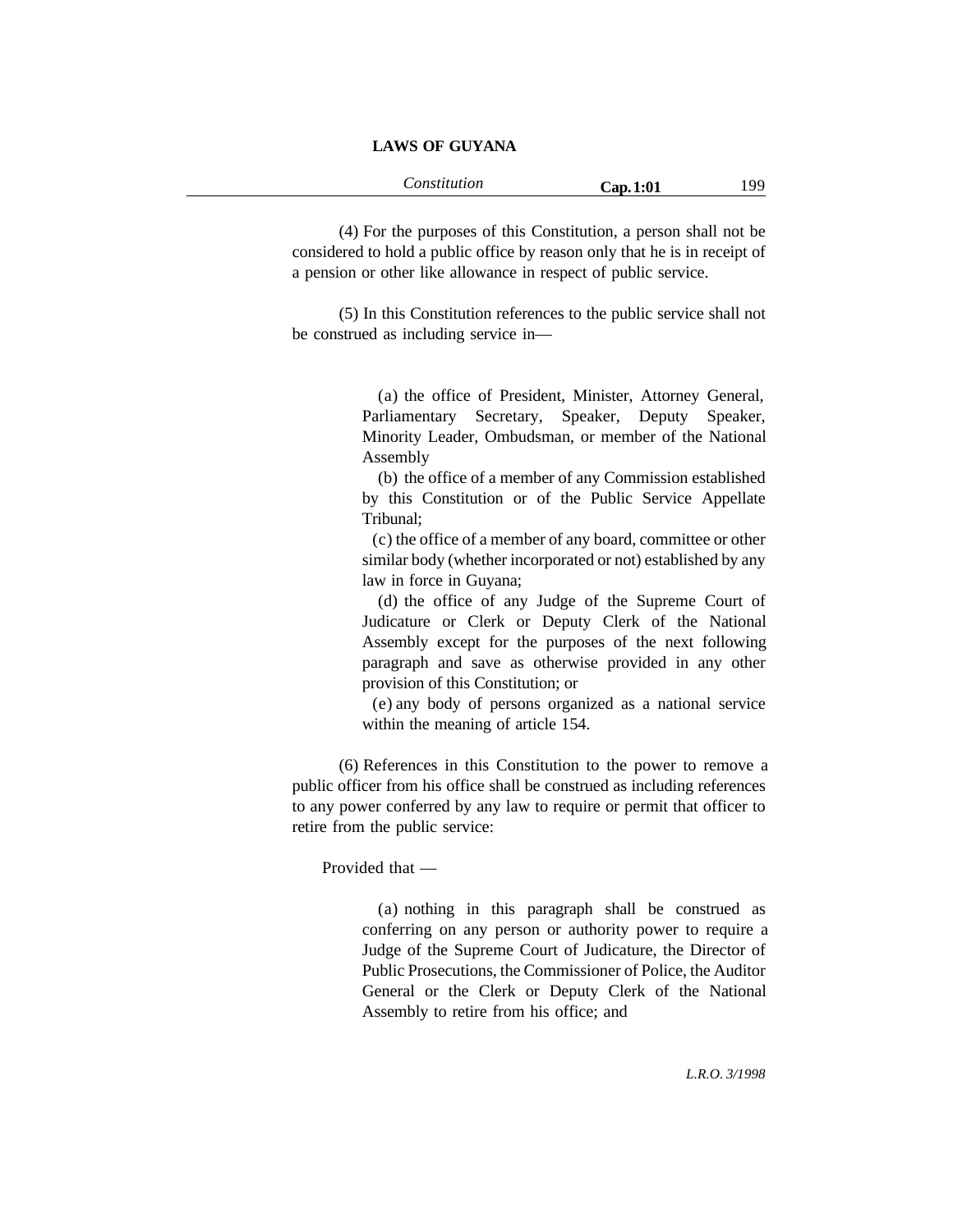(b) any power conferred by any law to permit a person to retire from the public service shall, in the case of any public officer who may be removed from office by some person or authority other than a Commission established by this Constitution, vest in the Commission that, if he were to retire, would be the appropriate Commission in relation to him for the purposes of article 214.

(7) Any provision in this Constitution that vests in any person or [17 of 2000]authority the power to remove any public officer from his office shall be without prejudice to the power of any person or authority to abolish that office or to any law providing for the compulsory retirement of public officers generally or any class of public officers on attaining an age specified by or under that law.

(8) Subject to article 227 (6) and article 216 (12), no provision of this Constitution that any person or authority shall not be subject to the direction or control of any other person or authority in the exercise of any functions shall be construed as precluding a court from exercising jurisdiction in relation to any question whether that person or authority has exercised those functions in accordance with this Constitution or any other law.

(9) The Interpretation and General Clauses Act as in force immediately before the commencement of this Constitution, shall apply, with the necessary adaptations, for the purpose of interpreting this Constitution and otherwise in relation thereto as it applied for the purpose of interpreting, and in relation to, any Act in force immediately before such commencement, and in such application shall have effect as if it formed part of this Constitution.

\_\_\_\_\_\_\_\_\_\_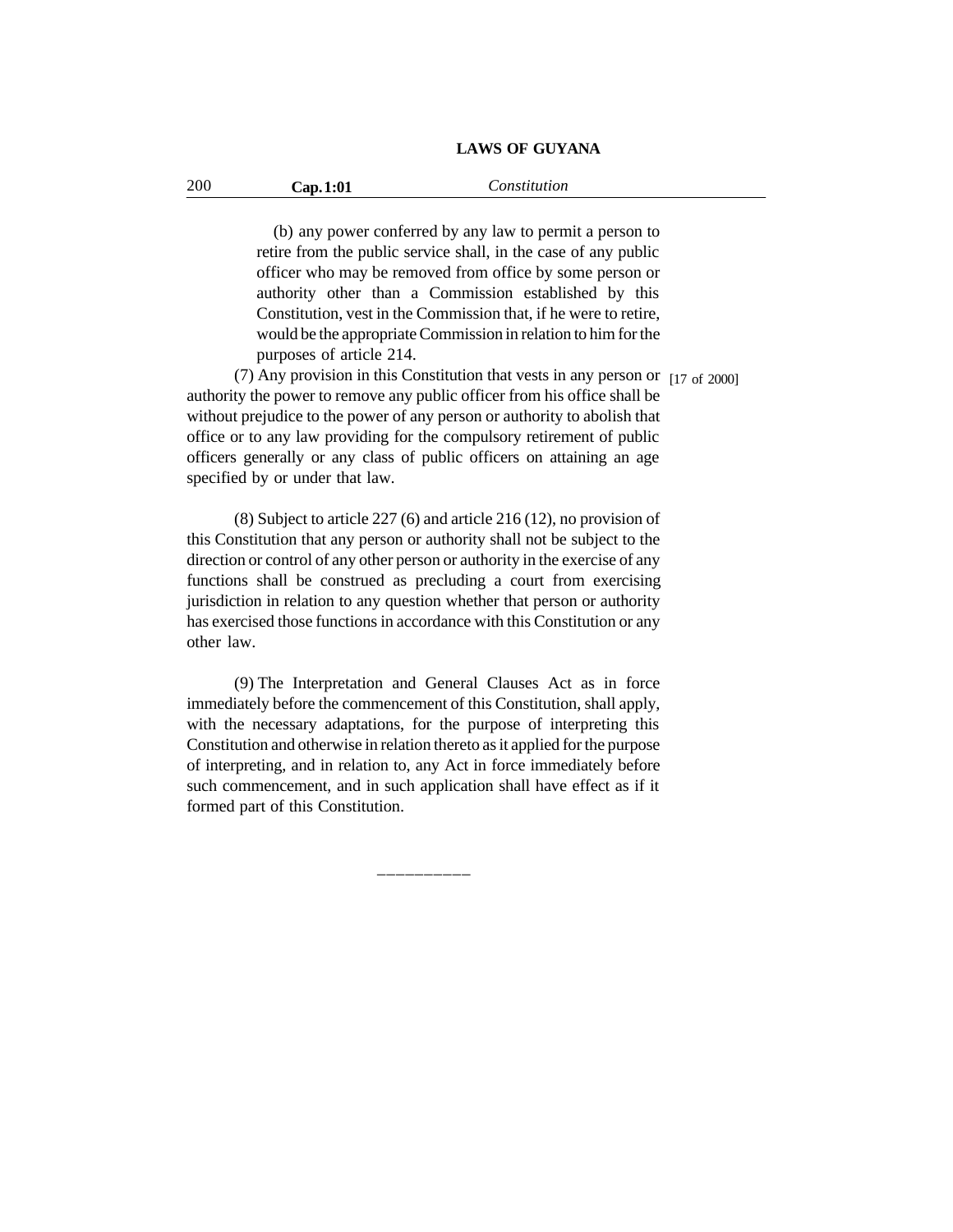*Constitution* **Cap. 1:01** 201

# SCHEDULE

# FORM OF OATH

### OATH OF OFFICE

I ........................., do hereby solemnly declare that I will bear true faith and allegiance to the People of Guyana, that I will faithfully execute the office of ............... ..............without fear or favour, affection or illwill and that in the execution of the functions of that office I will honour, uphold and preserve the Constitution of the Co-operative Republic of Guyana.

Second Schedule Articles 4,5 6 and 6A

- 1. The National Flag
	- 2. The Coat of Arms
	- 3. The National Anthem
	- 4. The National Pledge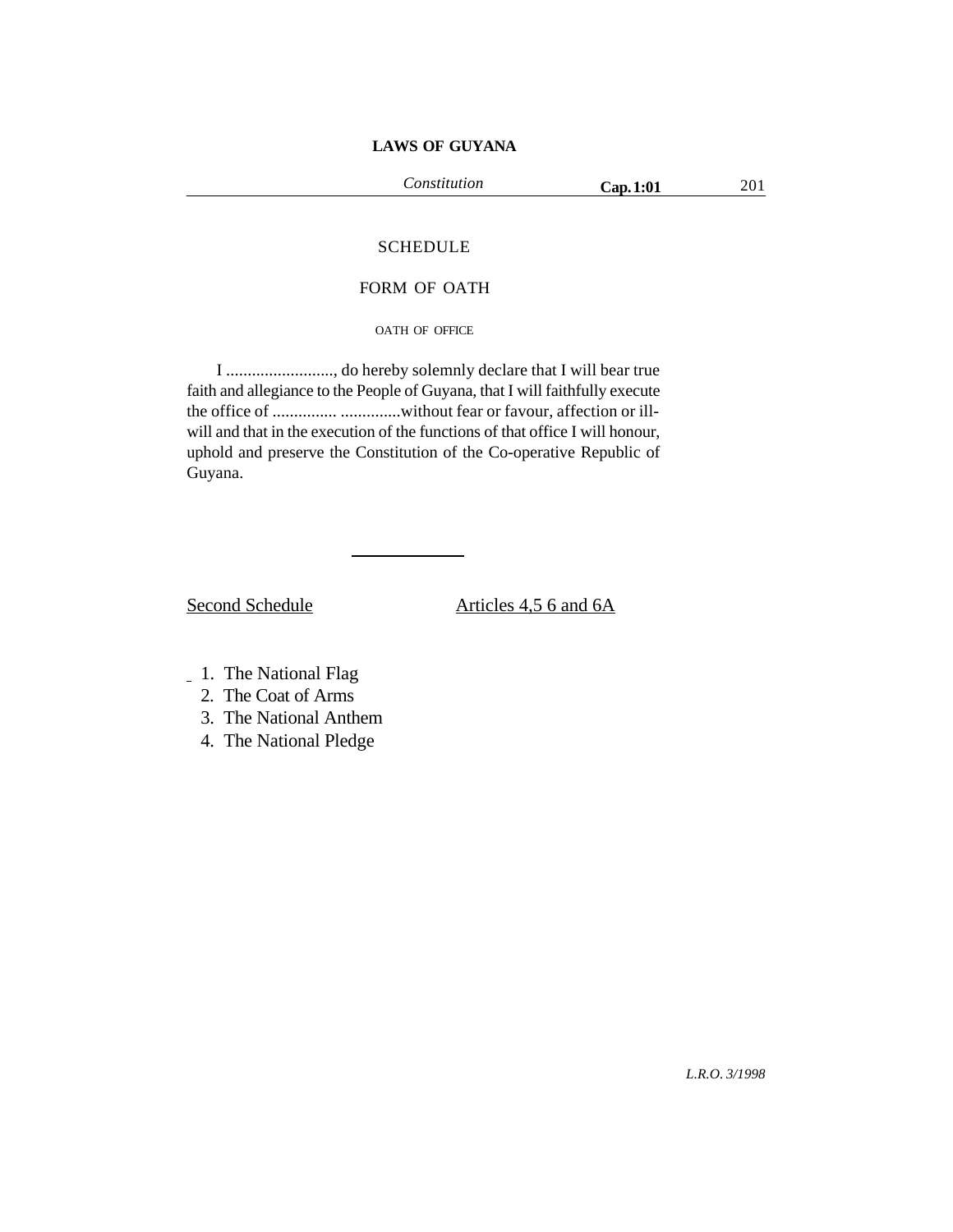|                                                       | Constitution                          | Cap. 1:01 | 203 |
|-------------------------------------------------------|---------------------------------------|-----------|-----|
|                                                       | <b>FOURTH SCHEDULE</b><br>art.2120(1) |           |     |
| Convention on the Rights of the Child                 |                                       |           |     |
| Convention on the Elimination of All Forms of         |                                       |           |     |
| Discrimination against Women                          |                                       |           |     |
| Convention on the Elimination of All Forms of Racial  |                                       |           |     |
| Discrimination                                        |                                       |           |     |
| Convention Against Torture and Other Inhuman or       |                                       |           |     |
| Degrading Treatment or Punishment                     |                                       |           |     |
| Covenant on Economic, Social and Cultural Rights      |                                       |           |     |
| Covenant on Civil and Political Rights                |                                       |           |     |
| Inter-American Convention on the Prevention           |                                       |           |     |
| Punishment and Eradication of Violence against Women. |                                       |           |     |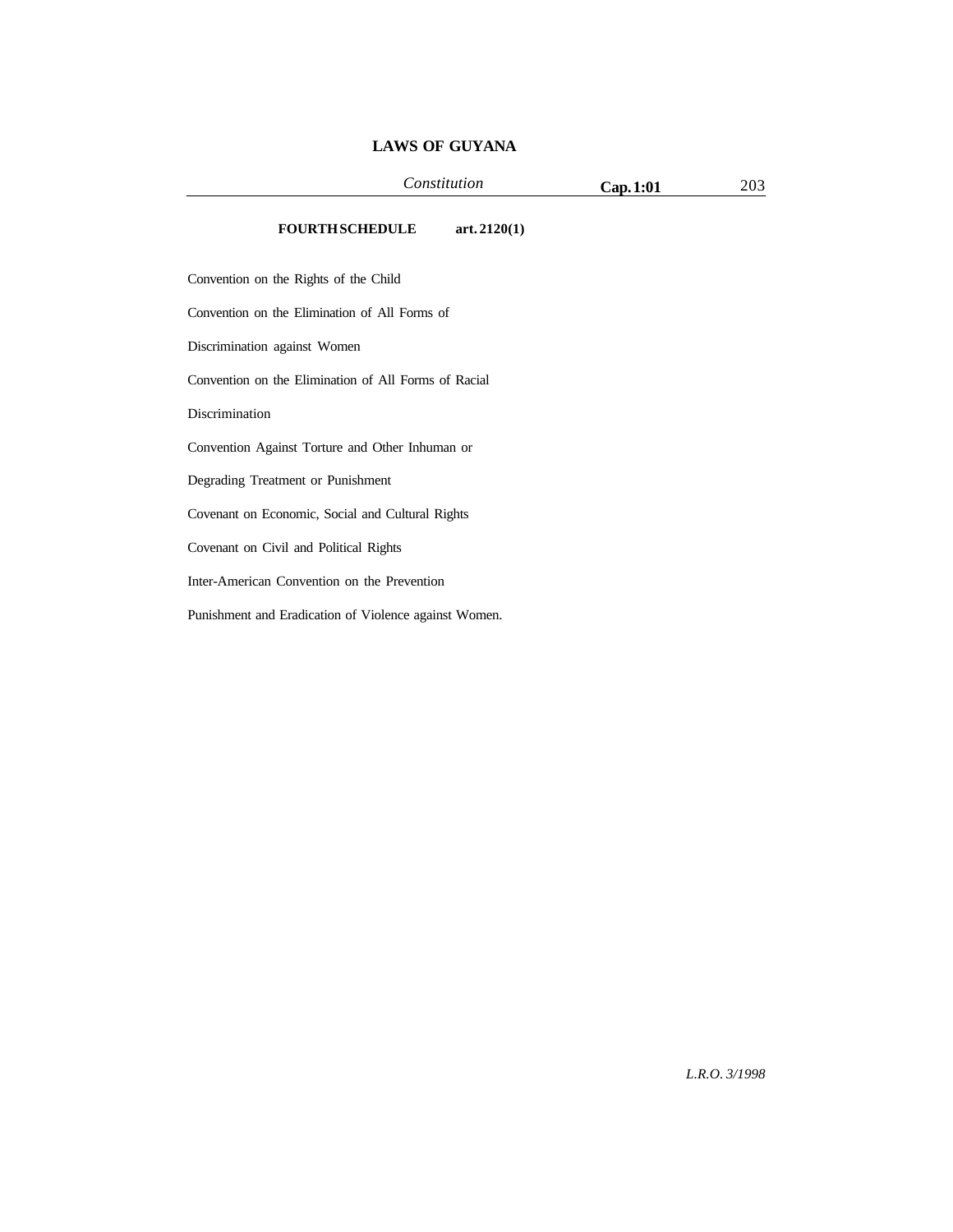*Constitution* Cap. 1:01



# **The Golden Arrowhead**

The official heraldic description of the Guyana flag – popularly known as the golden arrowhead – reads as follows:

Vert on a pile throughout issuant from the asxter or timoriated argent a pile gules timbriated table upon the same base.

The design and the colour of Guyana Flag are interpreted as follows:

The green background symbolises the agricultural and forested nature of Guyana. The white symbolises its waters and rivers potential. The golden arrow symbolises Guyana's mineral wealth and its forward thrust. The black border the endurance that will sustain the golden arrow's forward thrust into the future. The red triangle represents the zeal and dynamic nature of the nation building that lies before this young and independent country.

The Greater King of Arms has described the design as being one of the most significant departures in national flag design in modern times.

The Flag is designed to be of a proportion  $3 * 5$  on land and  $1 * 2$  at sea. The colour proportions are green 50" gold 24" white 67" and black 1"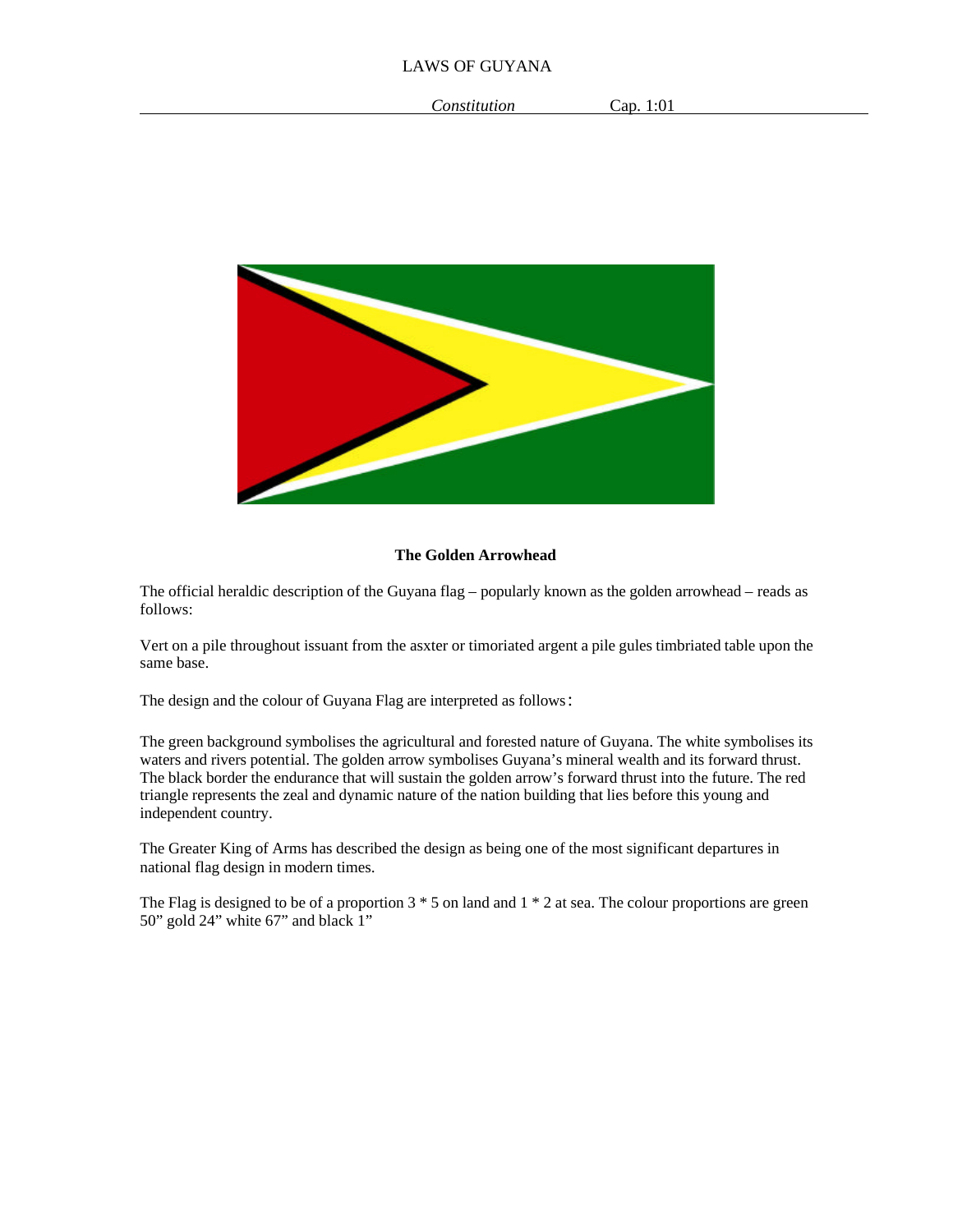### *Constitution* Cap. 1:01



### **Guyana Coat-of –Arms**

The design of Guyana's Coat of Arms is interpreted as follows: -

The Amerindian head-dress symbolises the Amerindians as the indigenous people of the country. The two diamonds at the sides of the head-dress represent the country's mining industry. The helmet is the monarchical insignia. The two jaguars holding a pick-axe a sugar cane and a stalk of rice symbolise labour and the two main agricultural industries of the country sugar and rice. The shield which is decorated with the national flower, the Victoria Regina Lily, is to protect the nation. The three blue wavy lines represent the many waters of Guyana. The Canje Pheasant at the bottom of the shield represents a rare bird found principally in this part of the world.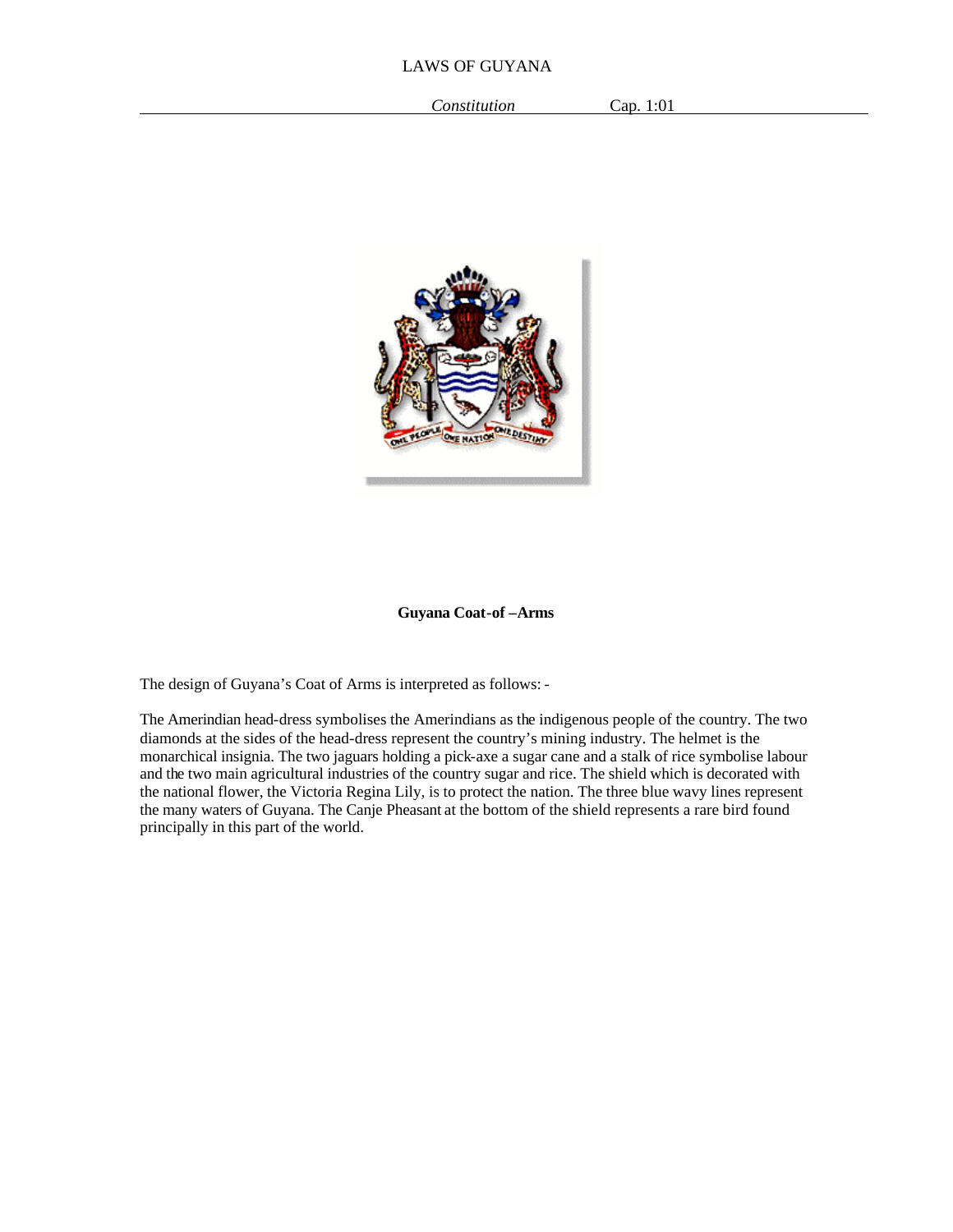# GUYANA NATIONAL ANTHEM



Green Land of Guyana, our heroes of yore,<br>Both bondsmen and free, laid their bones on your shore;<br>This soil so they hallowed, and from them are we All sons of one mother, Guyana the free.

Great Land of Guyana, diverse though our strains,<br>We are born of their sacrifice, heirs of their pains; And ours is the glory their eyes did not see -<br>One land of six peoples, united and free.

Dear Land of Guyana, to you will we give<br>Our homage, our service, each day that we live<br>God guard you, great Mother, and make us to be<br>More worthy our heritage - land of the free.